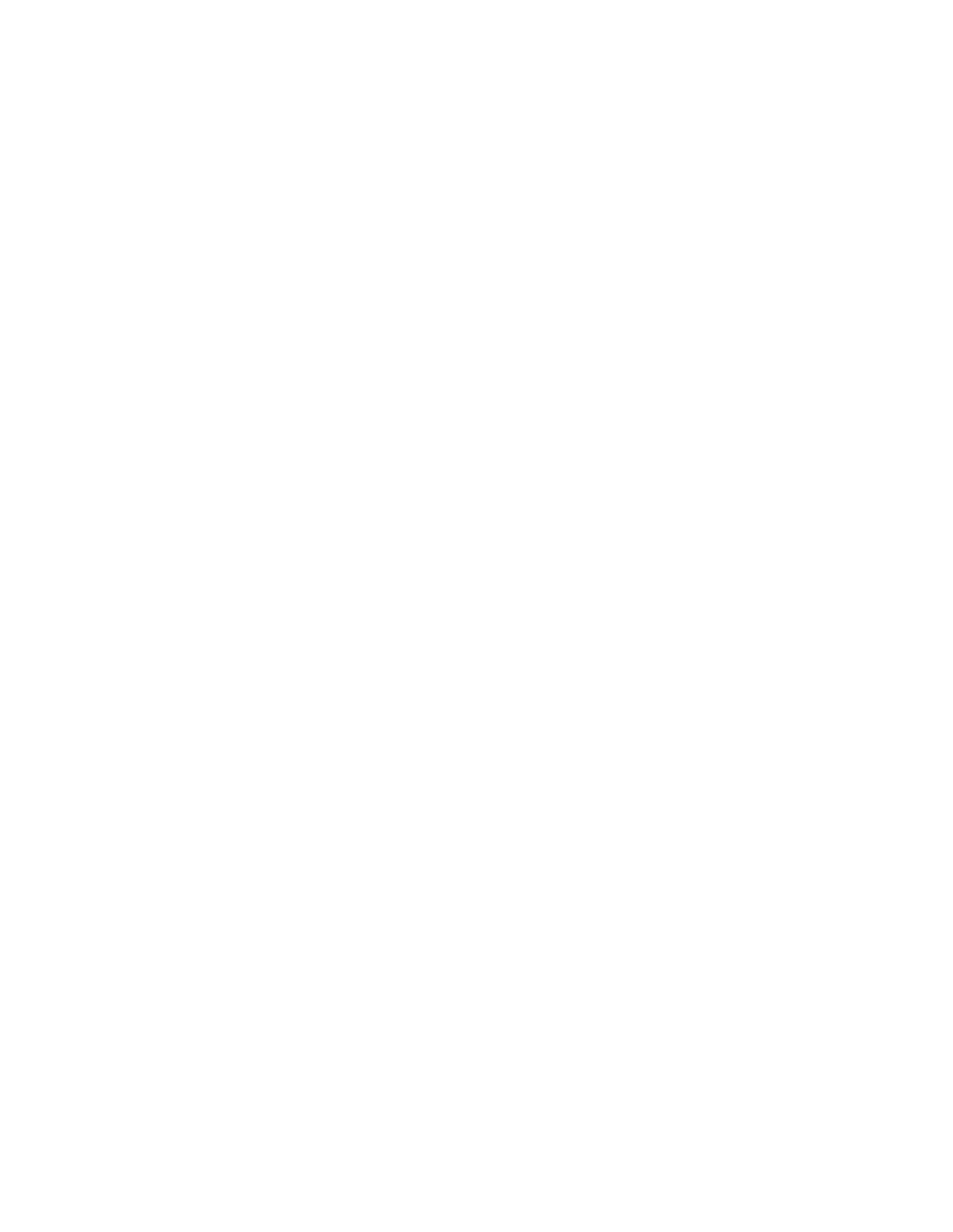### **Disclaimer of Warranties and Limitation of Liability**

The information, recommendations, descriptions, and safety notations in this document are based on Eaton Electrical Inc. and/or Eaton Corporation's ("Eaton") experience and judgment, and may not cover all contingencies. If further information is required, an Eaton sales office should be consulted.

Sale of the product shown in this literature is subject to the terms and conditions outlined in appropriate Eaton selling policies or other contractual agreement between Eaton and the purchaser.

THERE ARE NO UNDERSTANDINGS, AGREEMENTS, WARRANTIES, EXPRESSED OR IMPLIED, INCLUDING WARRANTIES OF FITNESS FOR A PARTICULAR PURPOSE OR MERCHANTABILITY, OTHER THAN THOSE SPECIFICALLY SET OUT IN ANY EXISTING CONTRACT BETWEEN THE PARTIES. ANY SUCH CONTRACT STATES THE ENTIRE OBLIGATION OF EATON. THE CONTENTS OF THIS DOCUMENT SHALL NOT BECOME PART OF OR MODIFY ANY CONTRACT BETWEEN THE PARTIES. In no event will Eaton be responsible to the purchaser or user in contract, in tort (including negligence), strict liability or otherwise for any special, indirect, incidental, or consequential damage or loss whatsoever, including but not limited to damage or loss of use of equipment, plant or power system, cost of capital, loss of power, additional expenses in the use of existing power facilities, or claims against the purchaser or user by its customers resulting from the use of the information, recommendations, and descriptions contained herein.

The information contained in this manual is subject to change without notice.

Cover Photo: M-Max Series Drives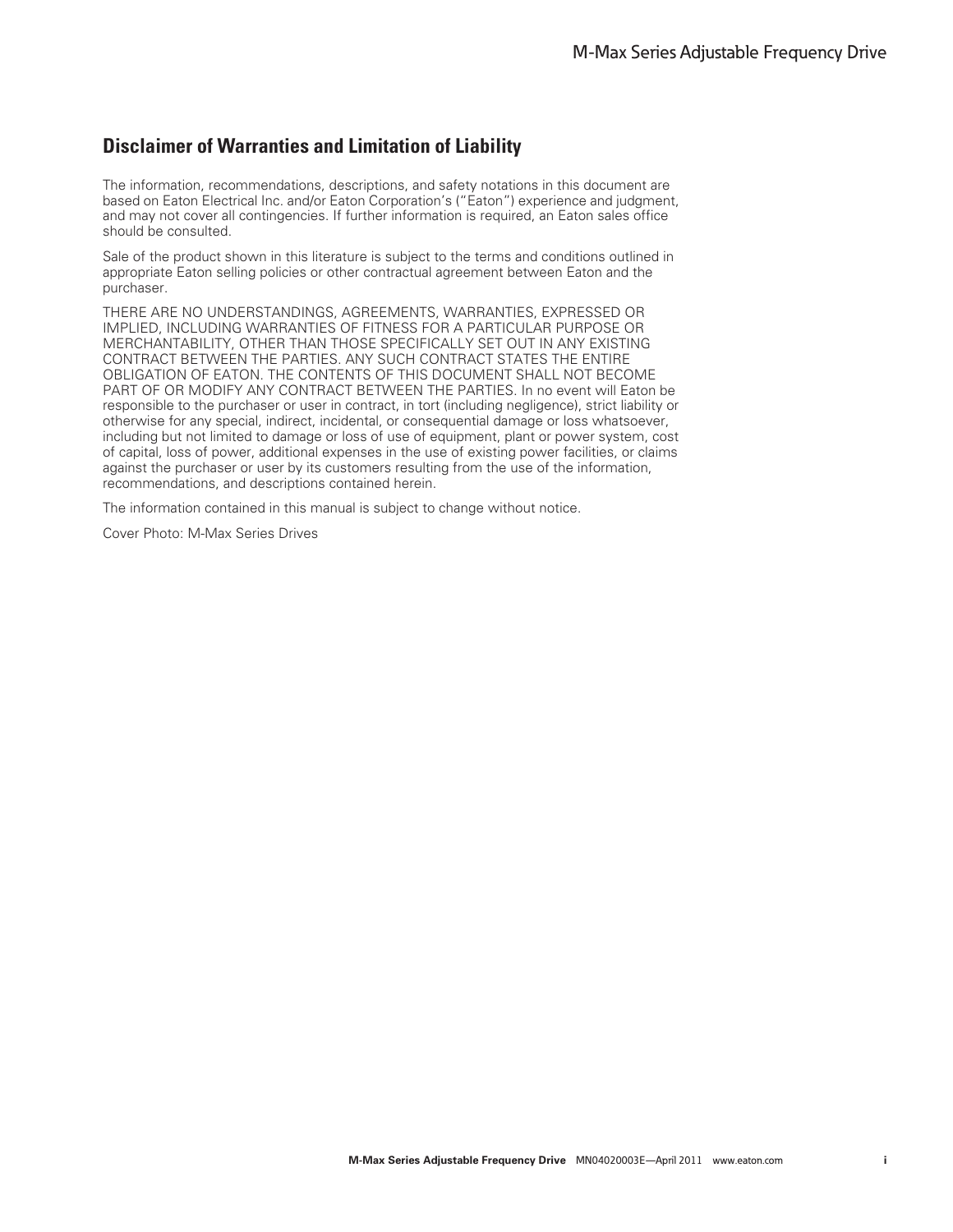### **Support Services**

The goal of Eaton is to ensure your greatest possible satisfaction with the operation of our products. We are dedicated to providing fast, friendly, and accurate assistance. That is why we offer you so many ways to get the support you need. Whether it's by phone, fax, or e-mail, you can access Eaton's support information 24 hours a day, seven days a week. Our wide range of services is listed below.

You should contact your local distributor for product pricing, availability, ordering, expediting, and repairs.

#### **Web Site**

Use the Eaton Web site to find product information. You can also find information on local distributors or Eaton's sales offices.

#### **Web Site Address**

www.eaton.com/electrical

#### **EatonCare Customer Support Center**

Call the EatonCare Support Center if you need assistance with placing an order, stock availability or proof of shipment, expediting an existing order, emergency shipments, product price information, returns other than warranty returns, and information on local distributors or sales offices.

Voice: 877-ETN-CARE (877-386-2273) (8:00 a.m.–6:00 p.m. Eastern Time U.S. [UTC –5])

FAX: 800-752-8602

After-Hours Emergency: 800-543-7038 (6:00 p.m.–8:00 a.m. Eastern Time U.S. [UTC –5])

If you are in the U.S. or Canada, and have OI or PLC questions, you can take advantage of our toll-free line for technical assistance with hardware and software product selection, system design and installation, and system debugging and diagnostics. Technical support engineers are available for calls during regular business hours.

### **Drives Technical Resource Center**

Voice: 800-322-4986 or +1 828-651-0984 (8:00 a.m.–5:00 p.m. Central Time U.S. [UTC –6]) Fax: +1 920-262-6070 e-mail: TRCDrives@Eaton.com

### **For Customers in Europe, Contact:**

Eaton Industries GmbH Electrical Sector After Sales Service Hein-Moeller-Str. 7-11 D-53115 Bonn

Phone: +49 (0) 228 6 02-3640 Fax: +49 (0) 228 6 02-61400 Hotline: +49 (0) 180 5 223822

e-mail: AfterSalesEGBonn@Eaton.com www.moeller.net/aftersales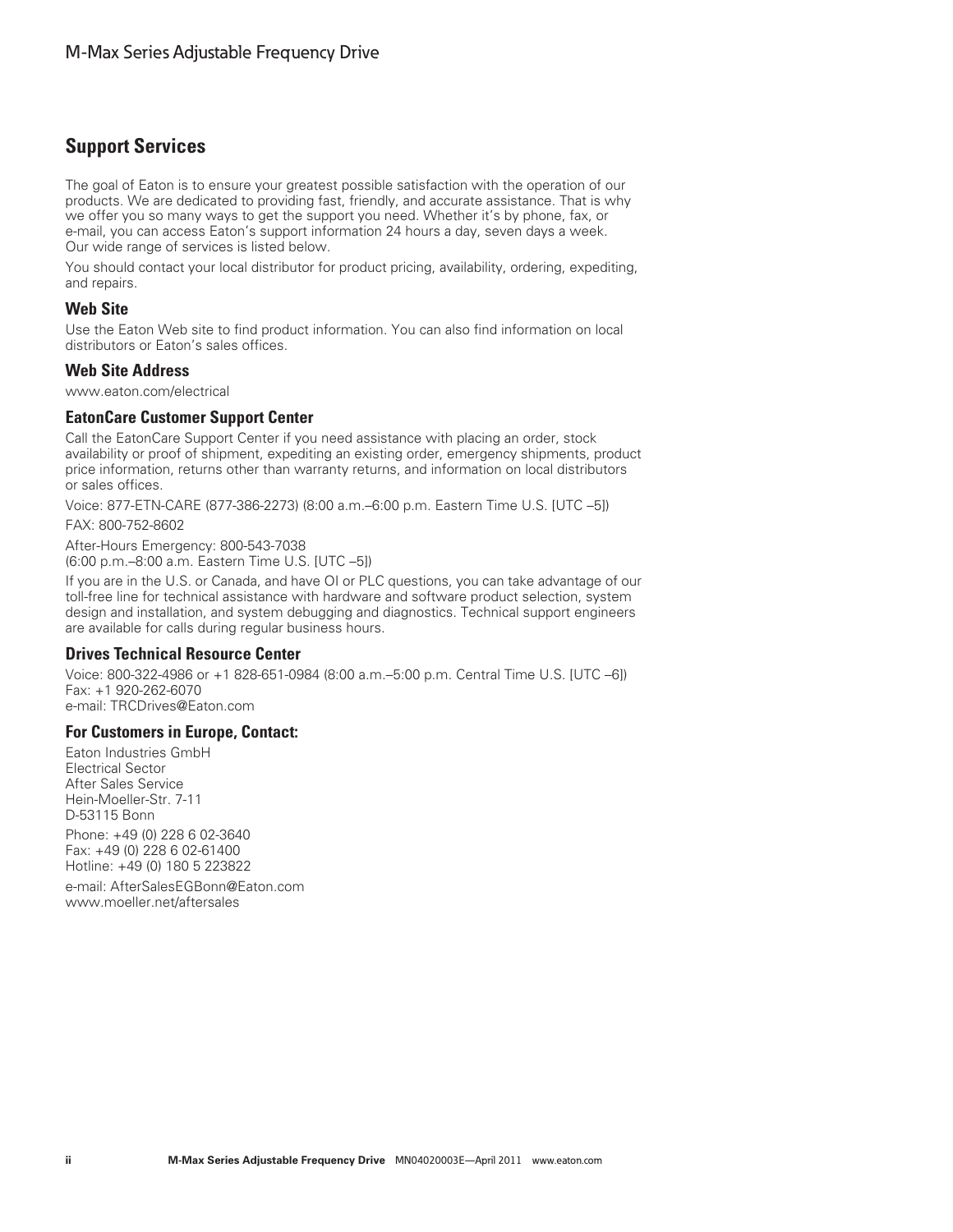### **Table of Contents**

| <b>SAFETY</b>                                                                                                  |                     |
|----------------------------------------------------------------------------------------------------------------|---------------------|
|                                                                                                                | X<br>хi             |
|                                                                                                                | хi<br>хi            |
| <b>ABOUT THIS MANUAL</b><br><b>Writing Conventions</b>                                                         | 1                   |
|                                                                                                                | 1                   |
|                                                                                                                | 2<br>2              |
| <b>M-MAX SERIES OVERVIEW</b>                                                                                   |                     |
|                                                                                                                | 3<br>4              |
|                                                                                                                | 5                   |
|                                                                                                                | 6                   |
|                                                                                                                | $\overline{7}$<br>9 |
|                                                                                                                | 13                  |
|                                                                                                                | 13                  |
|                                                                                                                | 15                  |
|                                                                                                                | 16                  |
|                                                                                                                | 16<br>17            |
|                                                                                                                | 17                  |
|                                                                                                                | 17                  |
| <b>ENGINEERING</b>                                                                                             |                     |
|                                                                                                                | 18                  |
|                                                                                                                | 19<br>21            |
|                                                                                                                | 22                  |
|                                                                                                                | 23                  |
| <b>INSTALLATION</b>                                                                                            |                     |
| Introduction                                                                                                   | 26                  |
|                                                                                                                | 26                  |
| Electrical Installation (Alternative Alternative Alternative Alternative Alternative Alternative Alternative A | 29<br>31            |
| <b>OPERATION</b>                                                                                               |                     |
|                                                                                                                | 48                  |
|                                                                                                                | 49                  |
| Commissioning with Control Signal Terminals (Factory Setting)                                                  | 50                  |
| <b>ERROR AND WARNING MESSAGES</b>                                                                              | 54                  |
|                                                                                                                |                     |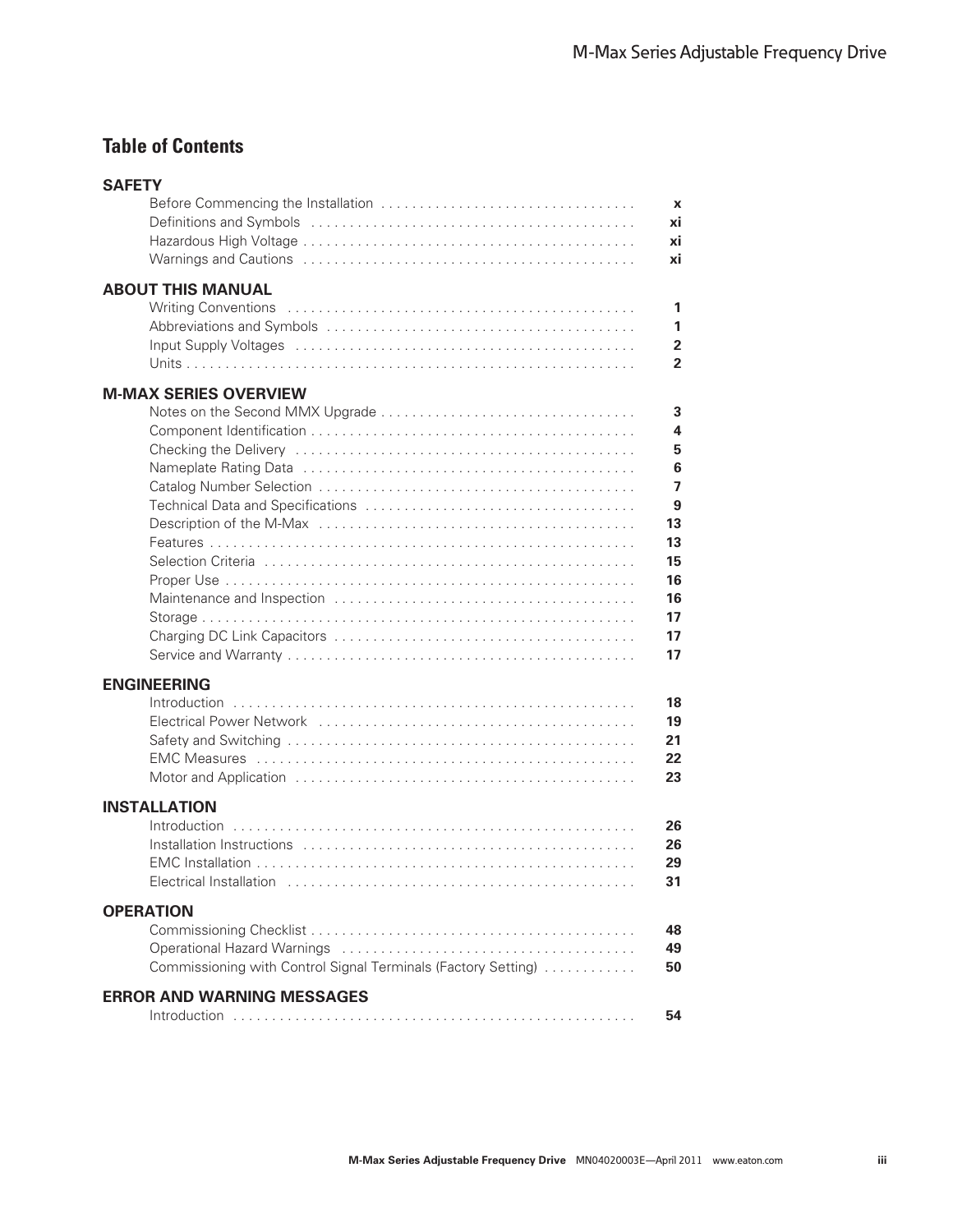## **Table of Contents, continued**

| <b>PARAMETERS</b>                                                                                              |     |
|----------------------------------------------------------------------------------------------------------------|-----|
|                                                                                                                | 58  |
|                                                                                                                | 62  |
|                                                                                                                | 125 |
|                                                                                                                | 127 |
| SERIAL INTERFACE (MODBUS RTU)                                                                                  |     |
|                                                                                                                | 129 |
| Communications in a Modbus Network (interventional communications in a Modbus Network (i.e., i.e., i.e., i.e., | 129 |
|                                                                                                                | 130 |
|                                                                                                                | 135 |
| <b>APPENDIX A</b>                                                                                              |     |
|                                                                                                                | 140 |
|                                                                                                                | 145 |
|                                                                                                                | 147 |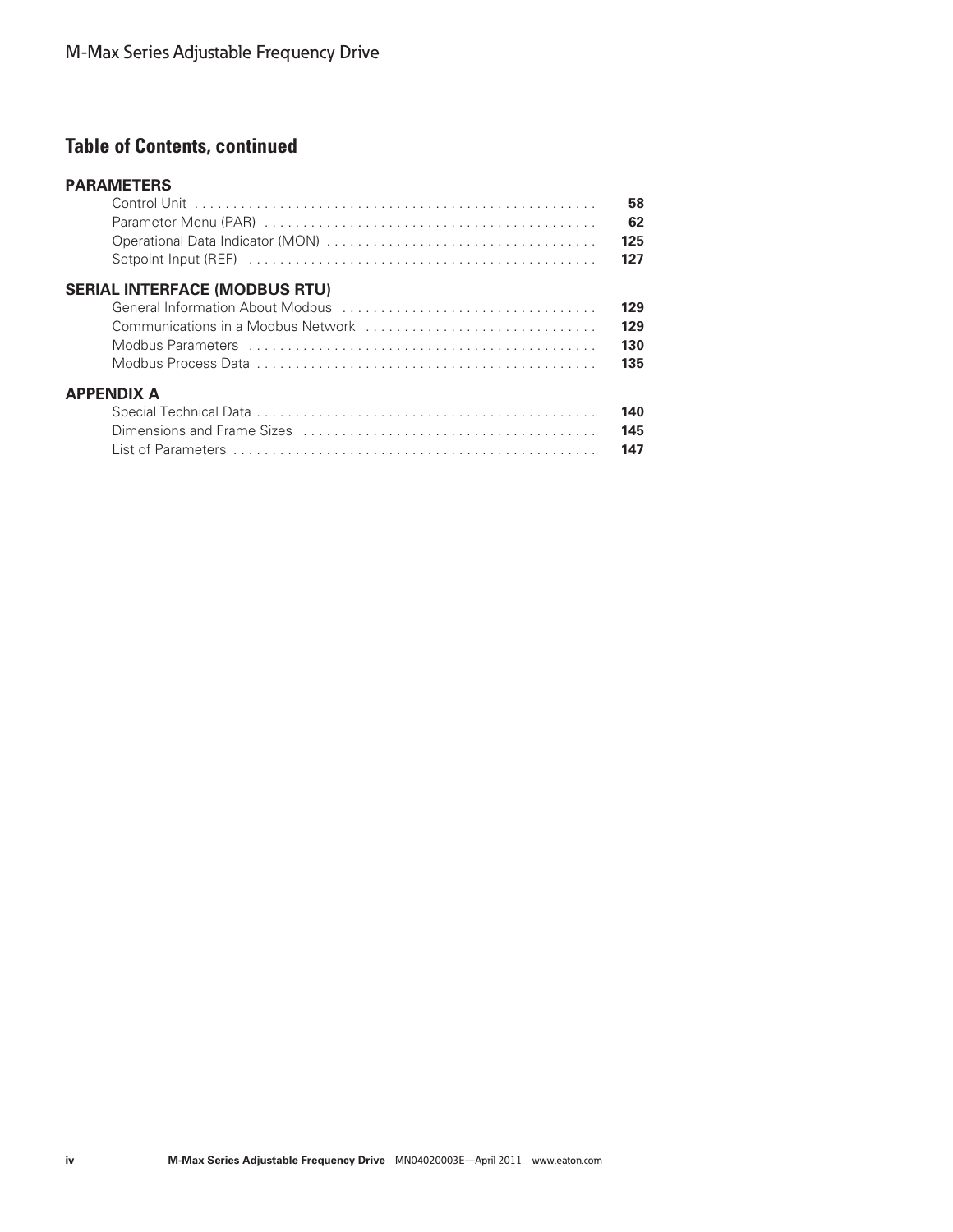## **List of Figures**

|                                                                                        | 3 |
|----------------------------------------------------------------------------------------|---|
|                                                                                        | 3 |
|                                                                                        | 4 |
|                                                                                        | 5 |
| 13                                                                                     |   |
| Block Diagram, Elements of M-Max Frequency Inverters<br>14                             |   |
| 15                                                                                     |   |
| 18                                                                                     |   |
| AC Power Networks with Grounded Center Point (TN-/TT Networks)<br>19                   |   |
| 22                                                                                     |   |
| Parallel Connection of Several Motors to One Frequency Inverter<br>23                  |   |
| 24                                                                                     |   |
| 24                                                                                     |   |
| 24                                                                                     |   |
| 25                                                                                     |   |
|                                                                                        |   |
| 26                                                                                     |   |
| 26                                                                                     |   |
| 26                                                                                     |   |
| 27                                                                                     |   |
| 27                                                                                     |   |
| 27                                                                                     |   |
| 27                                                                                     |   |
| 28                                                                                     |   |
| Mounting the Cable Routing Plate and the Brackets<br>28                                |   |
| 30                                                                                     |   |
| 32                                                                                     |   |
| 32                                                                                     |   |
| 32                                                                                     |   |
| 33                                                                                     |   |
| 33                                                                                     |   |
| 33                                                                                     |   |
| 33                                                                                     |   |
| 36                                                                                     |   |
| 36                                                                                     |   |
| Example for a Single-Side Connection (PES) to the Frequency Inverter<br>36             |   |
| Example for an Insulated End of the Control Cable<br>36                                |   |
| Control Signal Terminals Assignments and Designations<br>37                            |   |
| 37                                                                                     |   |
| Control Signal Terminals (Digital and Analog Inputs/Outputs)<br>39                     |   |
| 39                                                                                     |   |
| Analog Setpoint Value Signal, for Example, from a Superordinate Controller (PLC)<br>39 |   |
| 40                                                                                     |   |
| 40                                                                                     |   |
| 40                                                                                     |   |
|                                                                                        |   |
| Digital Inputs with Internal Supply Voltage (Negative Logic, Sink Type)<br>40          |   |
| Digital Inputs with External Supply Voltage (Negative Logic, Sink Type)<br>41          |   |
| 41                                                                                     |   |
| Connection Example and Operation of DO in Source and Sink Type<br>41                   |   |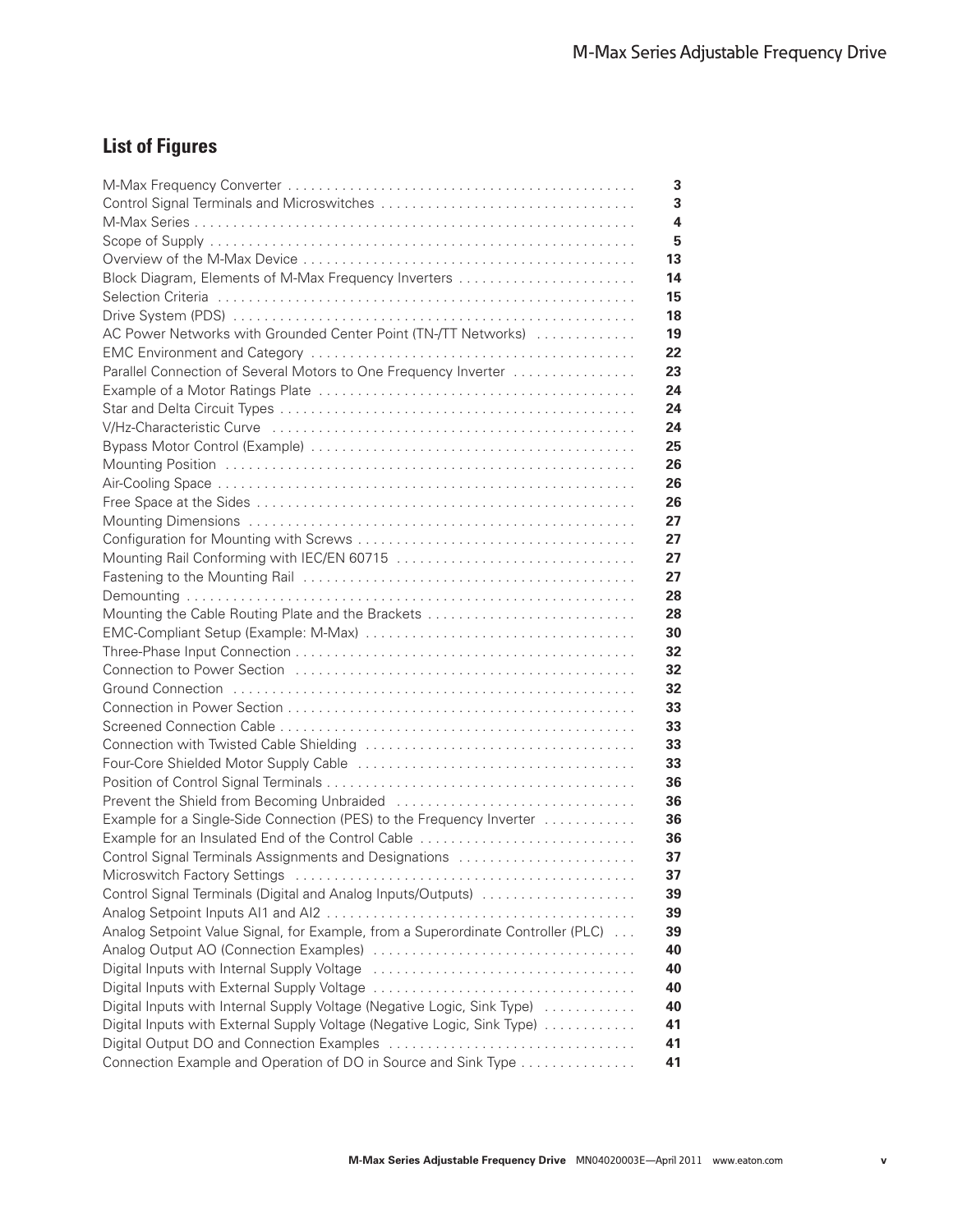## **List of Figures, continued**

| 42<br>Relay Outputs with Connection Examples, Control Relay with Suppressor Circuit                       |
|-----------------------------------------------------------------------------------------------------------|
| 42                                                                                                        |
| Connection Terminals of the Serial Interface and Microswitch S4<br>43                                     |
| 43                                                                                                        |
| 44                                                                                                        |
| 45                                                                                                        |
| 46                                                                                                        |
| 51                                                                                                        |
| Operation (RUN) via Control Signal Terminal (I/O) with                                                    |
| 51<br>Left Rotating Field (REV) (for example, -12.34 Hz)                                                  |
| Start-Stop Command with Maximum Setpoint Value<br>52                                                      |
| 53                                                                                                        |
| 54                                                                                                        |
| 54                                                                                                        |
| View of the Keypad with LCD Display, Function Keys and Interface<br>58                                    |
| 59                                                                                                        |
| 59                                                                                                        |
| Parameter Menu (P1.1 = 1, Quick Configuration)<br>62                                                      |
| 62                                                                                                        |
| 66                                                                                                        |
| 67                                                                                                        |
| Example of Scaled Analog Input Signals with Offset<br>67                                                  |
| 68                                                                                                        |
| 69                                                                                                        |
| Control Logic Reaction to a Rising or Falling Edge (Source Type, Sink Type)<br>69                         |
| 74                                                                                                        |
| 74                                                                                                        |
| 75                                                                                                        |
| 76                                                                                                        |
| 80                                                                                                        |
| 81                                                                                                        |
| 82                                                                                                        |
| 83                                                                                                        |
| 86                                                                                                        |
| 86                                                                                                        |
| 90                                                                                                        |
| 90                                                                                                        |
| Function Chart for OD (PID System Deviation)<br>96                                                        |
| 97                                                                                                        |
| Block Diagram, Ventilation with "Two-Stage Control"<br>97                                                 |
| Fixed Frequencies FF1, FF2 and FF3 (= FF1 + FF2) $\ldots \ldots \ldots \ldots \ldots \ldots \ldots$<br>98 |
| Example: Activation of the Fixed Frequencies in the Factory Setting with                                  |
| 98                                                                                                        |
| Example A, Program Cycle Executed Once (P10.9 = 1, P10.10 = 0) $\ldots \ldots \ldots$<br>102              |
| Example B, Program Cycle Executed Once (P10.9 = 1, P10.10 = 192) $\ldots \ldots \ldots$<br>103            |
| Example C, Program Cycle Executed Once in Steps (P10.9 = 2, P10.10 = 0) $\ldots \ldots$<br>104            |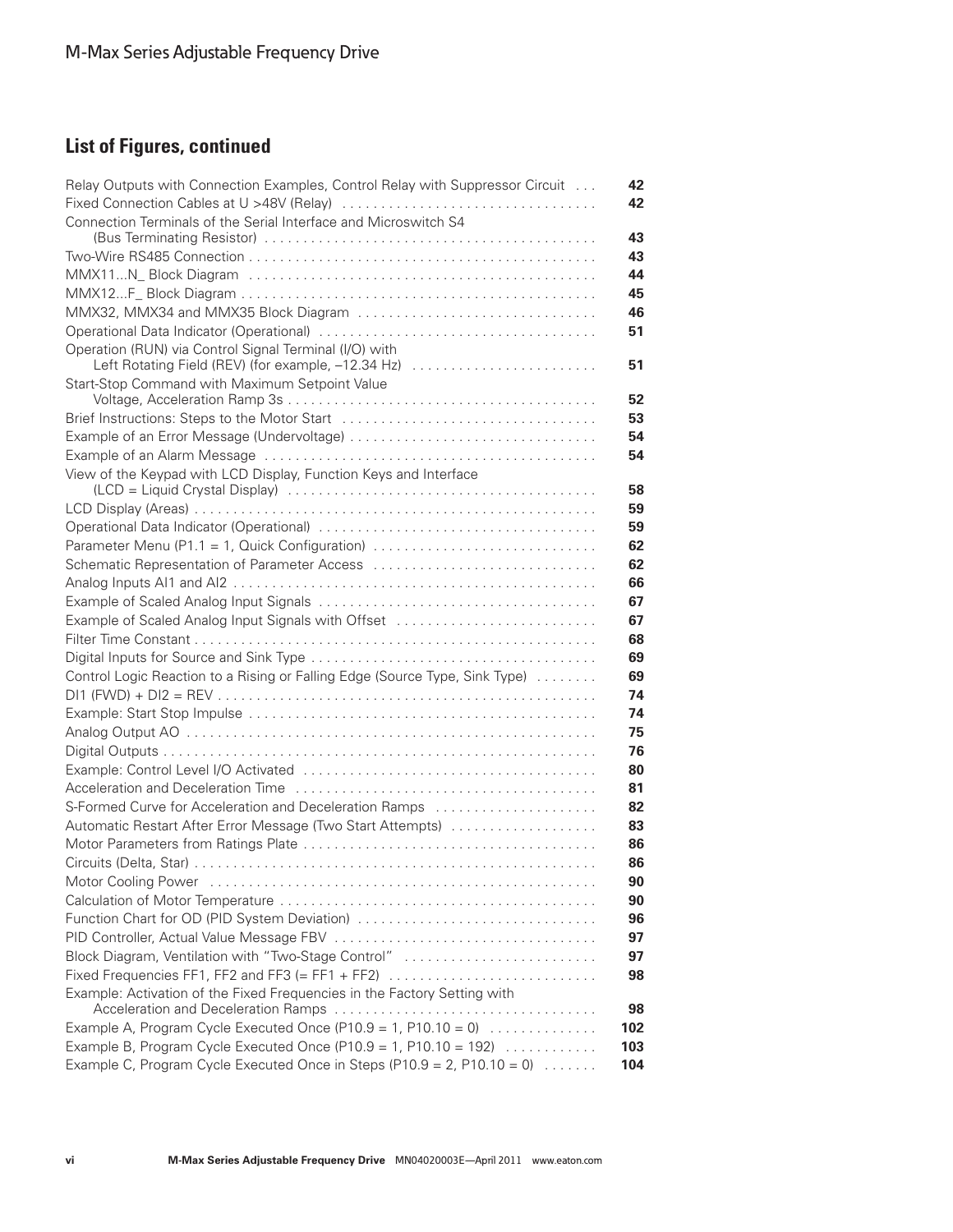## **List of Figures, continued**

| 106                                                         |  |
|-------------------------------------------------------------|--|
| 108                                                         |  |
| Equivalent Circuit Diagram for an Asynchronous Motor<br>108 |  |
| 108                                                         |  |
| 113<br>Regenerative Braking with External Braking Resistor  |  |
| 115                                                         |  |
| 116                                                         |  |
| 121                                                         |  |
| Stop Function with Two Different Deceleration Times<br>122  |  |
| 125                                                         |  |
| 129                                                         |  |
| 131                                                         |  |
| Dimensions and Frame Sizes (FS = Frame Size)<br>145         |  |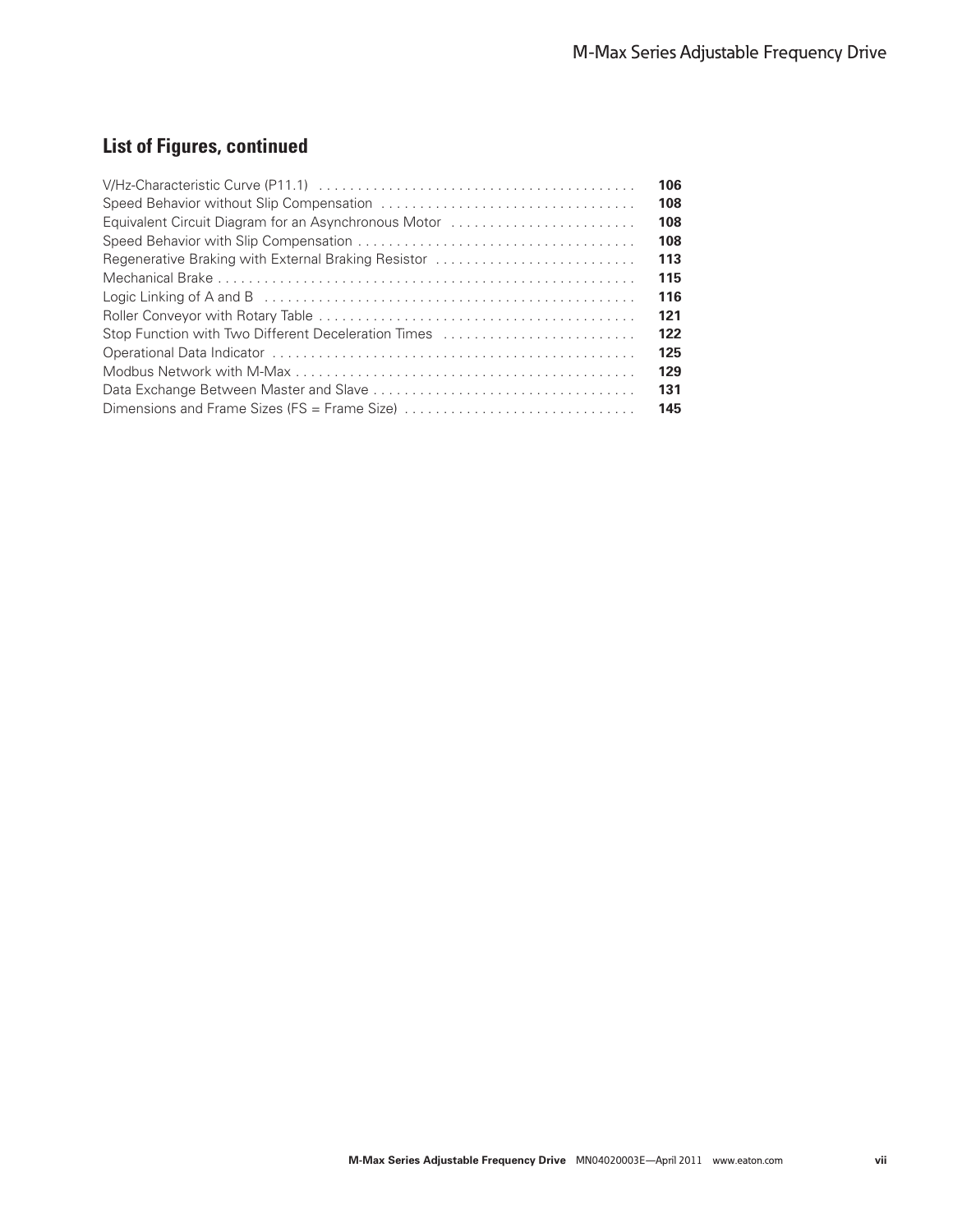## **List of Tables**

| 2                                                                                                                      |
|------------------------------------------------------------------------------------------------------------------------|
| 6                                                                                                                      |
| Type Designation of the M-Max Frequency Inverters<br>7                                                                 |
| 8                                                                                                                      |
| 9                                                                                                                      |
| 11                                                                                                                     |
| 16                                                                                                                     |
| 21                                                                                                                     |
| Assignment of Frequency Inverters to Example Motor Circuit<br>24                                                       |
| Arrangement and Size of the Connection Terminals<br>34                                                                 |
| Possible Connection Line Sizes and Specifications on Control Signal Terminals<br>37                                    |
| 38                                                                                                                     |
| List of Fault Messages (F) and Warning Messages (AL)<br>55                                                             |
| 57                                                                                                                     |
| 58                                                                                                                     |
| 59                                                                                                                     |
| 60                                                                                                                     |
| 64                                                                                                                     |
| Parameter Selections (and account and account and account and account account account account account account a<br>65  |
| 65                                                                                                                     |
| 66                                                                                                                     |
| 70                                                                                                                     |
| 75                                                                                                                     |
| 76                                                                                                                     |
| 80                                                                                                                     |
| 87                                                                                                                     |
| 88                                                                                                                     |
| 93                                                                                                                     |
| 98                                                                                                                     |
| Fixed Frequency Setpoint Value (all contained all contained all contained all of the set of the set of the set<br>99   |
| 100                                                                                                                    |
| V/Hz-Characteristic Curve (and contain and contained a state of the contact of the contact of the contact of t<br>105  |
| 110                                                                                                                    |
| 117                                                                                                                    |
| 119                                                                                                                    |
| 123                                                                                                                    |
| 125                                                                                                                    |
| 126                                                                                                                    |
| 127                                                                                                                    |
| 130                                                                                                                    |
| Error Code Description (Construction of the Code Description of the Code Description (Code Description)<br>133         |
| 140                                                                                                                    |
| 141                                                                                                                    |
| 142                                                                                                                    |
| Device Series MMX34<br>143                                                                                             |
| 144                                                                                                                    |
| Dimensions and Frame Sizes (and account of the state of the Size of Theorem and Theorem and Theorem and Theorem<br>146 |
| 147                                                                                                                    |
| 148                                                                                                                    |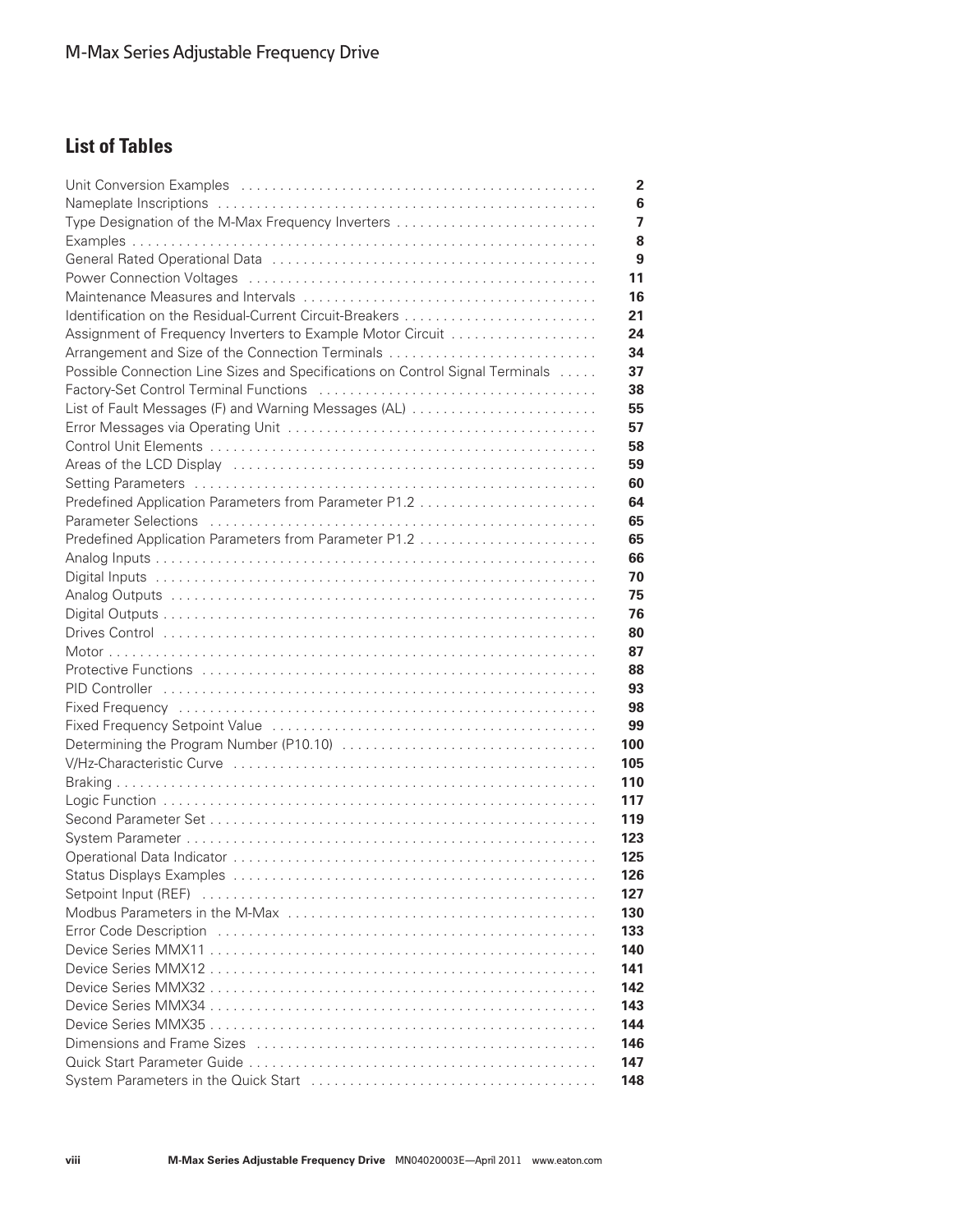## **List of Tables, continued**

| 150                                                                                                                     |
|-------------------------------------------------------------------------------------------------------------------------|
| 150                                                                                                                     |
| Digital Input (and all and all and all and all and all and all and all and all and all and all and all and all a<br>151 |
| 152                                                                                                                     |
| 153                                                                                                                     |
| 154                                                                                                                     |
| 156                                                                                                                     |
| 156                                                                                                                     |
| 157                                                                                                                     |
| 158                                                                                                                     |
| 159                                                                                                                     |
| 160                                                                                                                     |
| 161                                                                                                                     |
| 162                                                                                                                     |
| 163                                                                                                                     |
| 165                                                                                                                     |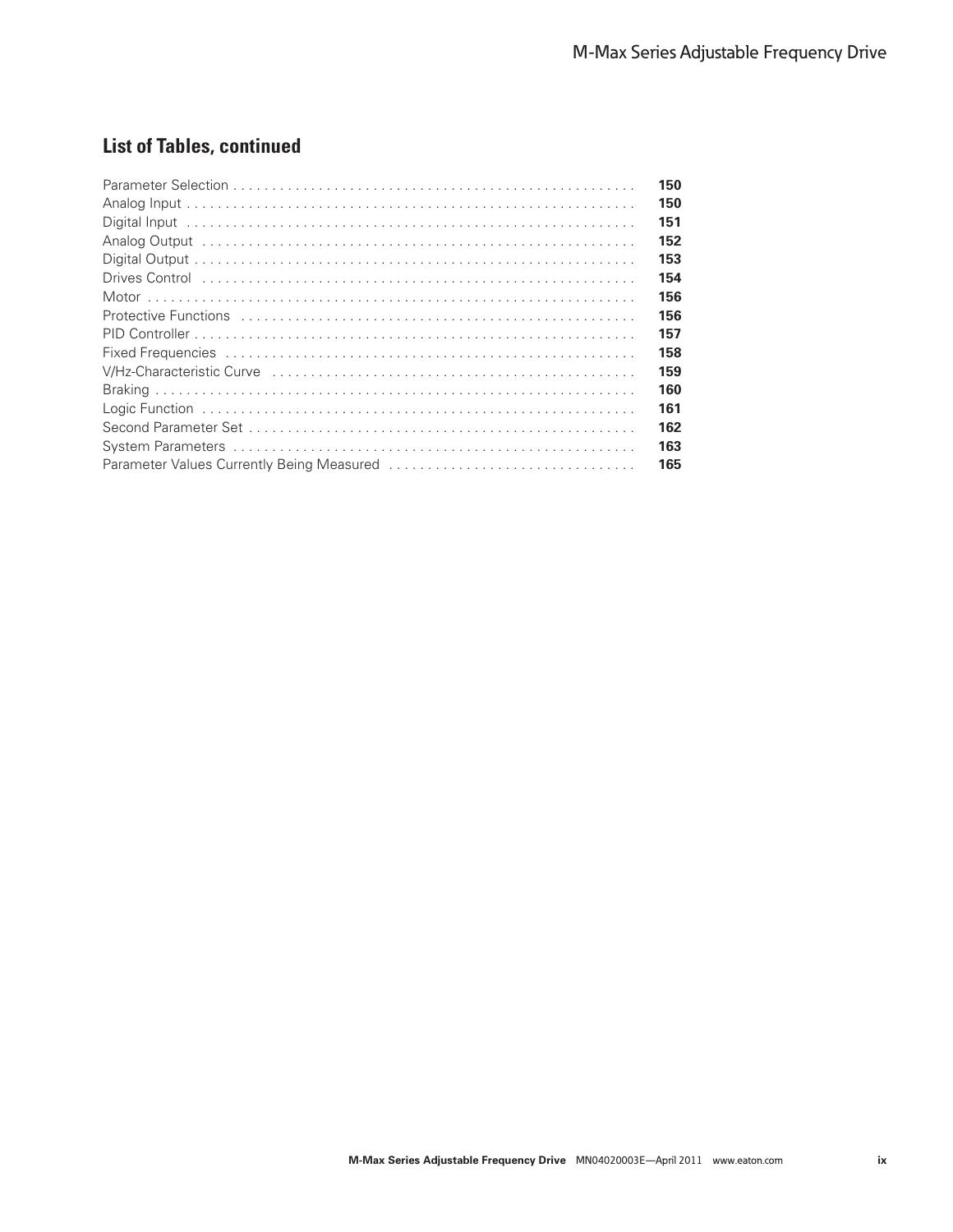### **Safety**



### **Warning! Dangerous Electrical Voltage!**

#### **Before Commencing the Installation**

- Disconnect the power supply of the device
- Ensure that devices cannot be accidentally restarted
- Verify isolation from the supply
- Earth and short circuit the device
- Cover or enclose any adjacent live components
- Follow the engineering instructions (IL04020001E) for the device concerned
- Only suitably qualified personnel in accordance with EN 50110-1/-2 (VDE 0105 Part 100) may work on this device/system
- Before installation and before touching the device ensure that you are free of electrostatic charge
- The functional earth (FE, PES) must be connected to the protective earth (PE) or the potential equalization. The system installer is responsible for implementing this connection
- Connecting cables and signal lines should be installed so that inductive or capacitive interference does not impair the automation functions
- Install automation devices and related operating elements in such a way that they are well protected against unintentional operation
- Suitable safety hardware and software measures should be implemented for the I/O interface so that an open circuit on the signal side does not result in undefined states in the automation devices
- Ensure a reliable electrical isolation of the extra-low voltage of the 24V supply. Only use power supply units complying with IEC 60364-4-41 (VDE 0100 Part 410) or HD384.4.41 S2
- Deviations of the input voltage from the rated value must not exceed the tolerance limits given in the specifications, otherwise this may cause malfunction and dangerous operation
- Emergency stop devices complying with IEC/EN 60204-1 must be effective in all operating modes of the automation devices. Unlatching the emergency-stop devices must not cause a restart
- Devices that are designed for mounting in housings or control cabinets must only be operated and controlled after they have been installed and with the housing closed. Desktop or portable units must only be operated and controlled in enclosed housings
- Measures should be taken to ensure the proper restart of programs interrupted after a voltage dip or failure. This should not cause dangerous operating states even for a short time. If necessary, emergency-stop devices should be implemented
- Wherever faults in the automation system may cause injury or material damage, external measures must be implemented to ensure a safe operating state in the event of a fault or malfunction (for example, by means of separate limit switches, mechanical interlocks, and so on)
- Depending on their degree of protection, adjustable frequency drives may contain live bright metal parts, moving or rotating components, or hot surfaces during and immediately after operation
- Removal of the required covers, improper installation, or incorrect operation of motor or adjustable frequency drive may cause the failure of the device and may lead to serious injury or damage
- The applicable national accident prevention and safety regulations apply to all work carried out on live adjustable frequency drives
- The electrical installation must be carried out in accordance with the relevant regulations (for example, with regard to cable cross sections, fuses, PE)
- Transport, installation, commissioning, and maintenance work must be carried out only by qualified personnel (IEC 60364, HD 384 and national occupational safety regulations)
- Installations containing adjustable frequency drives must be provided with additional monitoring and protective devices in accordance with the applicable safety regulations. Modifications to the adjustable frequency drives using the operating software are permitted
- All covers and doors must be kept closed during operation
- To reduce hazards for people or equipment, the user must include in the machine design measures that restrict the consequences of a malfunction or failure of the drive (increased motor speed or sudden standstill of motor). These measures include:
	- Other independent devices for monitoring safety-related variables (speed, travel, end positions, and so on)
	- Electrical or non-electrical system-wide measures (electrical or mechanical interlocks)
	- Never touch live parts or cable connections of the adjustable frequency drive after it has been disconnected from the power supply. Due to the charge in the capacitors, these parts may still be live after disconnection. Fit appropriate warning signs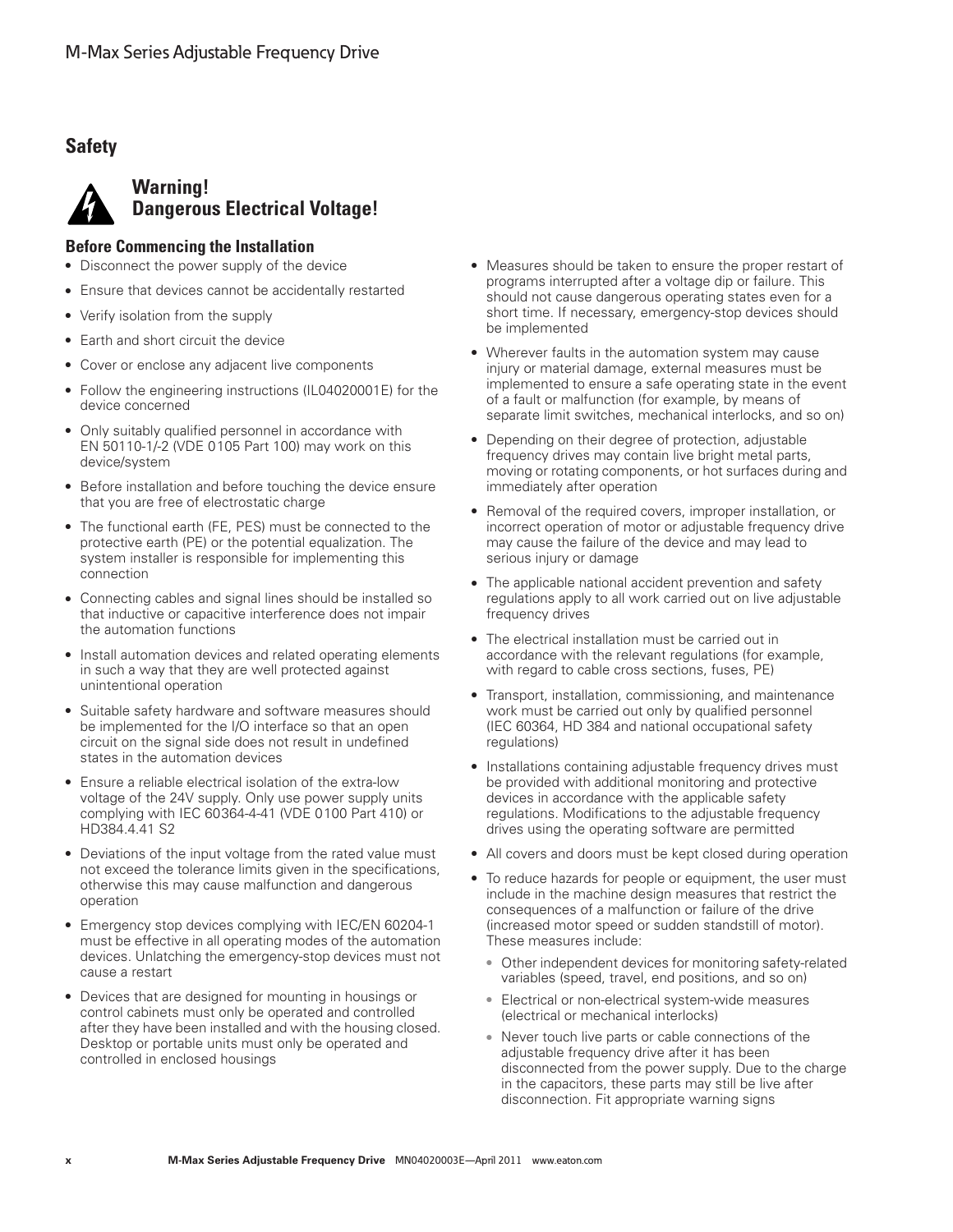**Definitions and Symbols**

### **WARNING**

**This symbol indicates high voltage. It calls your attention to items or operations that could be dangerous to you and other persons operating this equipment. Read the message and follow the instructions carefully.**

This symbol is the "Safety Alert Symbol." It occurs with either of two signal words: CAUTION or WARNING, as described below.

### **WARNING**

**Indicates a potentially hazardous situation which, if not avoided, can result in serious injury or death.**

### **CAUTION**

Indicates a potentially hazardous situation which, if not avoided, can result in minor to moderate injury, or serious damage to the product. The situation described in the CAUTION may, if not avoided, lead to serious results. Important safety measures are described in CAUTION (as well as WARNING).

#### **Hazardous High Voltage**

### **WARNING**

**Motor control equipment and electronic controllers are connected to hazardous line voltages. When servicing drives and electronic controllers, there may be exposed components with housings or protrusions at or above line potential. Extreme care should be taken to protect against shock.**

Stand on an insulating pad and make it a habit to use only one hand when checking components. Always work with another person in case an emergency occurs. Disconnect power before checking controllers or performing maintenance. Be sure equipment is properly grounded. Wear safety glasses whenever working on electronic controllers or rotating machinery.

#### **Warnings and Cautions**

### **CAUTION**

When selecting the cable cross-section, take the voltage drop under load conditions into account.

The consideration of other standards (for example, VDE 0113 or VDE 0289) is the responsibility of the user.

### **CAUTION**

The specified minimum PE conductor cross-sections (EN 50178, VDE 0160) must be maintained.

### **WARNING**

**With frequency inverters, only AC/DC sensitive residual current circuit breakers (RCD type B) are to be used (EN 50178, IEC 755).**

### **CAUTION**

Debounced inputs may not be used in the safety circuit diagram.

Residual current circuit breakers (RCD) are only to be installed between the AC power supply network and the frequency inverter.

### **CAUTION**

Debounced inputs may not be used in the safety circuit diagram.

If you are connecting multiple motors on one frequency inverter, you must design the contactors for the individual motors according to utilization category AC-3.

Selecting the motor contactor is done according to the rated operational current of the motor to be connected.

### **CAUTION**

Debounced inputs may not be used in the safety circuit diagram.

A changeover between the frequency inverter and the input supply must take place in a voltage-free state.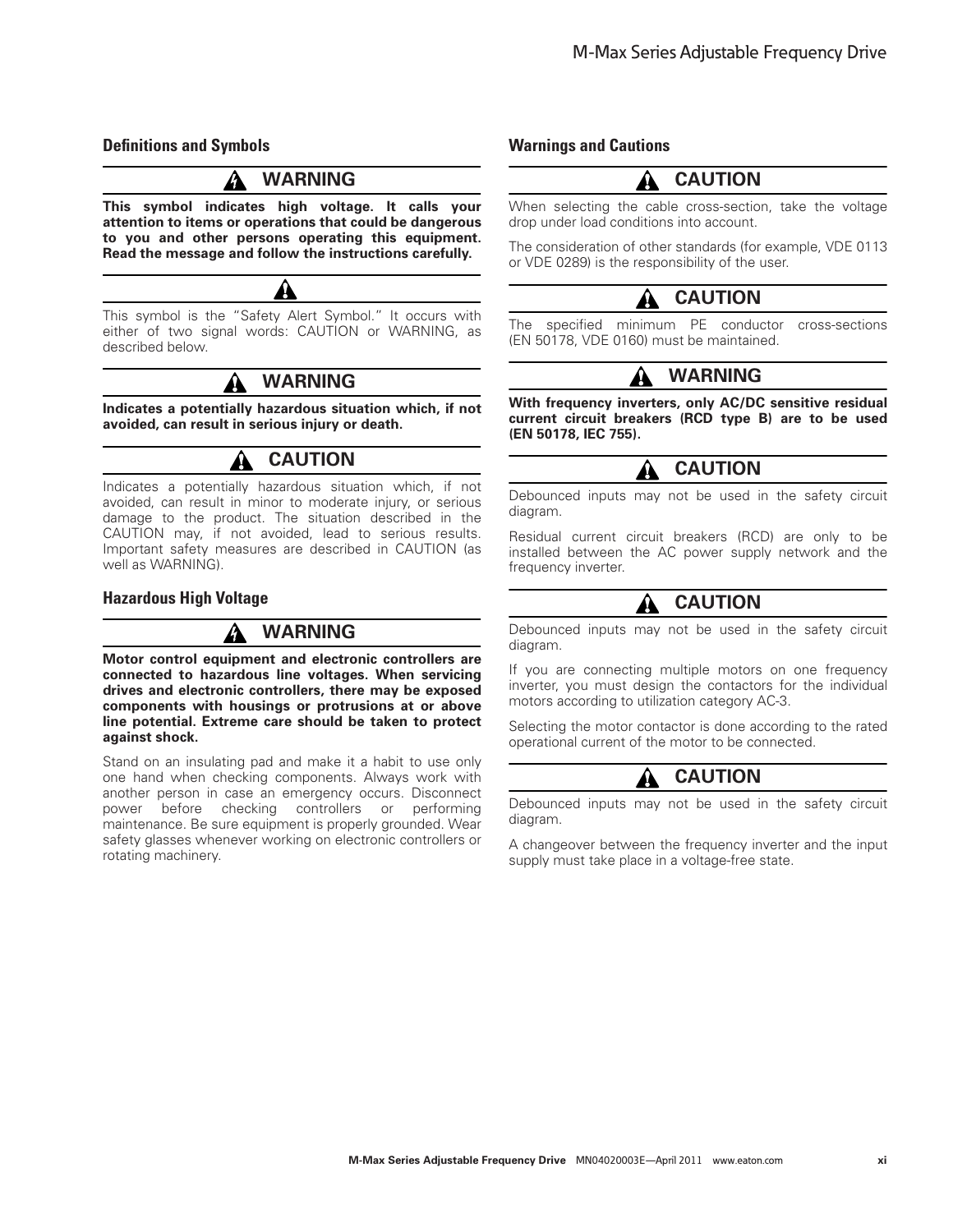### **WARNING**

**The frequency inverter outputs (U, V, W) must not be connected to the input voltage (destruction of the device, risk of fire).**

### **CAUTION**

Debounced inputs may not be used in the safety circuit diagram.

Switch S1 must switch only when frequency inverter T1 is at zero current.

#### **WARNING** 44

**Carry out wiring work only after the frequency inverter has been correctly mounted and secured.**

### **WARNING**

**Electric shock hazard—risk of injuries!**

**Carry out wiring work only if the unit is de-energized.**

### **CAUTION**

Debounced inputs may not be used in the safety circuit diagram.

Fire hazard!

Only use cables, protective switches, and contactors that feature the indicated permissible nominal current value.

## **CAUTION**

Debounced inputs may not be used in the safety circuit diagram.

Ground contact currents in frequency inverters are greater than 3.5 mA (AC). According to product standard IEC/EN 61800-5-1, an additional equipment grounding conductor must be connected, or the cross-section of the equipment grounding conductor must be at least  $0.39$  in<sup>2</sup> (10 mm<sup>2</sup>).

### **WARNING**

**The components in the frequency inverter's power section remain energized up to five (5) minutes after the supply voltage has been switched off (intermediate circuit capacitor discharging time).**

**Pay attention to hazard warnings!**



### **WARNING**

**Discharge yourself on a grounded surface before touching the control signal terminals and the controller PCB. This protects the device from destruction by electrostatic discharge.**

### **WARNING**

**On the control signal and the connection terminals of the frequency inverter, no leakage resistance tests are to be performed with an insulation tester.**

#### **WARNING** </del>

**Wait at least 5 minutes after switching the supply voltage off before you disconnect a connection on the connection terminals (L1, L2/N, L3, U/T1, V/T2, W/T3, R+, R–) of the frequency inverter.**

### **WARNING**

**Commissioning is only to be completed by qualified technicians.**

### **WARNING**

**Hazardous voltage!**

**The safety instructions on Page x must be followed.**

### **WARNING**

**The components in the frequency inverter's power section are energized if the supply voltage (line voltage) is connected. For instance: power terminals L1, L2/N, L3, R+, R–, U/T1, V/T2, W/T3.**

**The control signal terminals are isolated from the line power potential.**

**There can be a dangerous voltage on the relay terminals (22 to 26) even if the frequency inverter is not being supplied with line voltage (for example, integration of relay contacts in control systems with 230 Vac).**

#### **WARNING** ᠘

**Following a shutdown (fault, line voltage off), the motor can start automatically (when the supply voltage is switched back on) if the automatic restart function has been enabled.**

**(See parameter "P6.13".)**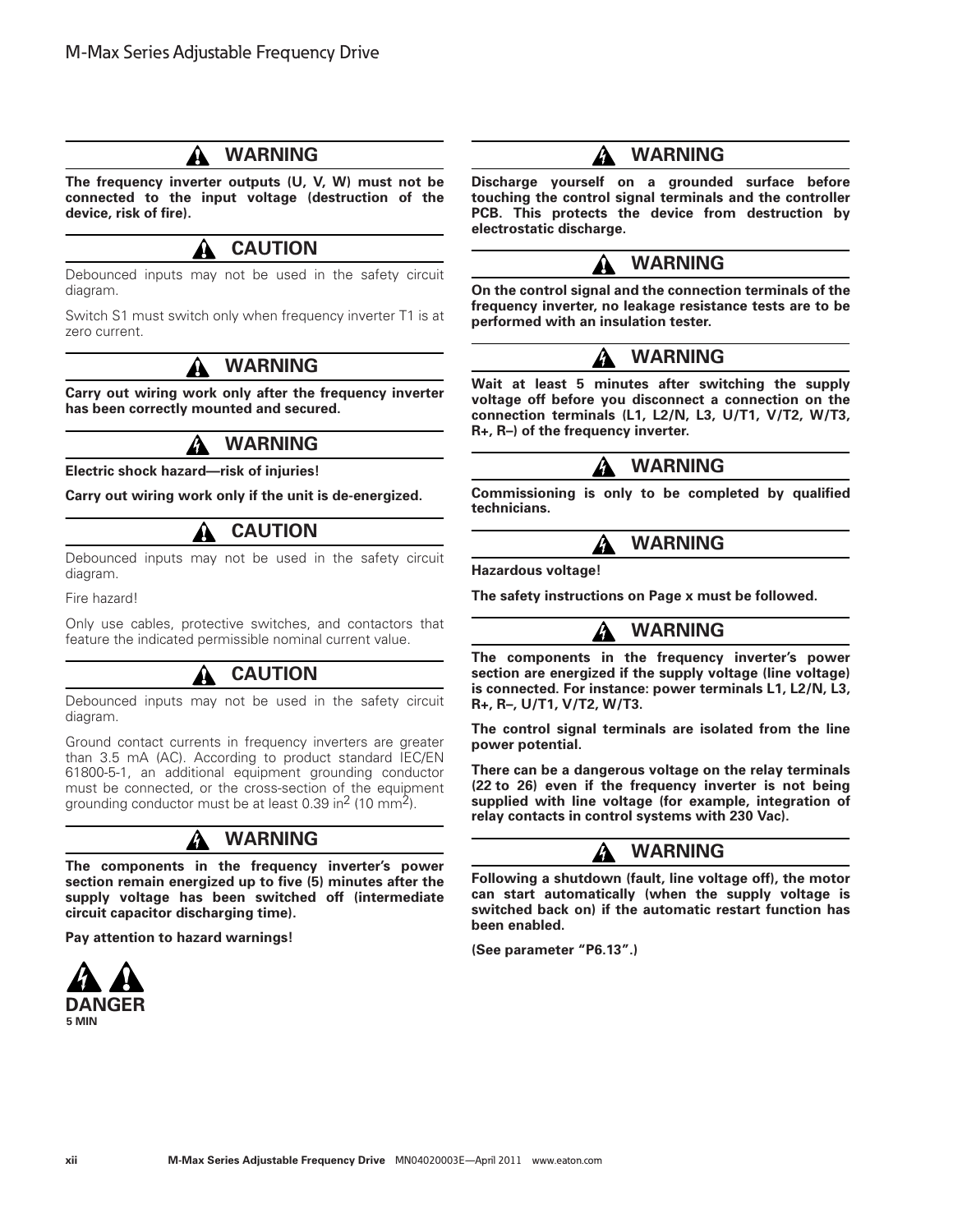### **CAUTION**

Debounced inputs may not be used in the safety circuit diagram.

Any contactors and switching devices on the power side are not to be opened during motor operation. Inching operation using the power switch is not permitted.

Contactors and switching devices (repair and maintenance switches) on the motor side must never be opened while the motor is in operation when the frequency inverter is set to speed control operating mode ( $P11.8 = 1$ ).

Inching operation of the motor with contactors and switching devices in the output of the frequency inverter is not permitted.

### **CAUTION**

Debounced inputs may not be used in the safety circuit diagram.

Make sure that there is no danger in starting the motor. Disconnect the driven machine if there is a danger in an incorrect operational status.

#### **WARNING** 41

**If a start signal is present, the drive is restarted automatically, if P3.1 = 0 is set (REAF = Restart after FAULT) and the error message has been acknowledged (Reset).**

### **WARNING**

**If a start command is present at a digital input (DI1–DI6) assigned at P3.21, the sequence control also starts automatically (without switch edge) when the power supply is switched on (for example, after a power supply failure).**

## **CAUTION**

A high torque at low speed causes a high thermal load on the motor. If temperatures are too high, the motor should be equipped with an external fan.

### **CAUTION**

A high torque at low speed leads to a high thermal load on the motor.

### **CAUTION**

Debounced inputs may not be used in the safety circuit diagram. DC braking results in additional heating of the motor. Configure the brake torque, set via braking current (P12.1) and the braking duration (P12.2 and P12.4), as low as possible.

#### **CAUTION** ₩

Debounced inputs may not be used in the safety circuit diagram.

The motor parameters must be identical in both parameter groups (P7 and P14).

### **CAUTION**

Although the registers to be written are consecutive, the ID numbers of the parameter list are not. Only the ID numbers in the process data list are consecutive.

### **CAUTION**

Debounced inputs may not be used in the safety circuit diagram.

The inching range is not permitted via the input contactor (Pause time  $\geq 60$ s between switching off and on).

#### **CAUTION** AI

The surface temperature of the resistors can reach values of over 212°F (100°C).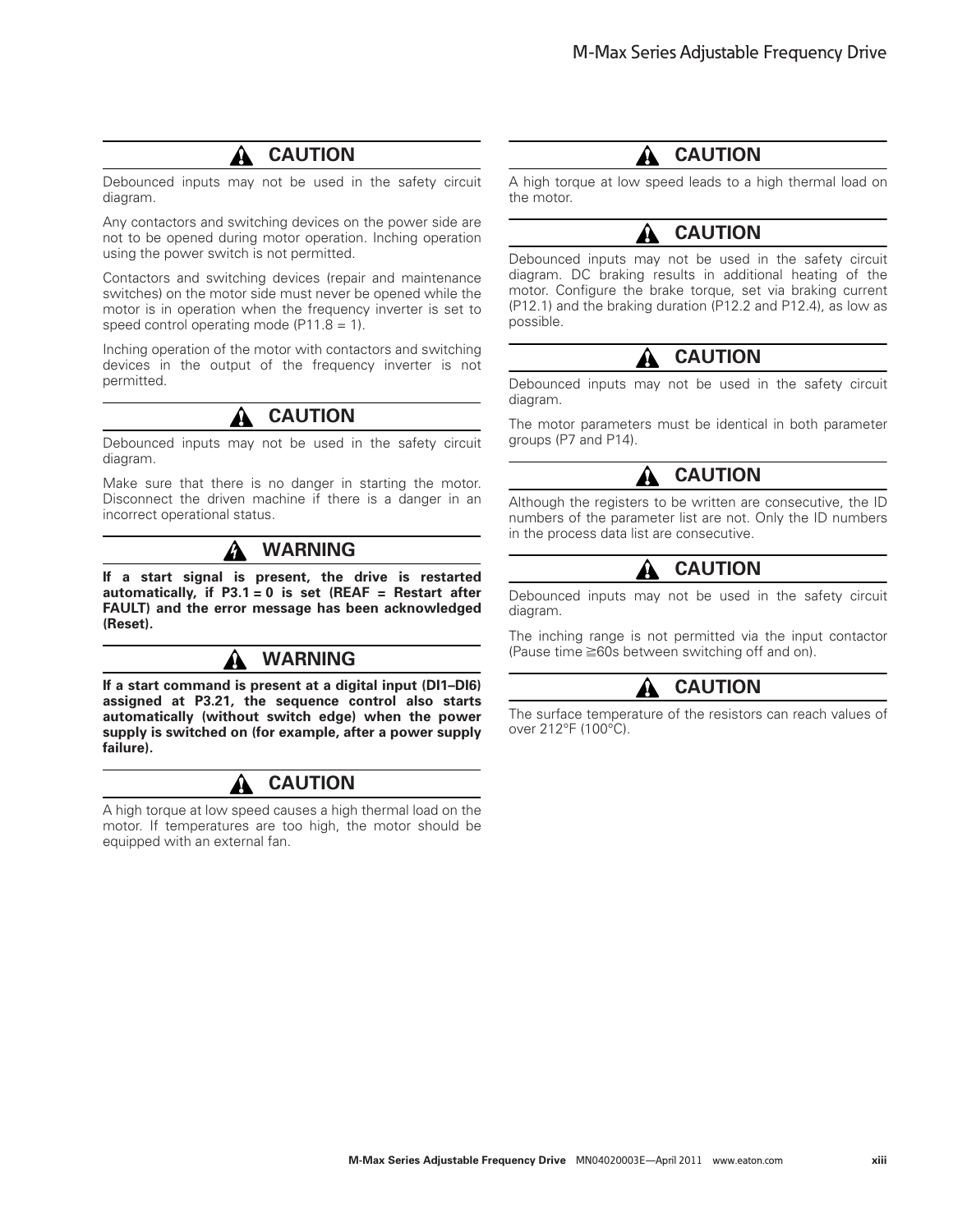M-Max Series Adjustable Frequency Drive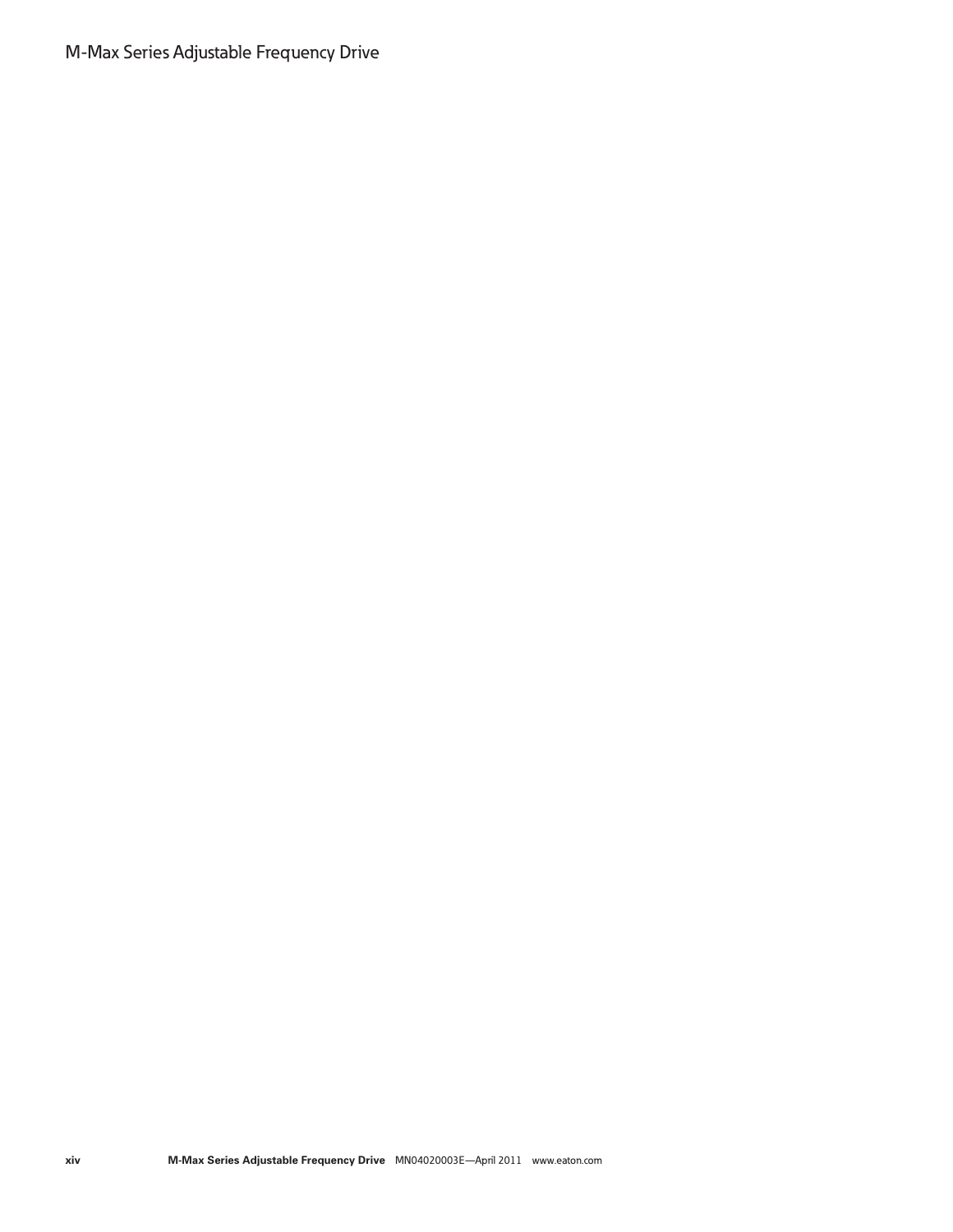### **About this Manual**

#### **Writing Conventions**

Symbols used in this manual have the following meanings:

In order to make it easier to follow the manual, the name of the current chapter is shown on the header of the left-hand page and the name of the current section in shown on the header of the right-hand page. This does not apply to pages at the start of a chapter or to empty pages at the end of a chapter.

In order to make it easier to understand some of the figures included in this manual, the housing of the frequency inverter, as well as other safety-relevant parts, have been left out. However, it is important to note that the frequency inverter must always be operated with its housing placed properly, as well as with all required safety-relevant parts.

Please follow the installation instructions in the AWA8230-2416 installation instructions document.

This manual was created in an electronic format. You can also order a hard copy version of it.

All the specifications in this manual refer to the hardware and software versions documented in it.

More information on the series described here can be found on the Internet under:

www.eaton.com\drives

#### **Abbreviations and Symbols**

The following symbols and abbreviations are used in this manual:

| <b>Abbreviation</b> | <b>Description</b>                      |  |
|---------------------|-----------------------------------------|--|
| <b>EMC</b>          | Electromagnetic compatibility           |  |
| FS                  | Frame size                              |  |
| <b>GND</b>          | Ground, OV potential                    |  |
| <b>IGBT</b>         | Insulated-gate bipolar transistor       |  |
| PDS                 | Power Drives System                     |  |
| LCD                 | Liquid Crystal Display                  |  |
| PES                 | EMC connection to PE for shielded lines |  |
| PNU                 | Parameter number                        |  |
| UL®                 | Underwriters Laboratories               |  |

M-Max frequency converters are divided into four voltage categories:

- 100V (MMX11)
- 200V (MMX12\_, MMX32\_)
- 400V (MMX34\_)
- 575V (MMX35\_)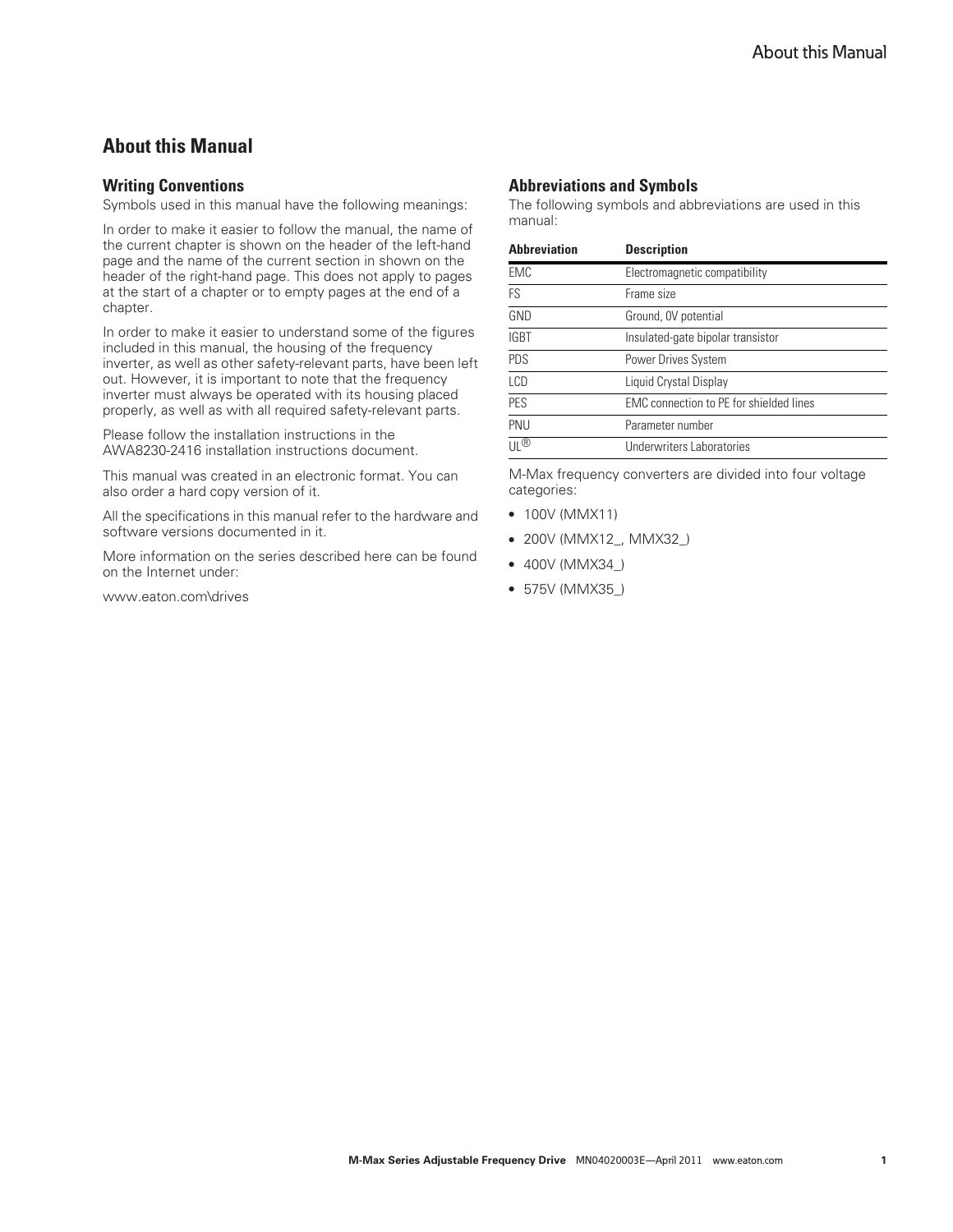#### **Input Supply Voltages**

The rated operating voltages stated in the following table are based on the standard values for networks with a grounded star point.

In ring networks (as found in Europe) the rated voltage at the transfer point of the power supply companies is the same as the value in the consumer networks (for example, 230V, 400V).

In star networks (as found in North America), the rated voltage at the transfer point of the utility companies is higher than in the consumer network. Example:  $120V \rightarrow 115V$ ,  $240V \rightarrow 230V$ ,  $480V \rightarrow 460V$ .

#### **Units**

Every physical dimension included in this manual uses imperial units. For the purpose of the equipment's UL certification, some of these dimensions are accompanied by their equivalents in metric or Système International d'Unites (SI) units.

#### **Unit Conversion Examples**

The wide tolerance range of M-Max frequency inverters takes into account a permissible voltage drop of an additional 4% (U<sub>LN</sub> –14%) in load networks, while, in the 400V<br>category, it takes into account the North American line voltage of 480V +10% (60 Hz).

The permissible connection voltages for the M-Max series are listed in "Appendix A".

The rated operational data of the input voltage is always based on the input frequencies 50/60 Hz (50 Hz –10% to 60 Hz +10%).

| <b>Designation</b> | <b>US-American Value</b> | <b>SI Value</b>                       | <b>Conversion Value</b>     | <b>US-American</b><br><b>Designation</b> |
|--------------------|--------------------------|---------------------------------------|-----------------------------|------------------------------------------|
| Length             | in                       | 25.4 mm                               | 0.0394                      | inch                                     |
| Power              | 1 hp = 1.014 PS          | 0.7457 kW                             | 1.341                       | horsepower                               |
| Torque             | lbf in                   | $0.113$ Nm                            | 8.851                       | pound-force inches                       |
| Temperature        | 1°F (T <sub>F</sub> )    | $-17.222^{\circ}$ C (T <sub>C</sub> ) | $T_F = T_C \times 9/5 + 32$ | Fahrenheit                               |
| Speed              | <b>RPM</b>               | $\mid$ min <sup>-1</sup>              |                             | revolutions per minute                   |
| Weight             | lb                       | 0.4536 kg                             | 2.205                       | pound                                    |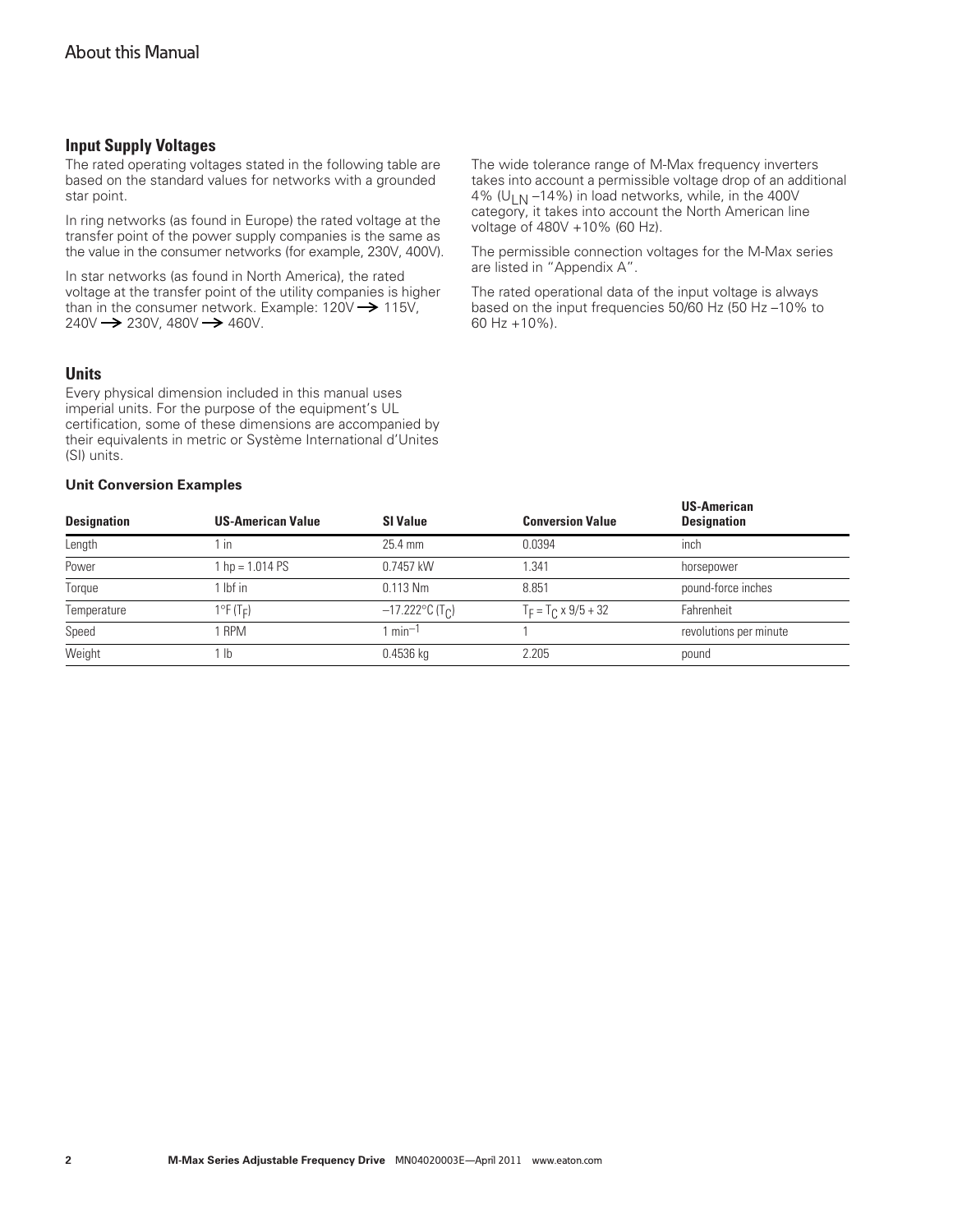### **M-Max Series Overview**

This manual provides a description of the M-Max series frequency inverters. It provides special information required for project planning, installation, and for the operation of the MMX frequency inverter. All information applies to the specified hardware and software versions.

Please read the manual thoroughly before you install and operate the frequency inverter.

#### **Notes on the Second MMX Upgrade**

This second edition of the manual describes the extended functionality of the MMX. This applies to M-Max series frequency inverters from production date  $12W10 \geq S/N$  91275113, see nameplate.

Essential features of this upgrade:

- New control circuit board with a more powerful microprocessor
- Side mounted interface for fieldbus connections **[1]**
- Two additional control buttons **[2]**
- Extended functionality for digital and analog inputs and outputs **[3]**

#### **M-Max Frequency Converter**



We assume that you have a good knowledge of engineering fundamentals and that you are familiar with handling electrical systems and machines, as well as with reading technical drawings.

#### **Control Signal Terminals and Microswitches**

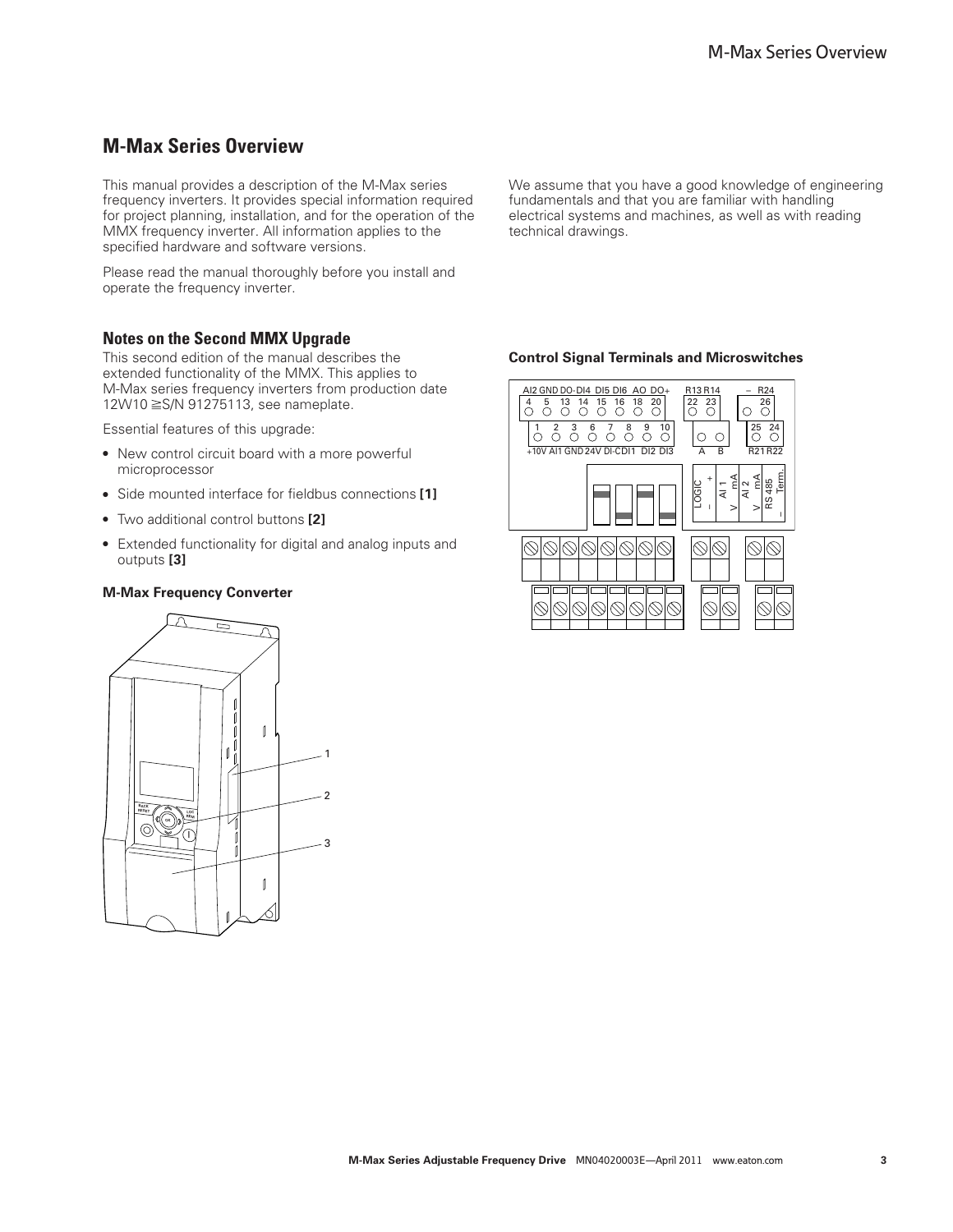M-Max Series Overview

### **Component Identification**

### **M-Max Series**



| Number | <b>Description</b>                                                                                                                                                                      |
|--------|-----------------------------------------------------------------------------------------------------------------------------------------------------------------------------------------|
|        | Frequency inverters MMX-                                                                                                                                                                |
| 2      | Mounting frame (for fieldbus connection) MMX-NET-XA                                                                                                                                     |
| 3      | Fieldbus connection:<br>CANopen XMX-NET-CO-A<br>PROFIBUS <sup>®</sup> DP with XMX-NET-PS-A screw terminals<br>PROFIBUS DP with XMX-NET-PD-A Sub-Dm connector<br>DeviceNet™ XMX-NET-DN-A |
| 4      | Input reactor, motor reactor, sinusoidal filter                                                                                                                                         |
| 5      | Braking resistor                                                                                                                                                                        |
| 6      | Communication module MMX-COM-PC                                                                                                                                                         |
|        | IP21 kit                                                                                                                                                                                |
|        |                                                                                                                                                                                         |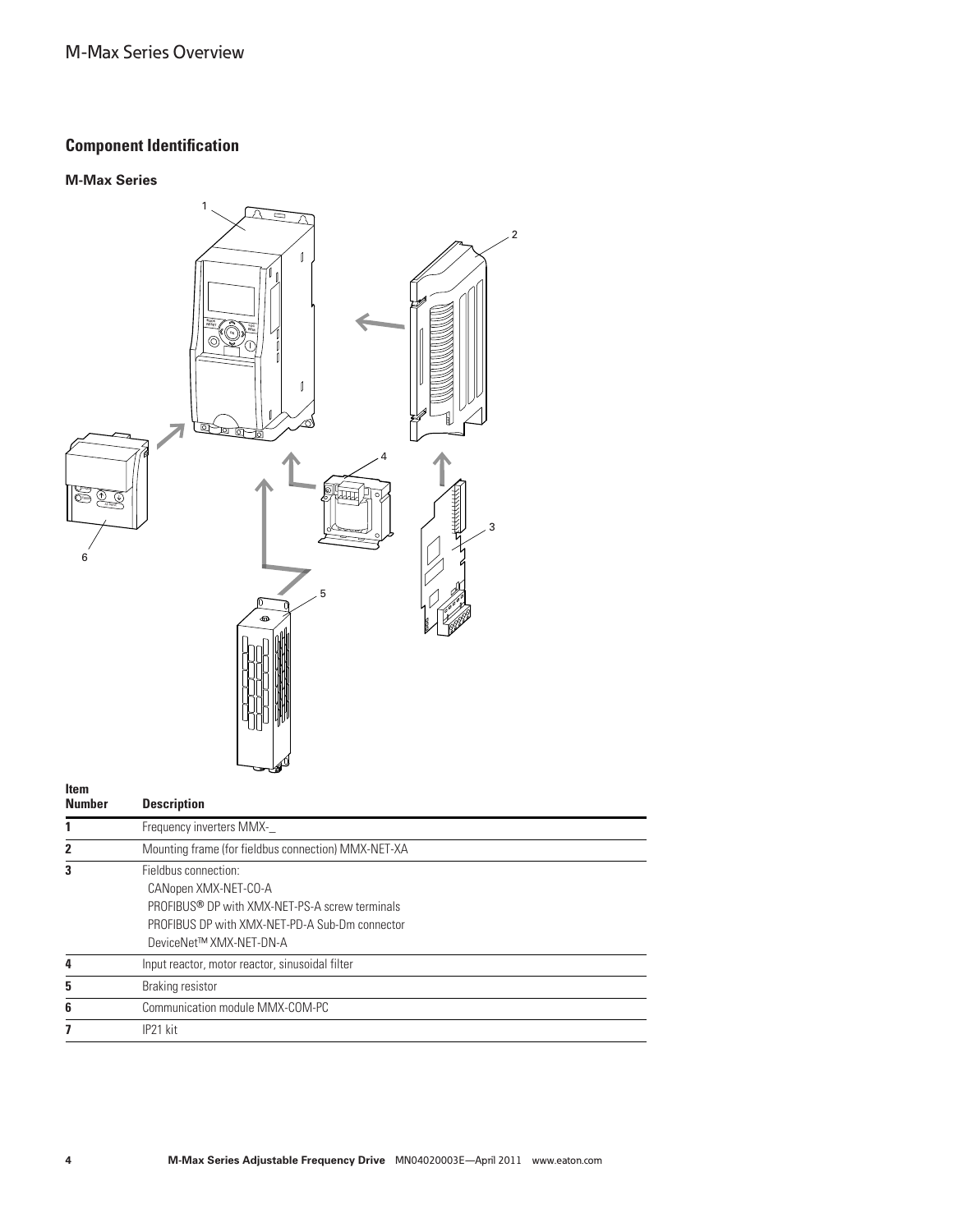### **Checking the Delivery**

Before opening the packaging, go over the ratings plate on the packaging and check that the delivered frequency inverter is the same type as the one you ordered.

M-Max frequency converters have been carefully packaged and prepared for delivery. These devices should only be shipped in their original packaging with suitable transportation materials. Please take note of the labels and instructions on the packaging, as well as of those meant for the unpacked device.

Open the packaging with adequate tools and inspect the contents immediately after receipt in order to ensure that they are complete and undamaged.

#### **Scope of Supply**





The packaging must contain the following parts:

- M-Max frequency inverter
- Accessory kit for EMC-suitable installation
- Installation instructions AWA8230-2416
- Data carrier (CD-ROM) with documentation for M-Max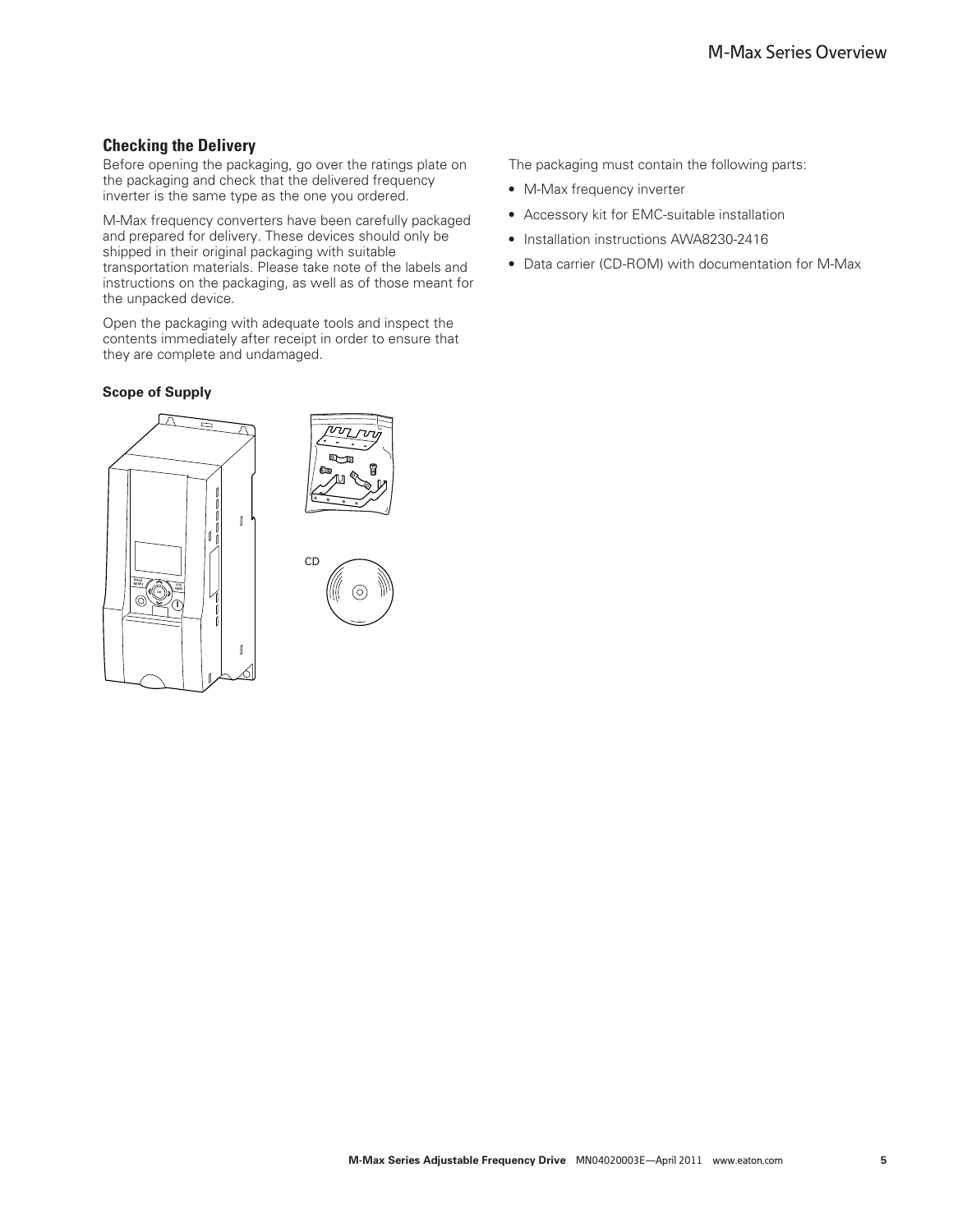### **Nameplate Rating Data**

The device specific rating data of the M-Max is shown on the nameplate on the side of the device and on the rear of the control signal terminal cover.

The inscription of the nameplates has the following meaning (example):

#### **Nameplate Inscriptions**

| Label           | <b>Meaning</b>                                                                                                   |
|-----------------|------------------------------------------------------------------------------------------------------------------|
| MMX34AA3D3F0-0  | Part number:                                                                                                     |
|                 | $MMX = M-Max$ series frequency inverter                                                                          |
|                 | $3$ = Three-phase power connection                                                                               |
|                 | $4 = 400V$ voltage category                                                                                      |
|                 | $AA$ = Instance (software version A and alphanumerical display)                                                  |
|                 | $3D3 = 3.3A$ rated operational current (3-decimal-3)                                                             |
|                 | $F =$ Integrated radio interference suppression filter                                                           |
|                 | $\mathbf{0}$ = IP20 protection type                                                                              |
|                 | $\mathbf{0}$ = No integrated optional assembly                                                                   |
| Input           | Power connection rating:                                                                                         |
|                 | Three-phase AC voltage (U <sub>e</sub> 3~ AC), 380-480V voltage, 50/60 Hz frequency, input phase current (4.0A)  |
| Output          | Load side (motor) rating:                                                                                        |
|                 | Three-phase AC voltage ( $0 - U_{\text{el}}$ ), output phase current (3.3A), output frequency (0-320 Hz)         |
| Power           | Assigned motor rating:                                                                                           |
|                 | 1.1 kW at 400V/1.5 hp at 460V for a four-pole internally-cooled or surface-cooled three-phase asynchronous motor |
|                 | $(1500 \text{ min}^{-1}$ at 50 Hz/1800 RPM at 60 Hz)                                                             |
| S/N             | Serial number                                                                                                    |
|                 | Frequency inverter is an electrical apparatus                                                                    |
|                 | Read the manual (in this case AWB8230-1603) before making any electrical connections and commissioning           |
| IP 20/Open type | Housing protection type: IP 20, UL (cUL®) open type                                                              |
| 12W10           | Manufacturing date:                                                                                              |
|                 | Week 12 of 2010                                                                                                  |
|                 |                                                                                                                  |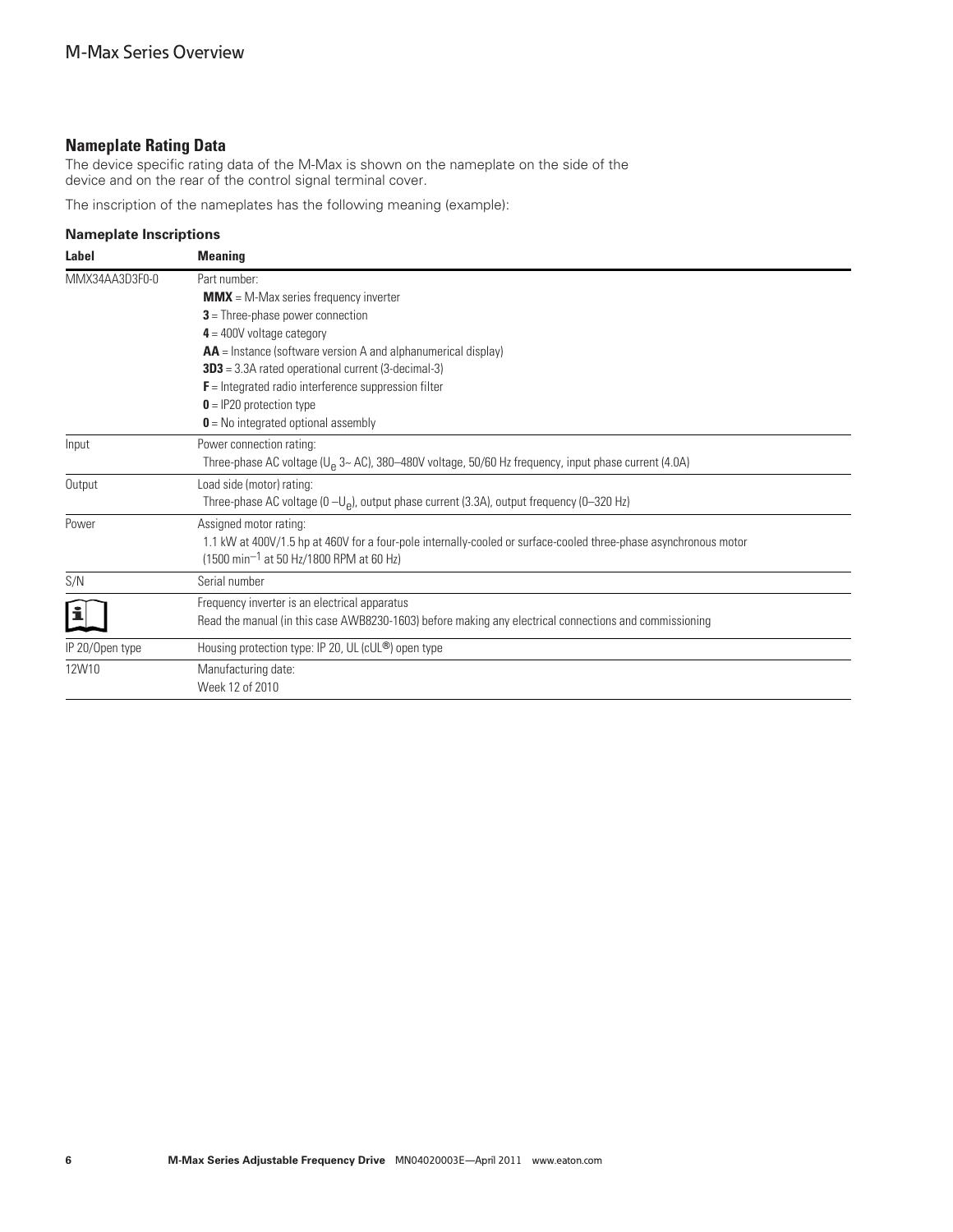### **Catalog Number Selection**

The type designation code and the part number of the M-Max series frequency inverter are in the following order:

#### **Type Designation of the M-Max Frequency Inverters**

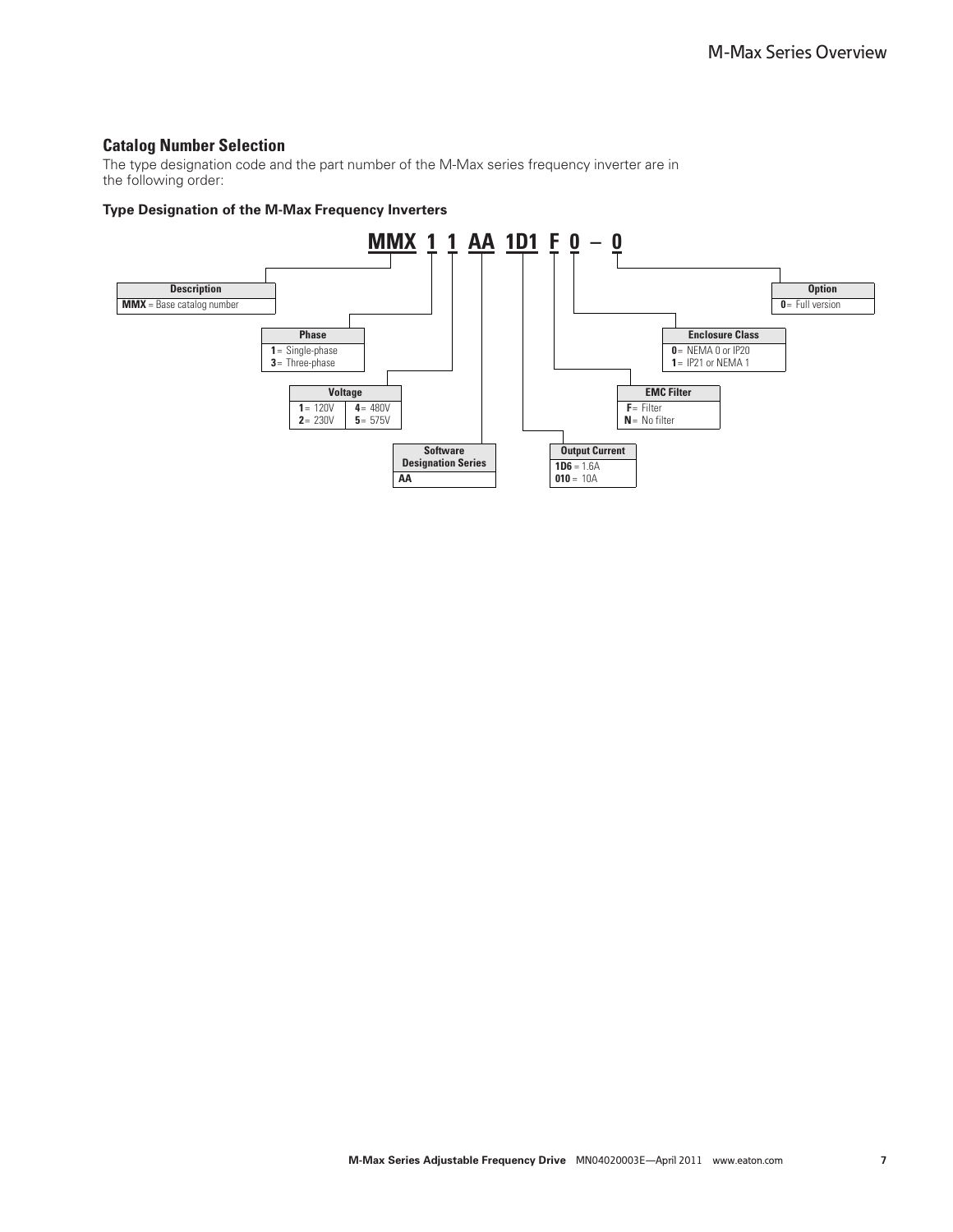### M-Max Series Overview

#### **Examples**

| <b>Label</b>   | <b>Meaning</b>                                                  |
|----------------|-----------------------------------------------------------------|
| MMX11AA2D8N0-0 | <b>MMX</b> = M-Max series frequency inverter:                   |
|                | $1 =$ Single-phase power supply                                 |
|                | $1 =$ Rated voltage 115V                                        |
|                | $AA$ = Type of software version and display unit                |
|                | $2D8 = 2.8A$ (rated operational current)                        |
|                | $N = No$ integrated interference suppression filter (no filter) |
|                | $0 =$ IP20 protection type                                      |
|                | $-0$ = No integrated optional assembly                          |
| MMX12AA1D7F0-0 | $MMX = M-Max$ series frequency inverter:                        |
|                | $1 =$ Single-phase power supply                                 |
|                | $2$ = Rated voltage 230V                                        |
|                | $AA$ = Type of software version and display unit                |
|                | $1D7 = 1.7A$ (rated operational current)                        |
|                | $F =$ Integrated radio noise filter                             |
|                | $\mathbf{0}$ = IP20 protection type                             |
|                | $-0$ = No integrated optional assembly                          |
| MMX32AA2D4N0-0 | <b>MMX</b> = M-Max series frequency inverter:                   |
|                | $3$ = Three-phase input supply voltage                          |
|                | $2$ = Rated voltage 230V                                        |
|                | $AA$ = Type of software version and display unit                |
|                | $2D4 = 2.4A$ (rated operational current)                        |
|                | $N = No$ integrated interference suppression filter (no filter) |
|                | $0 =$ IP20 protection type                                      |
|                | $-0$ = No integrated optional assembly                          |
| MMX34AA012F0-0 | $MMX = M-Max$ series frequency inverter:                        |
|                | $3$ = Three-phase input supply voltage                          |
|                | $4$ = Rated voltage 400V                                        |
|                | $AA$ = Type of software version and display unit                |
|                | $012 = 12A$ (rated operational current)                         |
|                | $F =$ Integrated radio noise filter                             |
|                | $0 =$ IP20 protection type                                      |
|                | $-0$ = No integrated optional assembly                          |
| MMX34AA5D6N0-0 | <b>MMX</b> = M-Max series frequency inverter:                   |
|                | $3$ = Three-phase input supply voltage                          |
|                | $4$ = Rated voltage 400V                                        |
|                | $AA$ = Type of software version and display unit                |
|                | $5D6 = 5.6A$ (rated operational current)                        |
|                | $N = No$ integrated interference suppression filter (no filter) |
|                | $0 =$ IP20 protection type                                      |
|                | $-0$ = No integrated optional assembly                          |

MMX11: The input voltage of 115V is raised to 230V (output voltage) through an internal voltage double connection.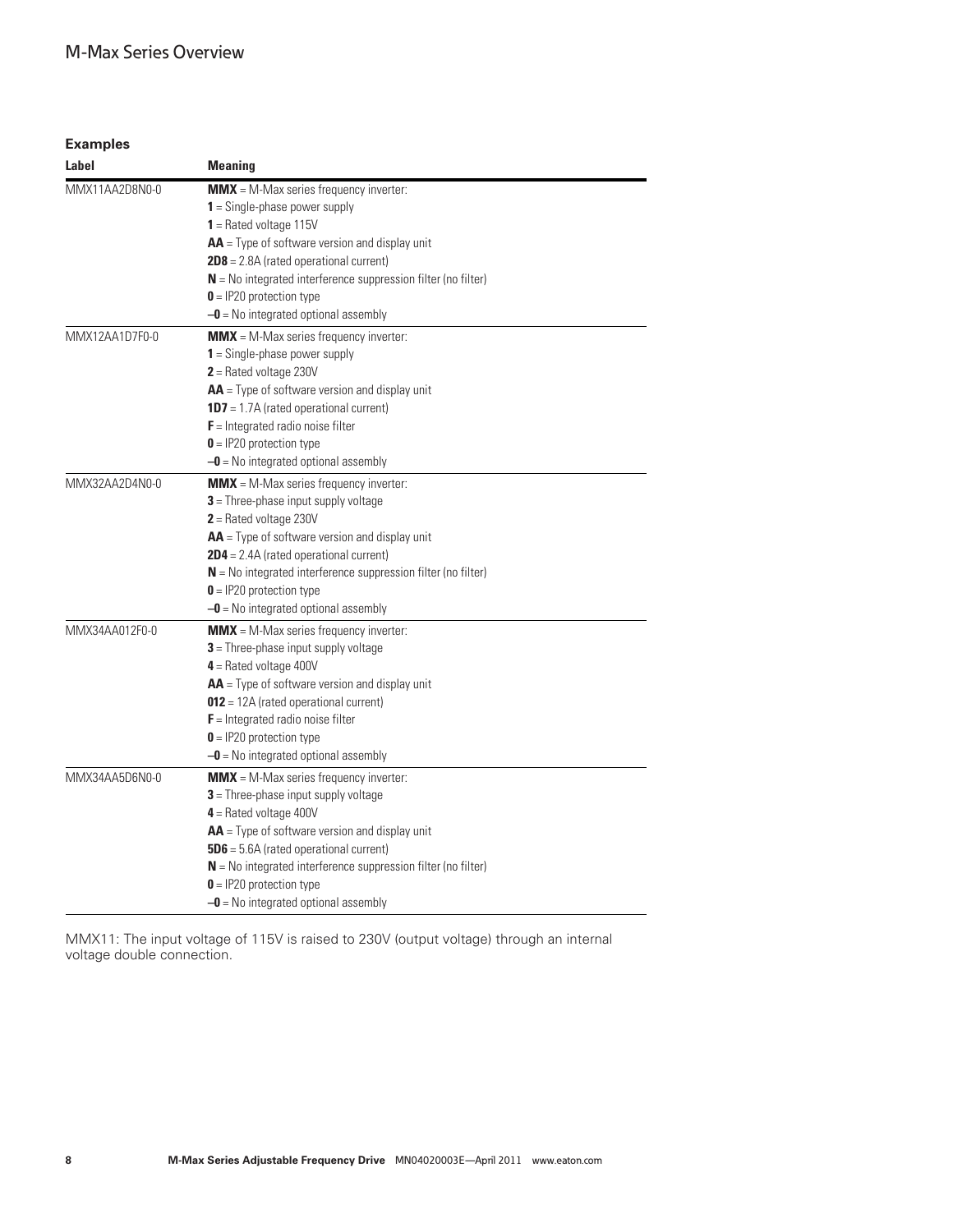### **Technical Data and Specifications**

#### **General Rated Operational Data**

| <b>Description</b>                                                            | <b>Symbols</b> <sup>1</sup> | <b>Unit</b>                | <b>Specification</b>                                                                                                                                                            |
|-------------------------------------------------------------------------------|-----------------------------|----------------------------|---------------------------------------------------------------------------------------------------------------------------------------------------------------------------------|
| <b>General</b>                                                                |                             |                            |                                                                                                                                                                                 |
| <b>Standards</b>                                                              |                             |                            | EMC: IEC/EN 61800-3,<br>Safety: IEC/EN61800-5, UL508C                                                                                                                           |
| Certifications and manufacturer's<br>declarations on conformity               |                             |                            | EMC: CE, CB, c-Tick<br>Safety: CE, CB, UL, cUL                                                                                                                                  |
| Production quality                                                            |                             | $\overline{\phantom{0}}$   | RoHS, ISO <sup>®</sup> 9001                                                                                                                                                     |
| Climatic proofing                                                             | $p_{\rm W}$                 | $\%$                       | <95%, average relative humidity, noncondensing (EN50178)                                                                                                                        |
| Air quality                                                                   |                             |                            |                                                                                                                                                                                 |
| Chemical vapors                                                               |                             |                            | IEC721-3-3: Device in operation, Class 3C2                                                                                                                                      |
| Mechanical particles                                                          |                             |                            | IEC721-3-3: Device in operation, Class 3S2                                                                                                                                      |
| Ambient temperature                                                           | ᡥ                           | $\degree$ F ( $\degree$ C) | 14° to 122° (-10° to 50°) <sup>2</sup>                                                                                                                                          |
| Operation                                                                     | ᡥ                           | $\circ$ F( $\circ$ C)      | 14° to 104° (+122°) (-10° to 40° [+50°]) 2                                                                                                                                      |
| Storage                                                                       | $\vartheta$                 | $\degree$ F ( $\degree$ C) | $-40^{\circ}$ to 158° ( $-40^{\circ}$ to 70°)                                                                                                                                   |
| Installation altitude                                                         | Н                           | ft $(m)$                   | 0-3281 ft (0-1000m) above sea level, over 3281 ft (1000m) with 1% power<br>reduction per 328 ft (100m), maximum 6562 ft (2000m), at maximum 122°F<br>(50°C) ambient temperature |
| Mounting position                                                             |                             |                            | Vertical ±90                                                                                                                                                                    |
| Protection type                                                               |                             |                            | IP20                                                                                                                                                                            |
| Bus bar tag shroud                                                            |                             |                            | BGV A3 (VBG4, finger- and back-of-hand safe)                                                                                                                                    |
| Mechanical shock resistance                                                   |                             |                            | IEC 68-2-27<br>Storage and transport: 15g, 11 ms (in the packaging)<br>UPS drop test (for applicable UPS weights)                                                               |
| Vibration                                                                     |                             |                            | EN 60068-2-6<br>3-150 Hz, oscillation amplitude 1 mm (peak) at 3-15.8 Hz,<br>maximum acceleration amplitude 1g at 15.8-150 Hz                                                   |
| Emitted interference with internal EMC filter<br>(maximum motor cable length) |                             |                            | C2: Class A in 1st environment (residential area with commercial utilization)<br>C3: Class A in 2nd environment (industrial)                                                    |
| MMX11, MMX12                                                                  |                             |                            | C <sub>2</sub> , C <sub>3</sub>                                                                                                                                                 |
| MMX32, MMX34                                                                  |                             |                            | C <sub>2</sub> , C <sub>3</sub>                                                                                                                                                 |

*Notes*

 $\odot$  Symbols used in technical data and formulas.

2 122°F (50°C) with lateral clearance of  $\geq$ 0.79 in (20 mm) and reduced pulse frequency  $\leq$ 4 kHz and altitude  $\leq$ 1000m.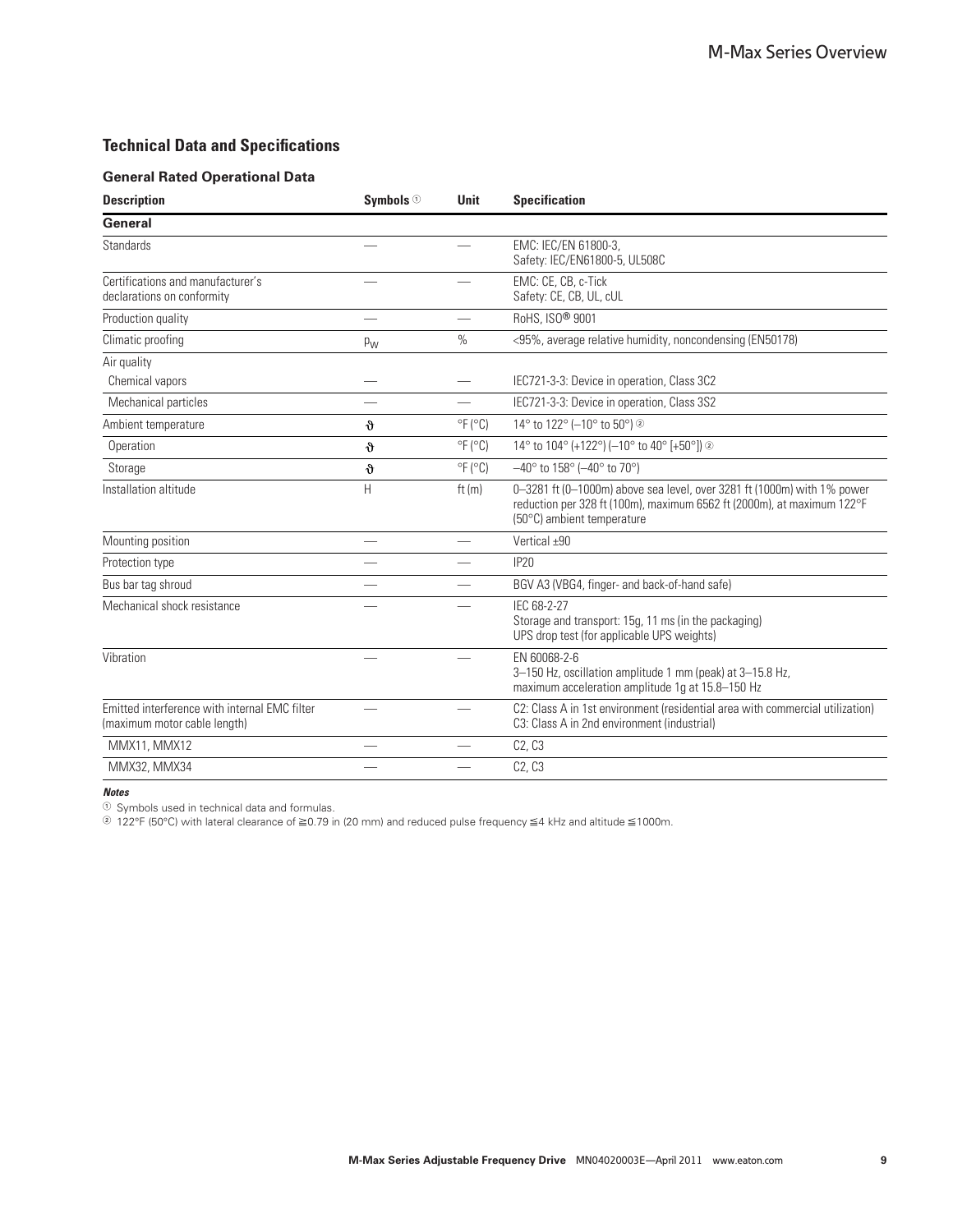#### **General Rated Operational Data, continued**

| <b>Description</b>                                                | <b>Symbols</b> <sup>1</sup> | Unit                     | <b>Specification</b>                                                                                                      |
|-------------------------------------------------------------------|-----------------------------|--------------------------|---------------------------------------------------------------------------------------------------------------------------|
| <b>Power Section</b>                                              |                             |                          |                                                                                                                           |
| Rated operational voltage                                         | $f_{LN}$                    | Hz                       | at 50/60                                                                                                                  |
| MMX11                                                             | $U_{\rm e}$                 | Vac                      | 1~115 (110 -15% to 120 +10%)                                                                                              |
| MMX12                                                             | $U_{\rm e}$                 | Vac                      | 1~230 (208 -15% to 240 +10%)                                                                                              |
| MMX32                                                             | $U_{\rm e}$                 | Vac                      | 3~230 (208 -15% to 240 +10%)                                                                                              |
| MMX34                                                             | $U_{\rm e}$                 | Vac                      | 3~400 (380 -15% to 480 +10%)                                                                                              |
| MMX35                                                             | $\mathsf{U}_{\mathsf{e}}$   | Vac                      | 3~575 (-15% to 15%)                                                                                                       |
| Input network configuration<br>(AC power supply network)          |                             |                          | Center-point grounded star network (TN-S network)<br>Phase grounded AC networks are not permitted                         |
| Input switch-on frequency                                         |                             | $\overline{\phantom{0}}$ | Maximum one time per minute                                                                                               |
| Input current                                                     | <b>THD</b>                  | $\%$                     | >120                                                                                                                      |
| Short-circuit current                                             | Ιĸ                          | kA                       | Maximum <50                                                                                                               |
| Input frequency                                                   | $f_{LN}$                    | Hz                       | 50/60 (45-66 Hz ±0%)                                                                                                      |
| Pulse frequency<br>(switching frequency of the inverter)          | f <sub>PWM</sub>            | kHz                      | 1-16 (default = 6 kHz) $\odot$                                                                                            |
| Operating mode                                                    |                             |                          | V/f characteristic curve control (FS), speed control with slip<br>compensation                                            |
| Output voltage                                                    | $U_2$                       | V                        | 3 AC 230 (MMX11), 3 AC U <sub>e</sub> (MMX12, MMX32, MMX34, MMX35)                                                        |
| Output frequency                                                  | f <sub>2</sub>              | Hz                       | 0-320 (FS: 0-50 Hz)                                                                                                       |
| Frequency resolution (setpoint value)                             |                             | Hz                       | 0.01                                                                                                                      |
| Rated operational current                                         | $1/1_{\odot}$               | $\frac{0}{0}$            | 100% continuous current at maximum 122°F (50°C) ambient temperature                                                       |
| Overload current                                                  | 1/1 <sub>e</sub>            | $\frac{0}{0}$            | 150 for 60s every 600s                                                                                                    |
| Starting current                                                  | 1/1 <sub>e</sub>            | $\frac{0}{0}$            | 200 for 2s every 20s                                                                                                      |
| <b>Braking torque</b>                                             | $M_B/M_N$                   | $\frac{0}{0}$            | $\leq$ 30 for all sizes<br>Up to maximum 100% M <sub>N</sub> only as of size MMX344D3_with external<br>braking resistance |
| <b>Control Section</b>                                            |                             |                          |                                                                                                                           |
| Control voltage (output)                                          | $U_{\rm C}$                 | Vdc                      | 24, max. 50 mA                                                                                                            |
| Reference voltage (output)                                        | $\mathsf{U}_\mathsf{S}$     | Vdc                      | 10, max. 10 mA                                                                                                            |
| Input, digital, parameter definable                               |                             | $\overline{\phantom{0}}$ | 6x, max. $+30$ Vdc, $R_i > 12k$ ohms                                                                                      |
| Permitted residual ripple with external<br>control voltage (+24V) |                             |                          | Max. 5% $\triangle$ U <sub>a</sub> /U <sub>a</sub>                                                                        |
| Input, analog, parameterizable,<br>selection via microswitches    |                             |                          | $2 \times 0$ (2) to +10 Vdc, R <sub>i</sub> >200k ohms or 0 (4) to 20 mA, R <sub>R</sub> ~200 ohms                        |
| Resolution                                                        |                             | Bit                      | 10                                                                                                                        |
| Output, digital, parameter definable                              |                             |                          | 1 x transistor: 48 Vdc, max. 50 mA                                                                                        |
| Output relay, parameter definable                                 |                             |                          | 1 x N/O: 250 Vac, maximum 2A or 250 Vdc, max. 0.4A                                                                        |
| Output relay, parameter definable                                 |                             |                          | 1 x changeover contact: 250 Vac, maximum 2A or 250 Vdc, maximum 0.4A                                                      |
| Serial interface                                                  |                             |                          | RS485/Modbus® RTU                                                                                                         |

#### *Notes*

 $\odot$  Symbols used in technical data and formulas.

2 122°F (50°C) with lateral clearance of  $\geq$  0.79 in (20 mm) and reduced pulse frequency  $\leq$  4 kHz and altitude  $\leq$  1000m.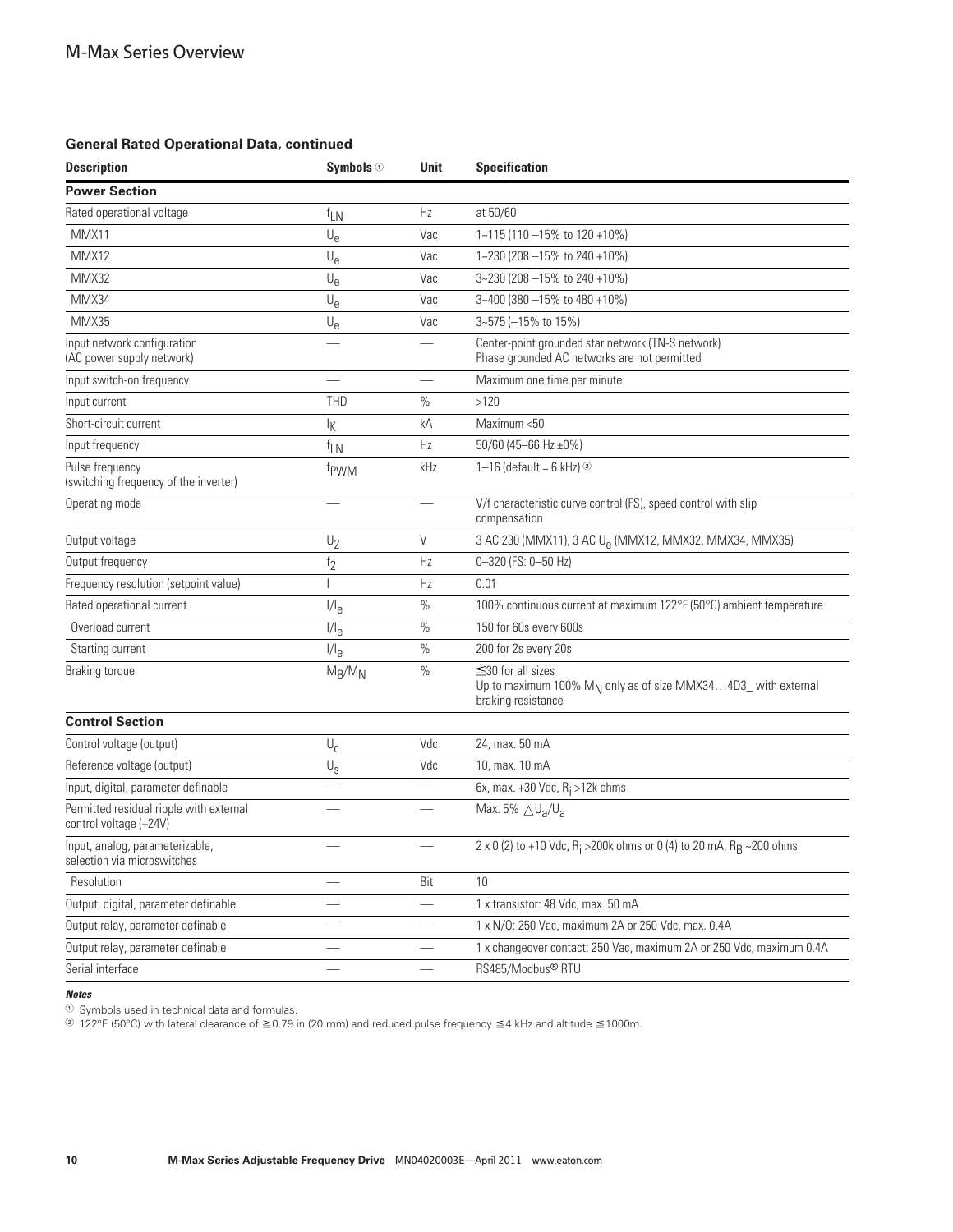#### **Power Connection Voltages**

|                                                               | <b>Rated</b><br><b>Current</b> | <b>Overload</b><br><b>Current</b><br>$(150\%)$ |                    | <b>Assigned Motor Rating</b> |                    |                  |                   |
|---------------------------------------------------------------|--------------------------------|------------------------------------------------|--------------------|------------------------------|--------------------|------------------|-------------------|
|                                                               | $I_{\rm e}$                    | $I_{e150}$                                     | P<br>(230V, 50 Hz) |                              | P<br>(230V, 60 Hz) |                  |                   |
| <b>Part Number</b>                                            | (A)                            | (A)                                            | (kW)               | (A)                          | (hp)               | $\odot$ (A)      | <b>Frame Size</b> |
| 1 AC 115V, 50/60 Hz<br>(94-132V ±0%, 45-66 Hz ±0%)            |                                |                                                |                    |                              |                    |                  |                   |
| MMX11AA1D7_                                                   | 1.7                            | 2.6                                            | 0.25               | 1.4                          | $1/3$ <sup>2</sup> | 1.5 <sup>°</sup> | FS <sub>2</sub>   |
| MMX11AA2D4                                                    | 2.4                            | 3.6                                            | 0.37               | $\overline{2}$               | 1/2                | 2.2              | FS <sub>2</sub>   |
| MMX11AA2D8                                                    | 2.8                            | 4.2                                            | 0.55               | 2.7                          | 1/2                | 2.2              | FS <sub>2</sub>   |
| MMX11AA3D7_                                                   | 3.7                            | 5.6                                            | 0.75               | 3.2                          | 3/4                | 3.2              | FS <sub>2</sub>   |
| MMX11AA4D8                                                    | 4.8                            | 7.2                                            | 1.1                | 4.6                          | 1                  | 4.2              | FS3               |
| 1 AC 230V, 50/60 Hz<br>$(177-264V \pm 0\%, 45-66 Hz \pm 0\%)$ |                                |                                                |                    |                              |                    |                  |                   |
| MMX12AA1D7                                                    | 1.7                            | 2.6                                            | 0.25               | 1.4                          | $1/3$ ②            | 1.5 <sup>°</sup> | FS1               |
| MMX12AA2D4                                                    | 2.4                            | 3.6                                            | 0.37               | $\overline{2}$               | 1/2                | 2.2              | FS1               |
| MMX12AA2D8                                                    | 2.8                            | 4.2                                            | 0.55               | 2.7                          | 1/2                | 2.2              | FS1               |
| MMX12AA3D7                                                    | 3.7                            | 5.6                                            | 0.75               | 3.2                          | 3/4                | 3.2              | FS <sub>2</sub>   |
| MMX12AA4D8                                                    | 4.8                            | 7.2                                            | 1.1                | 4.6                          | $\mathbf{1}$       | 4.2              | FS <sub>2</sub>   |
| MMX12AA7D0                                                    | $\overline{7}$                 | 10.5                                           | 1.5                | 6.3                          | $\overline{2}$     | 6.8              | FS <sub>2</sub>   |
| MMX12AA9D6_                                                   | 9.6                            | 14.4                                           | 2.2                | 8.7                          | 3                  | 9.6              | FS3               |
| 3 AC 230V, 50/60 Hz<br>$(177-264V \pm 0\%, 45-66 Hz \pm 0\%)$ |                                |                                                |                    |                              |                    |                  |                   |
| MMX32AA1D7                                                    | 1.7                            | 2.6                                            | 0.25               | 1.4                          | $1/3$ ②            | 1.5 <sup>°</sup> | FS1               |
| MMX32AA2D4                                                    | 2.4                            | 3.6                                            | 0.37               | $\overline{2}$               | 1/2                | 2.2              | FS1               |
| MMX32AA2D8                                                    | 2.8                            | 4.2                                            | 0.55               | 2.7                          | 1/2                | 2.2              | FS1               |
| MMX32AA3D7                                                    | 3.7                            | 5.6                                            | 0.75               | 3.2                          | 3/4                | 3.2              | FS <sub>2</sub>   |
| MMX32AA4D8_                                                   | 4.8                            | 7.2                                            | 1.1                | 4.6                          | $\mathbf{1}$       | 4.2              | FS <sub>2</sub>   |
| MMX32AA7D0                                                    | $\overline{7}$                 | 10.5                                           | 1.5                | 6.3                          | $\overline{2}$     | 6.8              | FS <sub>2</sub>   |
| MMX32AA011_                                                   | 11                             | 14.4                                           | 2.2                | 8.7                          | 3                  | 9.6              | FS3               |

#### *Notes*

The input voltage of 115V is raised to 230V (output voltage) through an internal voltage double connection.

- Rated motor currents for normal four-pole internally and surface-cooled three-phase asynchronous motors (1500 RPM at 50 Hz, 1800 RPM at 60 Hz).

Calculated motor output (no standard value).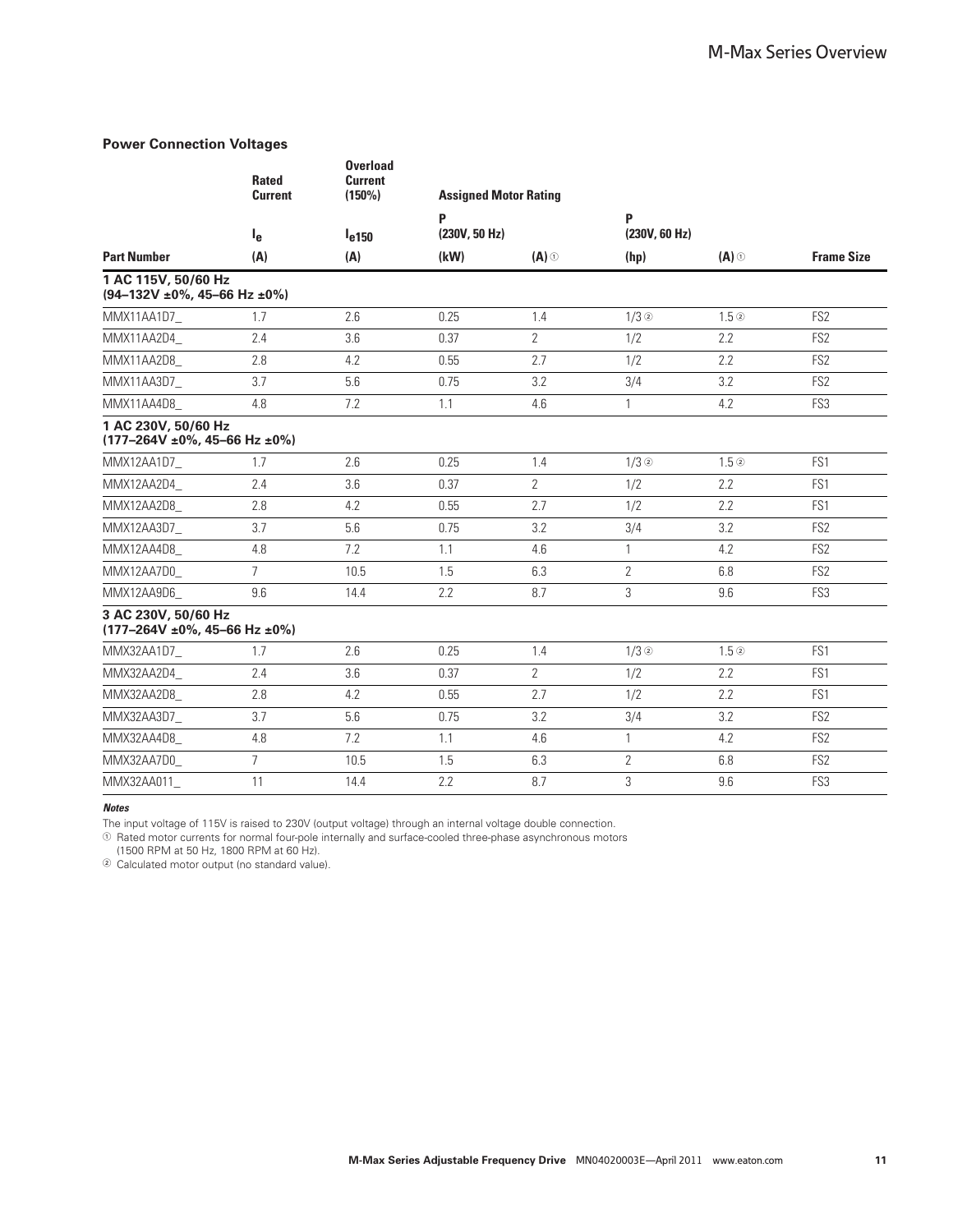#### **Power Connection Voltages, continued**

| P<br>P<br>(400V, 50 Hz)<br>(460V, 60 Hz)<br>$I_{e}$<br>$I_{150}$<br>(A)<br>(A)<br><b>Part Number</b><br>(kW)<br>(A)<br>(A)<br>(hp)<br>3 AC 400V, 50/60 Hz<br>$(323 - 528V \pm 0\%, 45 - 66 Hz \pm 0\%)$<br>2<br>FS1<br>MMX34AA1D3<br>0.37<br>1.1<br>1.1<br>1/2<br>1.3<br>2.9<br>1.5<br>FS1<br>MMX34AA1D9<br>1.9<br>0.55<br>3/4<br>1.6<br>1.9<br>2.4<br>3.6<br>2.1<br>FS1<br>MMX34AA2D4<br>0.75<br>1<br>3<br>5<br>MMX34AA3D3<br>3.3<br>1.1<br>2.6<br>FS <sub>2</sub><br>$1 - 1/2$<br>2<br>3.4<br>MMX34AA4D3<br>4.3<br>6.5<br>1.5<br>3.6<br>FS <sub>2</sub><br>5<br>3<br>5.6<br>MMX34AA5D6<br>8.4<br>2.2<br>4.8<br>FS <sub>2</sub><br>3<br>7.6<br>6.6<br>6.4@<br>FS3<br>MMX34AA7D6<br>11.4<br>4 <sup>°</sup> | <b>Rated</b><br><b>Current</b> | <b>Overload</b><br><b>Current</b><br>$(150\%)$ | <b>Assigned Motor Rating</b> |   |                   |
|------------------------------------------------------------------------------------------------------------------------------------------------------------------------------------------------------------------------------------------------------------------------------------------------------------------------------------------------------------------------------------------------------------------------------------------------------------------------------------------------------------------------------------------------------------------------------------------------------------------------------------------------------------------------------------------------------------|--------------------------------|------------------------------------------------|------------------------------|---|-------------------|
|                                                                                                                                                                                                                                                                                                                                                                                                                                                                                                                                                                                                                                                                                                            |                                |                                                |                              |   |                   |
|                                                                                                                                                                                                                                                                                                                                                                                                                                                                                                                                                                                                                                                                                                            |                                |                                                |                              |   | <b>Frame Size</b> |
|                                                                                                                                                                                                                                                                                                                                                                                                                                                                                                                                                                                                                                                                                                            |                                |                                                |                              |   |                   |
|                                                                                                                                                                                                                                                                                                                                                                                                                                                                                                                                                                                                                                                                                                            |                                |                                                |                              |   |                   |
|                                                                                                                                                                                                                                                                                                                                                                                                                                                                                                                                                                                                                                                                                                            |                                |                                                |                              |   |                   |
|                                                                                                                                                                                                                                                                                                                                                                                                                                                                                                                                                                                                                                                                                                            |                                |                                                |                              |   |                   |
|                                                                                                                                                                                                                                                                                                                                                                                                                                                                                                                                                                                                                                                                                                            |                                |                                                |                              |   |                   |
|                                                                                                                                                                                                                                                                                                                                                                                                                                                                                                                                                                                                                                                                                                            |                                |                                                |                              |   |                   |
|                                                                                                                                                                                                                                                                                                                                                                                                                                                                                                                                                                                                                                                                                                            |                                |                                                |                              |   |                   |
|                                                                                                                                                                                                                                                                                                                                                                                                                                                                                                                                                                                                                                                                                                            |                                |                                                |                              |   |                   |
| 9<br>4<br>8.5<br>7.6<br>MMX34AA9D0<br>13.5<br>FS3                                                                                                                                                                                                                                                                                                                                                                                                                                                                                                                                                                                                                                                          |                                |                                                |                              | 5 |                   |
| 12<br>MMX34AA012<br>18<br>5.5<br>FS3<br>11.3<br>$7 - 1/2$<br>11                                                                                                                                                                                                                                                                                                                                                                                                                                                                                                                                                                                                                                            |                                |                                                |                              |   |                   |
| MMX34AA014<br>14<br>21<br>7.5 <sup>°</sup><br>$15.2$ 3<br>14<br>FS3<br>10 <sup>①</sup>                                                                                                                                                                                                                                                                                                                                                                                                                                                                                                                                                                                                                     |                                |                                                |                              |   |                   |
| 3 AC 575V, 50/60 Hz<br>(489-676V ±0%, 45-66 Hz ±0%)                                                                                                                                                                                                                                                                                                                                                                                                                                                                                                                                                                                                                                                        |                                |                                                |                              |   |                   |
| 1.7<br>1.7<br>0.75<br>1<br>FS3<br>1.7<br>2.6<br>MMX35AA1D7_                                                                                                                                                                                                                                                                                                                                                                                                                                                                                                                                                                                                                                                |                                |                                                |                              |   |                   |
| $\overline{2}$<br>MMX34AA2D7<br>2.7<br>4<br>1.5<br>2.7<br>2.7<br>FS3                                                                                                                                                                                                                                                                                                                                                                                                                                                                                                                                                                                                                                       |                                |                                                |                              |   |                   |
| 3<br>3.9<br>5.9<br>2.2<br>3.9<br>3.9<br>MMX34AA3D9<br>FS3                                                                                                                                                                                                                                                                                                                                                                                                                                                                                                                                                                                                                                                  |                                |                                                |                              |   |                   |
| 5<br>6.1<br>9.2<br>6.1<br>6.1<br>MMX34AA6D1<br>4<br>FS3                                                                                                                                                                                                                                                                                                                                                                                                                                                                                                                                                                                                                                                    |                                |                                                |                              |   |                   |
| MMX34AA9D0<br>9.0<br>5.5<br>7.5<br>13.5<br>9.0<br>9.0<br>FS3                                                                                                                                                                                                                                                                                                                                                                                                                                                                                                                                                                                                                                               |                                |                                                |                              |   |                   |

#### *Notes*

 $\degree$  Rated motor currents for normal four-pole internally-cooled and surface-cooled three-phase asynchronous motors<br>(1500 min<sup>–1</sup> at 50 Hz, 1800 min<sup>–1</sup> at 60 Hz).

Calculated motor output (no standard value).

 $\circ$  Operation with reduced load torque (about –10% M<sub>N</sub>).

Allocated motor output at a maximum ambient temperature of 104°F (40°C) and a maximum pulse frequency of 4 kHz.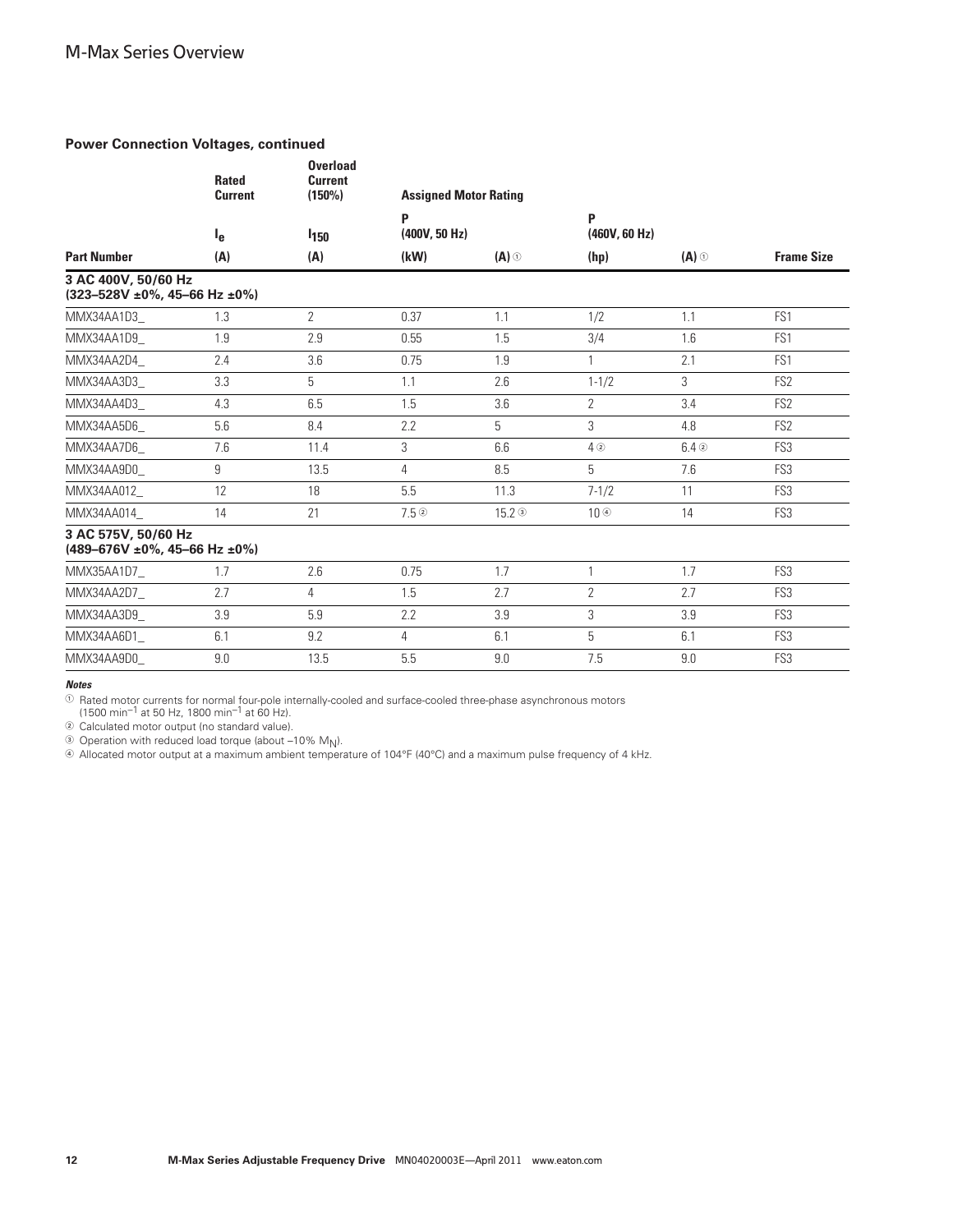### **Description of the M-Max**

The following drawing shows an M-Max device.

#### **Overview of the M-Max Device**



#### **Item**

| <b>Description</b>                                             |
|----------------------------------------------------------------|
| Mounting holes (screw fastening)                               |
| Release (removal from mounting rail)                           |
| Recess for mounting on mounting rail (DIN EN 50022-35)         |
| Interface for fieldbus connection modules (option, MMX-NET-XA) |
| <b>EMC</b> installation accessories                            |
| Power section terminals                                        |
| Cover flap of control signal terminals and microswitches       |
| Interface for PC connection module MMX-COM-PC (option)         |
| Keypad with 9 control buttons                                  |
| Display unit (LCD)                                             |
|                                                                |

#### **Features**

The M-Max frequency inverter converts the voltage and frequency of an existing AC network into DC voltage. This DC voltage is used to generate a three-phase AC voltage with adjustable frequency and assigned amplitude values for the variable speed control of three-phase asynchronous motors.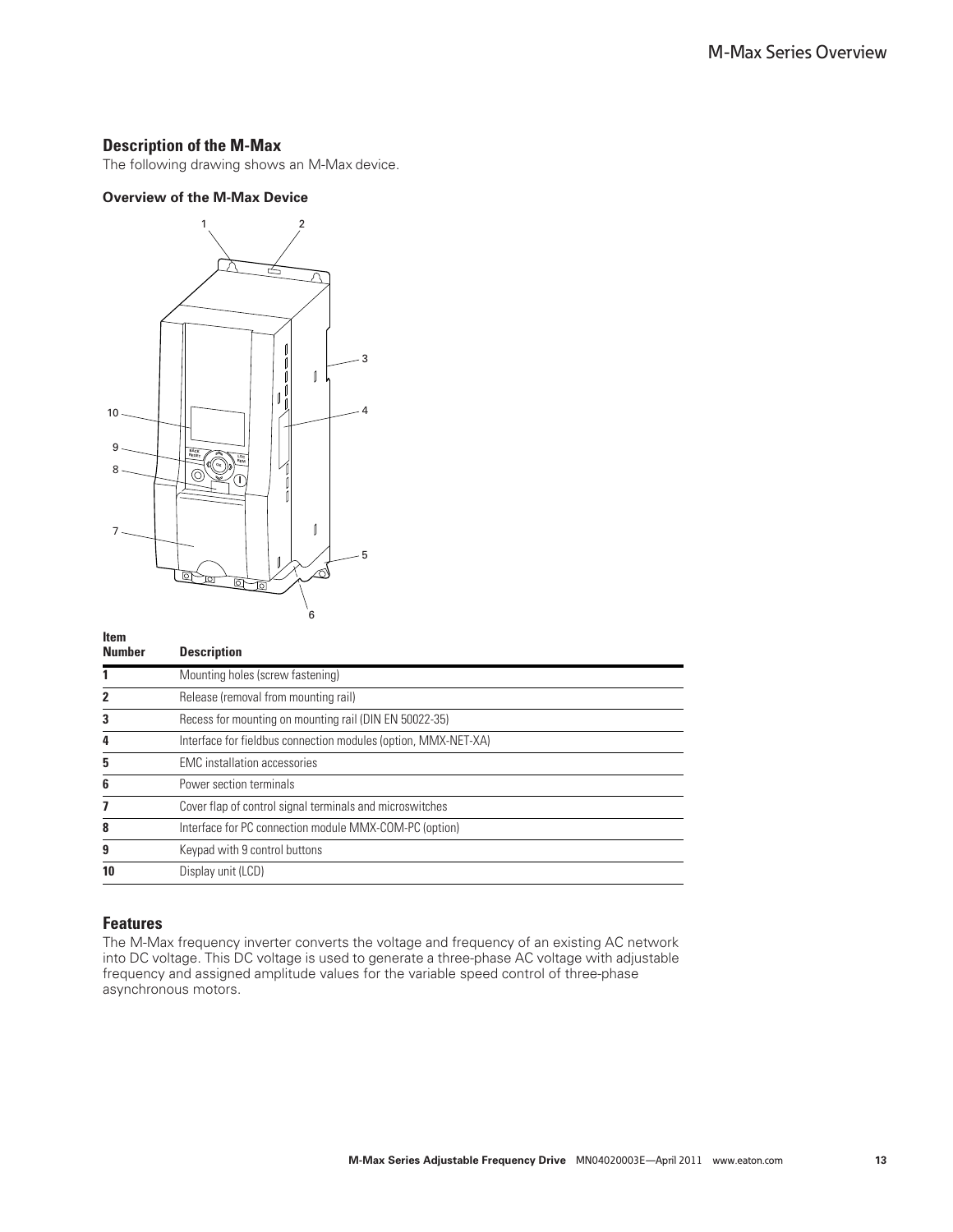



MMX35: 1–7.5 hp (575V, 60 Hz)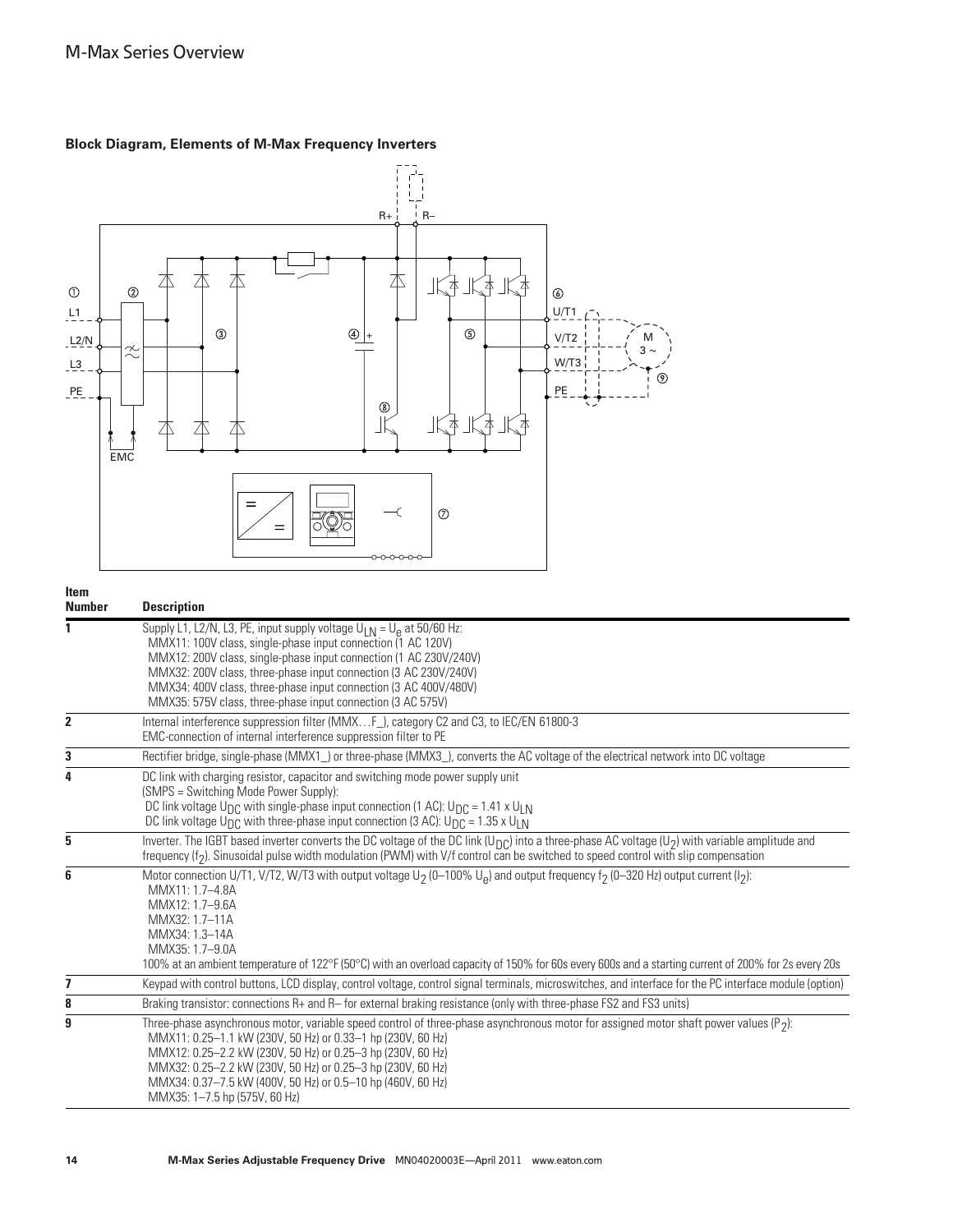#### **Selection Criteria**

The frequency inverter **[3]** is selected according to the supply voltage  $U_{LN}$  of the input supply  $[1]$  and the rated current of the assigned motor [2]. The circuit type  $(\triangle/Y)$  of the motor must be selected according to the supply voltage **[1]**. The rated output current  $I_{\rm e}$  of the frequency inverter must be greater than/equal to the rated motor current.

#### **Selection Criteria**



When selecting the drive, the following criteria must be known:

- Type of motor (three-phase asynchronous motor)
- $\bullet$  Input voltage = rated operating voltage of the motor (for example, 3 AC~400V)
- Rated motor current (guide value, dependent on the circuit type and the supply voltage)
- Load torque (quadratic, constant)
- Starting torque
- Ambient temperature (rated value 122°F [50°C])

When connecting multiple motors in parallel to the output of a frequency inverter, the motor currents are added geometrically—separated by effective and idle current components. When you select a frequency inverter, make sure that it can supply the total resulting current. If necessary, for dampening and compensating the deviating current values, motor reactors or sinusoidal filters must be connected between the frequency inverter and the motor.

The parallel connection of multiple motors in the output of the frequency inverter is only permitted with V/Hzcharacteristic curve control.

If you connect a motor to an operational frequency inverter. the motor draws a multiple of its rated operational current. When you select a frequency inverter, make sure that the starting current plus the sum of the currents of the running motors will not exceed the rated output current of the frequency inverter.

Switching in the output of the frequency inverter is only permitted with V/Hz-characteristic curve control.

The speed control with slip compensation (P11.8) increases the drive dynamics and optimizes the output. For this the frequency inverter processes all motor data in an electrical image.

The speed control operating mode (P11.8) must only be used with single drives (one motor at the output of the frequency inverter). The rated current of the motor must be assigned to the rated operational current of the frequency inverter (same rating).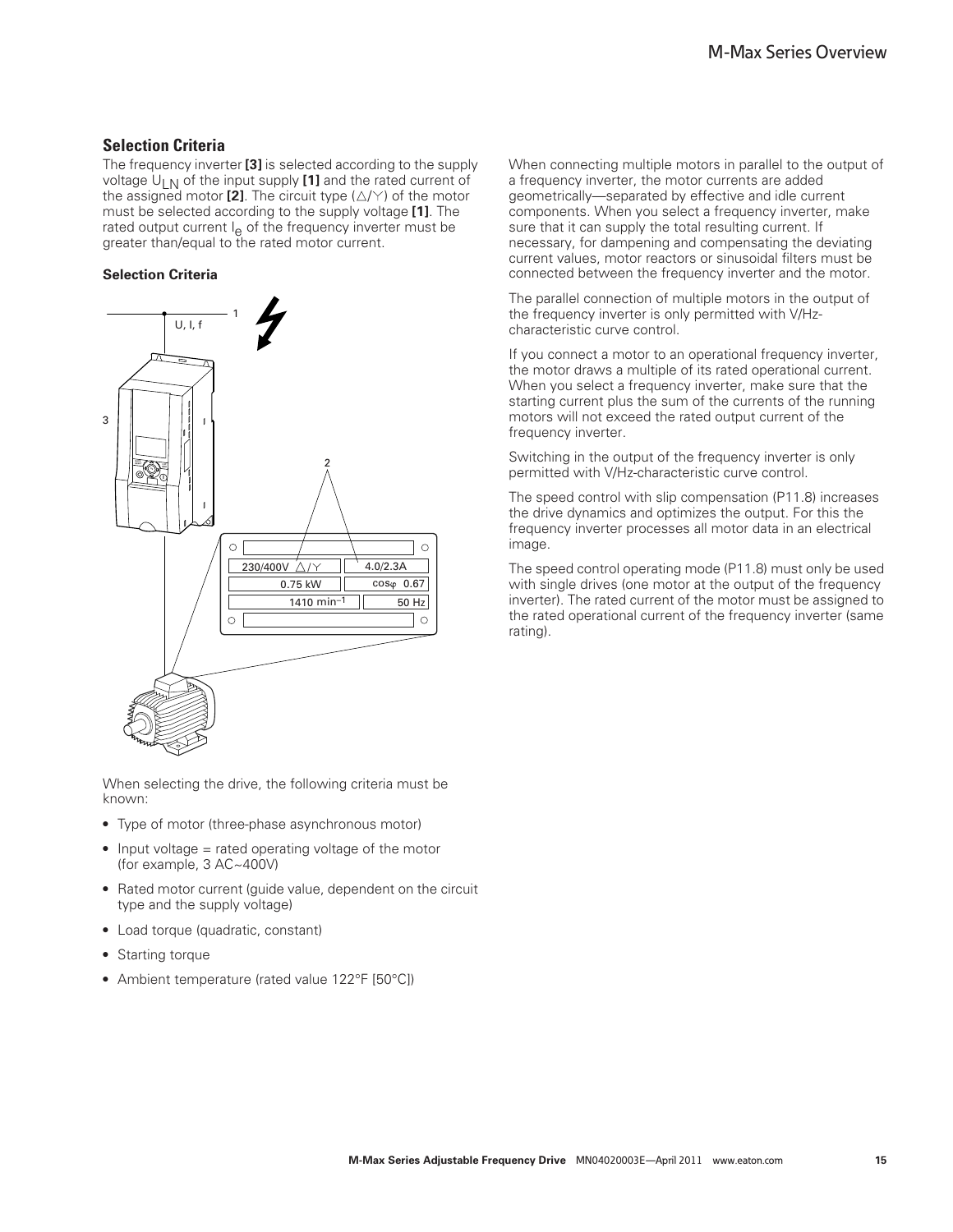#### **Proper Use**

The M-Max frequency inverters are not domestic appliances. They are designed only for industrial use as system components.

The M-Max frequency inverters are electrical apparatus for controlling variable speed drives with three-phase motors. They are designed for installation in machines or for use in combination with other components within a machine or system.

After installation in a machine, the frequency inverters must not be taken into operation until the associated machine has been confirmed to comply with the safety requirements of Machinery Safety Directive (MSD) 89/392/EEC (meets the requirements of EN 60204). The user of the equipment is responsible for ensuring that the machine use complies with the relevant EU Directives.

The CE markings on the M-MAX frequency inverter confirm that, when used in a typical drive configuration, the apparatus complies with the European Low Voltage Directive (LVD) and the EMC Directives (Directive 73/23/EEC, as amended by 93/68/EEC and Directive 89/336/EEC, as amended by 93/68/EEC).

#### **Maintenance and Inspection**

Provided that the general rating data (see "Nameplate Rating Data" on **Page 6**) and the special technical data (see "Special Technical Data" on **Page 140**) of the ratings concerned are observed, the M-Max frequency inverters are maintenance free. However, external influences may affect the function and the lifespan of the M-Max frequency inverter. We therefore recommend that the devices are checked regularly and the following maintenance measures are carried out at the specified intervals.

In the described system configurations, M-Max frequency inverters are suitable for use in public and non-public networks.

A connection to IT networks (networks without reference to earth potential) is permissible only to a limited extent, because the device's built-in filter capacitors connect the network with the earth potential (enclosure). On earth free networks, this can lead to dangerous situations or damage to the device (isolation monitoring required).

To the output of the frequency inverter (terminals U, V, W) you must not:

- connect a voltage or capacitive loads (for example, phase compensation capacitors)
- connect multiple frequency inverters in parallel
- make a direct connection to the input (bypass)

Observe the technical data and connection requirements. For additional information, refer to the equipment nameplate or label at the frequency inverter, and the documentation.

Any other usage constitutes improper use.

There are no plans for replacing or repairing individual components of M-Max frequency inverters.

If the M-Max frequency inverter is damaged by external influences, repair is not possible. Dispose of the device in accordance with the respectively applicable environmental laws and provisions for the disposal of electrical or electronic devices.

#### **Maintenance Measures and Intervals**

| <b>Maintenance Measure</b>                                                                | <b>Maintenance Interval</b>                             |  |  |
|-------------------------------------------------------------------------------------------|---------------------------------------------------------|--|--|
| Clean cooling vents (cooling slits)                                                       | If required                                             |  |  |
| Check the fan function                                                                    | 6-24 months (depending on the environment)              |  |  |
| Filter in the switching cabinet doors (see manufacturer specifications)                   | 6-24 months (depending on the environment)              |  |  |
| Check the tightening torques of the terminals (control signal terminals, power terminals) | Regularly                                               |  |  |
| Check connection terminals and all metallic surfaces for corrosion                        | 6–24 months (depending on the environment)              |  |  |
| Charge capacitors                                                                         | 12 months, see "Charging DC Link Capacitors" on Page 17 |  |  |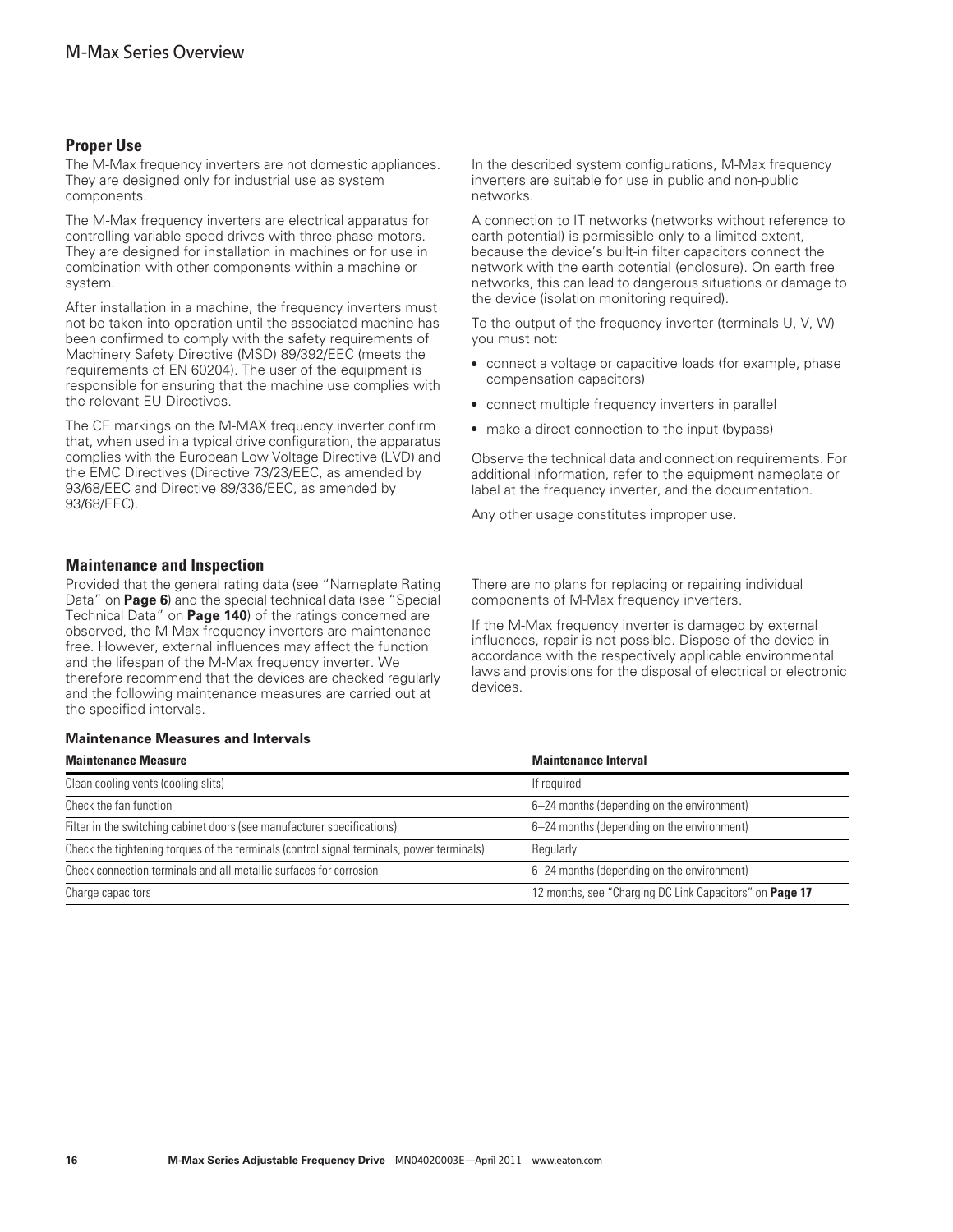#### **Storage**

If the frequency inverter is stored before use, suitable ambient conditions must be ensured at the site of storage:

- Storage temperature: –40° to 158°F (–40° to 70°C)
- Relative average air humidity: <95%, non condensing (EN 50178)
- To prevent damage to the DC link capacitors, storage times longer than 12 months are not recommended (see "Charging DC Link Capacitors" below)

### **Charging DC Link Capacitors**

After long storage times or long down times without a power supply (>12 months), the capacitors in the DC link must undergo controlled recharging, in order to avoid damage.

For this, the M-Max frequency inverters must be fed with a regulated DC power supply unit via two input connection terminals (for example, L1, L2/N). To avoid any possible excessive leakage currents from the capacitors, the inrush current should be limited to around 300 to 800 mA (depending on the rating). In this case, the frequency inverter must not be enabled (no start signal). The DC voltage must then be set to the values of the corresponding DC link voltage  $(U_{DC})$  and fed for around two hours (regeneration time).

- MMX12, MMX32 about 324 Vdc (=  $1.41 \times U_{L,N}$ ) with single-phase line-to-line voltage (230V)
- MMX34 about 540 Vdc (=  $1.35 \times U_{LN}$ ) with three-phase line-to-line voltage (400V)
- MMX35 (contact your local Eaton sales office for details)

MMX11: Due to the internal voltage doubler circuit, the capacitors cannot be recharged via the connection terminals. Contact your local Eaton distributor or sales office.

#### **Service and Warranty**

In the unlikely event that you have a problem with your M-Max frequency inverter, please contact your local sales office.

When you call, have the following information ready:

- the exact frequency inverter part no. (see nameplate)
- the date of purchase
- a detailed description of the problem that has occurred with the frequency inverter

If some of the information printed on the nameplate is not legible, please state only the information that is clearly legible. This information can also be found on the cover of the control terminals.

Information concerning the guarantee can be found in the Eaton General Terms and Conditions of Sale.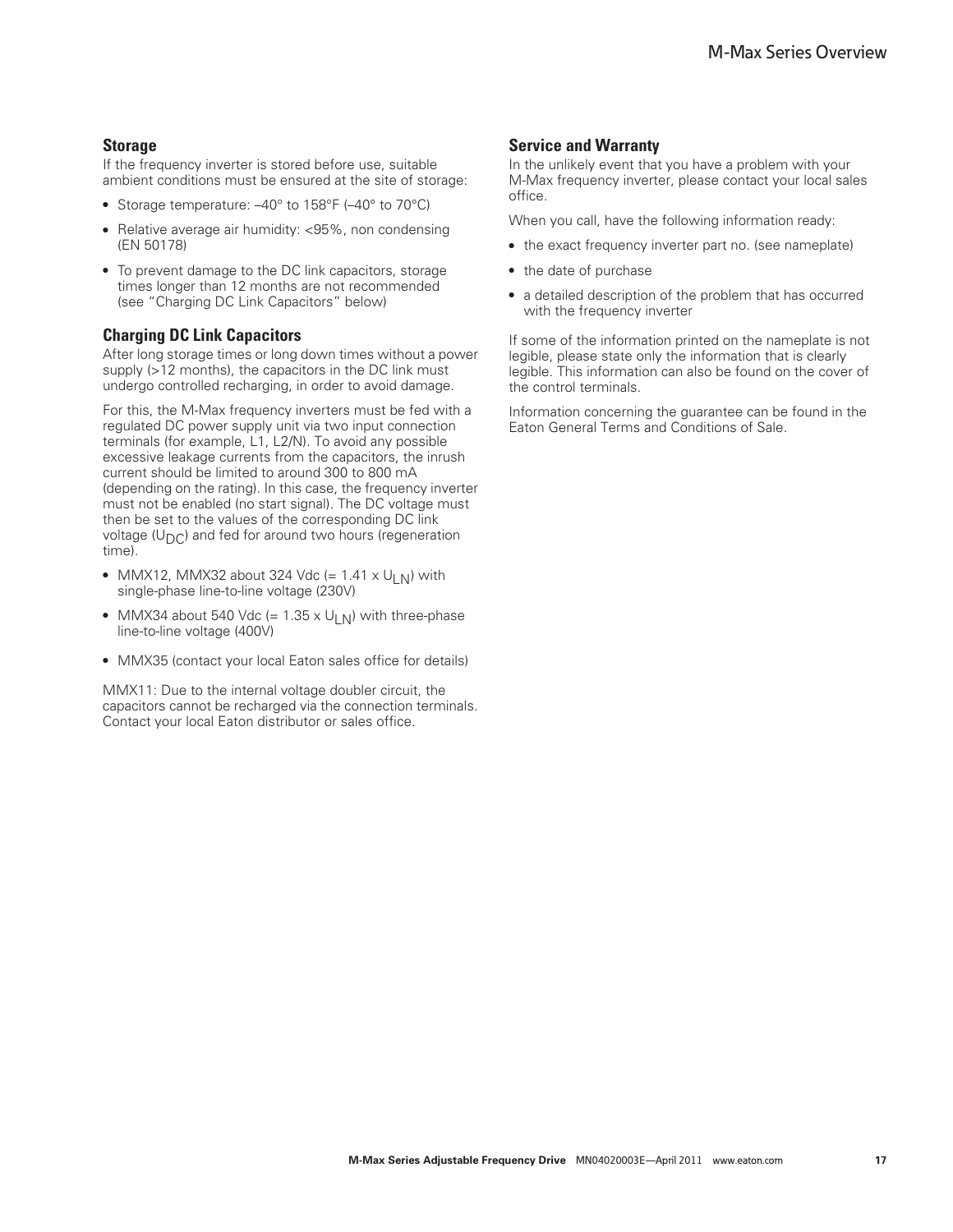### **Engineering**

### **Introduction**

This chapter describes the most important features in the energy circuit of a drive system (PDS = Power Drive System) that you should take into consideration in your project planning.

#### **Drive System (PDS)**



| <b>Item</b><br><b>Number</b> | <b>Description</b>                                                                                                  |
|------------------------------|---------------------------------------------------------------------------------------------------------------------|
|                              | Network configuration, input voltage, input frequency,<br>interaction with p.f. correction systems                  |
| 2                            | Breakers, fuses, and cable cross-sections                                                                           |
| 3                            | Protection of persons and domestic animals with<br>residual-current protective devices                              |
| 4                            | Input contactor                                                                                                     |
| 5                            | Input line reactor, radio interference suppression filter,<br>input filters                                         |
| հ                            | Frequency inverter: mounting, installation; power connection;<br>EMC measures; circuit examples                     |
| 7                            | Motor reactor, dv/dt filter, sine-wave filter                                                                       |
| 8                            | Motor protection; thermistor                                                                                        |
| 9                            | Cable lengths, motor cables, shielding (EMC)                                                                        |
| 10                           | Motor and application, parallel operation of multiple motors<br>on a frequency inverter, bypass circuit; DC braking |
| 11                           | Braking resistance; dynamic braking                                                                                 |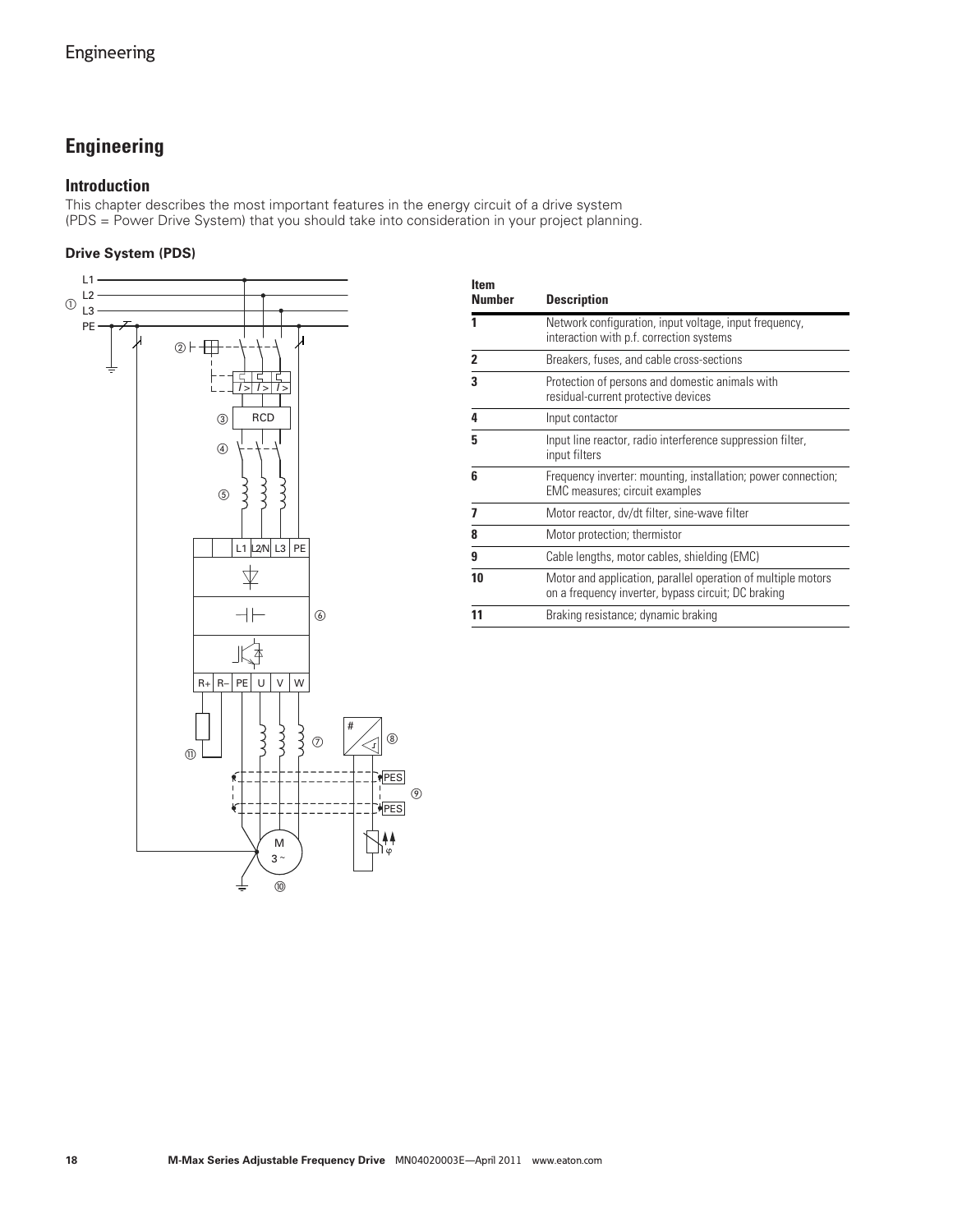### **Electrical Power Network**

#### **Input Connection and Configuration**

The M-Max series frequency inverters can be connected and operated with all control-point grounded AC power networks (see IEC 60364 for more information).

#### **AC Power Networks with Grounded Center Point (TN-/TT Networks)**



While planning the project, consider a symmetrical distribution to the three external conductors, if multiple frequency inverters with single-phase supplies are to be connected. The total current of all single-phase consumers is not to cause an overload of the neutral conductor (N-conductor).

The connection and operation of frequency inverters to asymmetrically grounded TN networks (phase-grounded Delta network "Grounded Delta", USA) or non-grounded or high-resistance grounded (over 30 ohms) IT networks is only conditionally permissible.

If the M-Max frequency inverters are connected to an asymmetrically grounded network or to an IT network (non-grounded, insulated), the internal interference suppression filter must be disconnected (unscrew the screw marked EMC, see "Electrical Installation" on **Page 31**). The required filtering for electromagnetic compatibility (EMC) is then no longer present.

Measures for electromagnetic compatibility are mandatory in a drive system in order to meet the legal requirements for EMC and low voltage regulations.

Good grounding measures are a prerequisite for the effective insert of further measures such as shielding or filters. Without respective grounding measures, further steps are superfluous.

#### **Input Voltage and Frequency**

The standardized input voltages (IEC 60038, VDE017-1) for energy suppliers (EVU) guarantee the following conditions at the transition points:

- Deviation from the rated value of voltage: maximum ±10%
- Deviation in voltage phase balance: maximum  $\pm 3\%$
- Deviation from rated value of the frequency: maximum ±4%

The broad tolerance band of the M-Max frequency inverter considers the rated value for European as (EU:  $U_{N} = 230V/400V$ , 50 Hz) and American as (USA:  $\overline{U}_{N} = 240V/480V$ , 60 Hz) standard voltages:

- 120V, 50/60 Hz at MMX11
- 230V, 50 Hz (EU) and 240V, 60 Hz (USA) at MMX12 and MMX32
- 400V, 50 Hz (EU) and 480V, 60 Hz (USA) at MMX34\_
- 575V, 50 Hz (EU) and 575V, 60 Hz (USA) at MMX35\_

For the bottom voltage value, the permitted voltage drop of 4% in the consumer circuits is also taken into account, therefore a total of  $U_{LN}$  –14%.

- 100V device class (MMX11): 110V –15% to 120V +10% (94V –0% to 132V +0%)
- 200V device class (MMX12, MMX32): 208V –15% to 240V +10% (177V –0% to 264V +0%)
- 400V device class (MMX34): 380V –15% to 480V +10% (323V –0% to 528V +0%)
- 575V device class (MMX35): 575V –15% to 575V +15% (489V – 0% to 676V +0%)

The permitted frequency range is 50/60 Hz (45 Hz –0%  $-66$  Hz  $+0\%$ ).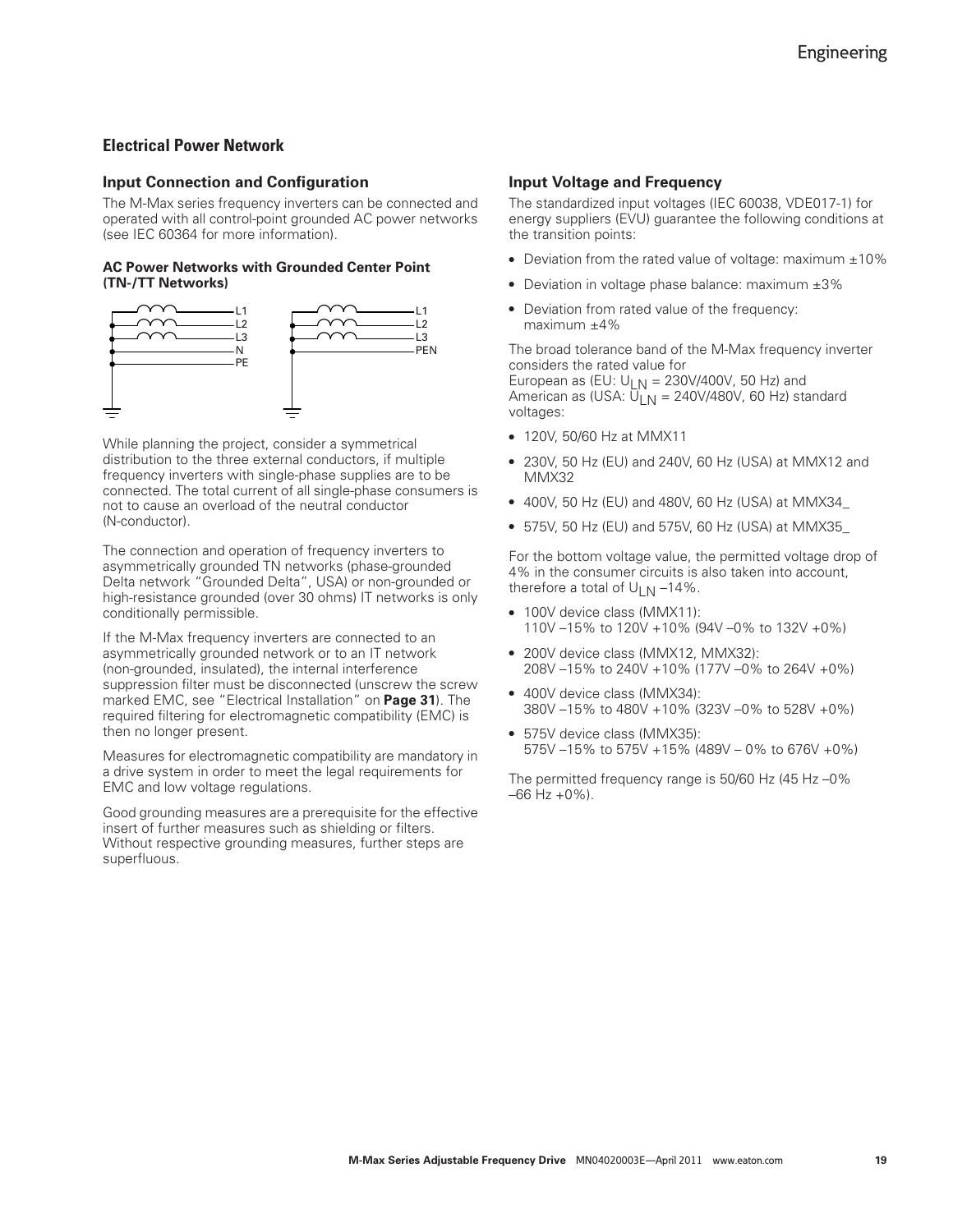#### **Voltage Balance**

Because of the uneven loading on the conductor, and with the direct connection of greater power ratings, deviations from the ideal voltage form and asymmetrical voltages can be caused in three-phase AC power networks. These asymmetric divergences in the input voltage can lead to different loading of the diodes in input rectifiers with three-phase supplied frequency inverters, and as a result, an advance failure of this diode.

In the project planning for the connection of three-phase supplied frequency inverters (MMX32, MMX34, MMX35), consider only AC power networks that handle permitted asymmetric divergences in the input voltage  $\leq +3\%$ .

If this condition is not fulfilled, or symmetry at the connection location is not known, the use of an assigned main choke is recommended.

#### *Total Harmonic Distortion (THD)*

The THD (Total Harmonic Distortion) is a measurement for the occurring harmonic distortion of the sinusoidal oscillation (input power side) input variables with the frequency inverter. It is given in percent of the total value.

$$
K = \sqrt{\frac{U_2^2 + U_3^2 + U_4^2 + \dots + U_n^2}{U_1^2 + U_2^2 + U_3^2 + U_4^2 + \dots + U_n^2}}
$$

 $U_1$  = fundamental component THD  $k = 0.1 \rightarrow K = 10\% \sim -20$  dB (THD suppression)

$$
\mathsf{THD} = \frac{\sqrt{U_2^2 + U_3^2 + U_4^2 + \dots + U_n^2}}{U_1}
$$

With M-Max series frequency inverters, the permitted value for the total harmonic distortion THD is >120%.

#### **Idle Power Compensation Devices**

Compensation on the power supply side is not required for M-Max series frequency inverters. From the AC power supply network, they take on very little reactive power of the fundamental harmonics (cos  $\varphi \sim 0.98$ ).

In the AC power networks with non-choked idle current compensation devices, current deviations can enable parallel resonance and undefinable circumstances.

In the project planning for the connection of frequency inverters to AC power networks with undefined circumstances, consider using main chokes.

#### **Input Reactors**

A input reactor (also called commutation inductor) increases the inductance of the power supply line. This extends the current flow period and dampens input deviations.

On frequency inverters, a input reactor limits the input feedback to permissible values. The harmonic current emissions that are fed back into the input network ("input feedback") are reduced. This reduces the input-side apparent current to about 30%.

Toward the frequency inverter, the input reactors dampen the interference from the supply network. This increases the withstand voltage of the frequency inverter and lengthens the lifespan (diodes of the input power rectifier, intermediate circuit capacitors).

For the operation of the M-Max frequency inverter, the application of main chokes is not necessary.

We do recommend, however, that an upstream main choke is used because the network quality is not known in most cases.

While planning the project, consider that a input reactor is only assigned to a single frequency inverter for isolation. Using a large input reactor for multiple small frequency inverters should therefore be avoided if at all possible.

When using an adapting transformer (assigned to a single frequency inverter), a main choke is not necessary.

Input reactors are designed based on the input current  $(I_{\text{EM}})$ of the frequency inverter. Input chokes and the assignment to M-Max frequency inverters are explained in the appendix.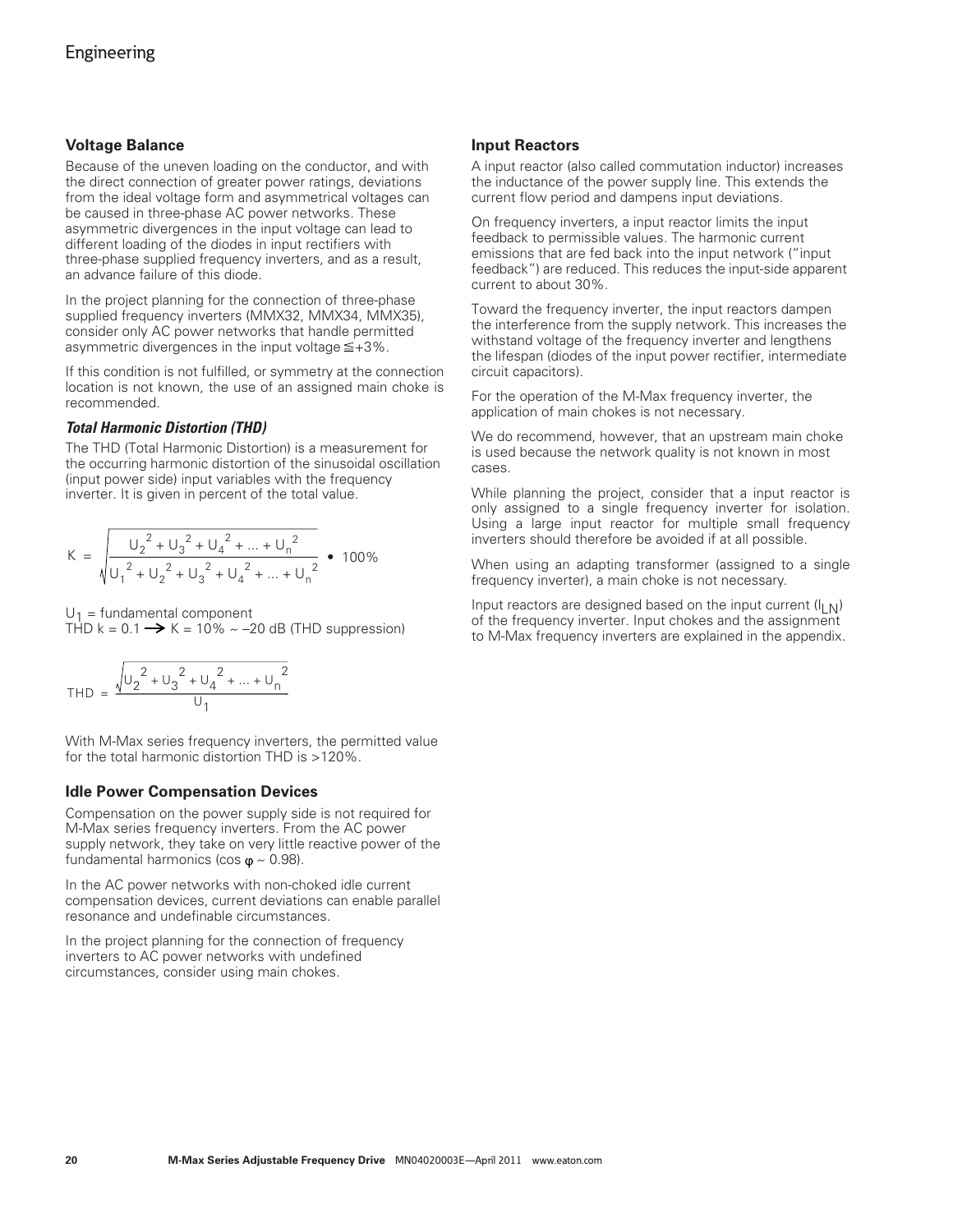### **Safety and Switching**

#### **Fuses and Cable Cross-Sections**

The fuses and wire cross-sections allocated for power-side connections depend on the rated input current  $I_{LN}$  of the frequency inverter (without input reactor).

## **CAUTION**

When selecting the cable cross-section, take the voltage drop under load conditions into account.

The consideration of other standards (for example, VDE 0113 or VDE 0289) is the responsibility of the user.

The national and regional standards (for example VDE 0113, EN 60204) must be observed and the necessary approvals (for example UL) at the site of installation must be fulfilled.

When the device is operated in a UL-approved system, use only UL-approved breakers, fuses, fuse bases, and cables.

The leakage currents to ground (to EN 50178) are greater than 3.5 mA. The connection terminals marked PE and the housing must be connected with the ground circuit.

The leakage currents for the individual performance variables are listed on **Page 140**.

## **CAUTION**

The specified minimum PE conductor cross-sections (EN 50178, VDE 0160) must be maintained.

Choose the cross-section of the PE conductor in the motor lines at least as large as the cross-section of the phase lines (U, V, W).

#### **Cables and Fuses**

The cross-sections of the cables and line protection fuses used must correspond with local standards.

For an installation in accordance with UL guidelines, the fuses and copper cable that are UL-approved and have a heat-resistance of 140° to 167°F (60° to 75°C) are to be used.

Use power cables with insulation according to the specified input voltages for the permanent installation. A shielded cable is not required on the input side.

A completely (360°) shielded low impedance cable is required on the motor side. The length of the motor cable depends on the RFI class and must not exceed 98 ft (30m) for the M-Max.

#### **Residual-Current Device (RCD)**

RCD (Residual Current Device): Residual current device, residual current circuit breaker (FI circuit breaker).

Residual current circuit breakers protect persons and animals from the existence (not the origination) of impermissibly high contact voltages. They prevent dangerous, and in some cases deadly injuries caused by electrical accidents, and also serve as fire prevention.

## **WARNING**

**With frequency inverters, only AC/DC sensitive residual current circuit breakers (RCD type B) are to be used (EN 50178, IEC 755).**

#### **Identification on the Residual-Current Circuit-Breakers**



Frequency inverters work internally with rectified AC currents. If an error occurs, the DC currents can block a type A RCD circuit breaker from triggering and therefore disable the protective functionality.

## **CAUTION**

Debounced inputs may not be used in the safety circuit diagram.

Residual current circuit breakers (RCD) are only to be installed between the AC power supply network and the frequency inverter.

Safety-relevant leakage currents can occur while handling and when operating the frequency inverter, if the frequency inverter is not grounded (because of a fault).

Leakage currents to ground are mainly caused by foreign capacities with frequency inverters; between the motor phases and the shielding of the motor cable and via the Y-capacitors of the noise filter. The size of the leakage current is mainly dependent upon the:

- length of the motor cable
- shielding of the motor cable
- height of the pulse frequency (switching frequency of the inverter)
- design of the noise filter
- grounding measures at the site of the motor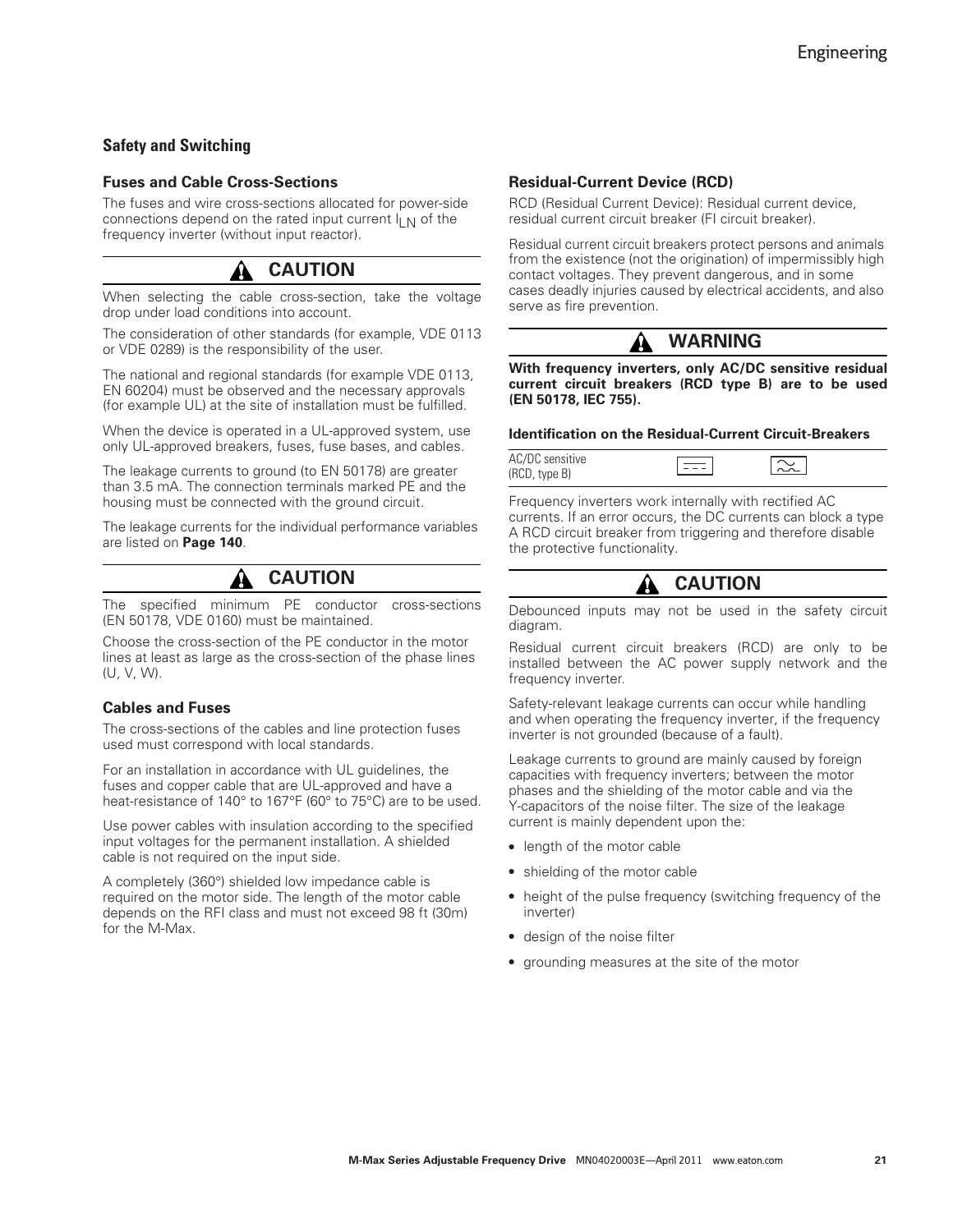The leakage current to ground is greater than 3.5 mA with a frequency inverter. Based on the requirements of EN 50178, an increased ground (PE) has to be connected. The cable cross-section must be at least 10 mm2 or consist of two separately connected ground cables.

Residual current circuit breakers must be suitable for:

- the protection of installations with DC current component in case of fault scenario (RCD type B)
- high leakage currents (300 mA)
- brief discharges of pulse current spikes

#### **Input Contactor**

The input contactor enables an operational switching on and off of the supply voltage for the frequency inverter, and switching off in case of a fault.

The input contactor is designed based on the input current  $(I_{LN})$  of the frequency inverter and the utilization category AC-1 (IEC 60947). Input contactors and the assignment to M-Max frequency inverters are explained in the appendix.

While planning the project, make sure that inching operation is not done via the input contactor of the frequency inverter on frequency-controlled drives, but through a controller input of the frequency inverter.

The maximum permitted operating frequency of the input voltage with the M-Max frequency inverter is one time per minute (normal operation).

#### **EMC Measures**

Electrical components in a system (machine) have a reciprocal effect on each other. Each device not only emits interference but is also affected by it. The interference can be produced by galvanic, capacitive, and/or inductive sources, or by electromagnetic radiation. In practice, the limit between line-conducted interference and emitted interference is around 30 MHz. Above 30 MHz, cables and conductors act like antennas that radiate electromagnetic waves.

Electromagnetic compatibility (EMC) for frequency controlled drives (variable speed drives) is implemented in accordance with product standard IEC/EN 61800-3. This includes the complete power drive system (PDS), from the input supply to the motor, including all components, as well as cables (see figure on **Page 18**). This type of drive system can consist of several individual drives.

The generic standards of the individual components in a PDS compliant with IEC/EN 61800-3 do not apply. These component manufacturers, however, must offer solutions that ensure standards-compliant use.

In Europe, maintaining the EMC guidelines is mandatory.

A declaration of conformity (CE) always refers to a "typical" power drive system (PDS). The responsibility to comply with the legally stipulated limit values and thus the provision of electromagnetic compatibility is ultimately the responsibility of the end user or system operator. This operator must also take measures to minimize or remove emission in the environment concerned (see figure below). He must also use means to increase the interference immunity of the devices of the system.

With their high interference immunity up to category C3, M-Max frequency inverters are ideal for use in harsh industrial networks (2nd environment).

With line-conducted emission, type MMX…-F\_ frequency inverters (with integrated interference suppression filter) ensure the observance of the sensitive limit values of category C2 in environment 1. This requires an EMC-compliant installation (see **Page 31**) and the observance of the permissible motor cable lengths and maximum switching frequency (f<sub>PWM</sub>) of the inverter.

Type MMX…-N\_ frequency inverters can comply with the limit values of category C1 in environment 1 when used in conjunction with an assigned external interference suppression filter.

The required EMC measures should be taken into account in the engineering phase. Improvements and modifications during mounting and installation or even at the installation site involve additional and even considerably higher costs.

#### **EMC Environment and Category**

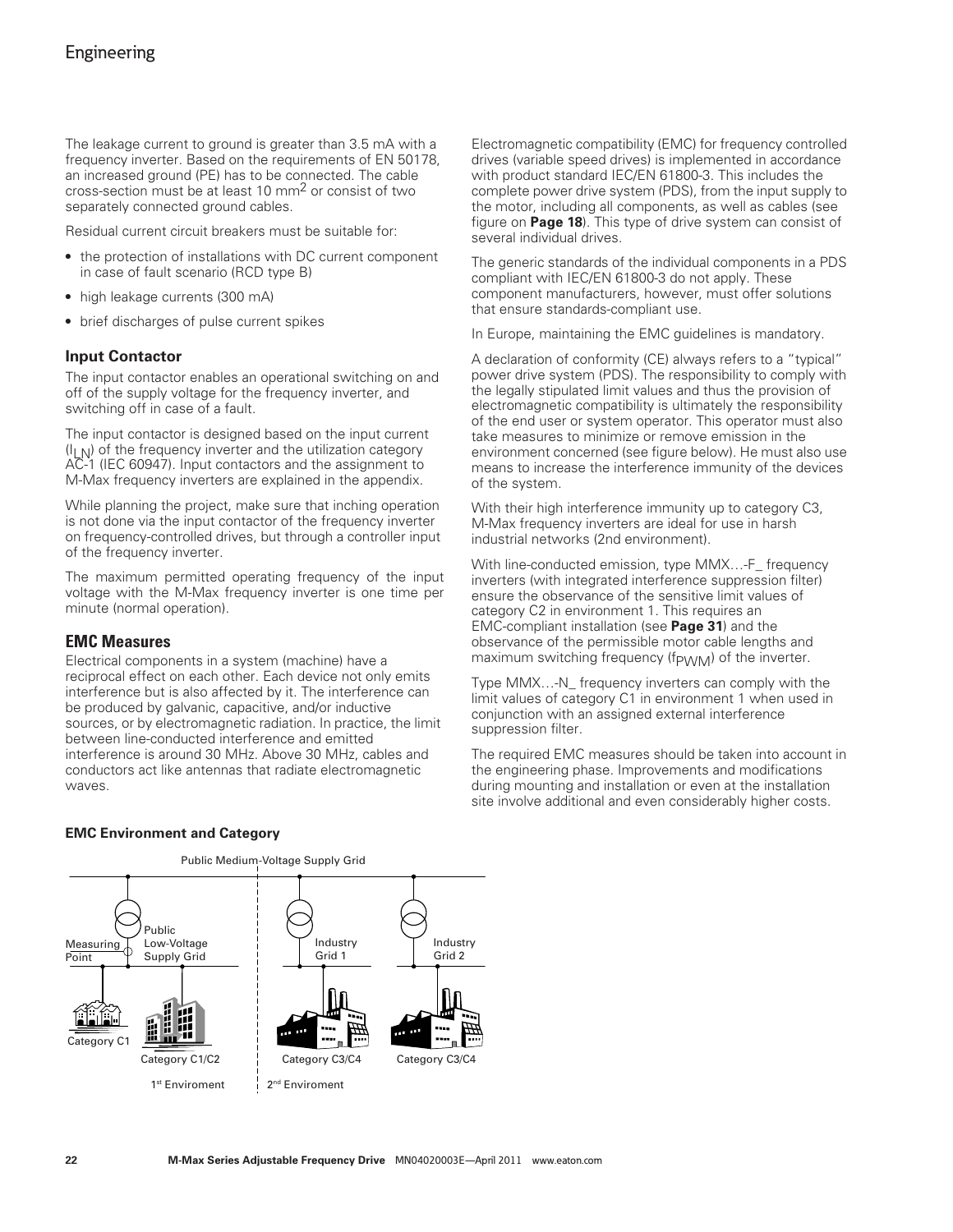### **Motor and Application**

#### **Motor Selection**

General recommendations for motor selection:

- Use three-phase powered asynchronous motors with short-circuit rotors and surface cooling, also called asynchronous motors or standard motors for the frequency-controlled drive system (PDS). Other specifications such as external rotor motors, slip-ring motors, reluctance motors, synchronous or servo motors can also be run with a frequency inverter, but normally require additional planning and discussion with the motor manufacturer
- Use only motors with at least heat class F (311°F [155°C] maximum steady state temperature)
- Four-pole motors are preferred (synchronous speed: 1500 min<sup>-1</sup> at 50 Hz or 1800 min<sup>-1</sup> at 60 Hz)
- Take the operating conditions into account for S1 operation (IEC 60034-1)
- When operating multiple motors in parallel on one frequency inverter, the motor output should not be more than three power classes apart
- Ensure that the motor is not overdimensioned. If a motor in speed control mode is underdimensioned, the motor rating must only be one rating level lower

#### **Connecting Motors in Parallel**

The M-Max frequency inverters allow parallel operation of several motors in V/Hz control mode:

- V/Hz control: several motors with the same or different rated operational data. The sum of all motor currents must be less than the frequency inverter's rated operational current
- V/Hz control: parallel control of several motors. The sum of the motor currents plus the motors' inrush currents must be less than the frequency inverter's rated operational current

Parallel operation at different motor speeds can be implemented only by changing the number of pole pairs and/ or changing the motor's transmission ratio.

## **CAUTION**

Debounced inputs may not be used in the safety circuit diagram.

If you are connecting multiple motors on one frequency inverter, you must design the contactors for the individual motors according to utilization category AC-3.

Selecting the motor contactor is done according to the rated operational current of the motor to be connected.





Connecting motors in parallel reduces the load resistance at the frequency inverter output. The total stator inductance is lower and the leakage capacity of the lines greater. As a result, the current distortion is greater than in a single-motor circuit. To reduce the current distortion, you should use motor reactors (see **[1]** in figure above) in the output of the frequency inverter.

The current consumption of all motors connected in parallel must not exceed the frequency inverter's rated output current I2N.

Electronic motor protection cannot be used when operating the frequency inverter with several parallel connected motors. You must, however, protect each motor with thermistors and/or overload relays.

The use of a motor protective circuit breaker at the frequency inverter's output can lead to nuisance tripping.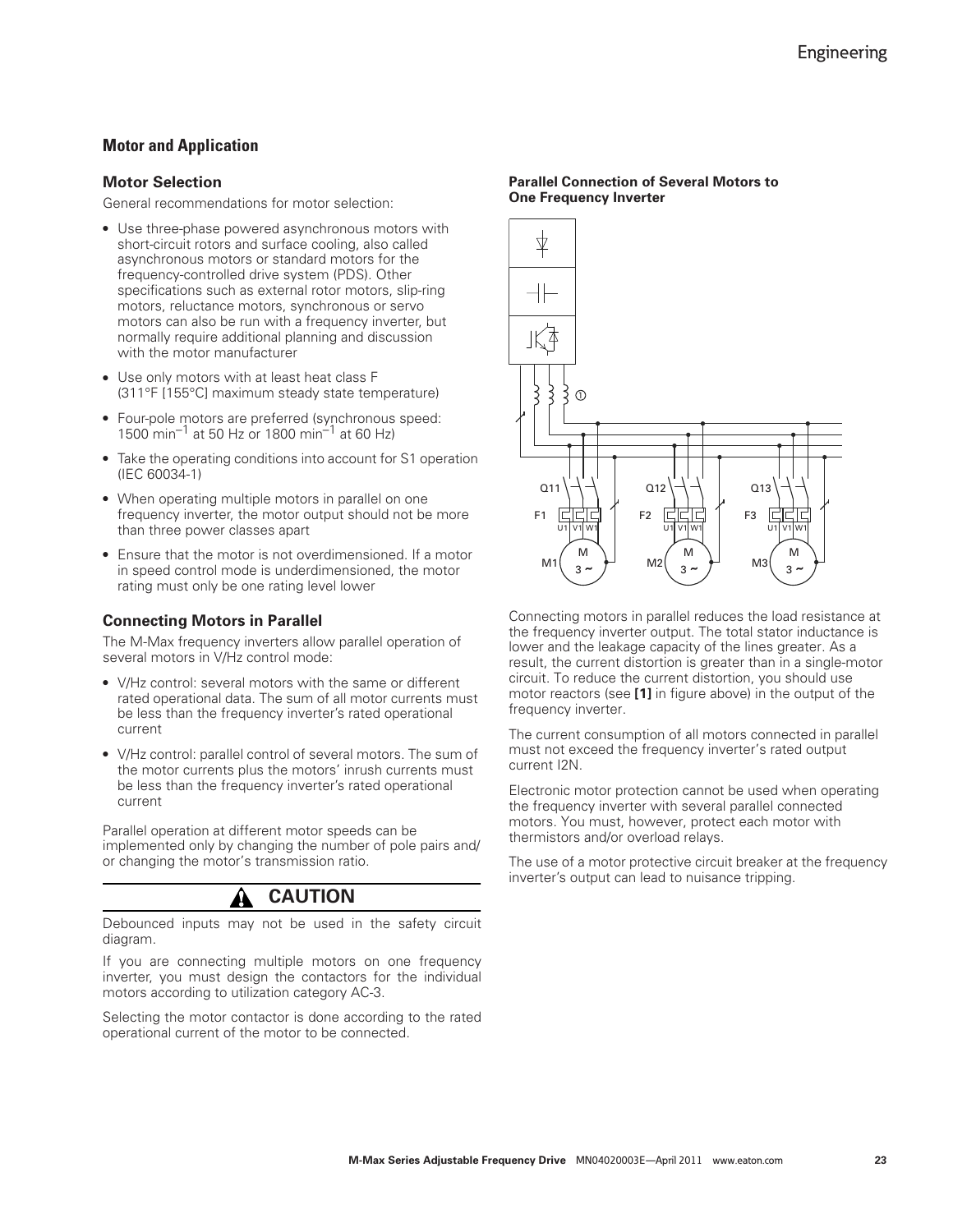#### **Motor and Circuit Type**

The motor's stator winding can be connected in a star or delta configuration, in accordance with the rated operational data on the nameplate.

#### **Example of a Motor Ratings Plate**

| 230 △/400 Y V | 3.5/2A             |
|---------------|--------------------|
| S1 0.75 kW    | $\cos\varphi$ 0.79 |
| 1430 RPM      | 50 Hz              |
|               |                    |

#### **Star and Delta Circuit Types**



The three-phase motor with the rating plate based on the figure shown above, can be run in a star or delta connection. The operational characteristic curve is determined by the ratio of motor voltage and motor frequency, in this case.

#### *87-Hz Characteristic Curve*

In the delta circuit with 400V and 87 Hz, the motor shown in the figure above was released with three times-fold output  $(-1.3$  kW).

Because of the higher thermal loading, using only the next higher motor output according to the list (1.1 kW) is recommended. The motor (in this example) therefore still has 1.47-fold higher output compared with the listed output (0.75 kW).

With the 87-Hz characteristic curve, the motor also works in the range from 50 to 87 Hz with an unattenuated field. The pull-out torque remains at the same level as in input operation with 50 Hz.

The heat class of the motor must be at least F in 87-Hz operation.

#### **V/Hz-Characteristic Curve**



The following table shows the allocation of possible frequency inverters depending on the input voltage and the type of circuit.

#### **Assignment of Frequency Inverters to Example Motor Circuit (See Figure Above)**

| <b>Frequency Inverters</b> | MMX12AA3D7               | MMX32AA3D7               | MMX34AA2D4               | MMX34AA4D3                      |
|----------------------------|--------------------------|--------------------------|--------------------------|---------------------------------|
| Rated operational current  | 3.7A                     | 3.7A                     | 2.4A                     | 4.3A                            |
| Input voltage              | 1 AC 230V                | <b>AC 230V</b>           | 3 AC 400V                | 3 AC 400V                       |
| Motor circuit              | Delta                    | Delta                    | Star                     | Delta                           |
| V/Hz-characteristic curve  | $\circled{2}$            | $\circled{2}$            | $^{\circ}$               | $\circled{3}$                   |
| Motor current              | 3.5A                     | 3.5A                     | 2.0A                     | 3.5A                            |
| Motor voltage              | 3 AC 0-230V              | 3 AC 0-230V              | 3 AC 0-400V              | 3 AC 0-230V                     |
| Motor speed                | $1430$ min <sup>-1</sup> | $1430$ min <sup>-1</sup> | $1430$ min <sup>-1</sup> | 2474 min <sup>-1</sup> $\omega$ |
| Motor frequency            | 50 Hz                    | 50 Hz                    | 50 Hz                    | $87$ Hz $\circledast$           |

*Notes*

10 Star connection: 400V, 50 Hz.

Delta connection: 230V, 50 Hz.

Delta connection: 400V, 87 Hz.

 $\circledast$  Note the permitted limit values of the motor.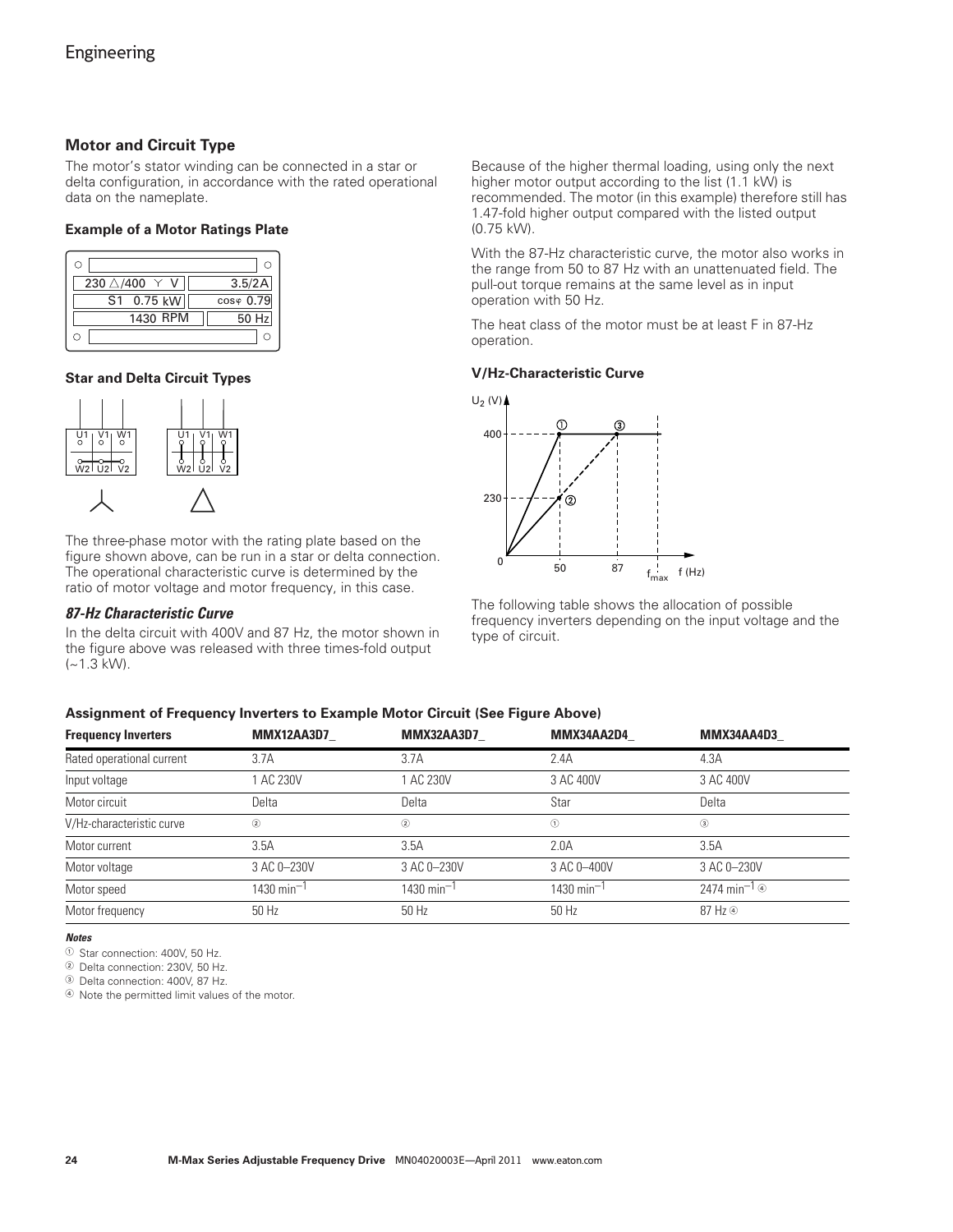### **Bypass Operation**

If you want to have the option of operating the motor with the frequency inverter or directly from the input supply, the input branches must be interlocked mechanically.

## **CAUTION**

Debounced inputs may not be used in the safety circuit diagram.

A changeover between the frequency inverter and the input supply must take place in a voltage-free state.

## **WARNING**

**The frequency inverter outputs (U, V, W) must not be connected to the input voltage (destruction of the device, risk of fire).**

#### **Bypass Motor Control (Example)**



| неш<br><b>Number</b> | <b>Description</b>     |
|----------------------|------------------------|
|                      | Input/bypass contactor |
|                      | Output contactor       |

#### **CAUTION** A

Debounced inputs may not be used in the safety circuit diagram.

Switch S1 must switch only when frequency inverter T1 is at zero current.

Contactors and switches (S1) in the frequency inverter output and for the direct start must be designed based on utilization category AC-3 for the rated operational current of the motor.

#### **Connecting EX Motors**

Note the following when connecting explosion-protected motors:

- The frequency inverter must be installed outside the EX area
- Note the branch- and country-specific standards for explosion-protected areas (ATEX 100a)
- Note the standards and information of the motor manufacturer regarding operation on frequency inverters for example, if motor reactors (du/dt-limiting) or sinus filters are specified
- Temperature monitors in the motor windings (thermistor, thermo-Click) are not to be connected directly to frequency inverters but must be connected via an approved trigger apparatus for EX areas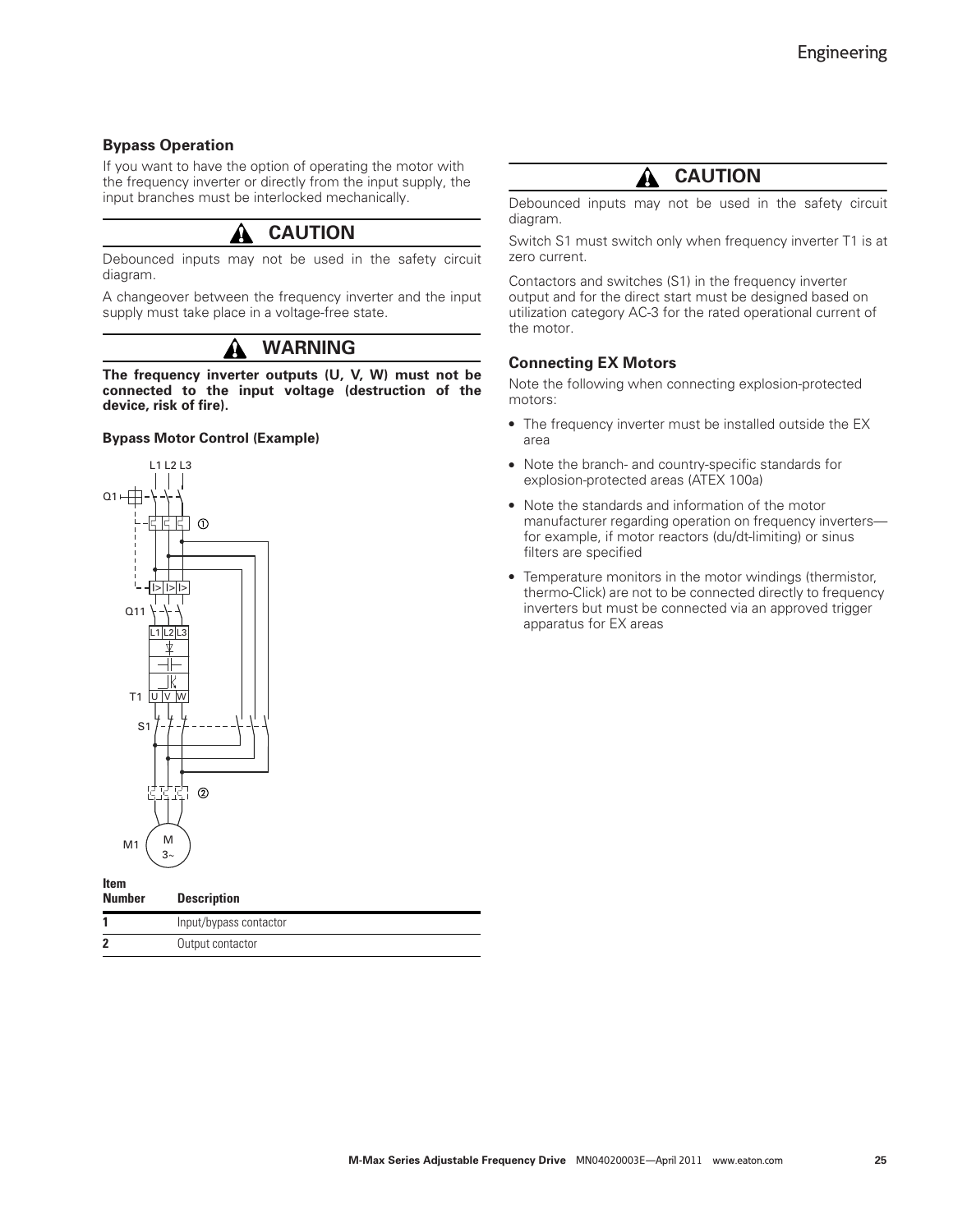## **Installation**

#### **Introduction**

This chapter provides a description of the installation and the electrical connections for the frequency inverter M-Max series.

While installing and/or assembling the frequency inverter, cover all ventilation slots in order to ensure that no foreign bodies can enter the device.

Perform all installation work with the specified tools and without the use of excessive force.

#### **Installation Instructions**

The instructions for installation in this manual apply for M-Max series frequency inverters under protection type IP20.

In order to meet the requirements in accordance with NEMA 1 (IP21), you must, depending on the size of the housing, use the optional housing accessories MMX-IP21-FS1, MMX-IP21-FS2 or MMX-IP21-FS3.

The required installation instructions are shown in the setup instructions AWA8230-2417.

#### **Mounting Position**

The vertical mounting position may be tilted by up to 90 degrees.

#### **Mounting Position**



An installation that is turned by 180° (stood on its head) is not permitted.

#### **Cooling Measures**

In order to guarantee sufficient air circulation (thermal), free space of at least 3.94 in (100 mm) above the M-Max frequency inverter and at least 1.97 in (50 mm) under the frequency inverter is required.

The required cooling airflow is 10  $\text{m}^3$ /h for sizes FS1 and FS2, and 30 m3/h for size FS3 (see "Dimensions and Frame Sizes" on **Page 145**).

#### **Air-Cooling Space**



FS1, FS2: 10 m3/h; FS3: 30 m3/h

The space in front should not be under 0.59 in (15 mm).

Note that the installation makes it possible to open and close the control signal terminal covers without any problems.

The M-Max series frequency inverters are air-cooled with an internal fan.

#### **Free Space at the Sides**



 $f_{\text{PWM}} \leq 4$  kHz (P11.9)  $\text{altitude} \leq 1000 \text{m}$ 

 $\theta$  >104°F (40°C) (max. 122°F [50°C]) fPWM >4 kHz (P11.9) altitude >1000m

Up to an ambient temperature of 104°F (40°C), a set-up height of up to 3281 ft (1000m) and a pulse frequency of up to 4 kHz, the M-Max series frequency inverters do not require any space at the sides.

Higher ambient temperatures (up to a maximum of 122°F [50°C]), pulse frequencies f<sub>PWM</sub> (up to maximum 16 kHz), and set-up heights (up to 6562 ft [2000m]) require space on the sides of at least 0.79 in (20 mm).

The pulse frequency ( $f_{\text{PWM}}$ ) can be adjusted with parameter P11.9.

Devices with strong magnetic fields (for example, inductors or transformers) should not be installed in the immediate vicinity of the M-Max device.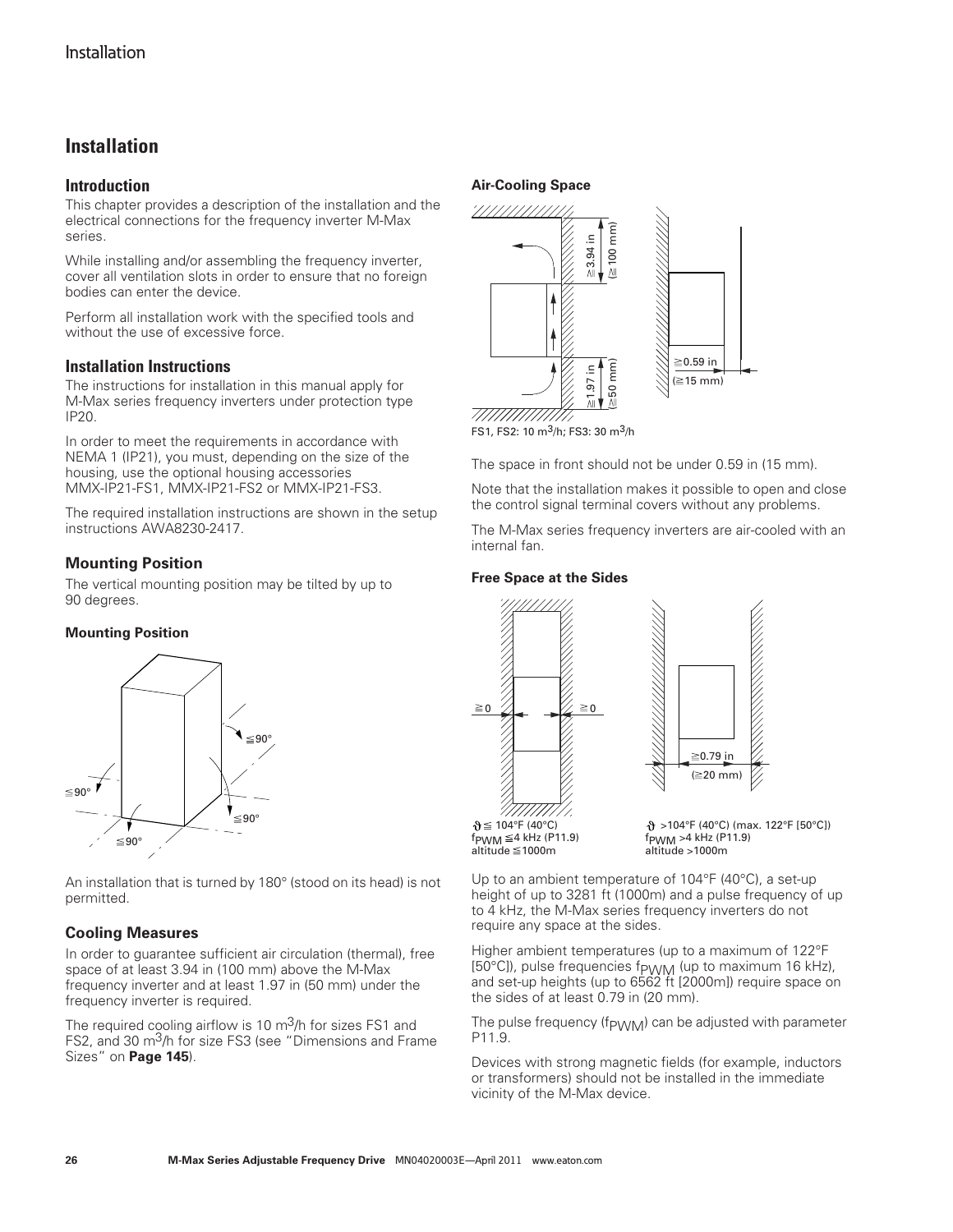### **Fixing**

You can mount an M-Max frequency inverter on screw mounts or on a mounting rail.

Install the frequency inverter only on a nonflammable mounting base (for example, on a metal plate).

Dimensions and weights of the M-Max frequency inverter are located in the appendix.

#### *Fastening with Screws*

The number and arrangement of required bore holes (mounting dimensions a1 and b1 shown in the figure below) are also imprinted in the base plate of the M-Max device.

#### **Mounting Dimensions**



Install the screws in the specified positions first. Then set the frequency inverter on the prepared wall-mount and tighten all screws. The permitted maximum tightening torque for the fastening screws is 11.5 lb-in (1.3 Nm).

#### **Configuration for Mounting with Screws**





**FS1 and FS2**

#### *Fastening on Mounting Rails*

As an alternative, you can also fasten to a mounting rail conforming with IEC/EN 60715.

#### **Mounting Rail Conforming with IEC/EN 60715**



Set the frequency inverter onto the mounting rail **[1]** from above and press until it rests in place **[2]**.

#### **Fastening to the Mounting Rail**



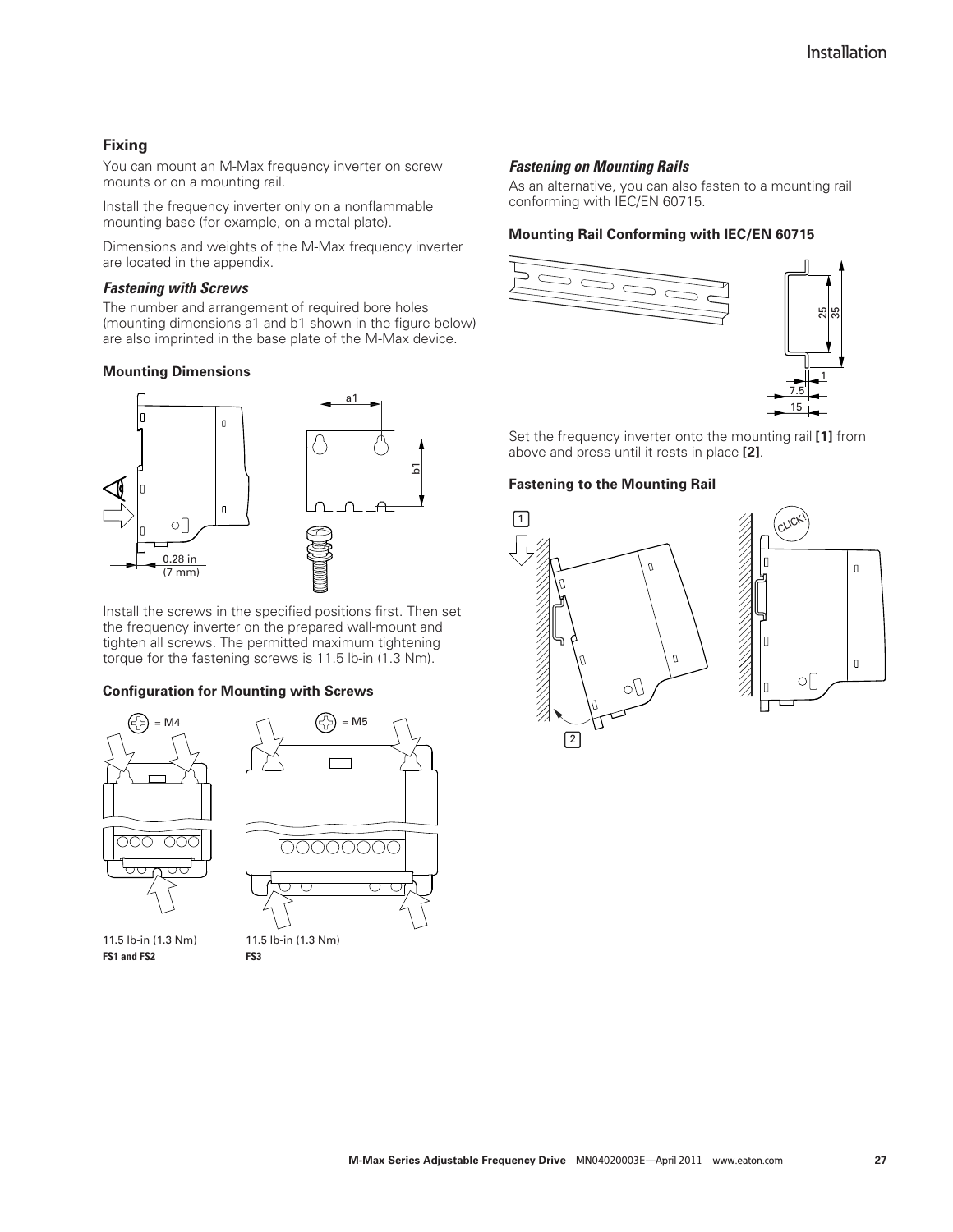#### *Dismantling from Mounting Rails*

To remove the device, push the spring-loaded clip down. A marked cutout is provided on the upper edge of the M-Max device. A flat-bladed screwdriver (blade width 0.20 in [5 mm]) is recommended for pushing the clip down.

#### **Demounting**



#### *Cable Flange Plate (Accessories)*

The M-Max is supplied with a cable routing plate and brackets. These enable you to arrange the connection cables as required on the frequency inverter and fasten the shielded cables in accordance with EMC requirements.

First, install the cable clamp plate for the connection lines in the power section **[1]** and then the cable clamping plate **[2]** for the control lines. The required installation screws (M4) are included as standard.

**[3]** = gland plates in the power section.

Mount the cable routing plate before the electrical installation.

#### **Mounting the Cable Routing Plate and the Brackets**



 $\bigoplus$  = M4 11.5 lb-in (1.3 Nm)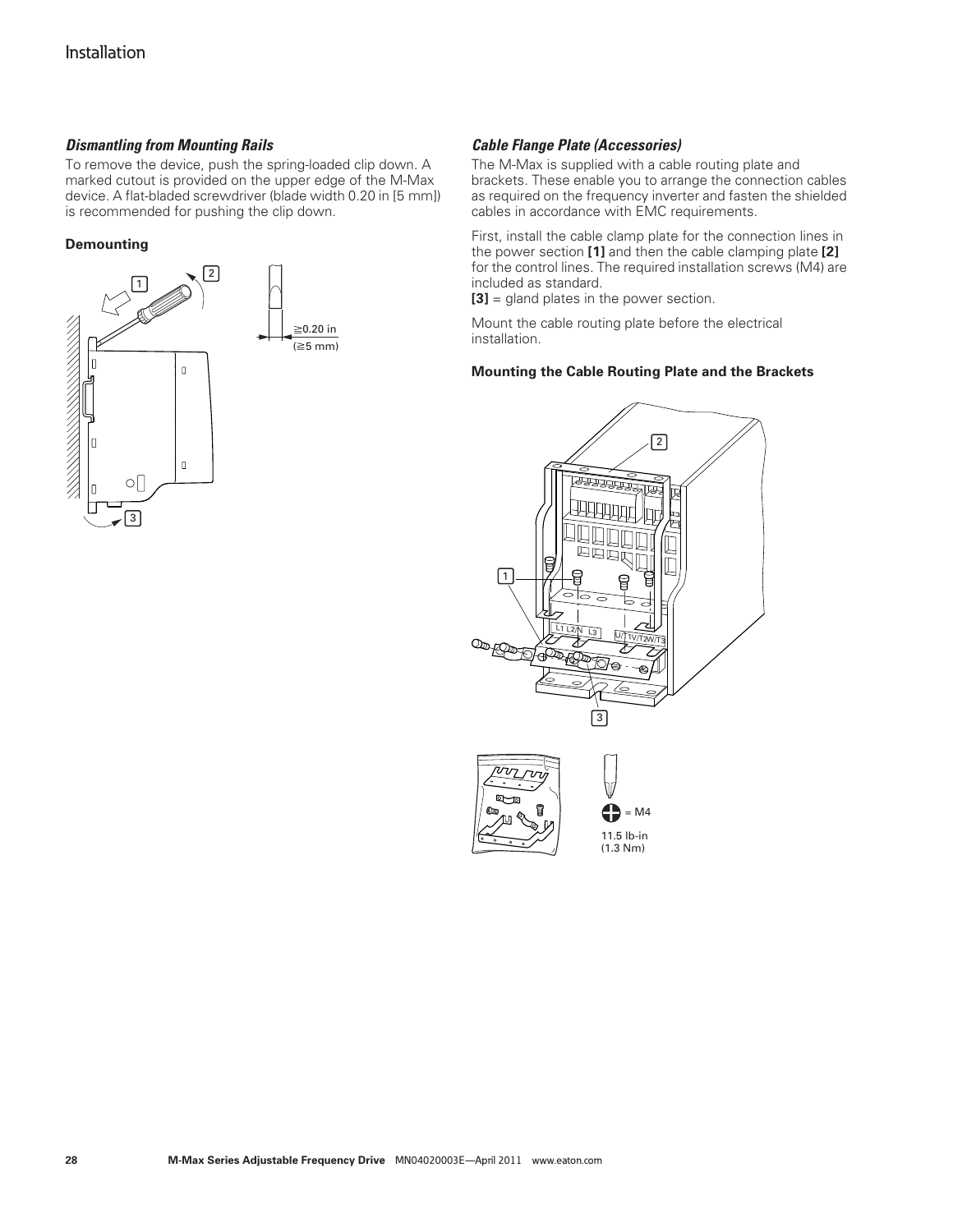### **EMC Installation**

The responsibility to comply with the legally stipulated limit values and thus the provision of electromagnetic compatibility is the responsibility of the end user or system operator. This operator must also take measures to minimize or remove emissions in the environment concerned (see figure on **Page 22**). He must also use means to increase the interference immunity of the system devices.

In a drive system (PDS) with frequency inverters, you should take measures for electromagnetic compatibility (EMC) while doing your planning, because changes or improvements to the installation site, which are required in the installation or while mounting, are normally associated with additional higher costs.

The technology and system of a frequency inverter cause the flow of high frequency leakage current during operation. All grounding measures must therefore be implemented with low impedance connections over a large surface area.

With leakage currents greater than 3.5 mA, in accordance with VDE 0160 or EN 60335, either

- the protective conductor must have a cross-section  $\geq 10$  mm<sup>2</sup>
- the protective conductor must be open-circuit monitored, or
- the second protective conductor must be fitted

For an EMC-compliant installation, we recommend the following measures:

- Installation of the frequency inverter in a metallic, electrically conducting enclosure with a good connection to earth
- Shielded motor cables (short cable lengths)

Ground all conductive components and housings in a drive system using as short a line as possible with the greatest possible cross-section (Cu-braid).

#### **EMC Measures in the Control Panel**

For EMC-compatible installation, connect all metallic parts of the device and the switching cabinet together over broad surfaces and so that high-frequencies will be conducted. Mounting plates and cabinet doors should make good contact and be connected with short HF-braided cables. Avoid using painted surfaces (anodized, chromized). An overview of all EMC measures is provided in the figure on **Page 30**.

Install the frequency inverter as directly as possible (without spacers) on a metal plate (mounting plate).

Route input and motor cables in the switch cabinet as close to the ground potential as possible. This is because free moving cables act as antennas.

When laying HF cables (for example, shielded motor cables) or suppressed cables (for example, input supply cables, control circuit and signal cables) in parallel, a minimum clearance of 11.81 in (300 mm) should be ensured in order to prevent the radiation of electromagnetic energy. Separate cable routing should also be ensured when large voltage potential differences are involved. Any necessary crossed cabling between the control signal and power cables should always be implemented at right angles (90 degrees).

Never lay control or signal cables in the same duct as power cables. Analog signal cables (measured, reference and correction values) must be shielded.

#### **Earthing**

The ground connection (PE) in the cabinet should be connected from the input supply to a central earth point (mounting plate). All protective conductors should be routed in star formation from this earth point and all conductive components of the PDS (frequency inverter, motor reactor, motor filter, main choke) are to be connected.

Avoid ground loops when installing multiple frequency inverters in one cabinet. Make sure that all metallic devices that are to be grounded have a broad area connection with the mounting plate.

### **Screen Earth Kit**

Cables that are not shielded work like antennas (sending, receiving). Make sure that any cables that may carry disruptive signals (for example, motor cables) and sensitive cables (analog signal and measurement values) are shielded apart from one another with EMC-compatible connections.

The effectiveness of the cable shield depends on a good shield connection and a low shield impedance.

Use only shields with tinned or nickel-plated copper braiding. Braided steel shields are unsuitable.

Control and signal lines (analog, digital) should always be grounded on one end, in the immediate vicinity of the supply voltage source (PES).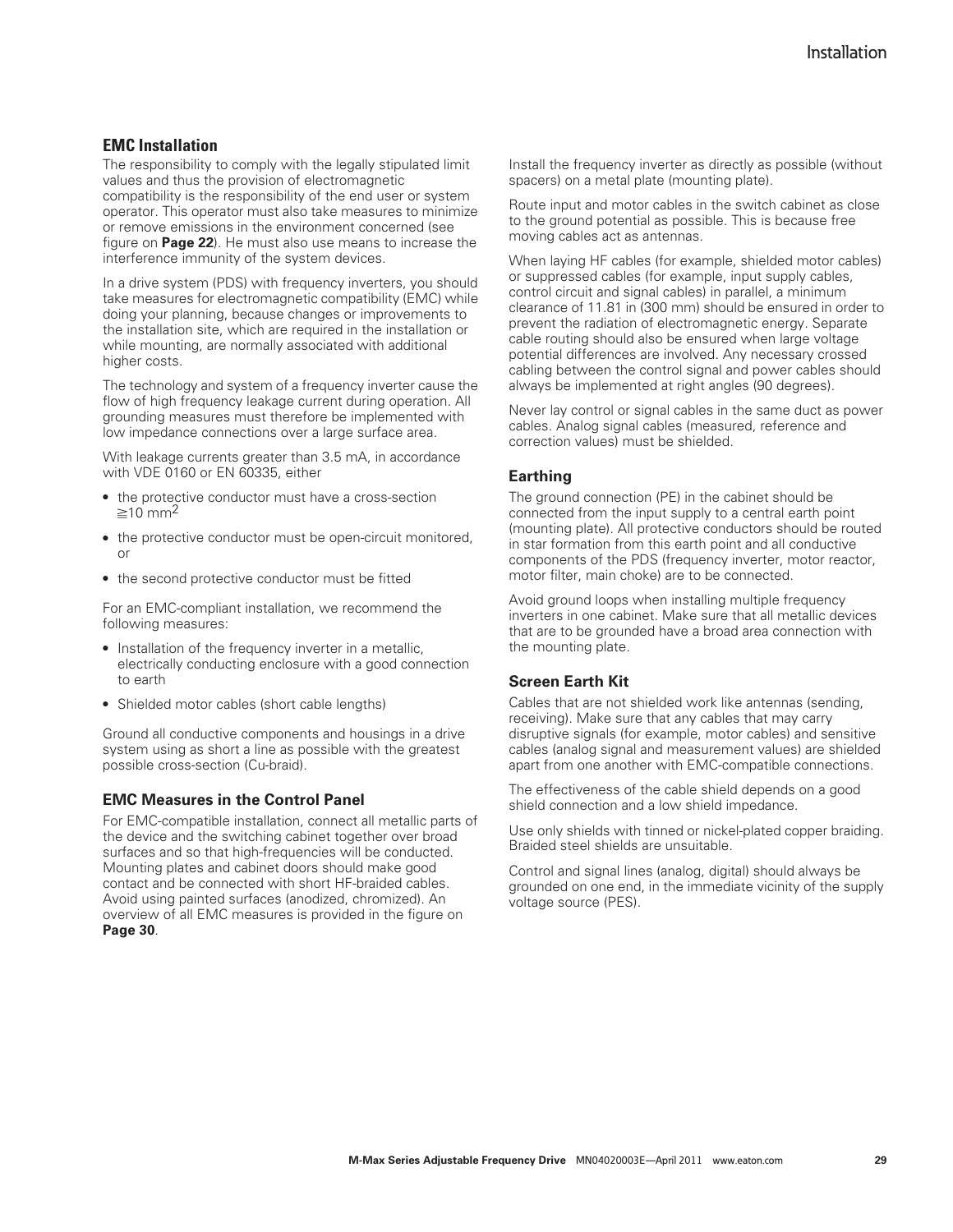**EMC-Compliant Setup (Example: M-Max)**



#### *Notes*

- Power cable: L1, L2/N, L3 and U/T1, V/T2, W/T3, R+, R–

Control and signal lines: 1 to 26, A, B, fieldbus connection

Large-area connection of all metallic control panel components.

Mounting surfaces of frequency inverter and cable shielding must be free from paint.

Connect the cable shielding in the output of the frequency inverter with a large surface area contact to the ground potential (PES).

Large-area cable shield contacts with motor.

Large-area earth connection of all metallic parts.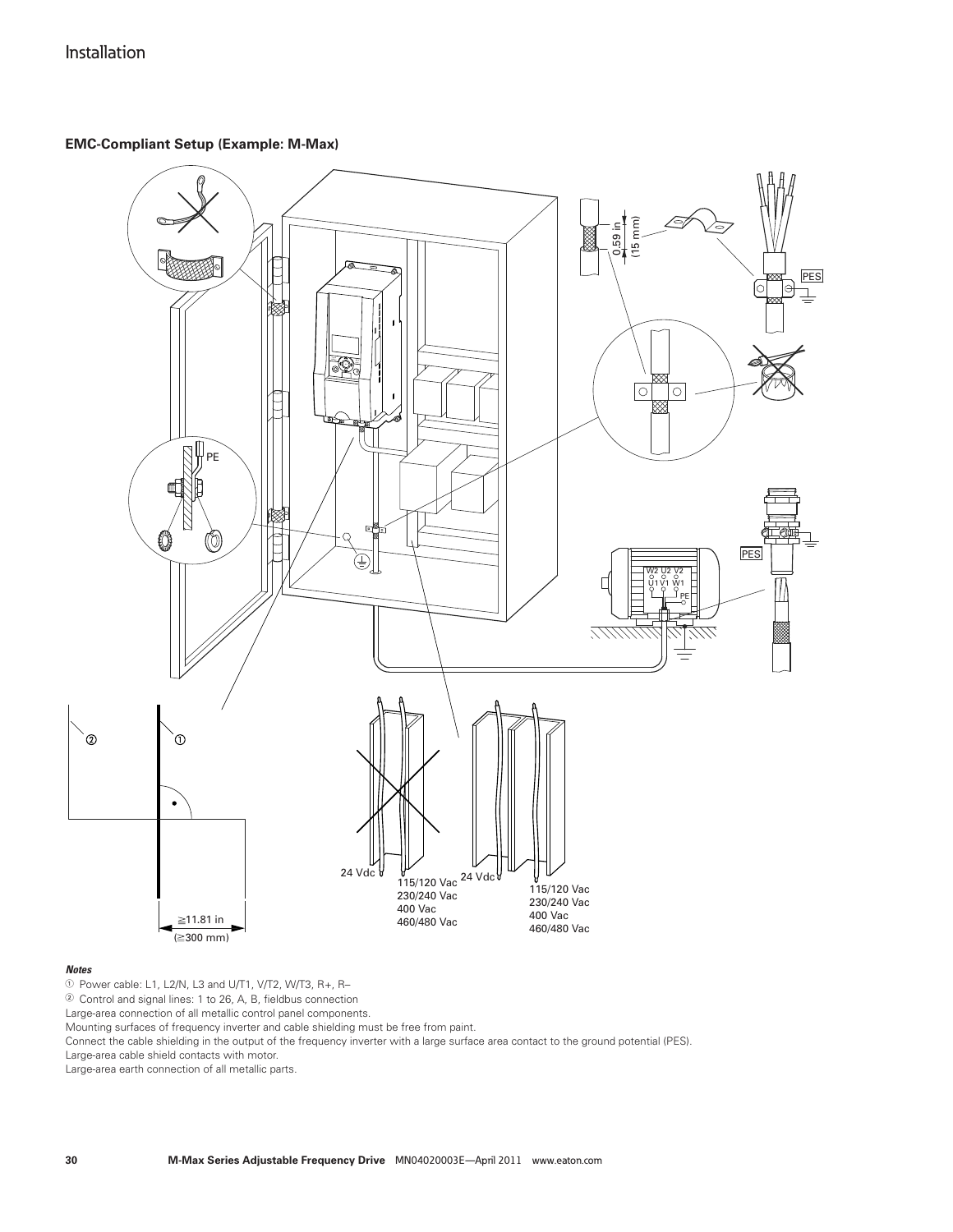**Electrical Installation**

#### **WARNING** A

**Carry out wiring work only after the frequency inverter has been correctly mounted and secured.**

#### **WARNING** Δ

**Electric shock hazard—risk of injuries!**

**Carry out wiring work only if the unit is de-energized.**

## **CAUTION**

Debounced inputs may not be used in the safety circuit diagram.

Fire hazard!

Only use cables, protective switches, and contactors that feature the indicated permissible nominal current value.

## **CAUTION**

Debounced inputs may not be used in the safety circuit diagram.

Ground contact currents in frequency inverters are greater than 3.5 mA (AC). According to product standard IEC/EN 61800-5-1, an additional equipment grounding conductor must be connected, or the cross-section of the equipment grounding conductor must be at least  $0.39$  in<sup>2</sup> (10 mm<sup>2</sup>).

#### **WARNING** ᠘

**The components in the frequency inverter's power section remain energized up to five (5) minutes after the supply voltage has been switched off (intermediate circuit capacitor discharging time).**

**Pay attention to hazard warnings!**



**Note:** Complete the following steps with the specified tools and without using force.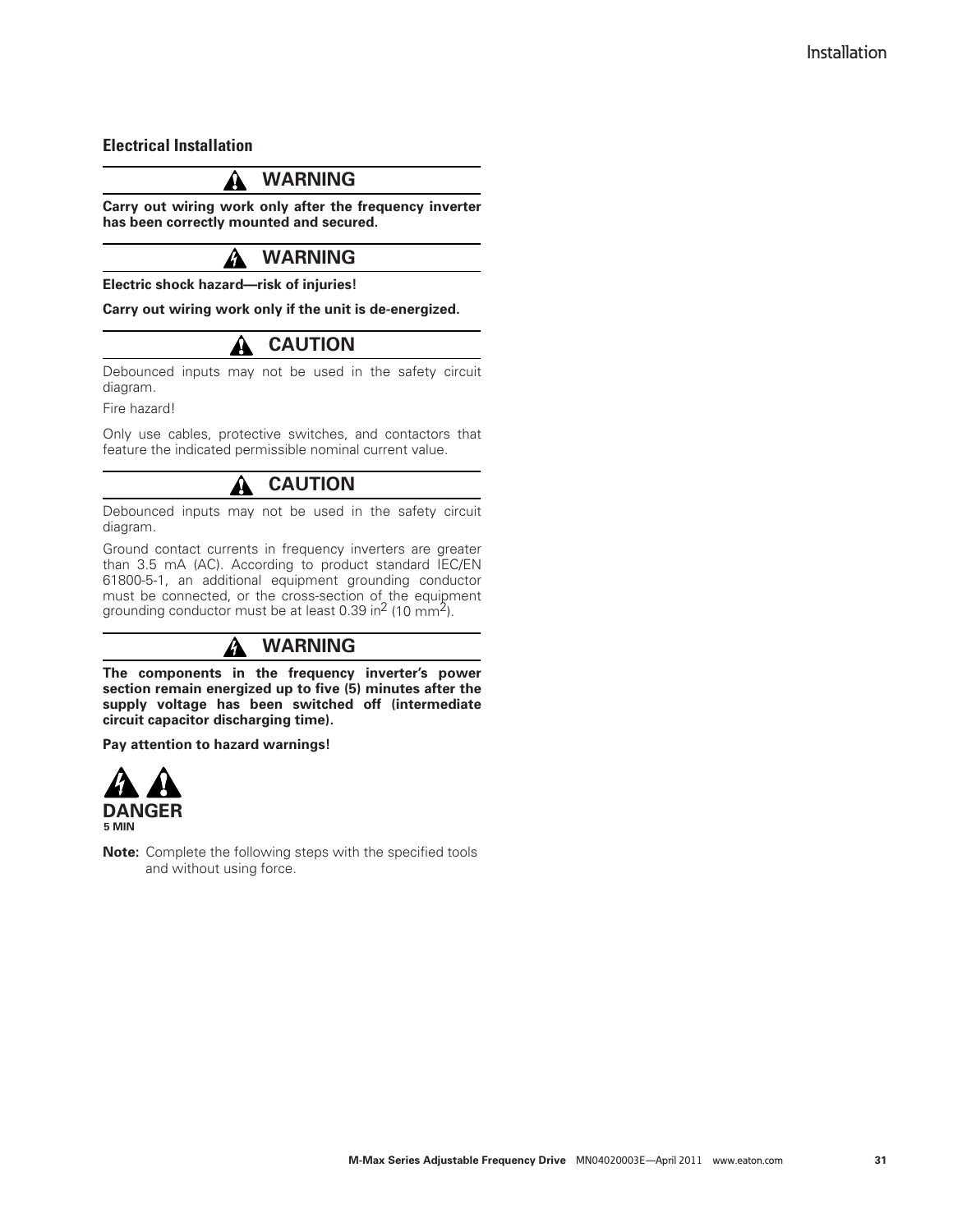### **Connection to Power Section**

The following figure shows the general connections for the frequency inverter in the power section.

#### **Three-Phase Input Connection**



#### **Connection to Power Section**





#### *Terminal Designations in the Power Section*

- L1, L2/N, L3: Connection terminals for the supply voltage (input, input voltage):
	- Single-phase AC voltage: connection to L2/N and L3 on MMX11\_
	- Single phase AC voltage: Connection to L1 and L2/N with MMX12\_
	- Three-phase AC voltage: Connection to: L1, L2/, L3 with MMX32\_, MMX34\_ and MMX35\_.
- U/T1, V/T2, W/T3: Connection terminals for the three-phase line to the AC motor (output, frequency inverter)
- PE: connection for protective ground (reference potential). PES with mounted cable routing plate for shielded cables
- R+, R–: Connection terminals for external brake resistance (only with MMX32\_, MMX34\_ and MMX35\_, output braking transistor)



**Ground Connection Ground Connection** The ground connection is connected directly with the cable clamp plates.

> The shielded cables between the frequency inverter and the motor should be as short as possible. Connect the shielding on both ends and over a large surface area with protective ground PES (Protective Earth Shielding). You can connect the shielding of the motor cable directly to the cable clamp plate (360 degrees coverage) with the protective ground.

The frequency inverter must always be connected to the ground potential via a grounding cable (PE).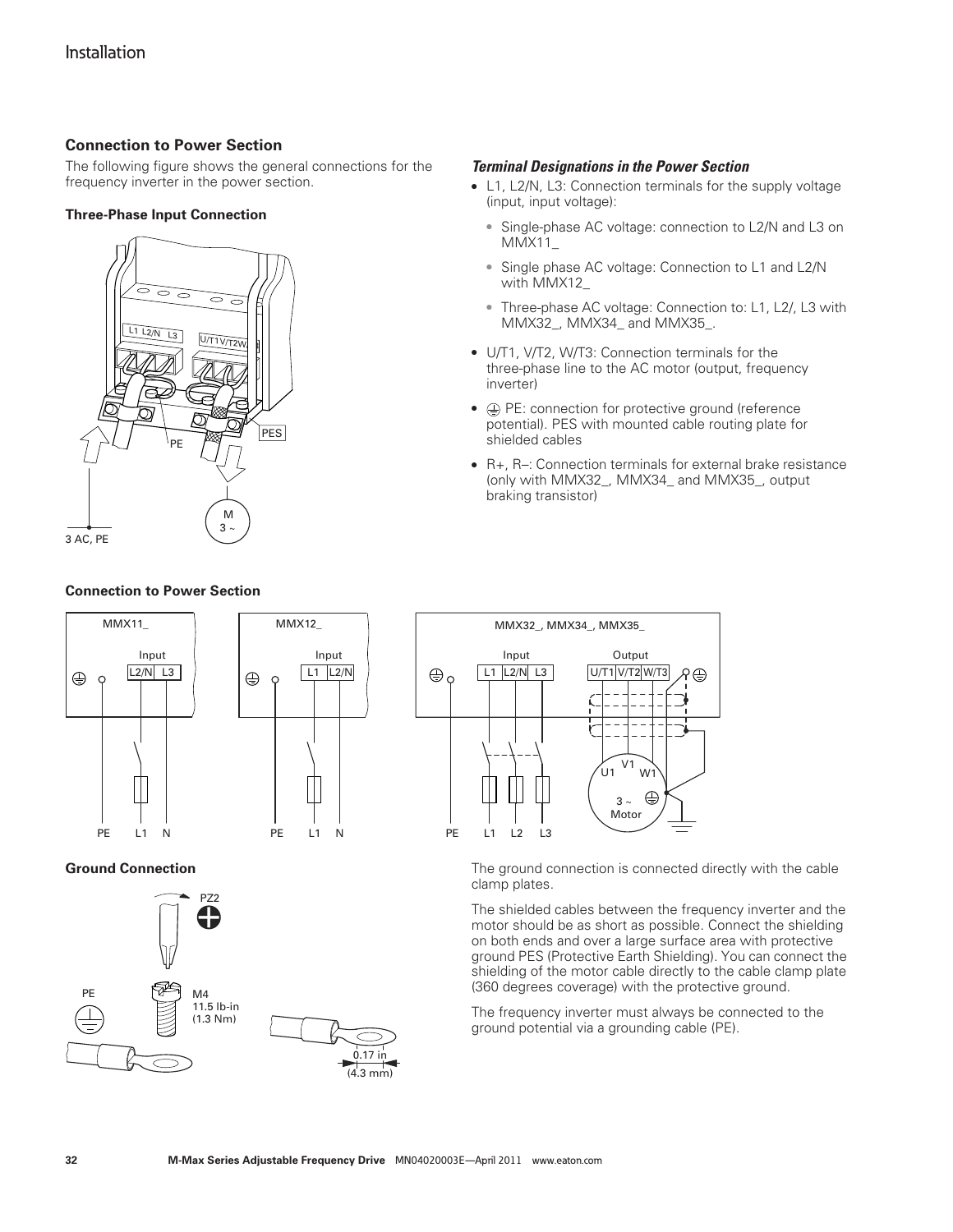#### **Connection in Power Section**



Prevent the shielding from becoming unbraided, for example, by pushing the separated plastic covering over the end of the shielding or with a rubber grommet on the end of the shielding. As an alternative, in addition to a broad area cable clip, you can also twist the shielding braid at the end and connect to protective ground with a cable clip. To prevent EMC disturbance, this twisted shielding connection should be made as short as possible (see figure below).

#### **Screened Connection Cable**



Shielded, four-wire cable is recommended for the motor cables. The green-yellow line of this cable connects the protective ground connections from the motor and the frequency inverter and therefore minimizes the equalizing current loads on the shielding braid.

#### **Connection with Twisted Cable Shielding**

(Recommended value for twisted cable shielding:  $b \ge 1/5$  a)



Twisted shielding braid should be connected with a ring cable terminal (see figure on **Page 32**) on PES.

The following figure shows the construction of a four-wire, shielded motor line (recommended specifications).

#### **Four-Core Shielded Motor Supply Cable**

| <br>5                        | $\overline{2}$<br>3                              |
|------------------------------|--------------------------------------------------|
| <b>Item</b><br><b>Number</b> | <b>Description</b>                               |
|                              | Cu shield braid                                  |
| $\overline{2}$               | PVC outer sheath                                 |
| 3                            | Drain wire (copper strands)                      |
| 4                            | PVC core insulation, 3 x black, 1 x green-yellow |
| 5                            | <b>Textile and PVC fillers</b>                   |

If there are additional subassemblies in a motor circuit (for example, motor contactors, relays, motor reactor, sinusoidal filters, or terminals), interrupt the shielding of the motor cable in the vicinity of these subassemblies. Connect this over a broad surface area with the mounting plate (PES). Free or non-shielded connection cables should not be any longer than about 11.81 in (300 mm).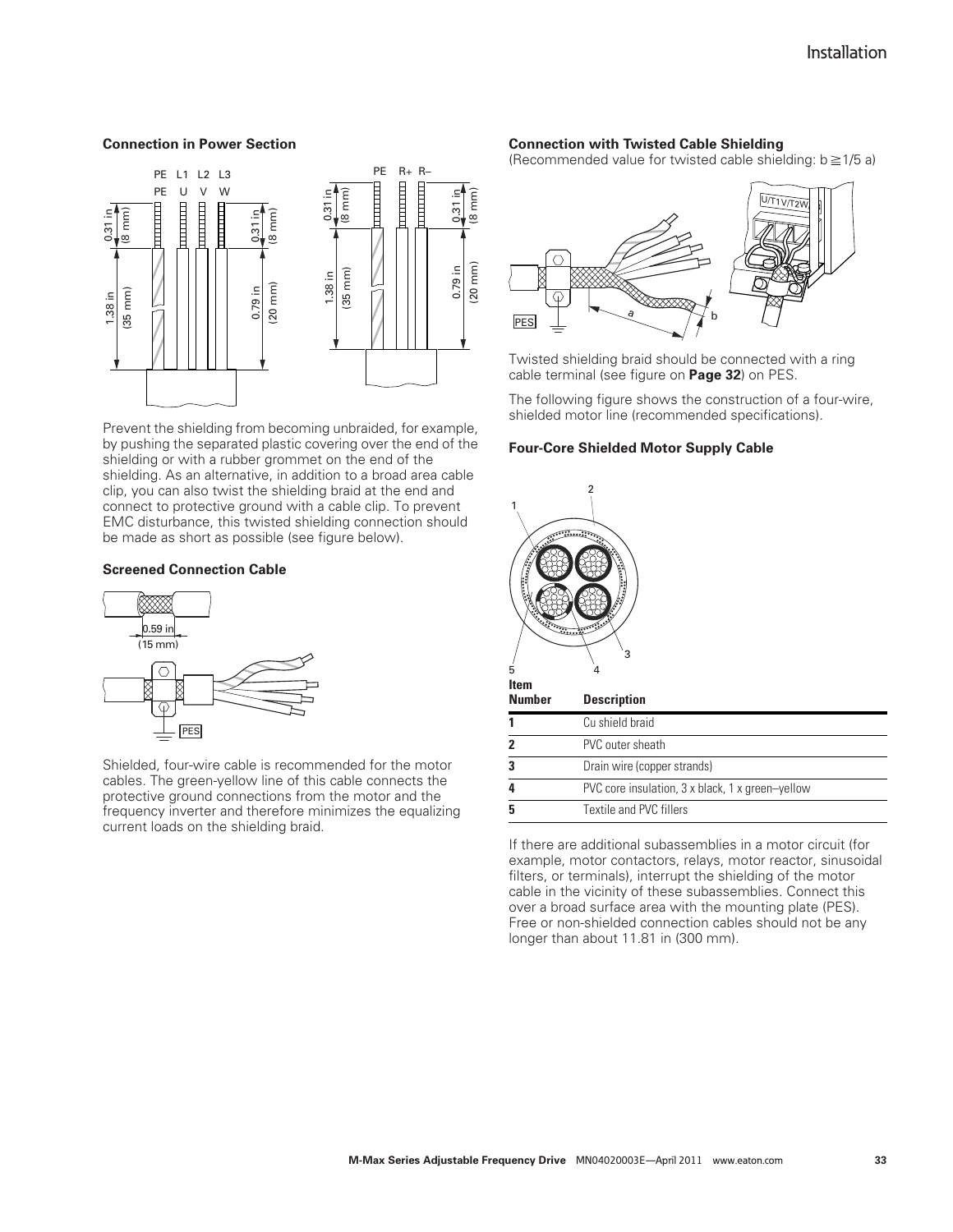#### **Arrangement and Connection of the Power Terminals**

The arrangement and size of the connection terminals depends on the construction of the power section (FS1, FS2, FS3).

The cross-sections to use in the connections, the tightening torques for screws and respective fuses are listed in the following table.

#### **Arrangement and Size of the Connection Terminals**

|                                                                                        |                       |            |    |      | M3          |               |                  |                                                                                                                                    |
|----------------------------------------------------------------------------------------|-----------------------|------------|----|------|-------------|---------------|------------------|------------------------------------------------------------------------------------------------------------------------------------|
| Part<br><b>Numbers</b>                                                                 | èo<br>mm <sup>2</sup> | <b>AWG</b> | mm | in.  | <b>Nm</b>   | ft-Ibs        | mm               | <b>Terminal Configuration</b>                                                                                                      |
| MMX12AA1D7<br>MMX12AA2D4_<br>MMX12AA2D8_                                               | $0.2 - 2.5$           | $24 - 12$  | 8  | 0.31 | $0.5 - 0.6$ | $0.37 - 0.44$ | $0.6 \times 3.5$ | FS1<br>/L1 L2/N<br>U/T1 V/T2 W/T3<br>$\oplus$<br>⊕<br>$\bigcirc$<br>$\bigcirc$<br>$\bigcirc$                                       |
| MMX32AA1D7_<br>MMX32AA2D4_<br>MMX32AA2D8_<br>MMX34AA1D3_<br>MMX34AA1D9_<br>MMX34AA2D4_ | $0.2 - 2.5$           | $24 - 12$  | 8  | 0.31 | $0.5 - 0.6$ | $0.37 - 0.44$ | $0.6 \times 3.5$ | FS1<br>L1 L2/N L3<br>U/T1V/T2W/T3<br>$\oplus$<br>⊕<br>$\bigcirc$<br>$\bigcirc$<br>O<br>$\bigcirc$                                  |
| MMX11AA1D7_<br>MMX11AA2D4_<br>MMX11AA2D8_<br>MMX11AA3D7_                               | $0.2 - 2.5$           | $24 - 12$  | 8  | 0.31 | $0.5 - 0.6$ | $0.37 - 0.44$ | $0.6 \times 3.5$ | FS <sub>2</sub><br>U/T1 V/T2 W/T3<br>L2/N<br>L <sub>3</sub><br>$\oplus$<br>$\oplus$<br>$\bigcirc$<br>$\bigcirc$<br>O<br>$\bigcirc$ |
| MMX12AA3D7_<br>MMX12AA4D8_<br>MMX12AA7D0_                                              | $0.2 - 2.5$           | $24 - 12$  | 8  | 0.31 | $0.5 - 0.6$ | $0.37 - 0.44$ | $0.6 \times 3.5$ | FS <sub>2</sub><br>U/T1 V/T2 W/T3<br>L1 L2/N<br>$\oplus$<br>$\oplus$<br>$\bigcirc$<br>$\bigcirc$<br>$\bigcirc$<br>$\bigcirc$       |
| MMX32AA3D7_<br>MMX32AA4D8_<br>MMX32AA7D0_                                              | $0.2 - 2.5$           | $24 - 12$  | 8  | 0.31 | $0.5 - 0.6$ | $0.37 - 0.44$ | $0.6 \times 3.5$ | FS <sub>2</sub><br>U/T1 V/T2 W/T3<br>L1 L2/N L3<br>⊕<br>⊕<br>$\bigcirc$<br>О<br>C<br>O                                             |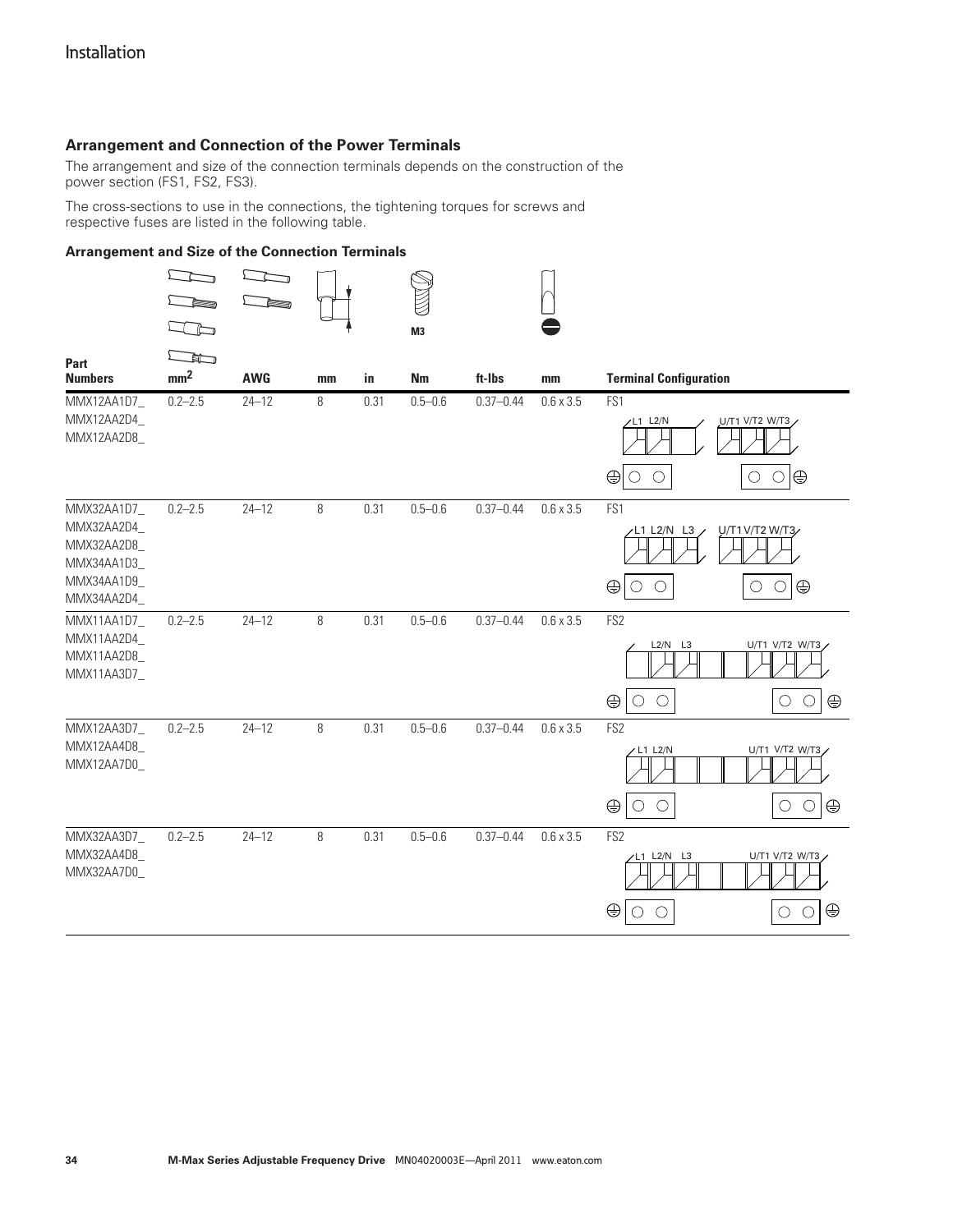|                                                          |                 |            |        |      | M3          |               |                  |                                                                                                                   |
|----------------------------------------------------------|-----------------|------------|--------|------|-------------|---------------|------------------|-------------------------------------------------------------------------------------------------------------------|
| Part<br><b>Numbers</b>                                   | mm <sup>2</sup> | <b>AWG</b> | mm     | in   | <b>Nm</b>   | ft-Ibs        | mm               | <b>Terminal Configuration</b>                                                                                     |
| MMX34AA3D3_<br>MMX34AA4D3_<br>MMX34AA5D6_                | $0.2 - 2.5$     | $24 - 12$  | 8      | 0.31 | $0.5 - 0.6$ | $0.37 - 0.44$ | $0.6 \times 3.5$ | FS2<br>/L1 L2/N<br>R- U/T1 V/T2 W/T3<br>$L3$ R+<br>$\oplus$<br>⊕<br>$\bigcirc$<br>$\bigcirc$                      |
| MMX11AA4D8_                                              | $0.2 - 4$       | $24 - 10$  | $\, 8$ | 0.31 | $0.5 - 0.6$ | $0.37 - 0.44$ | $0.6 \times 3.5$ | FS3<br>$L2/N$ $L3$<br>U/T1 V/T2 W/T3<br>$\oplus$<br>$\circ$ $\circ$<br>$\oplus$<br>$\bigcirc$<br>$\bigcirc$       |
| MMX12AA9D6_                                              | $0.2 - 4$       | $24 - 10$  | 8      | 0.31 | $0.5 - 0.6$ | $0.37 - 0.44$ | $0.6 \times 3.5$ | FS3<br>U/T1 V/T2 W/T3<br>/L1 L2/N<br>$\oplus$<br>$\oplus$<br>$\circ$ $\circ$<br>$\bigcirc$<br>$\bigcirc$          |
| MMX32AA011_                                              | $0.2 - 4$       | $24 - 10$  | 8      | 0.31 | $0.5 - 0.6$ | $0.37 - 0.44$ | $0.6 \times 3.5$ | FS3<br>L1 L2/N L3<br>U/T1 V/T2 W/T3<br>$\oplus$<br>$\oplus$<br>$\circ$ $\circ$<br>$\bigcirc$<br>$\bigcirc$        |
| MMX34AA7D6_<br>MMX34AA9D0_<br>MMX34AA012_<br>MMX34AA014_ | $0.2 - 4$       | $24 - 10$  | 8      | 0.31 | $0.5 - 0.6$ | $0.37 - 0.44$ | $0.6 \times 3.5$ | FS3<br>$-L1$ L2/N L3<br>$R+$<br>R- U/T1 V/T2 W/T3<br>$\oplus$<br>⊕<br>$\circ$ $\circ$<br>$\bigcirc$<br>$\bigcirc$ |

**Arrangement and Size of the Connection Terminals, continued**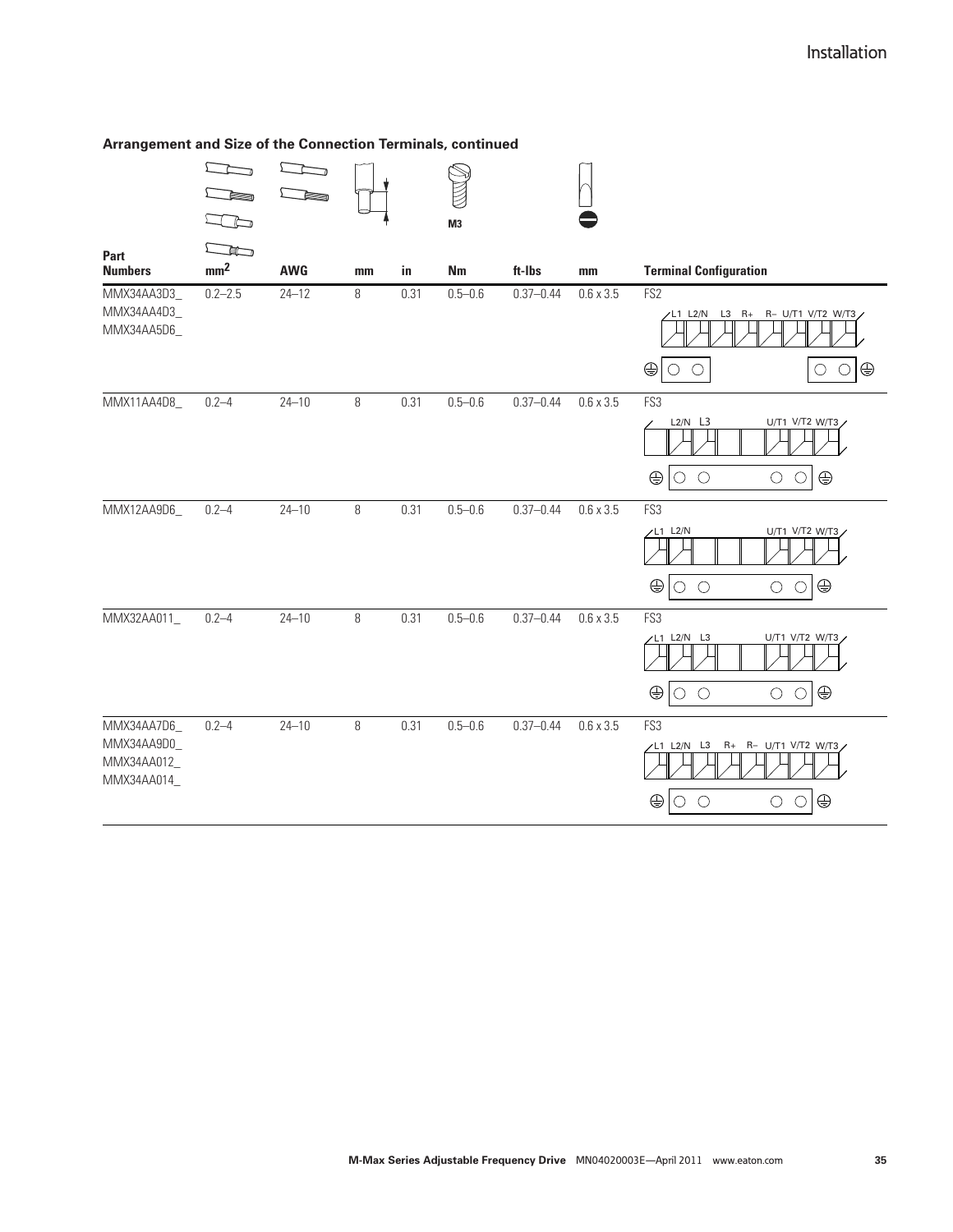### **Connection on Control Section**

The control signal terminals are arranged under the front cover flap.

#### **Position of Control Signal Terminals**



The cable hold down clamps contained in the scope of delivery can be mounted on the cable clamp plate of the power section.

The control lines should be shielded and twisted. The shielding is exposed on one side (PES), on the cable hold down clamps on the frequency inverter for instance.

Prevent the shielding from becoming unbraided, for example, by pushing the separated plastic covering over the end of the shielding or with a rubber grommet on the end of the shielding.

### **Prevent the Shield from Becoming Unbraided**



As an alternative, in addition to a broad area cable clip, you can also twist the shielding braid at the end and connect to protective ground with a cable clip. To prevent EMC disturbance, this twisted shielding connection should be made as short as possible (see figure on **Page 33**).

#### **Example for a Single-Side Connection (PES) to the Frequency Inverter**



Prevent any unraveling on the other end of the control line with a rubber grommet. The shielding braid is not to make any connection with protective ground here because this would cause problems with an interference loop.

#### **Example for an Insulated End of the Control Cable**

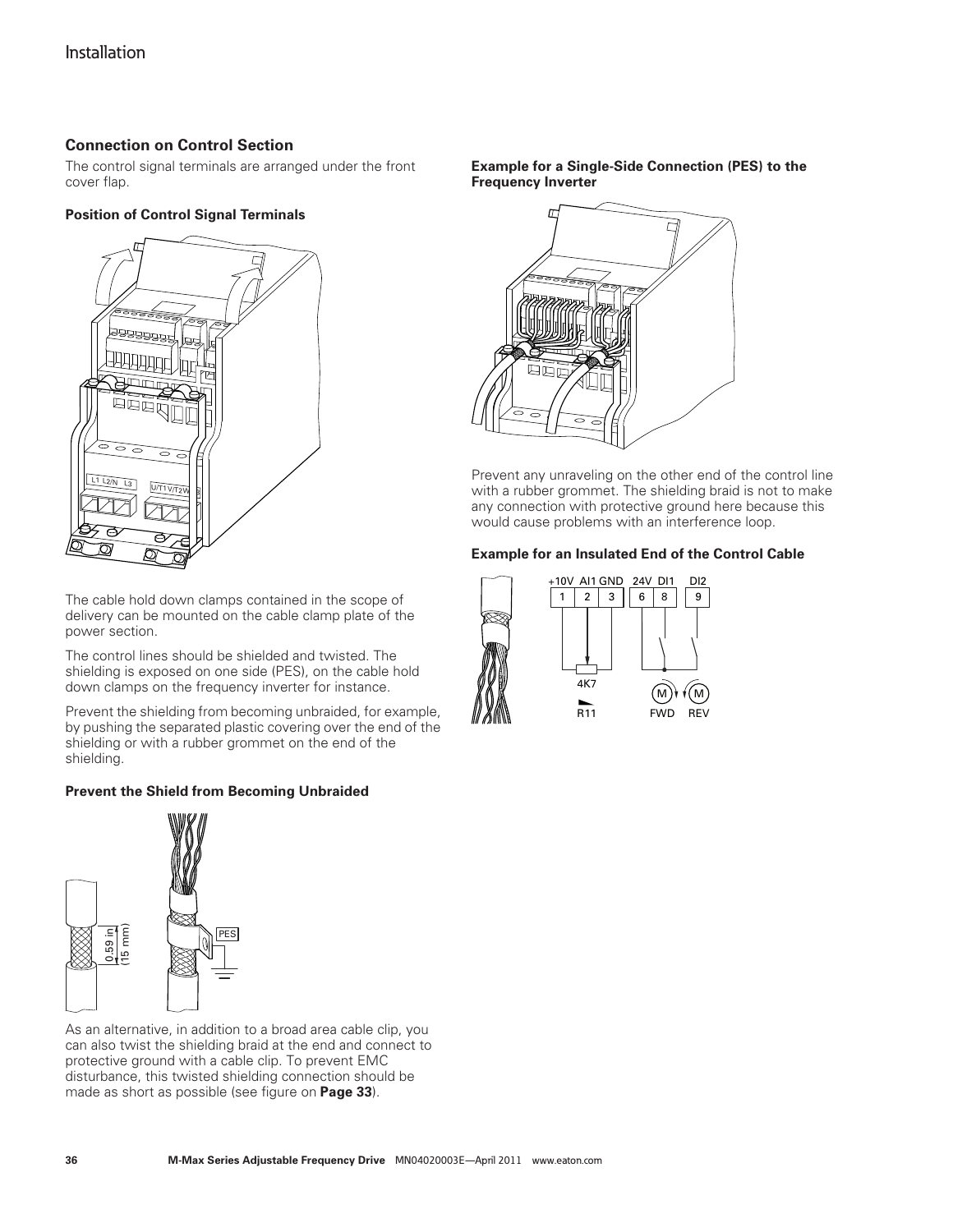#### **Control Signal Terminals Arrangement and Connections**

*ESD Measures*

#### **WARNING** Δ

**Discharge yourself on a grounded surface before touching the control signal terminals and the controller PCB. This protects the device from destruction by electrostatic discharge.**

The following figure shows the arrangement and designation of M-Max control signal terminals.

#### **Control Signal Terminals Assignments and Designations**



#### **Possible Connection Line Sizes and Specifications on Control Signal Terminals**

| mm <sup>2</sup> | mm <sup>2</sup> | <b>AWG</b> | mm | M <sub>3</sub><br><b>Nm</b> | ft-Ibs        | mm               |
|-----------------|-----------------|------------|----|-----------------------------|---------------|------------------|
| $0.14 - 1.5$    | $0.25 - 0.5$    | $26 - 16$  | b  | $0.22 - 0.25$               | $0.16 - 0.18$ | $0.4 \times 2.5$ |
|                 |                 |            |    |                             |               |                  |

#### **Microswitches and Control Signal Terminals**

Four microswitches are arranged under the cover plate. These are used to directly configure the control signal terminals.

#### **Microswitch Factory Settings**



#### **Microswitch Description**

| S1             | <b>LOGIC</b> | Control logic:<br>$+$ = Positive logic (FS)<br>Source type<br>$-$ = Negative logic<br>Sink type                      |  |
|----------------|--------------|----------------------------------------------------------------------------------------------------------------------|--|
| S <sub>2</sub> | Al1          | Analog input 1 (P2.1):<br>$V = 0 - 10V$ (FS)<br>$mA = 4 - 20 mA$                                                     |  |
| S3             | AI2          | Analog input 2 (P2.5):<br>$mA = 4-20 mA$ (FS)<br>$V = 0 - 10V$                                                       |  |
| S4             | <b>RS485</b> | Bus terminating resistor<br>(control signal terminal A/B):<br>$-$ = Disconnected<br>Term. = Switched on (terminator) |  |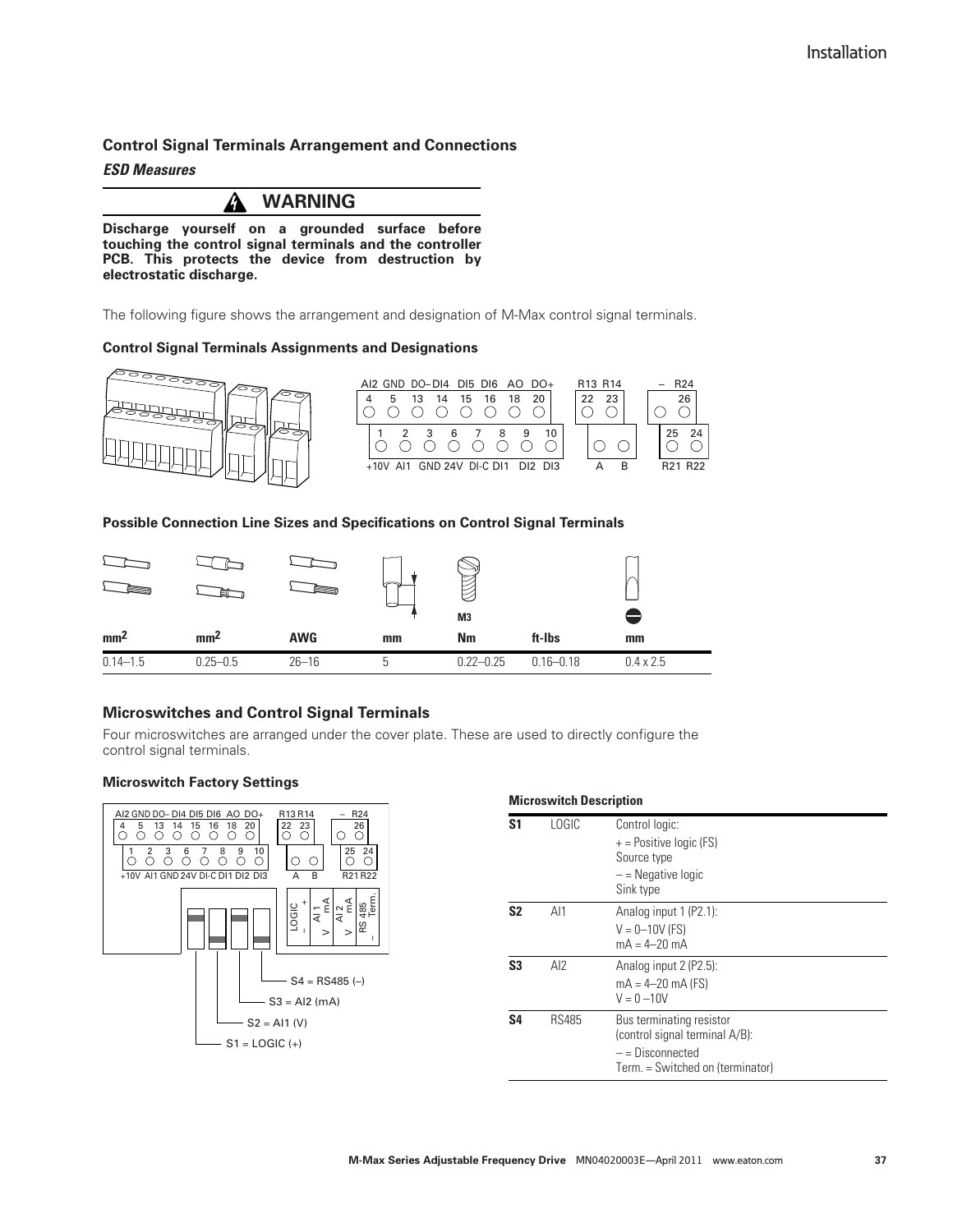### **Control Signal Terminal Functions**

The functions that are set in the ex-factory and the electrical connection data of all control signal terminals are listed in the following table.

#### **Factory-Set Control Terminal Functions**

| <b>Terminal</b> |                 | <b>Signal</b>                                        | <b>Factory setting</b>                            | <b>Description</b>                                                                                           |  |
|-----------------|-----------------|------------------------------------------------------|---------------------------------------------------|--------------------------------------------------------------------------------------------------------------|--|
|                 | $+10V$          | Output nominal voltage                               |                                                   | Maximum load 10 mA, reference potential GND                                                                  |  |
| $\overline{2}$  | AI1             | Analog signal input 1                                | Frequency reference value $\odot$                 | 0-10V ( $R_i > 200k$ ohms)<br>$0/4 - 20$ mA (R <sub>R</sub> = 200 ohms)<br>Selectable through microswitch S2 |  |
| 3               | GND             | Reference potential                                  |                                                   | 0V                                                                                                           |  |
| 4               | AI2             | Analog input 2                                       | PID controller, actual value <sup>1</sup>         | 0-10V ( $R_i > 200k$ ohms)<br>$0/4 - 20$ mA (R <sub>R</sub> = 200 ohms)<br>Selectable through microswitch S3 |  |
| 5               | GND             | Reference potential                                  |                                                   | 0V                                                                                                           |  |
| 6               | 24V             | Control voltage for DI1-DI6, output<br>$(+24V)$      |                                                   | Maximum load 50 mA, reference potential GND                                                                  |  |
| $\overline{7}$  | $DI-C$          | Reference potential of the digital<br>inputs DI1-DI6 | LOGIC- (GND)                                      | Selectable through microswitch LOGIC-/+                                                                      |  |
| 8               | DI1             | Digital input 1                                      | FWD start enable, forward $\odot$                 | 0-30V ( $R_i > 12k$ ohms)                                                                                    |  |
| 9               | DI2             | Digital input 2                                      | REV start enable, reverse <sup>1</sup>            | 0-30V ( $R_i > 12k$ ohms)                                                                                    |  |
| 10              | DI3             | Digital input 3                                      | Fixed frequency B0 <sup>o</sup>                   | 0-30V ( $R_i > 12k$ ohms)                                                                                    |  |
| 13              | $D()$ -         | Digital output                                       | Active = $READV$ $\odot$                          | Transistor, max. 50 mA, supply voltage control<br>signal terminal 20                                         |  |
| 14              | DI4             | Digital input 4                                      | Fixed frequency B1 <sup>1</sup>                   | $0 - 30V$ (R <sub>i</sub> = 12k ohms)                                                                        |  |
| 15              | DI5             | Digital input 5                                      | Error acknowledgment <a></a>                      | 0-30V ( $R_i = 12k$ ohms)                                                                                    |  |
| 16              | DI <sub>6</sub> | Digital input 6                                      | PI controller deactivated <sup>1</sup>            | $0 - 30V$ (R <sub>i</sub> = 12k ohms)                                                                        |  |
| 18              | A <sub>0</sub>  | Analog output                                        | Output frequency <sup>1</sup>                     | 0-10V, max. 10 mA                                                                                            |  |
| 20              | $D0+$           | Digital output                                       | Supply voltage, see control signal<br>terminal 13 | Supply voltage for digital output DO max. 48 Vdc,<br>max. 50 mA                                              |  |
| 22              | R <sub>13</sub> | Relay 1, normally open contact                       | Active = RUN $\odot$                              | Maximum switching load:<br>250 Vac/2A or 250 Vdc/0.4A                                                        |  |
| 23              | R <sub>14</sub> | Relay 1, normally open contact                       | Active = $RUN$ $\odot$                            | Maximum switching load:<br>250 Vac/2A or 250 Vdc/0.4A                                                        |  |
| 24              | R22             | Relay 2, changeover contact<br>(N/C)                 | Active = FAULT ①                                  | Maximum switching load:<br>250 Vac/2A or 250 Vdc/0.4A                                                        |  |
| 25              | R <sub>21</sub> | Relay 2, changeover contact                          | Active = FAULT $\odot$                            | Maximum switching load:<br>250 Vac/2A or 250 Vdc/0.4A                                                        |  |
| 26              | R24             | Relay 2, changeover contact<br>(N/0)                 | Active = FAULT <sup>①</sup>                       | Maximum switching load:<br>250 Vac/2A or 250 Vdc/0.4A                                                        |  |
| Α               | Α               | RS485 signal A                                       | <b>BUS-communication</b>                          | Modbus RTU                                                                                                   |  |
| B               | B               | RS485 signal B                                       | <b>BUS-communication</b>                          | Modbus RTU                                                                                                   |  |

*Note*

- Programmable function (see "List of Parameters" on **Page 147**).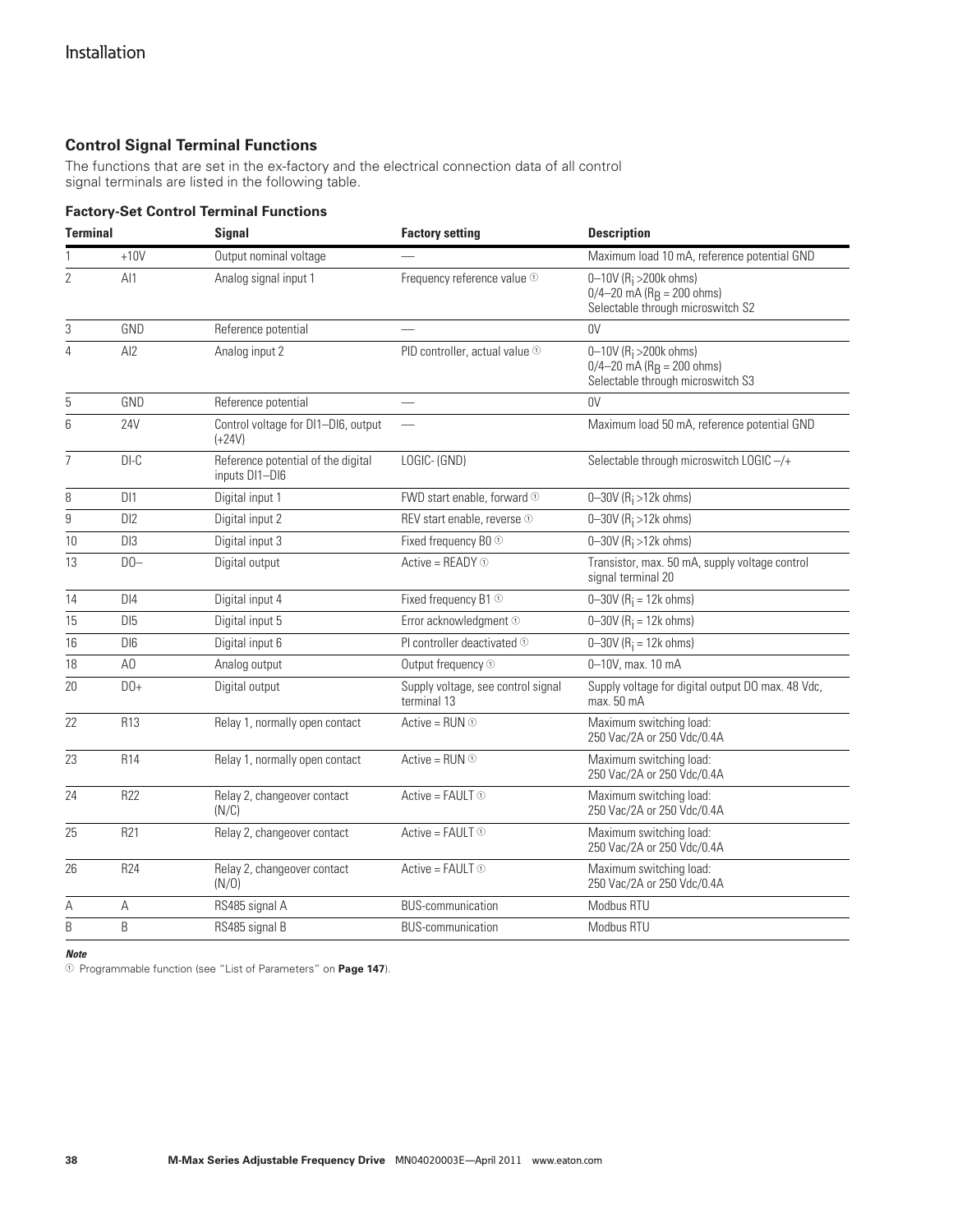#### *Analog Inputs*

Connection area of the analog and digital inputs and outputs.

#### **Control Signal Terminals (Digital and Analog Inputs/Outputs)**



The M-Max frequency inverter has two analog inputs for specifying the frequency setpoint value and the actual value return to the PI controller:

- Control signal terminal 2 (AI1), voltage signal 0 (2)-10V, input resistance 200k ohms
- Control signal terminal 4 (AI2), current signal 0 (4)-20 mA, Load resistance 200 ohms

Adjusting and the parameter definition of analog inputs are described in "Analog Input (P2)" on **Page 66**.

The AI1 analog input (control signal terminal 2) is factory set for the frequency setpoint (P6.2). The setpoint can be input via an external potentiometer (recommended fixed resistance: 1–10k ohms). The fixed resistance of the setpoint potentiometer is fed from the frequency inverter via control signal terminal 1 with +10V (maximum load rating: 10 mA). Control signal terminals 3 and 5 are reference points (GND) for the analog setpoint signals.

#### **Analog Setpoint Inputs AI1 and AI2**

Connection example: Potentiometer (4.7k ohms) M22-R4K7; Article No. 229490



#### **Analog Setpoint Value Signal, for Example, from a Superordinate Controller (PLC)**

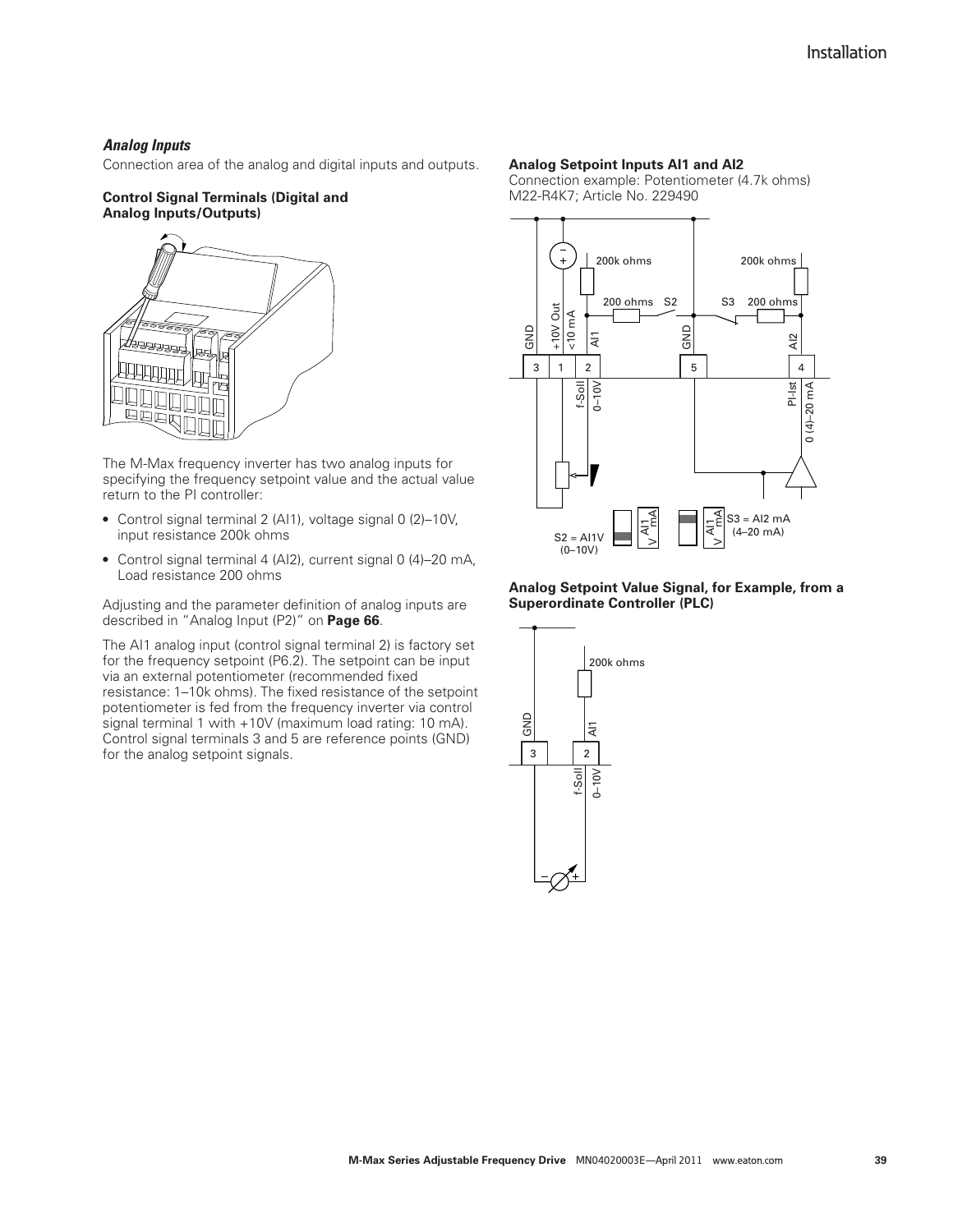#### *Analog Outputs*

The frequency inverter provides an analog voltage signal (0–10V) at control signal terminal 18. This signal is factory set proportional to the output frequency (0–f<sub>max</sub>). The calibration and parameterization of the analog output are described in "Analog Outputs (P4)" on **Page 75**.

#### **Analog Output AO (Connection Examples)**



#### *Digital Inputs*

The frequency inverter has six digital inputs (DI1 to DI6) that have an identical function and operation. Their actuation is factory set for +24V (positive logic, source type). You can use the device internal control voltage of control signal terminal 6 (+24V, maximal 50 mA) or an external voltage source (+24V) with a residual ripple less than  $\pm 5\%$   $\triangle U_{a}/U_{a}$ . The parameterizable functions are described in "Digital Inputs (P3)" on **Page 69**.

#### **Digital Inputs with Internal Supply Voltage**



#### **Digital Inputs with External Supply Voltage**



The factory set functions and the electrical connection data are shown in "Control Signal Terminal Functions" on **Page 38**.

Microswitch S1 (LOGIC) is used to change the control logic to so-called negative logic (sink type). The digital inputs are connected internally or externally via control signal terminal 7 (DI\_COM) directly to +24V and to the corresponding 0V potential (GND) via input terminals DI1 to DI6.

#### **Digital Inputs with Internal Supply Voltage (Negative Logic, Sink Type)**

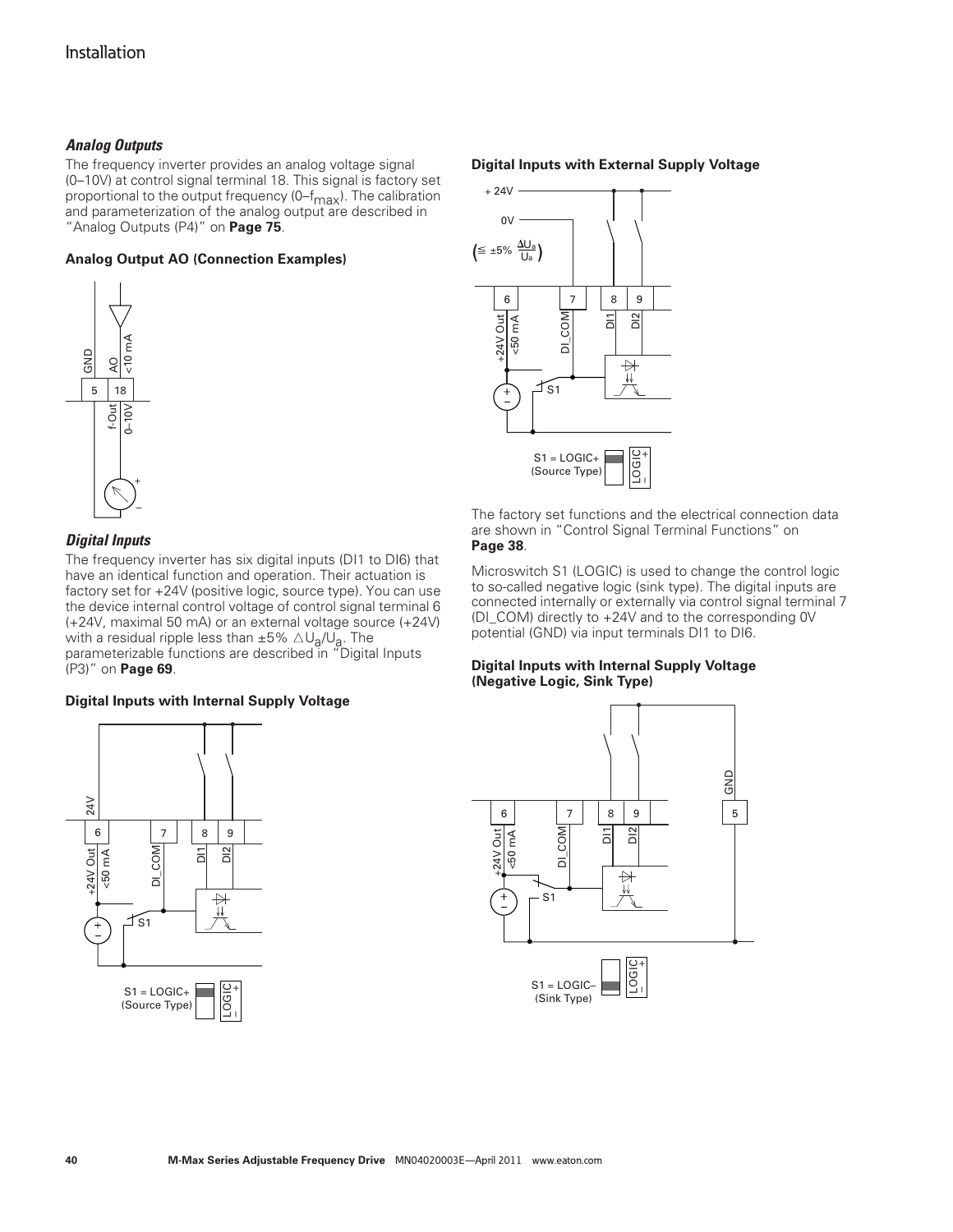#### **Digital Inputs with External Supply Voltage (Negative Logic, Sink Type)**



#### *Digital Outputs (Transistor)*

The transistor output (control signal terminal 13, DO–) can be supplied with the internal control voltage (+24V) via control signal terminal 20 (DO+) or with an external DC voltage of up to +48V. The permissible residual ripple must be less than  $\pm 5\%$   $\triangle U_a/U_a$ . The maximum permissible load current is 50 mA.

#### **Digital Output DO and Connection Examples**

(Coupling Relay with Freewheeling Diode: ETS4-VS3; Item No. 083094)



#### **Connection Example and Operation of DO in Source and Sink Type**



The parameter assignment is described in "Digital Outputs (P5)"on **Page 76**.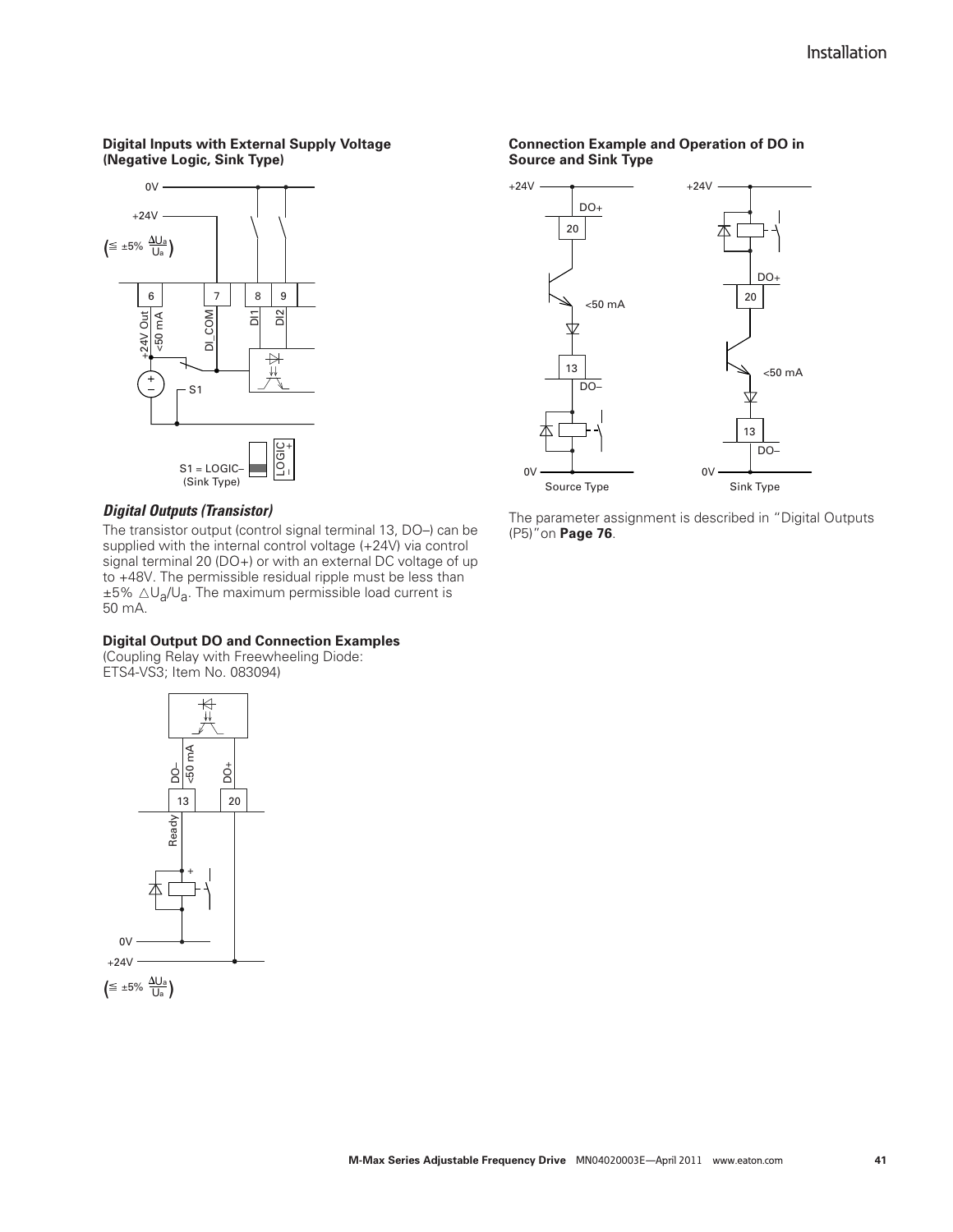#### *Digital Outputs (Relays)*

The following figure shows the arrangement of the connection terminals for both relay contacts.

#### **Relay Outputs with Connection Examples, Control Relay with Suppressor Circuit**



The two relay outputs (control signal terminals 22 to 26) enable the frequency inverter to generate galvanically isolated feedback signals in control circuits with other potentials:

- maximum switching capacity: 250 Vdc, 0.4A (DC voltage),
- maximum switching capacity: 250 Vac, 2A (AC voltage).

With voltages greater than 48V, you should fasten the connection cables of the relay in the opening on the right (housing).

#### **Fixed Connection Cables at U >48V (Relay)**



The functions for which parameters can be defined are described in "Digital Outputs (P5)" on **Page 76**.

The factory setting causes N/O contact R13/R14 (control signal terminal 22/23) of relay RO1 to indicate operation (RUN).

N/O contact R21/R24 (control signal terminal 25/26) of relay RO2 indicates a detected fault (ERROR = FAULT).

If the supply voltage of the frequency inverter is switched off upon the occurrence of an error message, the N/O R21/R24 opens again (relay drops out).

The functions for which parameters can be defined for both relays RO1 and RO2 are described in "Digital Outputs (P5)" on **Page 76**.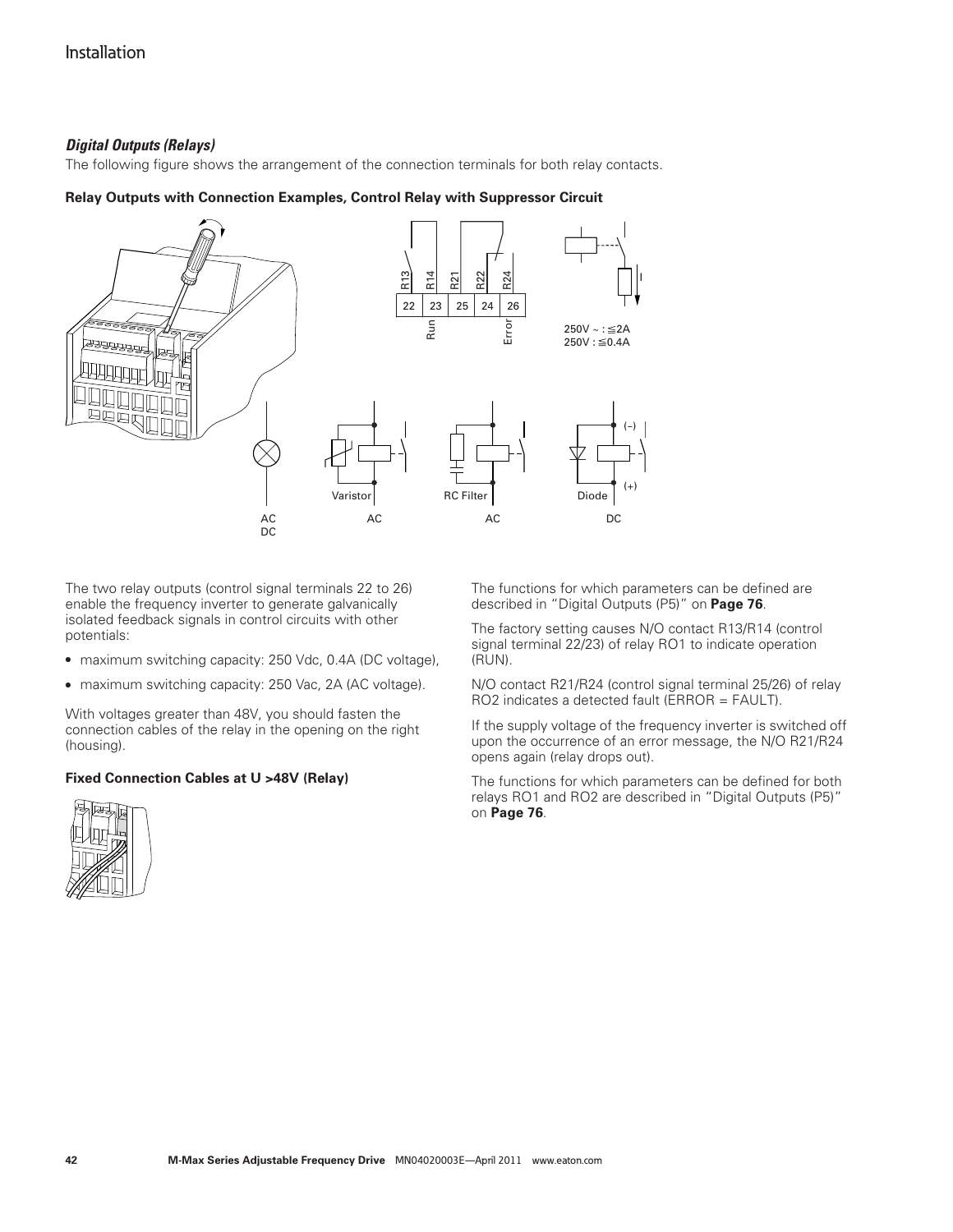#### *Serial Interface A-B*

The following figure shows the connections of the serial interface and the position of the micro-switch for the bus termination resistor.

#### **Connection Terminals of the Serial Interface and Microswitch S4 (Bus Terminating Resistor)**



The two control signal terminals A and B enable the connection of a shielded RS485 twisted-pair cable.

The bus terminating resistor required at the end of a data cable is integrated in the frequency inverter and can be connected via microswitch S4.

The network cable must have a bus termination resistor (120 ohms) connected at each physical end to prevent reflections and the resulting transmission faults.

#### **Two-Wire RS485 Connection**

(Slave = M-Max Frequency Inverter)



The parameter definition of the serial interface is described in "Serial Interface (Modbus RTU)" on **Page 129**.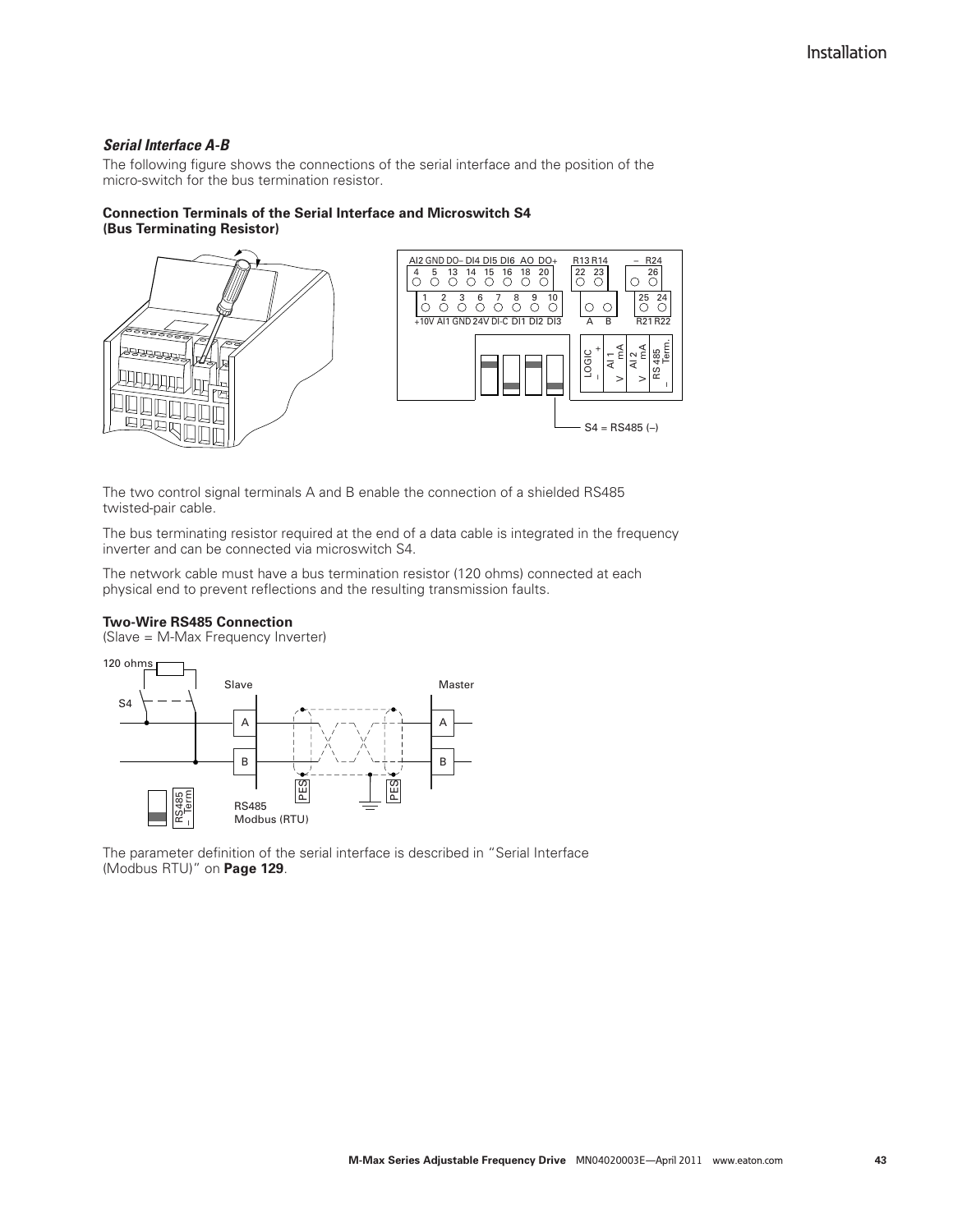#### **Block Diagrams**

The following diagrams show all the terminals on an M-Max frequency inverter and their functions at the default settings.

#### **MMX11...N\_ Block Diagram**

MMX11 has a voltage doubler circuit inside the internal DC link. A power supply of 1 AC 120V (115V) will output a motor voltage of 3 AC 230V.

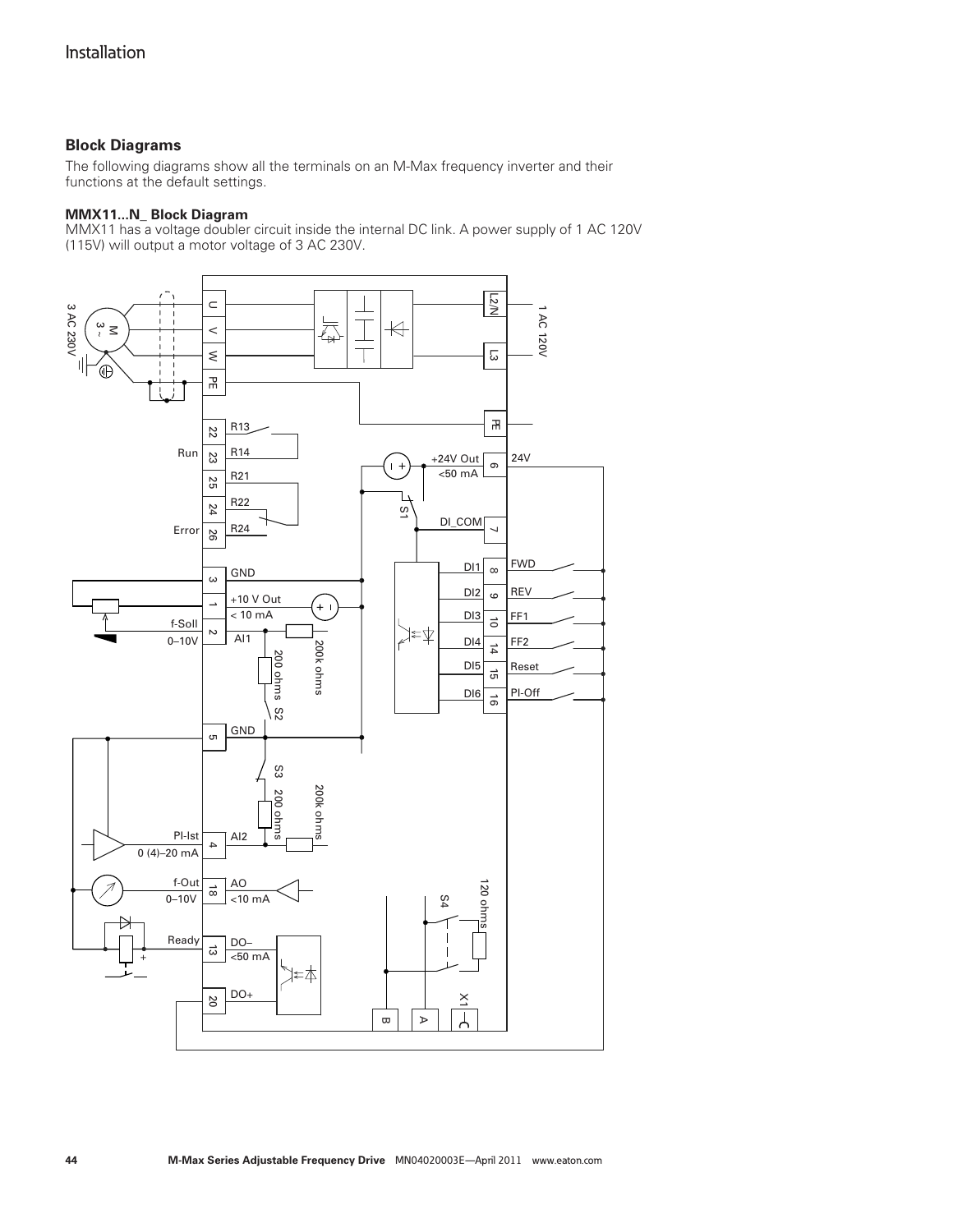#### **MMX12...F\_ Block Diagram**

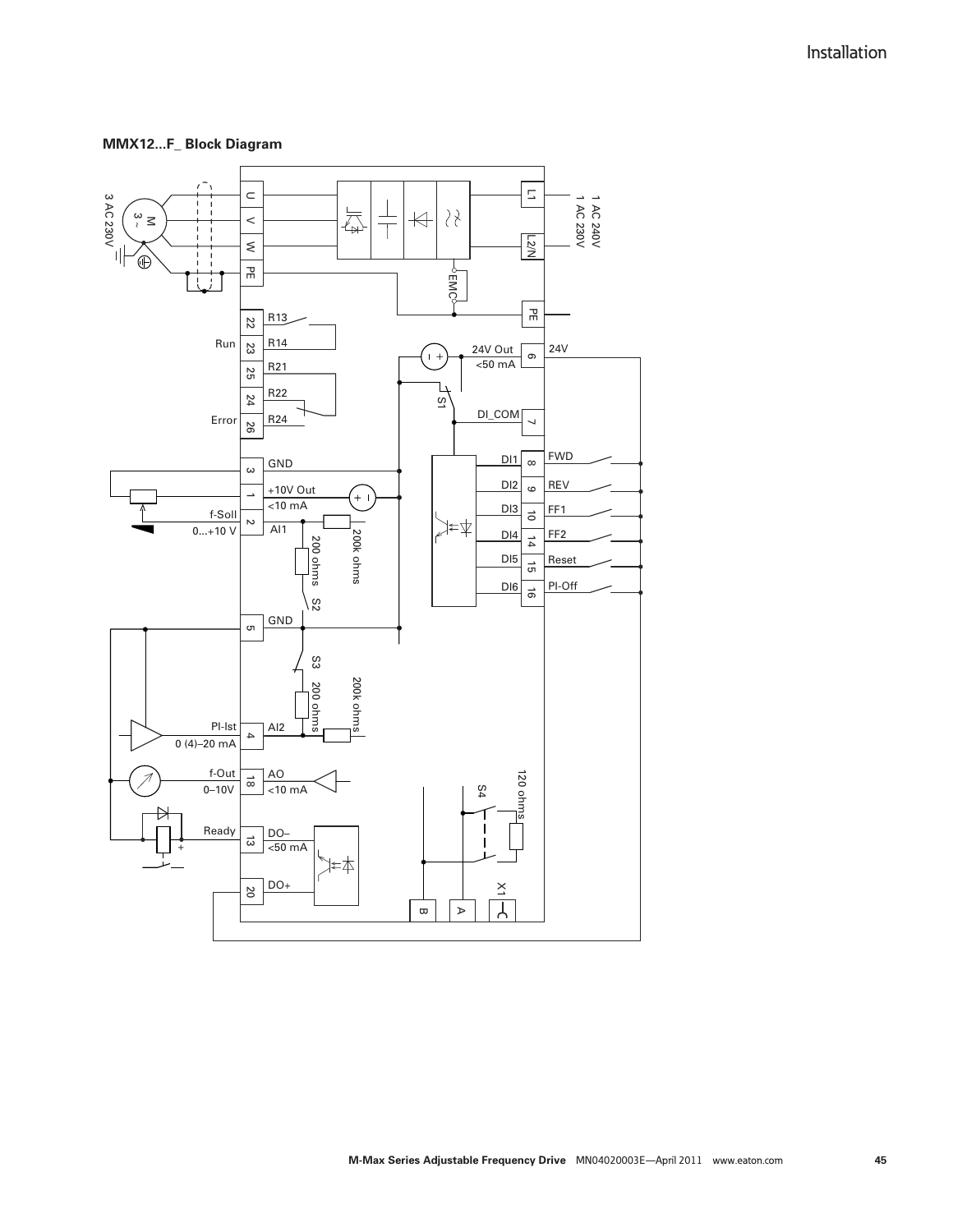#### **MMX32, MMX34 and MMX35 Block Diagram**



#### *Notes*

- $\textcircled{\tiny{1}}$  External brake resistor terminals R+ and R– are only available on three-phase FS2 and FS3 drives.
-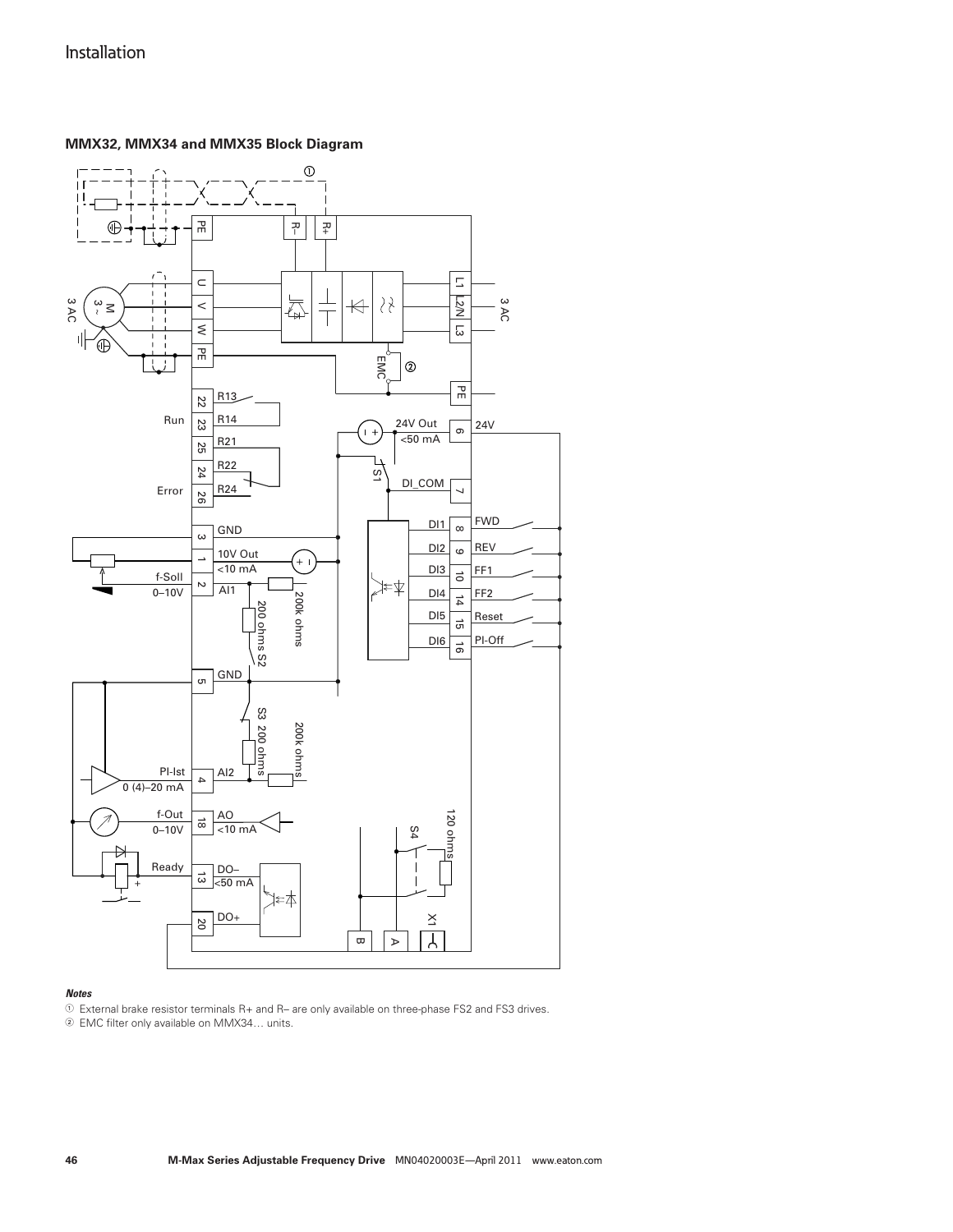#### **Insulation Testing**

The M-Max series frequency inverters are tested, delivered and require no additional testing.

#### **WARNING** </del>

**On the control signal and the connection terminals of the frequency inverter, no leakage resistance tests are to be performed with an insulation tester.**

#### **WARNING** Δ

**Wait at least 5 minutes after switching the supply voltage off before you disconnect a connection on the connection terminals (L1, L2/N, L3, U/T1, V/T2, W/T3, R+, R–) of the frequency inverter.**

If insulation testing is required in the power circuit of the PDS, you must consider the following measures.

#### *Testing the Motor Cable Insulation*

Disconnect the motor cable from connection terminals U/T1, V/T2 and W/T3 of the frequency inverter and from the motor (U, V, W). Measure the insulation resistance of the motor cable between the individual phase conductors and between the phase conductor and the protective conductor.

The insulation resistance must be greater than 1M ohm.

#### *Testing the Input Cable Insulation*

Disconnect the power cable from the input supply network and from connection terminals L1, L2/N and L3 of the frequency inverter. Measure the insulation resistance of the input cable between the individual phase conductors and between each phase conductor and the protective conductor.

The insulation resistance must be greater than 1M ohm.

#### *Testing the Motor Insulation*

Disconnect the motor cable from the motor (U, V, W) and open the bridge circuits (star or delta) in the motor terminal box. Measure the insulation resistance of the individual motor windings. The measurement voltage must at least match the rated voltage of the motor but is not to exceed 1000V.

The insulation resistance must be greater than 1M ohm.

Consider the information from the motor manufacturer in testing the insulation resistance.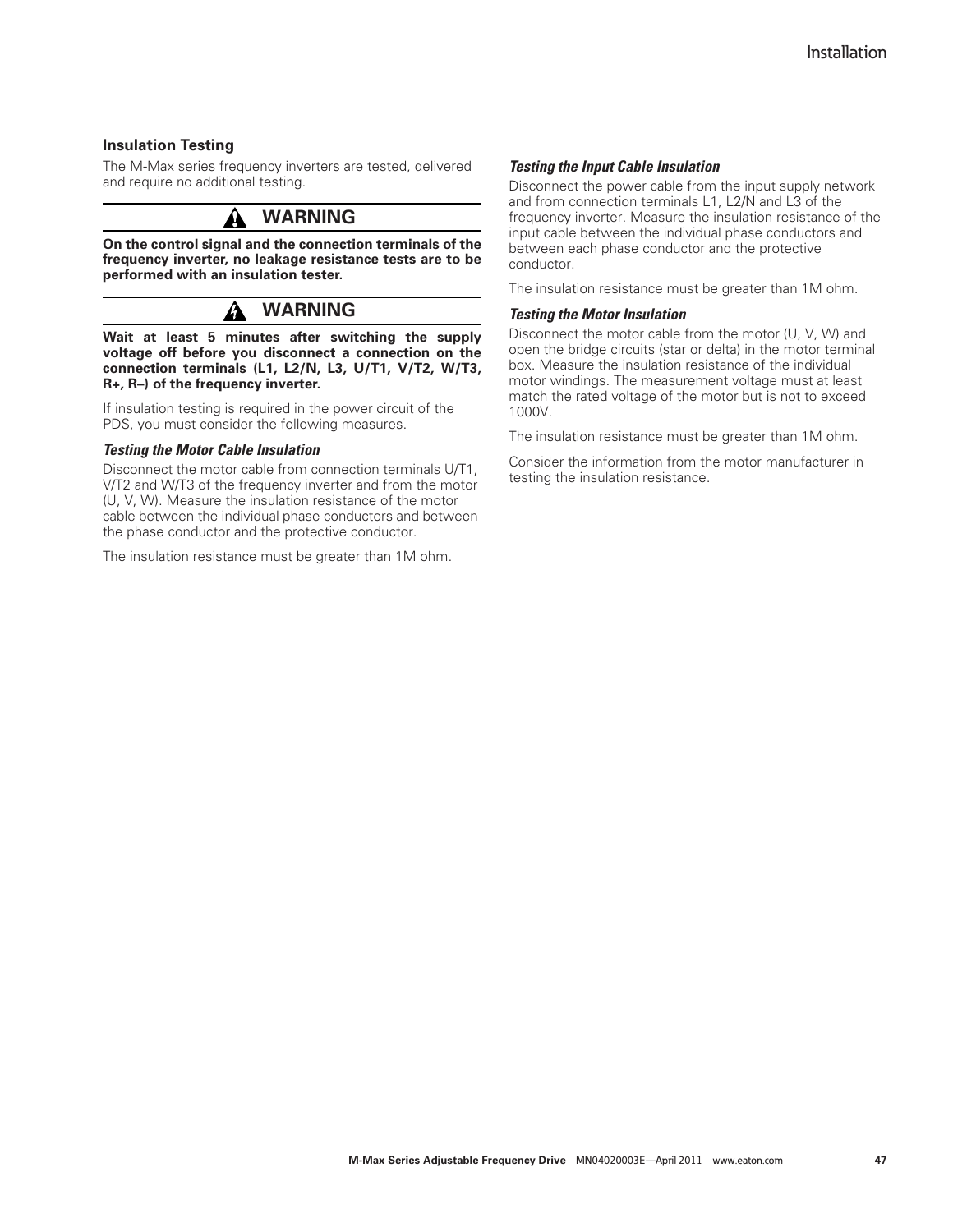# **Operation**

## **Commissioning Checklist**

Before placing the frequency converter into operation, make sure to check the following:

| No.            | <b>Activity</b>                                                                                                                                                                          | <b>Completed</b> | <b>Notes</b> |
|----------------|------------------------------------------------------------------------------------------------------------------------------------------------------------------------------------------|------------------|--------------|
|                | Installation and wiring have been carried out in accordance<br>with the corresponding instructional leaflet (AWA8230-2416)                                                               |                  |              |
| $\mathbf{2}$   | All wiring and line section leftovers, as well as all the tools<br>used, have been removed from the frequency inverter's<br>proximity                                                    |                  |              |
| 3              | All terminals in the power section and in the control section<br>were tightened with the specified torque                                                                                |                  |              |
| $\overline{4}$ | The lines connected to the output terminals of the frequency<br>inverter (U/T1, V/T2, W/T3, R+, R-) are not short-circuited and<br>are not connected to ground (PE)                      |                  |              |
| 5              | The frequency inverter has been earthed properly (PE)                                                                                                                                    |                  |              |
| 6              | All electrical terminals in the power section (L1, L2/N, L3,<br>U/T1, V/T2, W/T3, R+, R-, PE) were implemented properly and<br>were designed in line with the corresponding requirements |                  |              |
| 7              | Each single phase of the supply voltage (L1, L2, L3) is protected<br>with disconnect device                                                                                              |                  |              |
| 8              | The frequency inverter and the motor are adapted to the input<br>voltage (see "Nameplate Rating Data" on Page 6, connection<br>type [star, delta] of the motor tested)                   |                  |              |
| 9              | The quality and volume of cooling air are in line with the<br>environmental conditions required for the frequency inverter<br>and the motor                                              |                  |              |
| 10             | All connected control lines comply with the corresponding stop<br>conditions (for example, switch in OFF position and setpoint<br>$value = zero$                                         |                  |              |
| 11             | The parameters that were preset at the factory have been<br>checked with the list of parameters (see "List of Parameters"<br>on Page 147)                                                |                  |              |
| 12             | The effective direction of a coupled machine will allow the<br>motor to start                                                                                                            |                  |              |
| 13             | All emergency switching off functions and safety functions are<br>in an appropriate condition                                                                                            |                  |              |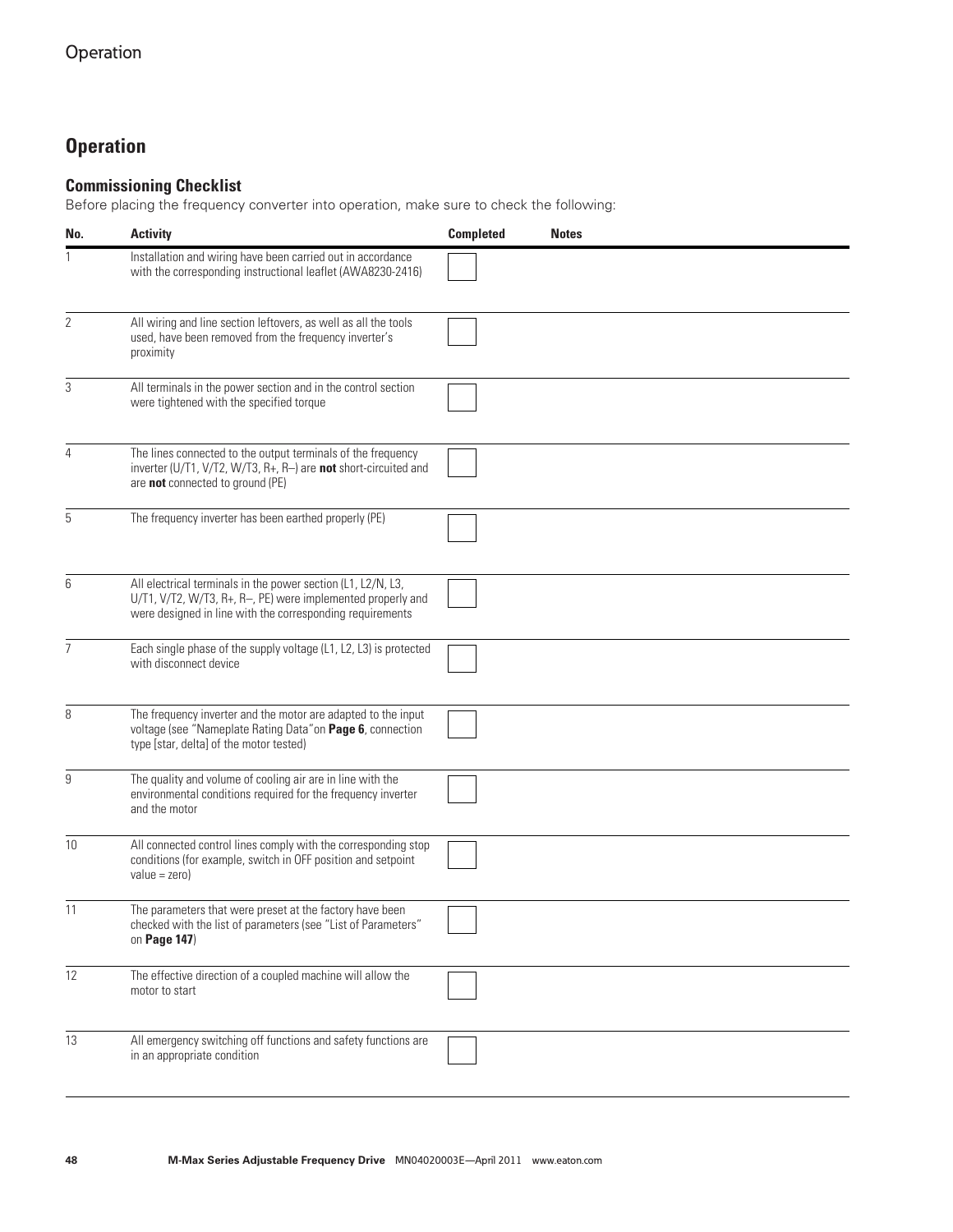### **Operational Hazard Warnings**

Observe the following Warnings and Cautions.

#### **WARNING** Δ

**Commissioning is only to be completed by qualified technicians.**

## **WARNING**

**Hazardous voltage!**

**The safety instructions on Page x must be followed.**

## **WARNING**

**The components in the frequency inverter's power section are energized if the supply voltage (line voltage) is connected. For instance: power terminals L1, L2/N, L3, R+, R–, U/T1, V/T2, W/T3.**

**The control signal terminals are isolated from the line power potential.**

**There can be a dangerous voltage on the relay terminals (22 to 26) even if the frequency inverter is not being supplied with line voltage (for example, integration of relay contacts in control systems with 230 Vac).**

#### **WARNING** ᠘

**The components in the frequency inverter's power section remain energized up to five (5) minutes after the supply voltage has been switched off (intermediate circuit capacitor discharging time).**

**Pay attention to hazard warnings!**



### **WARNING**

**Following a shutdown (fault, line voltage off), the motor can start automatically (when the supply voltage is switched back on) if the automatic restart function has been enabled.**

**(See parameter "P6.13".)**

## **CAUTION**

Debounced inputs may not be used in the safety circuit diagram.

Any contactors and switching devices on the power side are not to be opened during motor operation. Inching operation using the power switch is not permitted.

Contactors and switching devices (repair and maintenance switches) on the motor side must never be opened while the motor is in operation when the frequency inverter is set to speed control operating mode (P11.8 = 1).

Inching operation of the motor with contactors and switching devices in the output of the frequency inverter is not permitted.

#### **CAUTION** ▲

Debounced inputs may not be used in the safety circuit diagram.

Make sure that there is no danger in starting the motor. Disconnect the driven machine if there is a danger in an incorrect operational status.

**Note:** The START button is only functional if the KEYPAD operating mode is activated.

> The STOP button is active in all operating modes. It can be deactivated with parameter ( $P6.16 = 0$ ).

**Note:** Operating ranges must be approved by the motor manufacturer if motors are to be operated with frequencies higher than the standard 50 or 60 Hz, otherwise the motors could be damaged.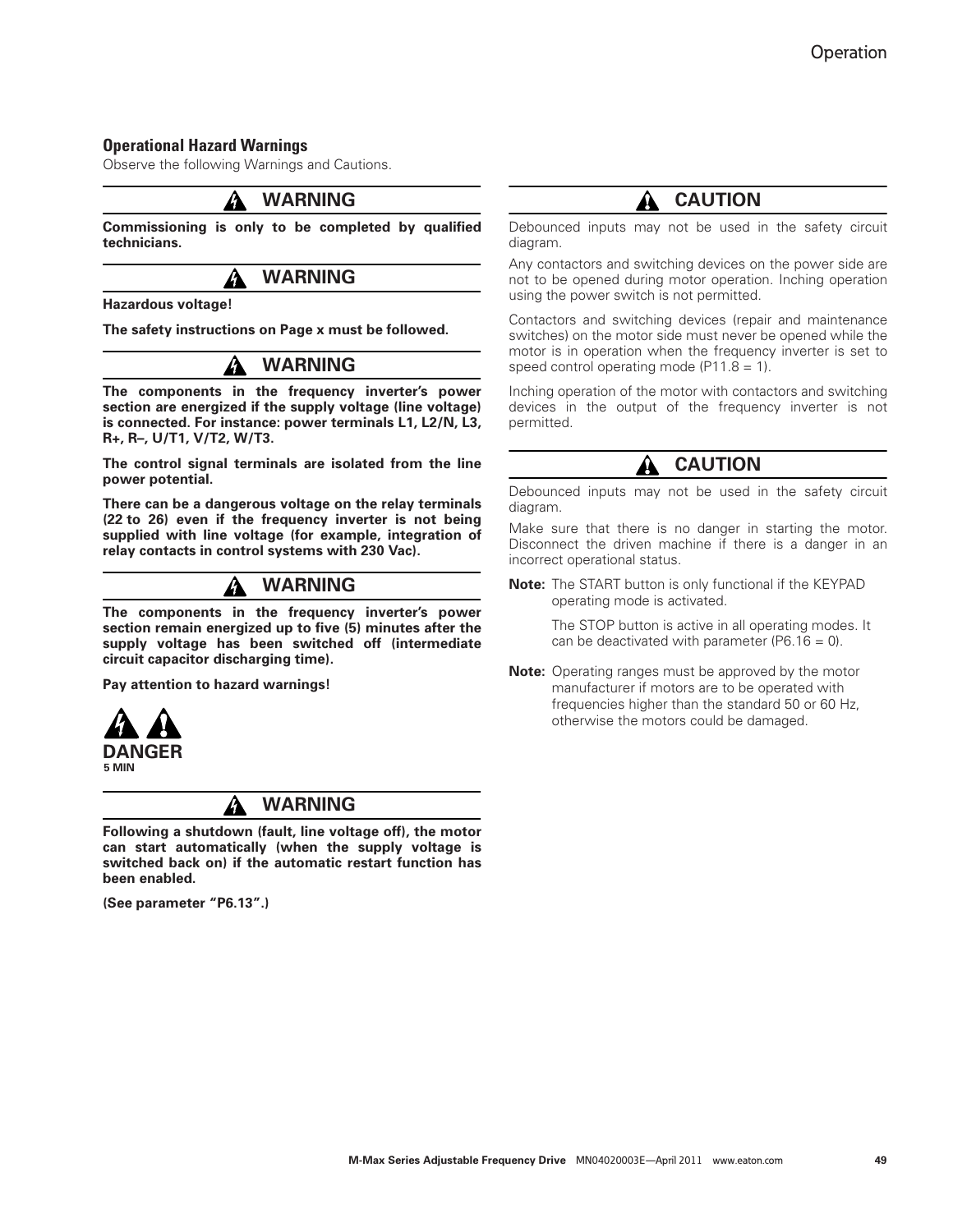## **Commissioning with Control Signal Terminals (Factory Setting)**

M-Max frequency inverters are set in the factory and can be started directly via the control signal terminals by connecting the motor outputs allocated for the input voltage (see connection example below).

You can skip this section if you want to set up the parameters directly for optimal operation of the frequency inverter based on the motor data (rating plate) and the application.

The following shows a simplified connecting example of a connection with default settings.



Connect the frequency inverter according to the connection example for simple commissioning with the specified default settings (see connecting example above).

If the connections for the setpoint value potentiometer cannot be clearly allocated with terminals 1, 2 and 3, you should set the potentiometer to about 50% before giving the start release (FWD/REV) for the first time.

When the specified power supply is applied to connection terminal L2/N and L3 (MMX11) or L1 and L2/N (MMX12) or L1, L2/N and L3 (MMX32, MMX34, MMX35), the LCD display lights up and all segments are displayed briefly.

The frequency inverter runs a self-test automatically when the power is applied.

The arrows  $(\triangle)$  in the top status line of the LCD display show the operating status:

- $\bullet$  READY = proper operating status
- STOP = stop (no start command)

The arrows  $(\blacktriangledown)$  in the bottom status line show the controller commands. Actuation is done via the control signal terminals  $(I/O = Control$  Input/Output) in the factory setting.

The FWD mark (forward) designates the basic rotational direction (phase sequence for a clockwise rotating field) on connection terminals U/T1, V/T2 and W/T3.

The operating data of the output frequency is shown in the LCD display in alternating sequence with M1.1 and 0.00 Hz. The arrow  $\blacktriangleleft$  in the left-hand status line indicates menu level MON (Monitor = operating data display).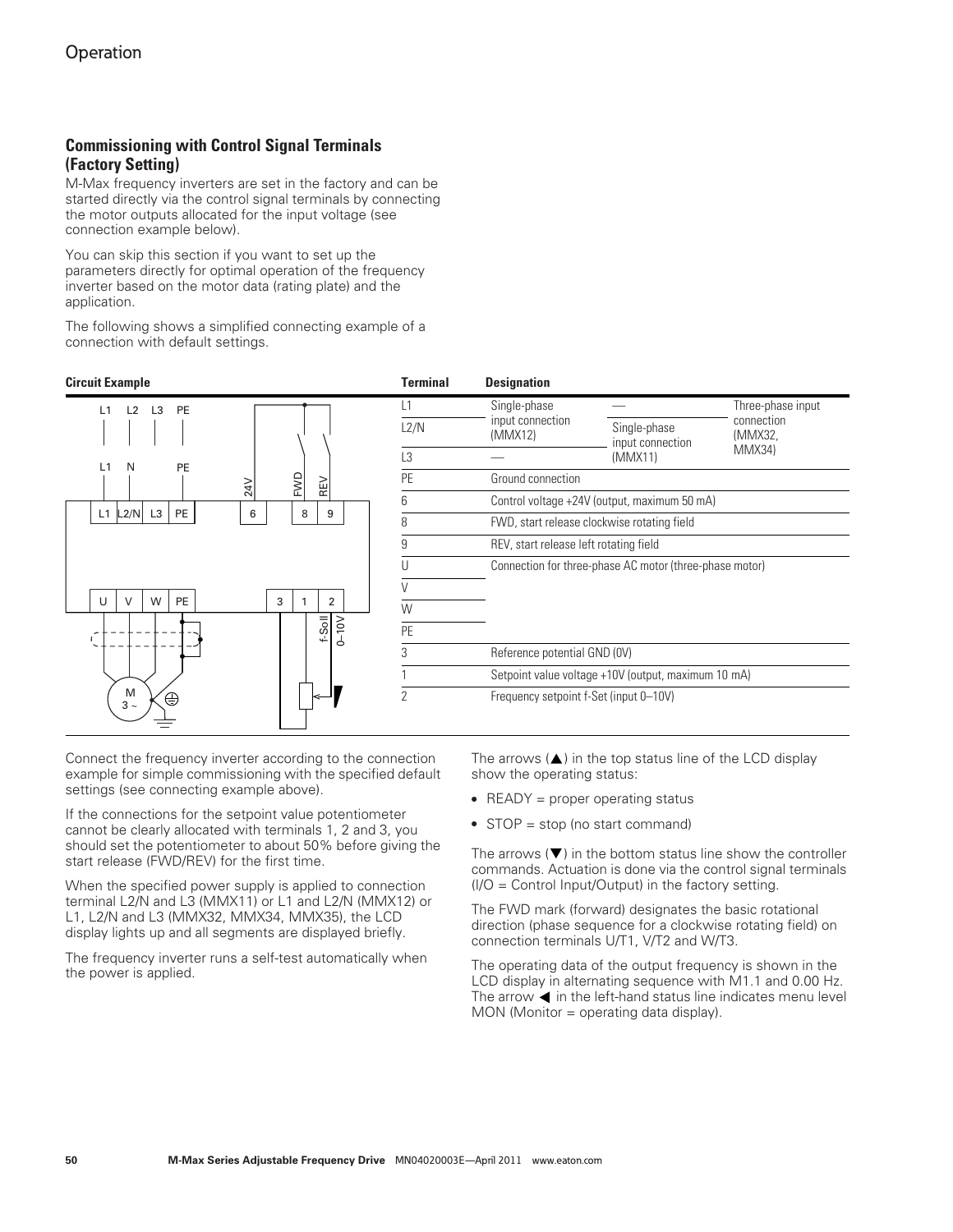#### **Operational Data Indicator (Operational)**



 $\leftarrow$  Display in automatic alternation  $\rightarrow$ 



By actuating the OK button, you can set the display mode to stay on the value for the output frequency (0.00 Hz).

The start release is done by actuating one of the digital inputs with +24V:

- Terminal 8: FWD = Clockwise rotating field (Forward Run)
- Terminal 9: REV = Counterclockwise rotating field (Reverse Run)

The control commands are interlocked (exclusive OR) and require a rising voltage edge.

The start release (FWD, REV) is shown in the top status line (LCD display) by the arrow  $(\triangle)$  switching from STOP to RUN.

The frequency is shown with a minus sign with a start release with a left rotating field (REV).

#### **Operation (RUN) via Control Signal Terminal (I/O) with Left Rotating Field (REV) (for example, –12.34 Hz)**



You can now set the output frequency (0–60 Hz) and therefore the speed of the connected AC motor (0-n<sub>motor</sub>) with the setpoint value potentiometer via terminal 2 (proportional voltage signal 0–10V). The change in output frequency here is delayed based on the specified acceleration and deceleration ramps. In the factory settings, these times are set to 3 seconds.





The stop command can also be given via the STOP button on the operating unit. The STOP button is active in all operating modes. It can be disabled with parameter ( $P6.16 = 0$ ).

A controlled run-down can be set using parameter P6.8 (STOP function) ( $P6.8 = 1$ ).

The relevant deceleration time is set in parameter P6.6. The acceleration time are set in parameter P6.5.

Information on settings and the description of the parameters used here are provided in "Drives Control (P6)" on **Page 80**.

The acceleration and deceleration ramps specify the time change for the output frequency: from zero to  $f_{\text{max}}$  (FS = 60 Hz) or from  $f_{\text{max}}$  back to zero.

The figure on **Page 52** shows a good example of the process, if the release signal (FWD/REV) is switched on and the maximum setpoint voltage (+10V) is applied. The speed of the motor follows the output frequency depending on the load and moment of inertia (slip), from zero to  $n_{\text{max}}$ .

If the release signal (FWD, REV) is switched off during operation, the inverter is blocked immediately (STOP). The motor comes to an uncontrolled stop (see **[1]** in the figure on **Page 52**).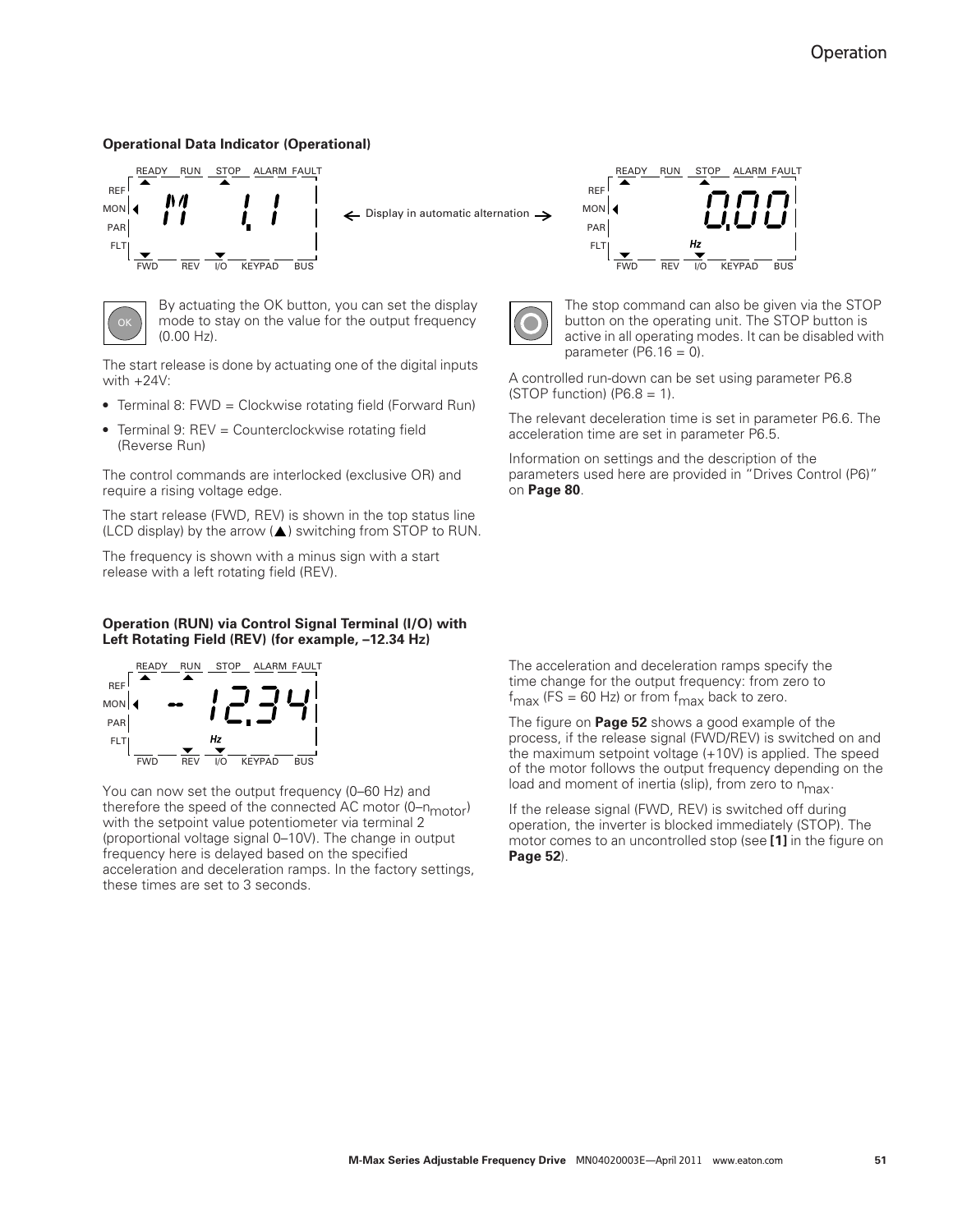

#### **Start-Stop Command with Maximum Setpoint Value Voltage, Acceleration Ramp 3s**

As an alternative (OR) to operation via control signal terminals, you can also operate the frequency inverter without connecting the control signal terminals by simply switching the control level and the setpoint value input.



LOC/REM button LOC = local, keypad (KEYPAD) REM = remote (I/0, BUS)

The following brief instructions indicate the required steps.

### **Brief Instructions**

The brief instructions (see the figure on **Page 53**) provide a graphical description of the few steps necessary up to the motor start.

• The frequency inverter carries out a self-test when the supply voltage is applied. The backlight of the LCD display is switched on and all segments are briefly actuated

When the MMX is switched on for the first time, it activates the Quickstart Wizard to guide you step-by-step through the drive parameters (alternating display of  $P1.1 = 1$ ).

First read "Parameters" starting on **Page 58**.

You can access the parameters when  $P1.1 = 0$ . Pressing [BACK/RESET]  $[\triangle]$  [OK] leads you to the operating data display MON. This is always displayed after the power supply is switched off.

The frequency inverter is ready to start when there is an alternating display M1.1  $\Longleftrightarrow$  0.00 Hz.



Pressing the OK button allows you to change the alternating mode of the displayed value M1.1.

The frequency inverter is now ready for operation, and is factory set for activation and frequency setting via the control signal terminals (I/0). The STOP button is active in this mode



The KEYPAD control level can be activated via the LOC/REM button. The menu level  $($ REF and the displayed value switches to 0.00 Hz (default settings).



Pressing the OK button activates the setpoint entry. The right-hand digit of the displayed 0.00 Hz flashes.



Use these two arrow buttons to select the entry digit (cursor).



Use these two arrow buttons to change the frequency values (frequency set value).

Changes are only possible when there is flashing at the entry digit (press OK button).



Press the START button to start (RUN) the drive in the selected direction (default settings FWD).

- The direction can be changed via the two arrow buttons  $(< or >.$  cursor)
- The drive is factory set to stop at 0 Hz and can then be run in the opposite direction by pressing the START button. Parameter  $P6.14 = 0$  must be set in order to change direction without a stop



In the default settings, the STOP button is active in all operating modes.

The STOP function can be set via P6.8:

- Free coasting
- Deceleration ramp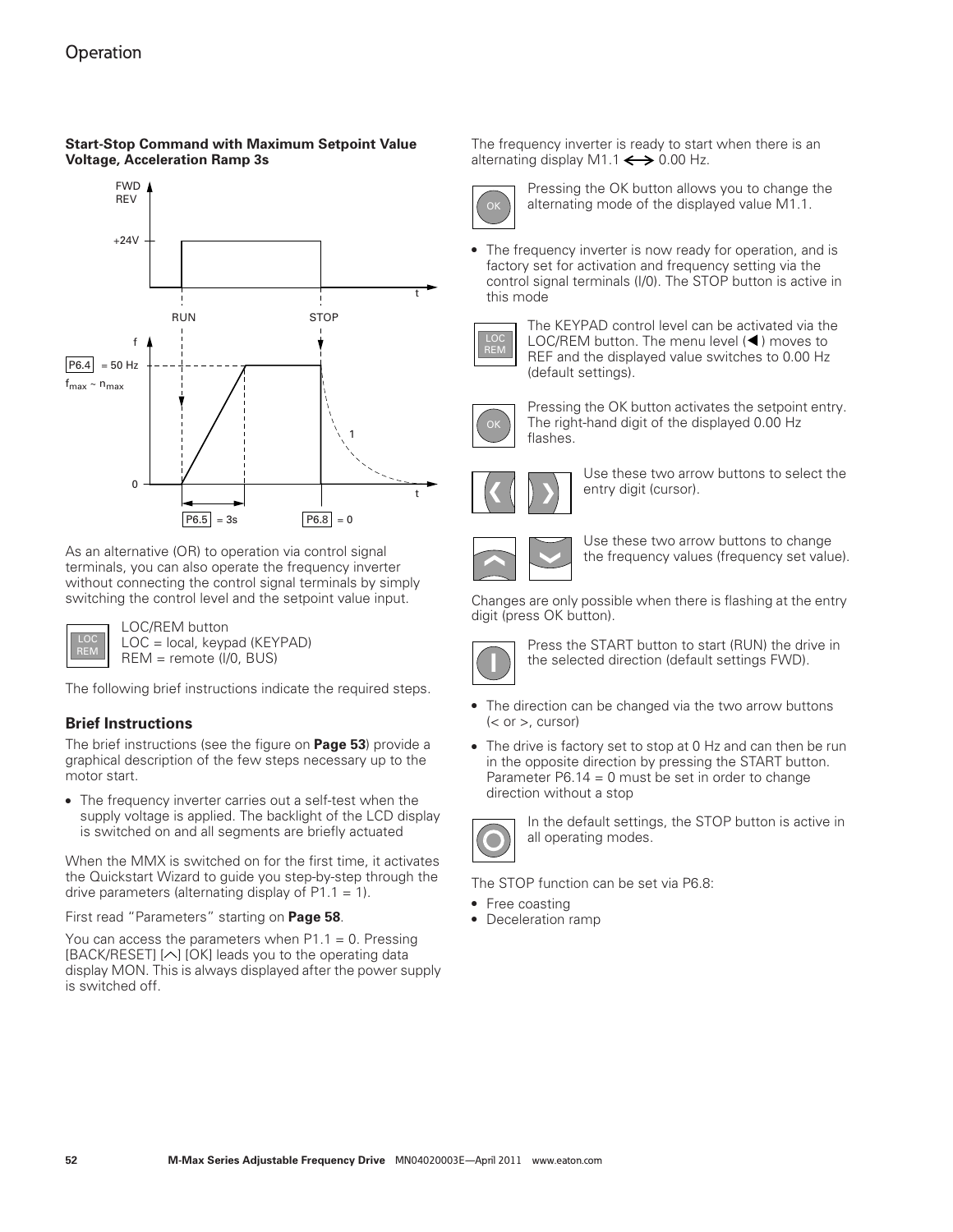

#### **Brief Instructions: Steps to the Motor Start**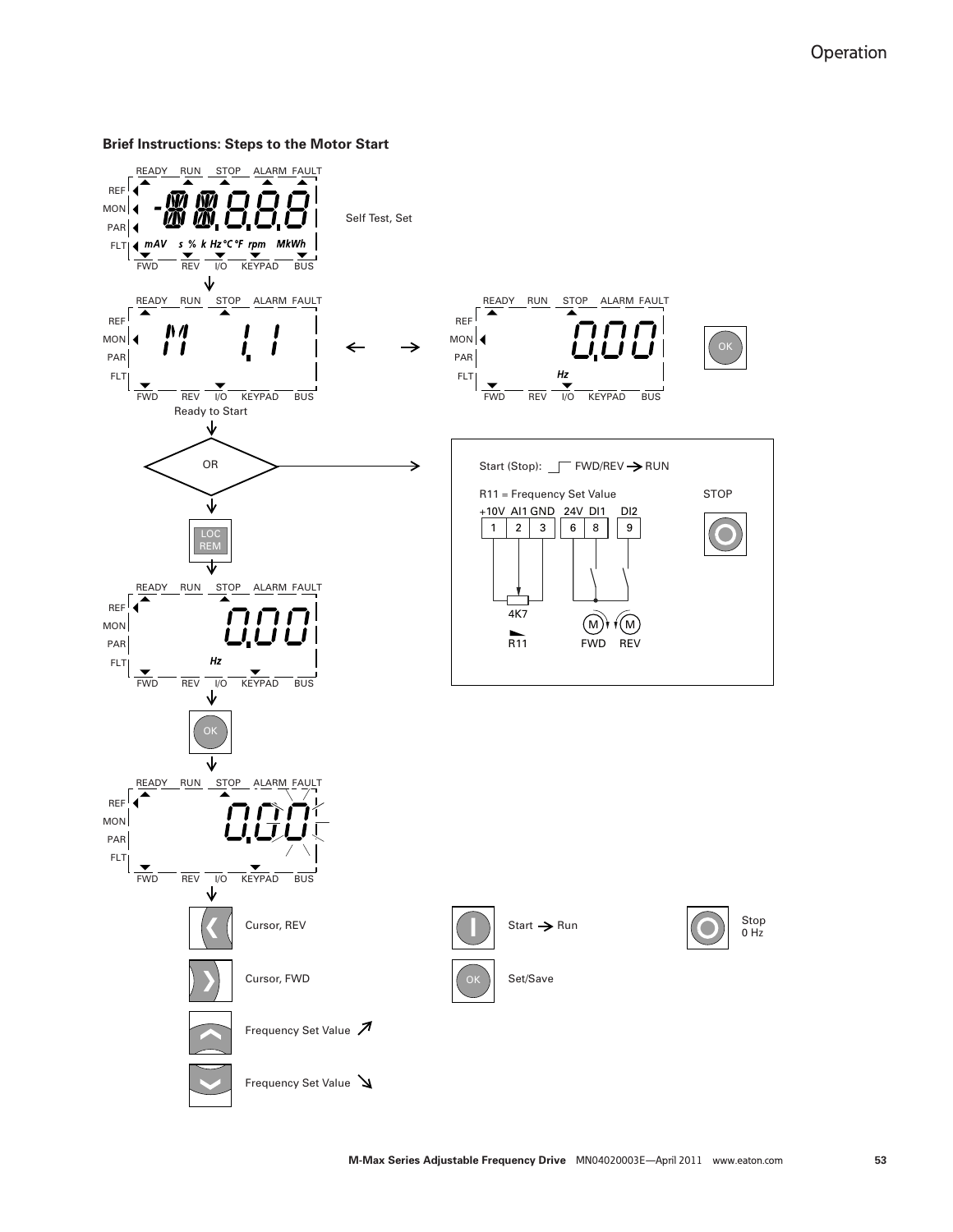## **Error and Warning Messages**

#### **Introduction**

M-Max frequency inverters have several internal monitoring functions. When deviations from the correct operating status are detected, faults (FAULT) and warning messages (ALARM) are differentiated between.

### **Error Messages**

Faults can cause defective functionality and technical defects. The inverter (frequency inverter output) is automatically disabled if a fault is detected. After this, the connected motor comes to a stop freely.

Error messages are shown on the display with an arrowhead  $\triangle$  under FAULT and with the error code F... (F1 = last fault, F2 = second to last, and so on).

#### **Example of an Error Message (Undervoltage)**



### **Acknowledge Fault Message (Reset)**

The current error message flashes (for example, F1 09). It can be acknowledged by pressing the OK button followed by BACK/RESET or by actuating DI5 (default settings control signal terminal 15). The displayed error then automatically stops flashing, the four horizontal bars (Reset) are shown and the error message is then displayed continuously. The arrow point **A** underneath FAULT disappears.

#### Δ **WARNING**

#### **If a start signal is present, the drive is restarted automatically, if P3.1 = 0 is set (REAF = Restart after FAULT) and the error message has been acknowledged (Reset).**

The current fault message indication (F1...) is cleared when the supply voltage is interrupted or when you press the OK button followed by BACK/RESET. The indication goes out and the arrow tip  $\blacktriangleleft$  flashes at menu level MON.

## **Fault Log (FLT)**

The last nine faults can be called up and shown in succession in the fault log (FLT).

Select the FLT menu level ( $\blacktriangleleft$ ). Use the arrow buttons  $\land$  and  $\times$  to call the faults F1–F9 individually. Every error message is stored with the time of the error occurrence under d (day), H (hour) and m (minute). The call is made with the OK button, and the selection with the  $\land$  and  $\lor$  arrow buttons.

The content of the error memory is cleared when the factory setting is activated. When you press the BACK/RESET button, the display of the menu level  $(\blacktriangleleft)$  flashes and the STOP button is held down for around 5 seconds.

Activating the factory settings will reset all parameters.

#### **Alarm Messages**

A warning message signals possible damage and indicates impending errors that can still be prevented, such as an excessively high temperature rise.

Warning messages appear on the display with an arrow  $\blacktriangle$ under ALARM and AL with the respective code number. The code numbers for faults and warning messages are identical.

#### **Example of an Alarm Message**



If a warning message occurs, the frequency inverter remains active (READY, RUN).

In the given example  $(AL 50 = current set point signal)$ 4–20 mA interrupted), the drive stops following the absence of a reference value. If no more measures are introduced because of the warning message (for example, a shutdown), the drive can start again automatically in the example AL 50 when the current signal returns (for example, a contact fault in the signal line).

The alarm message (AL) is displayed alternating with the active operational display value.

The table on **Page 55** shows the error codes, their possible causes, and indicates correction measures.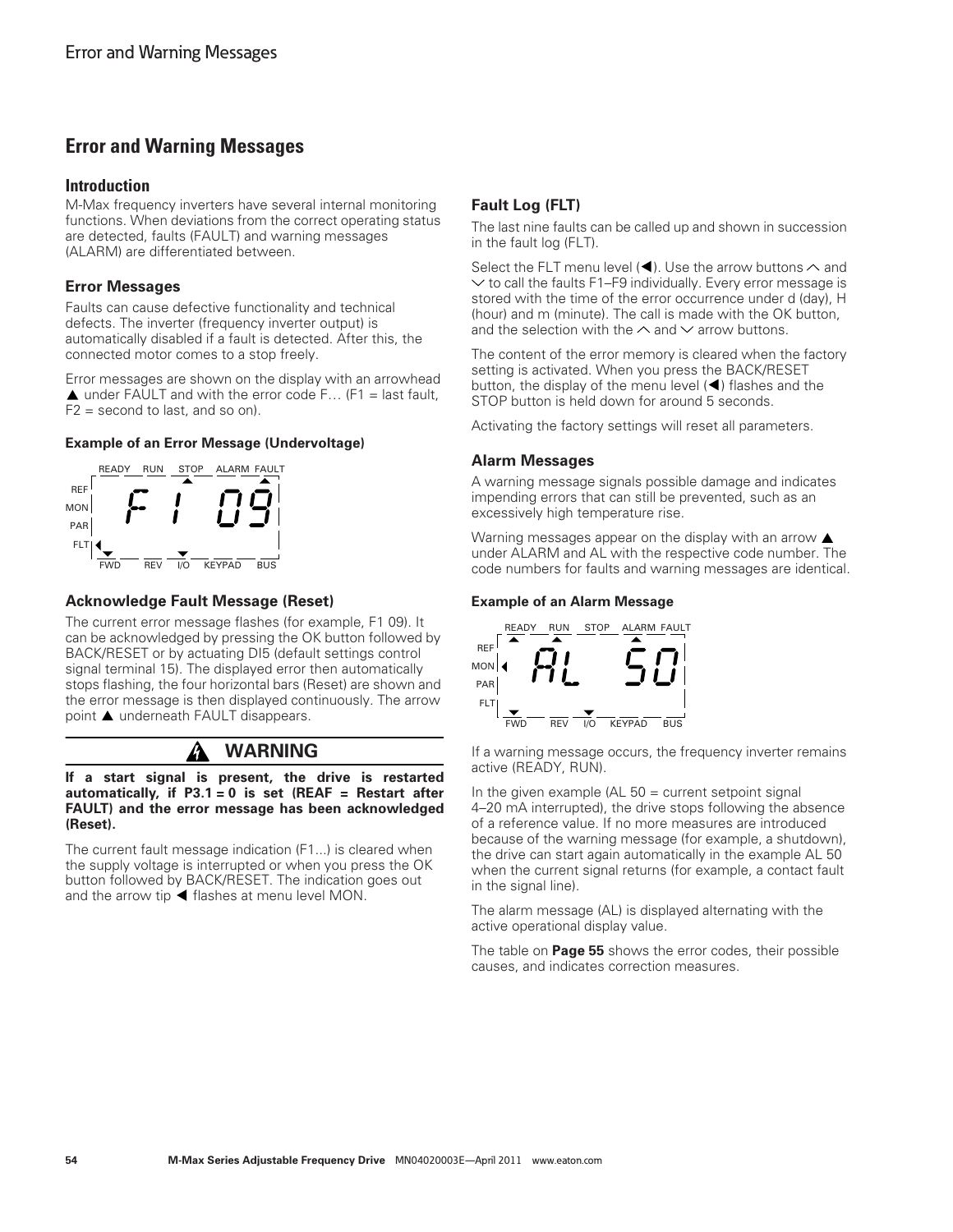| <b>Display</b> | <b>Designation</b> | <b>Possible Cause</b>                                                                         | <b>Instructions</b>                                                                                                    |
|----------------|--------------------|-----------------------------------------------------------------------------------------------|------------------------------------------------------------------------------------------------------------------------|
| 01             | Overcurrent        | The frequency inverter has detected an excessive                                              | Check the load                                                                                                         |
|                |                    | current $(> 4 \times I_N)$ in the motor cable                                                 | Check the motor size                                                                                                   |
|                |                    | Sudden load increase                                                                          | Check the cable                                                                                                        |
|                |                    | Short circuit in motor cable                                                                  | (See parameter P6.6)                                                                                                   |
|                |                    | Inadequate motor                                                                              |                                                                                                                        |
| 02             | Overvoltage        | The DC intermediate circuit voltage has exceeded the<br>internal safety limit                 | Increase braking time                                                                                                  |
|                |                    | The delay time is too short                                                                   |                                                                                                                        |
|                |                    | High overvoltage peaks in line power                                                          |                                                                                                                        |
| 03             | Ground fault       | An additional leakage current was detected when<br>starting by means of a current measurement | Check the motor cable and the motor                                                                                    |
|                |                    | Insulation fault in the cables or in the motor                                                |                                                                                                                        |
| 08             | System fault       | CPU error message                                                                             | Reset error: Switch input voltage off and on (restart) ®                                                               |
|                |                    | Internal communication fault                                                                  | If the fault occurs again, contact your local representative                                                           |
| 09             | Undervoltage       | The DC intermediate circuit voltage has exceeded<br>the internal safety limit                 | If a brief power failure takes place, reset the fault and restart<br>the frequency inverter                            |
|                |                    | Probable cause:                                                                               | Check the supply voltage. If it is okay, there is an internal fault                                                    |
|                |                    | The supply voltage is too low                                                                 | If this is the case, contact your local representative                                                                 |
|                |                    | Internal device fault                                                                         |                                                                                                                        |
|                |                    | Power failure                                                                                 |                                                                                                                        |
| 13             | Undertemperature   | The IGBT switch temperature is below $14^{\circ}F(-10^{\circ}C)$                              | Check the ambient temperature                                                                                          |
| 140            | Overtemperature    | The IGBT switch temperature is above 248°F (120°C)                                            | Make sure that there is an unobstructed flow of cooling air                                                            |
|                |                    | An excessive temperature warning is issued if the                                             | Check the ambient temperature                                                                                          |
|                |                    | IGBT switch temperature goes above 230°F (110°C)                                              | Make sure that the switching frequency is not too high in<br>relation to the ambient temperature and to the motor load |
| 15             | Motor stalled      | The motor blocking protection mechanism has been<br>triggered                                 | Check the motor                                                                                                        |
| 16             | Motor              | The frequency inverter's motor temperature model                                              | Decrease the motor load                                                                                                |
|                | overtemperature    | has detected motor overheating. The motor is<br>overloaded                                    | If the motor is not overloaded, check the temperature model<br>parameter                                               |
| 17             | Motor underload    | Motor idle, connection to load machine interrupted<br>(for example, torn drive belt)          | This function must be activated at P8.5. The overload<br>message is set at P8.12 and P8.13                             |
| 22             | EEPROM checksum    | Error when storing parameters                                                                 | Contact your local Eaton representative                                                                                |
|                | error              | Malfunction                                                                                   |                                                                                                                        |
|                |                    | Component fault                                                                               |                                                                                                                        |
|                |                    | Error in microprocessor monitoring                                                            |                                                                                                                        |
| 25             | Watchdog (API)     | Error in microprocessor monitoring                                                            | Reset the fault and restart                                                                                            |
|                |                    | Malfunction                                                                                   | If the fault occurs again, contact your local representative                                                           |
|                |                    | Component fault                                                                               |                                                                                                                        |
| 27             | <b>Back EMF</b>    | Electromotive force                                                                           | The rotation energy is greater than the braking energy                                                                 |
|                |                    | The voltage induced in the motor with the rotation                                            | Lengthen deceleration times                                                                                            |
|                |                    | is greater than the output voltage of the frequency<br>inverter                               | Switch on brake chopper and braking resistor                                                                           |
|                |                    |                                                                                               | Use higher rated frequency inverters                                                                                   |
| 35             | Application error  | The application is not working                                                                | Contact your local Eaton representative                                                                                |
| 41             | IGBT overtemp      | The IGBT switch temperature is above 248°F (120°C)                                            | Make sure that there is an unobstructed flow of cooling air                                                            |
|                |                    | An excessive temperature warning is issued if the                                             | Check the ambient temperature                                                                                          |
|                |                    | IGBT switch temperature goes above 230°F (110°C)                                              | Make sure that the switching frequency is not too high in                                                              |
|                |                    |                                                                                               | relation to the ambient temperature and to the motor load                                                              |

#### **List of Fault Messages (F) and Warning Messages (AL)**

*Notes*

- There are subcodes associated with this error. To get the subcode scroll to the M (minute) value within the fault menu. The value listed is the subcode.

 $\circledR$  Power software  $\leq$ V018 IGBT overtemperature. Power software  $\geq$ V019 heat sink overtemperature.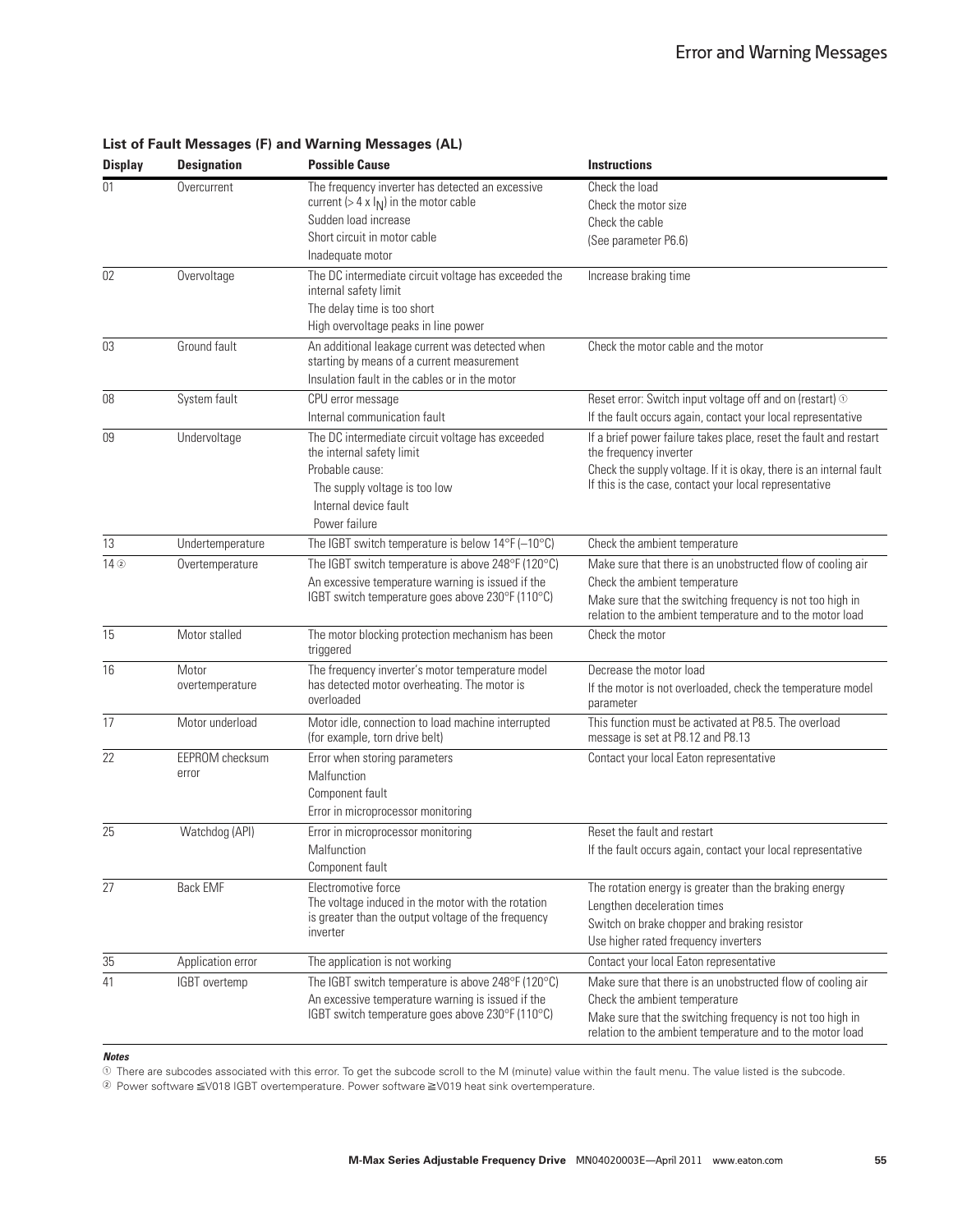| <b>Display</b> | <b>Designation</b>                | <b>Possible Cause</b>                                                                                                                                          | <b>Instructions</b>                                                                                                                        |
|----------------|-----------------------------------|----------------------------------------------------------------------------------------------------------------------------------------------------------------|--------------------------------------------------------------------------------------------------------------------------------------------|
| 50             | Live zero error<br>(analog input) | Monitored zero point (4 mA, 2V, see parameter P2.1)<br>Current less than 4 mA, voltage less than 2V<br>Signal cable interrupted<br>The signal source is faulty | Check the analog setpoint circuit and current and voltage<br>source (see parameter P8.10)                                                  |
| 51             | External fault                    | Error message at a digital input (DI1-DI6),<br>programmed as input for an external error                                                                       | Check the programming (P3.5, P3.6) and check the device<br>indicated by the error message                                                  |
|                |                                   | message                                                                                                                                                        | Check the cabling for the respective device as well                                                                                        |
| 53             | Fieldbus error                    | The communication link between the master<br>device and the drive's fieldbus has been<br>interrupted                                                           | Check the installation                                                                                                                     |
|                |                                   |                                                                                                                                                                | Further notes are provided in the manual of the optional<br>fieldbus interface (CANopen, PROFIBUS DP, and so on)                           |
|                |                                   |                                                                                                                                                                | If the installation is okay, contact your local representative                                                                             |
| 54             | Fieldbus interface<br>error       | MMX-NET-XA mounting frame for fieldbus<br>interface cards is not connected to the frequency<br>inverter                                                        | Error message with activated fieldbus connection of the<br>interface between the frequency inverter and the mounting<br>frame (MMX-NET-XA) |
|                |                                   | Optional fieldbus interface is not fitted                                                                                                                      | Error message as per P8.15                                                                                                                 |
|                |                                   |                                                                                                                                                                | Further notes are provided in the optional fieldbus interface<br>manual (CANopen, PROFIBUS DP, and so on)                                  |
| 55             | Thermistor                        | Overtemperature in the motor                                                                                                                                   | Error message as per P8.11                                                                                                                 |
|                |                                   | Connection to the thermistor, temperature switch<br>or thermo click is interrupted                                                                             |                                                                                                                                            |

#### **List of Fault Messages (F) and Warning Messages (AL), continued**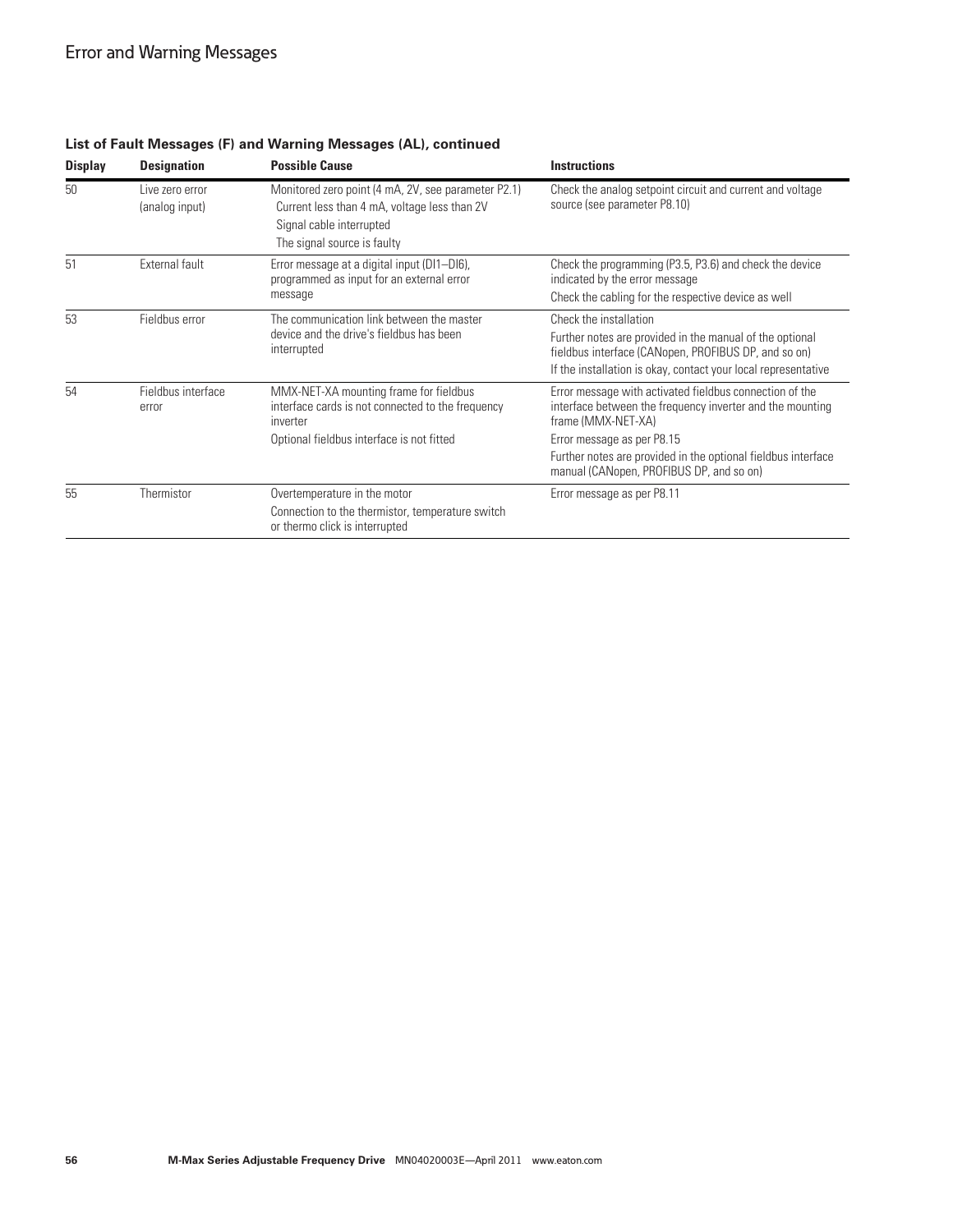## *Acknowledge Fault (Reset)*

By switching the supply voltage off, the error message (F, FAULT) is acknowledged and reset. The error code with the respective operating times  $(d = days, H = hours, M = minutes)$ remains stored (FLT).

In the factory setting, you can also acknowledge the error with a 24 Vdc signal on terminal 15 (DI5 = Reset). The error code is not deleted in this case.

The following table shows the required operations for acknowledging an error message via the operating unit.

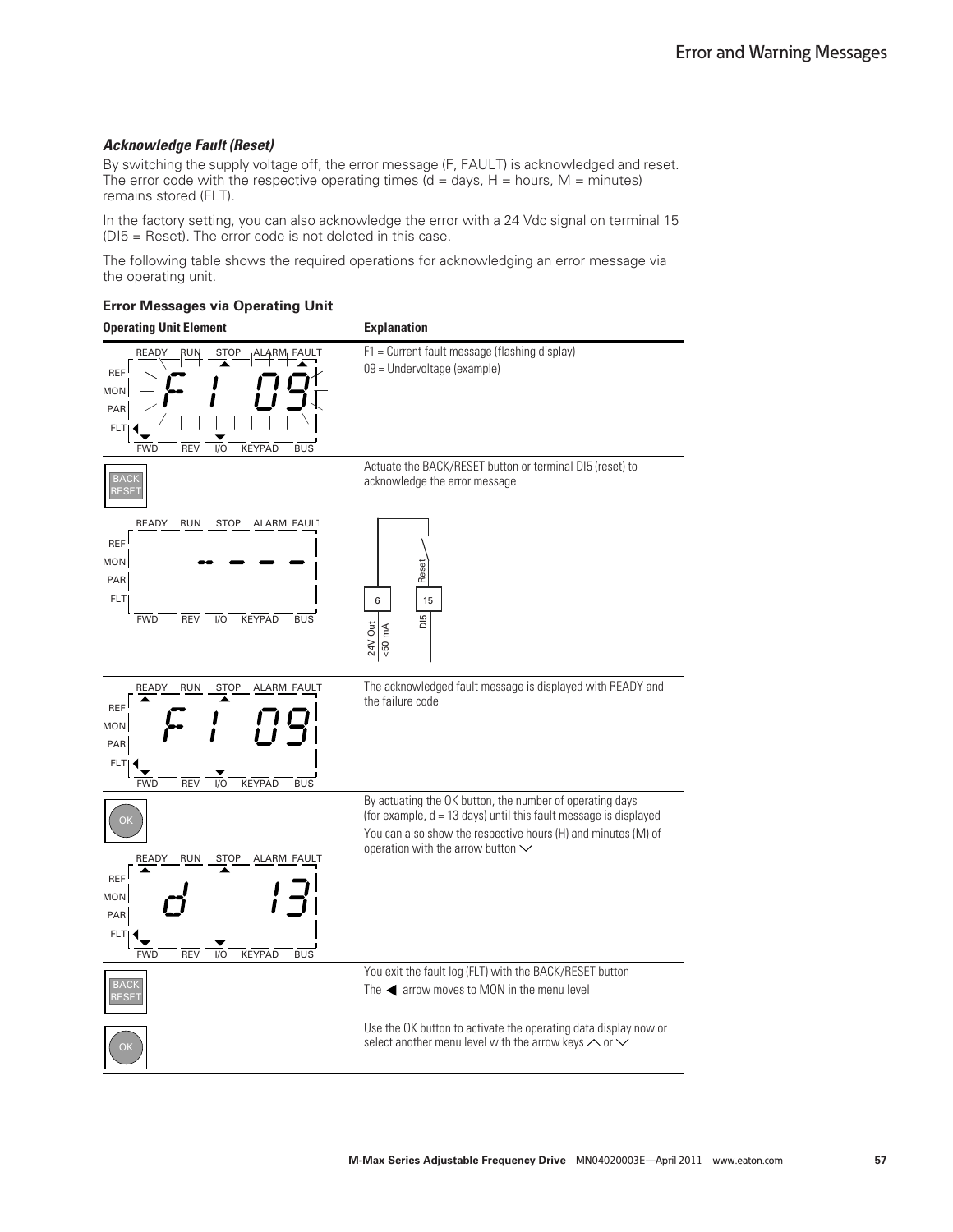# **Parameters**

## **Control Unit**

The following figure shows the elements of the M-Max's integrated control unit.

#### **View of the Keypad with LCD Display, Function Keys and Interface (LCD = Liquid Crystal Display)**



| <b>Control Unit Elements</b>                                                                                                                                                      |                                                                                                                                                                                                                                |
|-----------------------------------------------------------------------------------------------------------------------------------------------------------------------------------|--------------------------------------------------------------------------------------------------------------------------------------------------------------------------------------------------------------------------------|
| <b>Operating Unit Element</b>                                                                                                                                                     | <b>Explanation</b>                                                                                                                                                                                                             |
| READY<br><b>RUN</b><br><b>STOP</b><br>ARM FAUL<br><b>REF</b><br>Mi Ni C<br>MON<br>@ロし<br>PAR<br>mAV<br>s % k Hz °C °F rpm MkWh<br>FLT <sup>1</sup><br>KEYPAD<br>īισ<br>R1S<br>FWD | Backlit liquid crystal display (LCD)<br>Plain text with alphanumeric characters                                                                                                                                                |
| <b>BACK</b><br><b>RESET</b>                                                                                                                                                       | Acknowledge fault message (Reset)<br>Activates the selection for the menu<br>$levels$ $\leftarrow$ flashes)                                                                                                                    |
| LOC<br><b>REM</b>                                                                                                                                                                 | Move between different control levels<br>(I/O-KEYPAD-BUS) according to<br>parameter settings P6.1 and P6.17                                                                                                                    |
|                                                                                                                                                                                   | Select function and parameter<br>Increase numerical value                                                                                                                                                                      |
| ОΚ                                                                                                                                                                                | Confirm and activate selection (store)<br>Lock display                                                                                                                                                                         |
|                                                                                                                                                                                   | Select function and parameter<br>Reduce numerical value                                                                                                                                                                        |
|                                                                                                                                                                                   | Move to the individual parameter groups<br>$( S4.1-P1.1-P2.1-P3.1)$<br>In displays with several digits, move<br>between the individual digits (cursor)<br>Direction reversal (FWD $\Longleftrightarrow$ REV) in<br>KEYPAD mode |
|                                                                                                                                                                                   | Stops the running motor (P6.16)<br>Reset: Holding down the button for<br>5 seconds causes the default settings to<br>be loaded. All parameters are reset and<br>the fault memory (FLT) is cleared                              |
|                                                                                                                                                                                   | Motor start with selected direction of<br>rotation (only active in KEYPAD control<br>level)                                                                                                                                    |
|                                                                                                                                                                                   | Interface for communication (Option:<br>MMX-COM-PC)                                                                                                                                                                            |

Pressing the arrow buttons increases or decreases the active value, the parameter, or function by one unit. Holding down an arrow button makes the change automatically.

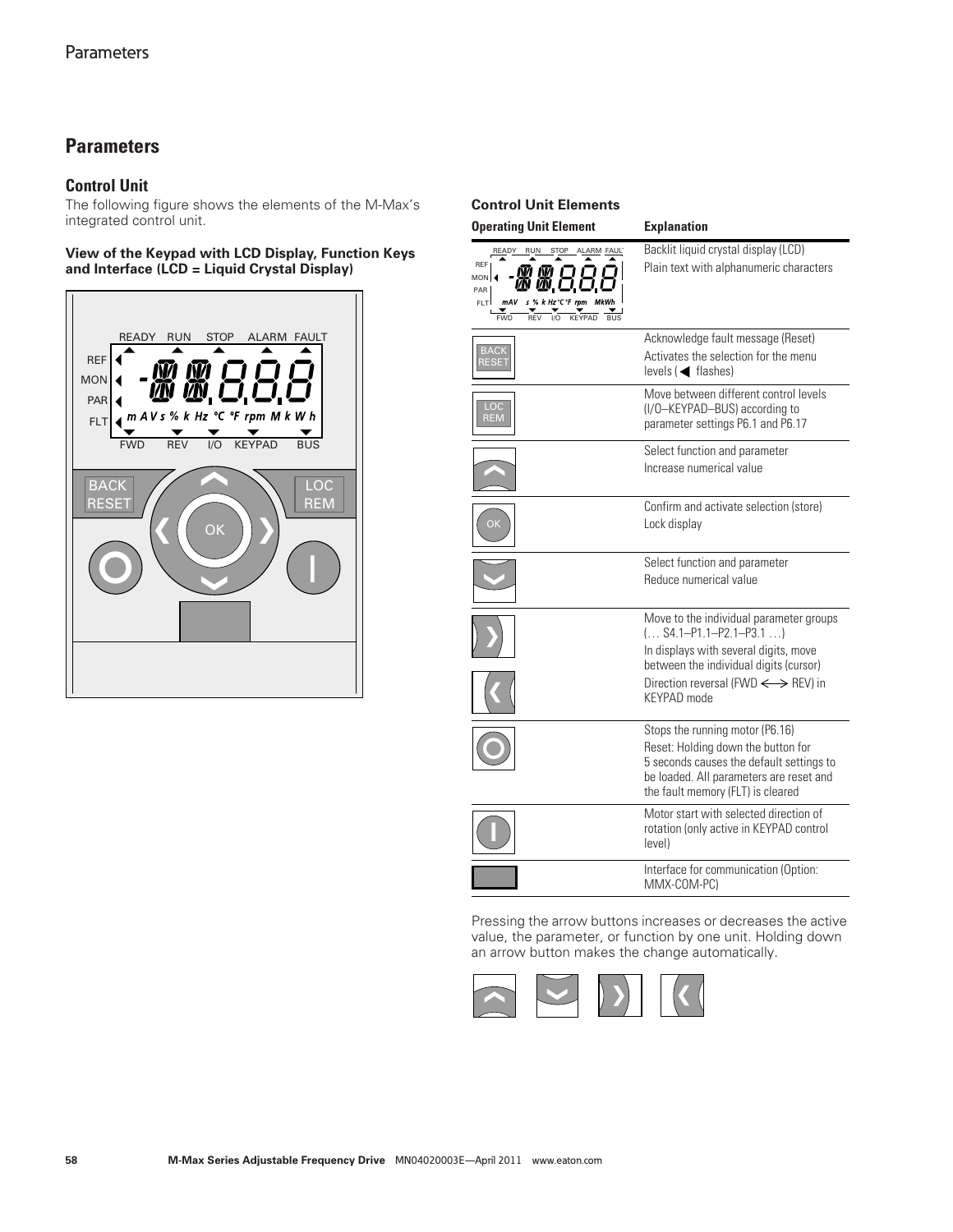## **Display Unit**

The following shows the display unit (LCD display with all display elements).

### **LCD Display (Areas)**



The display unit consists of a backlit liquid crystal display (LCD). It is divided into four areas.

| Areas of the LCD Display |  |  |
|--------------------------|--|--|
|--------------------------|--|--|

| Area |                       | <b>Description</b>                                                                                                                                                                                                                                                                                                                          |
|------|-----------------------|---------------------------------------------------------------------------------------------------------------------------------------------------------------------------------------------------------------------------------------------------------------------------------------------------------------------------------------------|
| 1    | Status<br>indicator   | The arrowheads $(\triangle)$ on the top border show<br>information regarding the drive:<br>READY = Ready to start<br>$RUN = Operating$ notification<br>STOP = Stop, stop command activated<br>ALARM = Alarm message activated<br>FAULT = The drive has been stopped due to an error<br>message                                              |
| 2    | Plain text<br>display | Two 14- and three 7-segment blocks for displaying:<br>$AL =$ Alarm message<br>$F =$ Error messages<br>$M = Measurement$ value (operating data)<br>$P = Parameter numbers$<br>$S = System parameter$<br>- = Anticlockwise field of rotation (REV)<br>The respective units of measurement are displayed in<br>the bottom line                 |
| 3    | Menu level            | The arrow $\blacktriangleleft$ shows the selected main menu:<br>REF = Reference value input (reference)<br>MON = Operational data indicator (monitor)<br>PAR = Parameter levels<br>FLT = Fault log (Fault)                                                                                                                                  |
| 4    | Control<br>commands   | The arrowhead $\blacktriangledown$ points to the selected rotating field<br>direction and the active control level:<br>FWD = Clockwise rotating field (forward run)<br>REV = Counterclockwise rotating field (reverse run)<br>$1/0$ = Via control terminals (input/output)<br>$KFYPAD = Via$ control unit<br>BUS = Via fieldbus (interface) |

### **General Information on Menu Navigation**

By applying the specified supply voltage to the connection terminals L2/N and L3 (MMX11), L1 and L2/N (MMX12) or L1, L2/N and L3 (MMX32, MMX34), the frequency inverter automatically runs the following functions:

- The lighting of the LCD display is switched on and all segments are actuated briefly
- After the self-test, the top status line of the LCD display indicates that the device is ready to start and proper operation by an arrow  $\triangle$  under READY. The arrow under STOP indicates that there is no start command (FWD or REV)
- $\bullet$  The arrow  $\nabla$  in the bottom status line shows the actuation via control signal terminals with the factory setting on I/O Control (Control Input/Output). The arrow over FWD (Forward) indicates the basic rotational direction (phase sequence for a clockwise rotating field) on the output terminals U/T1, V/T2 and W/T3)
- Display for the operating data M1.1 and 0.00 Hz (output frequency) in automatic alternating sequence. The arrow in the left-hand status line indicates menu level MON (Monitor = Operating data display)

#### **Operational Data Indicator (Operational)**





By actuating the OK button, you can set the alternating display mode to stay on the output frequency (0.00 Hz).

The frequency inverter is ready for operation and can be started via the control signal terminal with the specified values from the factory settings when connecting the allocated motor output (see "Commissioning with Control Signal Terminals (Factory Setting)" on **Page 50**).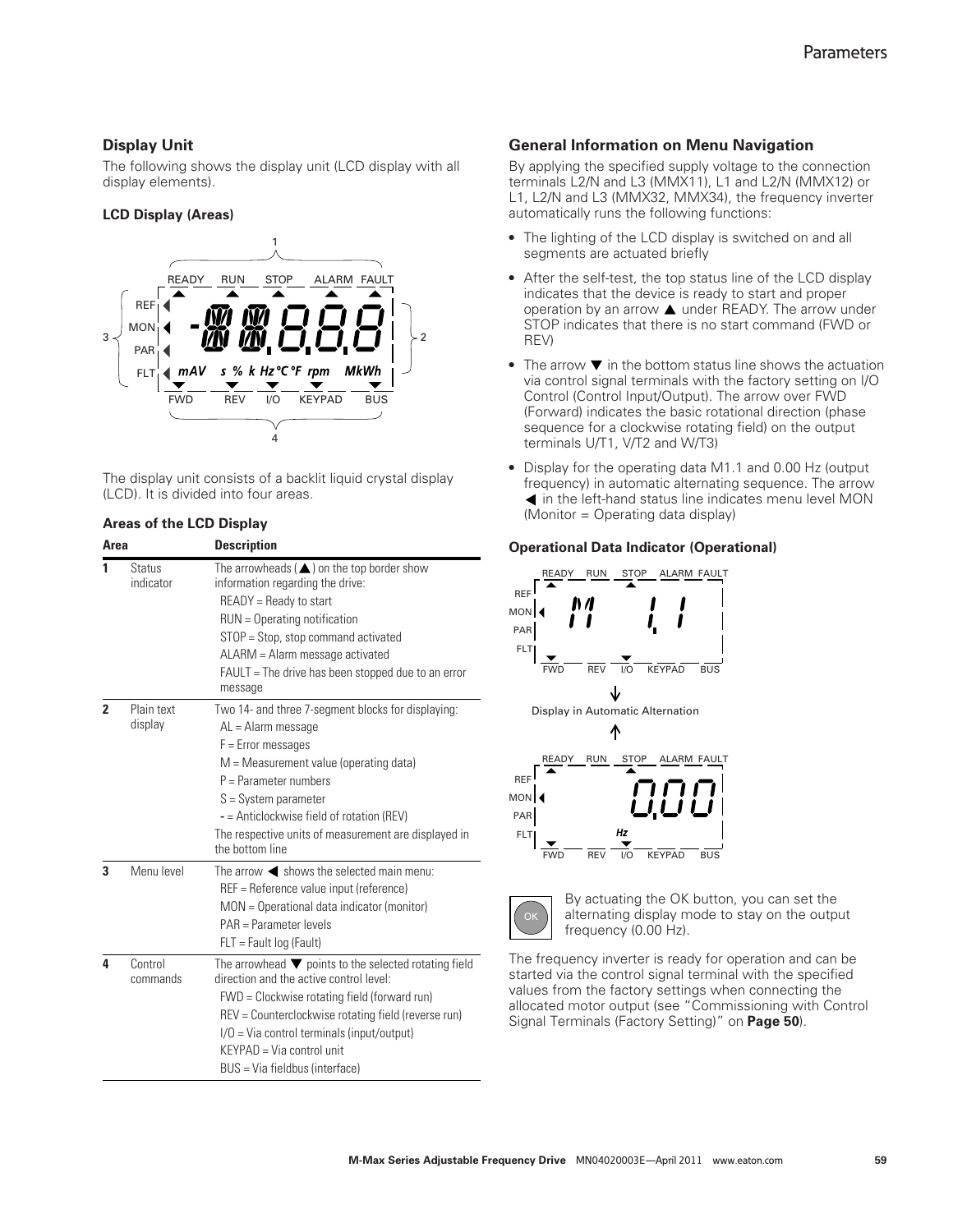## **Setting Parameters**

The following table is a good example of the general execution for selecting and setting parameters.

When the MMX is switched on for the first time, it activates the Quickstart Wizard to guide you through specific parameters. (See as per "Step" 2.)

| <b>Setting Parameters</b> |                      |                                                                                                                                                                                    |                                                                                                                                                                                                                                                                                                                        |
|---------------------------|----------------------|------------------------------------------------------------------------------------------------------------------------------------------------------------------------------------|------------------------------------------------------------------------------------------------------------------------------------------------------------------------------------------------------------------------------------------------------------------------------------------------------------------------|
| <b>Sequence</b>           | <b>Commands</b>      | <b>Display</b>                                                                                                                                                                     | <b>Description</b>                                                                                                                                                                                                                                                                                                     |
| 0                         |                      | <b>RUN</b><br><b>ALARM FAULT</b><br><b>STOP</b><br>READY<br><b>REF</b><br><b>MON</b><br>PAR<br><b>FLT</b><br><b>BUS</b><br><b>FWD</b><br>REV<br>1/O<br><b>KEYPAD</b>               | Measured value 1.1<br>The display changes automatically with the value of the output<br>frequency 0.00 Hz (at STOP)                                                                                                                                                                                                    |
| 1                         | <b>BACK</b><br>RESET | <b>READY</b><br><b>RUN</b><br><b>ALARM FAULT</b><br><b>STOP</b><br><b>REF</b><br><b>MON</b><br>PAR<br><b>FLT</b><br><b>KEYPAD</b><br><b>BUS</b><br><b>FWD</b><br><b>REV</b><br>1/O | By actuating the BACK/RESET button, you activate the menu level<br>(arrow flashes)                                                                                                                                                                                                                                     |
|                           |                      |                                                                                                                                                                                    | The two arrow buttons enable you to select the individual main<br>menus:<br>REF = Setpoint input (reference)<br>MON = Operational data indicator (monitor)                                                                                                                                                             |
|                           |                      |                                                                                                                                                                                    | PAR = Parameter levels<br>FLT = Fault log (Fault)                                                                                                                                                                                                                                                                      |
|                           | OK                   |                                                                                                                                                                                    | Use the OK button to open the selected main menu                                                                                                                                                                                                                                                                       |
| $\overline{2}$            |                      | <b>READY</b><br><b>RUN</b><br><b>STOP</b><br><b>ALARM FAULT</b><br><b>REF</b><br><b>MON</b><br>PAR<br><b>FLT</b><br><b>KEYPAD</b><br><b>BUS</b><br><b>REV</b><br><b>FWD</b><br>1/O | The numerical first value is always shown from the selected main<br>menu<br>Example: Main menu PAR, Parameter P1.1<br>The display automatically switches between the parameter number<br>and the defined value<br>$P1.1 = 1$ is displayed at the first switch on and after the factory<br>settings have been activated |
|                           |                      | Display in Automatic Alternation                                                                                                                                                   |                                                                                                                                                                                                                                                                                                                        |
|                           |                      |                                                                                                                                                                                    |                                                                                                                                                                                                                                                                                                                        |
|                           | OK                   | <b>RUN</b><br><b>ALARM FAULT</b><br>READY<br><b>STOP</b><br><b>REF</b><br><b>MON</b><br>PAR<br><b>FLT</b><br><b>REV</b><br>1/O<br><b>KEYPAD</b><br><b>BUS</b><br><b>FWD</b>        | Use the OK button to activate the selected parameter.<br>The value (1) flashes<br>$P1.1 = 1$ :<br>The Quickstart Wizard is activated and guides you step-by-step<br>through the specific drive parameters (see Page 63)                                                                                                |

#### **60 M-Max Series Adjustable Frequency Drive** MN04020003E—April 2011 www.eaton.com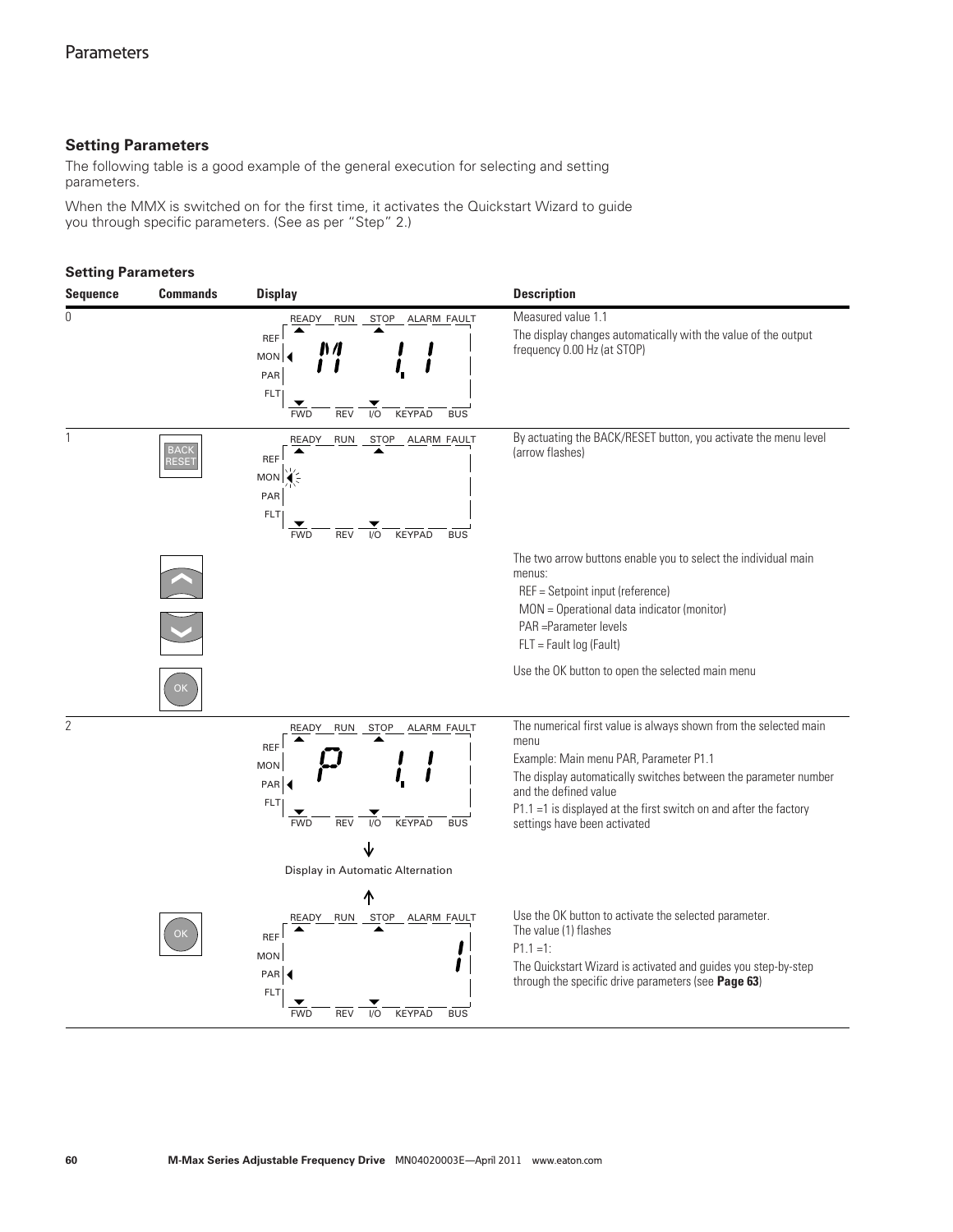### **Setting Parameters, continued**



All settings are stored automatically by actuating the OK button.

Parameters marked in the "Access Right RUN" column with  $\checkmark$ , can be changed during operation (RUN mode).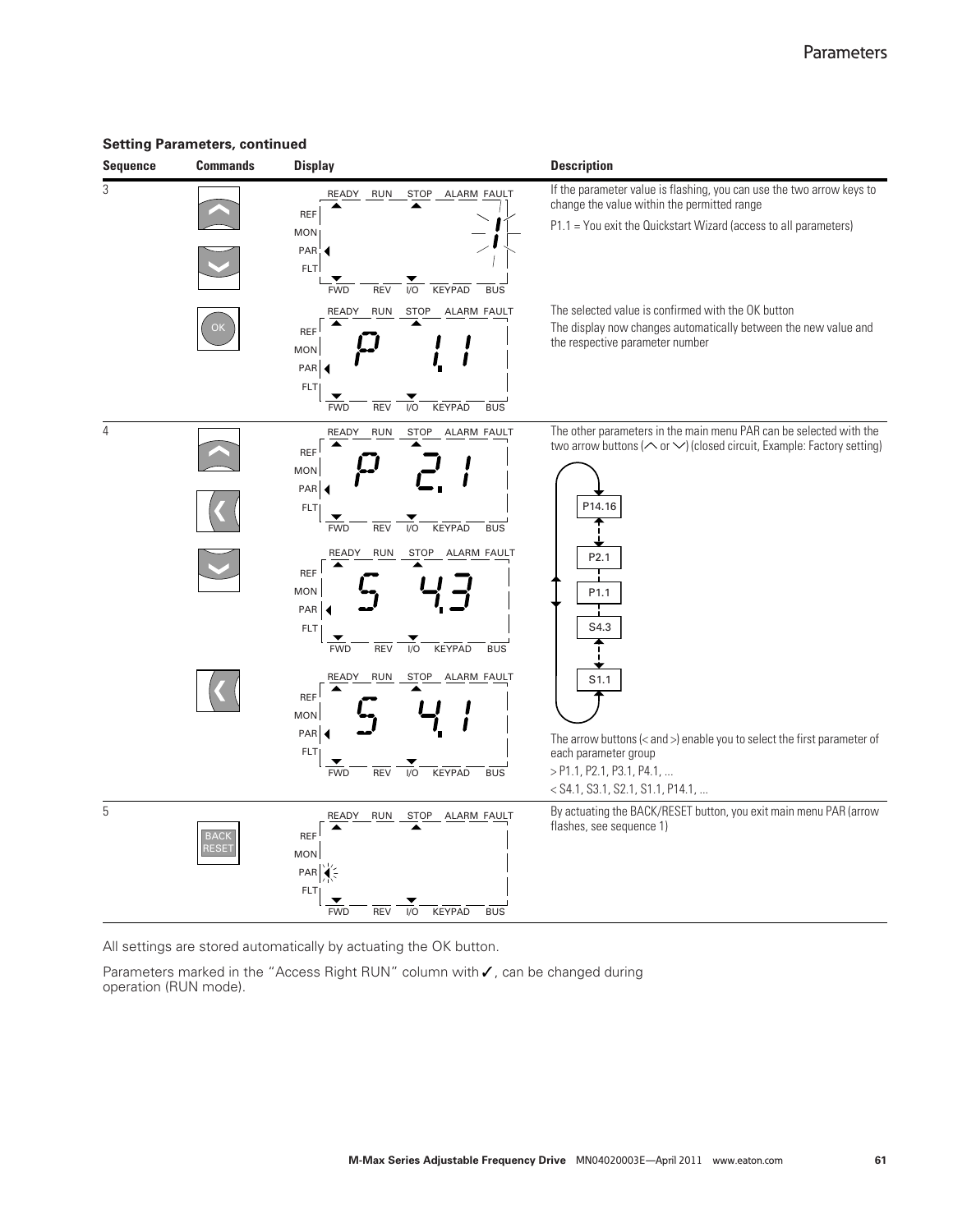## **Parameter Menu (PAR)**

You have access to all M-Max parameters in the parameter menu (PAR) (see "List of Parameters" on **Page 147**).

## **Parameter Menu (P1.1 = 1, Quick Configuration)**



The parameter menu always starts with the parameter P1.1.

 $P1.1 = 1$  means that you are guided through the parameters by the Quickstart Wizard. Here you must confirm a specified number of parameters individually (see **A**).

P1.1 = 0 gives you free access to all parameters (see **B**).

### **Schematic Representation of Parameter Access**



| пет<br><b>Number</b> | <b>Description</b>                                                                                                                                                                                                                       |
|----------------------|------------------------------------------------------------------------------------------------------------------------------------------------------------------------------------------------------------------------------------------|
| A                    | Guided access and selected parameters with the Quickstart<br>Wizard (use OK button to move further)                                                                                                                                      |
| В                    | Free access to all parameters (move further using the four<br>arrow buttons)                                                                                                                                                             |
| 1                    | Parameter conceal selection<br>$P1.1 = 1$ (Factory setting)<br>The quick start assistant guides you to the selected parameters<br>(predefined parameter change)<br>$P1.1 = 0$ allows access to all parameters (free parameter selection) |
| $\mathbf{2}$         | Selection of pre-defined parameter values for various applications<br>(see table on Page 64)<br>$P1.2 = 0$ : Basic, no preliminary setting<br>$P1.2 = 1$ : Pump drive<br>$P12 = 2$ Fan drive<br>$P1.2 = 3$ : Feed unit (high load)       |
| 3                    | Completion of the quick configuration and automatic switch to<br>frequency display<br>Selecting the PAR menu level again allows the free selection of<br>the required quick configuration parameters and the system<br>parameter (S)     |
| 4                    | Free selection of all parameters ( $P1.1 = 0$ ) with the two arrow<br>buttons $\land$ and $\lor$ or $\lt$ and $\gt$                                                                                                                      |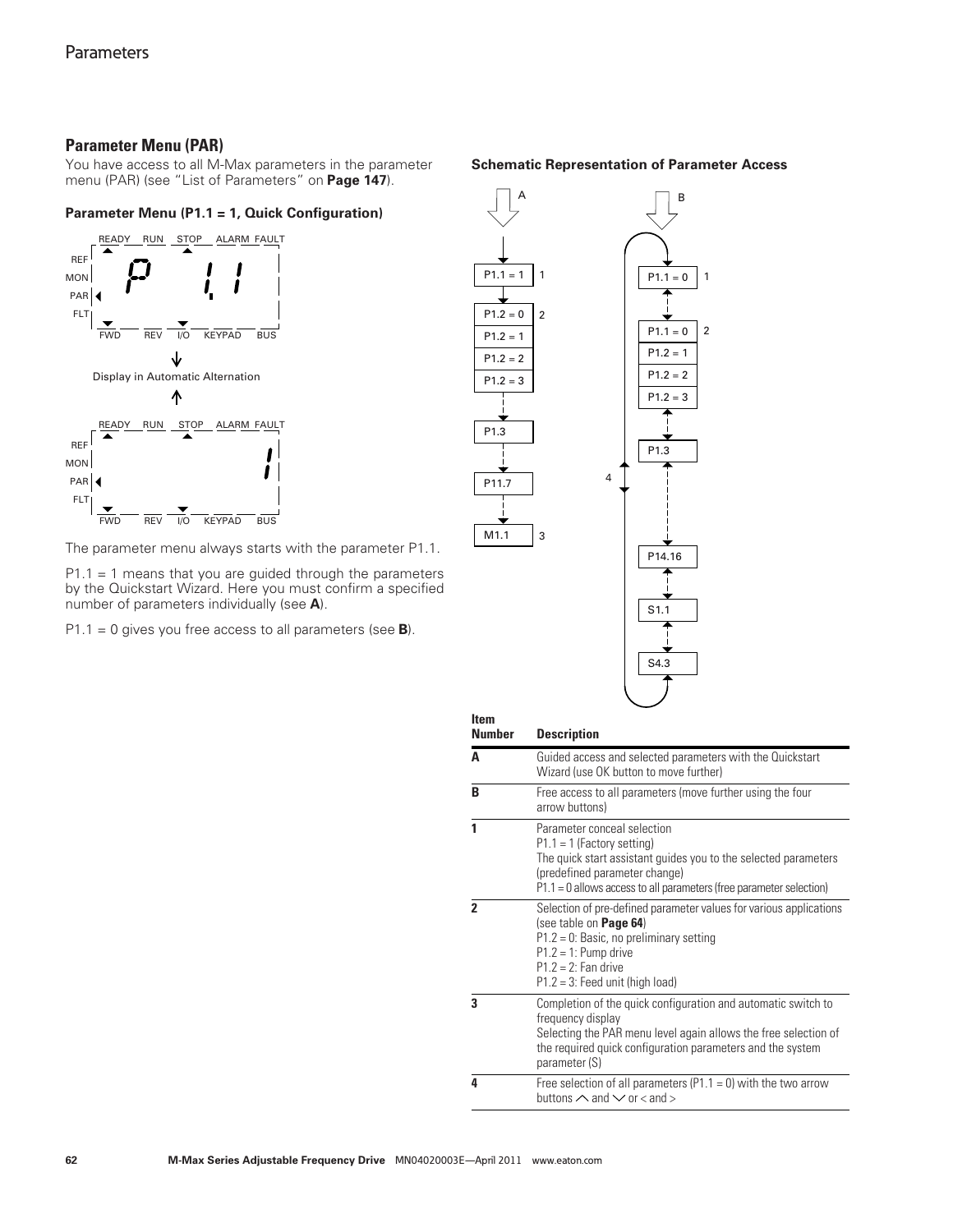## **Quickstart Wizard**

The quick start assistant guides you in the quick configuration through all important settings that have to be made or that you should check for your application (see **A** in figure on **Page 62**). The parameters that are called during the process are listed in the table on **Page 64**, in the "Basic (Standard Drive)" column.

The process is run from parameter to parameter. Returning is not possible here.



In the quick configuration, the OK button activates the individual parameter values and then moves on to the next parameter. Every parameter always shows the value that is set in alternating sequence. By actuating the OK button again, you activate the value (value flashes).



The arrow buttons have restricted functionality (change of parameter values and cursor control) in the quick start configuration.

When the quick configuration is completed, the frequency display M1.1 is activated automatically. Selecting the PAR main menu again enables you to call up the parameters of the quick configuration and then change them freely.

Besides the parameters of the quick configuration, system parameters S1.1 to S4.3 are also shown after the first setting.

 $P1.1 = 0$  activates access to all parameters and the full functionality of all buttons of the keypad (free parameter definition, see **B** in the figure on **Page 62**).

This exits the quick configuration and the guided setup with the quick start assistant.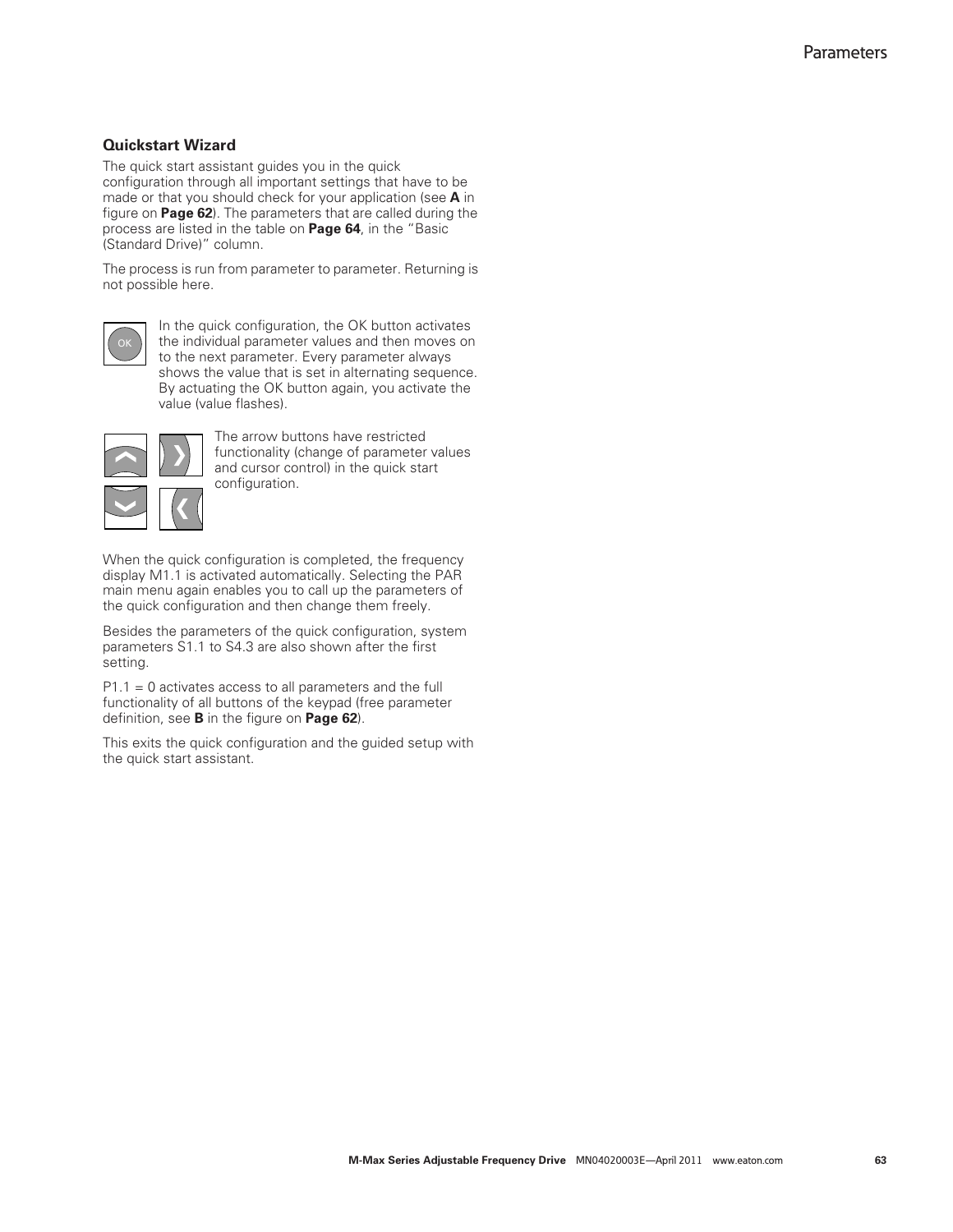## **Quick Start Parameter Guide**

The following table shows the preset application parameters of parameter P1.2. in the factory setting.

With P1.1 = 1 you are guided through the drive parameters in steps (Quickstart Wizard) after the power supply is switched on and after the factory settings are activated.

### **Predefined Application Parameters from Parameter P1.2**









| <b>Parameter</b><br>(PNU) | Basic<br>(Standard Drive)                                                                            | <b>Pump Drive</b>                               | <b>Fan Drive</b>                                 | <b>High Load</b>                                 | <b>Designation</b>                          |
|---------------------------|------------------------------------------------------------------------------------------------------|-------------------------------------------------|--------------------------------------------------|--------------------------------------------------|---------------------------------------------|
| P <sub>1.1</sub>          | $1 =$ Only quick<br>configuration<br>parameters                                                      | $1 =$ Only quick<br>configuration<br>parameters | $1 =$ Only quick<br>configuration<br>parameters  | $1 =$ Only quick<br>configuration<br>parameters  | <b>Quick start parameters</b>               |
| P <sub>1.2</sub>          | $0 =$ Basic                                                                                          | $1 =$ Pump drive                                | $2 = Fan$ drive                                  | $3 =$ Hoisting device<br>(high load)             | <b>Application</b>                          |
| P <sub>1.3</sub>          | $0 = EU$<br>$0 = EU$                                                                                 |                                                 | $0 = FU$                                         | $0 = FU$                                         | <b>Country specific default</b><br>settings |
| P6.1                      | $1 =$ Control signal<br>$1 =$ Control signal<br>terminals (I/O)<br>terminals (I/O)<br>( /O)<br>(I/O) |                                                 | $1 =$ Control signal<br>terminals (I/O)<br>(I/O) | $1 =$ Control signal<br>terminals (I/O)<br>(I/O) | <b>Primary remote control</b><br>source     |
| P6.2                      | $3 = A11$ (analog<br>setpoint 1)                                                                     | $3 = A11$ (analog<br>setpoint 1)                | $3 = A11$ (analog<br>setpoint 1)                 | $3 = A11$ (analog<br>setpoint 1)                 | <b>Primary remote speed</b><br>reference    |
| P6.3                      | $0.00$ Hz                                                                                            | 20.00 Hz                                        | 20.00 Hz                                         | $0.00$ Hz                                        | <b>Minimum frequency</b>                    |
| P6.4                      | 50.00 Hz                                                                                             | 50.00 Hz                                        | 50.00 Hz                                         | 50.00 Hz                                         | <b>Maximum frequency</b>                    |
| P6.5                      | 3.0s                                                                                                 | 5.0s                                            | 20.0s                                            | 1.0s                                             | <b>Acceleration time (acc1)</b>             |
| P6.6                      | 3.0s                                                                                                 | 5.0s                                            | 20.0s                                            | 1.0s                                             | <b>Deceleration time (dec1)</b>             |
| <b>P6.7</b>               | $0 =$ Ramp<br>(acceleration)                                                                         | $0 =$ Ramp<br>(acceleration)                    | $0 =$ Ramp<br>(acceleration)                     | $0 =$ Ramp<br>(acceleration)                     | <b>Start function</b>                       |
| P6.8                      | $0 =$ Free coasting                                                                                  | $1 = Deceleration$<br>time (ramp)               | $0 =$ Free coasting                              | $0 =$ Free coasting                              | <b>Stop function</b>                        |
| P7.1                      | $I_{e}$                                                                                              | $\mathsf{I}_\mathsf{e}$                         | l <sub>e</sub>                                   | $I_{e}$                                          | <b>Motor, rated current</b>                 |
| P7.3                      | 1440 RPM                                                                                             | 1440 RPM                                        | 1440 RPM                                         | 1440 RPM                                         | Motor, rated speed (RPM)                    |
| P7.4                      | 0.85                                                                                                 | 0.85                                            | 0.85                                             | 0.85                                             | Motor, power factor<br>$(cos \varphi)$      |
| P7.5                      | 230/400/575V <sup>0</sup>                                                                            | 230/400/575V <sup>0</sup>                       | 230/400/575V <sup>0</sup>                        | 230/400/575V <sup>0</sup>                        | Motor, rated operating<br>voltage           |
| P7.6                      | 60 Hz                                                                                                | 60 Hz                                           | 60 Hz                                            | 60 Hz                                            | Motor, rated frequency                      |
| P11.7                     | $0 =$ Deactivated                                                                                    | $0 =$ Deactivated                               | $0 =$ Deactivated                                | $1 =$ Enabled                                    | <b>Torque increase</b>                      |
| M1.1                      | $0.00$ Hz                                                                                            | $0.00$ Hz                                       | $0.00$ Hz                                        | $0.00$ Hz                                        | <b>Output frequency</b><br>(display only)   |

*Notes*

- 230V = MMX11\_, MMX12\_, MMX32\_.

400V = MMX34\_, 575V = MMX35\_.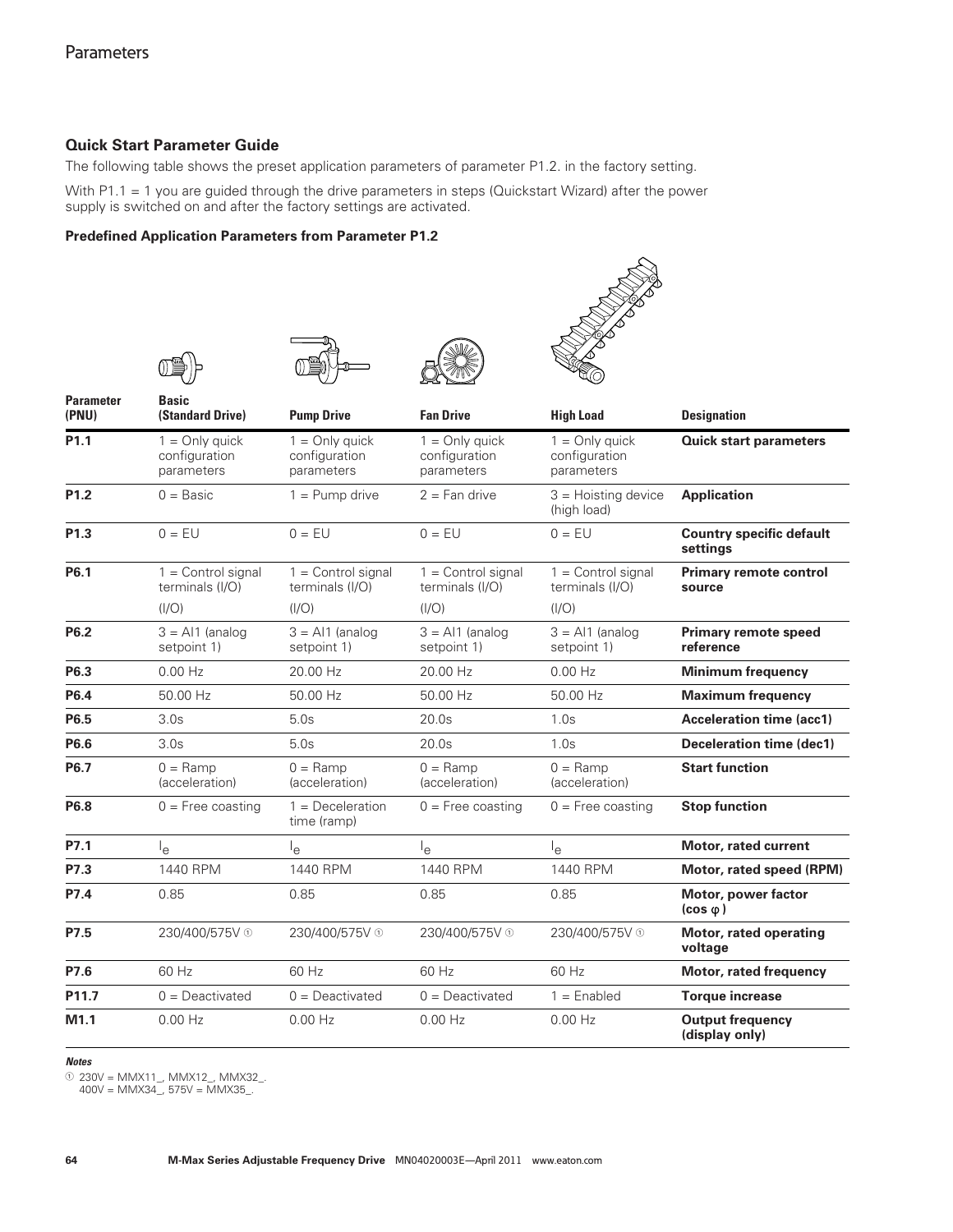## **Parameter Selection (P1)**

In the parameter selection (P1), you can choose between the factory set quick configuration (P1.1 = 1) with a reduced parameter set and all parameters  $(P1.1 = 0)$ .

The setting of the parameters with the quick configuration  $(P1.1 = 1)$  is guided by a Quickstart Wizard. (A listing of parameters is on **Page 64**.) Each executed parameter must be processed in succession up to frequency display M1.1.

A return to a previous parameter is not possible here. The preset application parameters are selected under P1.2.

Only when the quick start assistant (M1.1) is completed can the parameters be called again and then also individually.

With P1.1 = 0 (all parameters) and P1.2 = 0, 1, 2, or 3, you can link the predefined application values with all parameters.

Every single parameter value is reset to factory settings every time that the application menu is activated.

# **Parameter Selections**

| <b>PNU</b>       | ID   | <b>Access</b><br><b>RUN</b> | <b>Value/Range</b> | <b>Description</b>                                                                                                                 |                                                                    |            |            | <b>Factory Setting</b><br>(P1.3) |  |  |
|------------------|------|-----------------------------|--------------------|------------------------------------------------------------------------------------------------------------------------------------|--------------------------------------------------------------------|------------|------------|----------------------------------|--|--|
| P <sub>1.1</sub> | 115  | ✓                           |                    |                                                                                                                                    | <b>Quick start parameters</b>                                      |            |            | 1                                |  |  |
|                  |      |                             | $\Omega$           | All parameters                                                                                                                     |                                                                    |            |            |                                  |  |  |
|                  |      |                             |                    |                                                                                                                                    | All parameters are shown and can be changed                        |            |            |                                  |  |  |
|                  |      |                             | $\mathbf{1}$       | Only quick configuration parameters                                                                                                |                                                                    |            |            |                                  |  |  |
|                  |      |                             |                    | Only the selected parameters of the quick configuration are<br>shown and can be changed (see Page 64 for list of parameters)       |                                                                    |            |            |                                  |  |  |
| P <sub>1.2</sub> | 540  | $\times$                    |                    | <b>Application</b>                                                                                                                 |                                                                    |            |            | $\Omega$                         |  |  |
|                  |      |                             |                    | on Page 64)                                                                                                                        | (See listing of the predefined application parameters in the table |            |            |                                  |  |  |
|                  |      |                             | $\overline{0}$     | <b>Basic</b>                                                                                                                       |                                                                    |            |            |                                  |  |  |
|                  |      |                             | $\mathbf{1}$       | Pump drive                                                                                                                         |                                                                    |            |            |                                  |  |  |
|                  |      |                             | $\overline{2}$     | Fan drive                                                                                                                          |                                                                    |            |            |                                  |  |  |
|                  |      |                             | 3                  | High load (for example, hoisting or conveyor)                                                                                      |                                                                    |            |            |                                  |  |  |
| P <sub>1.3</sub> | 1472 | $\times$                    |                    |                                                                                                                                    | <b>Country specific default settings</b>                           |            |            |                                  |  |  |
|                  |      |                             | $\mathbf 0$        |                                                                                                                                    | EU (Europe, 50 Hz networks)                                        |            |            |                                  |  |  |
|                  |      |                             | $\mathbf{1}$       |                                                                                                                                    | USA (North America, 60 Hz networks)                                |            |            |                                  |  |  |
|                  |      |                             |                    | The country specific factory setting takes into account the<br>frequency based parameters in relation to 50 and 60 Hz<br>networks: |                                                                    |            |            |                                  |  |  |
|                  |      |                             |                    | <b>PNU</b>                                                                                                                         | <b>Designation</b>                                                 | $P1.3 = 0$ | $P1.3 = 1$ |                                  |  |  |
|                  |      |                             |                    | P6.4                                                                                                                               | Maximum frequency                                                  | 50 Hz      | 60 Hz      |                                  |  |  |
|                  |      |                             |                    | P7.3                                                                                                                               | Motor, rated speed                                                 | 1440 RPM   | 1720 RPM   |                                  |  |  |
|                  |      |                             |                    | P7.6                                                                                                                               | Motor, rated frequency                                             | 50 Hz      | 60 Hz      |                                  |  |  |
|                  |      |                             |                    | P11.2                                                                                                                              | Cut-off frequency                                                  | 50 Hz      | 60 Hz      |                                  |  |  |
|                  |      |                             |                    | P11.4                                                                                                                              | V/Hz characteristic curve,<br>mean frequency value                 | 25 Hz      | 30 Hz      |                                  |  |  |
|                  |      |                             |                    | P <sub>14.3</sub>                                                                                                                  | Motor (2PS) nominal<br>speed                                       | 1440 RPM   | 1720 RPM   |                                  |  |  |
|                  |      |                             |                    | P14.6                                                                                                                              | Motor (2PS) nominal<br>frequency                                   | 50 Hz      | 60 Hz      |                                  |  |  |
|                  |      |                             |                    | P14.8                                                                                                                              | Maximum frequency<br>(2PS)                                         | 50 Hz      | 60 Hz      |                                  |  |  |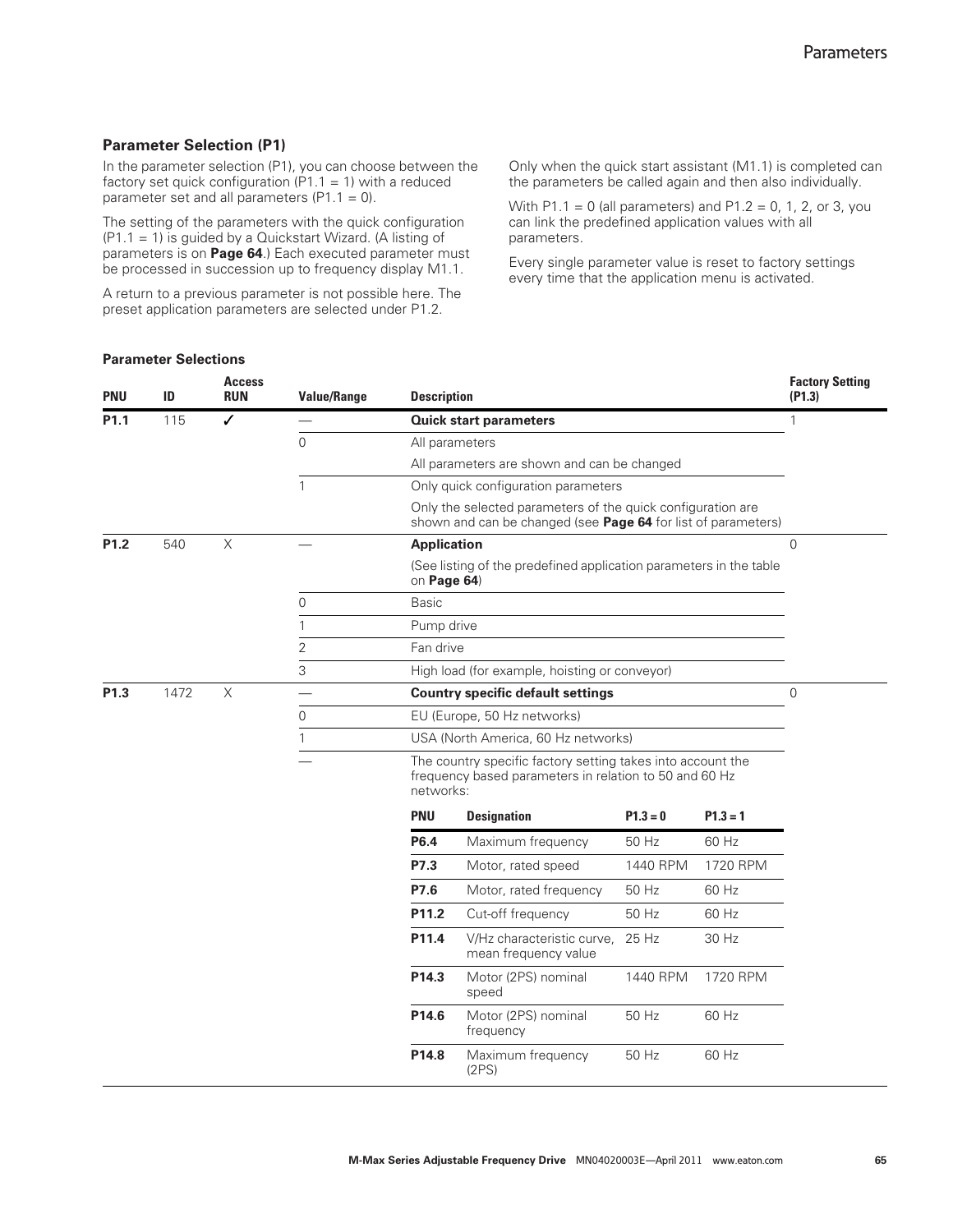## **Analog Input (P2)**

In parameter group P2, you can adapt the analog inputs:

The signal range depends on the switch position of the microswitches (see figure on this page):

- $\bullet$  S2 = V: Al1 (control signal terminal 2), voltage signal  $0/2 - +10V$
- S3 = mA: Al2 (control signal terminal 4), current signal  $0/4 - 20$  mA

Reference potential for the analog inputs (AI1, AI2) is GND (control signal terminals 3 and 5).

The allocation of the analog inputs (AI1, AI2) can be set under parameter P6.2 and P6.18 (setpoint input) as well as P9.5 and P9.6 (PI controller, actual value).

#### **Analog Inputs AI1 and AI2**



| <b>Analog Inputs</b> |  |
|----------------------|--|
|----------------------|--|

| <b>PNU</b>              | ID  | <b>Access</b><br><b>RUN</b> | <b>Value/Range</b>        | <b>Description</b>                                                                          | <b>Factory Setting</b><br>(P1.3) |
|-------------------------|-----|-----------------------------|---------------------------|---------------------------------------------------------------------------------------------|----------------------------------|
| P <sub>2.1</sub><br>379 |     | ✓                           |                           | Al1 signal range (analog input)                                                             | $\mathbf 0$                      |
|                         |     |                             |                           | Depending on the switch position of microswitch S2<br>$(FS = frequency setpoint)$           |                                  |
|                         |     |                             | $\Omega$                  | $S2 = V: 0-10V$ , voltage signal (FS, see P6.2)                                             |                                  |
|                         |     |                             |                           | $S2 = mA$ : 0-20 mA, current signal                                                         |                                  |
|                         |     |                             |                           | With live-zero,                                                                             |                                  |
|                         |     |                             |                           | $S2 = V: 2-10V$ , voltage signal                                                            |                                  |
|                         |     |                             |                           | $S2 = mA$ : 4-20 mA, current signal                                                         |                                  |
|                         |     |                             |                           | At P8.1 it is possible to set the response of the MMX<br>to a setpoint error (life zero)    |                                  |
| P2.2                    | 380 | ℐ                           |                           | Al1 custom minimum                                                                          | 0.00                             |
|                         |     |                             | $-100.00\%$ to<br>100.00% | Scaling of the analog input signal (V/mA) in the zero range<br>(minimum response value)     |                                  |
|                         |     |                             |                           | See "Scaled Value Range (Al1, Al2)" on Page 67                                              |                                  |
| P <sub>2.3</sub>        | 381 | ✓                           |                           | Al1 custom maximum                                                                          | 100.00                           |
|                         |     |                             | $-100.00\%$ to<br>100.00% | Scaling of the analog input signal (V/mA) in the limit value<br>range (highest limit value) |                                  |
|                         |     |                             |                           | See "Scaled Value Range (Al1, Al2)" on Page 67                                              |                                  |
| P2.4                    | 378 | ✓                           |                           | Al1, filter time                                                                            | 0.1                              |
|                         |     |                             | 0.0                       | No filter function                                                                          |                                  |
|                         |     |                             | $0.1 - 10s$               | Filter time constant for the analog input signal (V/mA)                                     |                                  |
|                         |     |                             |                           | See"Filter Time Constant" on Page 68                                                        |                                  |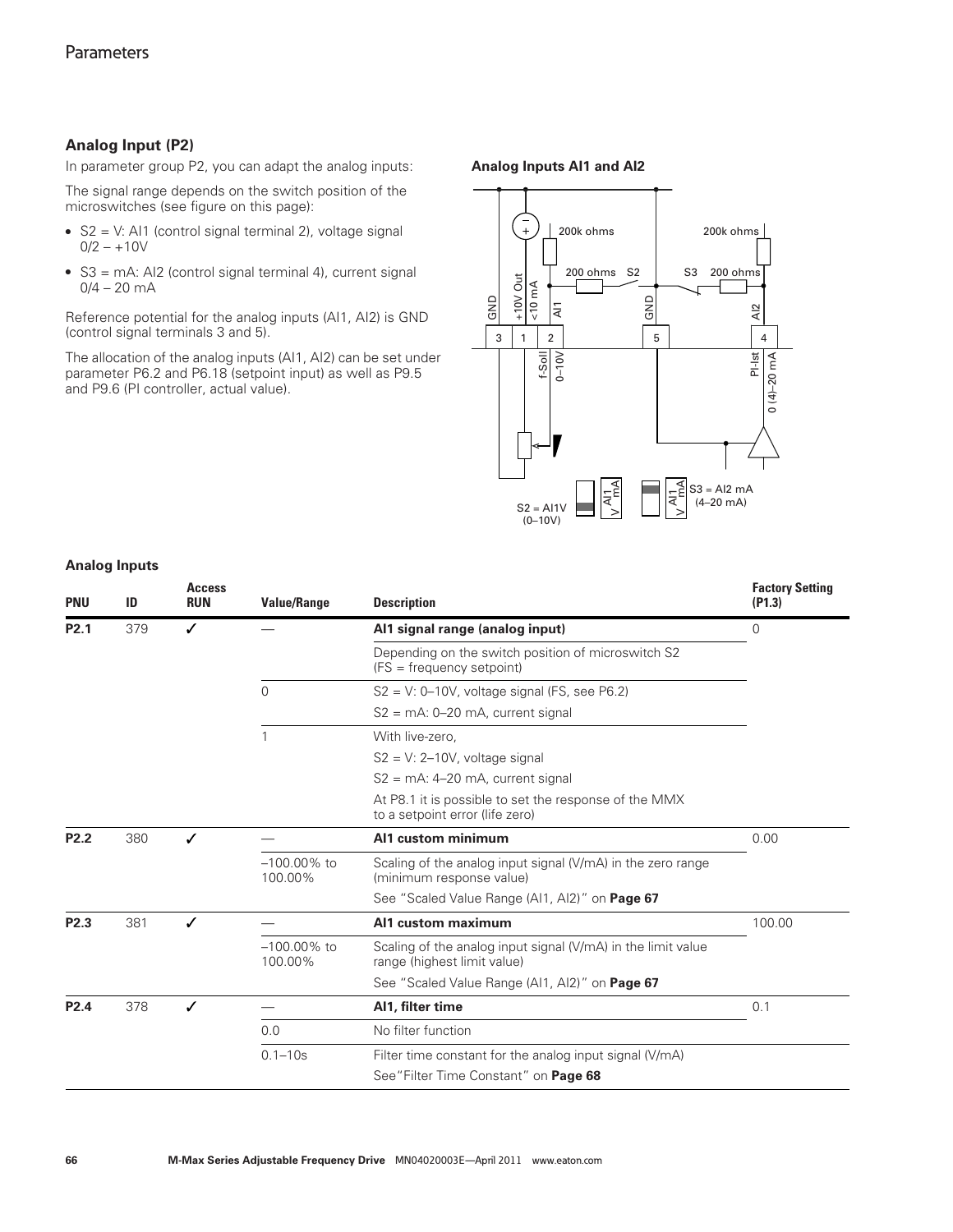### **Analog Inputs, continued**

| ID  | <b>Access</b><br><b>RUN</b> | <b>Value/Range</b> | <b>Description</b>                                                                        | <b>Factory Setting</b><br>(P1.3) |
|-----|-----------------------------|--------------------|-------------------------------------------------------------------------------------------|----------------------------------|
| 390 | ✓                           |                    | Al2 signal range (analog input)                                                           |                                  |
|     |                             |                    | Depending on the switch position of microswitch S3<br>(FS = PID controller, actual value) |                                  |
|     |                             | $\mathbf 0$        | $S3 = V: 0-10V$ , voltage signal                                                          |                                  |
|     |                             |                    | $S3 = mA$ : 0-20 mA, current signal                                                       |                                  |
|     |                             |                    | With live-zero,                                                                           |                                  |
|     |                             |                    | $S3 = V: 2-10V$ , voltage signal                                                          |                                  |
|     |                             |                    | $S3 = mA$ : 4–20 mA, current signal (FS, see P9.6)                                        |                                  |
|     |                             |                    | At P8.1 it is possible to set the response of the MMX<br>to a setpoint error (live zero)  |                                  |
| 391 | ✓                           |                    | Al2 custom minimum                                                                        | 0.00                             |
|     |                             | Like P2.2          |                                                                                           |                                  |
| 392 | ✓                           |                    | Al2 custom maximum                                                                        | 100.00                           |
|     |                             | Like P2.3          |                                                                                           |                                  |
| 389 | ✓                           |                    | Al2, filter time                                                                          | 0.1                              |
|     |                             | Like P2.4          |                                                                                           |                                  |
|     |                             |                    |                                                                                           |                                  |

### *Scaled Value Range (AI1, AI2)*

The following graphs show examples of the curve characteristics of the scaled and non-scaled input signals.

#### **Example A**

P2.2 (P2.6) =  $30\%$ , P2.3 (P2.7) =  $80\%$ 

The incoming analog input signal 0–10V (4–20 mA) is used here in the selected range from 30 to 80%. This limited signal range is predefined as 0-100% input signal (Al<sub>scal</sub>):

- as frequency setpoint value from  $0$ – $f_{\text{max}}$  (P6.4)
- as a process variable from 0–100% actual value for the PID controller

#### **Example of Scaled Analog Input Signals**



#### **Example B**

P2 (P2.6) =  $-30\%$ , P2.3 (P2.7) =  $100\%$ 

The incoming analog input signal 0–10V (4–20 mA) is not evaluated in the selected range from 0–30%. In relation to the 30%-signal, a constant offset signal of 23% is predefined in this case. The scaled input signal (AI<sub>SCal</sub>) is therefore 23–100%:

- as frequency setpoint value:  $23\%$  f<sub>max</sub>-f<sub>max</sub> (P6.4)
- as a process variable: 23–100% actual value for the PID controller

#### **Example of Scaled Analog Input Signals with Offset**

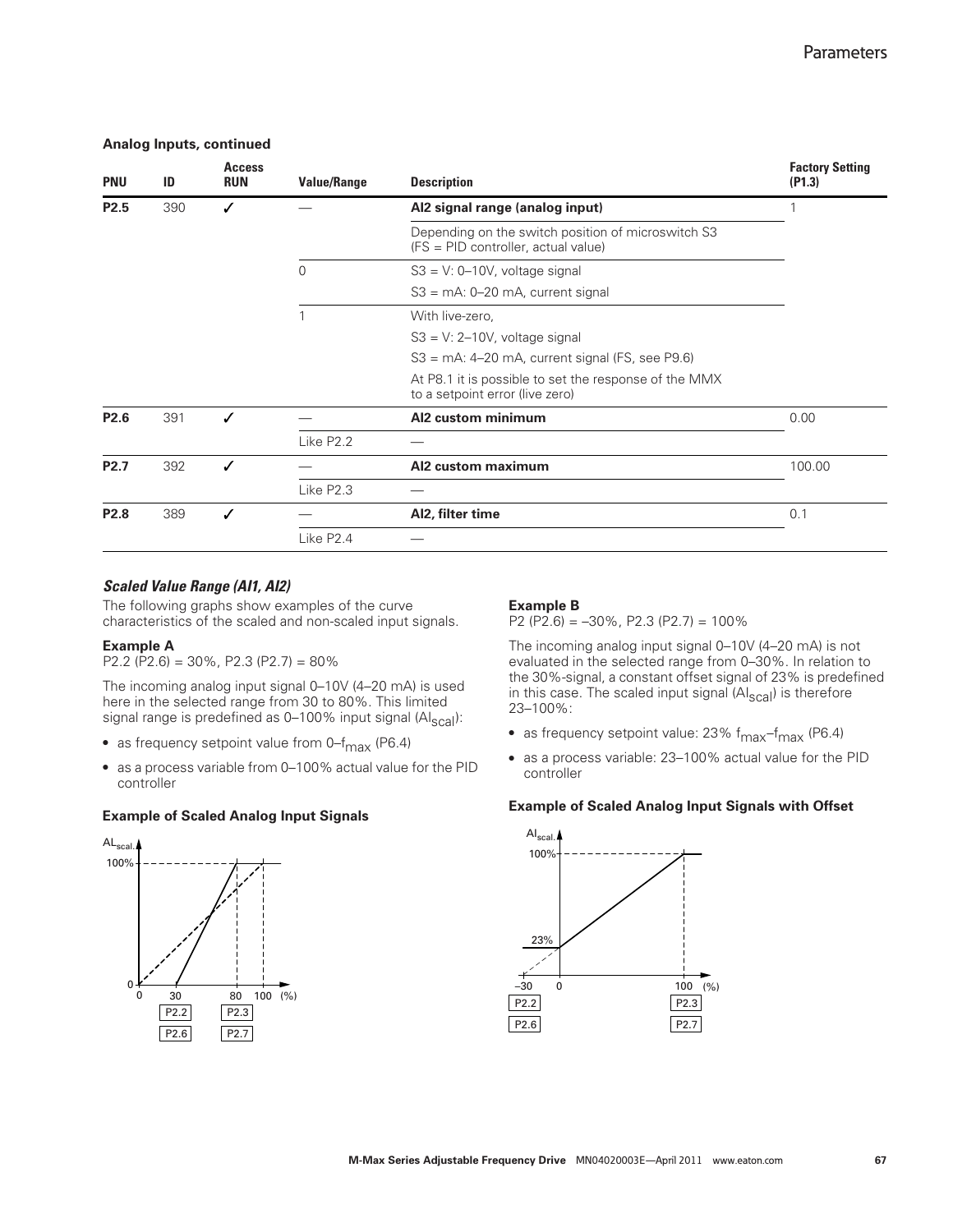## *Filter Time Constant*

The filter time constant can be used to filter out disturbance with analog signals.

In the default setting the filter time constant is active with 0.1 seconds. The time value set here applies to 63% of the maximum analog signal (+10V, 20 mA).

Long filter times lead to a delay in the analog signal processing.

You can deactivate the filter time constant by setting the parameter to 0.0:

P2.4 (AI1) = Filter time constant, analog input AI1

P2.8 (AI2) = Filter time constant, analog input AI2

P4.4 (AO) = Filter time constant, Analog output AO

#### **Filter Time Constant**



#### *Notes*

 $\Phi$  Analog signal with faults (unfiltered).

Filtered analog signal.

Filter time constant at 63% of the set value.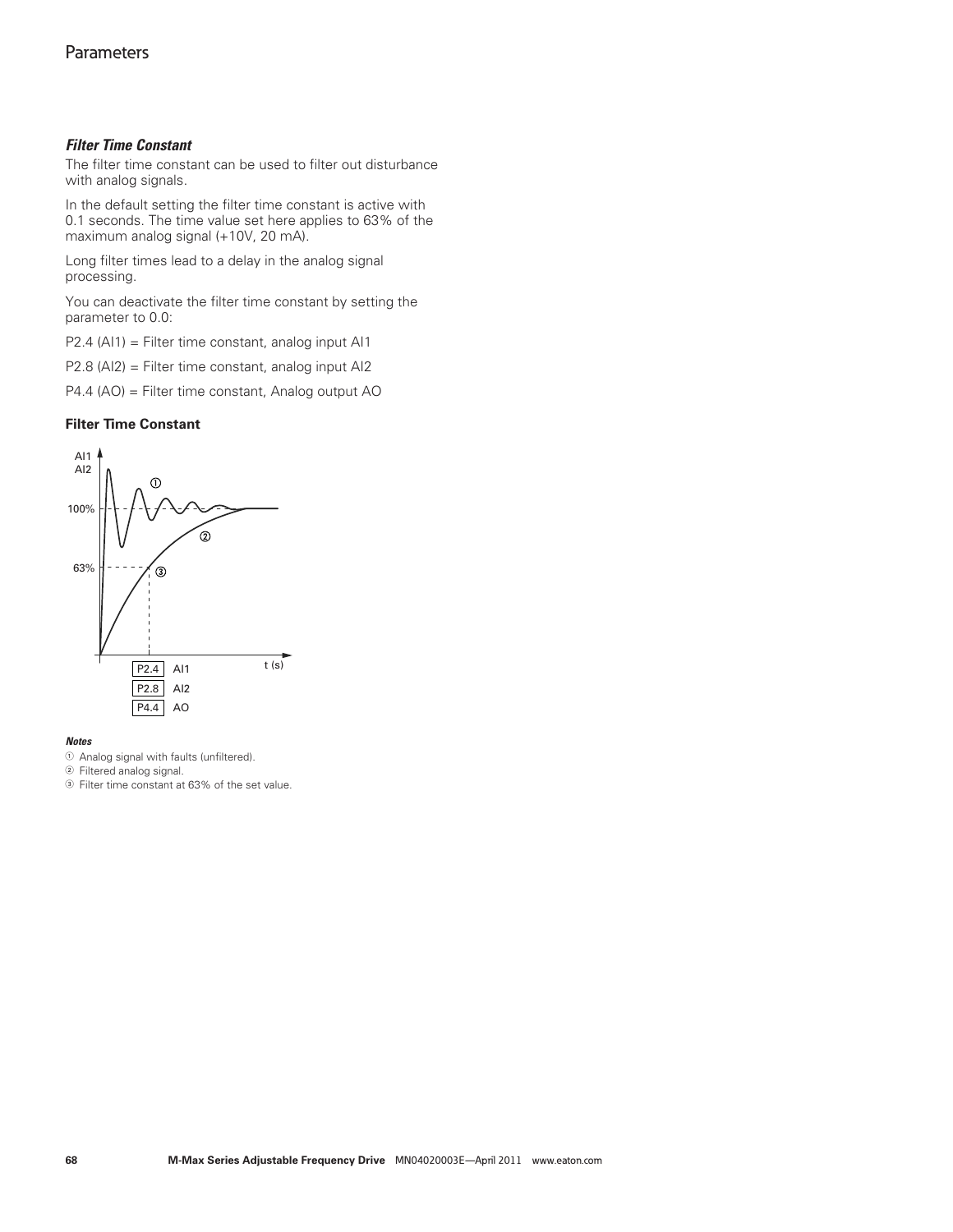## **Digital Inputs (P3)**

The parameter group P3 is used to set the operation and function of the digital inputs DI1 to DI6.

## **Digital Inputs for Source and Sink Type**



Source type (LOGIC+) = switch at the voltage source. All digital inputs are connected to the voltage sink via microswitch S1 (0V = reference potential GND).

Sink type  $(LOGIC-)$  = switch at the voltage sink  $(0V =$  reference potential GND). All digital inputs are connected to the voltage source via microswitch S1.

Both switch types ensure failsafe actuation.

### **Control Logic Reaction to a Rising or Falling Edge (Source Type, Sink Type)**



In the factory setting, the operation of the M-Max is active via control signal terminals (I/O) with LOGIC+ (Source type):

- DI1 (control signal terminal 8): FWD (Forward = Start enable clockwise rotating field)
- DI2 (control signal terminal 9): REV (Reverse = Start enable anti-clockwise rotating field)
- DI3 (control signal terminal 10): FF1 (fixed frequency  $1 = 10$  Hz)
- DI4 (control signal terminal 14): FF2 (fixed frequency  $2 = 15$  Hz)
- DI5 (control signal terminal 15): Reset (acknowledge error message ALARM)
- DI6 (control signal terminal 16): PID-Off (lock of the PID controller)

The joint actuation of control signal terminal 10 (FF1) and control signal terminal 14 (FF2) activates the fixed frequency FF3 (20 Hz) in the factory setting.

The individual digital inputs (D\_) can be assigned several functions. The assigned functions are activated if, with LOGIC+, the control signal terminal is actuated with +24V (rising edge, failsafe).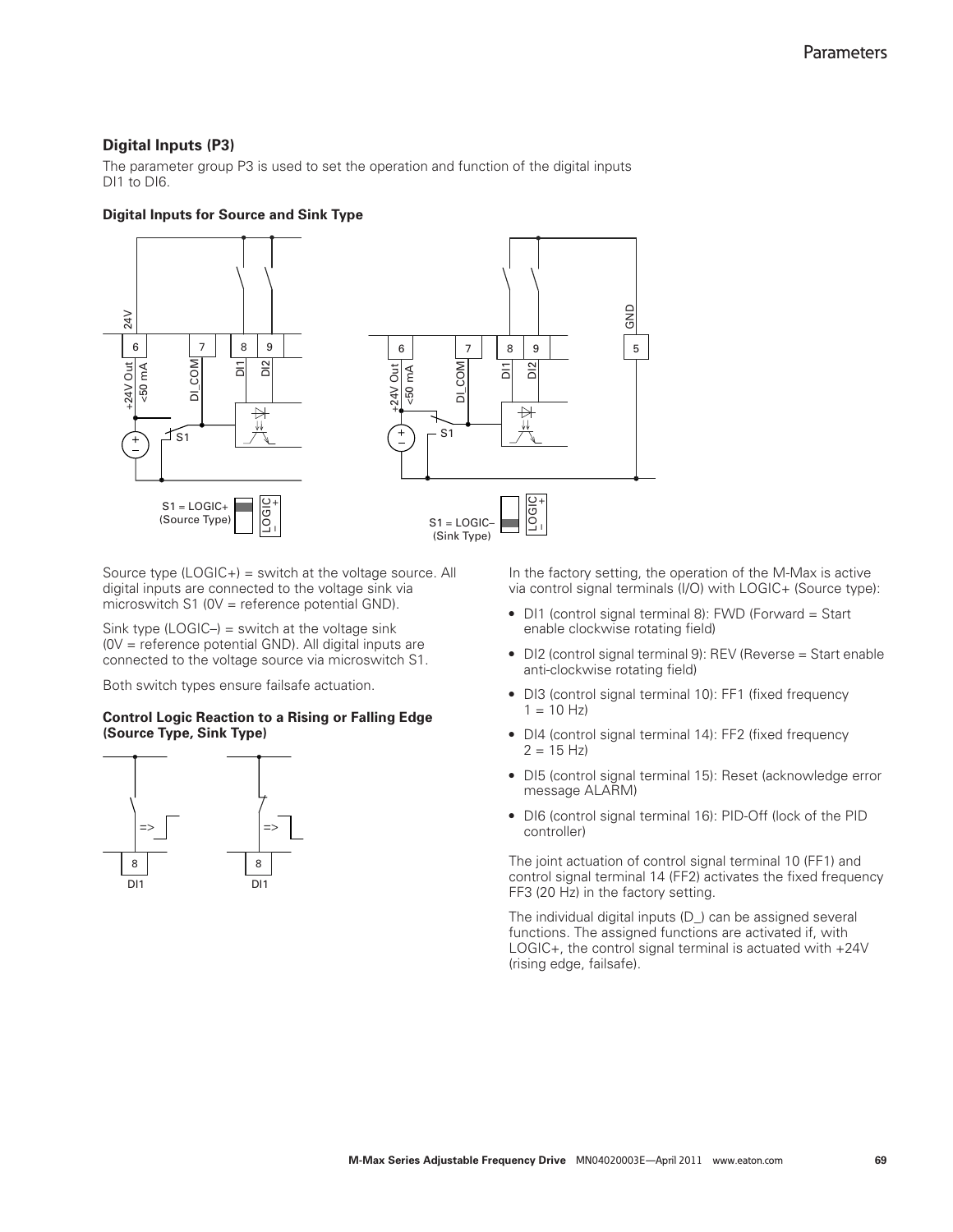# **Digital Inputs**

| <b>PNU</b>       | ID  | <b>Access</b><br><b>RUN</b> | <b>Value/Range</b> | <b>Description</b>                                                                                                                                                                                                                   | <b>Factory Setting</b><br>(P1.3) |  |
|------------------|-----|-----------------------------|--------------------|--------------------------------------------------------------------------------------------------------------------------------------------------------------------------------------------------------------------------------------|----------------------------------|--|
| P3.1             | 300 | ✓                           |                    | <b>Start/Stop-Logic</b>                                                                                                                                                                                                              | 3                                |  |
|                  |     |                             | $\Omega$           | DI1 (FWD), DI2 (REV), REAF                                                                                                                                                                                                           |                                  |  |
|                  |     |                             |                    | REAF (Restart after Fault) = Restart after an error message                                                                                                                                                                          |                                  |  |
|                  |     |                             |                    | Function same as $P3.1 = 3$                                                                                                                                                                                                          |                                  |  |
|                  |     |                             |                    | The automatic restart after an error message (FAULT) requires<br>setting $P6.13 = 1$                                                                                                                                                 |                                  |  |
|                  |     |                             |                    | The rising edge of the control voltage at control signal terminal<br>8 (DI1) or control signal terminal 9 (DI2) is then not controlled                                                                                               |                                  |  |
|                  |     |                             | $\mathbf{1}$       | DI1 (FWD) + DI2 = REV (see Example A on <b>Page 74</b> )                                                                                                                                                                             |                                  |  |
|                  |     |                             | 2                  | DI1 (Start pulse), DI2 (Stop pulse)                                                                                                                                                                                                  |                                  |  |
|                  |     |                             |                    | Start and stop command via the control signal terminals 8<br>$(D11 = Start)$ and 9 (DI2 = Stop) by a momentary pulse (+24V)                                                                                                          |                                  |  |
|                  |     |                             |                    | (see Example B on Page 74)                                                                                                                                                                                                           |                                  |  |
|                  |     |                             | 3                  | DI1 (FWD), DI2 (REV)                                                                                                                                                                                                                 |                                  |  |
|                  |     |                             |                    | DI1 (control signal terminal 8) starts the drive with a clockwise<br>rotating field (FWD) and DI2 (control signal terminal 9) with an<br>anticlockwise rotating field (REV). Both control commands are<br>interlocked (exclusive OR) |                                  |  |
| P <sub>3.2</sub> | 403 | ✓                           |                    | Start signal/FWD (1)                                                                                                                                                                                                                 | 1                                |  |
|                  |     |                             | $\mathbf 0$        | Deactivated                                                                                                                                                                                                                          |                                  |  |
|                  |     |                             | 1                  | Activated via control signal terminal 8 (DI1)                                                                                                                                                                                        |                                  |  |
|                  |     |                             | 2                  | Activated via control signal terminal 9 (DI2)                                                                                                                                                                                        |                                  |  |
|                  |     |                             | 3                  | Activated via control signal terminal 10 (DI3)                                                                                                                                                                                       |                                  |  |
|                  |     |                             | 4                  | Activated via control signal terminal 14 (DI4)                                                                                                                                                                                       |                                  |  |
|                  |     |                             | 5                  | Activated via control signal terminal 15 (DI5)                                                                                                                                                                                       |                                  |  |
|                  |     |                             | 6                  | Activated via control signal terminal 16 (DI6)                                                                                                                                                                                       |                                  |  |
| P <sub>3.3</sub> | 404 | ✓                           |                    | Start REV/STOP signal (1)                                                                                                                                                                                                            | 2                                |  |
|                  |     |                             | Like P3.2          | Allocation of the function to control signal terminals                                                                                                                                                                               |                                  |  |
| P <sub>3.4</sub> | 412 | ✓                           |                    | Reverse (changes the direction of the field of rotation from 0<br><b>FWD to REV)</b>                                                                                                                                                 |                                  |  |
|                  |     |                             | Like P3.2          | Allocation of the function to control signal terminals                                                                                                                                                                               |                                  |  |
| P <sub>3.5</sub> | 405 | ✓                           |                    | Ext. fault close (N/O)                                                                                                                                                                                                               | 0                                |  |
|                  |     |                             | Like 3.2           | Allocation of the function to control signal terminals                                                                                                                                                                               |                                  |  |
|                  |     |                             |                    | Error message when applying +24V to the assigned control<br>signal terminal (DI1 to DI6)                                                                                                                                             |                                  |  |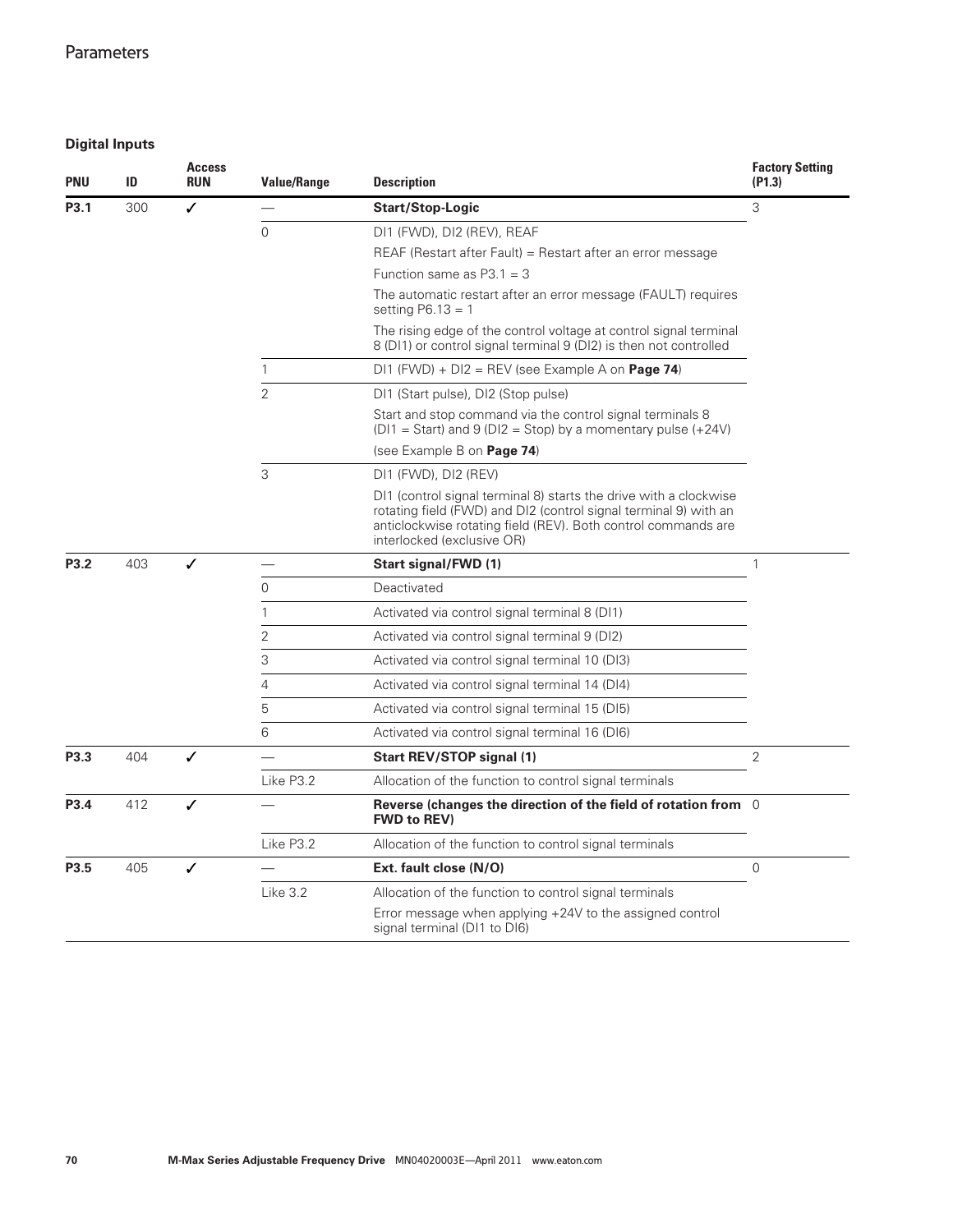## **Digital Inputs, continued**

| <b>PNU</b>  | ID  | <b>Access</b><br><b>RUN</b> | <b>Value/Range</b>                                     | <b>Description</b>    |                                                                                                                                      |   |                                                                                                                                                                       | <b>Factory Setting</b><br>(P1.3) |                |           |           |                   |  |
|-------------|-----|-----------------------------|--------------------------------------------------------|-----------------------|--------------------------------------------------------------------------------------------------------------------------------------|---|-----------------------------------------------------------------------------------------------------------------------------------------------------------------------|----------------------------------|----------------|-----------|-----------|-------------------|--|
| P3.6<br>406 |     | ✓                           |                                                        |                       | Ext. fault open (N/C)                                                                                                                |   |                                                                                                                                                                       | 0                                |                |           |           |                   |  |
|             |     |                             | Like P3.2                                              |                       |                                                                                                                                      |   | Allocation of the function to control signal terminals                                                                                                                |                                  |                |           |           |                   |  |
|             |     |                             |                                                        |                       |                                                                                                                                      |   | Error message when switching off or interrupting<br>(wire-breakage-safe) the applied control voltage (+24V) from<br>the assigned control signal terminal (DI1 to DI6) |                                  |                |           |           |                   |  |
| P3.7        | 414 | ✓                           |                                                        |                       | <b>Fault reset</b>                                                                                                                   |   |                                                                                                                                                                       |                                  |                |           |           |                   |  |
|             |     |                             | Like P3.2                                              |                       |                                                                                                                                      |   | Allocation of the function to control signal terminals                                                                                                                |                                  |                |           |           |                   |  |
|             |     |                             |                                                        | $(D 1)$ to $D 6$      |                                                                                                                                      |   | Acknowledges a displayed error message (Reset) when<br>switching on +24V on the assigned control signal terminal                                                      |                                  |                |           |           |                   |  |
| P3.8        | 407 | ✓                           |                                                        | <b>Run enable</b>     |                                                                                                                                      |   |                                                                                                                                                                       | 0                                |                |           |           |                   |  |
|             |     |                             | Like P3.2                                              |                       |                                                                                                                                      |   | Allocation of the function to control signal terminals                                                                                                                |                                  |                |           |           |                   |  |
|             |     |                             |                                                        |                       |                                                                                                                                      |   | Rotational direction-independent start release when switching<br>on +24V on the assigned control signal terminal (DI1 to DI6)                                         |                                  |                |           |           |                   |  |
| 419<br>P3.9 | ✓   |                             |                                                        |                       |                                                                                                                                      |   | Fixed frequency, binary value B0                                                                                                                                      |                                  | 3              |           |           |                   |  |
|             |     | Like P3.2                   | Allocation of the function to control signal terminals |                       |                                                                                                                                      |   |                                                                                                                                                                       |                                  |                |           |           |                   |  |
|             |     |                             |                                                        |                       | $P6.2 = 0$ is set)                                                                                                                   |   | The binary connection of three digital inputs enable calling<br>seven fixed frequencies (eight fixed frequencies if parameter                                         |                                  |                |           |           |                   |  |
|             |     |                             |                                                        | frequency)            |                                                                                                                                      |   | The limitation of the fixed frequencies is done based on<br>parameters P6.3 (minimum frequency) and P6.4 (maximum                                                     |                                  |                |           |           |                   |  |
|             |     |                             |                                                        |                       | The switch between the individual fixed frequencies is done<br>with the acceleration time and deceleration times in P6.5<br>and P6.6 |   |                                                                                                                                                                       |                                  |                |           |           |                   |  |
|             |     |                             |                                                        | <b>Input (Binary)</b> |                                                                                                                                      |   | <b>Fixed Frequency</b>                                                                                                                                                |                                  |                |           |           |                   |  |
|             |     |                             |                                                        |                       |                                                                                                                                      |   |                                                                                                                                                                       |                                  | B <sub>0</sub> | <b>B1</b> | <b>B2</b> | (Factory setting) |  |
|             |     |                             |                                                        |                       |                                                                                                                                      |   | FF0, P10.1 = $5$ Hz,<br>only if $P6.2 = 0$                                                                                                                            |                                  |                |           |           |                   |  |
|             |     |                             |                                                        | X                     |                                                                                                                                      |   | $FF1, P10.2 = 10 Hz$                                                                                                                                                  |                                  |                |           |           |                   |  |
|             |     |                             |                                                        |                       | $\mathsf X$                                                                                                                          |   | $FF2, P10.3 = 15 Hz$                                                                                                                                                  |                                  |                |           |           |                   |  |
|             |     |                             |                                                        | X                     | Χ                                                                                                                                    |   | $FF3, P10.4 = 20 Hz$                                                                                                                                                  |                                  |                |           |           |                   |  |
|             |     |                             |                                                        |                       |                                                                                                                                      | X | $FF4, P10.5 = 25 Hz$                                                                                                                                                  |                                  |                |           |           |                   |  |
|             |     |                             |                                                        | Χ                     |                                                                                                                                      | Χ | FF5, $P10.6 = 30$ Hz                                                                                                                                                  |                                  |                |           |           |                   |  |
|             |     |                             |                                                        |                       | Χ                                                                                                                                    | Χ | FF6, P10.7 = 40 Hz                                                                                                                                                    |                                  |                |           |           |                   |  |
|             |     |                             |                                                        | $\times$              | $\mathsf X$                                                                                                                          | X | $FF7, P10.8 = 50 Hz$                                                                                                                                                  |                                  |                |           |           |                   |  |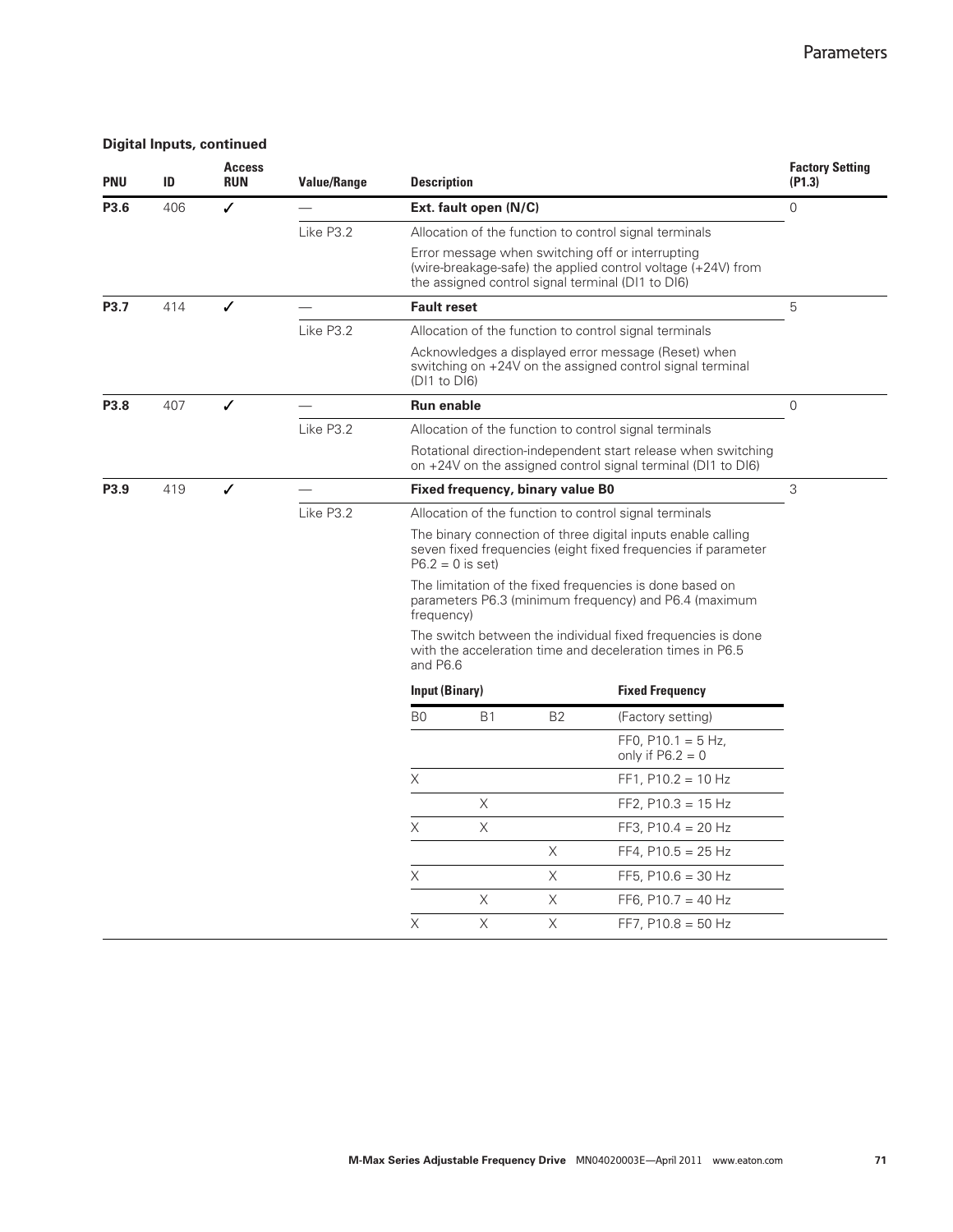# **Parameters**

## **Digital Inputs, continued**

| <b>PNU</b>        | ID   | <b>Access</b><br><b>RUN</b> | <b>Value/Range</b> | <b>Description</b>                                                                                                        | <b>Factory Setting</b><br>(P1.3) |
|-------------------|------|-----------------------------|--------------------|---------------------------------------------------------------------------------------------------------------------------|----------------------------------|
| P3.10             | 420  | ✓                           |                    | Fixed frequency, binary value B1                                                                                          | $\overline{4}$                   |
|                   |      |                             | Like P3.2          | Allocation of the function to control signal terminals                                                                    |                                  |
| P <sub>3.11</sub> | 421  | ✓                           |                    | Fixed frequency, binary value B2                                                                                          | $\Omega$                         |
|                   |      |                             | Like P3.2          | Allocation of the function to control signal terminals                                                                    |                                  |
| P <sub>3.12</sub> | 1020 | ✓                           |                    | <b>PID controller deactivate</b>                                                                                          | 6                                |
|                   |      |                             | Like P3.2          | Allocation of the function to control signal terminals                                                                    |                                  |
|                   |      |                             |                    | When switching on $+24V$ power, the PID controller is<br>blocked via the assigned control signal terminal (DI1 to DI6)    |                                  |
| P <sub>3.13</sub> | 1400 |                             |                    | (Not used)                                                                                                                |                                  |
| P <sub>3.14</sub> | 1401 | ✓                           |                    | External brake, feedback signal (N/O)                                                                                     | $\Omega$                         |
|                   |      |                             | Like P3.2          | Assignment of control signal terminal                                                                                     |                                  |
| P <sub>3.15</sub> | 1402 | ✓                           |                    | Change acceleration/deceleration time (acc 2/dec 2)                                                                       | $\Omega$                         |
|                   |      |                             | Like P3.2          | Assignment of control signal terminal                                                                                     |                                  |
|                   |      |                             |                    | Switch acceleration time from acc1 (P6.5) to acc2 (P6.19)                                                                 |                                  |
|                   |      |                             |                    | Switch deceleration time from dec1 (P6.6) to dec2 (P6.20)                                                                 |                                  |
| P <sub>3.16</sub> | 1403 | ✓                           |                    | Stop acceleration/deceleration time                                                                                       | $\overline{0}$                   |
|                   |      |                             | Like P3.2          | Assignment of control signal terminal                                                                                     |                                  |
|                   |      |                             |                    | Stops all acceleration (P6.5, P6.19, P14.9) and deceleration<br>times (P6.6, P6.20, P14.10)                               |                                  |
| P3.17             | 1404 | ✓                           |                    | <b>Block parameter access</b>                                                                                             | $\overline{0}$                   |
|                   |      |                             | Like P3.2          | Assignment of control signal terminal                                                                                     |                                  |
|                   |      |                             |                    | Blocks access to all parameters                                                                                           |                                  |
|                   |      |                             |                    | <b>Note:</b> The resetting of all parameters to the default settings<br>via the STOP button (held down 5s) remains active |                                  |
| P <sub>3.18</sub> | 1405 | ✓                           |                    | Motor potentiometer, increase value                                                                                       | $\Omega$                         |
|                   |      |                             |                    | Acceleration time, see "P6.5" (acc1)                                                                                      |                                  |
|                   |      |                             | Like P3.2          | Assignment of control signal terminal                                                                                     |                                  |
| P <sub>3.19</sub> | 1406 | ✓                           |                    | Motor potentiometer, decrease value                                                                                       | $\Omega$                         |
|                   |      |                             |                    | Deceleration time, see "P6.6" (dec1)                                                                                      |                                  |
|                   |      |                             | Like P3.2          | Assignment of control signal terminal                                                                                     |                                  |
| P <sub>3.20</sub> | 1407 | ✓                           |                    | Motor potentiometer, set value to zero                                                                                    | $\Omega$                         |
|                   |      |                             | Like P3.2          | Assignment of control signal terminal                                                                                     |                                  |
| P3.21             | 1408 | ✓                           |                    | <b>PLC program start</b>                                                                                                  | $\mathbf 0$                      |
|                   |      |                             | Like P3.2          | Assignment of control signal terminal                                                                                     |                                  |
|                   |      |                             |                    |                                                                                                                           |                                  |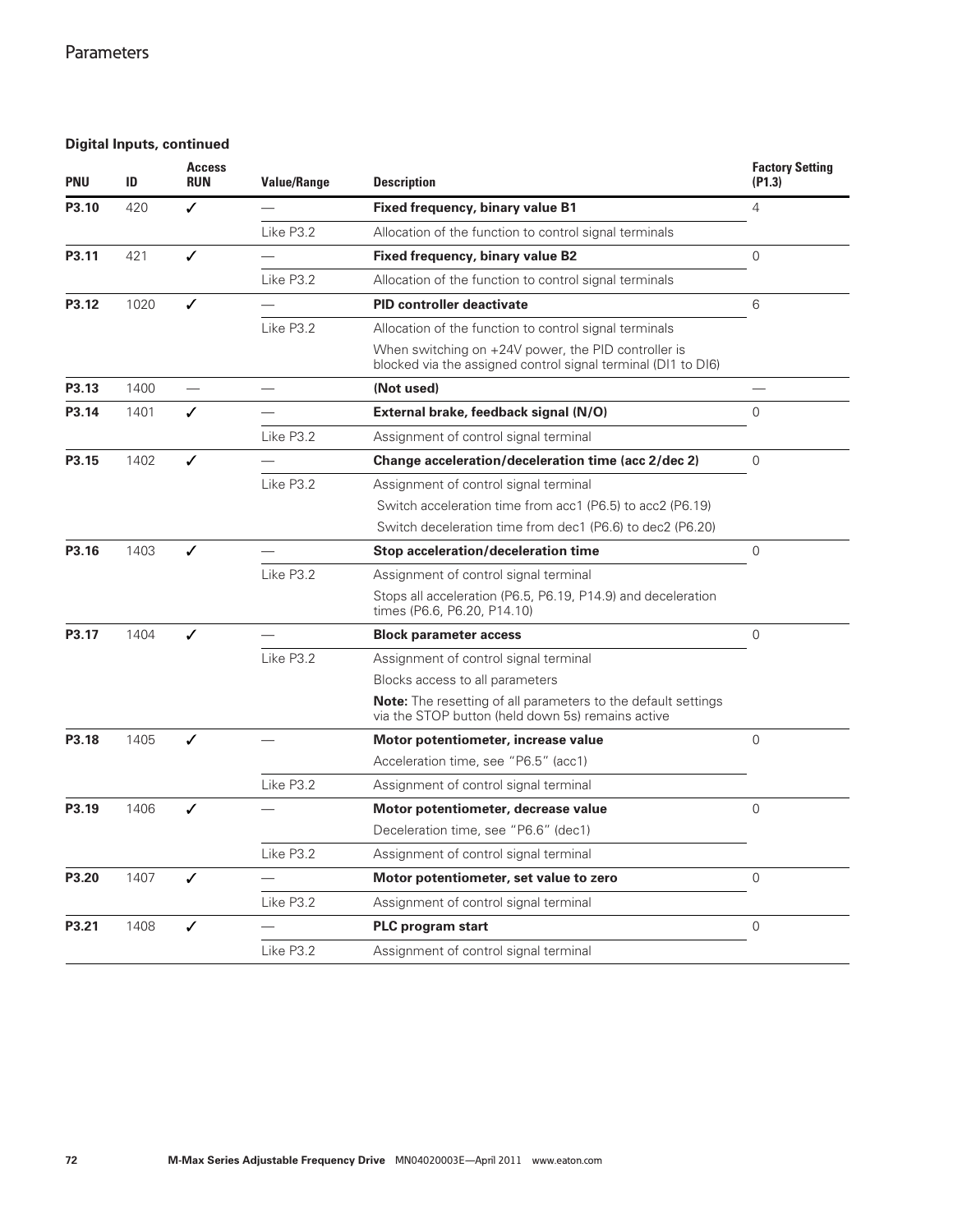## **Digital Inputs, continued**

| <b>PNU</b>        | ID   | <b>Access</b><br><b>RUN</b> | <b>Value/Range</b> | <b>Description</b>                                                                             | <b>Factory Setting</b><br>(P1.3) |
|-------------------|------|-----------------------------|--------------------|------------------------------------------------------------------------------------------------|----------------------------------|
| P3.22             | 1409 | ✓                           |                    | PLC program pause                                                                              | 0                                |
|                   |      |                             | Like P3.2          | Assignment of control signal terminal                                                          |                                  |
| P3.23             | 1410 | ✓                           |                    | Counter, input signal                                                                          | 0                                |
|                   |      |                             | Like P3.2          | Assignment of control signal terminal                                                          |                                  |
|                   |      |                             |                    | Counts the activation of the selected digital input (DI1-DI6)                                  |                                  |
| P3.24             | 1411 | ✓                           |                    | Counter, reset                                                                                 | 0                                |
|                   |      |                             | Like P3.2          | Assignment of control signal terminal                                                          |                                  |
|                   |      |                             |                    | Resets the outputs $P5.1 = 20$ , $P5.1 = 21$ and display value<br>M <sub>1.21</sub> to zero    |                                  |
| P3.25             | 1412 | ✓                           |                    | Activate secondary remote control source                                                       | $\Omega$                         |
|                   |      |                             | Like P3.2          | Assignment of control signal terminal                                                          |                                  |
|                   |      |                             |                    | Move between the control levels set at P6.1 and P6.17<br>(LOC-REM function)                    |                                  |
| P <sub>3.26</sub> | 1413 | ✓                           |                    | Activate secondary remote speed reference                                                      | 0                                |
|                   |      |                             | Like P3.2          | Assignment of control signal terminal                                                          |                                  |
|                   |      |                             |                    | Switch between the setpoint sources AI1 and AI2 set at<br>P6.2 and P6.18                       |                                  |
| P3.27             | 1414 | ✓                           |                    | Activate second parameter set (2PS)                                                            | 0                                |
|                   |      |                             | Like P3.2          | Assignment of control signal terminal                                                          |                                  |
|                   |      |                             |                    | The values set at the parameter group P14 are activated                                        |                                  |
| P3.28             | 1415 | ✓                           |                    | Fieldbus, remote input                                                                         | 0                                |
|                   |      |                             | Like P3.2          | Assignment of control signal terminal                                                          |                                  |
|                   |      |                             |                    | The assigned digital input is written directly to the general<br>status word (ID 2102, bit 11) |                                  |
| P3.29             | 1416 | ✓                           |                    | <b>Counter reference value 1</b>                                                               | 0                                |
|                   |      |                             | $0 - 65,535$       | Trigger value for $P5.1 = 20$                                                                  |                                  |
| P3.30             | 1417 | ✓                           |                    | <b>Counter reference value 2</b>                                                               | 0                                |
|                   |      |                             | $0 - 65,535$       | Trigger value for $P5.1 = 21$                                                                  |                                  |
| P3.31             | 1418 | ✓                           |                    | DI1 logic (control signal terminal 8)                                                          | 0                                |
|                   |      |                             |                    | The logic activates the response of the control signal<br>terminal (see figure on Page 69)     |                                  |
|                   |      |                             |                    | N/O contact (failsafe) N/C contact                                                             |                                  |
|                   |      |                             | 0                  | N/O contact                                                                                    |                                  |
|                   |      |                             | 1                  | N/C contact                                                                                    |                                  |
| P3.32             | 1419 | ✓                           |                    | DI2 logic (control signal terminal 9)                                                          | 0                                |
|                   |      |                             | Like P3.31         | Function                                                                                       |                                  |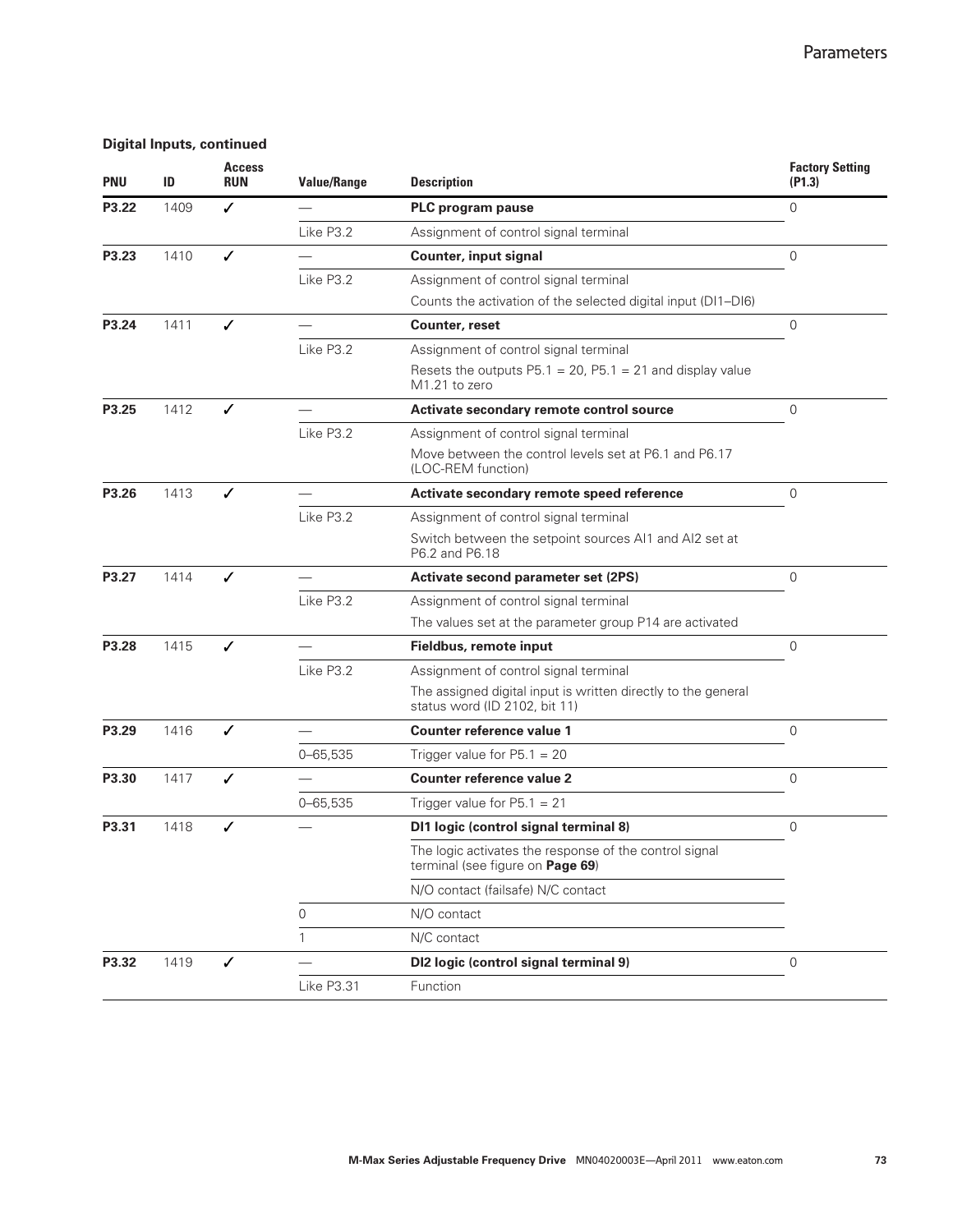## **Digital Inputs, continued**

| <b>PNU</b>        | ID   | <b>Access</b><br><b>RUN</b> | <b>Value/Range</b> | <b>Description</b>                                                                                                                                                                                | <b>Factory Setting</b><br>(P1.3) |
|-------------------|------|-----------------------------|--------------------|---------------------------------------------------------------------------------------------------------------------------------------------------------------------------------------------------|----------------------------------|
| P3.33             | 1420 | ℐ                           |                    | DI3 logic (control signal terminal 10)                                                                                                                                                            | $\mathbf 0$                      |
|                   |      |                             | Like P3.31         | Function                                                                                                                                                                                          |                                  |
| P3.34             | 1421 | J                           |                    | DI4 logic (control signal terminal 14)                                                                                                                                                            | $\Omega$                         |
|                   |      |                             | Like P3.31         | Function                                                                                                                                                                                          |                                  |
| P3.35             | 1422 | ✓                           |                    | DI5 logic (control signal terminal 15)                                                                                                                                                            | $\Omega$                         |
|                   |      |                             | Like P3.31         | Function                                                                                                                                                                                          |                                  |
| P3.36             | 1423 | ✓                           |                    | DI6 logic (control signal terminal 16)                                                                                                                                                            | $\Omega$                         |
|                   |      |                             | Like P3.31         | Function                                                                                                                                                                                          |                                  |
| P <sub>3.37</sub> | 1480 | ✓                           |                    | <b>Manual mode</b>                                                                                                                                                                                | $\overline{0}$                   |
|                   |      |                             | Like P3.2          | Changes from fieldbus mode (Modbus, CANopen, PROFIBUS,<br>and so on) to manual mode. The control level and setpoint<br>source required in manual mode can be set at parameters P6.31<br>to P6.33. |                                  |

*Example A: P3.1 = 1 (P6.8 = 0)*

### **DI1 (FWD) + DI2 = REV**



The start enable via control signal terminal 8 (DI1) is always required for operation:

- $\bullet$  Actuation control signal terminal 8 (DI1) = Start enable, clockwise rotating field (FWD)
- Actuation control signal terminal 8 (DI1) plus control signal terminal 9 (DI2) = Start enable anticlockwise rotating field (REV)

The separate actuation of control signal terminal 9 (DI2) does not allow any start enable.

## *Example B: P3.1 = 2*

### **Example: Start Stop Impulse**



Standard actuation for a drive with pushbutton switch (Normally open, Normally closed) and self-actuating.

Parameter P3.1 = 2 enables this actuation via the control signal terminals 8 (DI1) and 9 (DI2) to be simulated.

Parameter P3.4 = 3 enables the rotation reversal (FWD  $\Longleftrightarrow$ REV) to be activated (reversing starter) via control signal terminal 10 (DI3).

 $Set P3.9 = 0.$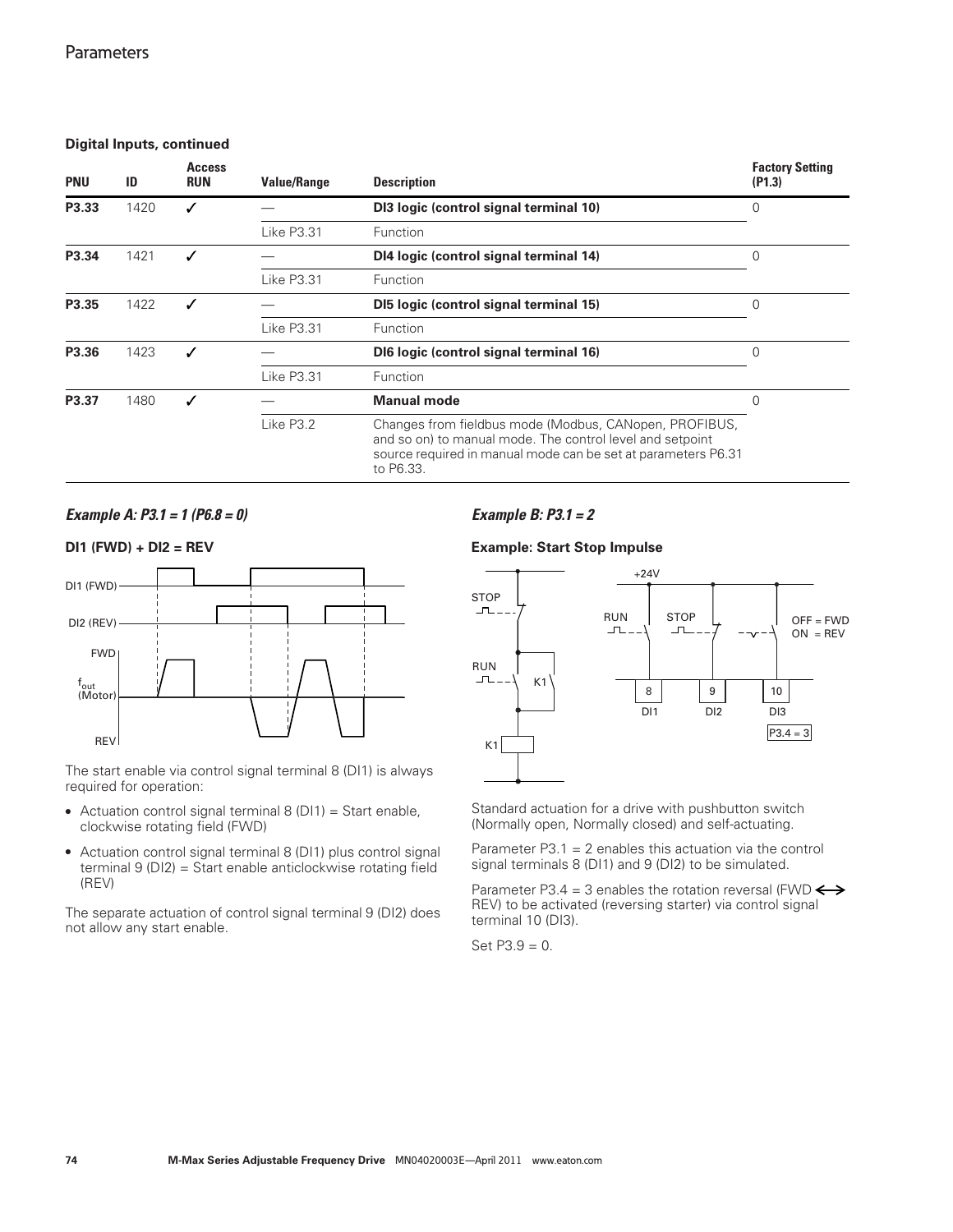## **Analog Outputs (P4)**

An analog voltage signal from 0–10V is output at control signal terminal 18. The maximum permissible load is 10 mA. Reference potential is GND on control signal terminals 3 and 5.

In the factory setting, the voltage signal (0–10V) is proportional to the output frequency f-Out =  $0$ – $f_{max}$  (P6.4).

The output signal is not monitored by the frequency inverter.

#### **Analog Output AO**



## **Analog Outputs**

| <b>PNU</b>  | ID   | <b>Access</b><br><b>RUN</b> | <b>Value/Range</b> | <b>Description</b>                                                                 | <b>Factory Setting</b><br>(P1.3) |
|-------------|------|-----------------------------|--------------------|------------------------------------------------------------------------------------|----------------------------------|
| <b>P4.1</b> | 307  | ✓                           |                    | <b>AO signal (Analog Output)</b>                                                   |                                  |
|             |      |                             | 0                  | Deactivated                                                                        |                                  |
|             |      |                             |                    | Output frequency f-Out = $0-f_{max}$ (P6.4)                                        |                                  |
|             |      |                             | 2                  | Output current $I_2 = 0 - I_N$ Motor (P7.1)                                        |                                  |
|             |      |                             | 3                  | Torque $M_N = 0-100\%$ (calculated value)                                          |                                  |
|             |      |                             | 4                  | PID controller, output (0-100%)                                                    |                                  |
| P4.2        | 310  | ✓                           |                    | AO, minimum value                                                                  | $\mathbf{\overline{1}}$          |
|             |      |                             | Ω                  | 0V                                                                                 |                                  |
|             |      |                             |                    | 2V (live-zero)                                                                     |                                  |
| P4.3        | 1456 | ✓                           |                    | AO, gain                                                                           | 100.00                           |
|             |      |                             | 0.00-200.00%       | Gain factor                                                                        |                                  |
|             |      |                             |                    | The maximum value set here always corresponds to the<br>maximum output voltage 10V |                                  |
| P4.4        | 1477 | ✓                           |                    | AO, filter time                                                                    | 0.10                             |
|             |      |                             | $0.00 - 10.00s$    | Filter time constant for the analog output voltage                                 |                                  |
|             |      |                             |                    | See "Filter Time Constant" on Page 68                                              |                                  |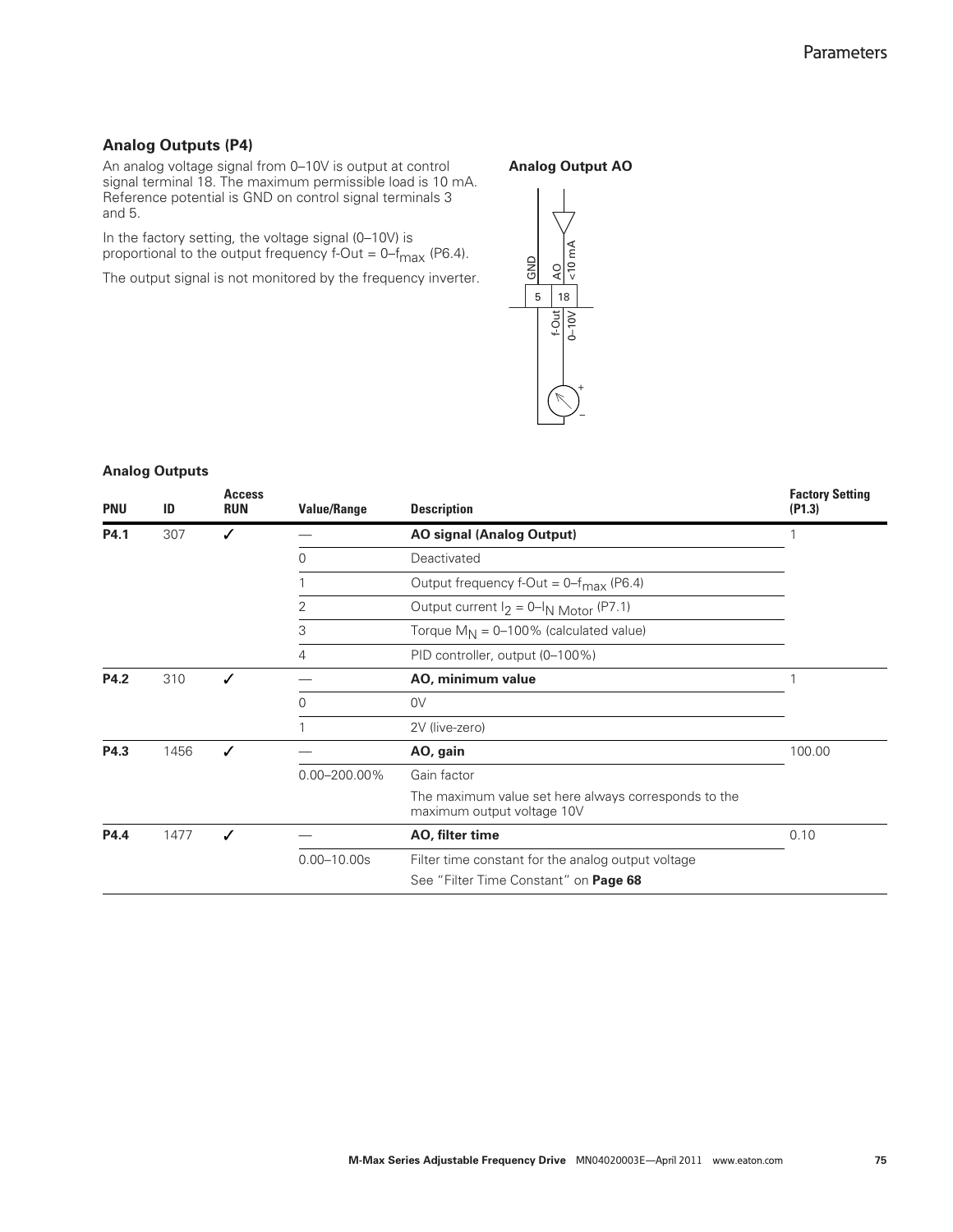## **Digital Outputs (P5)**

The M-Max series frequency inverters have three digital outputs in different specifications:

- Relay RO1: N/O contact R13–R14, control signal terminals 22 and 23
- Relay RO2: changeover contact R21–R22 (N/C contact, control signal terminals 25 and 24)/R21–R24 (N/O contact, control signal terminals 25 and 26)
- Transistor output DO: control signal terminal 13 (DO–). Control signal terminal 20  $(DO+)$  = Input of the supply voltage for the transistor output

Notes on electrical connections are found on **Pages 42** and **43**.

**Access**

The messages listed under parameter P5.1 can be assigned multiple times. These are independent of the selected control level and operating mode.

#### **Digital Outputs**

**PNU** 

#### **Digital Outputs**



**Factory Setting**

| PNU  | ID  | <b>RUN</b> | <b>Value/Range</b> | <b>Description</b>                                                   | (P1.3) |
|------|-----|------------|--------------------|----------------------------------------------------------------------|--------|
| P5.1 | 313 |            |                    | <b>RO1 Signal (Relay 1 Output)</b>                                   | 2      |
|      |     |            | 0                  | Deactivated                                                          |        |
|      |     |            |                    | READY, the frequency inverter is ready for operation                 |        |
|      |     |            | 2                  | RUN, the inverter of the frequency inverter is enabled<br>(FWD, REV) |        |
|      |     |            | 3                  | FAULT, error message                                                 |        |
|      |     |            |                    | Error detected (= STOP)                                              |        |
|      |     |            | 4                  | Error message inverted (no error message)                            |        |
|      |     |            | 5                  | ALARM, warning message                                               |        |
|      |     |            |                    | See "Protective Functions (P8)" on Page 88                           |        |
|      |     |            | 6                  | REV (Reverse run), anticlockwise rotating field active               |        |
|      |     |            |                    | Output frequency = frequency setpoint                                |        |
|      |     |            | 8                  | Motor controller active                                              |        |
|      |     |            | 9                  | Zero frequency                                                       |        |
|      |     |            |                    | Output frequency = 0 Hz                                              |        |
|      |     |            | 10                 | Frequency monitoring 1                                               |        |
|      |     |            |                    | For the frequency ranges set at P5.4 and P5.5                        |        |
|      |     |            | 11                 | Frequency monitoring 2                                               |        |
|      |     |            |                    | For the frequency ranges set at P5.6 and P5.7                        |        |
|      |     |            | 12                 | PID monitoring                                                       |        |
|      |     |            |                    | For the deviation set at P9.17                                       |        |

**Values continued on next page**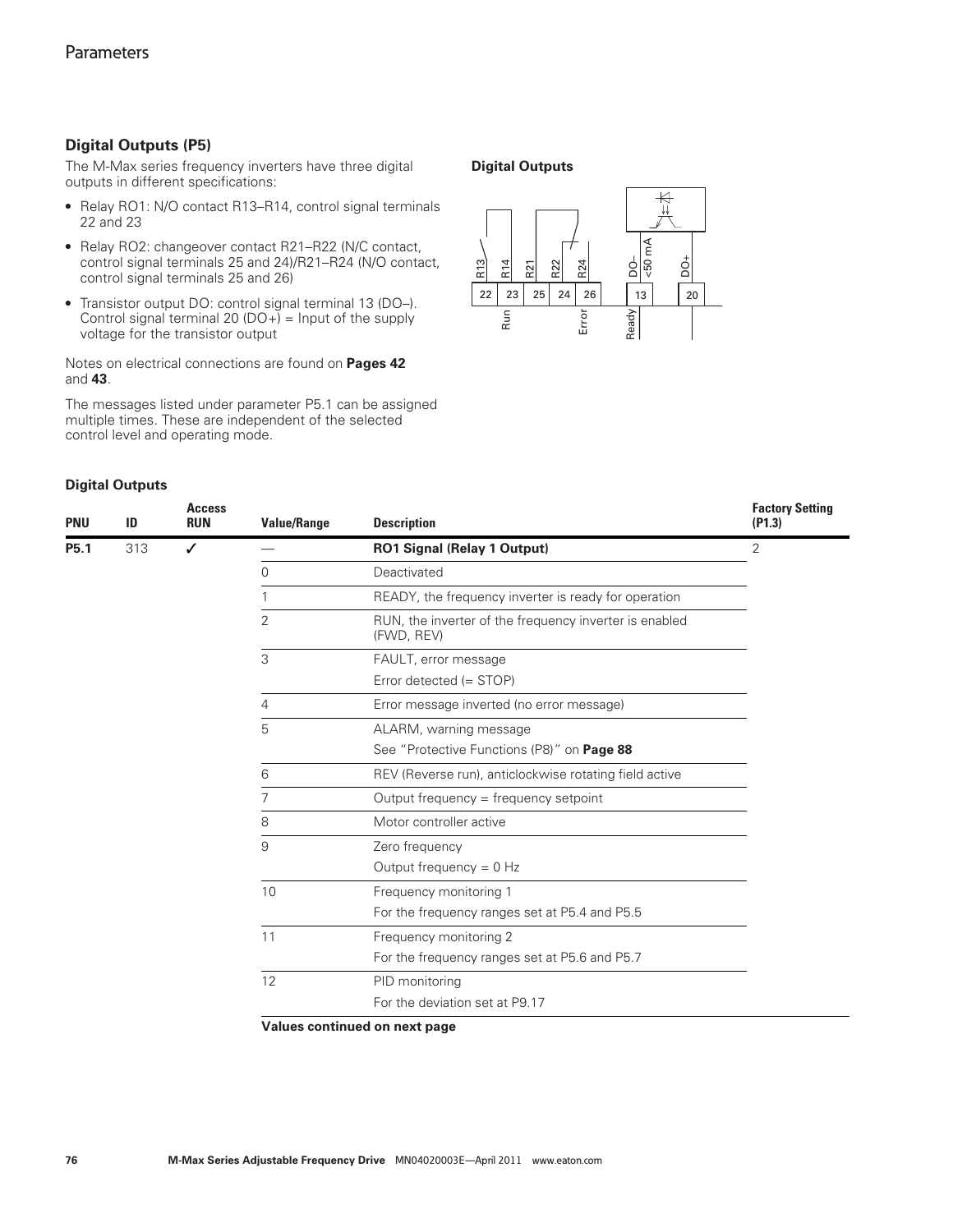## **Digital Outputs, continued**

| <b>PNU</b>       | ID  | <b>Access</b><br><b>RUN</b> | <b>Value/Range</b> | <b>Description</b>                                                                                                           | <b>Factory Setting</b><br>(P1.3) |
|------------------|-----|-----------------------------|--------------------|------------------------------------------------------------------------------------------------------------------------------|----------------------------------|
| P <sub>5.1</sub> | 313 | ✓                           | 13                 | Overtemperature signal                                                                                                       | 2                                |
|                  |     |                             | 14                 | Overcurrent control active                                                                                                   |                                  |
|                  |     |                             | 15                 | Overvoltage control active                                                                                                   |                                  |
|                  |     |                             | 16                 | PLC sequence control active                                                                                                  |                                  |
|                  |     |                             | 17                 | PLC sequence control, single step completed                                                                                  |                                  |
|                  |     |                             | 18                 | PLC sequence control, program cycle completed                                                                                |                                  |
|                  |     |                             | 19                 | PLC sequence control, pause                                                                                                  |                                  |
|                  |     |                             | 20                 | Counter, value 1 reached. The counter value is $\geq$ the trigger<br>value set at P3.21 and can be reset by activating P3.24 |                                  |
|                  |     |                             | 21                 | Counter, value 2 reached. The counter value is $\geq$ the trigger<br>value set at P3.22 and can be reset by activating P3.24 |                                  |
|                  |     |                             | 22                 | RUN message active                                                                                                           |                                  |
|                  |     |                             | 23                 | Analog minimum reference error                                                                                               |                                  |
|                  |     |                             |                    | Message if the setpoint signal (life zero) of Al1 and/or Al2 is<br>below 4 mA- or 2V (P2.1 = 1, P2.5 = 1)                    |                                  |
|                  |     |                             | 24                 | <b>LOG</b> function fulfilled                                                                                                |                                  |
|                  |     |                             |                    | Message if the logical operation of P13.3 is fulfilled (LOG = 1)                                                             |                                  |
|                  |     |                             | 25                 | PID controller, actual value monitoring                                                                                      |                                  |
|                  |     |                             |                    | Message if the actual value is within the hysteresis set at P9.15<br>and P9.16                                               |                                  |
|                  |     |                             | 26                 | External brake actuated                                                                                                      |                                  |
|                  |     |                             |                    | Switch threshold: set value of P12.8                                                                                         |                                  |
|                  |     |                             | 27                 | Current monitoring                                                                                                           |                                  |
|                  |     |                             |                    | Switch threshold: set value of P5.8                                                                                          |                                  |
|                  |     |                             | 28                 | Fieldbus, remote output                                                                                                      |                                  |
|                  |     |                             |                    | The assigned digital output is written directly to the general<br>control word (ID 2001, bit 13)                             |                                  |
| P <sub>5.2</sub> | 314 | $\checkmark$                |                    | RO2 signal (relay output 2)                                                                                                  | 3                                |
|                  |     |                             | Like P5.1          | Assignment of the function                                                                                                   |                                  |
| P <sub>5.3</sub> | 312 | ✓                           |                    | <b>DO Signal (Digital Output)</b>                                                                                            | 1                                |
|                  |     |                             | Like P5.1          | Assignment of the function                                                                                                   |                                  |
| P <sub>5.4</sub> | 315 | ✓                           |                    | <b>Frequency monitoring 1</b>                                                                                                | $\mathsf{O}\xspace$              |
|                  |     |                             |                    | Monitoring of the selected frequency range                                                                                   |                                  |
|                  |     |                             |                    | A monitoring message can be implemented via the digital<br>outputs (P5.1, P5.2, P5.3 = 10)                                   |                                  |
|                  |     |                             | 0                  | Deactivated                                                                                                                  |                                  |
|                  |     |                             |                    | 0.00-P5.5 Hz                                                                                                                 |                                  |
|                  |     |                             | 2                  | P5.5-P6.4 Hz                                                                                                                 |                                  |
|                  |     |                             |                    |                                                                                                                              |                                  |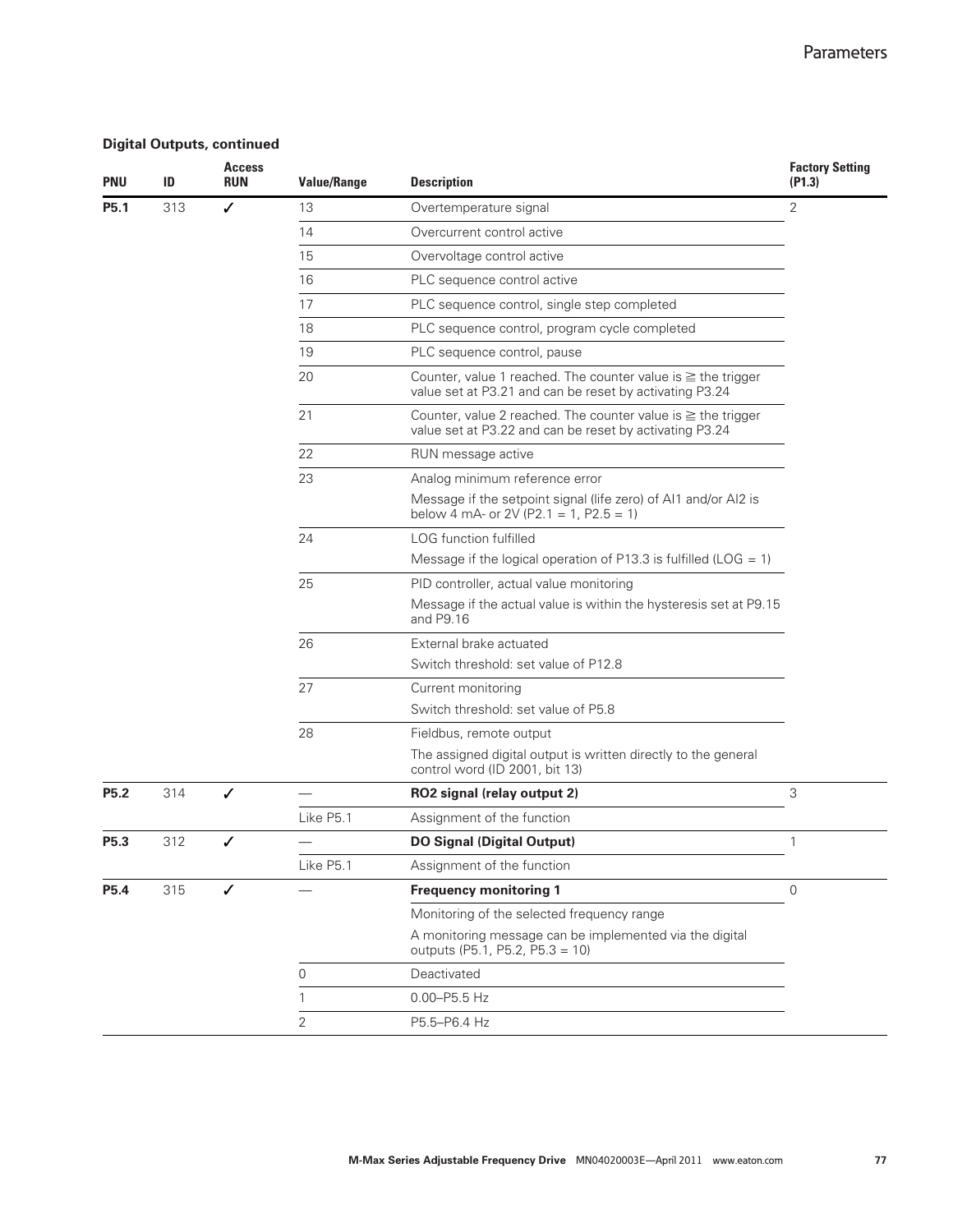## **Digital Outputs, continued**

| <b>PNU</b>       | ID  | <b>Access</b><br><b>RUN</b> | <b>Value/Range</b> | <b>Description</b>                                                                                  | <b>Factory Setting</b><br>(P1.3) |
|------------------|-----|-----------------------------|--------------------|-----------------------------------------------------------------------------------------------------|----------------------------------|
| P <sub>5.5</sub> | 316 |                             |                    | Frequency monitoring 1 reference value                                                              | 0.00                             |
|                  |     |                             | $0.00 - P6.4$ Hz   |                                                                                                     |                                  |
| P <sub>5.6</sub> | 346 |                             |                    | <b>Frequency monitoring 2</b>                                                                       | $\Omega$                         |
|                  |     |                             |                    | Monitoring of the selected frequency range                                                          |                                  |
|                  |     |                             |                    | A monitoring message can be implemented via the digital<br>outputs (value $11 = P5.1$ , P5.2, P5.3) |                                  |
|                  |     |                             | O                  | Deactivated                                                                                         |                                  |
|                  |     |                             |                    | $0.00 - P5.7$ Hz                                                                                    |                                  |
|                  |     |                             | 2                  | P5.7-P6.4 Hz                                                                                        |                                  |
| <b>P5.7</b>      | 347 | ℐ                           |                    | Frequency monitoring 2 reference value                                                              | 0.00                             |
|                  |     |                             | $0.00 - P6.4$ Hz   |                                                                                                     |                                  |

**Frequency Monitoring (P5.5–P5.7)**

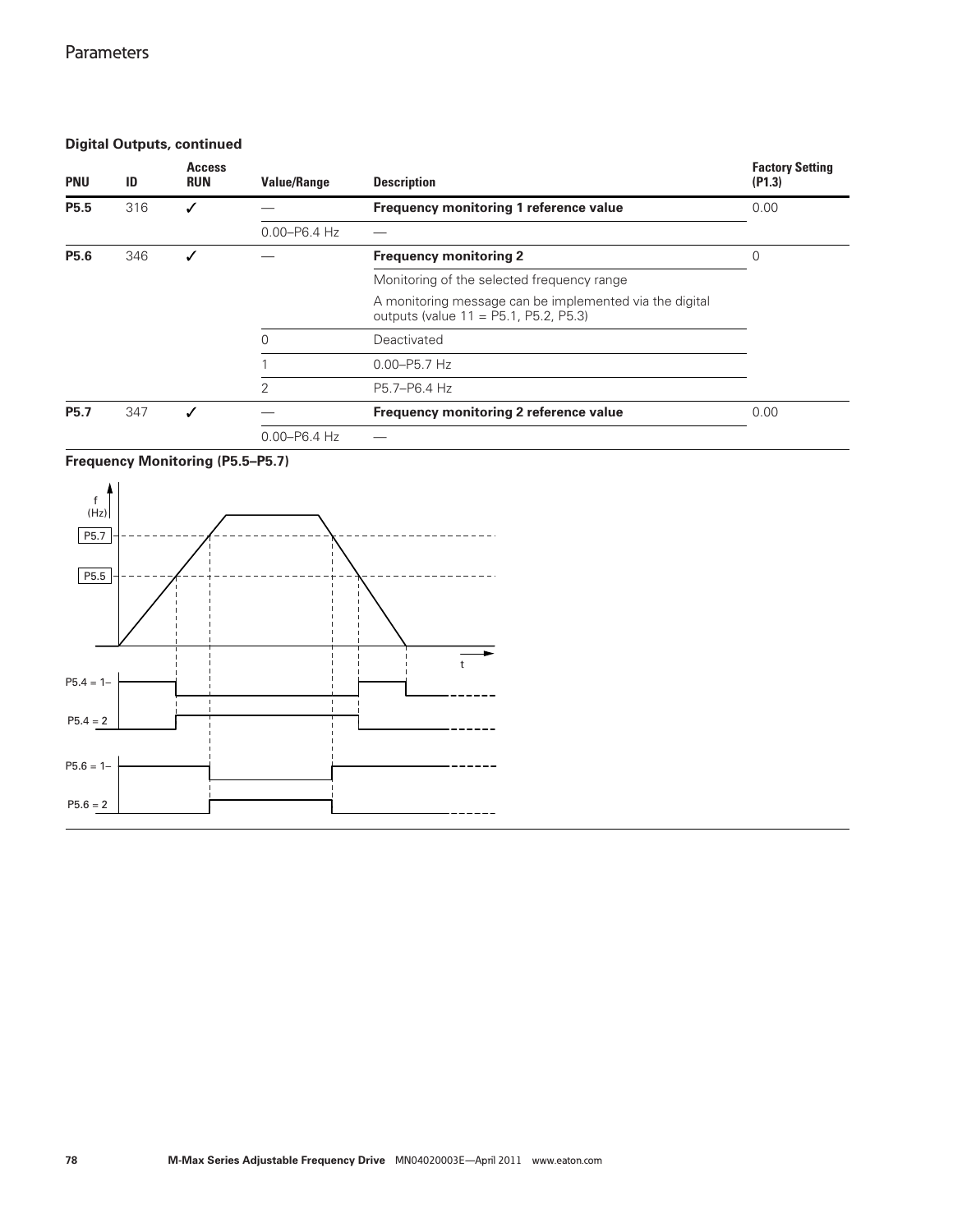## **Digital Outputs, continued**

| <b>PNU</b>        | ID   | <b>Access</b><br><b>RUN</b> | <b>Value/Range</b> | <b>Description</b>                                                                         | <b>Factory Setting</b><br>(P1.3) |
|-------------------|------|-----------------------------|--------------------|--------------------------------------------------------------------------------------------|----------------------------------|
| P <sub>5.8</sub>  | 1457 | ✓                           |                    | <b>Current monitoring</b>                                                                  | 0.00                             |
|                   |      |                             | $0.00 - P7.2$      | Monitoring of the selected frequency range                                                 |                                  |
|                   |      |                             | $(I_{\ominus}A)$   | A monitoring message can be implemented via the digital<br>outputs (P5.1, P5.2, P5.3 = 27) |                                  |
| P <sub>5.9</sub>  | 1458 | ✓                           |                    | DO logic (control signal terminal 13)                                                      | $\Omega$                         |
|                   |      |                             |                    | Operation of transistor output DO-                                                         |                                  |
|                   |      |                             | 0                  | N/O contact                                                                                |                                  |
|                   |      |                             | 1                  | N/C contact                                                                                |                                  |
| P5.10             | 1331 | ✓                           |                    | RO1 logic (control signal terminals 22, 23)                                                | $\Omega$                         |
|                   |      |                             |                    | Operation of relay contact R13/R14                                                         |                                  |
|                   |      |                             | 0                  | N/O contact                                                                                |                                  |
|                   |      |                             | 1                  | N/C contact                                                                                |                                  |
| P5.11             | 1332 | ✓                           |                    | RO2 logic (control signal terminal 24, 25, 26)                                             | $\Omega$                         |
|                   |      |                             |                    | Operation of relay changeover contact                                                      |                                  |
|                   |      |                             | $\Omega$           | N/O contact (R21-R24) or N/C contact (R21-R22)                                             |                                  |
|                   |      |                             | 1                  | N/C contact (R21-R24) or N/O contact (R21-R22)                                             |                                  |
| P5.12             | 1459 | $\checkmark$                |                    | DO, on delay                                                                               | 0.00                             |
|                   |      |                             | 0.00-320.00s       |                                                                                            |                                  |
| P5.13             | 1460 | ✓                           |                    | DO, off-delay                                                                              | 0.00                             |
|                   |      |                             | 0.00-320.00s       |                                                                                            |                                  |
| P5.14             | 1461 | ✓                           |                    | RO1, on delay                                                                              | 0.00                             |
|                   |      |                             | 0.00-320.00s       |                                                                                            |                                  |
| P5.15             | 1424 | ✓                           |                    | RO1, off-delay                                                                             | 0.00                             |
|                   |      |                             | 0.00-320.00s       |                                                                                            |                                  |
| P5.16             | 1425 | ✓                           |                    | RO2, on delay                                                                              | 0.00                             |
|                   |      |                             | $0.00 - 320.00s$   |                                                                                            |                                  |
| P <sub>5.17</sub> | 1426 | ✓                           |                    | RO2, off-delay                                                                             | 0.00                             |
|                   |      |                             | 0.00-320.00s       |                                                                                            |                                  |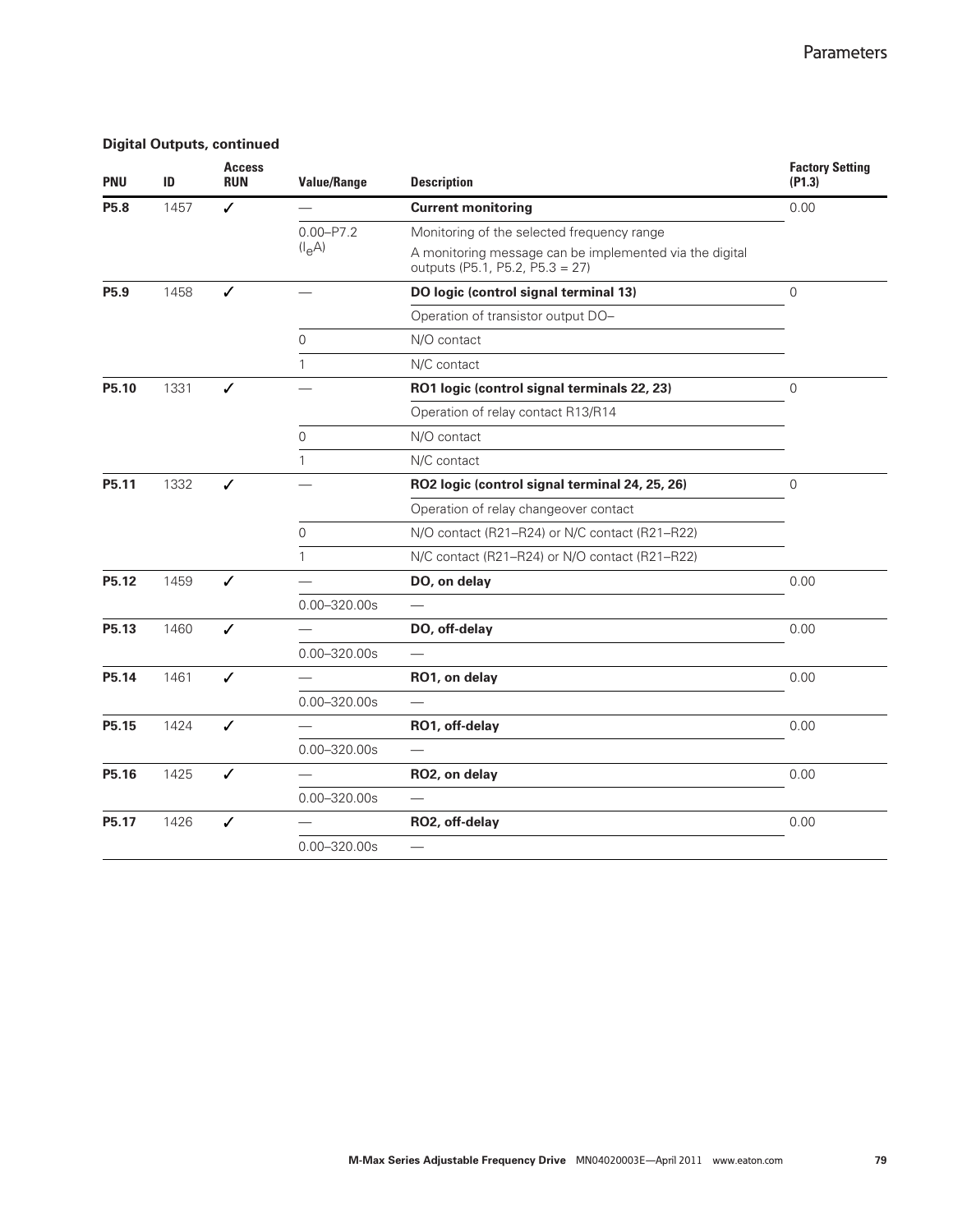## **Drives Control (P6)**

In this parameter group (P6), you can define the operating conditions for the M-Max frequency inverter.

## **Drives Control**

| ID  | <b>Access</b><br><b>RUN</b> | <b>Value/Range</b> | <b>Description</b>                                                        | <b>Factory Setting</b><br>(P1.3) |
|-----|-----------------------------|--------------------|---------------------------------------------------------------------------|----------------------------------|
| 125 |                             |                    | <b>Primary remote control source</b>                                      |                                  |
|     |                             |                    | Control signal terminals (I/O)                                            |                                  |
|     |                             |                    | You can switch directly between I/O and KEYPAD with the<br>LOC/REM button |                                  |
|     |                             | 2                  | Operating unit (KEYPAD)                                                   |                                  |
|     |                             |                    | The LOC/REM button has no function here                                   |                                  |
|     |                             | 3                  | Fieldbus (BUS)                                                            |                                  |
|     |                             |                    | You can switch directly between BUS and KEYPAD with the<br>LOC/REM button |                                  |
|     |                             |                    |                                                                           |                                  |

Selecting the control sources can be done directly with the LOC/REM button between the control source selected in P6.1 and the operating unit.

During operation (RUN) the drive is always stopped (STOP) when changing control sources (LOC/REM button).

The control source selected with parameter P6.1 or with the LOC/REM button is shown on the bottom page in the LCD display (see figure on this page).

**Example: Control Level I/O Activated**



| Fixed frequency (FF0)<br>$\Omega$<br>The value can be set in parameter P10.1<br>Operating unit (REF)<br>This setting causes the setpoint defined at REF to be read.                         |  |
|---------------------------------------------------------------------------------------------------------------------------------------------------------------------------------------------|--|
|                                                                                                                                                                                             |  |
|                                                                                                                                                                                             |  |
|                                                                                                                                                                                             |  |
| It can be set via the keypad with the arrow buttons or at<br>parameter P6.15                                                                                                                |  |
| 2<br>Fieldbus (BUS)                                                                                                                                                                         |  |
| Setpoint entry via Modbus RTU (control signal terminals A<br>and B) or optional fieldbus connection (for example, CANopen,<br>PROFIBUS DP)                                                  |  |
| 3<br>Al1 (analog setpoint 1)                                                                                                                                                                |  |
| Voltage set value: 0 (2)-10V at control signal terminal 2                                                                                                                                   |  |
| Scaling and filtering: P2.1 to P2.4                                                                                                                                                         |  |
| 4<br>Al2 (analog setpoint 2)                                                                                                                                                                |  |
| Current setpoint value: 0 (4) -20 mA to control signal terminal 4                                                                                                                           |  |
| Scaling and filtering: P2.5 to P2.8                                                                                                                                                         |  |
| 5<br>Motor potentiometer                                                                                                                                                                    |  |
| The actuation is implemented via the digital inputs assigned at<br>P3.18 and P3.19 (DI1–DI6). The required acceleration and<br>deceleration times can be set at P6.5 (acc1) and P6.6 (dec1) |  |
| Assigning a digital input (DI1–DI6) at P6.20 enables the set<br>value of the motor potentiometer to be set directly to zero                                                                 |  |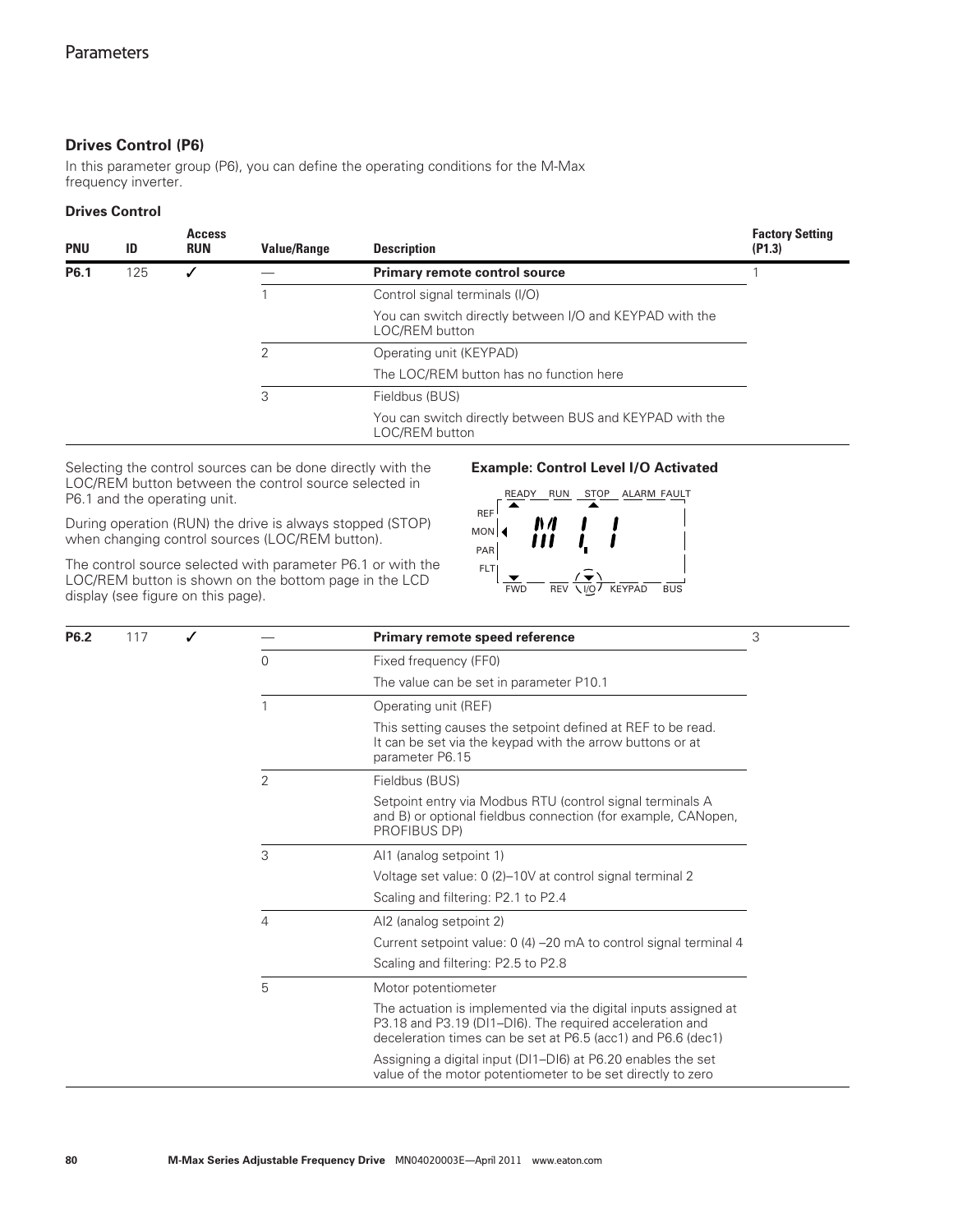| <b>PNU</b>       | ID  | <b>Access</b><br><b>RUN</b> | <b>Value/Range</b> | <b>Description</b>                      | <b>Factory Setting</b><br>(P1.3) |
|------------------|-----|-----------------------------|--------------------|-----------------------------------------|----------------------------------|
| P6.3             | 101 | X                           |                    | <b>Minimum frequency</b>                | 0.00                             |
|                  |     |                             | $0.00 - P6.4$ (Hz) |                                         |                                  |
| P <sub>6.4</sub> | 102 | X                           |                    | <b>Maximum frequency</b>                | 50.00                            |
|                  |     |                             | P6.3-320 Hz        |                                         |                                  |
| P6.5             | 103 | Х                           |                    | <b>Primary acceleration time (acc1)</b> | 3.0                              |
|                  |     |                             | $0.1 - 3000s$      | (See figure and note $\odot$ below)     |                                  |
| P6.6             | 104 | Χ                           |                    | <b>Primary deceleration time (dec1)</b> | 3.0                              |
|                  |     |                             | $0.1 - 3000s$      | (See figure and note $\odot$ below)     |                                  |

#### **Acceleration and Deceleration Time**



The values for the acceleration time  $t_1$  and the deceleration time  $t_2$  are calculated as follows:

$$
t_1 = \frac{(P6.4 - P6.3) \times P6.5}{P6.4}
$$

$$
t_2 = \frac{(P6.4 - P6.3) \times P6.6}{P6.4}
$$

The defined acceleration (P6.5) and deceleration times (P6.6) apply for all changes to the frequency setpoint value.

If the start-release (FWD, REV) is switched off, the output frequency ( $f_{Out}$ ) is immediately set to zero. The motor runs down uncontrolled.

If a controlled run-down is requested (with value from P6.6), parameter P6.8 must be 1.

Starting friction and load inertia can lead to longer acceleration times for the drive than are set in P6.5. Large centrifugal masses or if driven by the load, the deceleration time of the drive can be greater than is set in P6.6.

#### *Notes*

- When setting a minimum output frequency (P6.3 greater than 0 Hz), the acceleration and deceleration time of the drive is reduced to  $t_1$  or  $t_2$ .

Reference points for the acceleration and deceleration times set in parameters P6.5 and P6.6 are always 0 Hz (P6.3) and the maximum output frequency is  $f_{\text{max}}$  (P6.4).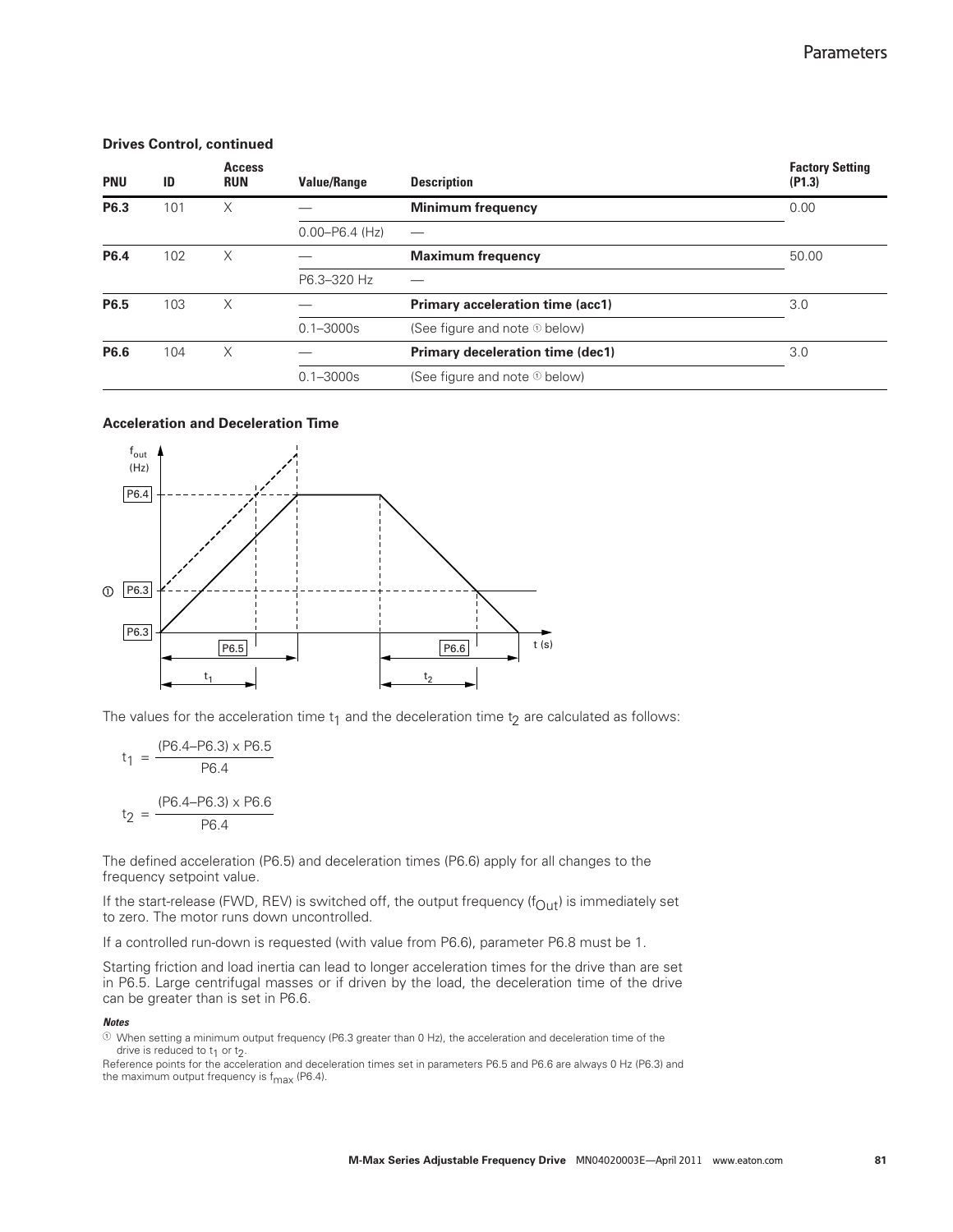| <b>PNU</b> | ID  | <b>Access</b><br><b>RUN</b> | <b>Value/Range</b> | <b>Description</b>                                                                                                                                                                                                                                                                                             | <b>Factory Setting</b><br>(P1.3) |
|------------|-----|-----------------------------|--------------------|----------------------------------------------------------------------------------------------------------------------------------------------------------------------------------------------------------------------------------------------------------------------------------------------------------------|----------------------------------|
| P6.7       | 505 | X                           |                    | <b>Start function</b>                                                                                                                                                                                                                                                                                          | $\Omega$                         |
|            |     |                             | $\overline{0}$     | Ramp (acceleration)                                                                                                                                                                                                                                                                                            |                                  |
|            |     |                             |                    | The acceleration time with the value set at parameter P6.5                                                                                                                                                                                                                                                     |                                  |
|            |     |                             | 1                  | Flying restart circuit                                                                                                                                                                                                                                                                                         |                                  |
|            |     |                             |                    | Starting on a running motor. By switching on a small current<br>value, a small torque is created                                                                                                                                                                                                               |                                  |
|            |     |                             |                    | With a frequency search (beginning with the maximum<br>frequency P6.4), the correct rotational field frequency is<br>determined. The output frequency is then adapted to the<br>specified setpoint frequency based on the defined acceleration<br>(P6.5) and deceleration (P6.6) times                         |                                  |
|            |     |                             |                    | Use this function if, for instance, the motor is already turning at<br>the start command, with flow-machines (pumps, fans) and<br>with short interruptions in input voltage                                                                                                                                    |                                  |
| P6.8       | 506 | X                           |                    | <b>Stop function</b>                                                                                                                                                                                                                                                                                           | $\mathbf 0$                      |
|            |     |                             | $\Omega$           | Free coasting                                                                                                                                                                                                                                                                                                  |                                  |
|            |     |                             |                    | The motor carries out an uncontrolled stop (coasting) after<br>the start enable (FWD/REV) is switched off or when the STOP<br>button (P6.16) is actuated                                                                                                                                                       |                                  |
|            |     |                             | 1                  | Ramp (deceleration) = dynamic braking                                                                                                                                                                                                                                                                          |                                  |
|            |     |                             |                    | Deceleration time with the value set under P6.6                                                                                                                                                                                                                                                                |                                  |
|            |     |                             |                    | If the energy that is fed back by the motor during the dynamic<br>braking is too high, the deceleration time has to be extended.<br>On devices with internal braking transistors, the excess energy<br>can be dispelled through an external braking resistance<br>(optional) (see "Braking (P12)" on Page 110) |                                  |
| P6.9       | 500 | X                           |                    | S ramp                                                                                                                                                                                                                                                                                                         | 0.0                              |
|            |     |                             | 0.0                | Linear acceleration and deceleration time based on P6.5<br>and P6.6                                                                                                                                                                                                                                            |                                  |
|            |     |                             | $0.1 - 10.0s$      | Time-graded transition to start and end of the acceleration<br>ramp (P6.5) and deceleration ramp (P6.6)                                                                                                                                                                                                        |                                  |
|            |     |                             |                    | The time set here applies for both ramps (see figure below)                                                                                                                                                                                                                                                    |                                  |

### **S-Formed Curve for Acceleration and Deceleration Ramps**



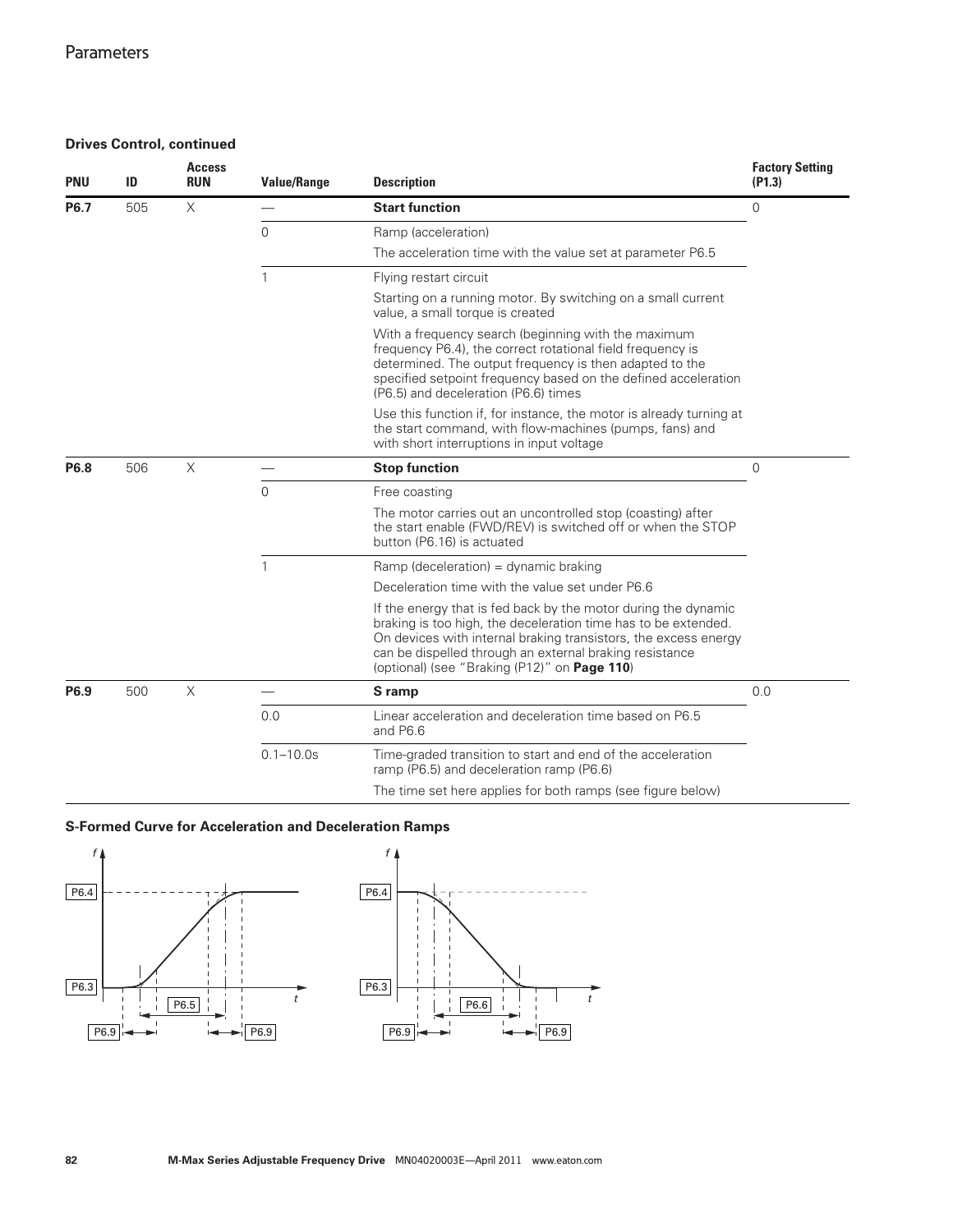| <b>PNU</b> | ID   | <b>Access</b><br><b>RUN</b> | <b>Value/Range</b> | <b>Description</b>                                                                                                                                                                                                                                                                                                                                   | <b>Factory Setting</b><br>(P1.3) |
|------------|------|-----------------------------|--------------------|------------------------------------------------------------------------------------------------------------------------------------------------------------------------------------------------------------------------------------------------------------------------------------------------------------------------------------------------------|----------------------------------|
| P6.10      | 717  | $\times$                    |                    | REAF, Wait time before an automatic restart                                                                                                                                                                                                                                                                                                          | 0.50                             |
|            |      |                             | $0.10 - 10.00s$    | Active, if $P6.13 = 1$                                                                                                                                                                                                                                                                                                                               |                                  |
|            |      |                             |                    | Waiting time until automatic restart, after the detected<br>error has disappeared                                                                                                                                                                                                                                                                    |                                  |
|            |      |                             |                    | (REAF = Restart After Failure)                                                                                                                                                                                                                                                                                                                       |                                  |
| P6.11      | 718  | $\times$                    |                    | <b>REAF, Testing period over three automatic restarts</b>                                                                                                                                                                                                                                                                                            | 30.00                            |
|            |      |                             | $0.00 - 60.00s$    | Active, if $P6.13 = 1$                                                                                                                                                                                                                                                                                                                               |                                  |
|            |      |                             |                    | Timed monitoring of the automatic restart<br>The monitoring time begins with the first automatic restart.<br>If more than three error messages occur during the testing<br>period, fault status is activated. Otherwise, the error is<br>acknowledged after the test time has elapsed and the test<br>time is only started again with the next error |                                  |
| P6.12      | 719  | $\times$                    |                    | REAF, Start function with automatic restart                                                                                                                                                                                                                                                                                                          | $\Omega$                         |
|            |      |                             | $\Omega$           | Ramp (acceleration)                                                                                                                                                                                                                                                                                                                                  |                                  |
|            |      |                             |                    | Flying restart circuit                                                                                                                                                                                                                                                                                                                               |                                  |
|            |      |                             | $\overline{2}$     | According to P6.7                                                                                                                                                                                                                                                                                                                                    |                                  |
| P6.13      | 731  | $\times$                    |                    | REAF, automatic restart after an error message                                                                                                                                                                                                                                                                                                       | $\Omega$                         |
|            |      |                             | 0                  | Deactivated                                                                                                                                                                                                                                                                                                                                          |                                  |
|            |      |                             | 1                  | Activated                                                                                                                                                                                                                                                                                                                                            |                                  |
| P6.14      | 1600 | ✓                           |                    | Stop on direction change via the arrow buttons $\langle \langle \rangle \rangle$ of the 1<br>keypad (KEYPAD)                                                                                                                                                                                                                                         |                                  |
|            |      |                             | 0                  | Deactivated, changes the direction of rotation (FWD $\Longleftrightarrow$ REV)<br>automatically on passing setpoint zero                                                                                                                                                                                                                             |                                  |
|            |      |                             |                    | Activated, stops the drive at setpoint zero and requires<br>another actuation of the Start button                                                                                                                                                                                                                                                    |                                  |

#### **Automatic Restart After Error Message (Two Start Attempts)**



| <b>Item</b><br><b>Number</b> | <b>Description</b>           |
|------------------------------|------------------------------|
|                              | First automatic restart      |
|                              | Second automatic restart     |
|                              | Shut-off when error detected |
|                              | Motor stop signal            |
|                              |                              |

TEST = monitored test tim

FAULT = shut-off when error message occurs RESET = reset error message (FAULT)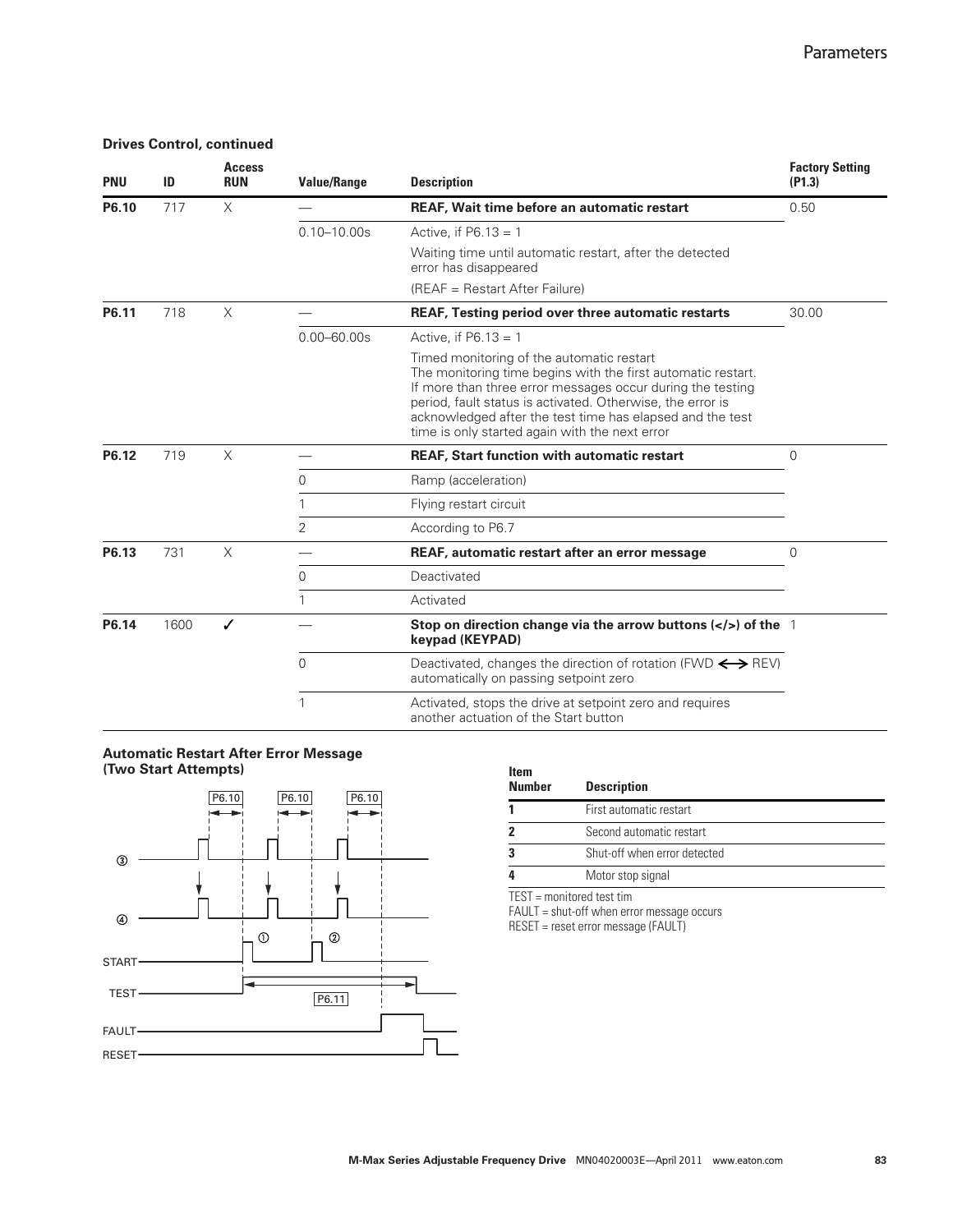| <b>PNU</b> | ID   | <b>Access</b><br><b>RUN</b> | <b>Value/Range</b> | <b>Description</b>                                                                                                                          | <b>Factory Setting</b><br>(P1.3) |
|------------|------|-----------------------------|--------------------|---------------------------------------------------------------------------------------------------------------------------------------------|----------------------------------|
| P6.15      | 184  | ✓                           |                    | Keypad frequency reference (REF)                                                                                                            | 0.00                             |
|            |      |                             | $-P6.4-P6.4 Hz$    | The setpoint value (REF) defined here can be activated at<br>parameter P6.2 and via the keypad (LOC/REM)                                    |                                  |
|            |      |                             |                    | In KEYPAD mode, the value can be changed with the arrow<br>buttons. The changes are written back automatically to this<br>parameter (P6.15) |                                  |
| P6.16      | 1474 | ✓                           |                    | <b>Stop button active</b>                                                                                                                   | 1                                |
|            |      |                             |                    | In the default settings, the STOP button of the keypad is<br>active in all operating modes                                                  |                                  |
|            |      |                             |                    | The Stop function can be set at parameter P6.8                                                                                              |                                  |
|            |      |                             | $\mathbf 0$        | No (deactivated)                                                                                                                            |                                  |
|            |      |                             |                    | Stop executed only via control signal terminals (I/O) or<br>fieldbus (BUS)                                                                  |                                  |
|            |      |                             |                    | Switching the LOC/REM button to KEYPAD removes the<br>block on the STOP button function set here                                            |                                  |
|            |      |                             |                    | <b>Note:</b> This does not deactivate the Reset function (FS<br>loading with 5s actuation of the STOP button)                               |                                  |
|            |      |                             | $\mathbf{1}$       | Yes (activated)                                                                                                                             |                                  |
| P6.17      | 1427 | $\times$                    |                    | Secondary remote control source                                                                                                             | 3                                |
|            |      |                             |                    | Assignment of the control levels as at P6.1                                                                                                 |                                  |
|            |      |                             |                    | Control level 2 is activated via parameter P3.25                                                                                            |                                  |
| P6.18      | 1428 | X                           |                    | Secondary remote speed reference                                                                                                            | $\overline{2}$                   |
|            |      |                             |                    | Assignment of setpoint sources as at P6.2                                                                                                   |                                  |
|            |      |                             |                    | Setpoint source 2 is activated via parameter P3.26                                                                                          |                                  |
| P6.19      | 502  | ✓                           |                    | Secondary acceleration time (acc2)                                                                                                          | 10.0                             |
|            |      |                             | $0.1 - 3000s$      | See Note 1 of parameter P6.5                                                                                                                |                                  |
|            |      |                             |                    | The activation is executed via parameter P3.15                                                                                              |                                  |
| P6.20      | 503  | ✓                           |                    | Secondary deceleration time (dec2)                                                                                                          | 10.0                             |
|            |      |                             | $0.1 - 3000s$      | See Note 1 of parameter P6.6                                                                                                                |                                  |
|            |      |                             |                    | The activation is executed via parameter P3.15                                                                                              |                                  |
| P6.21      | 526  | X                           |                    | Acceleration transition frequency (acc1-acc2)                                                                                               | 0.00                             |
|            |      |                             | 0.00-P6.4 Hz       | $0.00$ Hz = deactivated                                                                                                                     |                                  |
|            |      |                             |                    | If the output frequency set here is exceeded, the<br>acceleration time is switched automatically from acc1 (P6.5)<br>to acc2 (P6.19)        |                                  |
| P6.22      | 1334 | Χ                           |                    | Deceleration transition frequency (dec1-dec2)                                                                                               | 0.00                             |
|            |      |                             | 0.00-P6.4 Hz       | $0.00$ Hz = deactivated                                                                                                                     |                                  |
|            |      |                             |                    | If the output frequency set here is exceeded, the<br>deceleration time is switched automatically from dec1 (P6.6)<br>to dec2 (P6.20)        |                                  |
| P6.23      | 1429 | X                           |                    | <b>REV blocked</b>                                                                                                                          | $\mathbf 0$                      |
|            |      |                             |                    | The rotating field reversal of the output frequency is blocked                                                                              |                                  |
|            |      |                             | 0                  | Deactivated                                                                                                                                 |                                  |
|            |      |                             |                    | Activated                                                                                                                                   |                                  |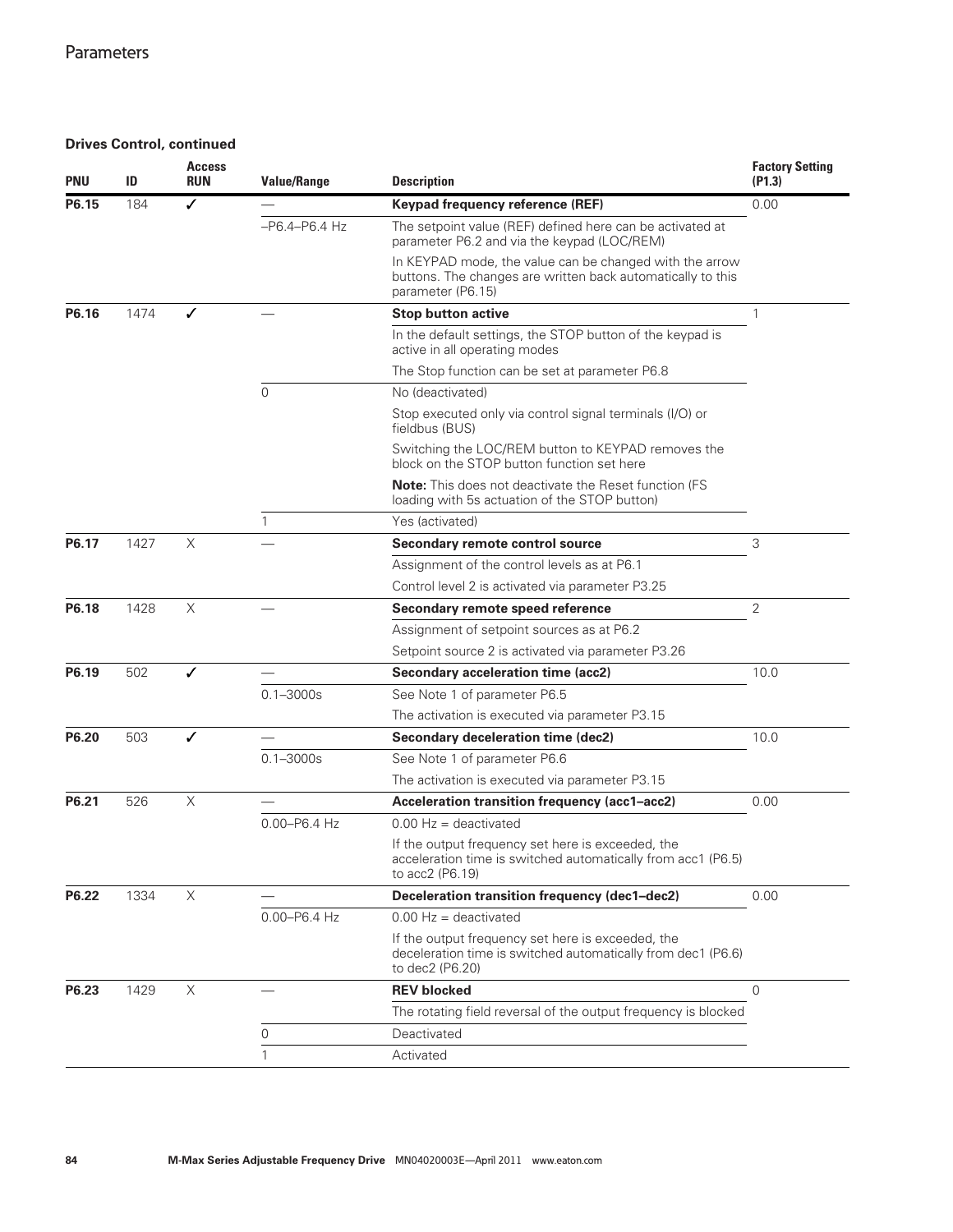| <b>PNU</b> | ID  | <b>Access</b><br><b>RUN</b> | <b>Value/Range</b> | <b>Description</b>            | <b>Factory Setting</b><br>(P1.3) |
|------------|-----|-----------------------------|--------------------|-------------------------------|----------------------------------|
| P6.24      | 509 | X                           |                    | Skip frequency 1, lower value | 0.00                             |
|            |     |                             | $0.00 - P6.25$ Hz  |                               |                                  |
| P6.25      | 510 | X                           |                    | Skip frequency 1, upper value | 0.00                             |
|            |     |                             | P6.24-P6.4         |                               |                                  |
| P6.26      | 511 | X                           |                    | Skip frequency 2, lower value | 0.00                             |
|            |     |                             | $0.00 - P6.27$ Hz  |                               |                                  |
| P6.27      | 512 | X                           |                    | Skip frequency 2, upper value | 0.00                             |
|            |     |                             | P6.26-P6.4 Hz      |                               |                                  |
| P6.28      | 513 | X                           |                    | Skip frequency 3, lower value | 0.00                             |
|            |     |                             | $0.00 - P6.29$ Hz  |                               |                                  |
| P6.29      | 514 | X                           |                    | Skip frequency 3, upper value | 0.00                             |
|            |     |                             | P6.28-P6.4 Hz      |                               |                                  |

## **Setting Range for Skip Frequencies**



| P6.30 | 759  | Χ |           | <b>Automatic REAF attempts</b>                                                        | 3 |
|-------|------|---|-----------|---------------------------------------------------------------------------------------|---|
|       |      |   | $1 - 10$  | Define the permissible number of automatic restarts<br>(REAF = Restart After Failure) |   |
| P6.31 | 1481 | X |           | Manual mode, primary control source                                                   |   |
|       |      |   | Like P6.1 | Assignment of the control levels                                                      |   |
|       |      |   |           | Manual mode is activated via parameter P3.37                                          |   |
| P6.32 | 1482 | X |           | Manual mode, primary speed reference                                                  | 3 |
|       |      |   | Like P6.2 | Assignment of setpoint sources                                                        |   |
|       |      |   |           | Manual mode is activated via parameter P3.37                                          |   |
| P6.33 | 1483 | X |           | <b>Manual mode, KEYPAD lock</b>                                                       |   |
|       |      |   |           | The Start/Stop functions are blocked in Manual mode via the<br>keypad                 |   |
|       |      |   |           | Deactivated                                                                           |   |
|       |      |   |           | Enabled                                                                               |   |

#### *Notes*

 $^{\circledR}$  : P6.24, P6.26, P6.28

: P6.25, P6.27, P6.29

In systems with mechanical resonances, you can cut out these frequency ranges for stationary operation.

Up to three different frequency ranges can be set.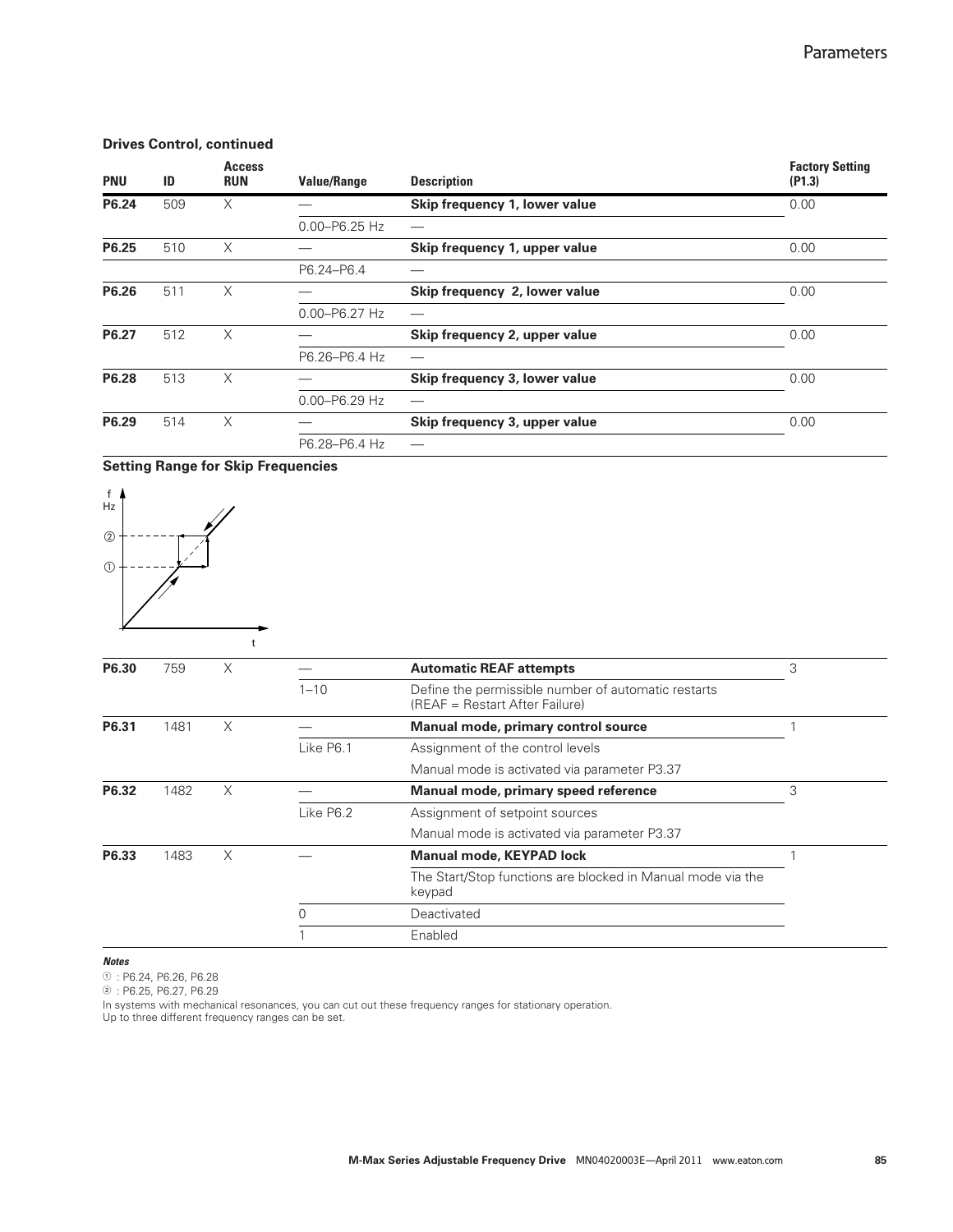## **Motor (P7)**

For optimal operation, enter the ratings plate information for the motor here. This information makes up the base values for the motor controller (electrical reproduction, see "V/Hz-Characteristic Curve (P11)" on **Page 105)**.

### **Motor Parameters from Ratings Plate**



The motor data is set to the rated operation data for the frequency inverter and depends on the performance variables in factory settings.

### *Switching Type for Motor Stator Windings*

When selecting the rating data, take the dependency of the type of switching on the strength of the feeding input voltage into account:

- 230V (P7.5)  $\rightarrow$  delta circuit A  $\rightarrow$  P7.1 = 4A,
- 400V (P7.5)  $\rightarrow$  star connection  $\rightarrow$  P7.1 = 2.3A.

#### **Circuits (Delta, Star)**

| W <sub>1</sub><br>V <sub>1</sub>                 | $\frac{W1}{0}$<br>$\frac{01}{6}$<br>$\sqrt{\frac{1}{10}}$ |
|--------------------------------------------------|-----------------------------------------------------------|
| $\frac{6}{102}$ $\frac{6}{12}$<br>$\frac{6}{12}$ | $\sqrt{21021}$ $\sqrt{2}$                                 |
|                                                  |                                                           |

 $U_{LN} = 230V$  $U_{LN} = 400V$ 

**Example:** Single-phase connection of the MMX12AA4D8\_ frequency inverter to a input voltage of 230V. The stator winding of the motor is connected in a delta circuit (motor rated current 4A as per nameplate in figure on this page).

> Required changes for the electrical reproduction for the motor:  $\overline{P}7.1 = 4.0$ ,  $\overline{P}7.3 = 1410$ ,  $\overline{P}7.4 =$ 0.67.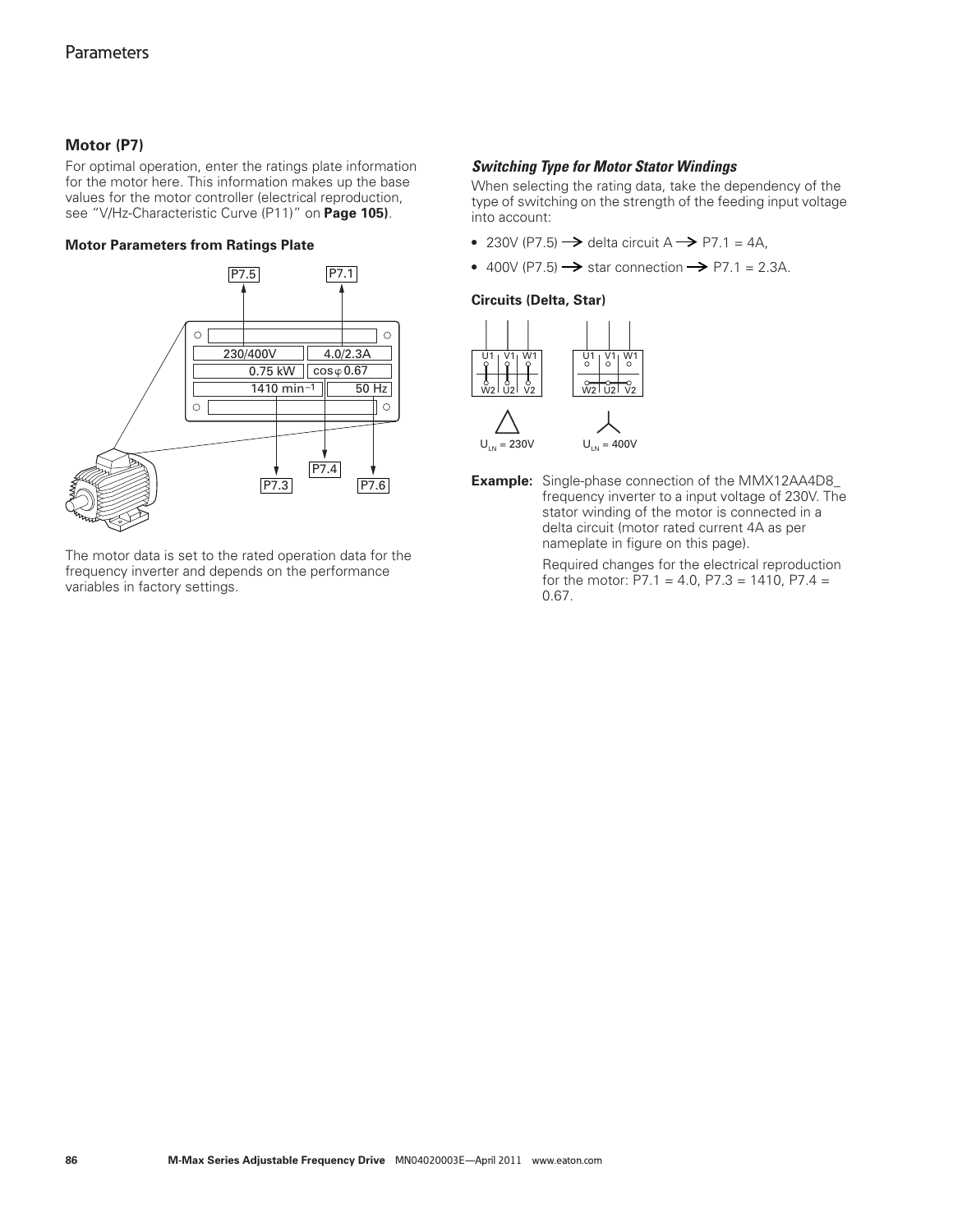#### **Motor**

| <b>PNU</b> | ID  | <b>Access</b><br><b>RUN</b> | <b>Value/Range</b>                              | <b>Description</b>                                                                   | <b>Factory Setting</b><br>(P1.3) |
|------------|-----|-----------------------------|-------------------------------------------------|--------------------------------------------------------------------------------------|----------------------------------|
| P7.1       | 113 | X                           |                                                 | Motor, rated operational current                                                     | ۾ ا                              |
|            |     |                             | $0.2 \times I_e - 2 \times I_e$ (A)             | $I_{\odot}$ = Frequency inverter's rated operational current                         |                                  |
|            |     |                             |                                                 | (See figure on Page 86.)                                                             |                                  |
| P7.2       | 107 | X                           |                                                 | <b>Current limit</b>                                                                 | $1.5 \times Ig$                  |
|            |     |                             | $0.2 \times I_{\odot} - 2 \times I_{\odot}$ (A) | Factory setting: $1.5 \times Ia$                                                     |                                  |
| P7.3       | 112 | X                           |                                                 | Motor, rated speed                                                                   | $\circ$                          |
|            |     |                             | 300-20000 RPM<br>$(min^{-1})$                   | (See figure on <b>Page 86</b> .)                                                     |                                  |
| P7.4       | 120 | X                           |                                                 | Motor, power factor (cos $\varphi$ )                                                 | $\circ$                          |
|            |     |                             | $0.30 - 1.00$                                   | (See figure on <b>Page 86</b> .)                                                     |                                  |
| P7.5       | 110 | X                           |                                                 | Motor, rated operating voltage                                                       | $\odot$                          |
|            |     |                             | 180-676V                                        | (See figure on <b>Page 86</b> .)                                                     |                                  |
|            |     |                             |                                                 | Pay attention to the supply voltage and the type of<br>circuit in the stator winding |                                  |
| P7.6       | 111 | $\times$                    |                                                 | <b>Motor, rated frequency</b>                                                        | 60.00                            |
|            |     |                             | 30-320 Hz                                       | (See figure on <b>Page 86</b> .)                                                     |                                  |
|            |     |                             |                                                 |                                                                                      |                                  |

#### *Note*

 $\textcircled{\tiny{1}}$  Default values vary based on actual unit ratings.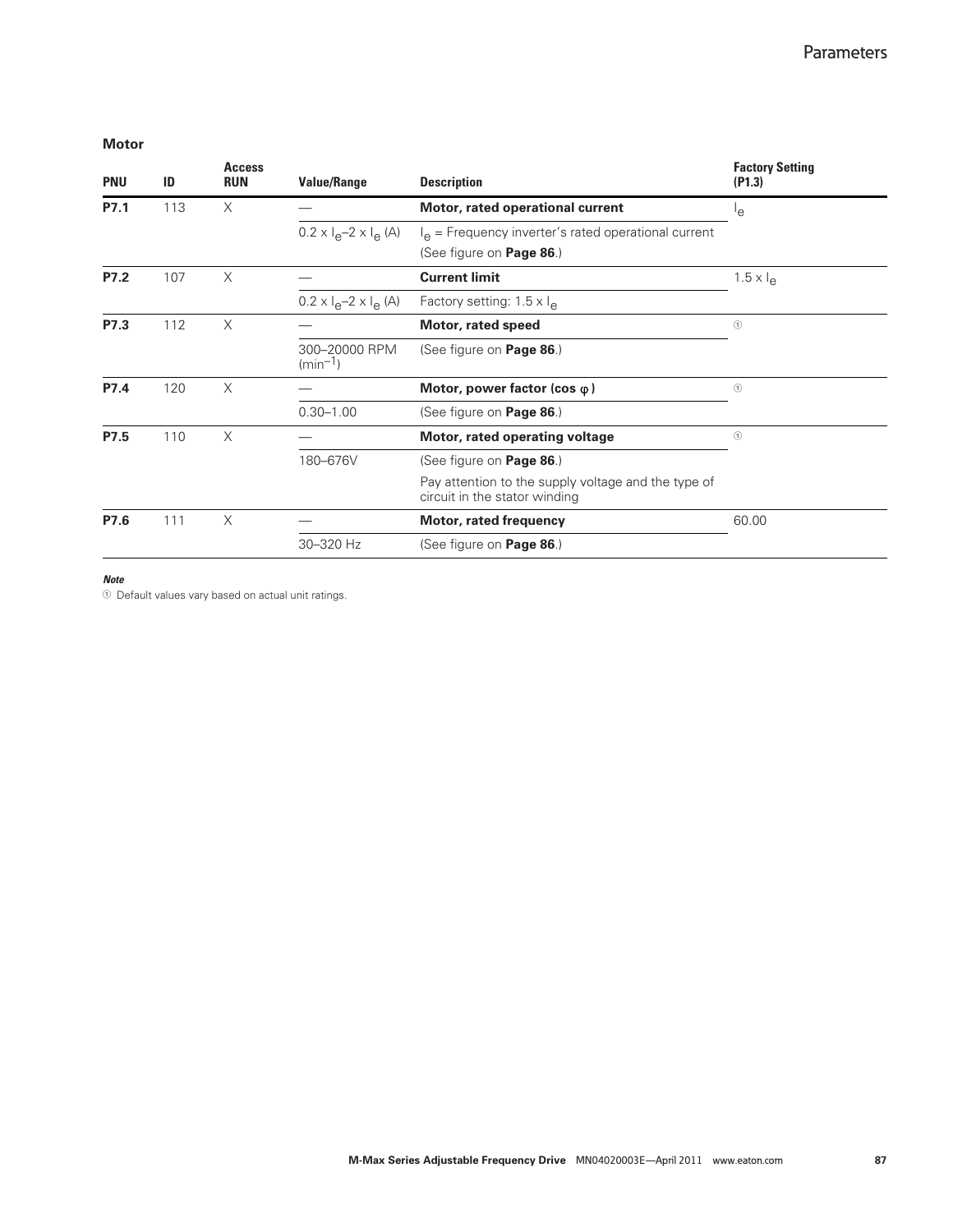## **Protective Functions (P8)**

In parameter group P8, you can set the reaction of the frequency inverter to external influences and increase the protection to the drive system (PDS):

- $\bullet$  0 = deactivated, no reaction
- $\bullet$  1 = Alarm (for example, AL 50)
- 2 = Fault (stop mode after error message based on parameters P6.8, for example, F...50)

The (FAULT) and (ALARM) messages are described on **Page 54**.

## **Protective Functions**

| <b>PNU</b>  | ID  | Access<br><b>RUN</b>      | <b>Value/Range</b> | <b>Description</b>                                                                                                                                                                      | <b>Factory Setting</b><br>(P1.3) |
|-------------|-----|---------------------------|--------------------|-----------------------------------------------------------------------------------------------------------------------------------------------------------------------------------------|----------------------------------|
| P8.1        | 700 | $\boldsymbol{\mathsf{X}}$ |                    | Analog minimum reference error (live-zero)                                                                                                                                              | $\mathbf{1}$                     |
|             |     |                           |                    | Monitors the live zero of the analog inputs Al1 and Al2 if the<br>parameters P2.1 and P2.5 are set to 1 (4 mA, 2V):                                                                     |                                  |
|             |     |                           |                    | Al1, control signal terminal 2, P2.1<br>Al2, control signal terminal 4, P2.5                                                                                                            |                                  |
|             |     |                           |                    | A warning or error message (F 50) is output if the signal drops<br>below 3.0 mA or 1.5V for 5 seconds or 0.5 mA or 0.25V for<br>0.5 seconds. This reaction time can be changed at P8.10 |                                  |
|             |     |                           | $\mathbf 0$        | Deactivated                                                                                                                                                                             |                                  |
|             |     |                           | $\mathbf{1}$       | Alarm (AL 50)                                                                                                                                                                           |                                  |
|             |     |                           |                    | <b>Note:</b> If the setpoint is restored ( $\geq 4$ mA, $\geq 2V$ ) the drive starts<br>up automatically if there is no disconnection by the warning<br>message                         |                                  |
|             |     |                           | 2                  | Fault (F 50), stop function according to P6.8                                                                                                                                           |                                  |
| <b>P8.2</b> | 727 | $\times$                  |                    | Undervoltage error                                                                                                                                                                      | $\overline{2}$                   |
|             |     |                           |                    | Under-voltage error in the intermediate circuit because of a low<br>input-side supply voltage, for example, by connecting 230V to a<br>400V device or if a phase drops out              |                                  |
|             |     |                           | 0                  | Deactivated                                                                                                                                                                             |                                  |
|             |     |                           | $\mathbf{1}$       | Alarm (AL 09)                                                                                                                                                                           |                                  |
|             |     |                           |                    | <b>Note:</b> A start signal (START button, rising edge on the control<br>terminals) must exist again for restarting                                                                     |                                  |
|             |     |                           | 2                  | Fault (F 09), stop function according to P6.8                                                                                                                                           |                                  |
| P8.3        | 703 | X                         |                    | <b>Ground fault</b>                                                                                                                                                                     | $\overline{2}$                   |
|             |     |                           |                    | The ground fault monitoring checks the currents in the motor<br>phases and is continually active. It protects the frequency<br>inverter from ground faults with high currents           |                                  |
|             |     |                           | $\overline{0}$     | Deactivated                                                                                                                                                                             |                                  |
|             |     |                           |                    | If the monitoring is deactivated, the reaction time is shortened<br>to a start signal                                                                                                   |                                  |
|             |     |                           |                    | <b>Caution:</b> When the monitoring is deactivated, a ground fault<br>can cause damage to the inverter                                                                                  |                                  |
|             |     |                           | $\mathbf{1}$       | Alarm (AL 03)                                                                                                                                                                           |                                  |
|             |     |                           | 2                  | Fault (F 03), stop function according to P6.8                                                                                                                                           |                                  |
|             |     |                           |                    |                                                                                                                                                                                         |                                  |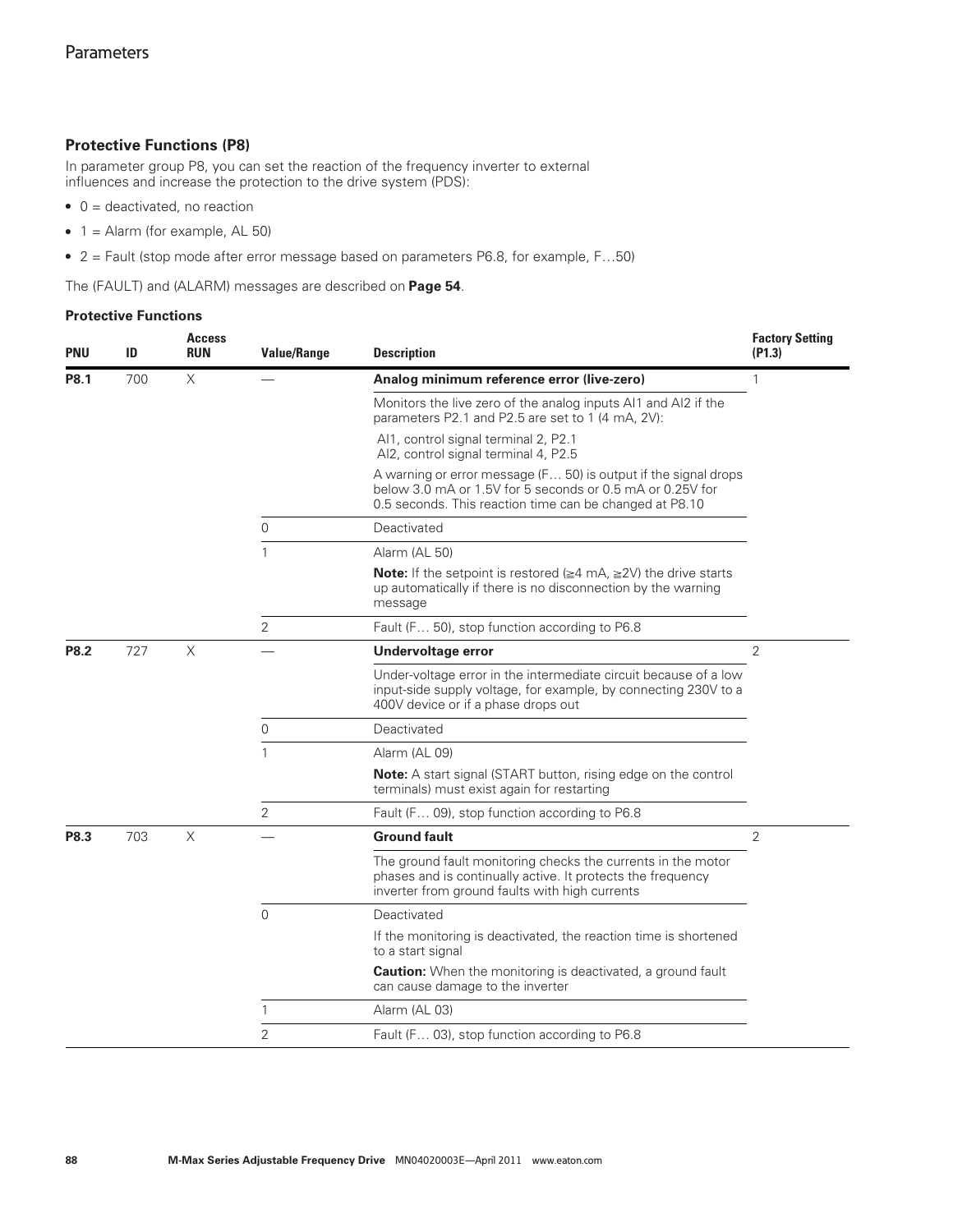### **Protective Functions, continued**

| <b>PNU</b>  | ID  | <b>Access</b><br><b>RUN</b> | <b>Value/Range</b>              | <b>Description</b>                                                                                                                                                                                                                                                                                                       | <b>Factory Setting</b><br>(P1.3) |
|-------------|-----|-----------------------------|---------------------------------|--------------------------------------------------------------------------------------------------------------------------------------------------------------------------------------------------------------------------------------------------------------------------------------------------------------------------|----------------------------------|
| <b>P8.4</b> | 709 | X                           |                                 | <b>Stall protection</b>                                                                                                                                                                                                                                                                                                  | 1                                |
|             |     |                             |                                 | The stall protection function is an overload protection.<br>It protects the motor from brief overloads (for example, blocked<br>motor shaft) and is set via parameter P7.2                                                                                                                                               |                                  |
|             |     |                             |                                 | <b>Note:</b> With long motor cable lengths and low motor power<br>(poor efficiency cos $\varphi$ ), a higher (capacitive) motor current can<br>flow causing early tripping. Solution: Motor reactor or sinus filter                                                                                                      |                                  |
|             |     |                             | $\Omega$                        | Deactivated                                                                                                                                                                                                                                                                                                              |                                  |
|             |     |                             | 1                               | Alarm (AL 15)                                                                                                                                                                                                                                                                                                            |                                  |
|             |     |                             | 2                               | Fault (F 15), stop function according to P6.8                                                                                                                                                                                                                                                                            |                                  |
| <b>P8.5</b> | 713 | $\times$                    |                                 | <b>Underload protection</b>                                                                                                                                                                                                                                                                                              | 0                                |
|             |     |                             |                                 | The underload protection monitors the load of the connected<br>motor in the range of 5 Hz up to the maximum output<br>frequency. This requires that the output current of the<br>frequency inverter be monitored. A message will be generated<br>if the values set in P8.12 and P8.13 are undershot within<br>20 seconds |                                  |
|             |     |                             | 0                               | Deactivated                                                                                                                                                                                                                                                                                                              |                                  |
|             |     |                             | 1                               | Alarm (AL 17)                                                                                                                                                                                                                                                                                                            |                                  |
|             |     |                             | 2                               | Fault (F17), stop function according to P6.8                                                                                                                                                                                                                                                                             |                                  |
| P8.6        | 704 | Χ                           |                                 | Motor, temperature protection                                                                                                                                                                                                                                                                                            | 2                                |
|             |     |                             |                                 | The motor temperature protection is designed to protect the<br>motor from overheating. It is based on a temperature algorithm<br>and uses the motor current (P7.1) to determine the motor load<br>(see figure on Page 90)                                                                                                |                                  |
|             |     |                             | 0                               | Deactivated                                                                                                                                                                                                                                                                                                              |                                  |
|             |     |                             | 1                               | Alarm (AL 16)                                                                                                                                                                                                                                                                                                            |                                  |
|             |     |                             | $\overline{2}$                  | Fault (F 16), stop function according to P6.8                                                                                                                                                                                                                                                                            |                                  |
| P8.7        | 705 | X                           |                                 | Motor, ambient temperature                                                                                                                                                                                                                                                                                               | 40                               |
|             |     |                             | $-20^\circ$ to 100 $^{\circ}$ C |                                                                                                                                                                                                                                                                                                                          |                                  |
| P8.8        | 706 | X                           |                                 | Motor, cooling factor at zero frequency                                                                                                                                                                                                                                                                                  | 40.0                             |
|             |     |                             | $0.0 - 150%$                    | The cooling factor of the motor with a zero frequency defines<br>the relationship to the cooling of the motor at the rated<br>frequency with the rated operational current without an external<br>fan (see figure on Page 90)                                                                                            |                                  |
| P8.9        | 707 | X                           |                                 | Motor, thermal time constant                                                                                                                                                                                                                                                                                             | 45                               |
|             |     |                             | 1-200 min                       | The temperature time constant determines the time-span in<br>which the heat calculation model achieves 63% of its end value.<br>It depends on the design of the motor and is different from<br>manufacturer to manufacturer. The larger the motor design,<br>the greater the time constant                               |                                  |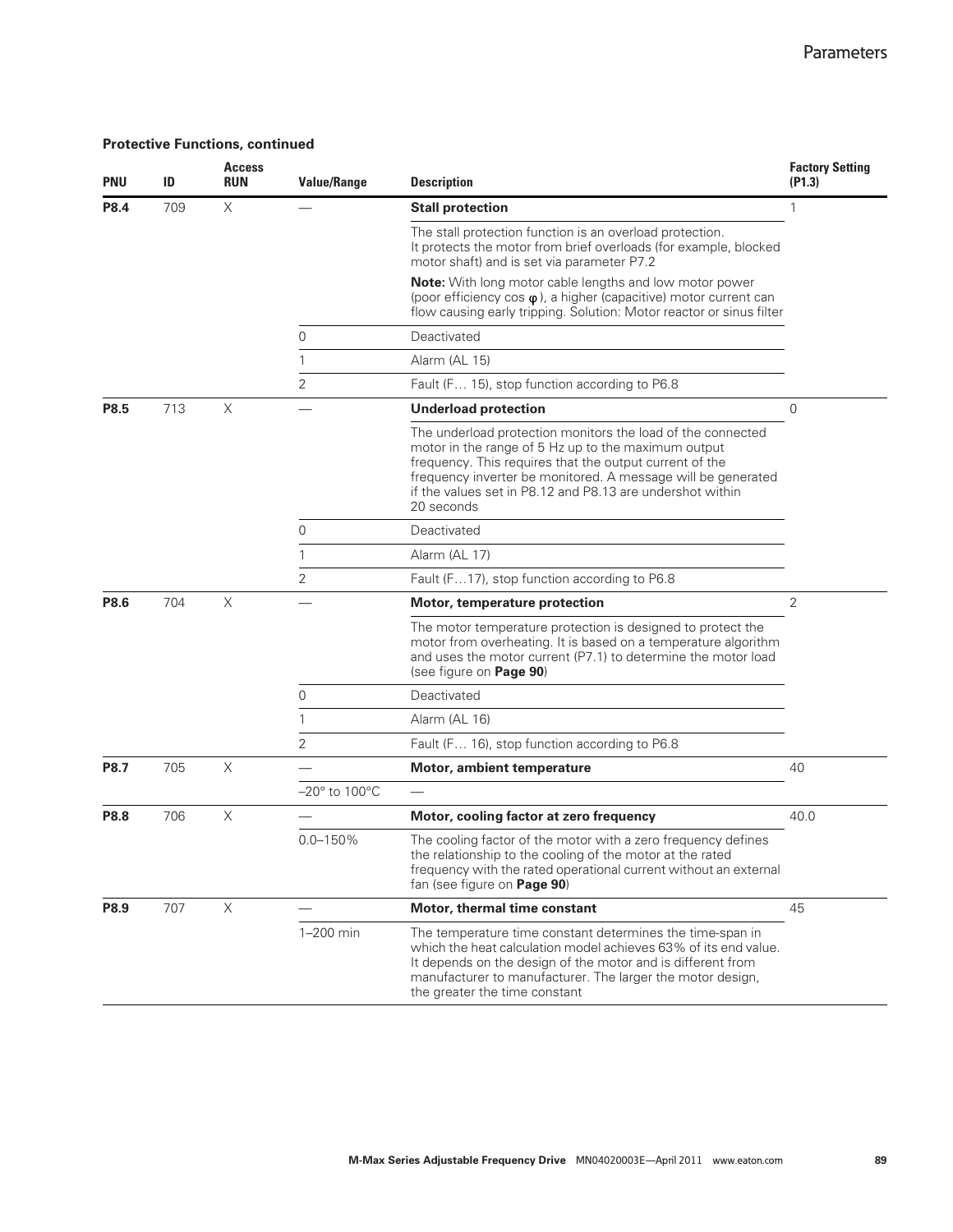### *Motor Heat Protection (P8.6–P8.9)*

The motor temperature protection is based on a calculated temperature model and uses the motor current set in parameter P7.1 to determine the motor load. It does not use a temperature measurement in the motor.

The calculated temperature model cannot protect the motor if the cooling flow to the motor is influenced, for example, by a blocked air entry-way.

The temperature model is based on the assumption that the motor achieves a winding temperature of 284°F (140°C) at rated speed and an ambient temperature of 104°F (40°C), with 105% rated load.

The cooling efficiency, without external cooling, is a function of the speed (corresponding with the output frequency of the frequency inverter). When the motor is stationary (zero frequency), heat is also dissipated through the housing surface.

When the motor is under a great load, the current required by the motor can be higher than the rated operational current. The current provided by the frequency inverter can be higher than the rated operational current of the motor. If the load requires this much current, there is a danger of a thermal overload. This is especially the case at lower frequencies (<25 Hz). Here, the cooling effect (speed of the motor fan) and the load rating of the motor (see data sheet of the motor) are reduced similarly with lower frequencies. On motors that are equipped with an external fan, there is less of a load reduction at lower speeds.

With parameters P8.6 to P8.9, a motor temperature protection can be set for the M-Max frequency inverter which protects the motor from overheating. The temperature protection is calculated. A direct temperature measuring in the windings of the motor (see thermistor protection) offers great protection.

The reaction of the M-Max frequency inverter to a detected thermal overload can be set via parameter P8.6. At parameter P8.8 you can set the cooling output  $(P_{Cool})$ on the motor at zero frequency (standstill). Note the specifications of the motor manufacturer.

Possible setting values are 0–150% of the cooling output at the rated frequency  $f_{\text{N}}$  (see nameplate of the motor = P7.6).

If the protection function is deactivated ( $P8.6 = 0$ ), the temperature model of the motor is reset to zero.

The thermal current  $I_{th}$  corresponds with the load current at maximum thermal load rating on the motor. In continuous operation, at rated frequency ( $f_N$  = P7.6) and rated loading, the value of  $I_{th}$  corresponds with the rated operational current of the motor (see the motor rating plate  $=$  P7.1).

#### **Motor Cooling Power**



The time constant for the motor temperature (P8.9) defines how long it takes until the temperature has achieved 63% of its end value in the motor. In practice, this temperature time is constant depending on the type and design of the motor. It varies between the different design sizes at the same shaft power and between the different motor manufacturers.

The larger a motor is, the greater the time constant. The factory set value ( $P8.9 = 45$  min) can be set in the range between 1 and 200 minutes. The guide value is twice  $t<sub>6</sub>$  time of a motor. The  $t_6$  time defines the time in seconds in which a motor can be operated safely at six times the rated operational current (see data sheet of the motor, manufacturer specifications).

If the drive is stopped, the time constant is increased internally to three times the set parameter value (P8.9).

#### **Calculation of Motor Temperature**



*Notes*

<sup>1</sup> Motor current I/I<sub>T</sub>.

Trip value shut-off (error message) or warning according to P8.6.

**3** Calculated value for the motor temperature  $Q = (I/I_T)^2 \times (1 - e^{-t/T})$ .

 $\circledast$  Motor temperature  $\vartheta$  M (example).

P8.9 = Motor temperature time constant (T).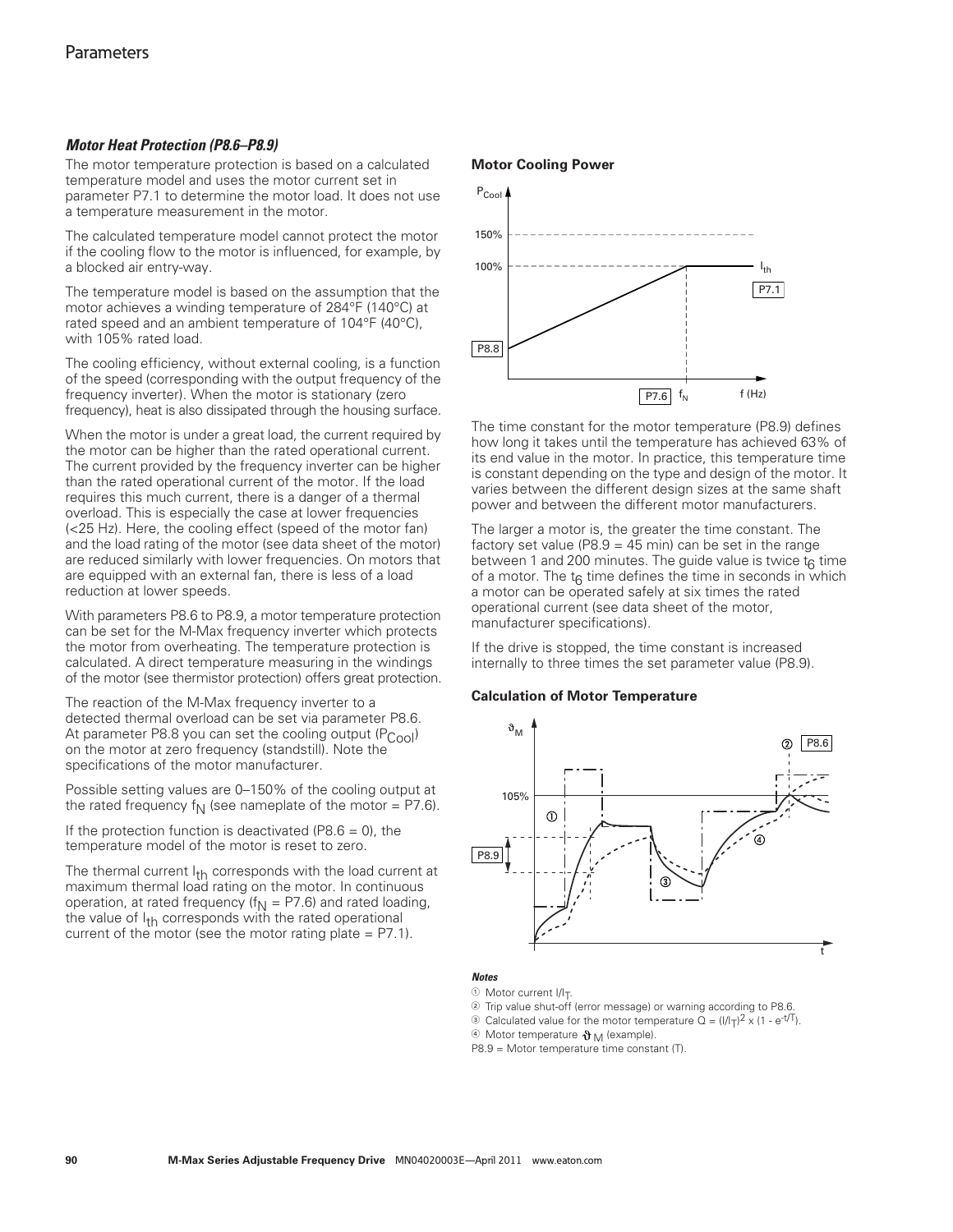## **Protective Functions, continued**

| <b>PNU</b> | ID   | <b>Access</b><br><b>RUN</b> | <b>Value/Range</b>       | <b>Description</b>                                                                                                                                                                                    | <b>Factory Setting</b><br>(P1.3) |  |  |  |                        |
|------------|------|-----------------------------|--------------------------|-------------------------------------------------------------------------------------------------------------------------------------------------------------------------------------------------------|----------------------------------|--|--|--|------------------------|
| P8.10      | 1430 | $\times$                    | $\overline{\phantom{0}}$ | Analog minimum reference error, reaction time                                                                                                                                                         | 0.5                              |  |  |  |                        |
|            |      |                             | $0.0 - 10.0s$            | (see parameter P8.1)                                                                                                                                                                                  |                                  |  |  |  |                        |
| P8.11      | 1473 |                             | $\overline{\phantom{0}}$ | (Not used)                                                                                                                                                                                            | $\mathbf 0$                      |  |  |  |                        |
| P8.12      | 714  | ✓                           |                          | <b>Underload low torque limit</b>                                                                                                                                                                     | 60.0                             |  |  |  |                        |
|            |      |                             | 10-50%                   | Motor torque                                                                                                                                                                                          |                                  |  |  |  |                        |
|            |      |                             |                          | The underload protection enables faults such as a torn drive belt<br>or the dry running of a pump to be detected without any<br>additional sensors                                                    |                                  |  |  |  |                        |
|            |      |                             |                          | The reaction to a detected underload can be set at P8.5                                                                                                                                               |                                  |  |  |  |                        |
|            |      |                             |                          | The value set here determines the lowest permissible torque<br>limit. This function can also be used with output frequencies<br>that are above the cutoff frequency (P11.2, field weakening<br>point) |                                  |  |  |  |                        |
|            |      |                             |                          | <b>Note:</b> The value set here is reset automatically to the factory<br>setting (50.0%) if the parameter for the motor rated current<br>(P7.1) is changed                                            |                                  |  |  |  |                        |
|            |      |                             |                          |                                                                                                                                                                                                       |                                  |  |  |  | <b>Underload Limit</b> |
|            |      |                             |                          | $M \sim 11$<br>P8.12<br>P8.13<br>5 Hz<br>$\mathsf f$<br>P11.2                                                                                                                                         |                                  |  |  |  |                        |
| P8.13      | 715  | ✓                           |                          | Underload, low torque limit at zero frequency                                                                                                                                                         | 10.0                             |  |  |  |                        |
|            |      |                             | 5-150%                   | Motor torque                                                                                                                                                                                          |                                  |  |  |  |                        |
|            |      |                             |                          | The value set here determines the lowest permissible torque<br>limit at zero frequency (range 0-5 Hz)                                                                                                 |                                  |  |  |  |                        |
|            |      |                             |                          | Note: The value set here is reset automatically to the factory<br>setting (50.0%) if the parameter for the motor rated current<br>(P7.1) is changed                                                   |                                  |  |  |  |                        |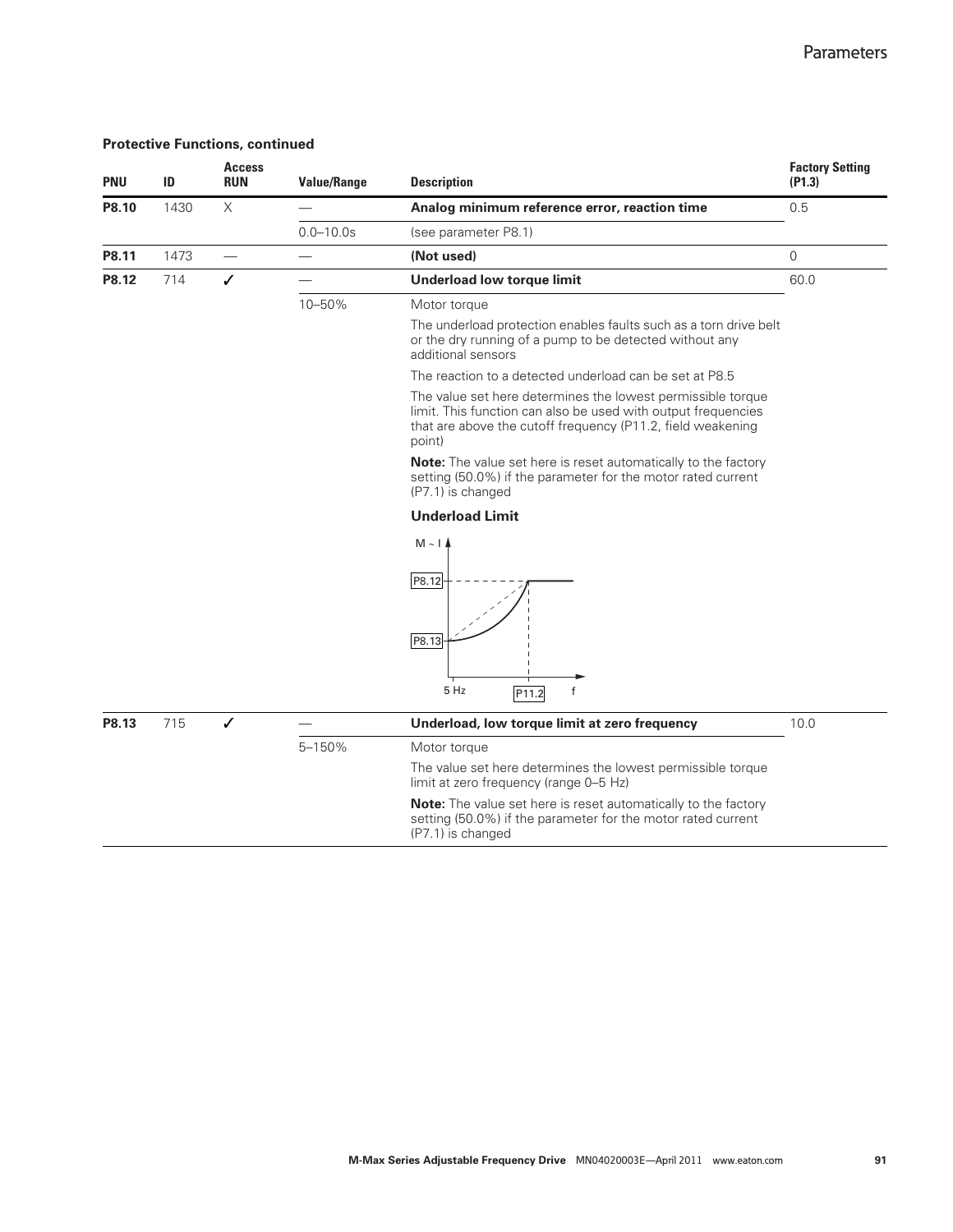## **Protective Functions, continued**

| <b>PNU</b> | ID  | <b>Access</b><br><b>RUN</b> | <b>Value/Range</b> | <b>Description</b>                                                                                                                                                                                        | <b>Factory Setting</b><br>(P1.3) |
|------------|-----|-----------------------------|--------------------|-----------------------------------------------------------------------------------------------------------------------------------------------------------------------------------------------------------|----------------------------------|
| P8.14      | 733 |                             |                    | <b>Fieldbus error</b>                                                                                                                                                                                     | 2                                |
|            |     |                             |                    | Reaction to a fieldbus error if the fieldbus is set as active control<br>level (BUS) (P6.1 = 2, P6.17 = 2)                                                                                                |                                  |
|            |     |                             |                    | Deactivated                                                                                                                                                                                               |                                  |
|            |     |                             |                    | Alarm (AL 53)                                                                                                                                                                                             |                                  |
|            |     |                             | 2                  | Fault (F53), stop function according to P6.8                                                                                                                                                              |                                  |
| P8.15      | 734 |                             |                    | Fieldbus interface error                                                                                                                                                                                  | $\overline{2}$                   |
|            |     |                             |                    | Reaction to a fieldbus interface error (slot) at the frequency<br>inverter or when the fieldbus interface card is missing when the<br>fieldbus is set as active control level (BUS) (P6.1 = 2, P6.17 = 2) |                                  |
|            |     |                             | 0                  | Deactivated                                                                                                                                                                                               |                                  |
|            |     |                             |                    | Alarm (AL 54)                                                                                                                                                                                             |                                  |
|            |     |                             | 2                  | Fault (F54), stop function according to P6.8                                                                                                                                                              |                                  |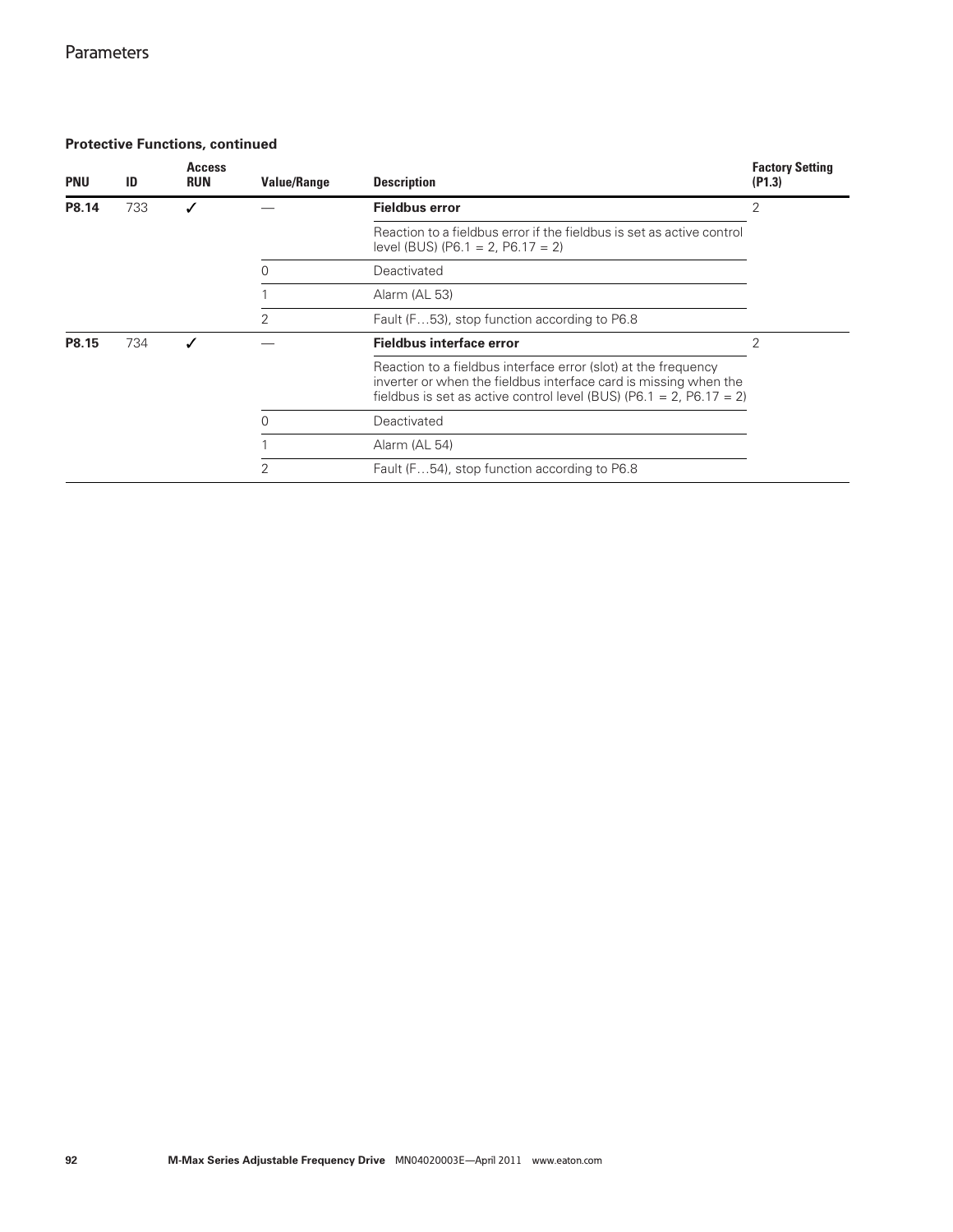# **PID Controller (P9)**

The M-Max series frequency inverters are provided with a PID controller that you activate with  $P9.1 = 1$ . The controller can be deactivated via a digital input (P3.12).

PID control is superimposed on the frequency inverter function. You should therefore set all of the frequency inverter's drive-related parameters, such as maximum output frequency (motor speed), acceleration and deceleration ramps (mechanical load, belts). Frequency inverter and motor are process-integrated actuators. The output frequency to the motor (which determines the speed) is specified as manipulated variable from the PID controller.

When the PID controller is activated, the setpoints and actual values become process variables and are normalized automatically into percentages (%). For example, the specified setpoint (0-100%) here is the same as a volume flow (0–50  $\text{m}^3$ /h). The actual value here is the volume flow  $(m<sup>3</sup>/h)$  from a suitable sensor, which is evaluated again as a percentage (0–100%).

If this process data is to be displayed in the physical variable  $(m<sup>3</sup>/h)$ , you can set the conversion with parameter P9.19 (see "Display factor (P9.19)").

# **PID Controller**

| <b>PNU</b> | ID  | <b>Access</b><br><b>RUN</b> | <b>Value/Range</b> | <b>Description</b>                                                                           | <b>Factory Setting</b><br>(P1.3) |
|------------|-----|-----------------------------|--------------------|----------------------------------------------------------------------------------------------|----------------------------------|
| P9.1       | 163 | ✓                           |                    | <b>PID Controller</b>                                                                        | $\Omega$                         |
|            |     |                             | 0                  | Deactivated                                                                                  |                                  |
|            |     |                             |                    | Activated for drive control                                                                  |                                  |
|            |     |                             | 2                  | Activated for external application                                                           |                                  |
| P9.2       | 118 | ✓                           |                    | PID controllers, P gain                                                                      | 100                              |
|            |     |                             | $0 - 1000\%$       | Proportional Gain (KP)                                                                       |                                  |
|            |     |                             |                    | Low values attenuate the control action<br>High values can cause oscillation                 |                                  |
| P9.3       | 119 | ✓                           |                    | PID controller, I reset time                                                                 | 10.0                             |
|            |     |                             | $0 - 320s$         | Integral time constant                                                                       |                                  |
| P9.4       | 167 | ✓                           |                    | PID controller, keypad reference                                                             | 0.0                              |
|            |     |                             | $0 - 100%$         | Setting range                                                                                |                                  |
| P9.5       | 332 | ✓                           |                    | PI controller, setpoint source                                                               | $\mathbf 0$                      |
|            |     |                             | 0                  | The setting range is limited by P6.3 (raised starting frequency)<br>and P6.4 (end frequency) |                                  |
|            |     |                             |                    | Keypad (P9.4)                                                                                |                                  |
|            |     |                             |                    | Fieldbus                                                                                     |                                  |
|            |     |                             | 2                  | AI1                                                                                          |                                  |
|            |     |                             | 3                  | AI2                                                                                          |                                  |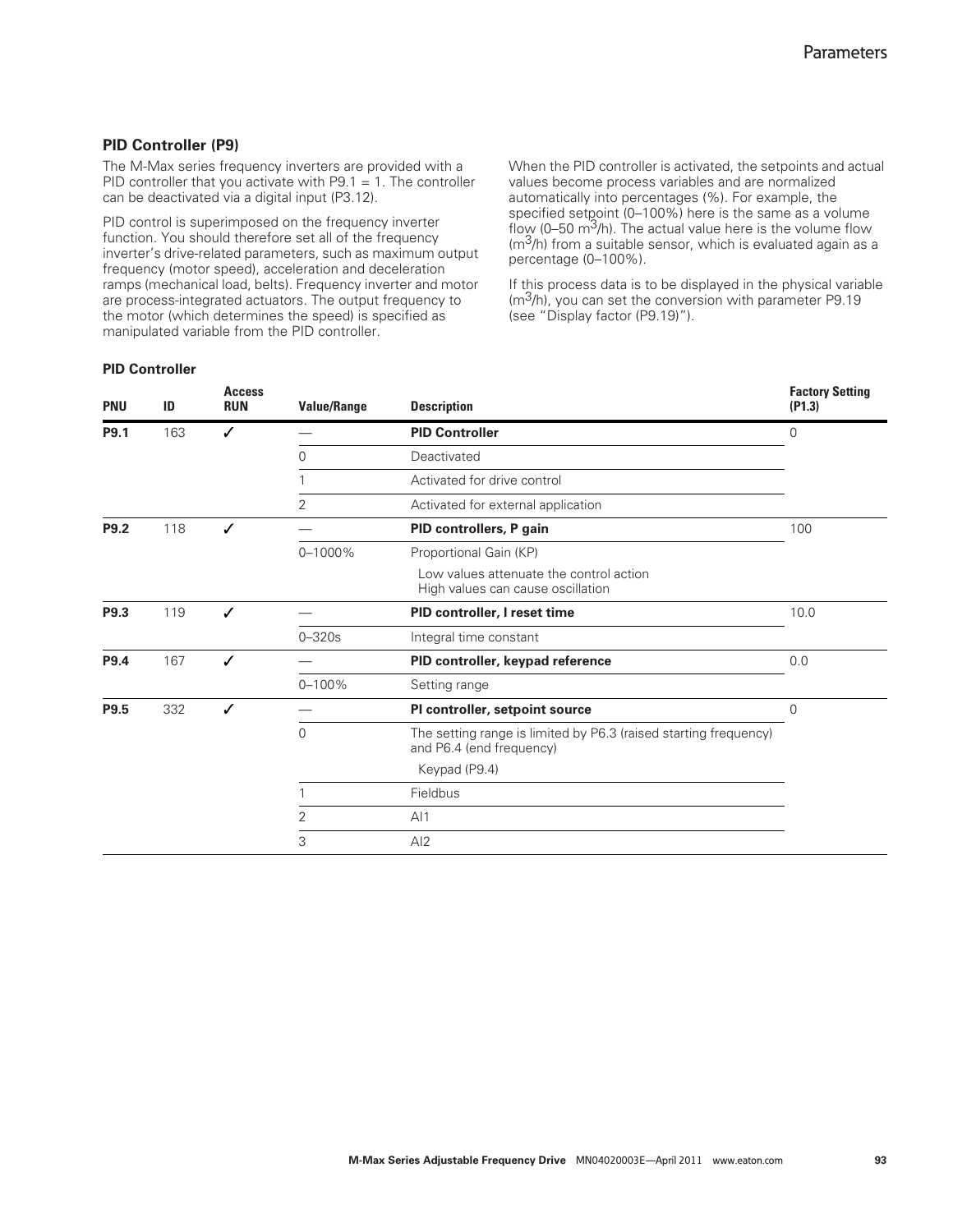## **PID Controller, continued**

| <b>PNU</b>       | ID   | <b>Access</b><br><b>RUN</b> | <b>Value/Range</b> | <b>Description</b>                                                                                                                                                                                | <b>Factory Setting</b><br>(P1.3) |
|------------------|------|-----------------------------|--------------------|---------------------------------------------------------------------------------------------------------------------------------------------------------------------------------------------------|----------------------------------|
| P9.6             | 334  | ✓                           |                    | PID controller, actual value (PV)                                                                                                                                                                 | $\overline{2}$                   |
|                  |      |                             | $\mathbf 0$        | Fieldbus                                                                                                                                                                                          |                                  |
|                  |      |                             | $\mathbf{1}$       | Al1 and S2, (see figure on Page 37)                                                                                                                                                               |                                  |
|                  |      |                             |                    | $P2.1 = 0 (0 mA/OV)$<br>$P2.1 = 1$ (4 mA/2V)                                                                                                                                                      |                                  |
|                  |      |                             | 2                  | Al2 and S3, (see figure on <b>Page 37</b> )                                                                                                                                                       |                                  |
|                  |      |                             |                    | $P2.5 = 0 (0 mA/0V)$<br>$P2.5 = 1$ (4 mA/2V)                                                                                                                                                      |                                  |
| <b>P9.7</b>      | 336  | ✓                           |                    | PID controller, actual value limiting, minimum                                                                                                                                                    | 0.0                              |
|                  |      |                             | $0 - 100%$         |                                                                                                                                                                                                   |                                  |
| P <sub>9.8</sub> | 337  | ✓                           |                    | PID controller, actual value limiting, maximum                                                                                                                                                    | 100.0                            |
|                  |      |                             | $0 - 100%$         |                                                                                                                                                                                                   |                                  |
| P9.9             | 340  | ✓                           |                    | PID controller, controller deviation                                                                                                                                                              | $\mathbf 0$                      |
|                  |      |                             | 0                  | Not inverted                                                                                                                                                                                      |                                  |
|                  |      |                             | $\mathbf{1}$       | Inverted                                                                                                                                                                                          |                                  |
|                  |      |                             |                    | Inverted PID control (P9.9 = 1) is used in applications in which<br>the feedback value generator supplies an inverted signal                                                                      |                                  |
|                  |      |                             |                    | Example: With increasing pressure, a pressure sensor output<br>signal $(+10V0V = 0max.$ bar) drops                                                                                                |                                  |
| P9.10            | 132  | ✓                           |                    | PID controller, D rate time                                                                                                                                                                       | 0.00                             |
|                  |      |                             | $0 - 10s$          | Differential time constant                                                                                                                                                                        |                                  |
| P9.11            | 1431 | ✓                           |                    | PID controller, output filter, delay time                                                                                                                                                         | 0.0                              |
|                  |      |                             | $0.00 - 10.00s$    |                                                                                                                                                                                                   |                                  |
| P9.12            | 1016 | ✓                           |                    | Sleep mode, frequency                                                                                                                                                                             | 0.00                             |
|                  |      |                             | $0 - P6.4$ Hz      | The frequency inverter stops automatically if the frequency of<br>the drive drops below the sleep level defined by this parameter<br>for a longer period than the time defined by parameter P9.14 |                                  |
| P9.13            | 1018 | ✓                           |                    | Sleep mode, wake up frequency                                                                                                                                                                     | 25.0                             |
|                  |      |                             | $0.00 - 100\%$     | The wake up frequency defines the value below which the<br>actual value must drop before the RUN mode of the frequency<br>inverter is restored                                                    |                                  |
| P9.14            | 1017 | ✓                           |                    | Sleep mode, delay time                                                                                                                                                                            | 30                               |
|                  |      |                             | $0 - 3600s$        | This parameter determines the minimum period in which the<br>frequency inverter must stay below the frequency set at P9.12<br>before the frequency inverter is stopped                            |                                  |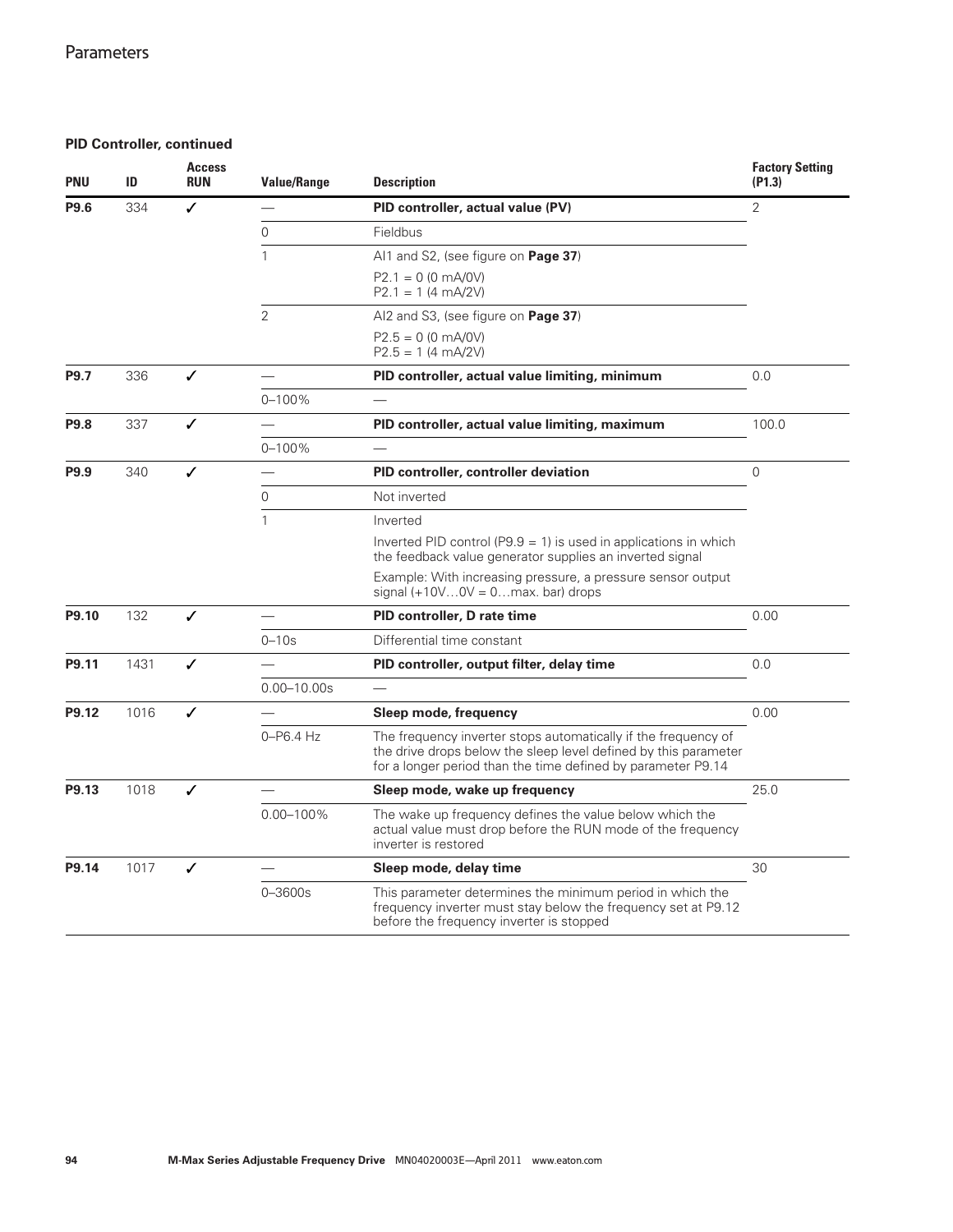### **PID Controller, continued**

| <b>PNU</b> | ID   | <b>Access</b><br><b>RUN</b> | <b>Value/Range</b> | <b>Description</b>                                                                                                                                                                                                | <b>Factory Setting</b><br>(P1.3) |  |
|------------|------|-----------------------------|--------------------|-------------------------------------------------------------------------------------------------------------------------------------------------------------------------------------------------------------------|----------------------------------|--|
| P9.15      | 1433 | ✓                           |                    | Hysteresis, upper limit                                                                                                                                                                                           | 0.0                              |  |
|            |      |                             | $0.00 - 100\%$     | The FBV (Feedback Value Check) message P5.1 (2.3) = $25$ is<br>output if the actual value in RUN mode is below the lower limit<br>value P9.16. It stays active until:                                             |                                  |  |
|            |      |                             |                    | The actual value exceeds the upper limit value $P = 9.15$                                                                                                                                                         |                                  |  |
|            |      |                             |                    | The frequency inverter switches from RUN mode to STOP mode                                                                                                                                                        |                                  |  |
| P9.16      | 1434 | ✓                           |                    | <b>Hysteresis, lower limit</b>                                                                                                                                                                                    | 0.0                              |  |
|            |      |                             | $0.00 - 100\%$     | See P9.15                                                                                                                                                                                                         |                                  |  |
| P9.17      | 1435 | ✓                           |                    | PID controller, max. controller deviation                                                                                                                                                                         | 3.0                              |  |
|            |      |                             | $0.00 - 100\%$     | If the PID controller is activated (P9.1 = 1), and the deviation<br>between the setpoint and the actual value exceeds the value<br>entered here, the PID monitoring is activated. Setting at P5.1<br>$(2.3) = 12$ |                                  |  |
| P9.18      | 1475 | ✓                           |                    | PID controller, reference value scaling                                                                                                                                                                           |                                  |  |
|            |      |                             | $0.1 - 32.7$       | Setpoint display, multiplication of a factor to display<br>process-adjusted variables                                                                                                                             |                                  |  |
|            |      |                             |                    | The value is displayed in M1.17                                                                                                                                                                                   |                                  |  |
| P9.19      | 1476 | ✓                           |                    | PID controller, process value scaling                                                                                                                                                                             |                                  |  |
|            |      |                             | $0.1 - 32.7$       | Actual value indication, multiplication factor for displaying<br>process variables                                                                                                                                |                                  |  |
|            |      |                             |                    | The value is displayed in M1.18                                                                                                                                                                                   |                                  |  |
| P9.20      | 1478 | ✓                           |                    | PID controller, output signal limit                                                                                                                                                                               | 100.0                            |  |
|            |      |                             | $0.00 - 100.0\%$   |                                                                                                                                                                                                                   |                                  |  |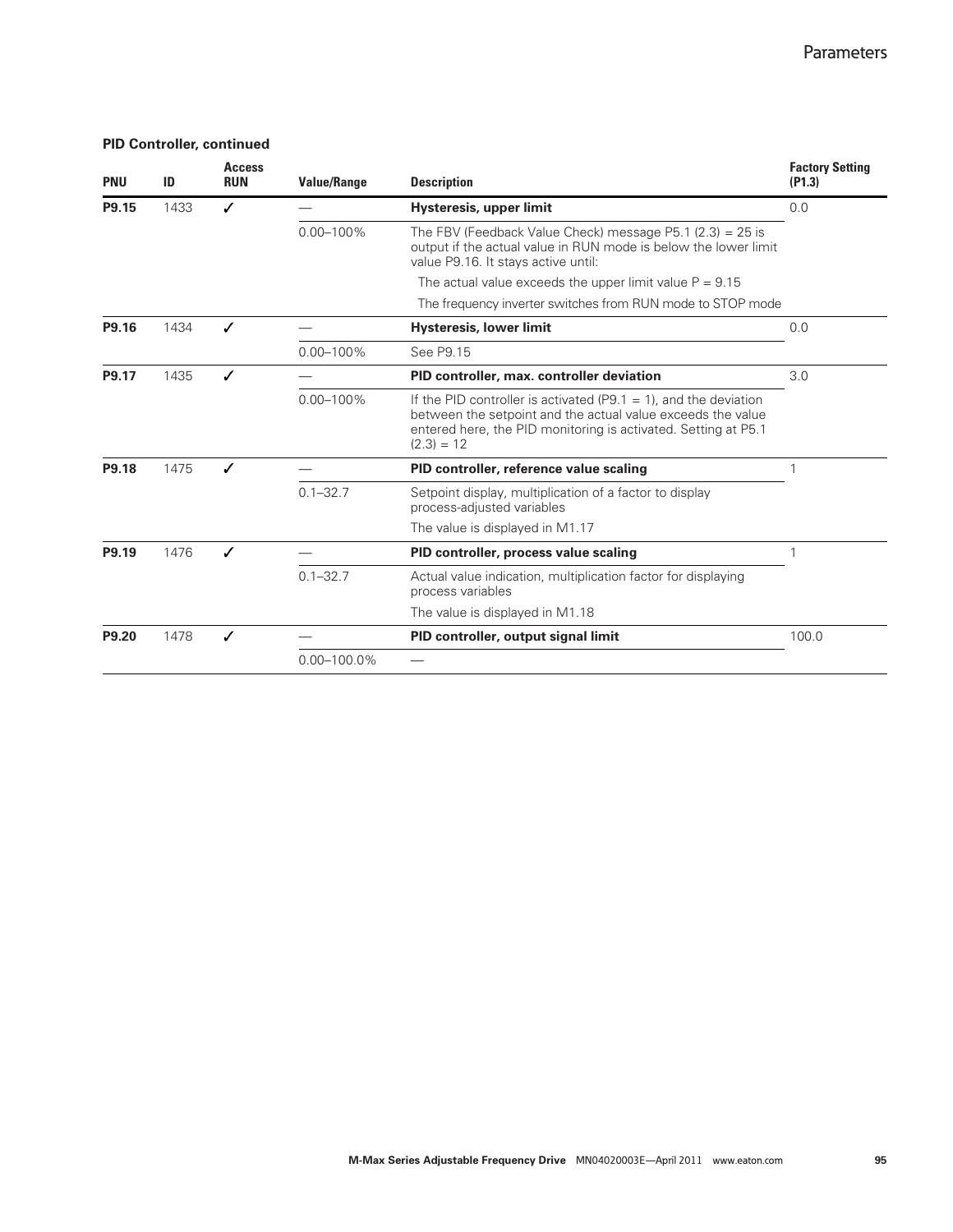## *Activating/Deactivating PID Controller*

With a digital input (in FS DI6) configured as PID, PID control can be switched on and off through control signal terminals. When you activate the PID input, PID control is disabled. The frequency inverter then works with its standard frequency control again.

This function is available only when PID control is active  $(P9.1 = 1)$ .

Do not switch the PID controller on and off while the frequency inverter is in RUN mode (RUN LED is lit).

Parameterize one of the digital inputs 1 to 6 as a PID, by setting the parameter (P3.12 =  $1-6$ ) (factory setting  $(P3.12 = 6)$ .

The Activate/Disable PID Control function is optional. If you want PID control to be active all the time, you only need to  $set P9.1 = 1.$ 

# *PID-System Deviation (OD)*

The PID-system deviation (e) is the difference between reference and actual value (process variable PV).

The digital output configured as OD is activated if a freely selectable control deviation (P9.17) is exceeded with the PID controller ( $P9.1 = 1$ ) active. The OD output stays activated until this limit value is exceeded.

If you wish to configure a parameterizable digital output or signalling relay as OD, you must set the limit value that activates the OD signal when exceeded at P9.17.

**Action:** Then parameterize one of the digital inputs as OD output by setting the value 12 at P5.1 (2.3).

### **Function Chart for OD (PID System Deviation)**



#### *Feedback Value Check Signal (FBV)*

The FBV (Feedback Value Check) signal is issued when the actual (process) value (PV) drops below the lower limit value (P9.16) in RUN mode. It remains active until:

- The actual value exceeds the upper limit value (P9.15)
- The frequency inverter changes from RUN mode to STOP mode (deceleration with the set ramp time)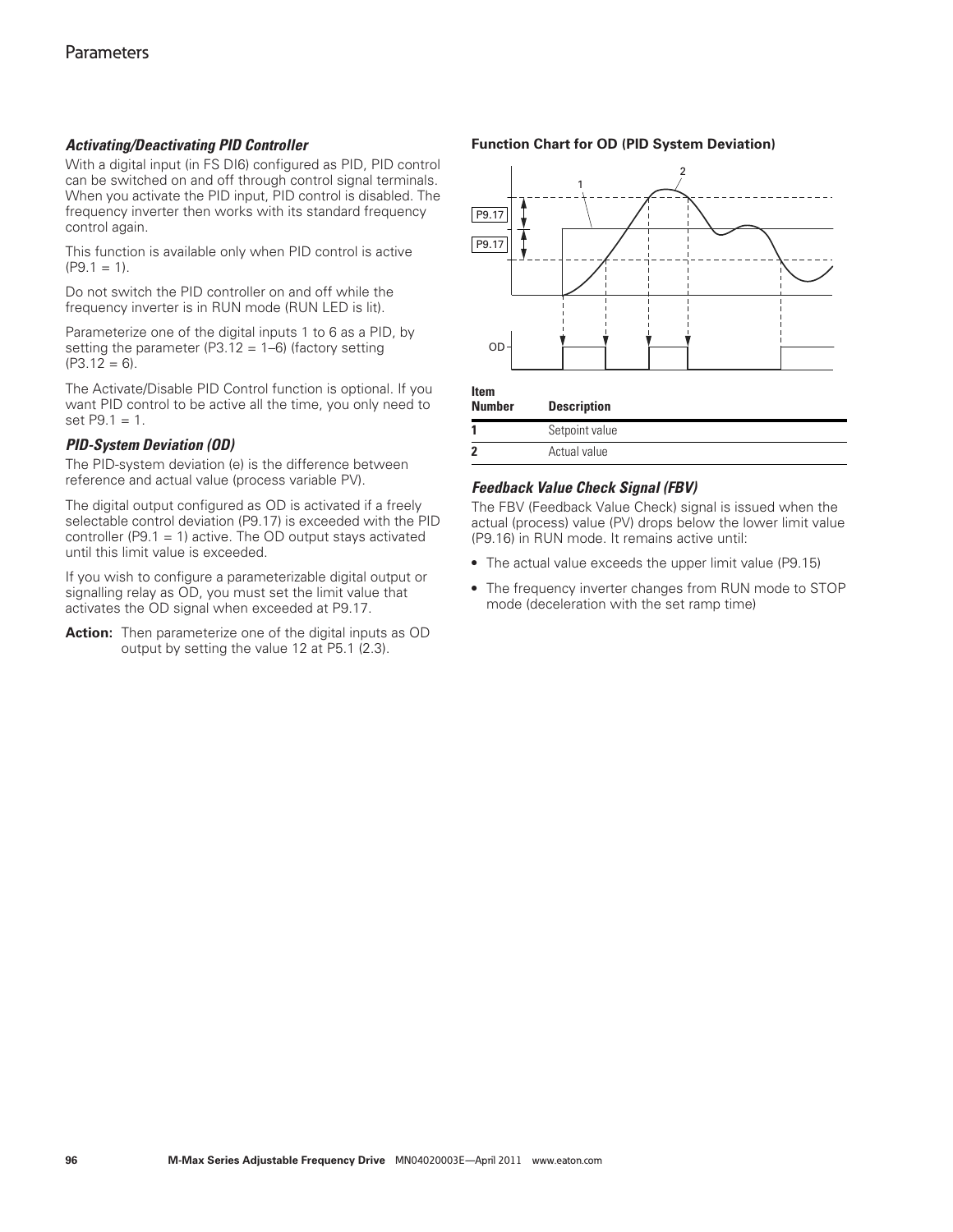## **PID Controller, Actual Value Message FBV**



FWD: Start signal, clockwise rotating field.

FBV: Actual value message, limit values exceeded (P9.15, P9.16).

The upper and lower actual value limits (P9.15, P9.16) are "process messages". They cannot be used for monitoring the actual value signal. FBV is not a fault message.

When P5.1 (2.3) = 25, you can set the digital output or a signalling relay for the FBV.

The FBV actual value message enables the M-Max PID controller to implement a direct "two-stage control", as is commonly used for HVAC applications.

**Example:** Ventilation system with two fans (frequency inverter). Under normal operating conditions, the maximum output power of fan 1 (M1) is sufficient to maintain the actual value (PV) at the reference value. When fan 1 is fully used and additional airflow is required, a second fan (M2) with constant power is a simple solution.

#### **Block Diagram, Ventilation with "Two-Stage Control"**



# **Item**

| Number<br><b>Description</b> |  |
|------------------------------|--|
|------------------------------|--|

|   | Frequency inverter with PID controller for M1 fan motor                                     |
|---|---------------------------------------------------------------------------------------------|
| 2 | Motor starter (frequency inverter, soft starter, contactor) for<br>M <sub>2</sub> fan motor |

FWD: Start signal drive 1.

FBV: Actual value message of drive 1 for activating drive 2. Start: Start signal, drive 2.

With the closed-loop control example shown here, the sequence is based on the signal diagram in the figure on this page. The process variables in the limit values are shown in percent (%). The output frequency (Hz) is shown superimposed in the same diagram.

- Start of fan motor M1 with FWD signal. The actual value (PV) is below the limit value of P9.16. The FBV output (P5.1 [23 = 25]) then switches and fan motor M2 (Start) starts automatically
- The actual value rises and reaches the upper limit (P9.15). The FBV output is automatically switched off  $(=$  fan M2 Off). Fan M1 remains in operation and works in linear control mode. In a correctly set up system, this is the normal operating range
- If the actual value drops below the limit value (P9.16), the FBV output is switched. and fan M2 is activated again to support fan M1
- When the FWD signal is removed from frequency inverter 1, the inverter goes from RUN to STOP mode and decelerates the drive over the set ramp time
- When frequency inverter 1 is stopped, the FBV output is automatically de-energized so that fan M2 also stops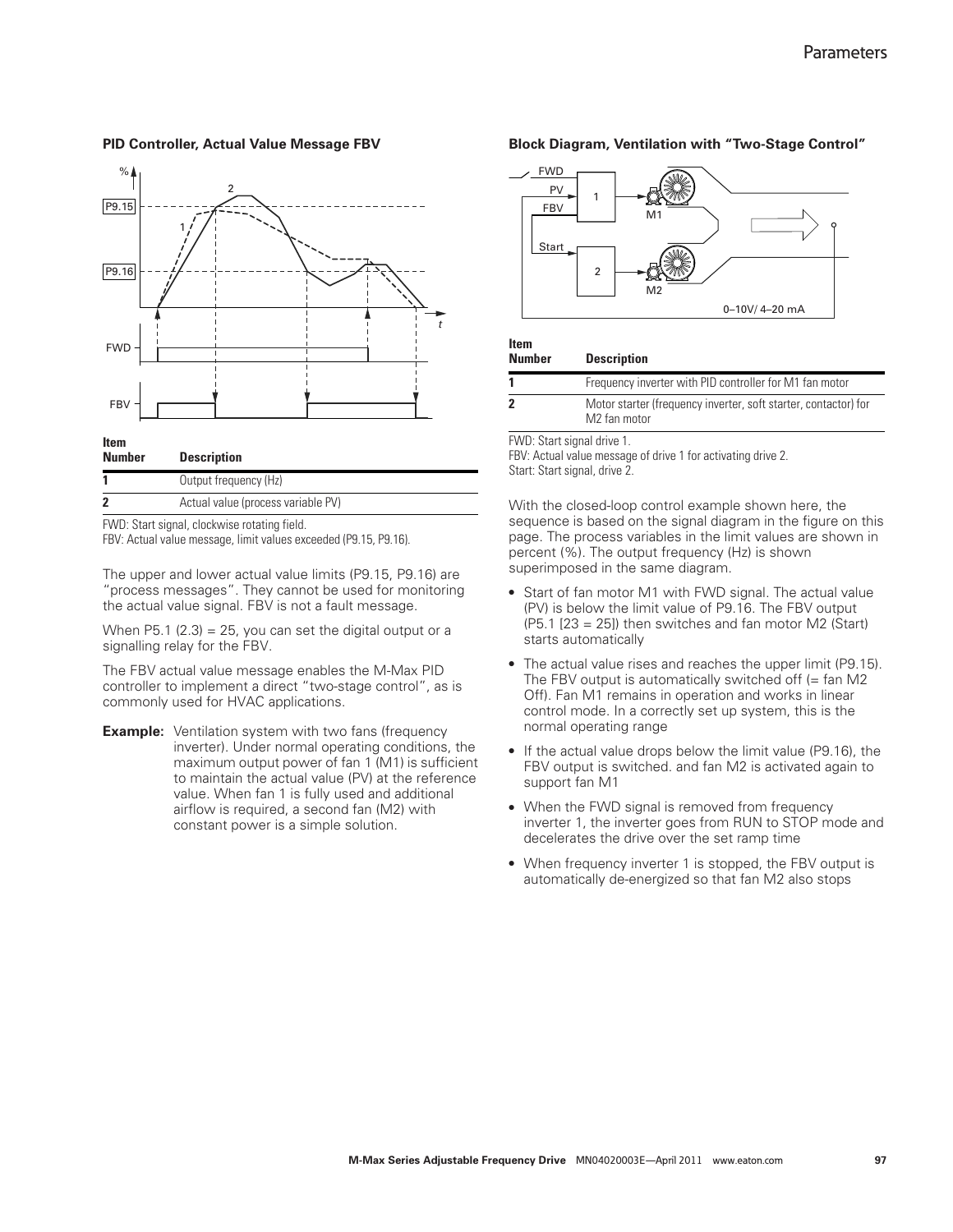# **Fixed Frequency Setpoint Value (P10)**

Fixed frequencies have a higher priority than frequency reference values. They can be called individually, binary coded, or via the digital inputs DI1 to DI6 or via the sequencing control program.

The maximum permitted set value for a fixed frequency is limited by parameter P6.4 (maximum frequency).

A fixed frequency value can go below a minimum limit frequency set at parameter P6.3.

The fixed frequency values can be changed during operation (RUN).

#### *Fixed Frequency*

You can set eight different fixed frequency setpoints (FF0 to FF7) in the P10 parameter group.

## **Fixed Frequencies FF1, FF2 and FF3 (= FF1 + FF2)**



| The fixed frequencies $FF1 = 10$ Hz, $FF2 = 15$ Hz and             |
|--------------------------------------------------------------------|
| $FF3 = 20$ Hz can be called via digital inputs DI3 (control signal |
| terminal 10) and DI4 (control signal terminal 14) in the factory   |
| setting.                                                           |

#### **Fixed Frequency**

|                | <b>Input (Binary)</b> |                | <b>Fixed Frequency</b>                |
|----------------|-----------------------|----------------|---------------------------------------|
| B <sub>0</sub> | B <sub>1</sub>        | B <sub>2</sub> | (Factory setting)                     |
|                |                       |                | FF0, P10.1 = 5 Hz, only if $P6.2 = 0$ |
| Χ              |                       |                | $FF1, P10.2 = 10 Hz$                  |
|                | X                     |                | $FF2, P10.3 = 15 Hz$                  |
| Χ              | X                     |                | $FF3, P10.4 = 20 Hz$                  |
|                |                       | X              | $FF4, P10.5 = 25 Hz$                  |
| Χ              |                       | Χ              | $FF5, P10.6 = 30 Hz$                  |
|                | X                     | X              | $FF6, P10.7 = 40 Hz$                  |
| Χ              | Χ                     | Χ              | $FF7, P10.8 = 50 Hz$                  |

The change between the individual fixed frequency values is completed with the acceleration and deceleration times set at P6.5 and P6.6. When the FWD or REV enables are switched off, the output frequency is immediately blocked (uncontrolled coasting).  $P6.8 = 1$  causes the drive to perform a controlled deceleration **[1]**.

#### **Example: Activation of the Fixed Frequencies in the Factory Setting with Acceleration and Deceleration Ramps**

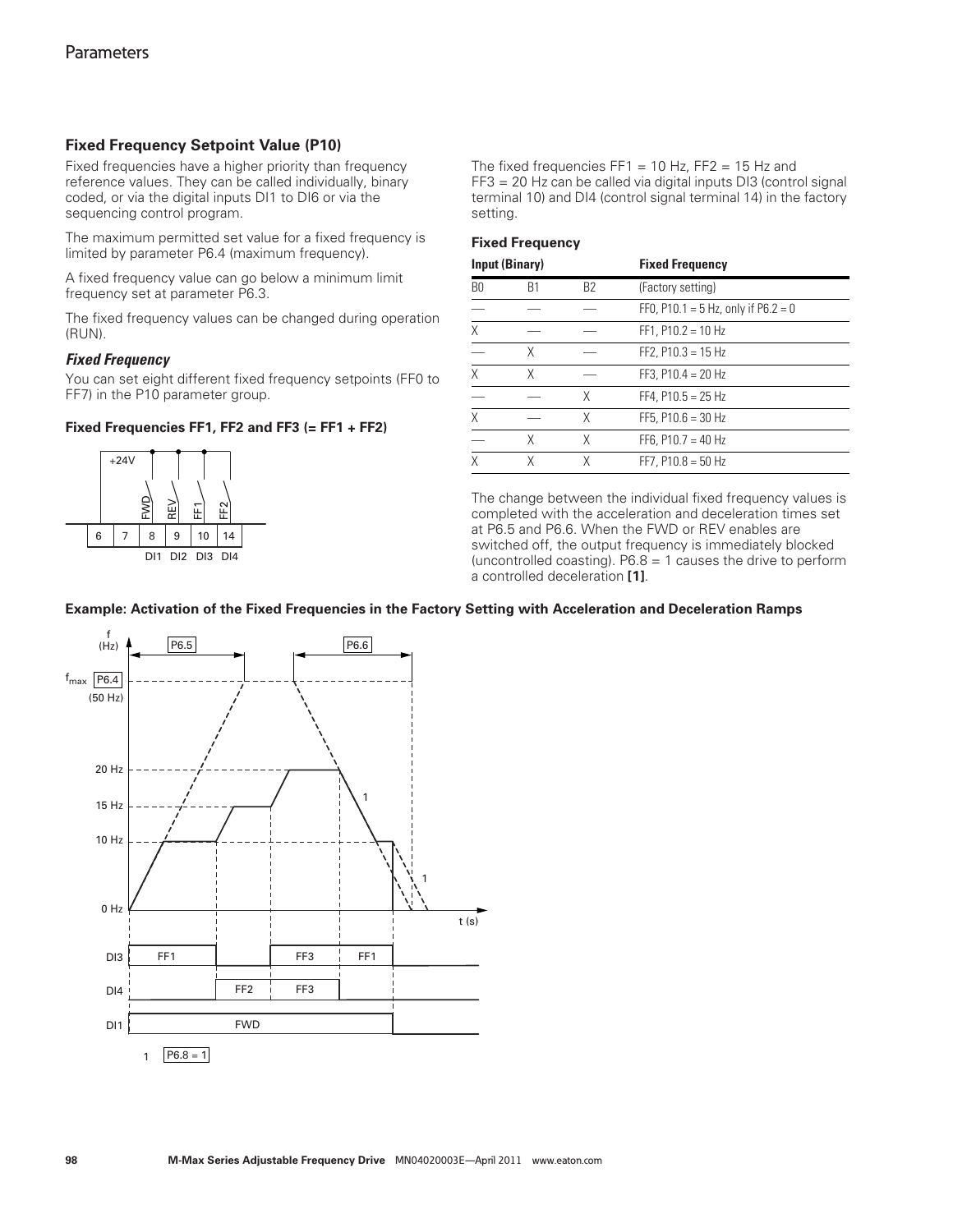# **Fixed Frequency Setpoint Value**

| <b>PNU</b>        | ID                                                                                                          | <b>Access</b><br><b>RUN</b> | <b>Value/Range</b> | <b>Description</b>                                                                                                                                            | <b>Factory Setting</b><br>(P1.3) |
|-------------------|-------------------------------------------------------------------------------------------------------------|-----------------------------|--------------------|---------------------------------------------------------------------------------------------------------------------------------------------------------------|----------------------------------|
| P <sub>10.1</sub> | 124<br><b>Fixed frequency FF0</b><br>✓<br>$0.00 - P6.4$<br>0.00 Hz up to the maximum frequency value (P6.4) |                             | 6.00               |                                                                                                                                                               |                                  |
|                   |                                                                                                             |                             |                    |                                                                                                                                                               |                                  |
|                   |                                                                                                             |                             |                    | This value is only active if the setpoint input has been set to<br>parameter $P6.2 = 0$                                                                       |                                  |
| P <sub>10.2</sub> | 105                                                                                                         | ✓                           |                    | <b>Fixed frequency FF1</b>                                                                                                                                    | 12.00                            |
|                   |                                                                                                             |                             | $0.00 - P6.4$      | 0.00 Hz up to the maximum frequency value (P6.4)                                                                                                              |                                  |
|                   |                                                                                                             |                             |                    | In the factory setting, this value can be called directly via DI3<br>(control signal terminal 10)                                                             |                                  |
| P <sub>10.3</sub> | 106                                                                                                         | ✓                           |                    | <b>Fixed frequency FF2</b>                                                                                                                                    | 18.00                            |
|                   |                                                                                                             |                             | $0.00 - P6.4$      | 0.00 Hz up to the maximum frequency value (P6.4)                                                                                                              |                                  |
|                   |                                                                                                             |                             |                    | In the factory setting, this value can be called directly via DI4<br>(control signal terminal 14)                                                             |                                  |
| P <sub>10.4</sub> | 126                                                                                                         | ✓                           |                    | <b>Fixed frequency FF3</b>                                                                                                                                    | 24.00                            |
|                   |                                                                                                             |                             | $0.00 - P6.4$      | 0.00 Hz up to the maximum frequency value (P6.4)                                                                                                              |                                  |
|                   |                                                                                                             |                             |                    | In the factory setting, this value can be called directly by joint<br>actuation of control signal terminals 10 and 14 (DI3 and DI4)                           |                                  |
| P <sub>10.5</sub> | 127                                                                                                         | ✓                           |                    | <b>Fixed frequency FF4</b>                                                                                                                                    | 30.00                            |
|                   |                                                                                                             |                             | $0.00 - P6.4$      | 0.00 Hz up to the maximum frequency value (P6.4)                                                                                                              |                                  |
|                   |                                                                                                             |                             |                    | For activation, parameter P3.11 must be assigned a third digital<br>input. For example, $P3.11 = 5$ : DI5 (control signal terminal 15)                        |                                  |
|                   |                                                                                                             |                             |                    | This value can then be called up directly via DI3                                                                                                             |                                  |
|                   |                                                                                                             |                             |                    | Note: In the factory setting, DI5 (control signal terminal 15) is<br>assigned with the error acknowledgement (Reset). Setting<br>$P3.11 = 0$ is recommended   |                                  |
| P <sub>10.6</sub> | 128                                                                                                         | ✓                           |                    | <b>Fixed frequency FF5</b>                                                                                                                                    | 36.00                            |
|                   |                                                                                                             |                             | $0.00 - P6.4$      | 0.00 Hz up to the maximum frequency value (P6.4)                                                                                                              |                                  |
|                   |                                                                                                             |                             |                    | For activation, parameter P3.11 must be assigned a third digital<br>input. For example, $P3.11 = 5$ : DI5 (control signal terminal 15),<br>see Note on P10.5) |                                  |
|                   |                                                                                                             |                             |                    | This value can be called directly by joint actuation of control<br>signal terminals 10 (DI3) and 15 (DI5)                                                     |                                  |
| P <sub>10.7</sub> | 129                                                                                                         | ✓                           |                    | <b>Fixed frequency FF6</b>                                                                                                                                    | 48.00                            |
|                   |                                                                                                             |                             | $0.00 - P6.4$      | 0.00 Hz up to the maximum frequency value (P6.4)                                                                                                              |                                  |
|                   |                                                                                                             |                             |                    | For activation, parameter P3.11 must be assigned a third digital<br>input. For example, $P3.11 = 5$ : DI5 (control signal terminal 15)<br>see Note on P10.5)  |                                  |
|                   |                                                                                                             |                             |                    | This value can be called directly by joint actuation of control<br>signal terminals 14 (DI4) and 15 (DI5)                                                     |                                  |
| P <sub>10.8</sub> | 130                                                                                                         | ✓                           |                    | <b>Fixed frequency FF7</b>                                                                                                                                    | 60.00                            |
|                   |                                                                                                             |                             | $0.00 - P6.4$      | 0.00 Hz up to the maximum frequency value (P6.4)                                                                                                              |                                  |
|                   |                                                                                                             |                             |                    | For activation, parameter P3.11 must be assigned a third digital<br>input. For example, $P3.11 = 5$ : DI5 (control signal terminal 15),<br>see Note on P10.5) |                                  |
|                   |                                                                                                             |                             |                    | This value can be called directly by joint actuation of control<br>signal terminals 10 (DI3), 14 (DI4) and 15 (DI5)                                           |                                  |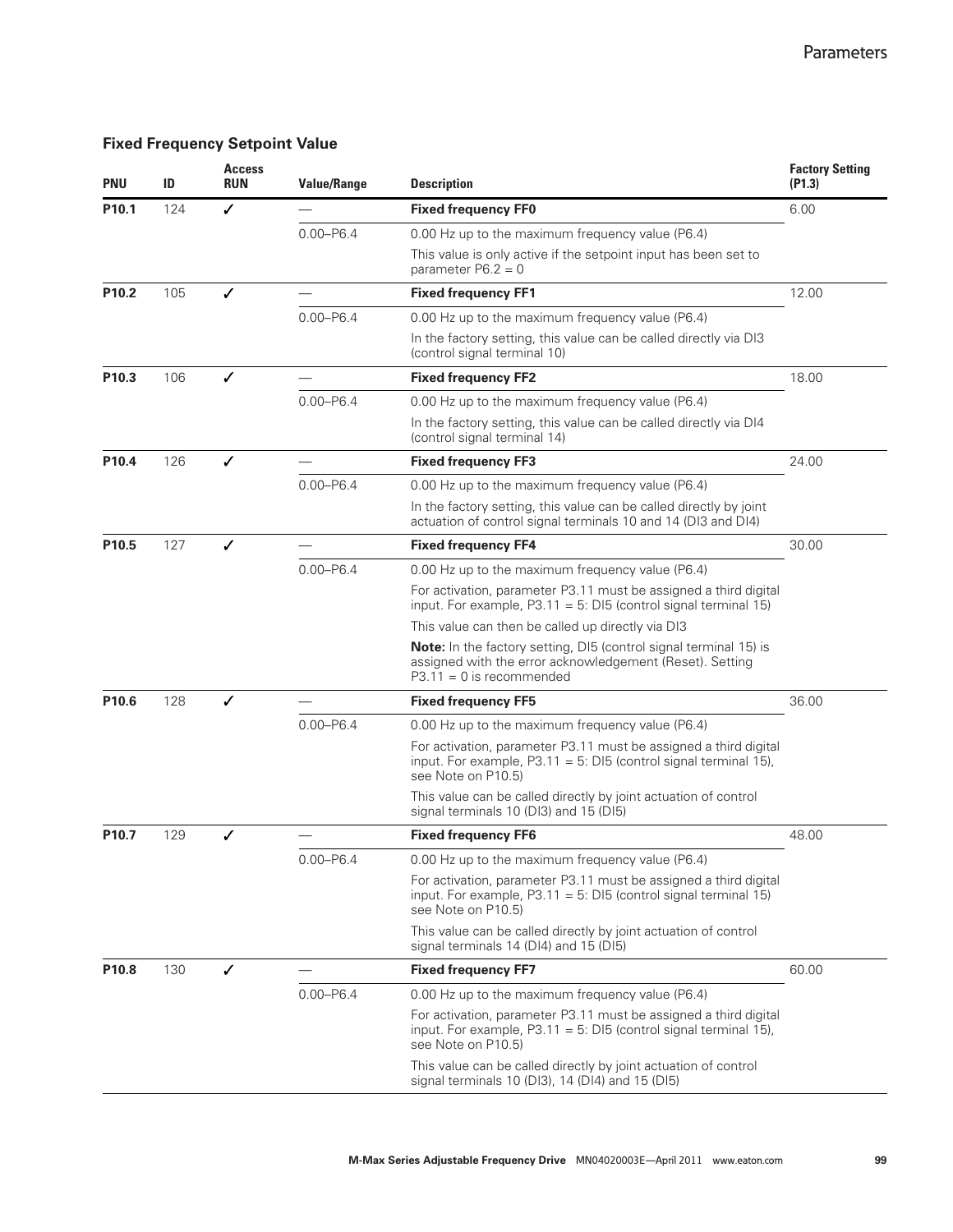## *Sequence Control*

The sequence control enables a cyclical program sequence with the fixed frequency setpoints FF0 to FF7. To run the program you can also select from four different operating modes and assign rotation direction (FWD/REV) and run time to the individual fixed frequencies. The program sequence is programmed in binary code and is represented by a decimal number for simple entry.

# **Fixed Frequency Setpoint Value, continued**

| <b>PNU</b>         | ID   | <b>Access</b><br><b>RUN</b><br><b>Value/Range</b><br><b>Description</b> |           | <b>Factory Setting</b><br>(P1.3)                                                                             |   |
|--------------------|------|-------------------------------------------------------------------------|-----------|--------------------------------------------------------------------------------------------------------------|---|
| P <sub>10.9</sub>  | 1436 |                                                                         |           | PLC Sequence control, operating mode                                                                         | 0 |
|                    |      |                                                                         |           | Selection of operating modes for cyclical program execution                                                  |   |
|                    |      |                                                                         |           | The start of the program execution via a digital input (DI1–DI6)<br>is executed according to parameter P3.21 |   |
|                    |      |                                                                         |           | The pause of the program execution via a digital input (DI1–DI6)<br>is executed according to parameter P3.22 |   |
|                    |      |                                                                         | 0         | Deactivated                                                                                                  |   |
|                    |      |                                                                         |           | Execute program cycle once                                                                                   |   |
|                    |      |                                                                         |           | Execute program cycle continuously                                                                           |   |
|                    |      |                                                                         | 3         | Execute program cycle in steps                                                                               |   |
|                    |      |                                                                         | 4         | Execute program cycle continuously in steps                                                                  |   |
| P <sub>10.10</sub> | 1437 |                                                                         |           | PLC Sequence control, program (FWD/REV)                                                                      | 0 |
|                    |      |                                                                         | $0 - 255$ | Summated decimal value from the binary coded program<br>sequence (see table below)                           |   |

The table below shows the parameters of the fixed frequencies (P10.1–P10.8) with the associated run times (P10.11–P10.18) and the corresponding values in binary and decimal format.

Depending on the selected rotating field direction (FWD/REV), the decimal value is multiplied by 0 (= FWD) or 1 (= REV). The sum of all decimal values forms the program number for parameter P10.10.

## **Determining the Program Number (P10.10)**

|                 | <b>Fixed Frequency</b> |                    | <b>Values</b>  |                                               |            |            | <b>Example A</b>            |   | <b>Example B</b>            |     |  |
|-----------------|------------------------|--------------------|----------------|-----------------------------------------------|------------|------------|-----------------------------|---|-----------------------------|-----|--|
|                 | Hz                     | s                  | <b>Binary</b>  | <b>Decimal</b>                                | <b>FWD</b> | <b>REV</b> | (See Figure on<br>Page 102) |   | (See Figure on<br>Page 103) |     |  |
| FF <sub>0</sub> | P <sub>10.1</sub>      | P10.11             | 2 <sup>0</sup> |                                               | 0          |            | <b>FWD</b>                  | 0 | <b>FWD</b>                  | 0   |  |
| FF <sub>1</sub> | P10.2                  | P <sub>10.12</sub> | 2 <sup>1</sup> | $\overline{2}$                                | $\Omega$   |            | <b>FWD</b>                  | 0 | <b>FWD</b>                  | 0   |  |
| FF <sub>2</sub> | P10.3                  | P10.13             | 2 <sup>2</sup> | 4                                             | 0          |            | <b>FWD</b>                  | 0 | <b>FWD</b>                  | 0   |  |
| FF3             | P10.4                  | P10.14             | 2 <sup>3</sup> | 8                                             | $\Omega$   |            | <b>FWD</b>                  | 0 | <b>FWD</b>                  | 0   |  |
| FF4             | P10.5                  | P <sub>10.15</sub> | 2 <sup>4</sup> | 16                                            | $\Omega$   |            | <b>FWD</b>                  | 0 | <b>FWD</b>                  | 0   |  |
| FF <sub>5</sub> | P10.6                  | P <sub>10.16</sub> | 2 <sup>5</sup> | 32                                            | $\bigcap$  |            | <b>FWD</b>                  | 0 | <b>FWD</b>                  | 0   |  |
| FF <sub>6</sub> | P10.7                  | P10.17             | 2 <sup>6</sup> | 64                                            | 0          |            | <b>FWD</b>                  | 0 | <b>REV</b>                  | 64  |  |
| FF7             | P10.8                  | P10.18             | 2 <sup>7</sup> | 128                                           | $\Omega$   |            | <b>FWD</b>                  | 0 | <b>REV</b>                  | 128 |  |
|                 |                        |                    |                | Sequence control, program (FWD/REV): P10.10 = |            |            |                             | 0 |                             | 192 |  |

The fixed frequencies (FF0–FF7) are only active if the run times (P10.11–P10.18) of the associated parameters are set (>0s).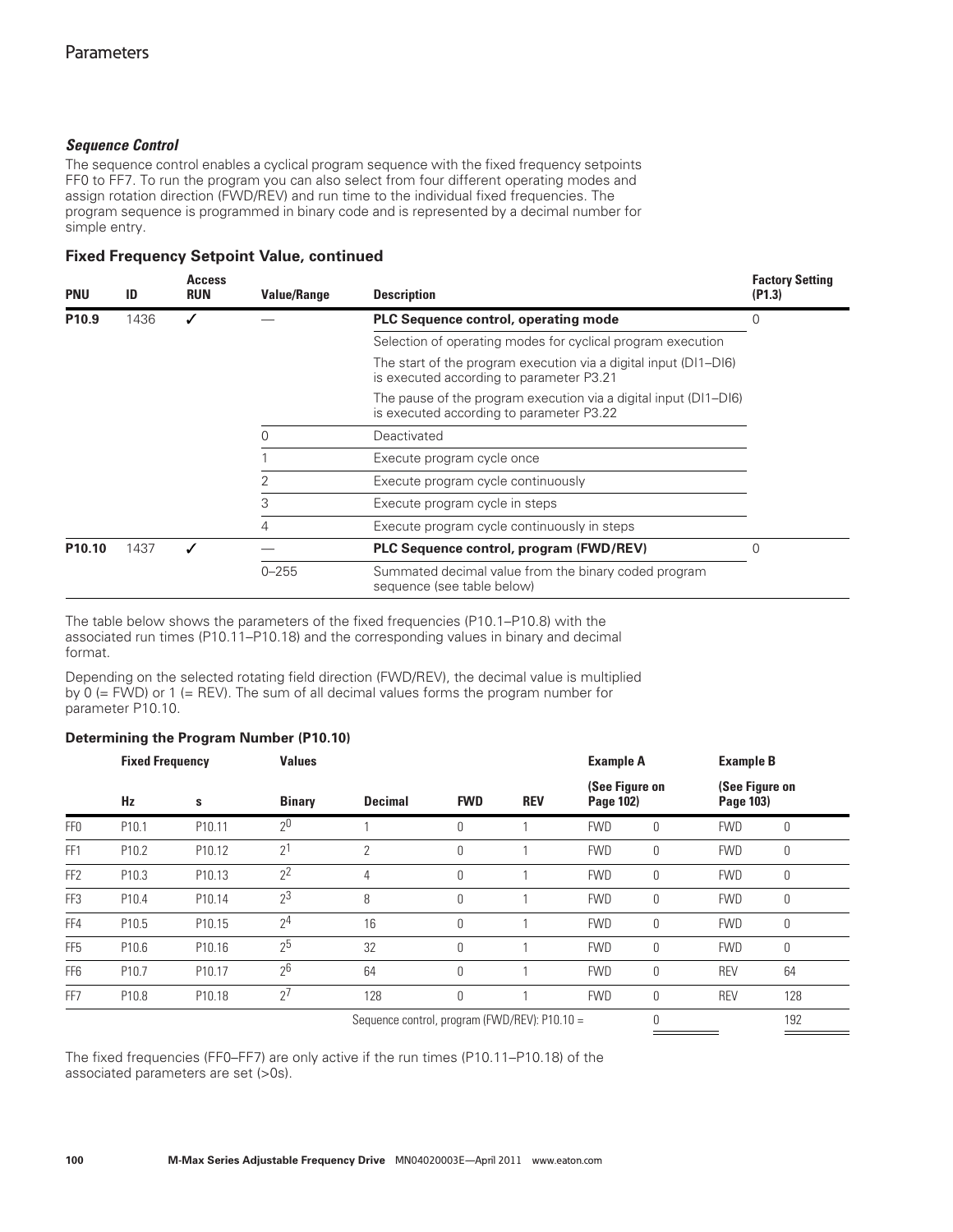The run times in the individual program steps must be greater than the transition times for the subsequent frequency value. Example as per figure on **Page 102** (Example A):

Acceleration time P6.5 = 3.0s

Maximum frequency P6.4 = 60 Hz

FF1: P10.2 = 20 Hz

FF2: P10.3 = 40 Hz

# **Fixed Frequency Setpoint Value, continued**

$$
t_{\text{FF}} \geq \frac{\triangle \text{FF} \times \text{P6.5}}{\text{P6.4}}
$$

$$
P10.13 \ge \frac{(P10.3 - P10.4) \times P6.5}{P6.4} \ge \frac{(40 \text{ Hz} - 20 \text{ Hz}) \times 3s}{60 \text{ Hz}} \ge 1s
$$

The transition time from FF1 to FF2 is one second. Parameter P10.13 should therefore be set to a value greater than one second.

| <b>PNU</b>         | ID   | <b>Access</b><br><b>RUN</b> | <b>Value/Range</b> | <b>Description</b>                                                  | <b>Factory Setting</b><br>(P1.3) |
|--------------------|------|-----------------------------|--------------------|---------------------------------------------------------------------|----------------------------------|
| P10.11             | 1438 | ✓                           |                    | <b>Set time for FF0</b>                                             | 0                                |
|                    |      |                             | $0 - 1000s$        | $0s$ = Fixed frequency FF0 deactivated<br>(sequence control P10.9)  |                                  |
| P <sub>10.12</sub> | 1439 | ✓                           |                    | <b>Set time for FF1</b>                                             | $\Omega$                         |
|                    |      |                             | $0 - 1000s$        | $0s$ = Fixed frequency FF1 deactivated<br>(sequence control P10.9)  |                                  |
| P <sub>10.13</sub> | 1440 | ✓                           |                    | Set time for FF2                                                    | $\Omega$                         |
|                    |      |                             | $0 - 1000s$        | $0s$ = Fixed frequency FF2 deactivated<br>(sequence control P10.9)  |                                  |
| P10.14             | 1441 | ✓                           |                    | Set time for FF3                                                    | $\mathbf 0$                      |
|                    |      |                             | $0 - 1000s$        | $0s$ = Fixed frequency FF3 deactivated<br>(sequence control P10.9)  |                                  |
| P <sub>10.15</sub> | 1442 | ℐ                           |                    | Set time for FF4                                                    | 0                                |
|                    |      |                             | $0 - 1000s$        | $0s$ = Fixed frequency FF4 deactivated<br>(sequence control P10.9)  |                                  |
| P10.16             | 1443 | ℐ                           |                    | <b>Set time for FF5</b>                                             | $\Omega$                         |
|                    |      |                             | $0 - 1000s$        | $0 s =$ Fixed frequency FF5 deactivated<br>(sequence control P10.9) |                                  |
| P10.17             | 1444 | ✓                           |                    | <b>Set time for FF6</b>                                             | $\Omega$                         |
|                    |      |                             | $0 - 1000s$        | $0s$ = Fixed frequency FF6 deactivated<br>(sequence control P10.9)  |                                  |
| P10.18             | 1445 | ✓                           |                    | Set time for FF7                                                    | 0                                |
|                    |      |                             | $0 - 1000s$        | $0s$ = Fixed frequency FF7 deactivated<br>(sequence control P10.9)  |                                  |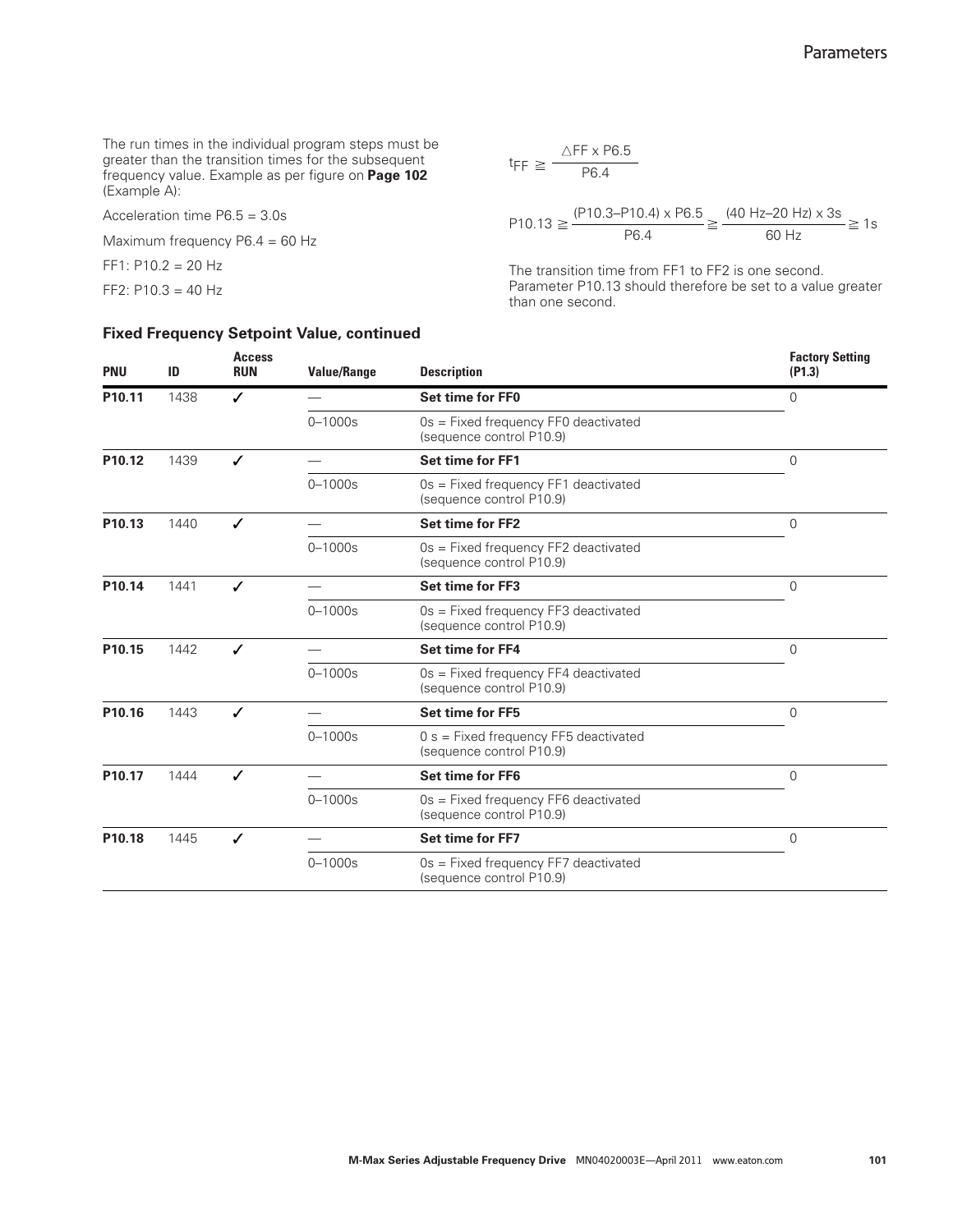## *Example A*

P10.9 = 1: Execute program cycle once.

P10.10 = 0 (see **Page 100**): The fixed frequencies FF0 to FF7 (P10.1–P10.8) are set in numerical order with the associated run times (P10.10–P10.18) and rotating direction (FWD) as setpoint.

The start command (RUN) for the sequence control is set via the digital input (DI1–DI6) defined at parameter P3.21. It has a higher priority than other start commands. This also applies to the fixed frequency setpoints of the sequence control compared to setpoint sources.

#### **WARNING** A

**If a start command is present at a digital input (DI1–DI6) assigned at P3.21, the sequence control also starts automatically (without switch edge) when the power supply is switched on (for example, after a power supply failure).**

If the start command (RUN) is switched off during the program cycle, the drive stops according to the settings at P6.8. The program sequence is then ended immediately. A renewed start command begins once more with the first fixed frequency.

A digital input (DI1–DI6) can be assigned the "Pause sequence control" function at parameter 3.22. The program sequence is then stopped and can then be resumed from this stopping point (fixed frequency).

The operating states of the sequence control can be displayed via the digital outputs RO1, RO2 and DO.

The following assignments are shown in example A:

- Relay RO1 (P5.1 = 16) signals the operation (RUN) of the sequence control. It switches on with the start command and then off after one completed program cycle  $($ P10.9 = 1, P10.9 = 3) at the end of the program cycle  $(P5.3 = 18)$
- **[1]** With a continuous program sequence (P10.9 = 2,  $P10.9 = 4$ ), the start signal is switched off first (P3.21)
- Relay RO2 (P5.2 = 17) indicates the end of the individual run times (P10.11–P10.18)
- Transistor DO (P5.3 = 18) indicates the end of a program cycle

Value 19 (for example, P5.3 = 19) enables a pause command (P3.22) of the sequencing control to be indicated via a digital output.



#### **Example A, Program Cycle Executed Once (P10.9 = 1, P10.10 = 0)**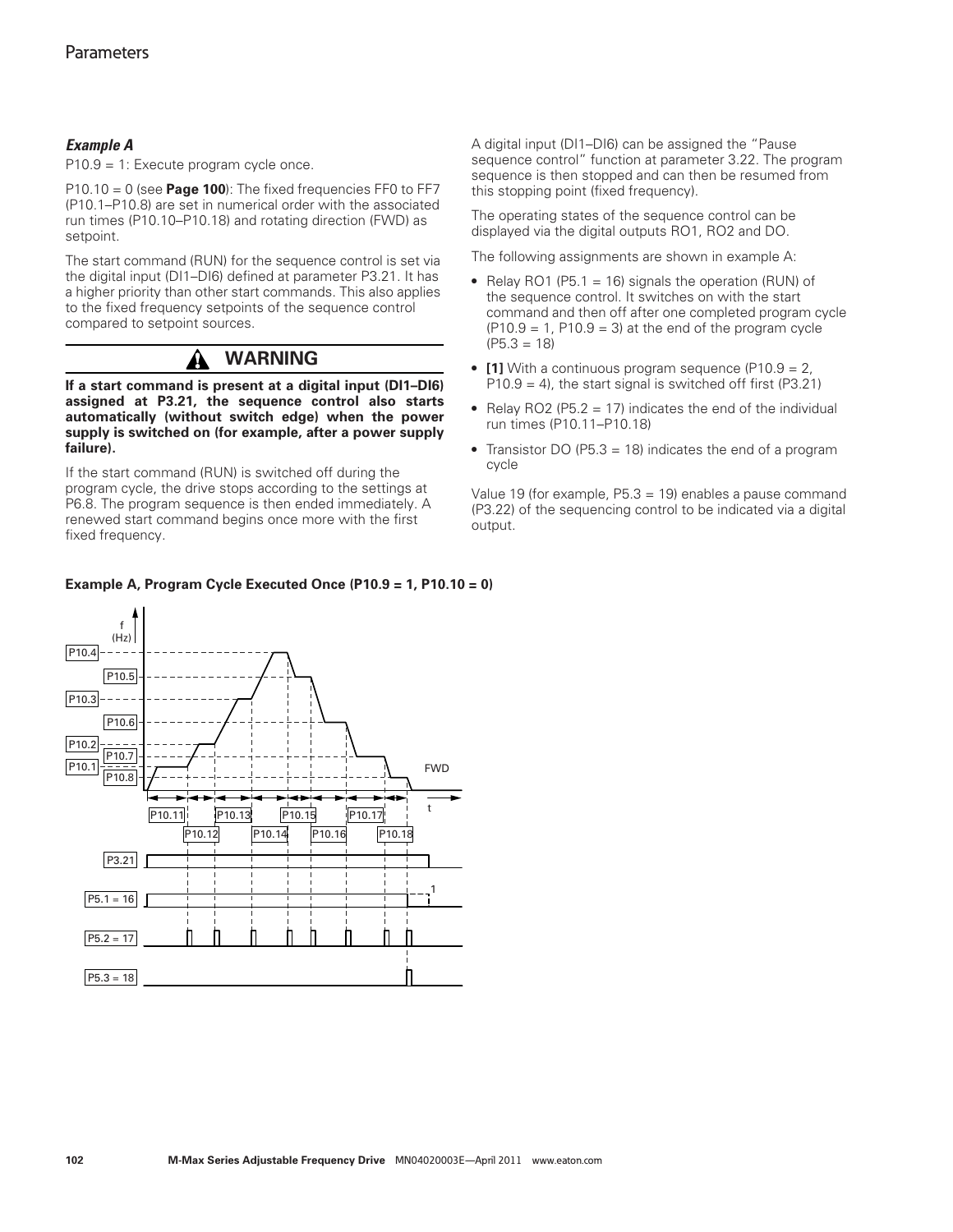# *Example B*

Comparable example A.

P10.9 = 1: Execute program cycle once.

P10.10 = 192 (see **Page 100**): This decimal program code (192 = 64 +128) assigns the clockwise rotating field (REV) to fixed frequencies FF6 (P10.7) and FF8 (P10.8).

**Example B, Program Cycle Executed Once (P10.9 = 1, P10.10 = 192)**

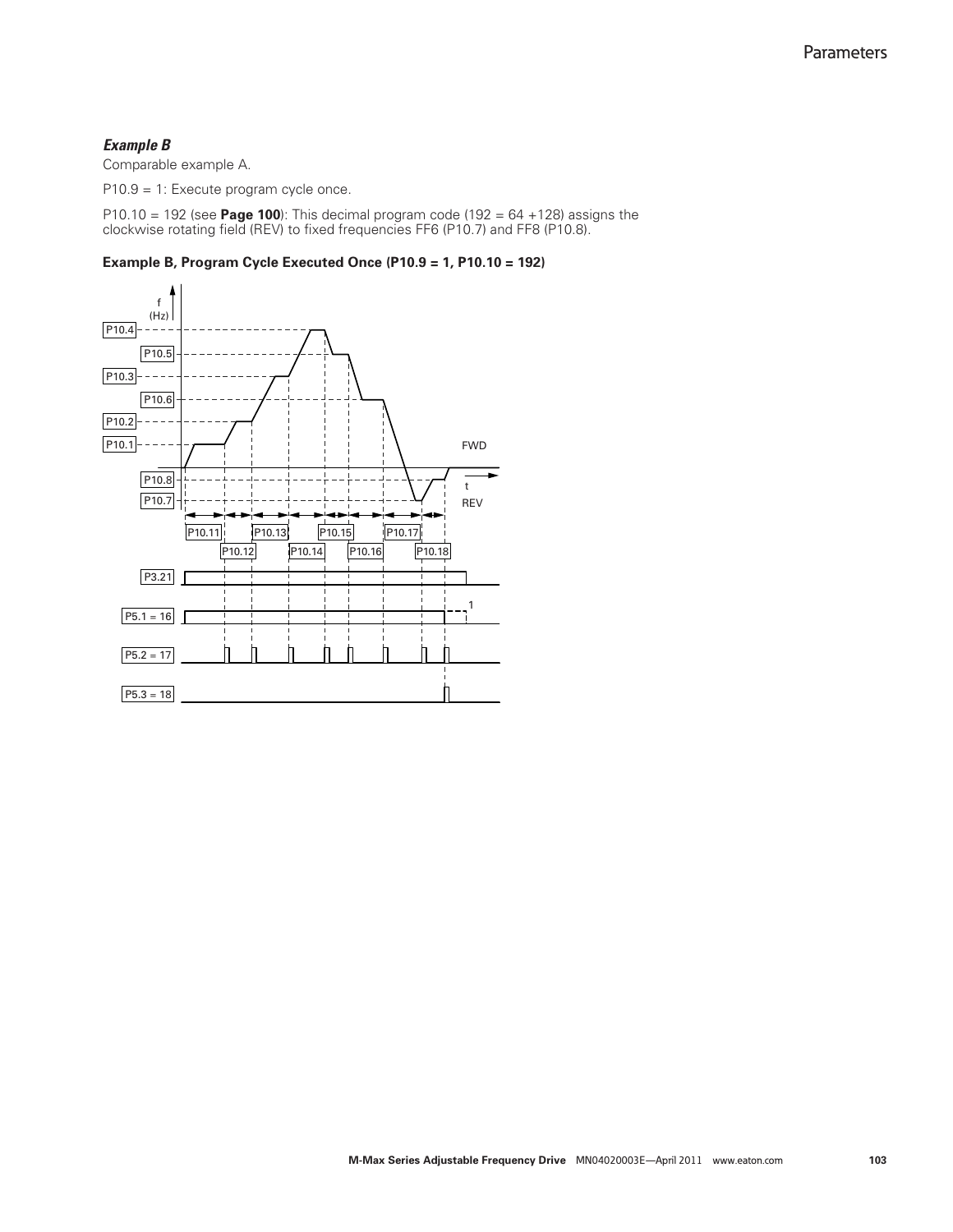# *Example C*

Comparable example A.

 $P10.10 = 0$ 

P10.9 = 2: Execute program cycle once in steps.

Each fixed frequency (P10.1–P10.10) is called individually in the program sequence. After the assigned run times (P10.11–P10.18) have elapsed, the output frequency is set to zero according to the Stop function (P6.8) before the next numerically fixed frequency value is executed.

A clockwise rotating field (REV) can also be assigned here to the individual fixed frequencies as a decimal program number at parameter P10.10 (see **Page 100**).

**Example C, Program Cycle Executed Once in Steps (P10.9 = 2, P10.10 = 0)**

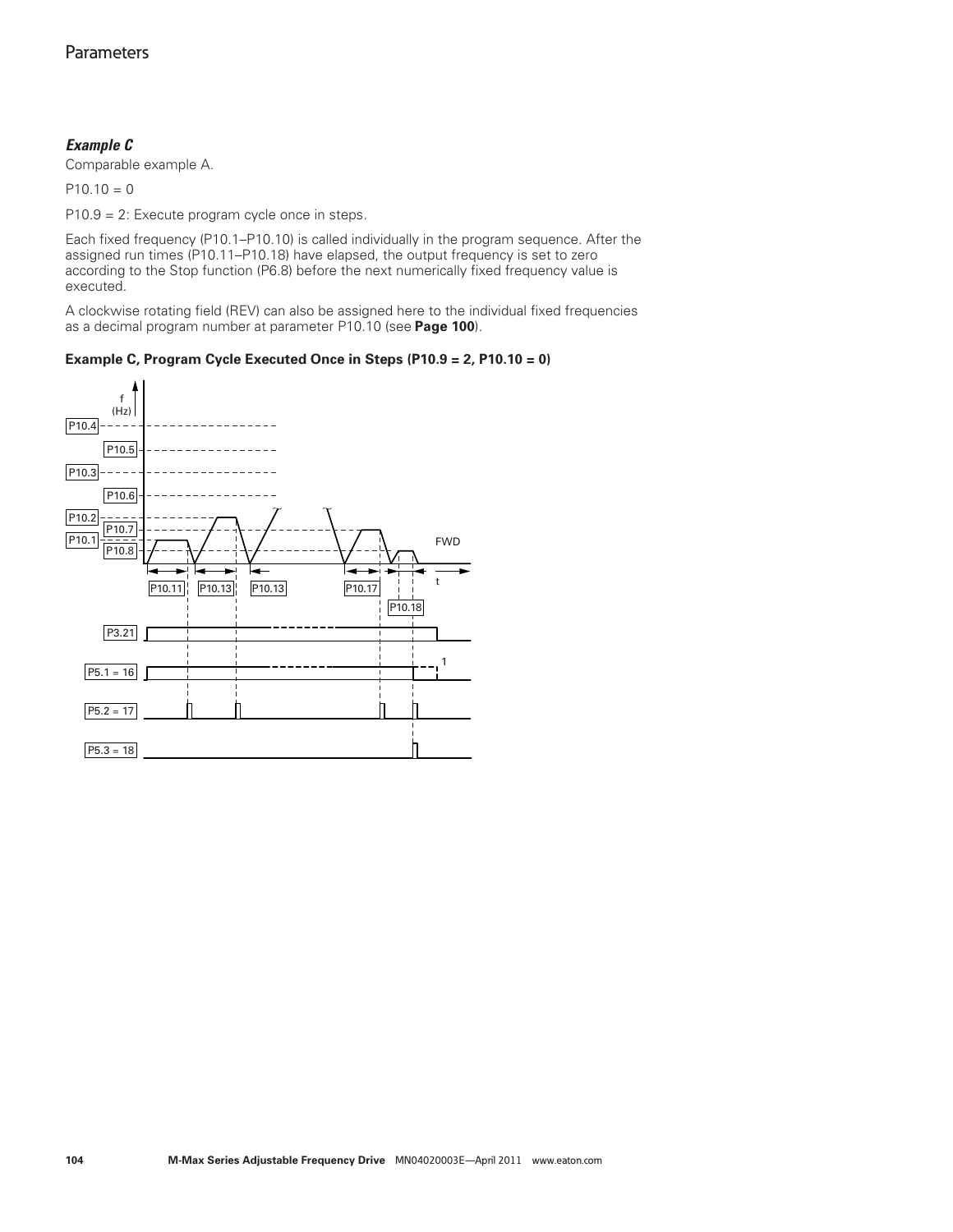# **V/Hz-Characteristic Curve (P11)**

The M-Max series frequency inverters operate with a sinusoidal pulse width modulation (PWM) in the inverter. The IGBTs are actuated by two V/f-based control procedures that you can select in parameter P11.8.

 $P11.8 = 0$ :

- Frequency control (Hz)
- Parallel connection of several motors
- Large power difference (P<sub>FU</sub> >> P<sub>Motor</sub>)
- Switching in the output

 $P11.8 = 1$ :

- Speed control (RPM,  $min^{-1}$ ) with slip compensation
- Single operation (only one motor), maximum one power rating smaller
- High torque (requirement: exact motor data for the motor calculation model)

The V/f characteristic (voltage/frequency characteristic) represents a control procedure of the frequency inverter in which the motor voltage is controlled in a specific ratio to the frequency. If the voltage/frequency ratio is constant (linear characteristic), the magnetizing flux and the torque behavior of the connected motor is virtually constant.

In the standard application, the benchmark values for the V/Hz-characteristic curve correspond with the rated operational data of the connected motor (see the motor ratings plate):

- Cut-off frequency P11.2 = Rated motor frequency P7.6 = Maximum frequency P6.4
- Output voltage P11.3 = Nominal motor voltage P7.5

The rating data of the V/Hz-characteristic curve is assigned automatically and corresponds with the values of parameter P7.5 (nominal motor voltage) and P7.6 (rated motor frequency).

If you require other values for the V/Hz-characteristic curve, you must first set parameters P7.5 and P7.6, before you change the parameters of the V/Hz-characteristic curve shown here.

#### **V/Hz-Characteristic Curve**

| <b>PNU</b>        | <b>Access</b><br>ID<br><b>RUN</b><br><b>Value/Range</b><br><b>Description</b> |   |                |                                                                                                                                                                                                                                | <b>Factory Setting</b><br>(P1.3) |
|-------------------|-------------------------------------------------------------------------------|---|----------------|--------------------------------------------------------------------------------------------------------------------------------------------------------------------------------------------------------------------------------|----------------------------------|
| P <sub>11.1</sub> | 108                                                                           | X |                | V/Hz characteristic curve                                                                                                                                                                                                      | $\overline{0}$                   |
|                   |                                                                               |   | 0              | Linear                                                                                                                                                                                                                         |                                  |
|                   |                                                                               |   |                | The output voltage changes linearly with the output frequency;<br>from zero to voltage P11.3 with the cut-off frequency P11.2                                                                                                  |                                  |
|                   |                                                                               |   |                | By defining a minimum frequency (P6.3), a voltage<br>corresponding with one of the linear characteristic curves is<br>output                                                                                                   |                                  |
|                   |                                                                               |   |                | The V/Hz ratio running linearly between zero and the cut-off<br>frequency remains constant                                                                                                                                     |                                  |
|                   |                                                                               |   |                | With parameter P11.6, the voltage value can be raised by<br>percentages in a linear V/Hz-ratio over the entire manipulating<br>range                                                                                           |                                  |
|                   |                                                                               |   |                | Squared                                                                                                                                                                                                                        |                                  |
|                   |                                                                               |   |                | The output voltage changes quadratically with the output<br>frequency; from zero to voltage P11.3 with the cut-off<br>frequency P11.2                                                                                          |                                  |
|                   |                                                                               |   |                | By defining a minimum frequency P6.3, a voltage corresponding<br>with one of the quadratic characteristic curves is output. The<br>V/Hz ratio running quadratically between zero and the cut-off<br>frequency remains constant |                                  |
|                   |                                                                               |   |                | With parameter P11.6, the voltage value can be raised as a<br>percentage by a quadratic V/Hz ratio over the entire<br>manipulating range                                                                                       |                                  |
|                   |                                                                               |   | $\overline{2}$ | Configurable                                                                                                                                                                                                                   |                                  |
|                   |                                                                               |   |                | In connection with parameters P11.4, P11.5 and P11.6, the V/Hz<br>ratio and therefore the parameters for characteristic curve<br>progress can be defined as required                                                           |                                  |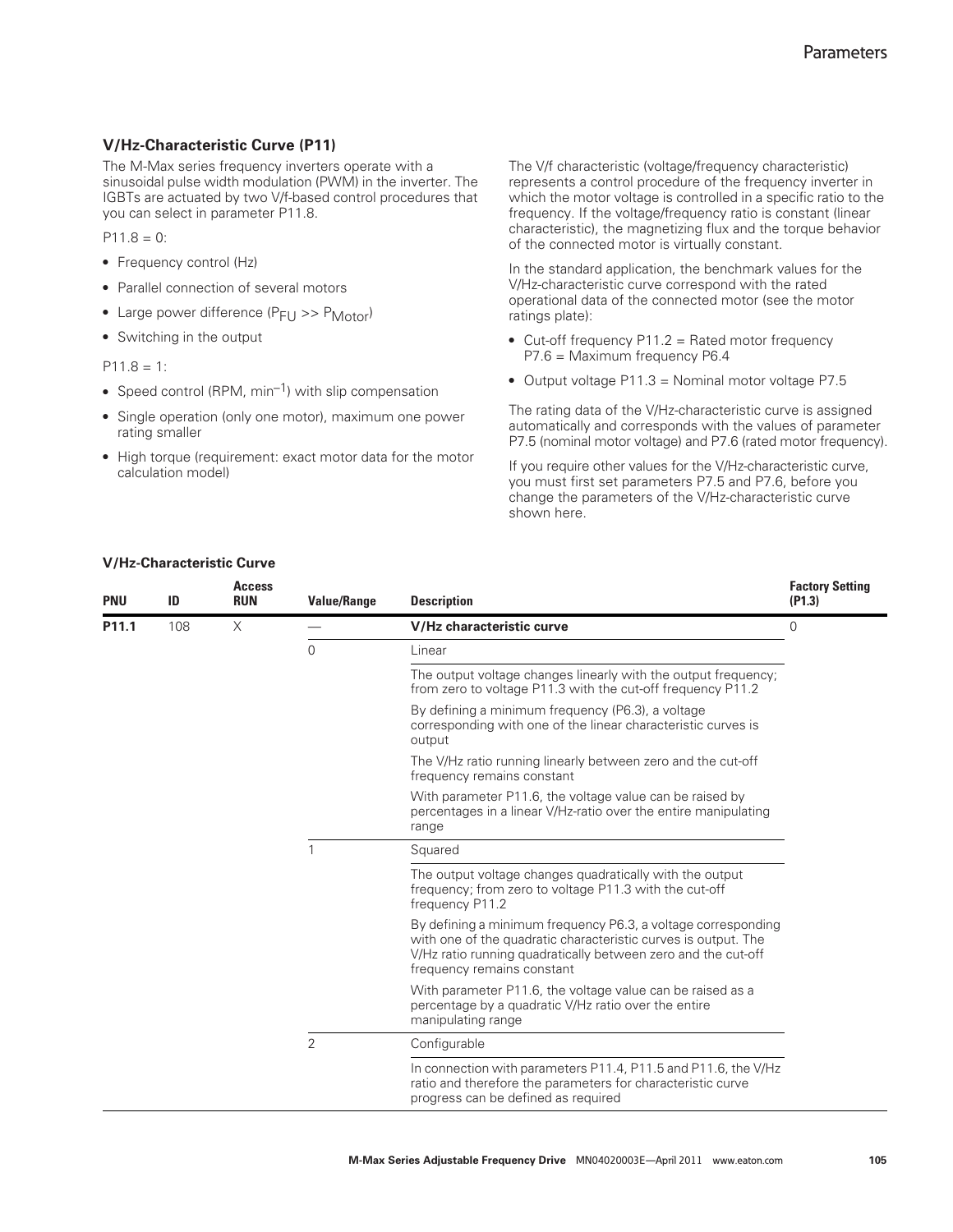# **Parameters**

#### **V/Hz-Characteristic Curve (P11.1)**



### **V/Hz-Characteristic Curve, continued**

| <b>PNU</b> | ID  | <b>Access</b><br><b>RUN</b> | <b>Value/Range</b> | <b>Description</b>                                                                                                                                                                               | <b>Factory Setting</b><br>(P1.3) |
|------------|-----|-----------------------------|--------------------|--------------------------------------------------------------------------------------------------------------------------------------------------------------------------------------------------|----------------------------------|
| P11.2      | 602 | $\times$                    |                    | <b>Cut-off frequency</b>                                                                                                                                                                         | 60.00                            |
|            |     |                             | 30-320 Hz          | The output voltage reaches its maximum rated value P11.3 with<br>the cut-off frequency. For example: 400V at 50 Hz                                                                               |                                  |
|            |     |                             |                    | If the maximum output frequency (P6.4) is set to higher values.<br>the output voltage remains constant as of the cut-off frequency<br>defined here                                               |                                  |
|            |     |                             |                    | As of this cut-off frequency, the voltage/frequency ratio is no<br>longer constant. The magnetization of the connected motor is<br>reduced with increasing frequency (field weakening range)     |                                  |
|            |     |                             |                    | <b>Example: Linear V/Hz Characteristic Curve with Cut-off</b><br><b>Frequency and Field Weakening Range</b>                                                                                      |                                  |
|            |     |                             |                    | V<br>(% )<br>P11.3<br>P11.6<br>Hz<br>P11.2<br>P6.3<br>P6.4                                                                                                                                       |                                  |
| P11.3      | 603 | X                           |                    | <b>Output voltage</b>                                                                                                                                                                            | 100.00                           |
|            |     |                             | 10-200%            | Input voltage                                                                                                                                                                                    |                                  |
|            |     |                             |                    | In the standard application, the value set here is equal to 100%<br>of the input voltage supply and corresponding with the nominal<br>motor voltage set under P7.5 (see the motor ratings plate) |                                  |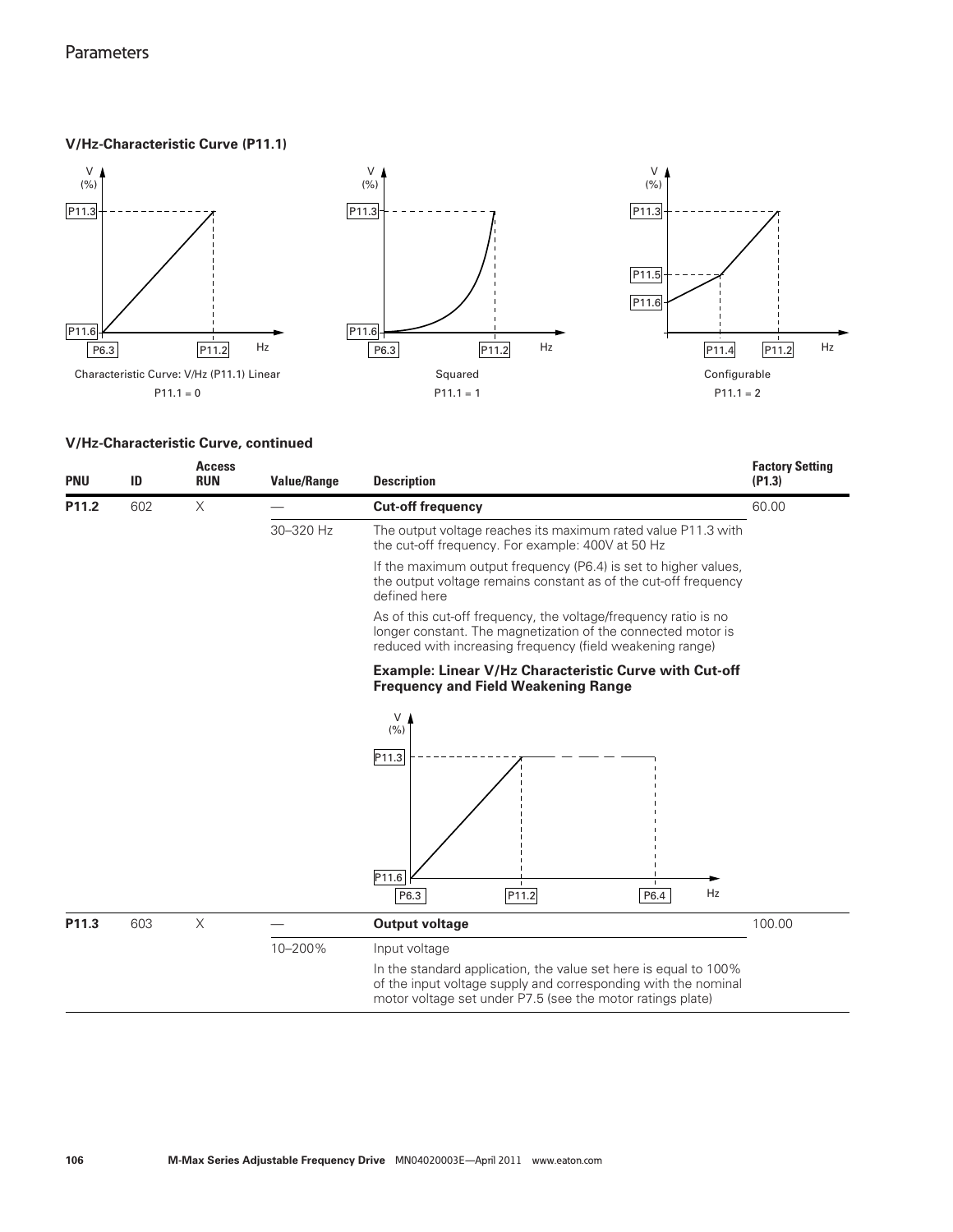### **V/Hz-Characteristic Curve, continued**

| <b>PNU</b>        | ID  | <b>Access</b><br><b>RUN</b> | <b>Value/Range</b>  | <b>Description</b>                                                                                                                                                                         | <b>Factory Setting</b><br>(P1.3) |
|-------------------|-----|-----------------------------|---------------------|--------------------------------------------------------------------------------------------------------------------------------------------------------------------------------------------|----------------------------------|
| P11.4             | 604 | $\times$                    |                     | V/Hz characteristic curve, mean frequency value                                                                                                                                            | 60.00                            |
|                   |     |                             | $0.00 - P11.2$ (Hz) | Definition of a frequency value for the voltage value set under<br>P <sub>11.5</sub>                                                                                                       |                                  |
|                   |     |                             |                     | Defined ratio (break-point) for the defined V/Hz-characteristic<br>curve (P11.1 = 2, see characteristic P11.1 = 2)                                                                         |                                  |
| P11.5             | 605 | $\times$                    |                     | V/Hz characteristic curve, mean voltage value                                                                                                                                              | 100.00                           |
|                   |     |                             | $0.00 - P11.3$      | Definition of a voltage value for the frequency value set under<br>P11.4                                                                                                                   |                                  |
|                   |     |                             |                     | Defined ratio (break-point) for the defined V/Hz-characteristic<br>curve (P11.1 = 2, see characteristic P11.1 = 2)                                                                         |                                  |
| P11.6             | 606 | $\mathsf X$                 |                     | Output voltage at 0 Hz                                                                                                                                                                     | 0.00                             |
|                   |     |                             | $0.00 - 40.00\%$    | Definition of a start voltage at 0 Hz (zero frequency voltage)                                                                                                                             |                                  |
|                   |     |                             |                     | <b>Note:</b> A high start voltage enables a high torque at the start                                                                                                                       |                                  |
|                   |     |                             |                     | <b>A Caution:</b> A high torque at low speed causes a high thermal<br>load on the motor. If temperatures are too high, the motor<br>should be equipped with an external fan                |                                  |
| P <sub>11.7</sub> | 109 | $\mathsf X$                 |                     | <b>Torque increase</b>                                                                                                                                                                     | 0                                |
|                   |     |                             | 0                   | Deactivated                                                                                                                                                                                |                                  |
|                   |     |                             | 1                   | Enabled                                                                                                                                                                                    |                                  |
|                   |     |                             |                     | Automatic increase of the output voltage (Boost) with an<br>increased load and low speed (for example, heavy starting duty)                                                                |                                  |
|                   |     |                             |                     | <b>A Caution:</b> A high torque at low speed leads to a high thermal<br>load on the motor                                                                                                  |                                  |
|                   |     |                             |                     | <b>Note:</b> If temperatures are too high, the motor should be fitted<br>with an external fan                                                                                              |                                  |
| P11.8             | 600 | $\mathsf X$                 | 0                   | <b>Control mode</b>                                                                                                                                                                        | 0                                |
|                   |     |                             |                     | Frequency control (V/Hz)                                                                                                                                                                   |                                  |
|                   |     |                             |                     | The setpoint entry controls the output frequency of the<br>frequency inverter (resolution of the output frequency =<br>$0.01$ Hz)                                                          |                                  |
|                   |     |                             |                     | <b>Note:</b> In this mode, multiple motors, with varying outputs, can<br>be connected in parallel in the output of the frequency inverter                                                  |                                  |
|                   |     |                             | 1                   | Speed control with slip compensation (vector)                                                                                                                                              |                                  |
|                   |     |                             |                     | The setpoint entry controls the motor speed depending on the<br>load torque (calculation by motor model)                                                                                   |                                  |
|                   |     |                             |                     | <b>Note:</b> In this mode, only one motor with the assigned power<br>(current) may connected in the output of the frequency inverter                                                       |                                  |
|                   |     |                             |                     | Note: The speed control requires a precise electrical<br>reproduction of the connected motor. The motor ratings<br>plate information must be set in the parameter group P7 in this<br>case |                                  |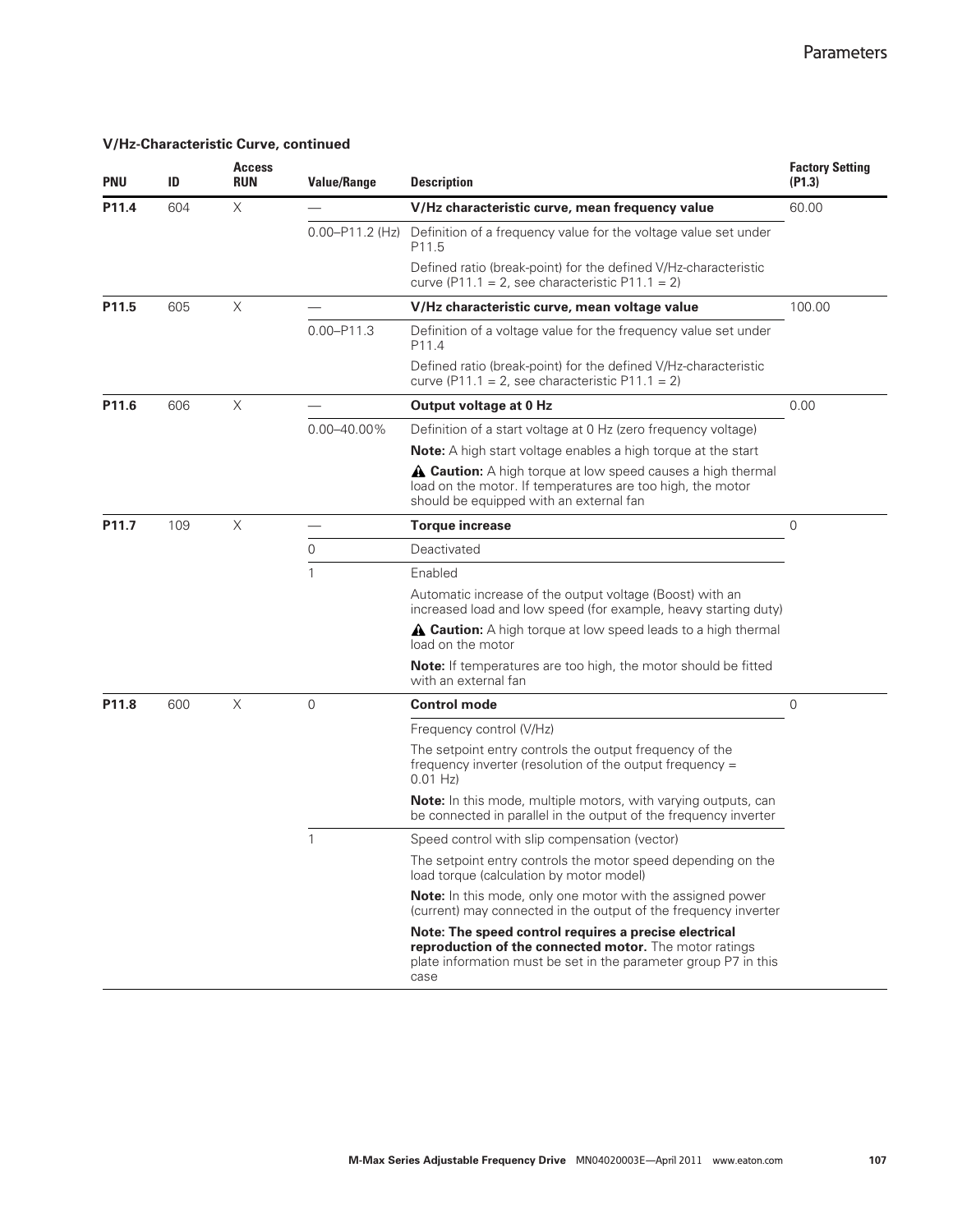On the constant three-phase AC supply, the three-phase asynchronous motor has a constant rotor speed  $(n_1, P7.3, P1.3)$ rating plate specifications) according to the number of pole pairs and input frequency. The slip here represents the difference between the rotating field of the stator and that of the rotor. In static operation, the slip is constant.

Load changes  $[1]$  at the motor shaft cause a larger slip  $(\triangle n)$ and thus a reduced rotor speed **[2]**. In controlled operation (V/f-characteristic), the frequency inverter cannot compensate this load-related speed difference. The speed behavior of the motor is even, as in a constant AC supply.

## **Speed Behavior without Slip Compensation**



In "Speed control" mode (P11.8 = 1), the frequency inverter can compensate these load-related deviations. From the measured voltage and current values of the stator winding  $(u_1, i_1)$  the internal motor model calculates the required manipulated variables for the flux variable i<sub>u</sub> and the torque variable  $i_w$ . In the equivalent circuit diagram of the three-phase motor, the load-related slip is shown as the resistance  $R'_{2}/s$ . In idle operation without a load, this resistance approaches infinity, and approaches zero as the load increases.

#### **Equivalent Circuit Diagram for an Asynchronous Motor**



| <b>Number</b> | <b>Description</b>        |
|---------------|---------------------------|
|               | Stator winding            |
|               | Air gap                   |
|               | Transformed rotor winding |

An exact calculation requires the precise rating specifications of the motor (parameter group 7). The speed control (P11.8  $=$ 1) can then compensate the load-related slip deviations. The simple illustration shows that, as the load torque increases **[1]**, the resulting speed reduction is compensated by an increase in the output frequency**[2]** (see figure below).

#### **Speed Behavior with Slip Compensation**

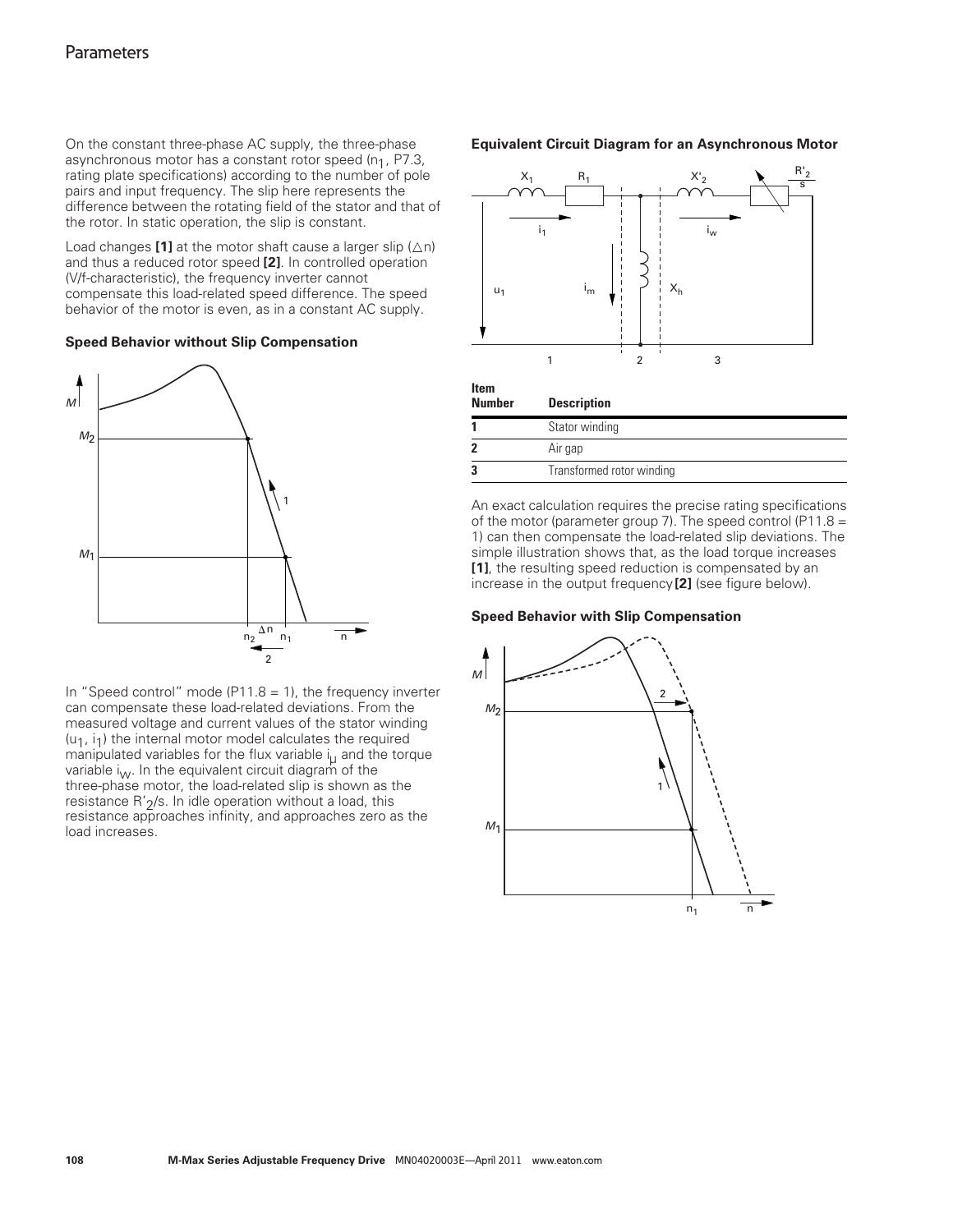### **V/Hz-Characteristic Curve, continued**

| <b>PNU</b>        | ID  | <b>Access</b><br><b>RUN</b> | <b>Value/Range</b> | <b>Description</b>                                                                                                                                                                                                   | <b>Factory Setting</b><br>(P1.3) |
|-------------------|-----|-----------------------------|--------------------|----------------------------------------------------------------------------------------------------------------------------------------------------------------------------------------------------------------------|----------------------------------|
| P <sub>11.9</sub> | 601 | X                           |                    | <b>Carrier frequency</b>                                                                                                                                                                                             | 6.0                              |
|                   |     |                             | 1.5-16.0 kHz       | Using a high switching frequency can reduce the magnetization<br>noise in the motor                                                                                                                                  |                                  |
|                   |     |                             |                    | The heat dissipation in the inverter (IGBT) increases with higher<br>switching frequencies                                                                                                                           |                                  |
|                   |     |                             |                    | With motor frequencies <5 Hz a higher speed stability can be<br>achieved at low switching frequencies                                                                                                                |                                  |
|                   |     |                             |                    | <b>Note:</b> As a protection against thermal overload, MMX reduces<br>the switching frequency automatically if, for example, too high<br>values are set and with high ambient temperatures and high<br>load currents |                                  |
|                   |     |                             |                    | Parameter $P11.10 = 1$ must be set for operation at a constant<br>carrier frequency                                                                                                                                  |                                  |
| P11.10            | 522 | X                           |                    | Sine-wave filter (constant carrier frequency)                                                                                                                                                                        | $\Omega$                         |
|                   |     |                             | 0                  | Deactivated                                                                                                                                                                                                          |                                  |
|                   |     |                             |                    | Enabled                                                                                                                                                                                                              |                                  |
|                   |     |                             |                    | <b>Note:</b> When using a sinusoidal filter, the carrier frequency must<br>be constant                                                                                                                               |                                  |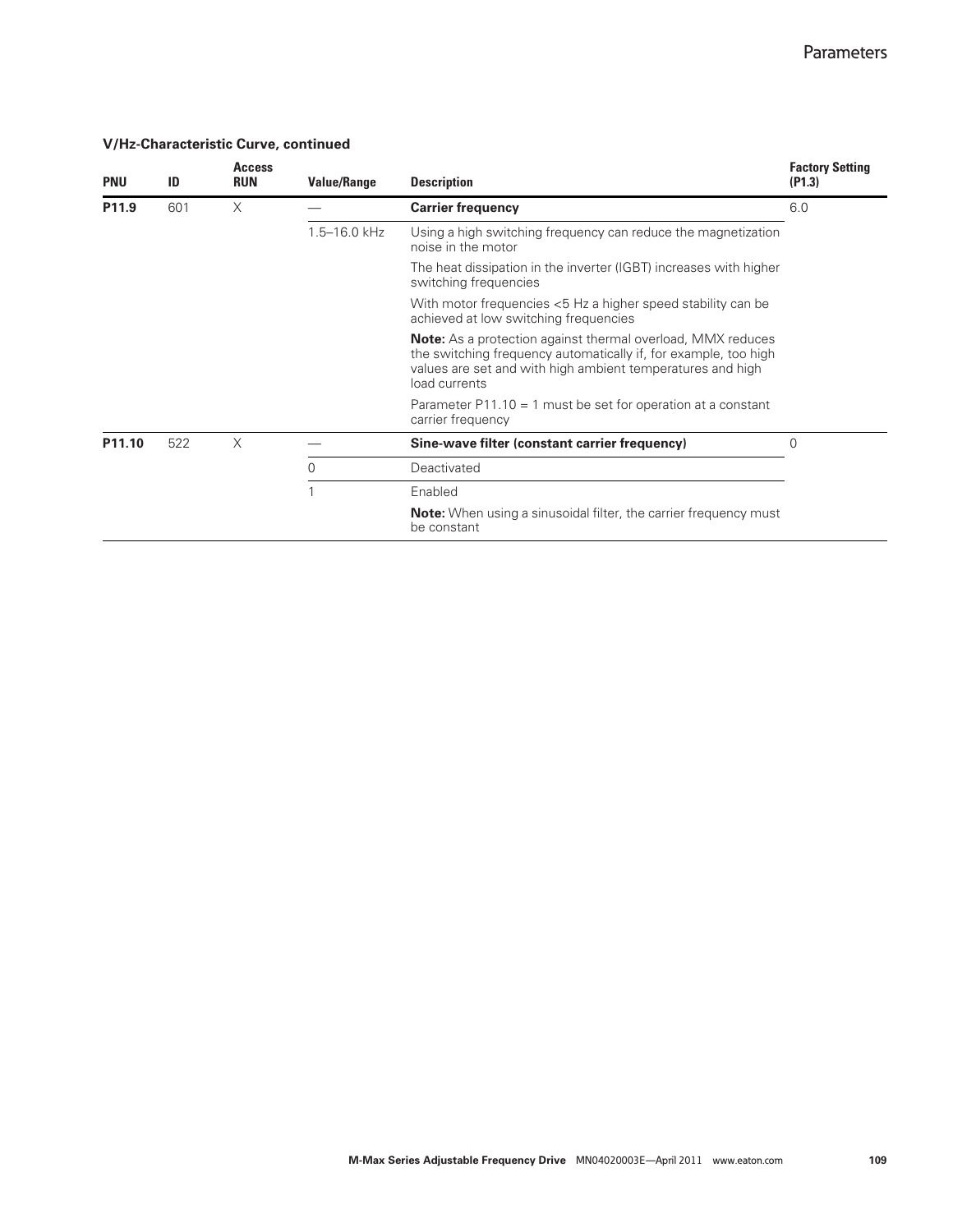# **Braking (P12)**

In parameter group P12 you can set different brake functions:

- DC braking
- Generative braking (brake chopper)
- Mechanical braking (actuation)

The brake functions allow you to reduce undesired coasting and long coasting times. Mechanical braking also ensures safe operating states.

### *DC Braking*

With DC braking, the frequency inverter supplies the three-phase stator winding of the three-phase motor with DC current. This generates a stationary magnetic field which in turn induces voltage in the rotor while the rotor is in motion. As the electrical resistance of the rotor is very low, even small induction can generate high rotor currents and thus a strong braking effect.

## **Braking**

As the speed decreases, the frequency of the induced voltage reduces and therefore the inductive resistance also. The ohmic resistance becomes more effective and thus increases the braking effect. However, the generated braking torque drops off abruptly before the rotor is at a standstill and disappears completely as soon as the rotor movement has ended.

DC braking is therefore not suitable for holding loads, nor for intermediate braking. Once DC braking has been activated, the motor comes to a standstill.

# **CAUTION**

Debounced inputs may not be used in the safety circuit diagram. DC braking results in additional heating of the motor. Configure the brake torque, set via braking current (P12.1) and the braking duration (P12.2 and P12.4), as low as possible.

| <b>PNU</b>        | ID  | <b>Access</b><br><b>RUN</b> | <b>Value/Range</b>                  | <b>Description</b>                                                                         | <b>Factory Setting</b><br>(P1.3) |
|-------------------|-----|-----------------------------|-------------------------------------|--------------------------------------------------------------------------------------------|----------------------------------|
| P <sub>12.1</sub> | 507 | Х                           |                                     | DC braking, current                                                                        | ١e                               |
|                   |     |                             | $0.2 \times I_e - 2 \times I_e$ (A) | Set value for the DC current, which supplies the motor<br>during the DC braking            |                                  |
|                   |     |                             |                                     | The value depends on the rated operational current $I_{\rho}$ of the<br>frequency inverter |                                  |
|                   |     |                             |                                     | The parameter is only active, if a value $>0$ has been entered<br>for P12.2 or P12.4       |                                  |
| P <sub>12.2</sub> | 516 | X                           |                                     | DC braking, braking time at start                                                          | 0.00                             |
|                   |     |                             | $0.00 - 600.00s$                    | The braking time of the DC braking [1] is activated with the<br>start command (FWD, REV)   |                                  |

#### **Braking Time at Start**



After the time set has elapsed, the frequency inverter starts automatically with the acceleration time set at P6.5. The speed of the motor **[2]** follows the characteristic of the output frequency **[3]**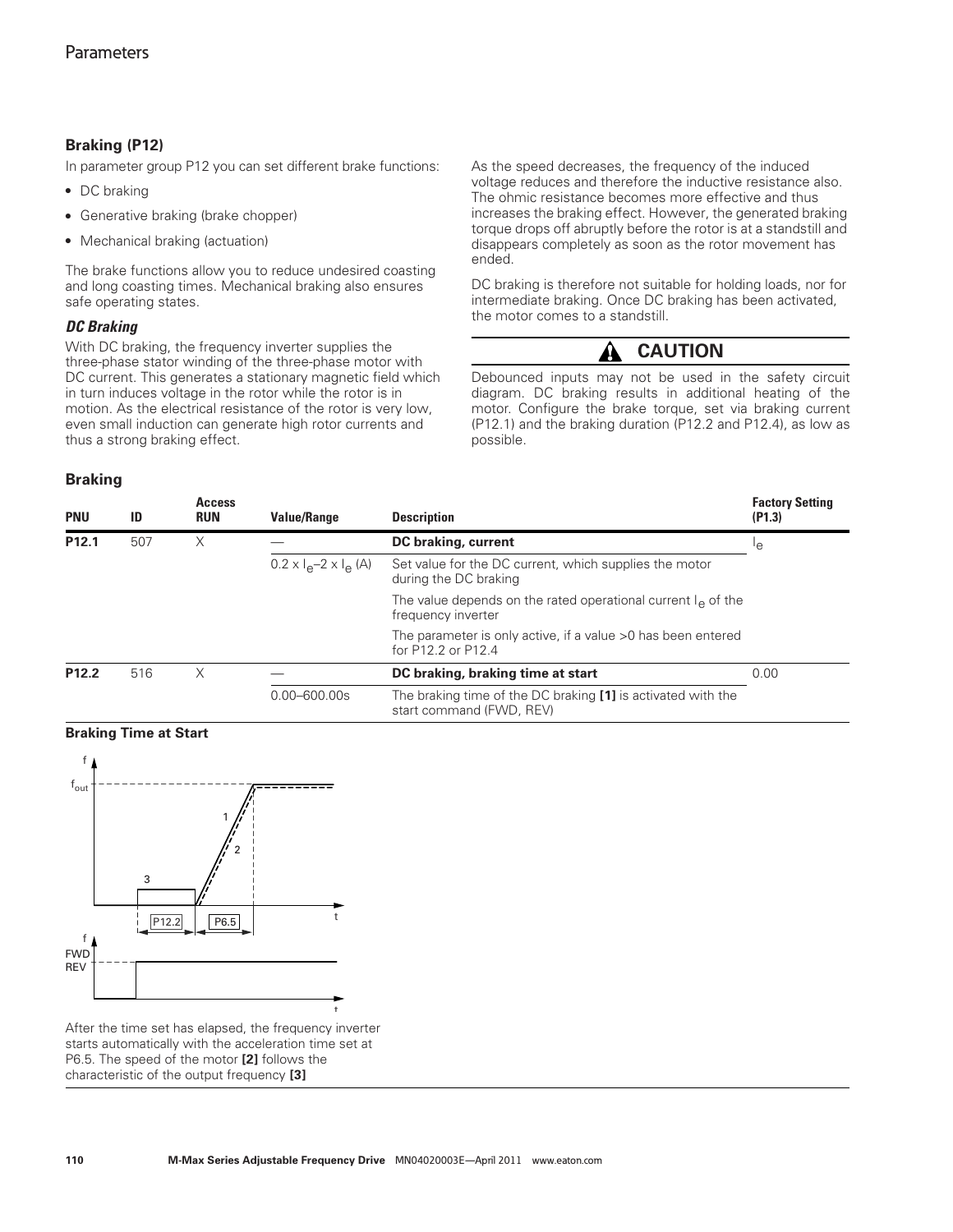# **Braking, continued**

| <b>PNU</b>        | ID  | <b>Access</b><br><b>RUN</b> | <b>Value/Range</b>                                                                                                                                                                                                                                                            | <b>Description</b>                                                                                                                       | <b>Factory Setting</b><br>(P1.3) |
|-------------------|-----|-----------------------------|-------------------------------------------------------------------------------------------------------------------------------------------------------------------------------------------------------------------------------------------------------------------------------|------------------------------------------------------------------------------------------------------------------------------------------|----------------------------------|
| P <sub>12.3</sub> | 515 | Х                           |                                                                                                                                                                                                                                                                               | DC braking, start frequency                                                                                                              | 1.50                             |
|                   |     |                             | $0.00 - 10.00$ Hz                                                                                                                                                                                                                                                             | The output frequency ( $f_{\text{Out}}$ ) set here automatically activates the<br>DC braking after a stop command (FWD/REV switched off) |                                  |
|                   |     |                             |                                                                                                                                                                                                                                                                               | Requirement: $P6.8 = 1$ (Stop function ramp)                                                                                             |                                  |
|                   |     |                             | The output frequency [1] is reduced after the stop command<br>according to the deceleration time set at P6.6. Depending on<br>inertia and the load torque, the speed of the motor [2] is<br>reduced accordingly and braked with DC current at the<br>frequency value set here |                                                                                                                                          |                                  |
|                   |     |                             |                                                                                                                                                                                                                                                                               | You can set the duration of the DC braking [3] under P12.4                                                                               |                                  |

# **Start Frequency During Relay Ramp**

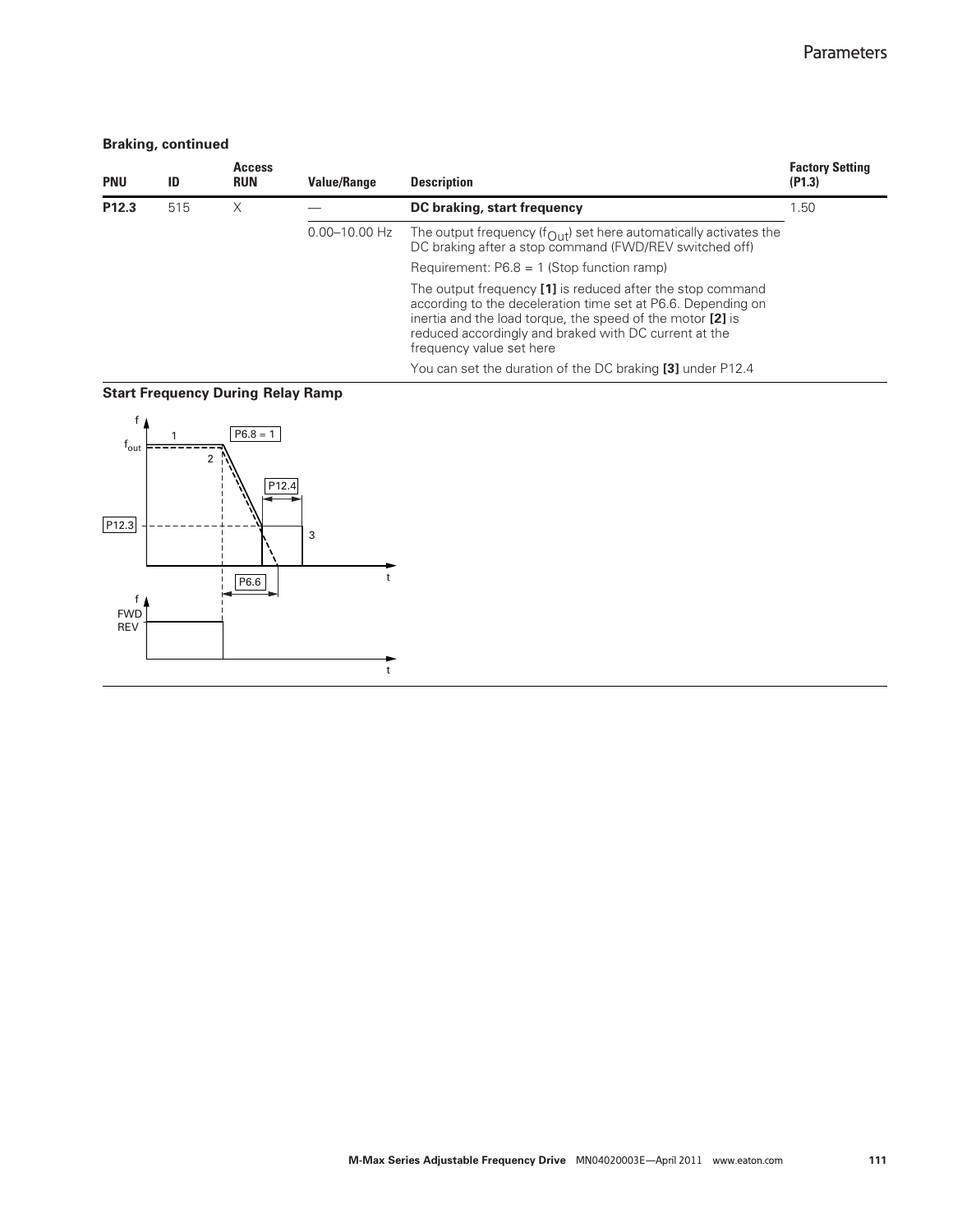# **Braking, continued**

| <b>PNU</b>        | ID  | <b>Access</b><br><b>RUN</b> | <b>Value/Range</b> | <b>Description</b>                                                                                                                                                                                                                                                                             | <b>Factory Setting</b><br>(P1.3) |
|-------------------|-----|-----------------------------|--------------------|------------------------------------------------------------------------------------------------------------------------------------------------------------------------------------------------------------------------------------------------------------------------------------------------|----------------------------------|
| P <sub>12.4</sub> | 508 | X                           |                    | DC braking, braking time at STOP                                                                                                                                                                                                                                                               | 0.00                             |
|                   |     |                             | $0.00 - 600.00s$   | Duration of DC braking after the stop command                                                                                                                                                                                                                                                  |                                  |
|                   |     |                             |                    | With $P6.8 = 1$ (Stop function ramp), the activation of the DC<br>braking occurs with the output frequency set under P12.3 with<br>the braking time set here                                                                                                                                   |                                  |
|                   |     |                             |                    | With $P6.8 = 0$ (free run-out), the activation of the DC braking [3]<br>occurs directly with the stop command. If the output frequency<br><b>[1]</b> is greater than or equal to the rated motor frequency (P7.6),<br>the value set here is considered for the duration of the braking<br>time |                                  |
|                   |     |                             |                    | If the output frequency is less than or equal to 1% of the rated<br>motor frequency (P7.6), the duration for DC braking is reduced<br>respectively to 10% of the value set here                                                                                                                |                                  |

# **Braking Time in Case of Stopping**

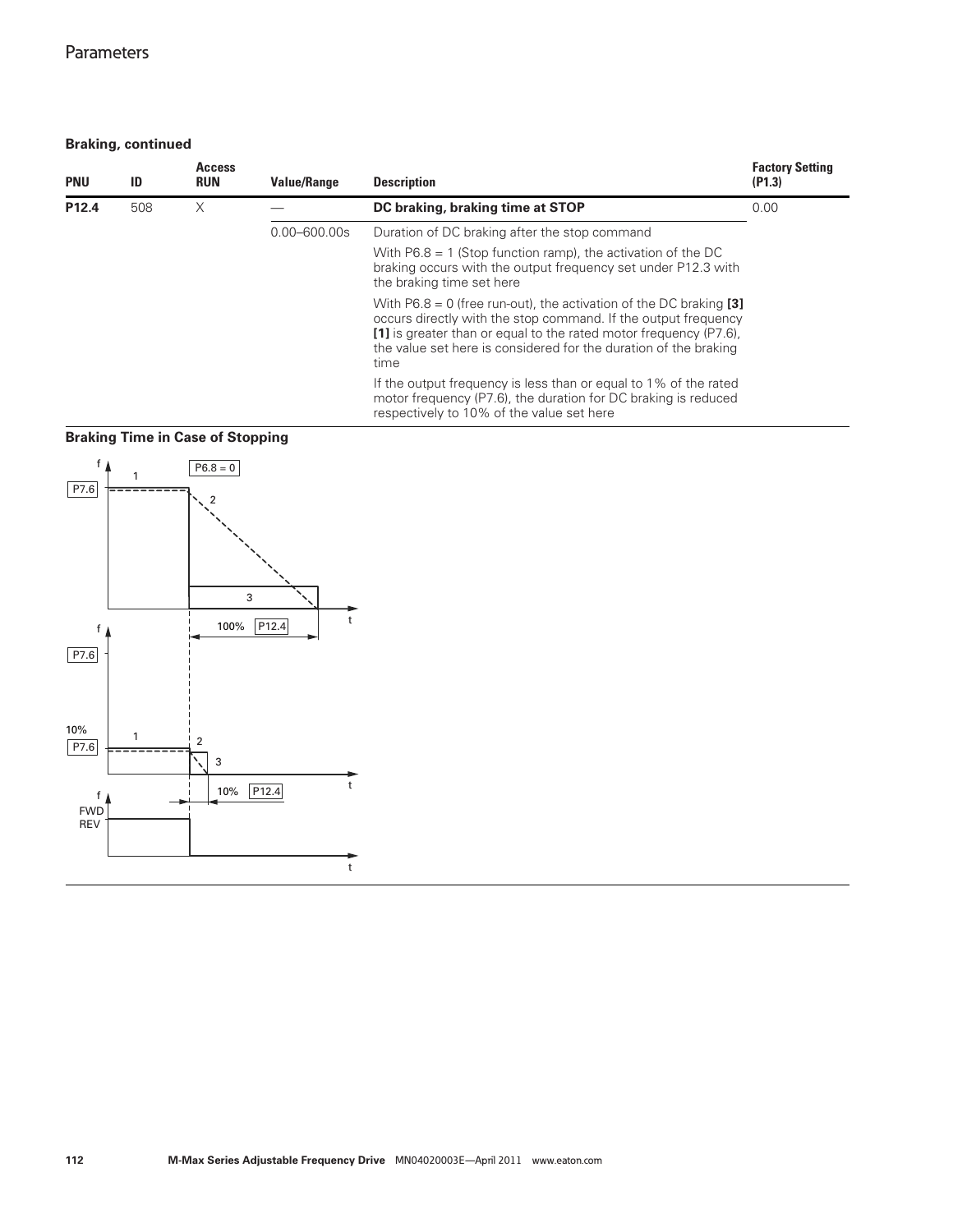## *Regenerative Braking*

If the rotor of an asynchronous motor is driven oversynchronously in the direction of the rotating field, it generates electric power via its stator windings. The motor becomes a generator. In the frequency inverter, this generative energy causes an increase in the DC link voltage.

Oversynchronous speeds occur, for example, when the output frequency in frequency inverter operation is reduced with short deceleration times, the connected machine has a large flywheel mass, or when the flowing medium in pumps and fans works against the speed reduction.

The rise in the DC link voltage is monitored by the M-Max frequency inverter and always enables a braking torque of around 30% of the motor rated torque. A higher braking torque can be achieved by selecting a more powerful frequency inverter. From the 1.1 kW (3.3A at 400V  $=$ MMX34AA3D3\_) rating, the internal brake chopper with an external power resistor enables up to 100% of the rated motor torque.

#### **Regenerative Braking with External Braking Resistor**

M  $R_{\mathsf{B}}$ 3 ~ R+ R– 1 2 3

| Item<br><b>Number</b> | <b>Description</b>                                    |
|-----------------------|-------------------------------------------------------|
|                       | Machine flywheel mass                                 |
|                       | Inverter with brake chopper (brake transistor)        |
|                       | Brake resistor (RB)<br>See Energy Flow (brake torque) |

The brake chopper can be activated at parameter P12.5. This function is only activated with the three-phase frequency inverters MMX34…3D3\_ (3.3A) to MMX34…014\_ (14A). These ratings have an internal brake transistor that can dissipate excess brake energy via an external power resistor (connection terminals R+ and R–) when large flywheel masses or short deceleration times are involved.

This parameter is not visible with frequency inverters without a braking transistor.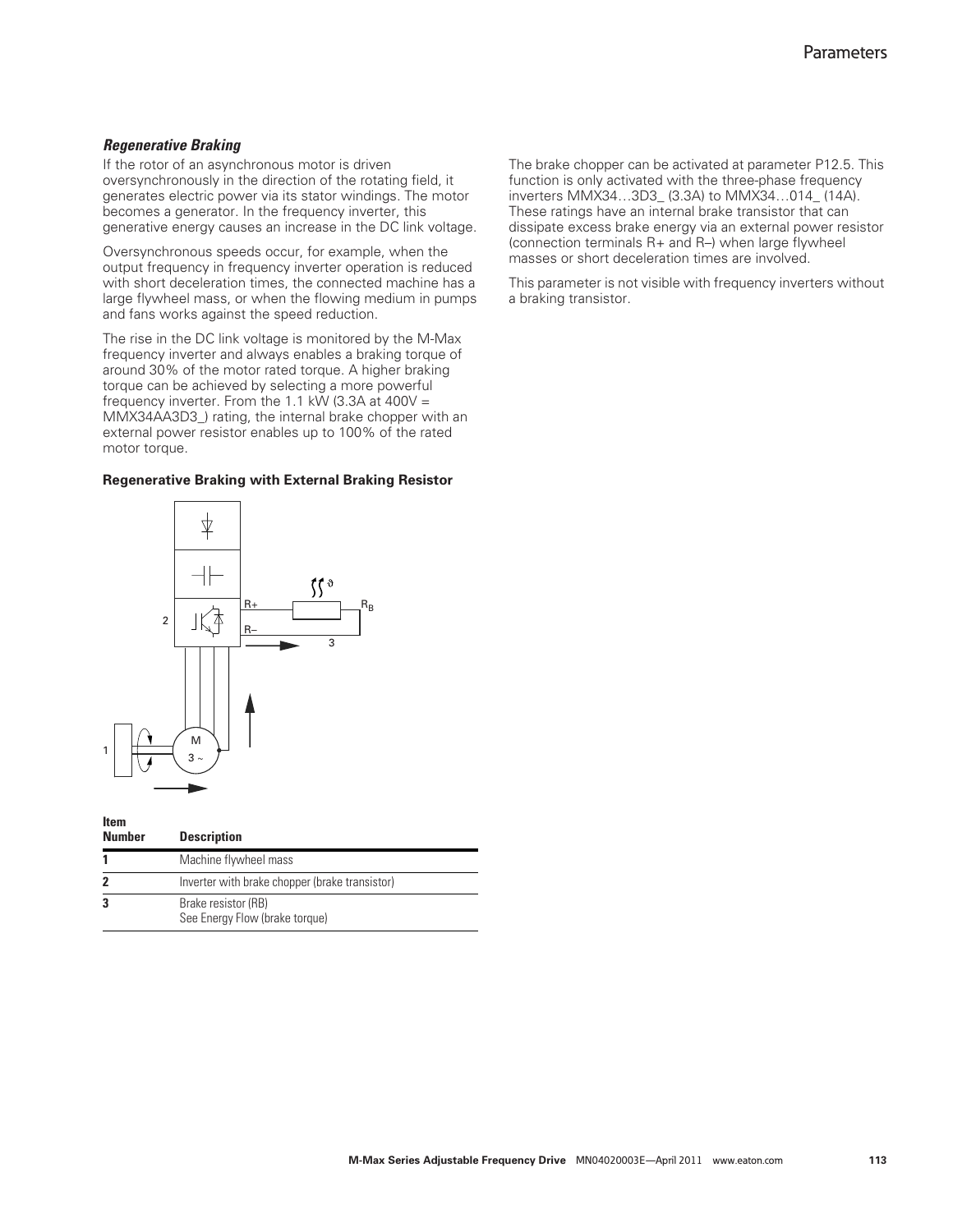# **Parameters**

# **Braking, continued**

| <b>PNU</b>        | ID   | <b>Access</b><br><b>RUN</b> | <b>Value/Range</b> | <b>Description</b>                                                                                                                                                   | <b>Factory Setting</b><br>(P1.3) |
|-------------------|------|-----------------------------|--------------------|----------------------------------------------------------------------------------------------------------------------------------------------------------------------|----------------------------------|
| P <sub>12.5</sub> | 504  | X                           |                    | <b>Brake chopper</b>                                                                                                                                                 | $\Omega$                         |
|                   |      |                             | 0                  | Brake-chopper deactivated                                                                                                                                            |                                  |
|                   |      |                             |                    | Automatic activation in operation (RUN)                                                                                                                              |                                  |
|                   |      |                             | $\overline{2}$     | Automatic activation in operation (RUN) and upon stop (STOP)                                                                                                         |                                  |
| P <sub>12.6</sub> | 1447 | X                           |                    | Brake chopper, DC bus switching threshold                                                                                                                            | 765                              |
|                   |      |                             | 0-870V             | This function is only active with the three-phase frequency<br>inverters MMX343D3 (3.3A) to MMX34014 (14A)                                                           |                                  |
|                   |      |                             |                    | The switching threshold for the brake transistor should always<br>be above the maximum DC link voltage                                                               |                                  |
|                   |      |                             |                    | For example, allowing for the maximum permissible input<br>voltage peak of 10%:                                                                                      |                                  |
|                   |      |                             |                    | $U_{I N}$ = 400 Vac                                                                                                                                                  |                                  |
|                   |      |                             |                    | $U_{I N}$ +10% = 400 Vac = 440 Vac                                                                                                                                   |                                  |
|                   |      |                             |                    | $U_{DC}$ = 1.35 x $U_{LMmax}$ = 1.35 x 440V = 594 Vdc (maximum<br>permissible DC link voltage in motor operation)                                                    |                                  |
|                   |      |                             |                    | Allowing for an energy absorption from the DC link of around<br>30% during braking, the on threshold here for the braking<br>transistor should be set to around 780V |                                  |
|                   |      |                             |                    | <b>Note:</b> Lower values for the on threshold will switch on the<br>braking resistor earlier so that it is subject to a greater load                                |                                  |
|                   |      |                             |                    | The DC link voltage is shown at M1.8. In practice, the value of<br>the DC link voltage is around 565V at $U_{1 N} = 400V$                                            |                                  |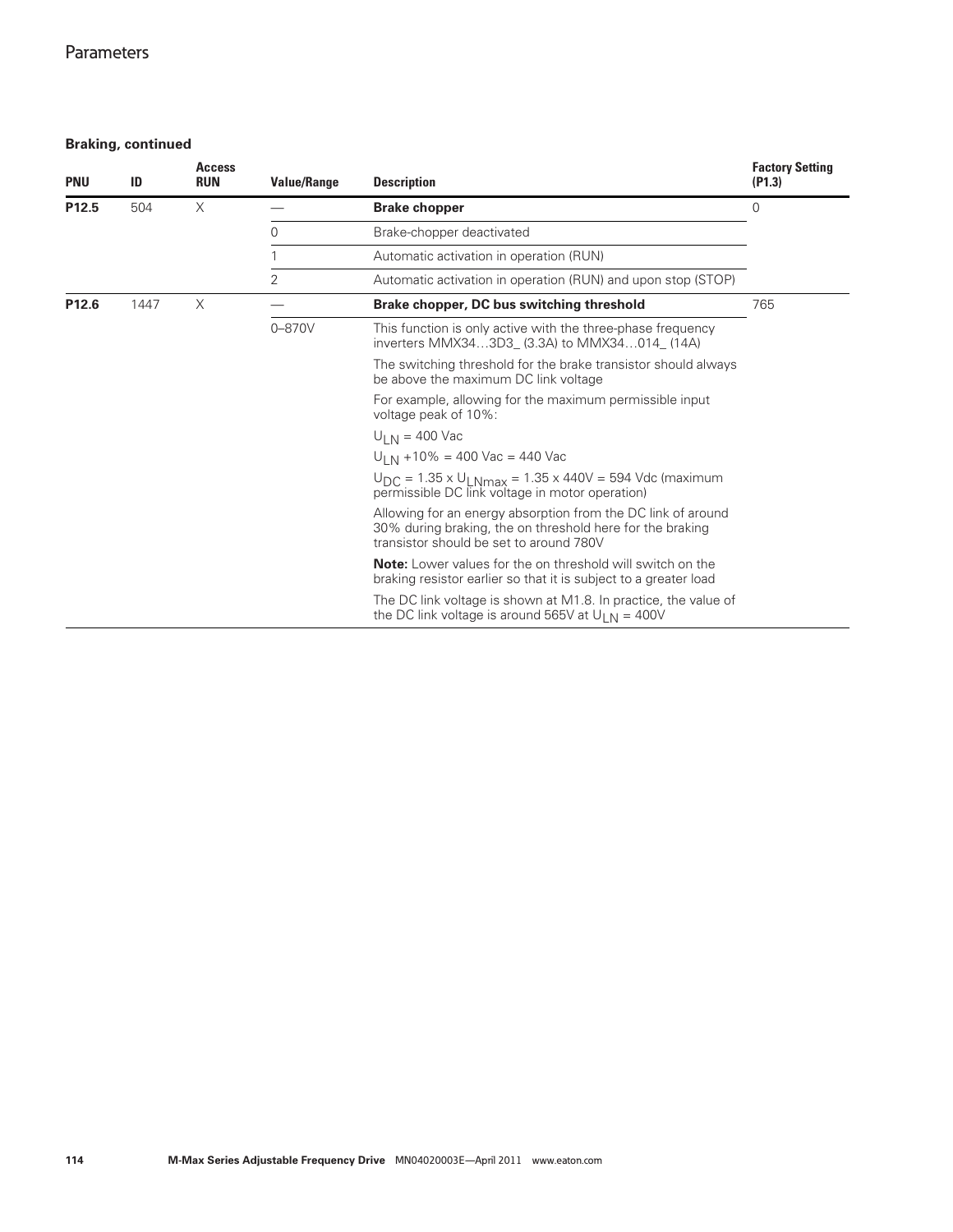# *Mechanical Brake (Actuation)*

The actuation of an external mechanical brake can be implemented via one of the digital outputs (see "Digital Outputs (P5)" on **Page 76**), if the value 26 (= External brake actuated) is assigned:

- Transistor output DO: control signal terminal 20 (DO–), supply voltage control signal terminal 13 (DO+), maximum 48 Vdc/50 mA, Parameter 5.3
- Relay RO1: N/O contact control signal terminal 22 (R13) and 23 (R14), maximum 250 Vac/2A or 250 Vdc/0.4A, Parameter P5.1
- Relay RO2: changeover contact, control signal terminal 25 (R21), 24 (R22) and 26 (R24), maximum 250 Vac/2A or 250 Vdc/0.4A, Parameter P5.2

#### **Mechanical Brake**



|   | DIAKE, IEIEASEU                                   |
|---|---------------------------------------------------|
| 2 | Brake activates and brakes the drive mechanically |

| <b>PNU</b>         | ID   | <b>Access</b><br><b>RUN</b> | <b>Value/Range</b> | <b>Description</b>                                                                       | <b>Factory Setting</b><br>(P1.3) |
|--------------------|------|-----------------------------|--------------------|------------------------------------------------------------------------------------------|----------------------------------|
| P <sub>12.7</sub>  | 1448 | X                           |                    | External brake, delay time opening                                                       | 0.2                              |
|                    |      |                             | $0.00 - 320.00s$   | Condition: RUN (Start enable)                                                            |                                  |
|                    |      |                             |                    | After the time set here has elapsed, the brake is actuated<br>(P5. is opened)            |                                  |
| P <sub>12.8</sub>  | 1449 | X                           |                    | External brake, frequency threshold opening                                              | 1.50                             |
|                    |      |                             | $0.00 - P6.4$ Hz   | Condition: RUN (Start enable)                                                            |                                  |
|                    |      |                             |                    | If the frequency set here is exceeded, the brake is actuated<br>(P5. is opened)          |                                  |
| P <sub>12.9</sub>  | 1450 | X                           |                    | <b>External brake, frequency threshold closing</b>                                       | 1.50                             |
|                    |      |                             | $0.00 - P6.4$ Hz   | If the frequency goes below the value set here, the brake is<br>actuated (P5. is closed) |                                  |
| P <sub>12.10</sub> | 1451 | X                           |                    | <b>External brake, frequency threshold REV closing</b>                                   | 1.50                             |
|                    |      |                             | $0.00 - P6.4$ Hz   |                                                                                          |                                  |
| P <sub>12.11</sub> | 1452 | X                           |                    | External brake, current limit, opening                                                   | 0.00                             |
|                    |      |                             | $0.00 - P7.2A$     | Condition: RUN (Start enable)                                                            |                                  |
|                    |      |                             |                    | On reaching the current value set here, the brake is actuated<br>$(P5_{-}$ is opened)    |                                  |

#### **Braking, continued**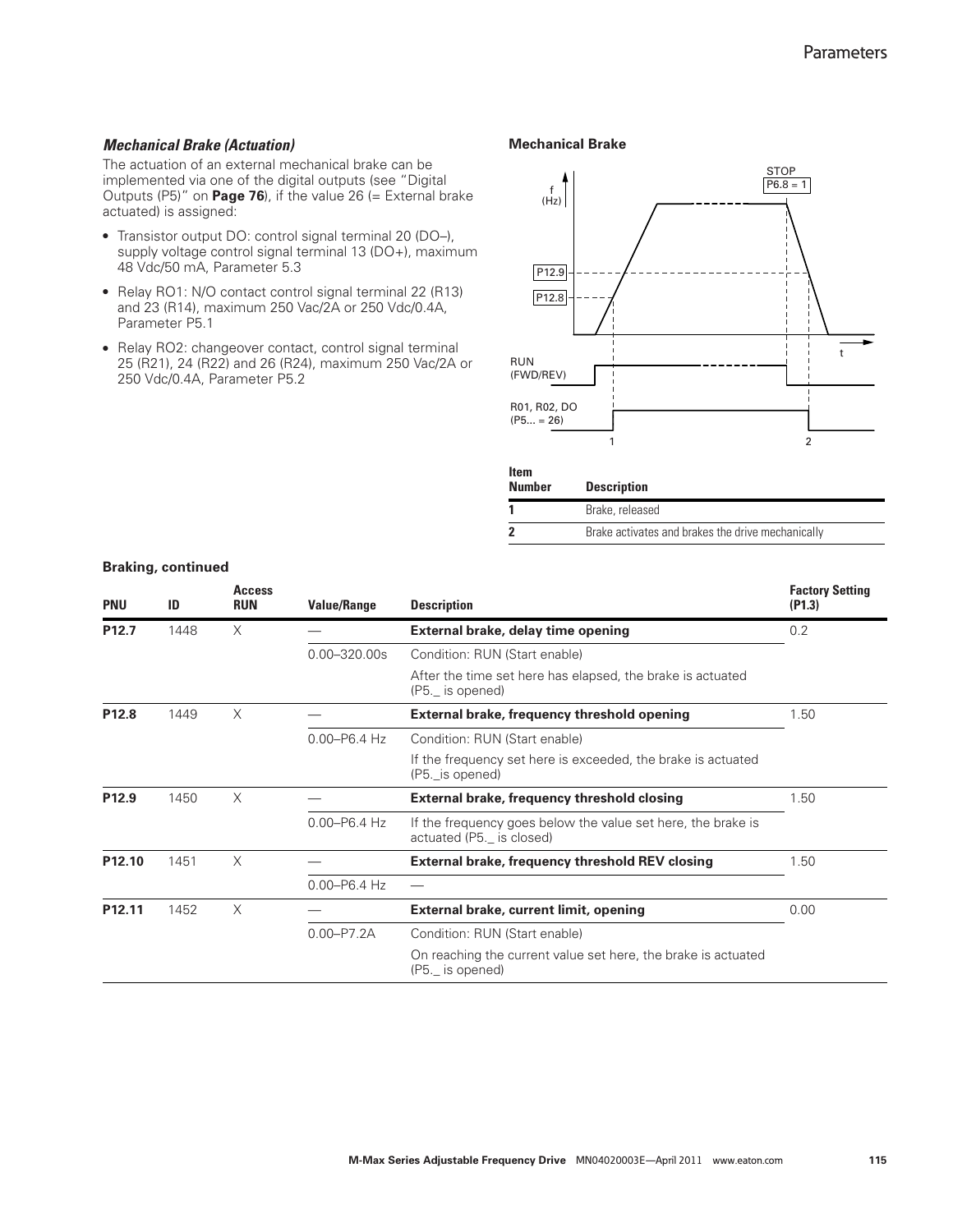# **Logic Function (P13)**

The logic function enables you to link both parameters P13.1 **(A)** and P13.2 **(B)** logically with each other. The result (LOG) can then be assigned to the digital outputs DO (P5.3), RO1 (P5.1) and RO2 (P5.2). The type of operation (And, Or, Exclusive-Or) is defined in parameter P13.3.

### **Logic Linking of A and B**



**Example:** Digital output RO1 (N/O contact R13/R14) is required to indicate during operation that the set current limit has been reached:

P5.1 = 24, LOG function fulfilled

P13.1 = 2, Operation (RUN), signal A

P13.2 =27, Current monitoring, signal B

 $P13.3 = 0,$  A AND B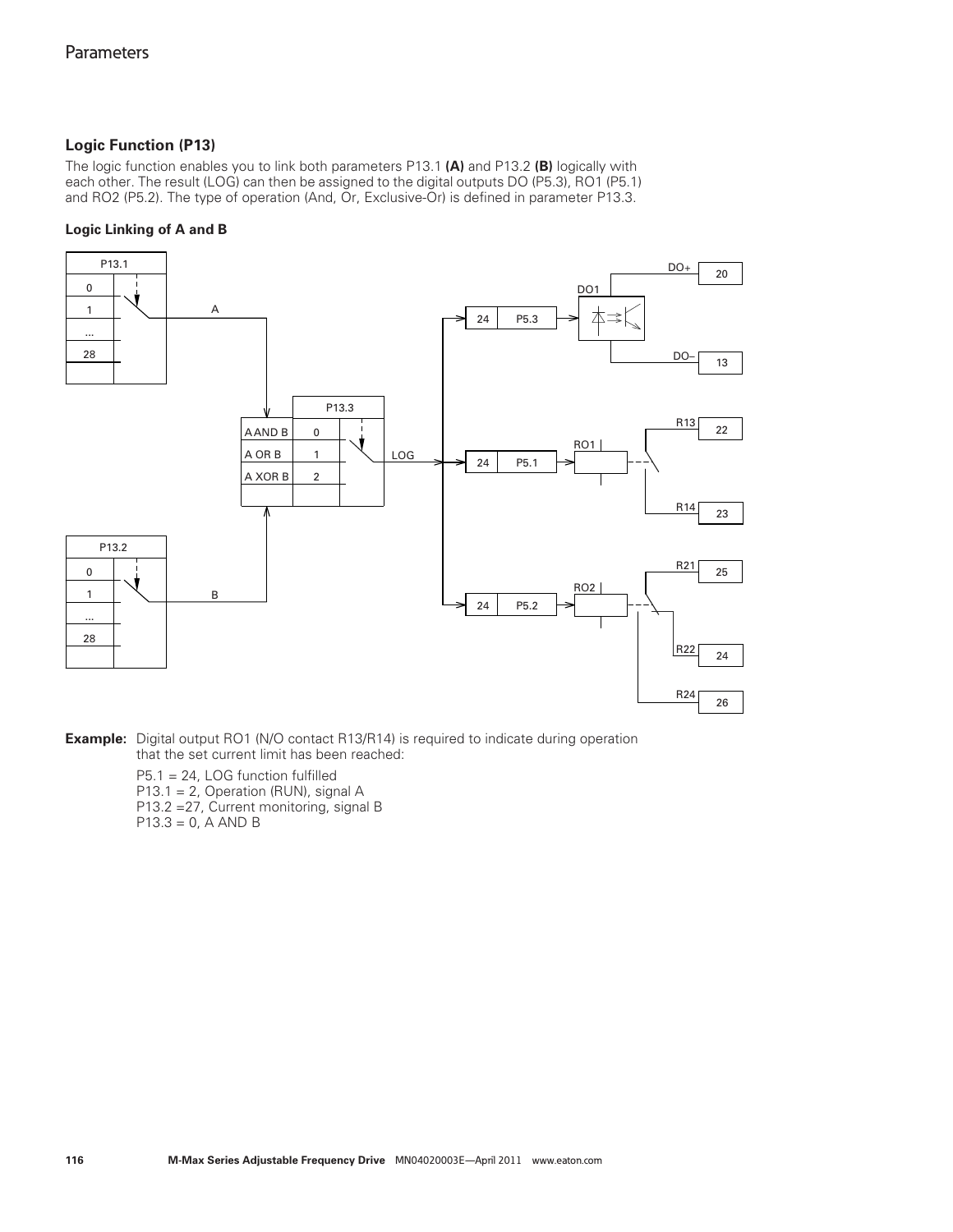### **Logic Function**

| <b>PNU</b>        | ID   | <b>Access</b><br><b>RUN</b> | <b>Value/Range</b> | <b>Description</b>                                                                                                         | <b>Factory Setting</b><br>(P1.3) |
|-------------------|------|-----------------------------|--------------------|----------------------------------------------------------------------------------------------------------------------------|----------------------------------|
| P <sub>13.1</sub> | 1453 | X                           |                    | <b>LOG function, Selection input A</b>                                                                                     | $\Omega$                         |
|                   |      |                             |                    | Value range for signal A                                                                                                   |                                  |
|                   |      |                             | 0                  | Deactivated                                                                                                                |                                  |
|                   |      |                             | $\mathbf{1}$       | READY, the frequency inverter is ready for operation                                                                       |                                  |
|                   |      |                             | 2                  | RUN, the inverter of the frequency inverter is enabled<br>(FWD, REV)                                                       |                                  |
|                   |      |                             | 3                  | FAULT, error message                                                                                                       |                                  |
|                   |      |                             |                    | Error detected (= STOP)                                                                                                    |                                  |
|                   |      |                             | 4                  | Error message inverted (no error message)                                                                                  |                                  |
|                   |      |                             | 5                  | ALARM, warning message                                                                                                     |                                  |
|                   |      |                             |                    | (see "Protective Functions (P8)" on Page 88)                                                                               |                                  |
|                   |      |                             | 6                  | REV (Reverse run), anticlockwise rotating field active                                                                     |                                  |
|                   |      |                             | 7                  | Output frequency = frequency setpoint                                                                                      |                                  |
|                   |      |                             | 8                  | Motor controller active                                                                                                    |                                  |
|                   |      |                             | 9                  | Zero frequency                                                                                                             |                                  |
|                   |      |                             |                    | Output frequency = $0$ (Hz)                                                                                                |                                  |
|                   |      |                             | 10                 | Frequency monitoring 1                                                                                                     |                                  |
|                   |      |                             |                    | For the frequency ranges set at P5.4 and P5.5                                                                              |                                  |
|                   |      |                             | 11                 | Frequency monitoring 2                                                                                                     |                                  |
|                   |      |                             |                    | For the frequency ranges set at P5.6 and P5.7                                                                              |                                  |
|                   |      |                             | 12                 | PID monitoring                                                                                                             |                                  |
|                   |      |                             |                    | For the deviation set at P9.17                                                                                             |                                  |
|                   |      |                             | 13                 | Overtemperature signal                                                                                                     |                                  |
|                   |      |                             | 14                 | Overcurrent control active                                                                                                 |                                  |
|                   |      |                             | 15                 | Overvoltage control active                                                                                                 |                                  |
|                   |      |                             | 16                 | PLC Sequence control active                                                                                                |                                  |
|                   |      |                             | 17                 | PLC Sequence control, single step completed                                                                                |                                  |
|                   |      |                             | 18                 | PLC Sequence control, program cycle completed                                                                              |                                  |
|                   |      |                             | 19                 | PLC Sequence control, pause                                                                                                |                                  |
|                   |      |                             | 20                 | Counter, value 1 reached                                                                                                   |                                  |
|                   |      |                             |                    | The counter value is $\ge$ the trigger value set at P3.21 and<br>can be reset by activating P3.24                          |                                  |
|                   |      |                             | 21                 | Counter, value 2 reached                                                                                                   |                                  |
|                   |      |                             |                    | The counter value is $\geq$ the trigger value set at P3.22 and<br>can be reset by activating P3.24                         |                                  |
|                   |      |                             | 22                 | RUN message active                                                                                                         |                                  |
|                   |      |                             | 23                 | Analog minimum reference error                                                                                             |                                  |
|                   |      |                             |                    | Message, AL 50 if the value of Al1 and/or Al2 goes below<br>the 4 mA or 2V setpoint value (live zero) (P2.1 = 1, P2.5 = 1) |                                  |

**Values continued on next page**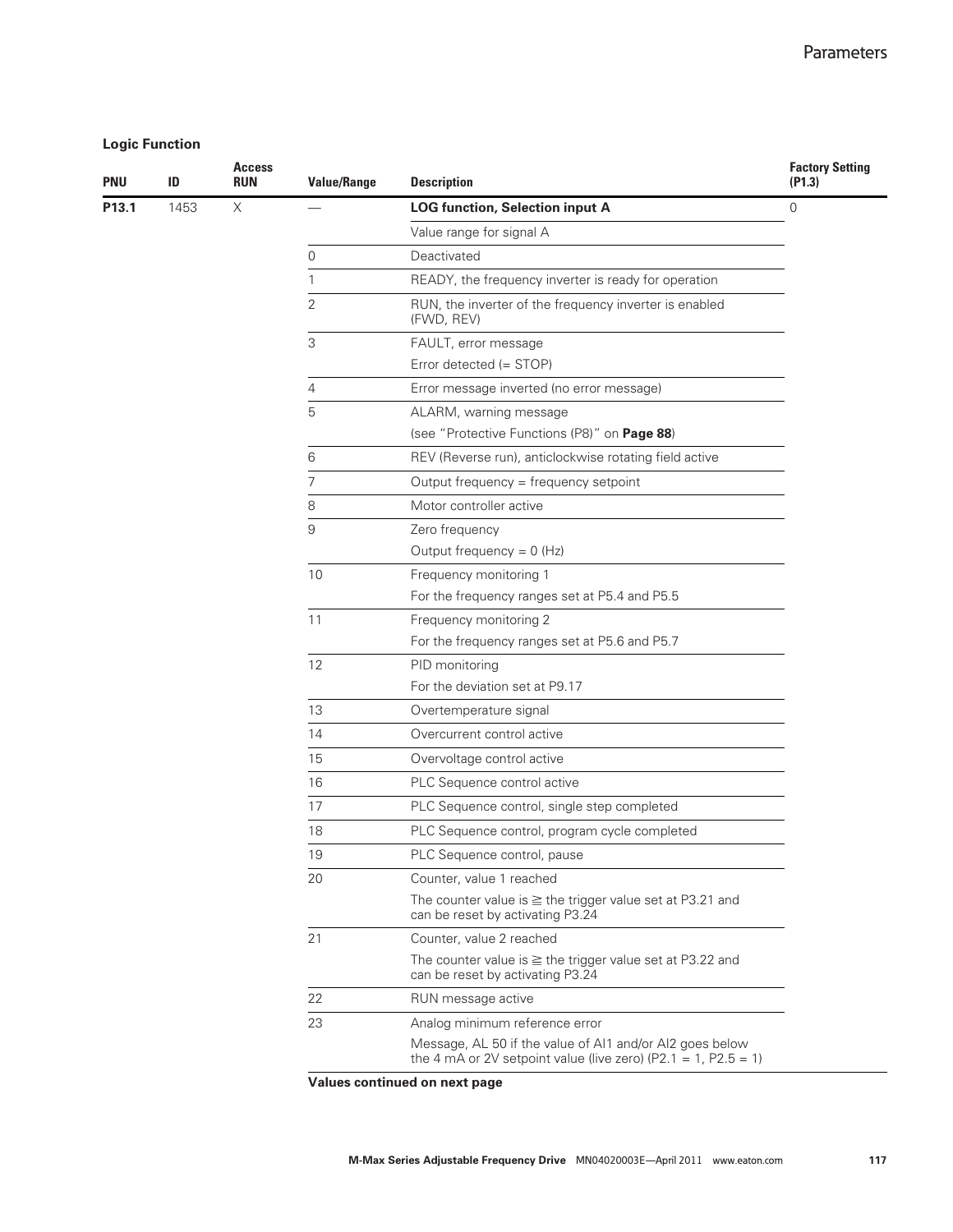# **Logic Function, continued**

| <b>PNU</b>        | ID   | <b>Access</b><br><b>RUN</b> | <b>Value/Range</b> | <b>Description</b>                                                                                                                                                                                                                                                                         |                                                                                                             |                                        |                  |                                                                   | <b>Factory Setting</b><br>(P1.3) |
|-------------------|------|-----------------------------|--------------------|--------------------------------------------------------------------------------------------------------------------------------------------------------------------------------------------------------------------------------------------------------------------------------------------|-------------------------------------------------------------------------------------------------------------|----------------------------------------|------------------|-------------------------------------------------------------------|----------------------------------|
|                   |      |                             | 24                 |                                                                                                                                                                                                                                                                                            | <b>LOG</b> function fulfilled                                                                               |                                        |                  |                                                                   |                                  |
|                   |      |                             |                    |                                                                                                                                                                                                                                                                                            | Message if the logical operation of P13.3 is fulfilled (LOG = 1)<br>PID controller, actual value monitoring |                                        |                  |                                                                   |                                  |
|                   |      |                             | 25                 |                                                                                                                                                                                                                                                                                            |                                                                                                             |                                        |                  |                                                                   |                                  |
|                   |      |                             |                    | and P9.16                                                                                                                                                                                                                                                                                  |                                                                                                             |                                        |                  | Message if the actual value is within the hysteresis set at P9.15 |                                  |
|                   |      |                             | 26                 |                                                                                                                                                                                                                                                                                            | External brake actuated                                                                                     |                                        |                  |                                                                   |                                  |
|                   |      |                             |                    |                                                                                                                                                                                                                                                                                            |                                                                                                             | Switch threshold: set value of P12.8   |                  |                                                                   |                                  |
|                   |      |                             | 27                 |                                                                                                                                                                                                                                                                                            | Current monitoring                                                                                          |                                        |                  |                                                                   |                                  |
|                   |      |                             |                    |                                                                                                                                                                                                                                                                                            |                                                                                                             | Switch threshold: set value of P5.8    |                  |                                                                   |                                  |
|                   |      |                             | 28                 |                                                                                                                                                                                                                                                                                            | Fieldbus, Remote output                                                                                     |                                        |                  |                                                                   |                                  |
|                   |      |                             |                    |                                                                                                                                                                                                                                                                                            |                                                                                                             | the control word (ID2001, bit 13)      |                  | The number of the assigned digital output is written directly to  |                                  |
| P <sub>13.2</sub> | 1454 | $\times$                    |                    |                                                                                                                                                                                                                                                                                            |                                                                                                             | <b>LOG function, Selection input B</b> |                  |                                                                   | $\mathbf{O}$                     |
|                   |      |                             | Like P13.1         |                                                                                                                                                                                                                                                                                            |                                                                                                             |                                        |                  |                                                                   |                                  |
| P <sub>13.3</sub> | 1455 | X                           |                    |                                                                                                                                                                                                                                                                                            |                                                                                                             | <b>LOG function, select operation</b>  |                  |                                                                   | $\mathbf{0}$                     |
|                   |      |                             |                    | Logical operation (LOG) of the selected functions of<br>parameter P13.1 (A) and P13.2 (B)                                                                                                                                                                                                  |                                                                                                             |                                        |                  |                                                                   |                                  |
|                   |      |                             |                    | <b>Signal</b>                                                                                                                                                                                                                                                                              |                                                                                                             |                                        | Logic Link (LOG) | <b>XOR</b>                                                        |                                  |
|                   |      |                             |                    | A                                                                                                                                                                                                                                                                                          | B                                                                                                           | <b>AND</b>                             | 0R               | (Exclusive or)                                                    |                                  |
|                   |      |                             |                    | 0                                                                                                                                                                                                                                                                                          | $\overline{0}$                                                                                              | $\overline{0}$                         | 0                | $\mathbf{0}$                                                      |                                  |
|                   |      |                             |                    | $\Omega$                                                                                                                                                                                                                                                                                   | $\mathbf{1}$                                                                                                | 0                                      | $\mathbf{1}$     | 1                                                                 |                                  |
|                   |      |                             |                    | 1                                                                                                                                                                                                                                                                                          | $\Omega$                                                                                                    | $\overline{0}$                         | $\mathbf{1}$     | $\mathbf{1}$                                                      |                                  |
|                   |      |                             |                    | 1                                                                                                                                                                                                                                                                                          | $\mathbf{1}$                                                                                                | $\mathbf{1}$                           | $\mathbf{1}$     | $\mathbf 0$                                                       |                                  |
|                   |      |                             |                    | The result of the logic operation (LOG) can be assigned to one<br>of the three digital outputs ( $DO = P5.3$ ), $RO1 = P5.1$ and<br>$RO2 = P5.2$ with the value 24, or called via the serial interface<br>(RS485, Modbus RTU) or an optional fieldbus connection<br>(CANopen, PROFIBUS DP) |                                                                                                             |                                        |                  |                                                                   |                                  |
|                   |      |                             | 0                  | A AND B                                                                                                                                                                                                                                                                                    |                                                                                                             |                                        |                  |                                                                   |                                  |
|                   |      |                             | 1                  | A OR B                                                                                                                                                                                                                                                                                     |                                                                                                             |                                        |                  |                                                                   |                                  |
|                   |      |                             | 2                  |                                                                                                                                                                                                                                                                                            | A XOR B, exclusive A or B                                                                                   |                                        |                  |                                                                   |                                  |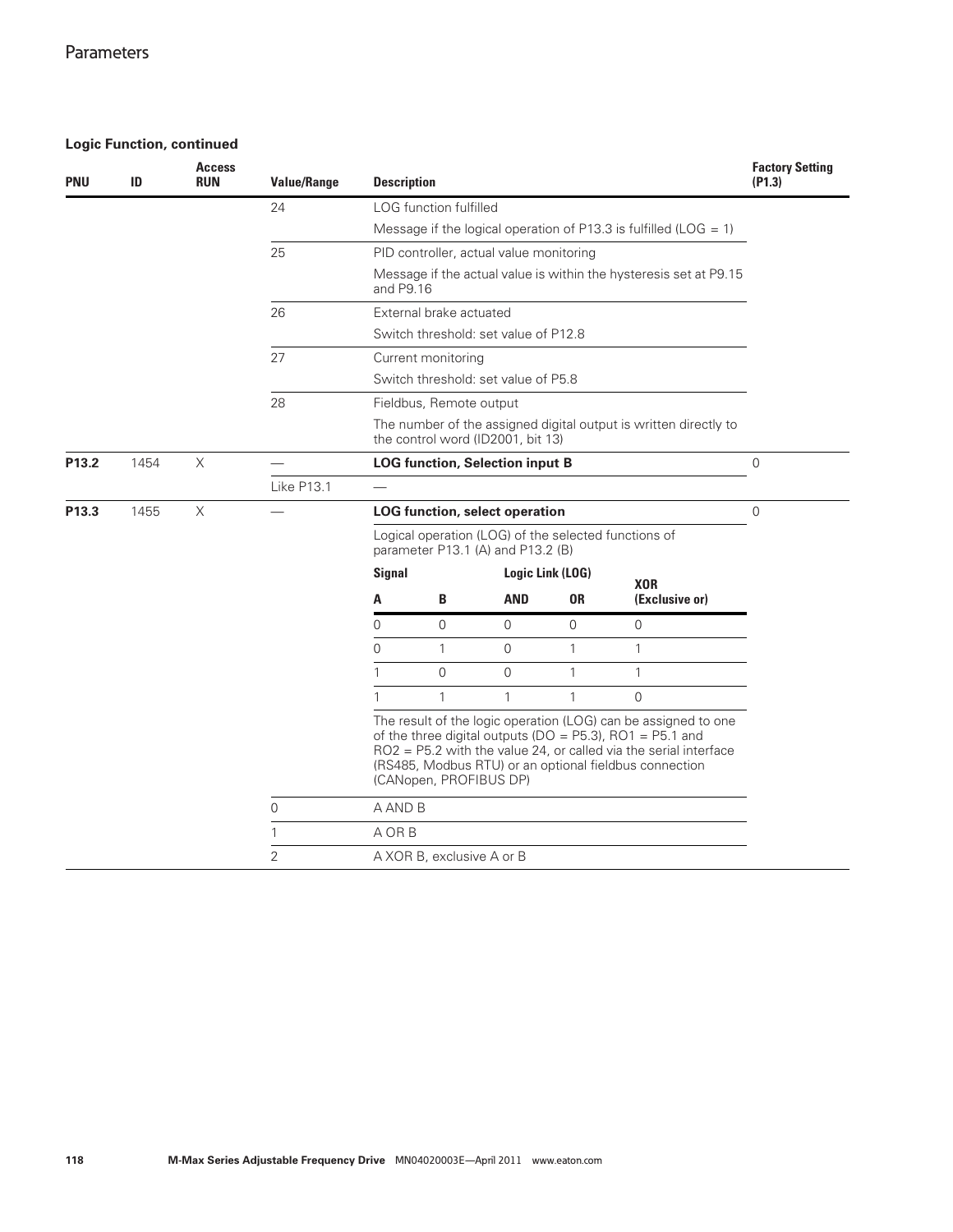# **Second Parameter Set (P14)**

The selected parameters for a second motor are combined in parameter group P14. This enables the alternative operation of two motors at the output of the frequency inverter, even with different rating specifications.

In the factory setting, the parameters of this second parameter set (P14) are identical to the factory settings of the basic parameters (first parameter set) and described in the relevant sections:

## **Second Parameter Set**

- $\bullet$  P14.1–P14.6 = P7.1–P7.6 (motor)
- $\bullet$  P14.7–P14.10 = P6.3–P6.6 (drives control)
- $\bullet$  P14.11 = P11.1, P14.12 = P11.7 (V/f control)
- $\bullet$  P14.13–P14.16 = P8.6–P8.9 (protection function)

| <b>PNU</b>        | ID                                                   | <b>Access</b><br><b>RUN</b> | <b>Value/Range</b>                  | <b>Description</b>                                                                   | <b>Factory Setting</b><br>(P1.3) |
|-------------------|------------------------------------------------------|-----------------------------|-------------------------------------|--------------------------------------------------------------------------------------|----------------------------------|
| P14.1             | 1347<br>$\times$<br><b>Motor rated current (2PS)</b> |                             |                                     | $l_{\rm e}$                                                                          |                                  |
|                   |                                                      |                             | $0.2 \times I_e - 2 \times I_e$     | le = Rated operational current of the frequency inverter<br>(See motor rating plate) |                                  |
| P14.2             | 1352                                                 | $\times$                    | $\overline{\phantom{0}}$            | <b>Current limit (2PS)</b>                                                           | $1.5 \times Ie$                  |
|                   |                                                      |                             | $0.2 \times I_{e} - 2 \times I_{e}$ | $1.5 \times Ie$                                                                      |                                  |
| P14.3             | 1350                                                 | $\times$                    |                                     | Motor rated speed (2PS)                                                              | (1)                              |
|                   |                                                      |                             |                                     | 300-20,000 RPM (See motor nameplate)                                                 |                                  |
| P14.4             | 1351                                                 | $\times$                    |                                     | Motor power factor (cos $\varphi$ ) (2PS)                                            | (1)                              |
|                   |                                                      |                             | $0.30 - 1.00$                       | (See motor nameplate)                                                                |                                  |
| P14.5             | 1348                                                 | $\times$                    |                                     | Motor rated operating voltage (2PS)                                                  | (1)                              |
|                   |                                                      |                             | 180-676V                            | (See motor nameplate)                                                                |                                  |
|                   |                                                      |                             |                                     | Pay attention to the supply voltage and the type of circuit<br>in the stator winding |                                  |
| P14.6             | 1349                                                 | $\times$                    |                                     | Motor nominal frequency (2PS)                                                        | 60.00                            |
|                   |                                                      |                             | 30-320 Hz                           | (See motor rating plate)                                                             |                                  |
| P <sub>14.7</sub> | 1343                                                 | $\times$                    |                                     | <b>Minimum frequency (2PS)</b>                                                       | 0.00                             |
|                   |                                                      |                             | 0.00-P14.8 Hz                       |                                                                                      |                                  |
| P14.8             | 1344                                                 | $\times$                    |                                     | <b>Maximum frequency (2PS)</b>                                                       | 60.00                            |
|                   |                                                      |                             | P14.7-320 Hz                        | $\overline{\phantom{0}}$                                                             |                                  |
| P14.9             | 1345                                                 | ✓                           |                                     | Acceleration time (2PS) (acc3)                                                       | 3.0                              |
|                   |                                                      |                             | $0.1 - 3000s$                       |                                                                                      |                                  |
| P14.10            | 1346                                                 | ✓                           |                                     | Deceleration time (2PS) (dec3)                                                       | 3.0                              |
|                   |                                                      |                             | $0.1 - 3000s$                       |                                                                                      |                                  |
|                   |                                                      |                             |                                     |                                                                                      |                                  |

*Note*

 $\textcircled{\tiny{1}}$  Default values vary based on actual unit ratings.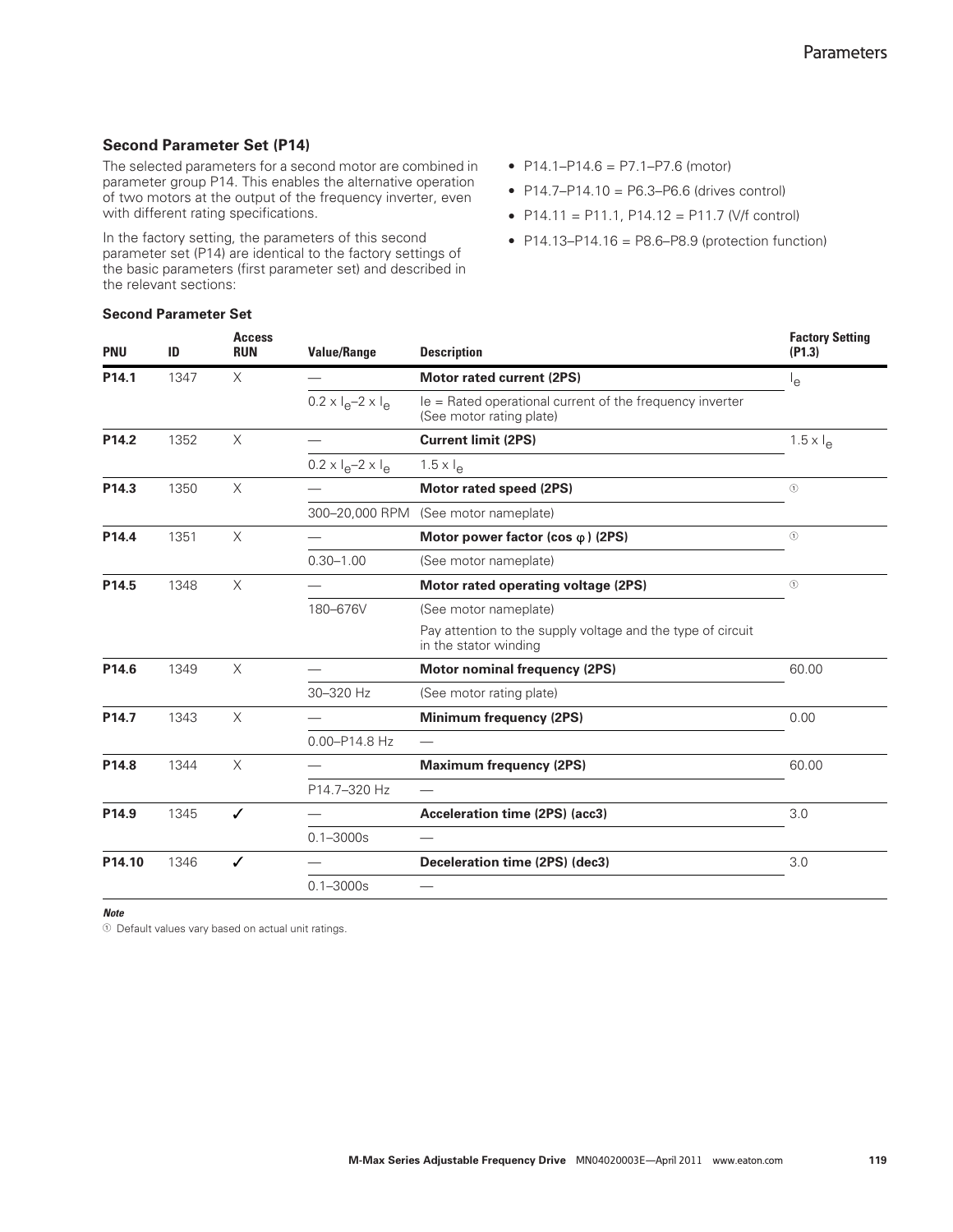# **Parameters**

### **Second Parameter Set, continued**

| <b>PNU</b> | ID   | <b>Access</b><br><b>RUN</b> | <b>Value/Range</b>           | <b>Description</b>                                                                                                                                                                                                                                                                         | <b>Factory Setting</b><br>(P1.3) |
|------------|------|-----------------------------|------------------------------|--------------------------------------------------------------------------------------------------------------------------------------------------------------------------------------------------------------------------------------------------------------------------------------------|----------------------------------|
| P14.11     | 1355 | $\mathsf X$                 |                              | V/Hz characteristic curve (2PS)                                                                                                                                                                                                                                                            | $\Omega$                         |
|            |      |                             |                              | (See "P11.1" on Page 105)                                                                                                                                                                                                                                                                  |                                  |
|            |      |                             | $\Omega$                     | Linear                                                                                                                                                                                                                                                                                     |                                  |
|            |      |                             | 1                            | Squared                                                                                                                                                                                                                                                                                    |                                  |
|            |      |                             | $\overline{2}$               | Configurable                                                                                                                                                                                                                                                                               |                                  |
| P14.12     | 1354 | X                           |                              | Torque increase (2PS)                                                                                                                                                                                                                                                                      | $\Omega$                         |
|            |      |                             | $\Omega$                     | Deactivated                                                                                                                                                                                                                                                                                |                                  |
|            |      |                             | $\mathbf{1}$                 | Enabled                                                                                                                                                                                                                                                                                    |                                  |
|            |      |                             |                              | Automatic increase of the output voltage (Boost) with an<br>increased load and low speed (for example, heavy starting duty)                                                                                                                                                                |                                  |
|            |      |                             |                              | <b>A Caution:</b> A high torque at low speed leads to a high thermal<br>load on the motor                                                                                                                                                                                                  |                                  |
|            |      |                             |                              | <b>Note:</b> If temperatures are too high, the motor should be fitted<br>with a fan                                                                                                                                                                                                        |                                  |
| P14.13     | 1353 | Χ                           |                              | Motor temperature protection (2PS)                                                                                                                                                                                                                                                         | 2                                |
|            |      |                             |                              | The motor temperature protection is designed to protect the<br>motor from overheating. It is based on a temperature algorithm<br>and uses the motor current (P14.1) to determine the motor load<br>(see "Motor Heat Protection (P8.6-P8.9)" on Page 90)                                    |                                  |
|            |      |                             | $\Omega$                     | Deactivated                                                                                                                                                                                                                                                                                |                                  |
|            |      |                             | 1                            | Alarm (AL16)                                                                                                                                                                                                                                                                               |                                  |
|            |      |                             | 2                            | Fault (F 16), stop function according to P6.8                                                                                                                                                                                                                                              |                                  |
| P14.14     | 1469 | X                           |                              | Motor ambient temperature (2PS)                                                                                                                                                                                                                                                            | 40                               |
|            |      |                             | $-20^\circ$ to $100^\circ$ C | $\qquad \qquad$                                                                                                                                                                                                                                                                            |                                  |
| P14.15     | 1470 | X                           |                              | Motor cooling factor at zero frequency (2PS)                                                                                                                                                                                                                                               | 40.0                             |
|            |      |                             | $0.0 - 150%$                 | The cooling factor of the motor at zero frequency defines the<br>ratio for cooling the motor at the rated frequency with the rated<br>operational current without an external fan (see figure on<br>Page 86)                                                                               |                                  |
| P14.16     | 1471 | X                           |                              | Motor thermal time constant (2PS)                                                                                                                                                                                                                                                          | 45                               |
|            |      |                             | $1-200$ min                  | The temperature time constant determines the time-span in<br>which the heat calculation model achieves 63% of its end value.<br>It depends on the design of the motor and is different from<br>manufacturer to manufacturer. The larger the motor design, the<br>greater the time constant |                                  |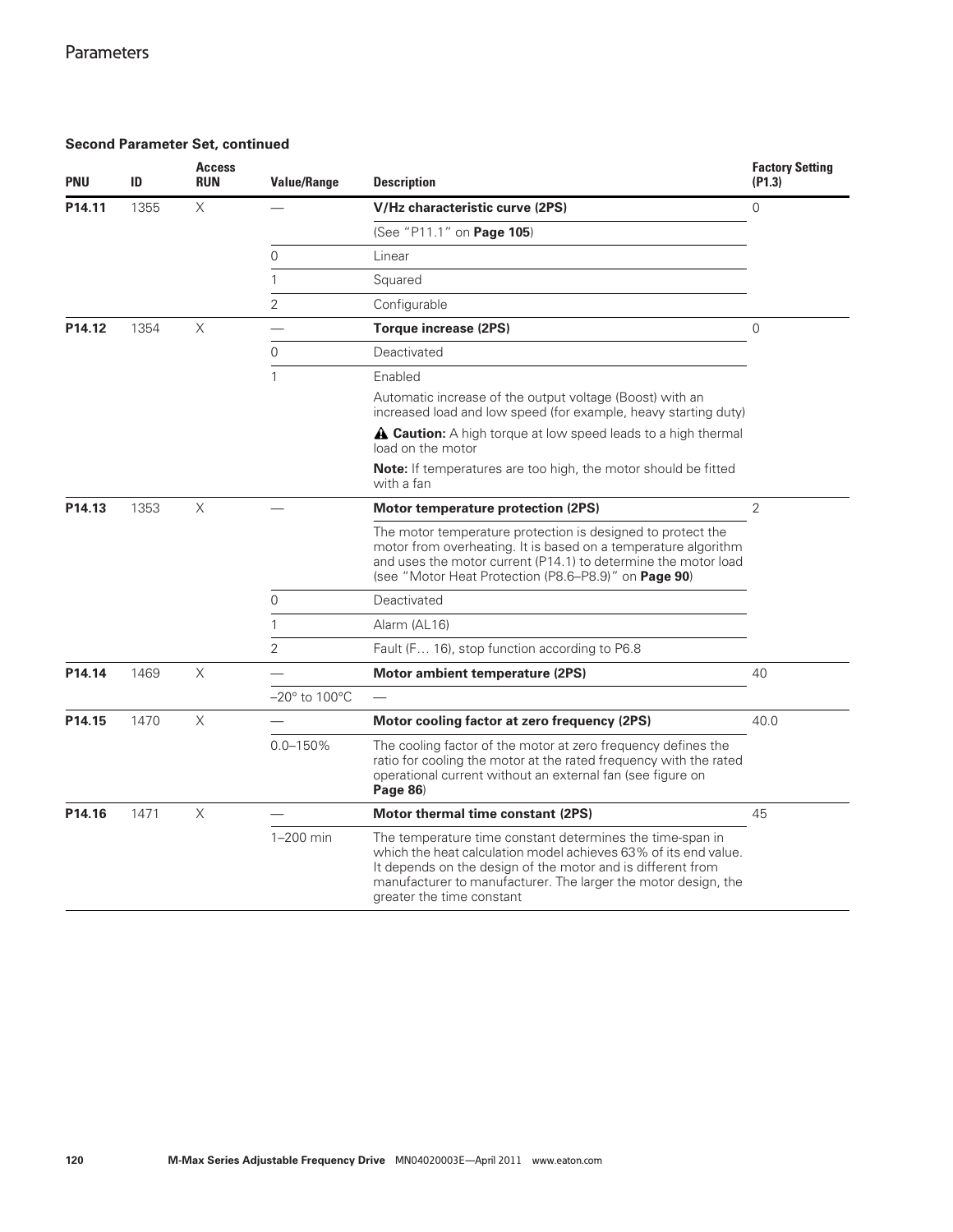The following examples show two practical applications for the second parameter set.

## **Example 1**

Roller conveyor with rotary table:

- Motor M1 (0.75 kW) drives the rollers on the rotary table and transports the goods further
- Motor M2 (1.5 kW) rotates the table for the alternating acceptance of goods from two feed lines

#### **Roller Conveyor with Rotary Table**





For alternating operation (rotary movement "exclusive or" of the transport rollers) on the rotary table, a frequency inverter for the largest connected load (MMX34AA4D3\_) was selected.

The different rating data of the motors were set in the parameter groups P7 (for motor M1) and P14 (for motor M2). The second parameter set (P14) is activated here as an example via digital input DI6 (P3.27 = 6).

The change between the two motors is implemented in this example via contactors Q11 (M1) and Q12 (M2) at standstill. The enabling and selection of the relevant parameter group is activated via the digital inputs:

- Motor M1 = DI1 (FWD, control signal terminal 8) operation with parameter group P7
- Motor M2 = DI1 (FWD, control signal terminal 8) and DI6 (2PS, control signal terminal 16) operation with parameter group P14 (second parameter set)

During maintenance and setting work the following applies for reversing duty:

- Motor M1 = DI2 (REV, control signal terminal 9) operation with parameter group P7
- Motor  $M2 = D12$  (REV, control signal terminal 9) and DI6 (2PS, control signal terminal 16) operation with parameter group P14 (second parameter set)

Digital input DI6 is assigned in the factory setting  $(P3.12 = 6)$ with the function PI-OFF (PID controller, deactivated). Setting P3.12 = 0 is used to switch off this function of DI6. Setting P3.27 = 6 enables the second parameter set (2PS) function to be assigned to digital input DI6.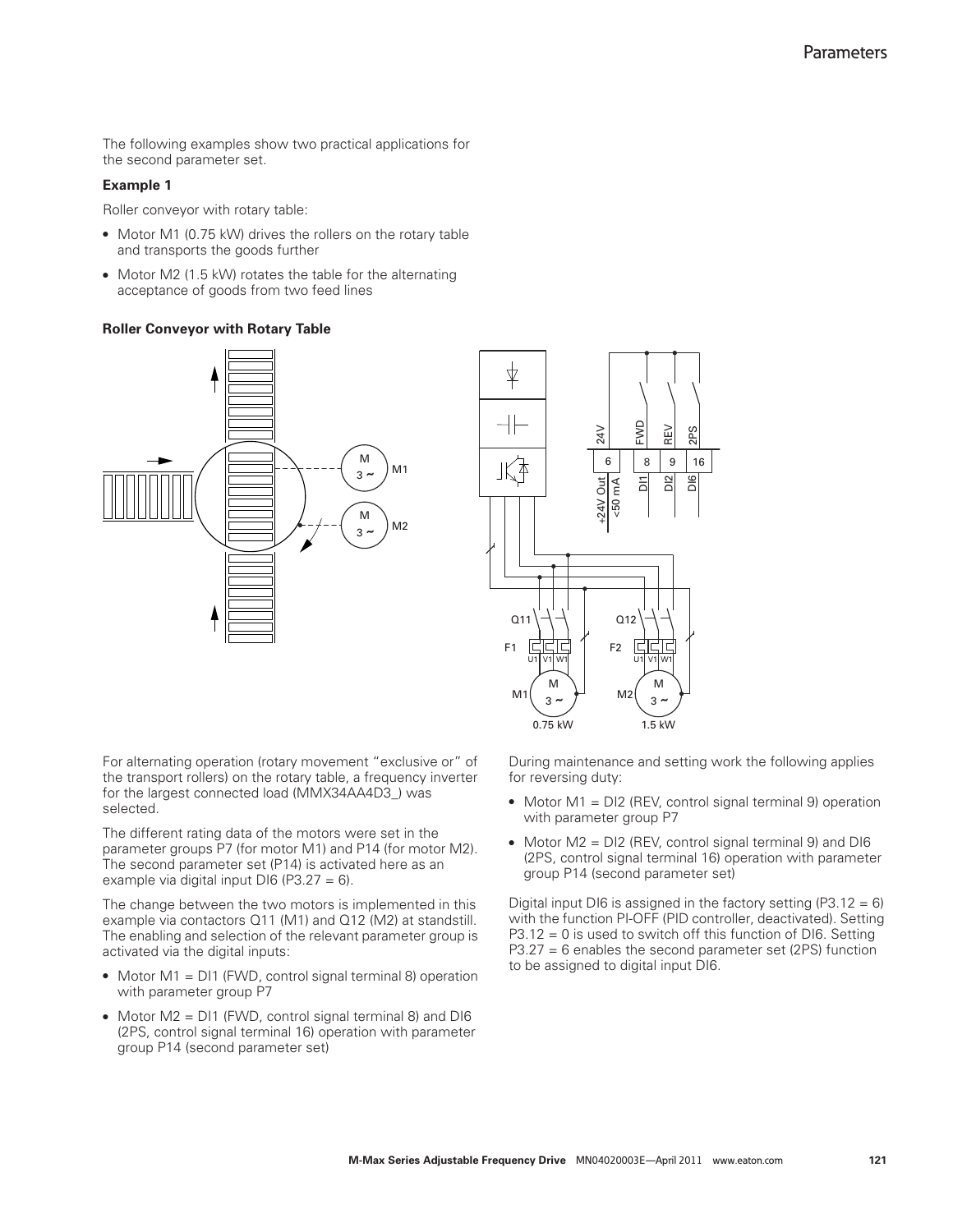## **Example 2**

Stop function with two different deceleration times.

## **Stop Function with Two Different Deceleration Times**



The Stop function with deceleration time can be activated with parameter  $P6.8 = 1$ . If the enable signal on the digital input DI1 (FWD, control signal terminal 8) is switched off, the output frequency of the frequency inverter can be reduced according to the deceleration time (dec1) set at P6.6.

The second parameter set (2PS) enables you to set at P14.10 a different value to dec1 or dec2. For example, the second parameter set (P14) is activated here via digital input DI6 (P3.27 = 6). Activating DI6 causes the output frequency to be reduced according to the deceleration time (dec3) set at P14.10.

# **CAUTION**

Debounced inputs may not be used in the safety circuit diagram.

The motor parameters must be identical in both parameter groups (P7 and P14).

Digital input 6 is assigned in the factory setting  $(P3.12 = 6)$ with the function PI-OFF (PID controller, deactivated). With P3.12 = 0 you can remove this function (PI-OFF) from digital input 6.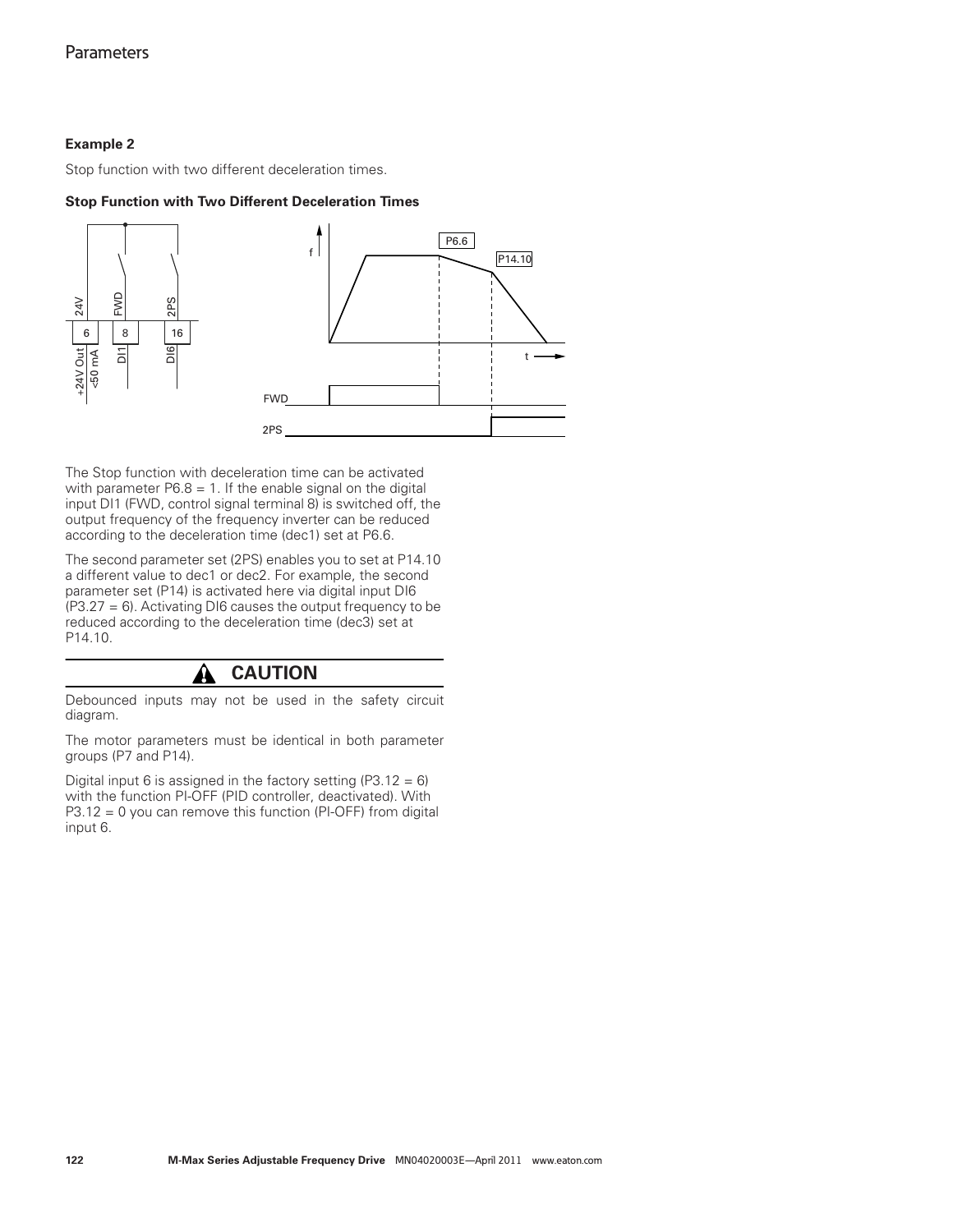# **System Parameter**

The system parameters (S parameters) inform the user of device-specific settings.

The S parameters are not visible (i.e. hidden), as long as you have activated the quick start assistant (P1.1 = 1, see "Parameter Menu (PAR)" on **Page 62**).

#### **System Parameter**

| <b>PNU</b>               | ID                                            | <b>Access</b><br><b>RUN</b>           | <b>Value/Range</b> | <b>Description</b>                                             | <b>Factory Setting</b><br>(P1.3) |
|--------------------------|-----------------------------------------------|---------------------------------------|--------------------|----------------------------------------------------------------|----------------------------------|
|                          |                                               | <b>Hard- and Software Information</b> |                    |                                                                |                                  |
| S1.1                     | 833                                           | X                                     | XX                 | <b>API SW ID</b>                                               |                                  |
| S1.2                     | 834                                           | $\mathsf{X}% _{0}$                    | $\times$           | <b>API SW Version</b>                                          |                                  |
| S1.3                     | 835                                           | $\mathsf X$                           | $\mathsf X$        | <b>Power SWID</b>                                              |                                  |
| <b>S1.4</b>              | 836                                           | X                                     | XX                 | <b>Power SW Version</b>                                        |                                  |
| S1.5                     | 837                                           | Χ                                     | 90xx               | <b>Application ID</b>                                          |                                  |
| S <sub>1.6</sub>         | 838                                           | X                                     | X.XX               | <b>Application revision</b>                                    |                                  |
| S <sub>1.7</sub>         | 839                                           | X                                     | XX                 | <b>System load</b>                                             |                                  |
|                          |                                               |                                       |                    | Load as percentage [%]                                         |                                  |
|                          | <b>Communication</b>                          |                                       |                    | Information on Interface RS485 (Control Signal Terminals A, B) |                                  |
| S2.1 <sup>°</sup>        | 808 <sup>0</sup>                              | X                                     |                    | <b>Communication status</b>                                    | $0.000 \, \odot$                 |
|                          |                                               |                                       |                    | $xx =$ Number of error messages (0-64)                         |                                  |
|                          |                                               |                                       |                    | yyy = Number of correct messages (0-999)                       |                                  |
| S2.2 <sup>°</sup>        | 809 <sup>0</sup>                              | ✓                                     |                    | <b>Fieldbus protocol</b>                                       | 00                               |
|                          |                                               |                                       | $\Omega$           | Fieldbus deactivated                                           |                                  |
|                          |                                               |                                       | $\mathbf{1}$       | Modbus RTU                                                     |                                  |
| S2.3 <sup>①</sup>        | 810 <sup>0</sup><br>✓<br><b>Slave address</b> |                                       |                    | 1 <sup>0</sup>                                                 |                                  |
|                          |                                               |                                       | $1 - 255$          |                                                                |                                  |
| <b>S2.4</b> <sup>0</sup> | 811 <sup>①</sup>                              | ✓                                     |                    | <b>Baud rate</b>                                               | 5 <sup>o</sup>                   |
|                          |                                               |                                       |                    | Transfer rate (1 Baud = 1 symbol per second)                   |                                  |
|                          |                                               |                                       |                    | The baud rate must be equal on the send and receive sides      |                                  |
|                          |                                               |                                       | $\overline{0}$     | $=$ 300 Baud                                                   |                                  |
|                          |                                               |                                       | $\mathbf{1}$       | $= 600$ Baud                                                   |                                  |
|                          |                                               |                                       | 2                  | $= 1200$ Baud (1.2k Baud)                                      |                                  |
|                          |                                               |                                       | 3                  | $= 2400$ Baud (2.4k Baud)                                      |                                  |
|                          |                                               |                                       | $\overline{4}$     | $=$ 4800 Baud (4.8 $k$ Baud)                                   |                                  |
|                          |                                               |                                       | 5                  | = 9600 Baud (9.6k Baud)                                        |                                  |
|                          |                                               |                                       | 6                  | = 19200 Baud (19.2k Baud)                                      |                                  |
|                          |                                               |                                       | 7                  | = 38400 Baud (38.4k Baud)                                      |                                  |
|                          |                                               |                                       | 8                  | = 57600 Baud (57.6k Baud)                                      |                                  |

*Note*

 $^\circ$  With a fieldbus connection (option, for example, CANopen, PROFIBUS DP, and so on) modified ID numbers and different factory settings are stored here. Detailed information is provided in the specific manuals of the relevant fieldbus interface card.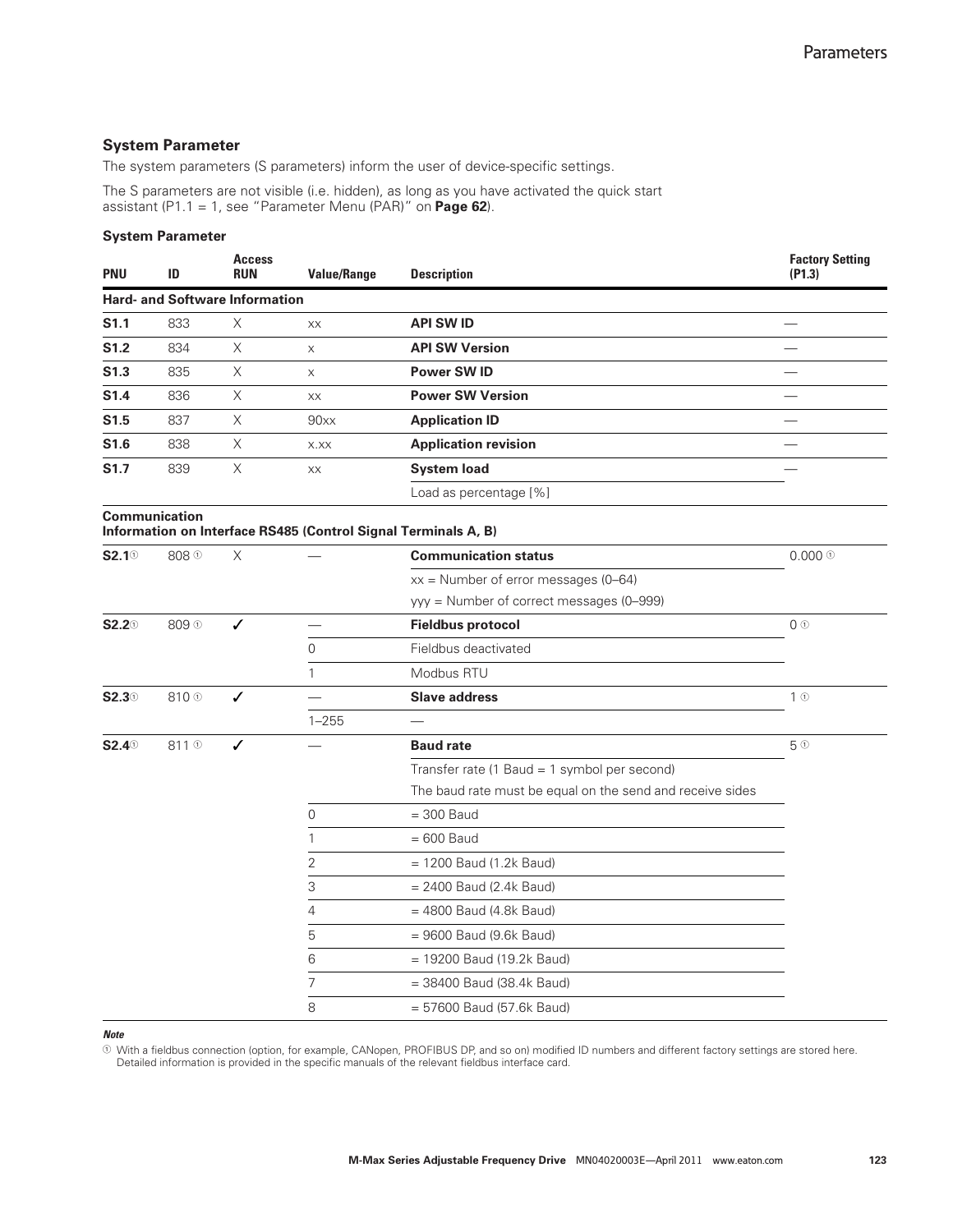# **Parameters**

# **System Parameter, continued**

| <b>PNU</b>          | ID  | <b>Access</b><br><b>RUN</b> | <b>Value/Range</b>       | <b>Description</b>                                                                                              | <b>Factory Setting</b><br>(P1.3) |
|---------------------|-----|-----------------------------|--------------------------|-----------------------------------------------------------------------------------------------------------------|----------------------------------|
| <b>S2.6</b>         | 813 | ✓                           | $\overline{\phantom{0}}$ | <b>Parity type</b>                                                                                              | 0                                |
|                     |     |                             | 0                        | None                                                                                                            |                                  |
|                     |     |                             | $\mathbf{1}$             | Even                                                                                                            |                                  |
|                     |     |                             | $\overline{2}$           | Odd                                                                                                             |                                  |
| <b>S2.7</b>         | 814 | ✓                           |                          | <b>Communication timeout</b>                                                                                    | $\Omega$                         |
|                     |     |                             | 0                        | $=$ Not used                                                                                                    |                                  |
|                     |     |                             | 1                        | $= 1s$                                                                                                          |                                  |
|                     |     |                             | $\overline{2}$           | $= 2s$                                                                                                          |                                  |
|                     |     |                             | 255                      | $=$ up to 255s                                                                                                  |                                  |
| S2.8                | 815 | ✓                           | $\overline{\phantom{0}}$ | <b>Reset communication status</b>                                                                               |                                  |
|                     |     |                             | 0                        | $=$ Not used                                                                                                    |                                  |
|                     |     |                             | 1                        | = Resets parameter S2.1                                                                                         |                                  |
| <b>Unit Counter</b> |     |                             |                          |                                                                                                                 |                                  |
| S3.1                | 827 | $\mathsf X$                 | $\overline{\phantom{0}}$ | <b>MWh counter</b>                                                                                              | 0.00                             |
| S3.2                | 828 | X                           |                          | <b>Operating days (d)</b>                                                                                       | $\Omega$                         |
| S3.3                | 829 | $\mathsf X$                 | $\overline{\phantom{0}}$ | <b>Operating hours (h)</b>                                                                                      | $\mathbf 0$                      |
| S3.4                | 840 | X                           | $0 - 0000$               | <b>RUN counter, days</b>                                                                                        | $\overline{\phantom{0}}$         |
| S3.5                | 841 | X                           | $0 - 24$                 | <b>RUN counter, hours</b>                                                                                       |                                  |
| S <sub>3.6</sub>    | 842 | X                           | $0 - 0000$               | Fault/alarm counter                                                                                             |                                  |
| <b>User Set</b>     |     |                             |                          |                                                                                                                 |                                  |
| S4.1                | 830 | ✓                           | $0 - 15$                 | <b>Display contrast</b>                                                                                         | 15                               |
| <b>S4.2</b>         | 831 | $\boldsymbol{\times}$       |                          | <b>Restore factory defaults</b>                                                                                 | $\Omega$                         |
|                     |     |                             | 0                        | = Factory setting or changed value (user setting for parameter)                                                 |                                  |
|                     |     |                             | $\mathbf{1}$             | = Restores factory settings for all parameters                                                                  |                                  |
| S4.3                | 832 | $\checkmark$                |                          | <b>Password</b>                                                                                                 | 0000                             |
|                     |     |                             |                          | The password protection applies to all parameters<br>Password forgotten (see "Service and Warranty" on Page 17) |                                  |
|                     |     |                             | 0000                     | Deactivated                                                                                                     |                                  |
|                     |     |                             | 0001-9999                | Activated, set individual password                                                                              |                                  |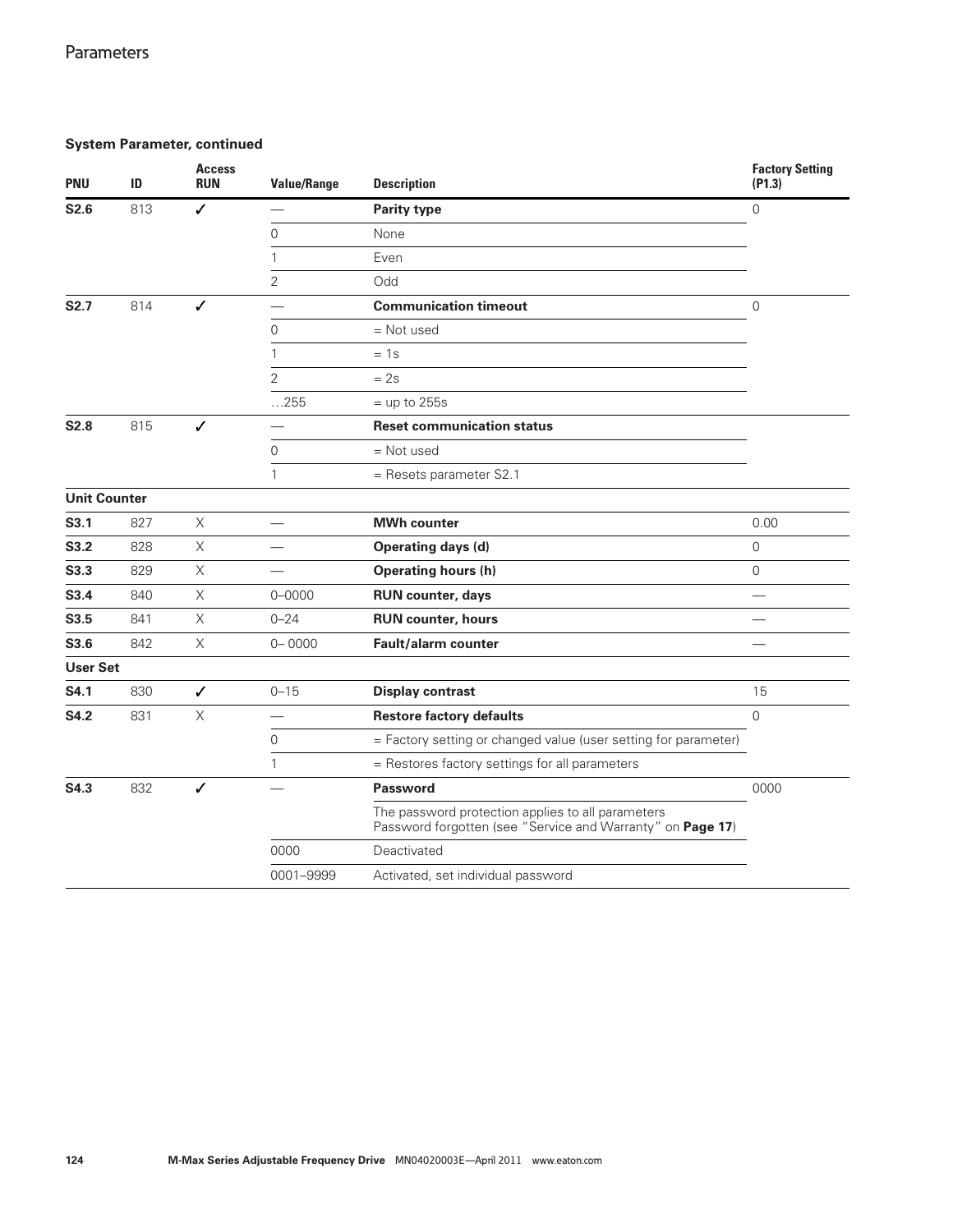# **Operational Data Indicator (MON)**

By applying the specified supply voltage (L1, L2/N, L3), the LCD display is illuminated (= Power ON) and all segments are shown briefly. The parameter number (M1.1) and the respective display value (0.00) are then displayed automatically in alternating sequence.

#### **Operational Data Indicator**



You can use the MON (Monitor) menu level to select the desired operational data indicator (parameter number M\_) with the arrow buttons  $\land$  and  $\lor$ . The parameter number and the display value are shown in alternation automatically, and the display can be fixed on the selected display value with the OK button. If you wish to access a different operational data indicator, press the OK button once again. You can then make the selection with the arrow buttons  $\sim$  and  $\sim$  and confirm with the OK button. The appropriate unit is shown under the respective operational data indicator.

The values of the operating data display cannot be changed by hand (i.e. by value entry).

You can select operational data indicators during operation (RUN).

| <b>PNU</b>        | ID | <b>Designation</b>        | <b>Display</b><br><b>Value</b> | <b>Unit</b>                | <b>Description</b>                                                              |
|-------------------|----|---------------------------|--------------------------------|----------------------------|---------------------------------------------------------------------------------|
| M1.1              |    | Output frequency          | 0.00                           | Hz                         | Frequency to motor                                                              |
| M1.2              | 25 | Frequency reference value | 0.00                           | Hz                         | Frequency reference value                                                       |
| M1.3              | 2  | Motor shaft speed         | 0                              | <b>RPM</b>                 | Calculated speed of the motor (RPM) <sup>10</sup>                               |
| M1.4              | 3  | Motor current             | 0.00                           | А                          | Measured motor current                                                          |
| M <sub>1.5</sub>  | 4  | Motor torque              | 0.0                            | $\%$                       | Calculated ratio of torque to rated torque of the<br>motor <sup>1</sup>         |
| M1.6              | 5  | Motor power               | 0.0                            | $\%$                       | Calculated ratio of actual output power to rated<br>motor output $\Phi$         |
| M <sub>1.7</sub>  | 6  | Motor voltage             | 0.0                            | V                          | Measured output voltage to motor                                                |
| M <sub>1.8</sub>  | 7  | DC bus voltage            | 000                            | V                          | Measured intermediate circuit voltage<br>(depending on the supply voltage)      |
| M <sub>1.9</sub>  | 8  | Unit temperature          | $00\,$                         | $\degree$ F ( $\degree$ C) | Measured heat sink temperature                                                  |
| M1.10             | 9  | Motor temperature         | 0                              | $\%$                       | % (calculated value) 2                                                          |
| M <sub>1.11</sub> | 13 | Analog input 1            | 0.0                            | $\%$                       | Value on Al1                                                                    |
| M1.12             | 14 | Analog input 2            | 0.0                            | $\%$                       | Value on AI2                                                                    |
| M <sub>1.13</sub> | 26 | Analog output 1           | 0.0                            | $\%$                       | Value on AO1                                                                    |
| M1.14             | 15 | Digital input             | 0                              |                            | Status DI1, DI2, DI3 (see "Example of Status"<br>Displays" on <b>Page 126</b> ) |

#### **Operational Data Indicator**

#### *Notes*

 $\textcircled{\tiny{1}}$  The calculated motor data (M1.3, M1.5 and M1.6) is based on the values entered in parameter group P7

(see "Motor (P7)" on **Page 86**).

 The calculated motor temperature (M1.10) considers the temperature model of the protection function in parameter group P8 (see "Protective Functions (P8)" on **Page 88**).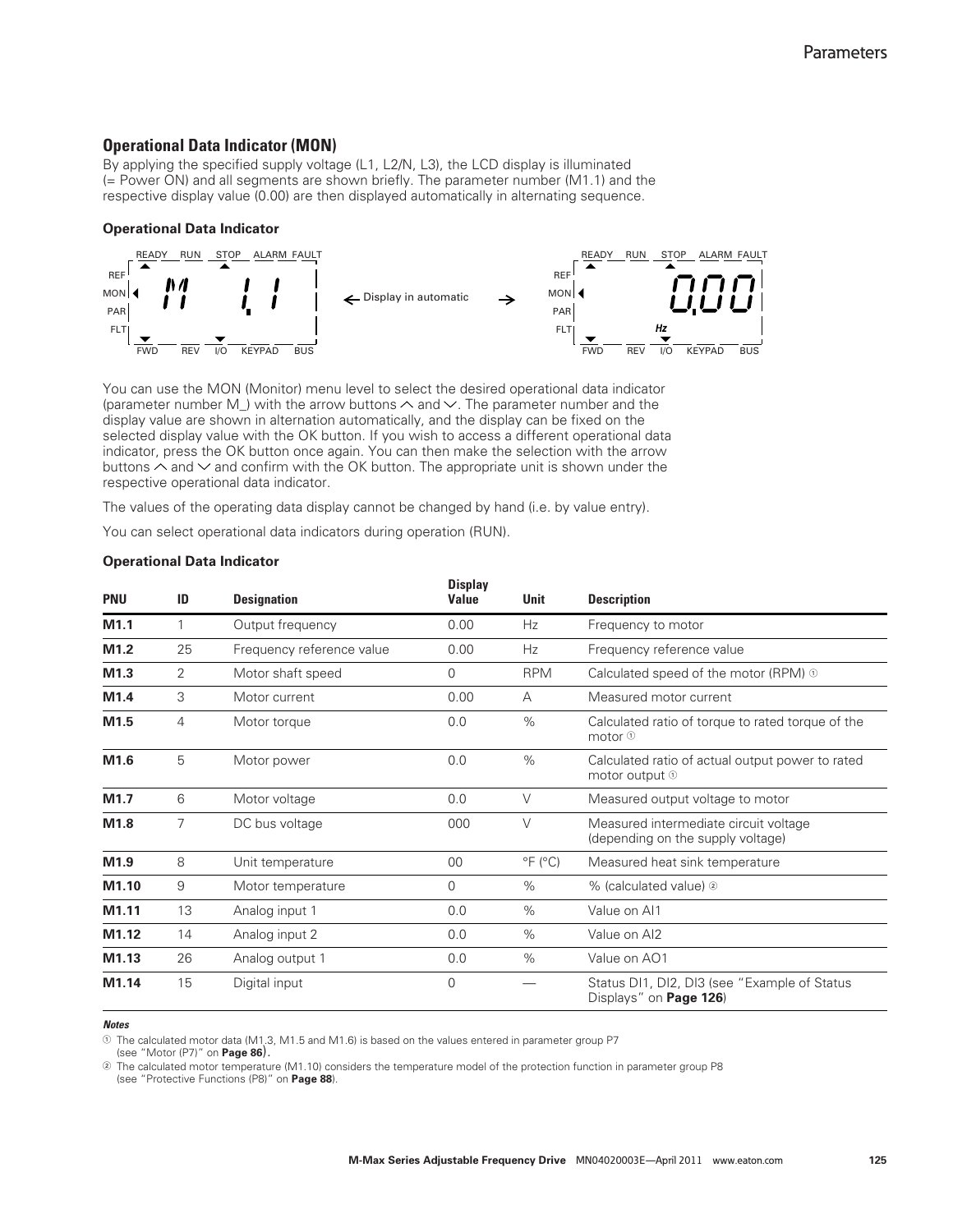# **Operational Data Indicator, continued**

| <b>PNU</b>        | ID   | <b>Designation</b>     | <b>Display</b><br>Value | <b>Unit</b> | <b>Description</b>                                                                                                           |
|-------------------|------|------------------------|-------------------------|-------------|------------------------------------------------------------------------------------------------------------------------------|
| M1.15             | 16   | Digital input          | 0                       |             | Status DI4, DI5, DI6 (see "Example of Status<br>Displays" on Page 126)                                                       |
| M1.16             | 17   | Digital output         |                         |             | Status RO1, RO2, DO (see "Example of Status<br>Displays" on Page 126)                                                        |
| M <sub>1.17</sub> | 20   | PID reference value    | 0.0                     | $\%$        | Percentage of maximum setpoint                                                                                               |
| M1.18             | 21   | PID feedback           | 0.0                     | $\%$        | Percentage of maximum actual value                                                                                           |
| M1.19             | 22   | PID error value        | 0.0                     | $\%$        | Percentage of maximum fault value                                                                                            |
| M1.20             | 23   | PID output             | 0.0                     | $\%$        | Percentage of maximum output value                                                                                           |
| M1.21             | 1480 | Counter, digital input | $\Omega$                |             | Number of actuations of a digital input (DI1-DI6)<br>assigned at P3.23. The reset command for the<br>counter is set at P3.24 |

Under the system parameters S3.1 to S4.1 (see "System Parameter" on **Page 123**) you can also display the operational data of the M-Max frequency inverter and adjust the contrast of the display unit.

## *Example of Status Displays*

The status displays of the digital inputs and outputs are equivalent. These make it possible to check for whether an output control signal (for example, from an external controller) of the inputs (DI1 to DI6) activates the frequency inverter. This provides you with a simple means for checking the wiring (wire breakage).

The following table shows a few examples.

Display value:

- $\bullet$  1 = activated = High
- $\bullet$  0 = not activated = Low

## **Status Displays Examples**

| <b>PNU</b> | ID | <b>Display</b><br>Value | <b>Description</b>                                                                                                        |
|------------|----|-------------------------|---------------------------------------------------------------------------------------------------------------------------|
| M1.14      | 15 | 0                       | No digital input (DI1, DI2, DI3) is actuated                                                                              |
|            |    |                         | Control signal terminal 10 is actuated (DI3)                                                                              |
|            |    | 10                      | Control signal terminal 9 is actuated (DI2)                                                                               |
|            |    | 100                     | Control signal terminal 8 is actuated (DI1)                                                                               |
|            |    | 101                     | The control signal terminals 10 and 8 are actuated ( $D13 + D11$ )                                                        |
|            |    | 111                     | The control signal terminals 10 and 9 and 8 are actuated ( $DJ + DI2 + DI1$ )                                             |
| M1.15      | 16 |                         | Control signal terminal 14 is actuated (DI14)                                                                             |
|            |    | 10                      | Control signal terminal 15 is actuated (DI15)                                                                             |
|            |    | 100                     | Control signal terminal 16 is actuated (DI16)                                                                             |
| M1.16      | 17 |                         | Transistor DO is actuated                                                                                                 |
|            |    |                         | The transistor switches the voltage connected at control signal terminal 20 (DO+) to control signal<br>terminal $13(DO-)$ |
|            |    | 10                      | Relay RO2 is actuated                                                                                                     |
|            |    |                         | The control signal terminals 25 (R21) and 26 (R24) are connected (closed changeover contact)                              |
|            |    | 100                     | Relay RO1 is actuated                                                                                                     |
|            |    |                         | N/O contact, control signal terminal 22 (R13) and 23 (R14) is closed                                                      |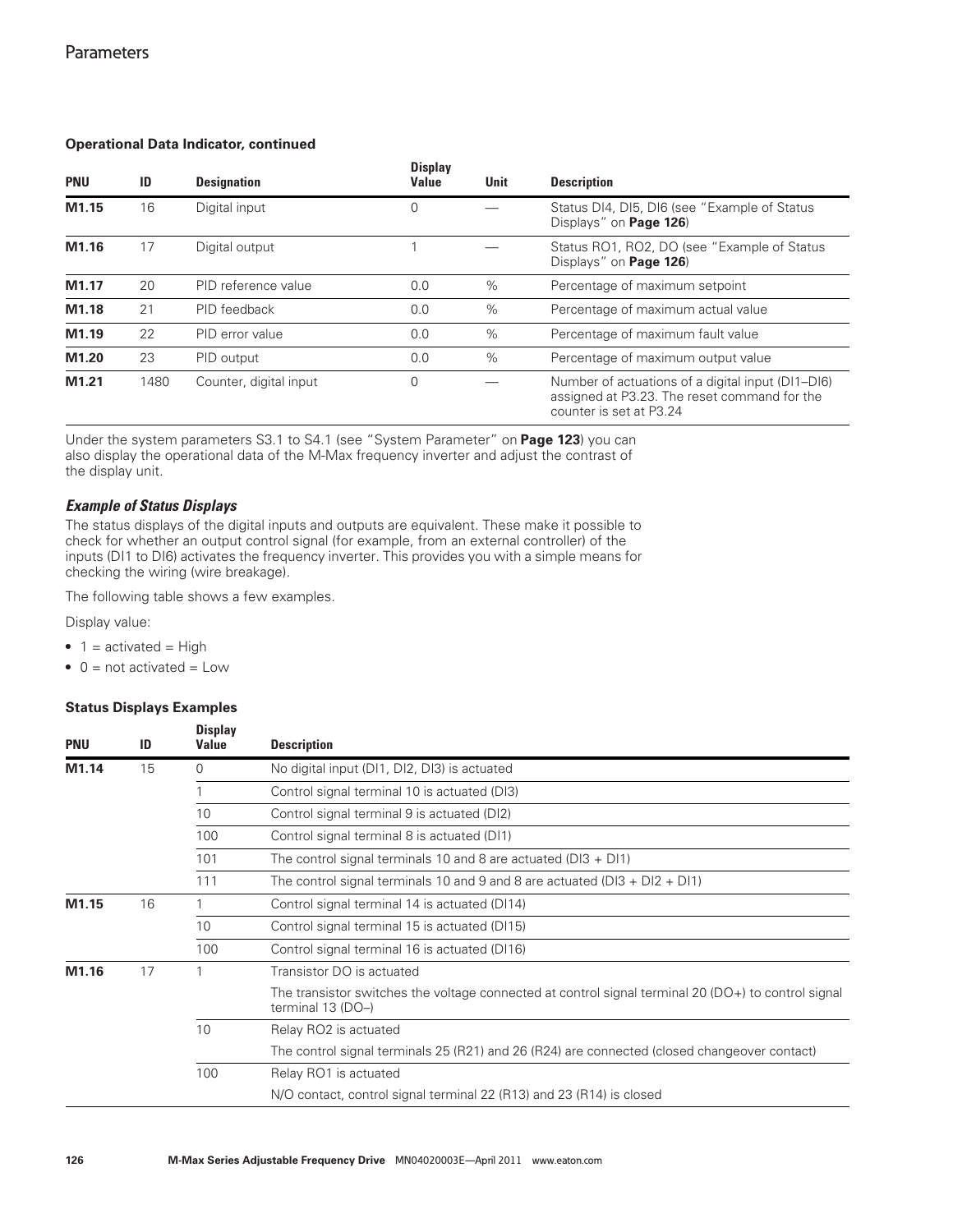# **Setpoint Input (REF)**

**Setpoint Input (REF)**

REF: Setpoint value definition (Reference) via the operating unit.

The settings of the frequency setpoint via the keypad have the same effect as the function of an electronic motor potentiometer. The set value is written in parameter P6.15 and can also be changed there. It is retained also with a disconnection of the supply voltage.

A frequency reference value that is set under REF is only effective with the KEYPAD control level activated.

The following table shows a good example of specifying the frequency setpoint value via the operating unit.

| <b>Sequence</b> | <b>Commands</b>          | <b>Display</b>                                                                                                                                                                      | <b>Description</b>                                                                                                                                                         |
|-----------------|--------------------------|-------------------------------------------------------------------------------------------------------------------------------------------------------------------------------------|----------------------------------------------------------------------------------------------------------------------------------------------------------------------------|
|                 | <b>LOC</b><br><b>REM</b> |                                                                                                                                                                                     | Activate control level KEYPAD with the LOC/REM button.<br>The arrow ( $\blacktriangleleft$ ) points to menu item REF                                                       |
|                 |                          | <b>READY</b><br><b>RUN</b><br><b>ALARM FAULT</b><br><b>STOP</b><br><b>REF</b><br><b>MON</b>                                                                                         | Actuating the START button enables the RUN mode (rotating field<br>direction FWD)                                                                                          |
|                 |                          | PAR<br>Hz<br>FLT<br><b>BUS</b><br><b>KEYPAD</b><br><b>FWD</b><br><b>REV</b><br>$\overline{1/O}$                                                                                     | The STOP button (P6.16 = 1) activates the STOP mode. The Stop<br>function is set at parameter P6.8                                                                         |
| $\overline{2}$  | OK                       | <b>READY</b><br><b>RUN</b><br><b>STOP</b><br>ALARM FAULT<br>$REF$ <sup>1</sup><br><b>MON</b><br>PAR<br><b>FLT</b><br><b>REV</b><br><b>KEYPAD</b><br><b>BUS</b><br><b>FWD</b><br>1/O | Pressing the OK button activates the setpoint entry (right-hand<br>segment flashing)                                                                                       |
|                 |                          |                                                                                                                                                                                     | The two arrow buttons $\langle \langle \text{or} \rangle \rangle$ are used to select the entry digit<br>(cursor)                                                           |
|                 |                          |                                                                                                                                                                                     |                                                                                                                                                                            |
|                 |                          |                                                                                                                                                                                     | The arrow buttons $\land$ or $\lor$ are used to select the value of the entry<br>digit $(0, 1, 2, \ldots, 9, 0)$                                                           |
|                 |                          |                                                                                                                                                                                     | Note: Changes in the frequency setpoint are only possible if the<br>number display is flashing (Hz), even in RUN mode. The value is<br>stored when the display is constant |
|                 |                          |                                                                                                                                                                                     | When the supply voltage is switched off, the last setpoint entered<br>(see P6.15) and the KEYPAD mode are stored                                                           |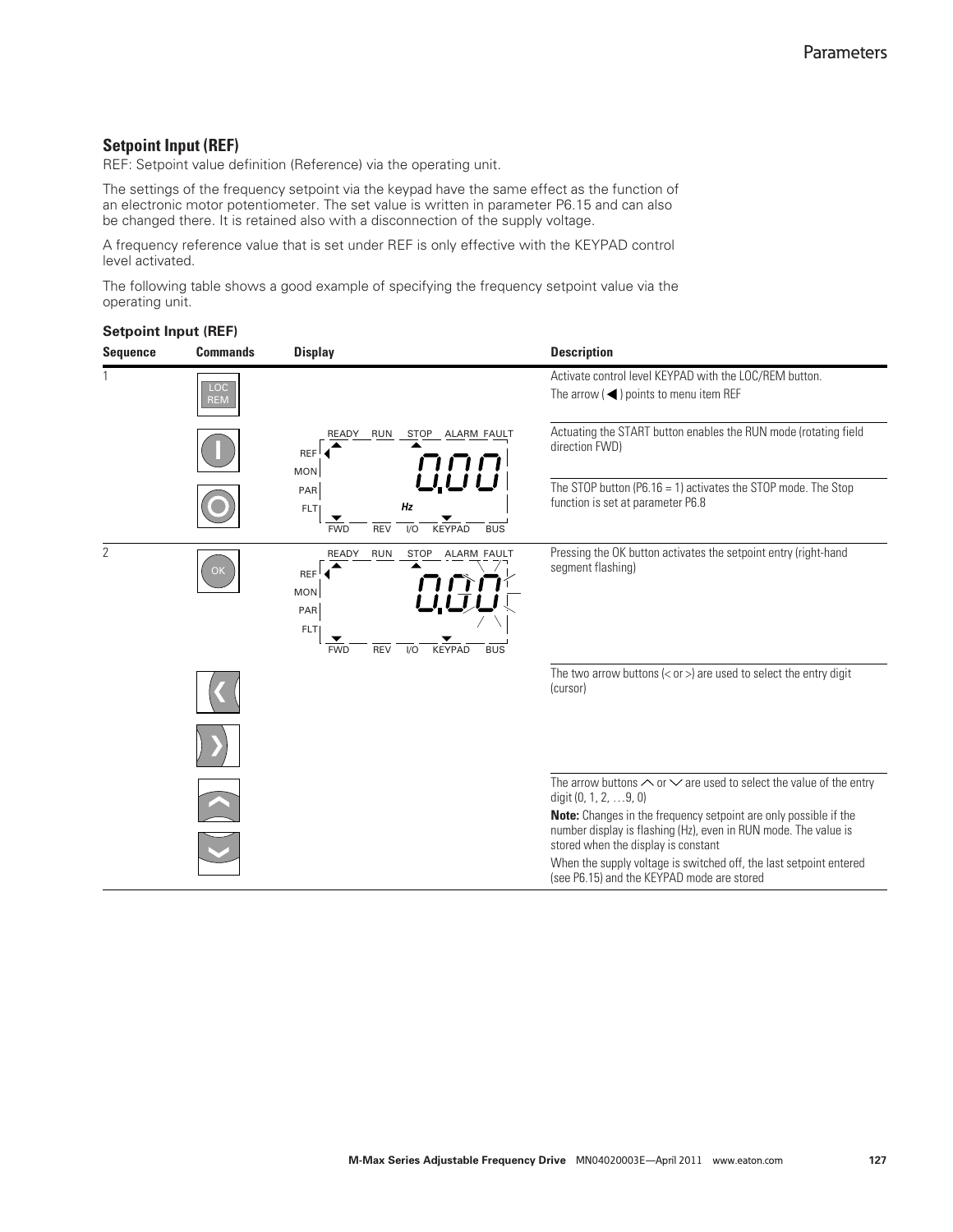# **Setpoint Input (REF), continued**

| <b>Sequence</b> | <b>Commands</b>                  | <b>Display</b>                                                                                                                                                                   | <b>Description</b>                                                                                                                                                                                                                                                                                                                                                                                                                             |
|-----------------|----------------------------------|----------------------------------------------------------------------------------------------------------------------------------------------------------------------------------|------------------------------------------------------------------------------------------------------------------------------------------------------------------------------------------------------------------------------------------------------------------------------------------------------------------------------------------------------------------------------------------------------------------------------------------------|
| 3               |                                  | READY<br><b>RUN</b><br>ALARM FAUL<br><b>STOP</b><br><b>REF</b><br><b>MON</b><br>PAR<br><b>FLT</b><br><b>KEYPAD</b><br>$\overline{1/O}$<br><b>BUS</b><br><b>FWD</b><br><b>REV</b> | If the supply voltage is switched on with the KEYPAD control<br>level set, the MON menu item is activated first. The set display<br>value is shown in automatic alternation (factory setting: M.1.1<br>$\Longleftrightarrow$ 0.00 Hz)                                                                                                                                                                                                          |
|                 |                                  | ৬<br>Display in Automatic                                                                                                                                                        |                                                                                                                                                                                                                                                                                                                                                                                                                                                |
|                 |                                  | ሳ<br><b>READY</b><br><b>RUN</b><br><b>STOP</b><br>ALARM FAUL<br><b>REF</b><br>MON<br>PAR<br>Hz<br>FLT<br>▼<br><b>KEYPAD</b><br><b>BUS</b><br><b>FWD</b><br>I/O<br><b>REV</b>     |                                                                                                                                                                                                                                                                                                                                                                                                                                                |
|                 | <b>BACK</b><br>RESE <sup>-</sup> |                                                                                                                                                                                  | Actuate the BACK/RESET, ∧ and OK buttons in succession. The entry<br>level is then reactivated (see sequence 2)                                                                                                                                                                                                                                                                                                                                |
|                 | <b>OK</b>                        |                                                                                                                                                                                  |                                                                                                                                                                                                                                                                                                                                                                                                                                                |
| 4               |                                  |                                                                                                                                                                                  | The two arrow buttons $(<$ or $>)$ are used to change the rotating<br>direction (FWD, REV)                                                                                                                                                                                                                                                                                                                                                     |
|                 | <b>FWD</b>                       | <b>RUN</b><br><b>STOP</b><br>READY<br>ALARM FAUL<br>▲<br><b>REF</b><br><b>MON</b><br>PAR<br><b>FLT</b><br><b>KEYPAD</b><br><b>FWD</b><br><b>REV</b><br><b>BUS</b><br>I/O         | The rotating direction change is carried out in the factory setting<br>(P6.14 = 0) with an automatic stop at 0 Hz. For a direct changeover<br>(FWD/REV) you must set parameter P6.14 = 1<br>Note: The frequency of the REV rotating field direction is not<br>displayed with a negative sign<br><b>Note:</b> When the setpoint entry is active (flashing number display), the<br>arrow buttons are used to change the entry locations (cursor) |
|                 | <b>REV</b>                       | <b>RUN</b><br>READY<br>STOP ALARM FAUL<br><b>REF</b><br><b>MON</b><br>PAR<br>Hz<br><b>FLT</b><br>KEYPAD<br><b>BUS</b><br><b>FWD</b><br>$\overline{1/O}$<br>REV                   |                                                                                                                                                                                                                                                                                                                                                                                                                                                |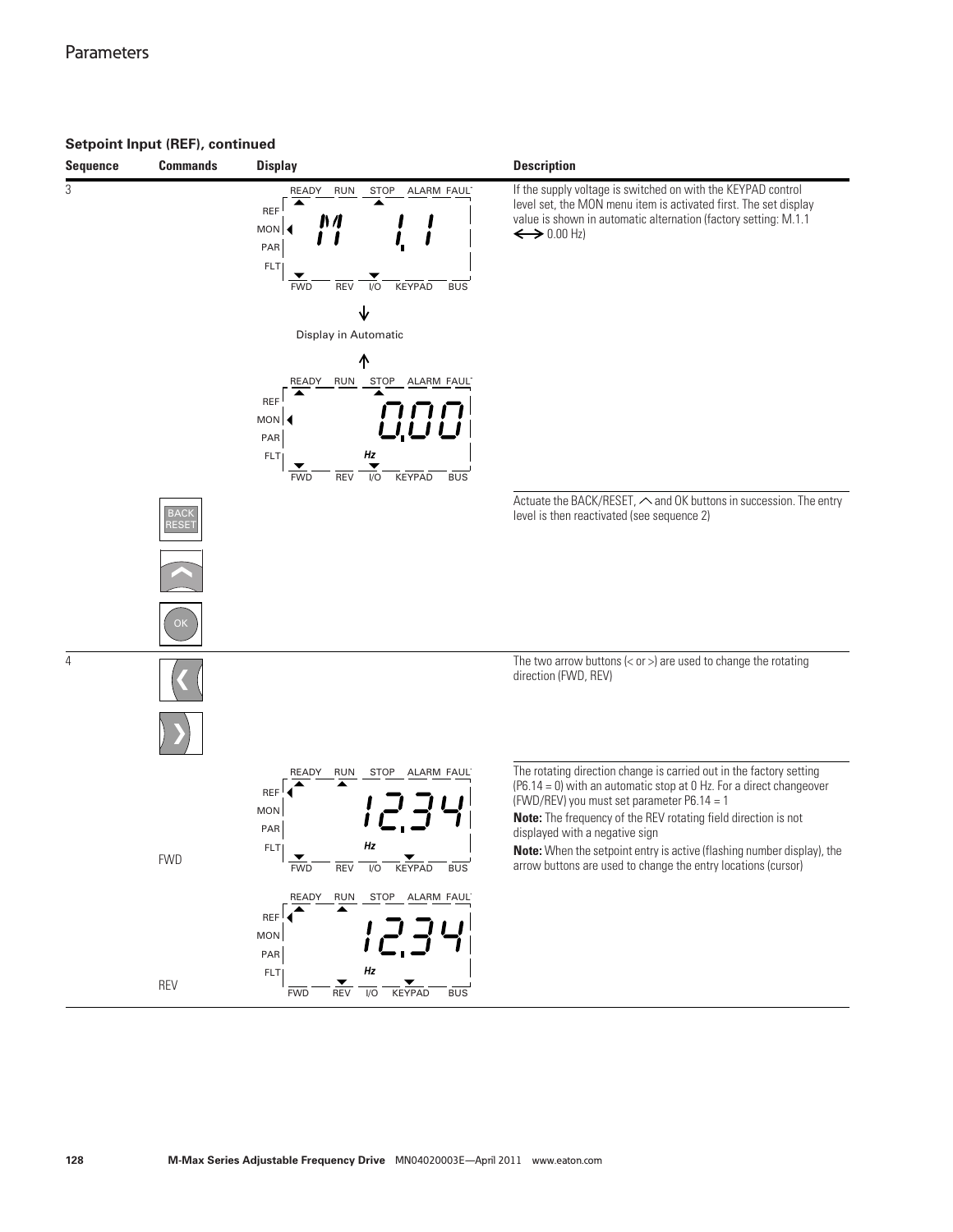# **Serial Interface (Modbus RTU)**

### **General Information About Modbus**

Modbus is a centrally polled bus system in which a so-called master (PLC) controls the entire data transfer on the bus. Cross-traffic between the individual slaves is not possible.

Each data exchange is initiated only on request of the master. Only one request can be issued on the cable. A slave cannot initiate a transfer but only react to a request with a response.

Two types of dialog are possible between master and slave:

- The master sends a request to a slave and waits for a response
- The master sends a request to all slaves and does not wait for a response (broadcast)

More information on Modbus can be found under www.modbus.org.

### **Communications in a Modbus Network**

### **Modbus Network with M-Max**



The figures shows a typical arrangement with a host computer (master) and any number (maximum 31 slaves) of frequency inverter M-Max (slaves). Each frequency inverter has a unique address in the network. This addressing is executed individually for each M-Max via system parameter S2.3 and is independent of the physical connection (position) in the network.

### **Serial Interface A-B**

The electrical connection between master and the slaves connected in parallel is implemented via the serial interface A-B ( $A$  = negative,  $B$  = positive) with a shielded RS485 twisted pair cable.

The position of the connection terminals in the M-Max for the serial interface A-B (see figure on **Page 43**).

The M-Max's built-in RS-485 port supports the Modbus RTU protocol and therefore allows a direct network connection without an additional interface module.

The network cable must be provided at each physical end (last station) with a bus termination resistor (120 ohms) in order to prevent signal reflections and the resulting transfer errors. This necessary resistor is already integrated in the M-Max frequency inverter and is switched on via microswitch S4 (see figure on **Page 43**).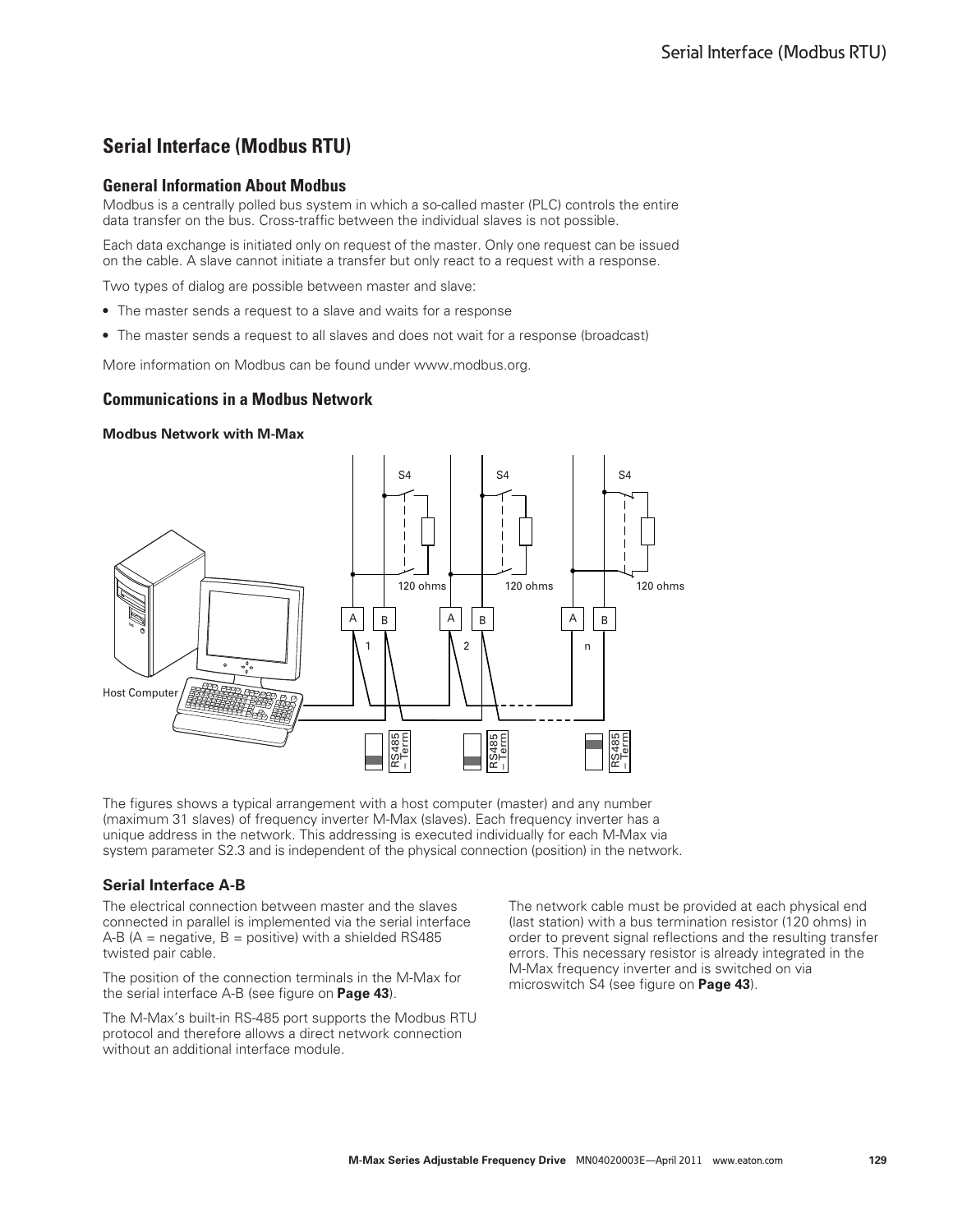# **Modbus Parameters**

The following table shows the Modbus parameters in the M-Max.

RUN Indicates the access during operation (FWD or REV)

 $X = No$  parameter change possible,

 $\checkmark$  = Parameter change possible. **Modbus Parameters in the M-Max**

**Access**

**ro/rw** Indicates the access via the fieldbus **ro** = Read only possible, **rw** = Read and write possible.

|             |                                                 | <b>ACCESS</b> |    |                                               |                                                     | <b>FS</b>           |
|-------------|-------------------------------------------------|---------------|----|-----------------------------------------------|-----------------------------------------------------|---------------------|
| <b>PNU</b>  | <b>RUN</b><br><b>Designation</b><br>ID<br>ro/rw |               |    | <b>Value Range</b>                            | (P1.3)                                              |                     |
| S2.1        | 808O                                            | X             | ro | Communication status                          | Format xx.yyy                                       | $0.000 \, \odot$    |
|             |                                                 |               |    |                                               | $xx$ = Number of received faulty messages (0–64)    |                     |
|             |                                                 |               |    |                                               | $yyy =$ Number of received correct messages (0-999) |                     |
| <b>S2.2</b> | 809O                                            | ✓             | rw | Fieldbus protocol                             | $\mathbf{0}$ = Fieldbus deactivated                 | 0 <sup>0</sup>      |
|             |                                                 |               |    |                                               | $1 = Modbus$                                        |                     |
| S2.3        | 810 <sup>o</sup>                                | ✓             | rw | Slave address                                 | $1 - 255$                                           | 10                  |
| S2.4        | 811 <sup>①</sup>                                | ✓             | rw | Baud rate                                     | $0 = 300$                                           | 5 <sup>o</sup>      |
|             |                                                 |               |    |                                               | $1 = 600$                                           |                     |
|             |                                                 |               |    |                                               | $2 = 1200$ (1.2k Baud)                              |                     |
|             |                                                 |               |    |                                               | $3 = 2400$ (2.4k Baud)                              |                     |
|             |                                                 |               |    |                                               | $4 = 4800$ (4.8k Baud)                              |                     |
|             |                                                 |               |    |                                               | $5 = 9600$ (9.6k Baud)                              |                     |
|             |                                                 |               |    |                                               | $6 = 19200$ (19.2k Baud)                            |                     |
|             |                                                 |               |    |                                               | $7 = 38400$ (38.4k Baud)                            |                     |
|             |                                                 |               |    |                                               | $8 = 57600$ (57.6k Baud)                            |                     |
| S2.6        | 813                                             | $\checkmark$  | rw | Parity type                                   | $0 =$ None I 2 Stop bits                            | $\mathsf{O}\xspace$ |
|             |                                                 |               |    |                                               | $1 =$ Even 11 Stop bit                              |                     |
|             |                                                 |               |    |                                               | $2 =$ Odd 11 Stop bit                               |                     |
| <b>S2.7</b> | 814                                             | ✓             | rw | Timeout up to fieldbus                        | $0 = Not used$                                      | $\mathbf 0$         |
|             |                                                 |               |    | error (error 53) if no<br>master messages are | $1 = 1s$                                            |                     |
|             |                                                 |               |    | received although                             | $2 = 2s$                                            |                     |
|             |                                                 |               |    | Modbus is still active.                       | $255 =$ up to 255s                                  |                     |
| <b>S2.8</b> | 815                                             | ✓             | rw | Reset communication                           | $0 = Not used$                                      | $\overline{0}$      |
|             |                                                 |               |    | status                                        | $1 =$ resets parameter S2.1                         |                     |
|             |                                                 |               |    | xx and yyy are reset to 0                     |                                                     |                     |
|             | <b>Drives Control</b>                           |               |    |                                               |                                                     |                     |
| P6.1        | 125                                             | ✓             | rw | Control place 1                               | $1 =$ Control signal terminals (I/O)                | $\mathbf{1}$        |
|             |                                                 |               |    |                                               | $2 =$ Control unit (KEYPAD)                         |                     |
|             |                                                 |               |    |                                               | $3$ = Interface (BUS)                               |                     |
| <b>P6.2</b> | 117                                             | ✓             | rw | Setpoint Source                               | $\mathbf{0}$ = Fixed frequency (FF0)                | 3                   |
|             |                                                 |               |    |                                               | $1 =$ Control unit (KEYPAD)                         |                     |
|             |                                                 |               |    |                                               | $2 =$ Interface (BUS)                               |                     |
|             |                                                 |               |    |                                               | $3 = A11$ (analog setpoint 1)                       |                     |
|             |                                                 |               |    |                                               | $4 = A12$ (analog setpoint 2)                       |                     |

*Note*

- When the fieldbus is connected (option, for example, CANopen, PROFIBUS DP, and so on) modified ID numbers and different factory settings are stored here. Detailed information is provided in the specific manuals of the relevant fieldbus interface module.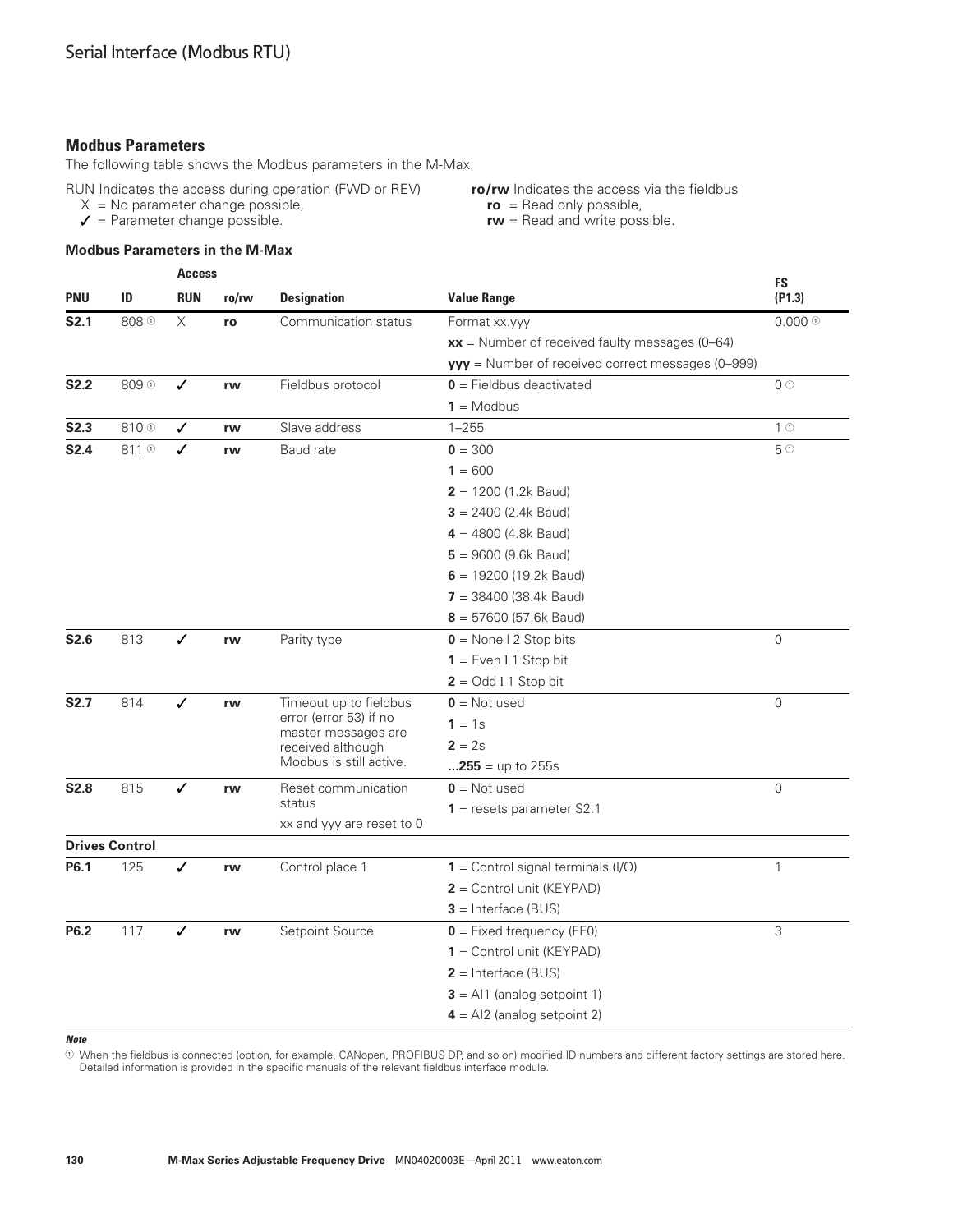**PNU Value Notes S2.2** 1 To activate Modbus **S2.3** 1–255 Set differently at each slave (MMX); 0 is used by the master for broadcasts **S2.4** 0–8 Same setting at the master and slave **S2.6** 0/1 Same setting at the master and slave **6.1** 3 Fieldbus selected as a control level **6.2** 2 Set setpoint value via the fieldbus; other setpoint sources also possible, fixed frequencies overlay all setpoint values, also a fieldbus setpoint value

For Modbus to function at least the following parameters must be set:

Another requirement is that the arrow  $\blacktriangledown$  in the lower status line of the LCD display is pointing to BUS (adjustable via the LOC/REM button). The PLC (master) must also be provided with an RS485 serial interface and the necessary Modbus RTU driver software.

### **Operating Mode Modbus RTU**

Operating mode Modbus RTU (Remote Terminal Unit) transfers the data in binary format (faster data rate) and determines the transfer format for the data request and the data response. Each message byte that is sent contains two hexadecimal characters (0 … 9, A … F).

The data transfer between a master (PLC) and the frequency inverter (M-Max) is carried out according to the following sequence:

Master request: the master sends a Modbus frame to the frequency inverter.

Slave response: the frequency inverter sends a Modbus frame as a response to the master.

### **Data Exchange Between Master and Slave**



The frequency inverter (slave) only sends a response if it has received a request from the master beforehand.

#### *Notes*

- $\textcircled{\tiny{1}}$  Master request.
- <sup>2</sup> Slave response, not with broadcast.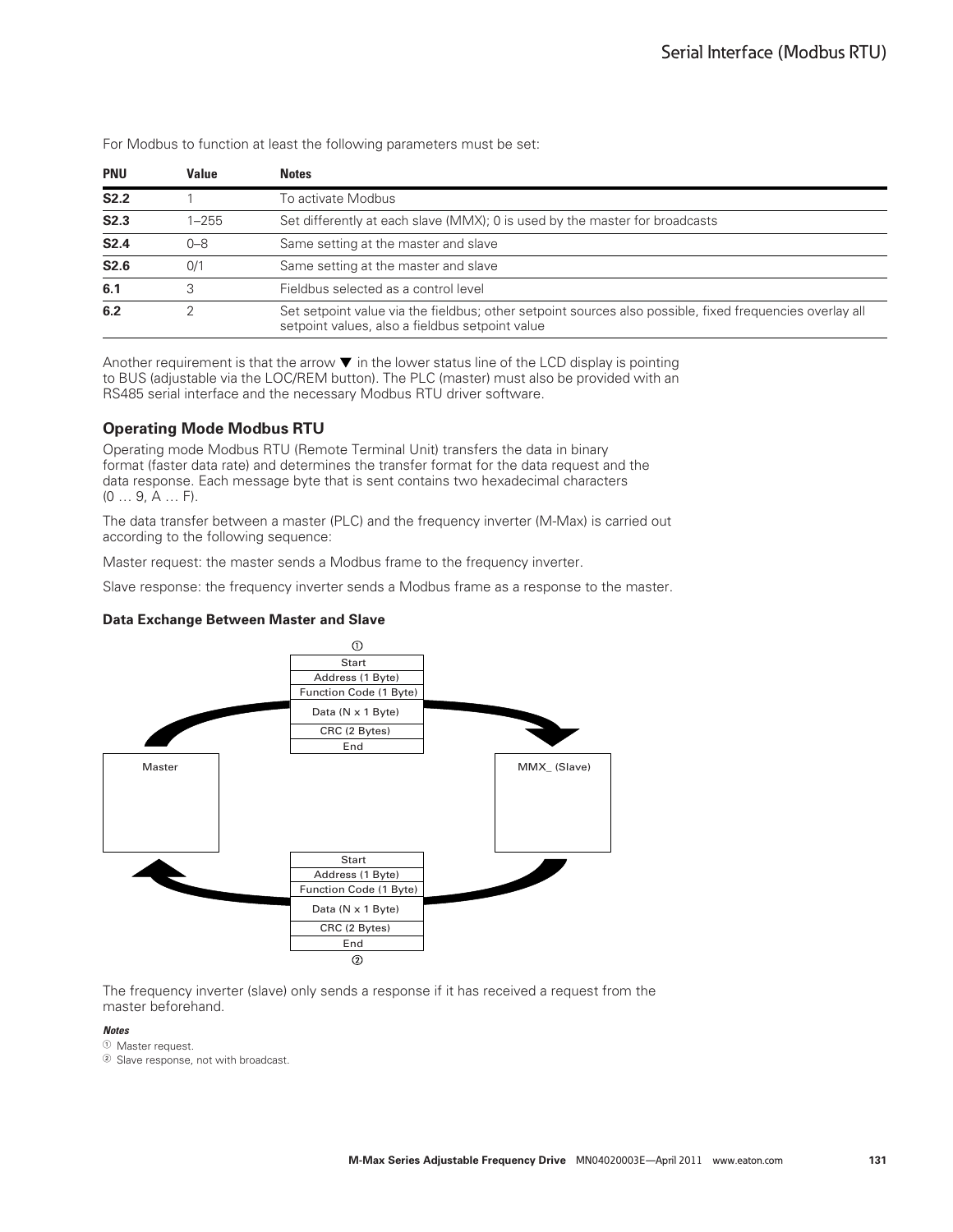# **Structure of the Master Request**

### *Address:*

- The address (1 to 255) of the frequency inverter to be sent the request is entered in parameter S2.3. Only the frequency inverter with this address can respond to the request
- Address 0 is used as a so-called Broadcast (message to all slaves) from the master. In this mode, individual slaves cannot be addressed and data cannot be output from the slaves

## *Function Code:*

The function code defines the type of message. The following operations can be executed on the M-Max:

| <b>Function Code</b><br>(hex) | <b>Designation</b>            | <b>Description</b>                                                                                                                                                                                             |  |  |  |  |  |
|-------------------------------|-------------------------------|----------------------------------------------------------------------------------------------------------------------------------------------------------------------------------------------------------------|--|--|--|--|--|
| 03                            | <b>Read Holding Registers</b> | Reading of the holding registers in the slave (process data, parameters, configuration)<br>A master request enables up to 11 registers to be read                                                              |  |  |  |  |  |
| 04                            | Read Input Registers          | Reading of the input registers in the slave (process data, parameters, configuration)<br>A master request enables up to 11 registers to be read                                                                |  |  |  |  |  |
| 06                            | Write Single Register         | Writing of a holding register in the slave<br>With a general telegram (Broadcast) the appropriate holding registers are written in all slaves<br>The register is read back for comparison                      |  |  |  |  |  |
| 10                            | Write Multiple Register       | Writing of several holding registers in the slave<br>With a general telegram (Broadcast) the appropriate holding registers are written in all slaves<br>A master request enables up to 11 registers to be read |  |  |  |  |  |

## *Data*

The length of the data block (Data:  $N \times 1$  Byte) depends on the function code. This consists of two hexadecimal character sets between 00 and FF. The data block contains additional information for the slave in order to carry out the operation defined by the master in the function code. Example: number of parameters to be processed.

# *CRC*

The telegrams in the Modbus RTU have a CRC (Cyclical Redundancy Check). This CRC field consists of two bytes that contain a binary 16 bit value. The CRC check is always run independently of the parity check for the individual characters of the telegram. The CRC result is attached to the end of the telegram by the master. The slave recalculates while receiving the telegram and compares the calculated value with the actual value in the CRC field. If both values are not identical, an error is set.

### *Structure of the Slave Response Required Transfer Time*

- The time between receiving a request from the master and the response of the frequency inverter is at least 3.5 characters (rest time)
- Once the master has received a response from the frequency inverter, it must wait for at least the rest time before it can send a new request

### *Normal Slave Response*

- If the master request contains a write register function (function code 06 or 16), the frequency inverter immediately returns the request as a response
- If the master request contains a read register function (function code 03 or 04), the frequency inverter returns the read data with the slave address and the function code as a response

### *Slave Response in the Event of an Error*

If a request contains an error (for example, incorrect data address or incorrect data value) other than a transfer error, the frequency inverter returns an exception message without executing anything. You can evaluate the exception message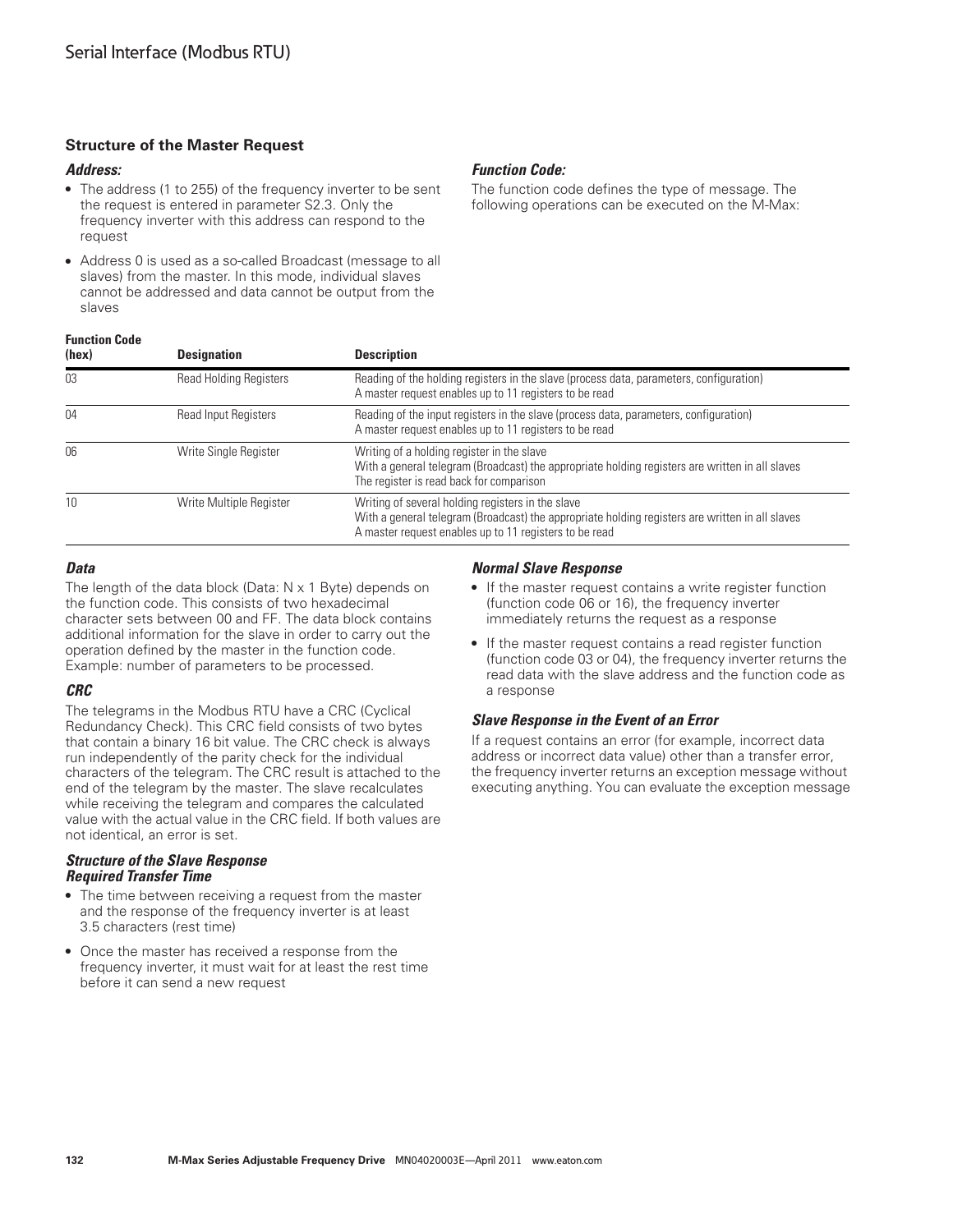## *Structure of Exception Message*

- Address (of the master request)
- Function code (of the master request): MSB is set to 1 (for example, with function code  $06 = 1000 0110$ )
- Data field contains the error code (is described in the following table)
- CRC

### **Error Code Description**

| <b>Exception Code</b> | <b>Meaning</b>       | <b>Description</b>                                                                                              |  |  |  |  |  |
|-----------------------|----------------------|-----------------------------------------------------------------------------------------------------------------|--|--|--|--|--|
| 01                    | Illegal function     | This function is not supported                                                                                  |  |  |  |  |  |
| 02                    | Illegal data address | The address was not found                                                                                       |  |  |  |  |  |
| 03                    | Illegal data value   | The data format is not permissible or is incorrect                                                              |  |  |  |  |  |
| 04                    | Slave device error   | Occurrence of a non-regenerative error while the slave attempted to execute a slave response                    |  |  |  |  |  |
| 06                    | Slave device busy    | The slave has received the master request error-free. However, it is engaged in processing a<br>lengthy command |  |  |  |  |  |

### **Example:**

Master request that contains a non-existent data address. Master request: 01 06 0802 0001 EBAA (hex)

| hex  | <b>Name</b>                                                                                                |
|------|------------------------------------------------------------------------------------------------------------|
| 01   | Slave address                                                                                              |
| 06   | Function code (here: Write a holding register)                                                             |
| 0802 | 2050 (dec). The ID number of the written register is<br>2051 (dec) as the master PLC has an offset of $+1$ |
| 0001 | Content (2 bytes) for register 42051:<br>0000 0000 0000 0001 (bin)                                         |
| FRAA | CRC                                                                                                        |

Slave response: 01 86 02 C3A1 (hex)

| hex                           | <b>Name</b>                                                        |  |
|-------------------------------|--------------------------------------------------------------------|--|
| 01                            | Slave address                                                      |  |
| 86                            | Function code (here: Write a holding register)<br>MSB was set to 1 |  |
| 02                            | Error code: Stated address not found.                              |  |
| C <sub>3</sub> A <sub>1</sub> | CRC.                                                               |  |

# *No Slave Response:*

In the following cases, the frequency inverter ignores the request and does not send a reply:

- On receiving a broadcast request
- If the request contains a transmission error
- If the slave address in the request does not match that of the frequency inverter
- With an invalid data length, (for example, reading of 12 registers) error message F08 is triggered in the MMX
- With a CRC or parity error With a CRC error the value of system parameter S2.1 is increased by 1  $(xx = number of faulty messages)$
- If the time interval between the messages is less than 3.5. characters

The master must be programmed to repeat the request if it does not receive a response within a specified time.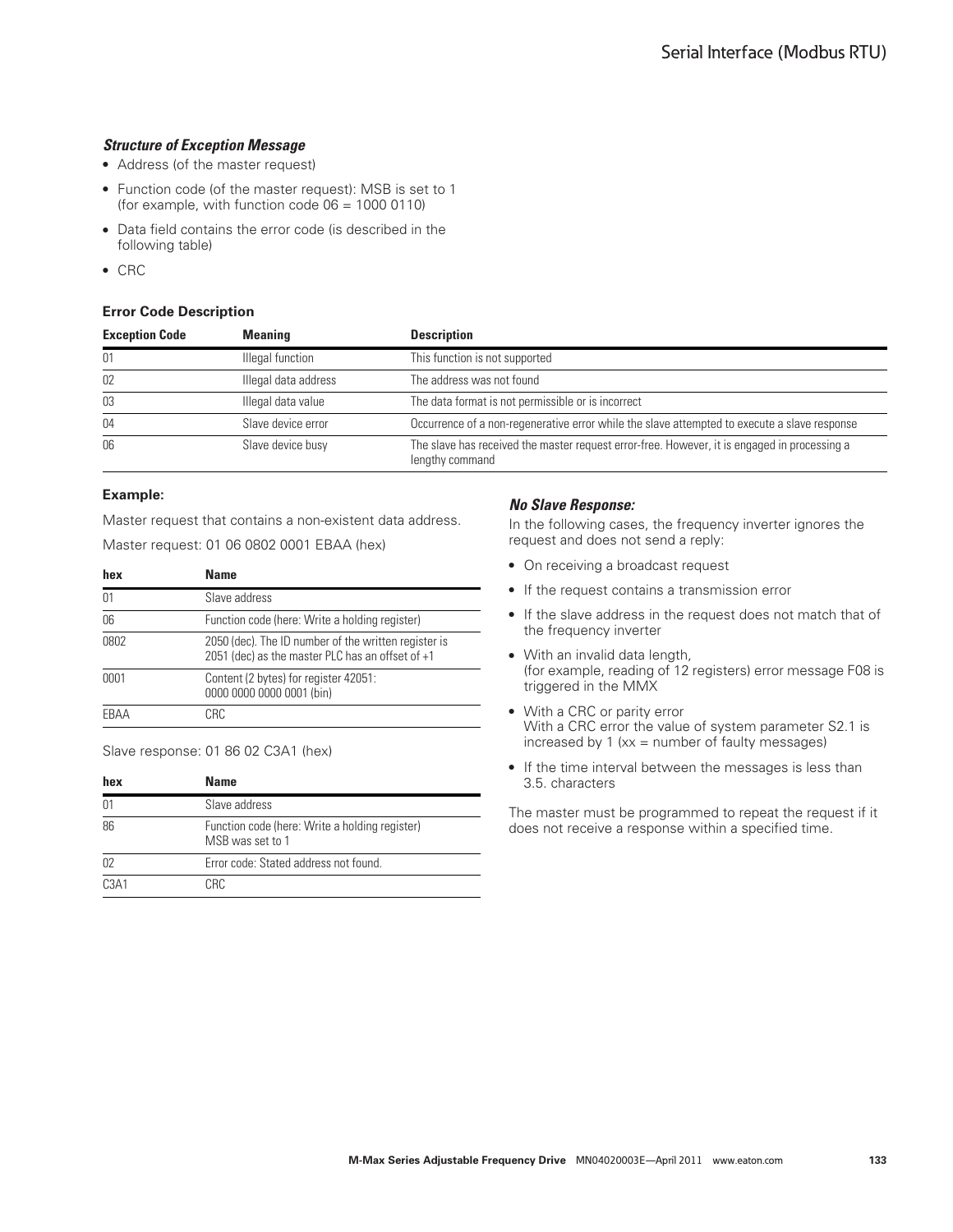# **Data Storage with Modbus**

The information is stored in one input and one holding register.

| <b>Register Numbers</b> | Type                         | <b>Name</b>      |
|-------------------------|------------------------------|------------------|
| 30001-39999             | Read only (ro = read only)   | Input-register   |
| 40001-49999             | Read/write (rw = Read/write) | Holding register |

The registers are the memory location of the data. The memory size of each register is 1 word.

# **Modbus-Register-Mapping**

The register mapping enables the processing in MMX of the content listed in the following table via Modbus RTU.

| Group               | <b>Register Numbers</b>   | <b>ID Range</b> | <b>Assignment of the ID Numbers</b>                                   |
|---------------------|---------------------------|-----------------|-----------------------------------------------------------------------|
| Display values      | 40001-40098 (30001-30098) | 198             | Parameter list: (see "Appendix A" starting on<br>Page 140             |
| Failure code        | 40099 (30099)             | 99              | Error list: (see "Error and Warning Messages" starting<br>on Page 54) |
| <b>Parameters</b>   | 40101-40999 (30101-30999) | 1011999         | Parameter list: (see "Appendix A" starting on<br>Page 140             |
| Input process data  | 42001-42099 (32001-32099) | 20012099        | (See Page 135)                                                        |
| Output process data | 42101-42199 (32101-32199) | 2101.2199       | (See Page 136)                                                        |

Each content in this table is assigned an ID number (abbreviation of the register numbers). This ID number is used in M-Max for the communication with Modbus RTU.

**Example:** Control word (ID 2001)

|              | ID                                 | <b>Register Numbers</b>     |
|--------------|------------------------------------|-----------------------------|
| <b>Value</b> | 2001                               | 32001/42001                 |
| Application  | <b>Communication of Modbus RTU</b> | Memory location of the data |

With some PLC manufacturers, the interface driver for Modbus RTU communication may contain an offset of +1 (the ID to be used would then be 2000 instead of 2001).

When processing values, the comma is not included, for example, the motor current (ID 2106) in the display of the MMX is shown as 0.35 A but is transferred via Modbus as 0023 (hex) (0035 [dec]).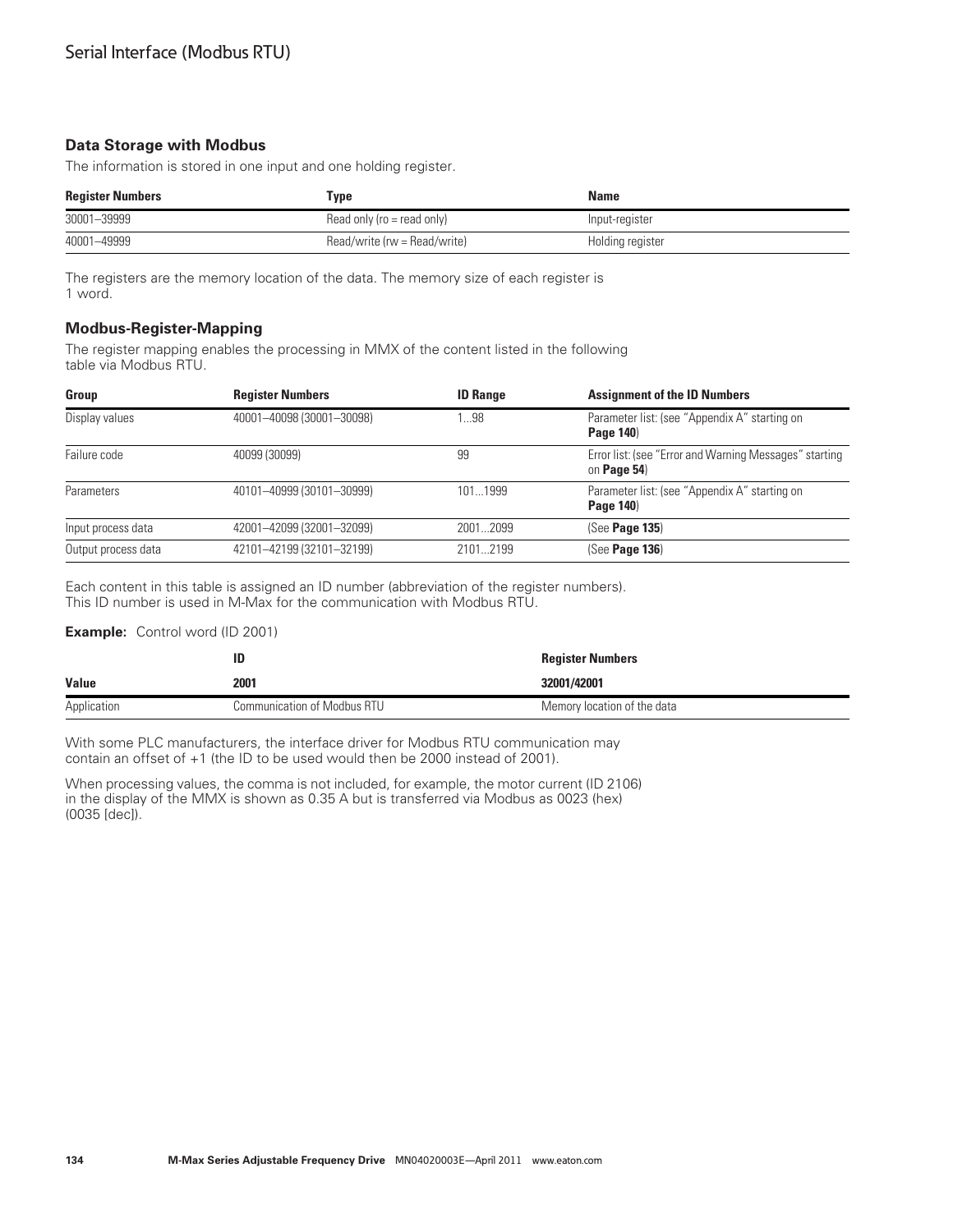# **Modbus Process Data**

Process data is processed in the M-Max frequency inverter faster than the display values, error codes and parameters.

# **Input Process Data**

The input process data is used to control the M-Max frequency inverter.

| ID<br><b>Modbus Register</b> |              | <b>Designation</b>                  | <b>Value Range</b> | <b>Type</b>   |  |  |
|------------------------------|--------------|-------------------------------------|--------------------|---------------|--|--|
| 2001                         | 32001, 42001 | Fieldbus control word (BUS)         |                    | Binary code   |  |  |
| 2002                         | 32002, 42002 | Fieldbus general control word (BUS) |                    | Binary code   |  |  |
| 2003                         | 32003, 42003 | Fieldbus speed setpoint (BUS)       | 0.01               | $\%$          |  |  |
| 2004                         | 32004, 42004 | PID controller, setpoint            | 0.01               | $\frac{0}{0}$ |  |  |
| 2005                         | 32005, 42005 | PID actual value                    | 0.01               | $\%$          |  |  |
| 2006                         | 32006, 42006 |                                     |                    |               |  |  |
| 2007                         | 32007, 42007 |                                     |                    |               |  |  |
| 2008                         | 32008, 42008 |                                     |                    |               |  |  |
| 2009                         | 32009, 42009 |                                     |                    |               |  |  |
| 2010                         | 32010, 42010 |                                     |                    |               |  |  |
| 2011                         | 32011, 42011 |                                     |                    |               |  |  |
|                              |              |                                     |                    |               |  |  |

# **Control Word (ID 2001)**

These bits are used to control the M-Max frequency inverter. The content can be adapted to your own application and then sent as a control word to the frequency inverter.

|                | <b>Description</b>             |                                                                                                                 |  |  |  |  |  |  |
|----------------|--------------------------------|-----------------------------------------------------------------------------------------------------------------|--|--|--|--|--|--|
| <b>Bit</b>     | $Value = 0$                    | $Value = 1$                                                                                                     |  |  |  |  |  |  |
| 0              | Stop                           | Operation                                                                                                       |  |  |  |  |  |  |
|                | Clockwise rotating field (FWD) | Anticlockwise rotating field (REV)                                                                              |  |  |  |  |  |  |
| $\overline{2}$ | No action                      | Reset error                                                                                                     |  |  |  |  |  |  |
| 3              | As per setting P6.8            | Free coasting (overwrite value from P6.8)                                                                       |  |  |  |  |  |  |
| 4              | As per setting P6.8            | Ramp (overwrite value from P6.8)                                                                                |  |  |  |  |  |  |
| 5              | No action                      | Overwrite acceleration/deceleration ramps to 0.1 s                                                              |  |  |  |  |  |  |
| 6              | No action                      | Block setpoint (speed not variable)                                                                             |  |  |  |  |  |  |
| 7              | No action                      | Overwrite setpoint with 0                                                                                       |  |  |  |  |  |  |
| 8              | No action                      | Control level = Fieldbus (overwrite value from P6.8)                                                            |  |  |  |  |  |  |
| 9              | No action                      | Setpoint input = Fieldbus (overwrite value from P6.8)                                                           |  |  |  |  |  |  |
| 10             | Not used                       |                                                                                                                 |  |  |  |  |  |  |
| 11             | Not used                       |                                                                                                                 |  |  |  |  |  |  |
| 12             | No action                      | The inverter is blocked and the drive stops as quickly as possible<br>(an edge is required for restart)         |  |  |  |  |  |  |
| 13             | No action                      | Control of a digital output:<br>P5.1 = 28 (Relay R01)<br>$P5.2 = 28$ (Relay R02)<br>$P5.3 = 28$ (Transistor D0) |  |  |  |  |  |  |
| 14             | Not used                       |                                                                                                                 |  |  |  |  |  |  |
| 15             | Not used                       |                                                                                                                 |  |  |  |  |  |  |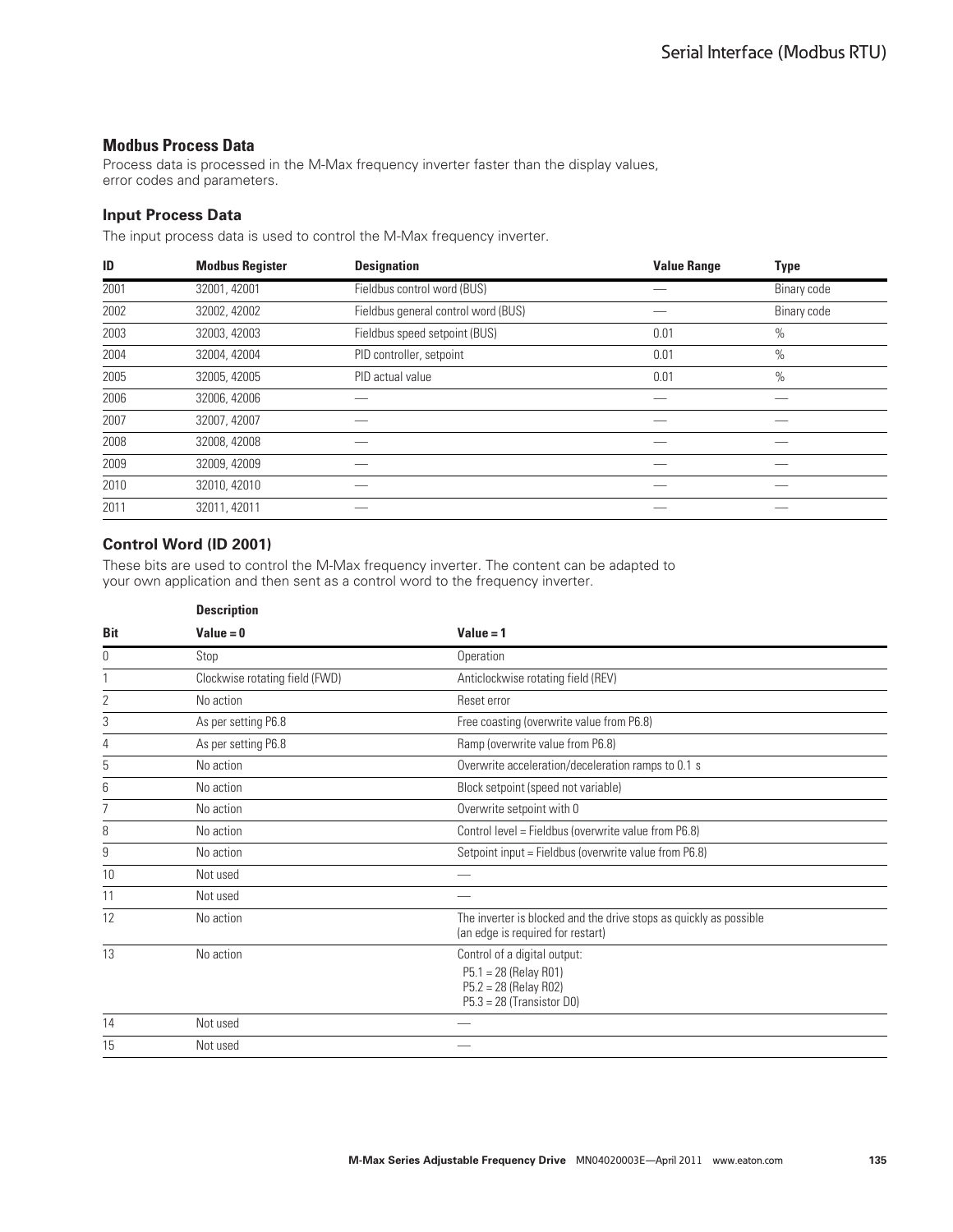# **General Control Word (ID 2002)**

| 15        |           |           | 1 <sub>0</sub> |           |           |           |    | -         |           |           |           |           |    |           |           |
|-----------|-----------|-----------|----------------|-----------|-----------|-----------|----|-----------|-----------|-----------|-----------|-----------|----|-----------|-----------|
| <b>NB</b> | <b>NB</b> | <b>NB</b> | <b>NB</b>      | <b>NB</b> | <b>NB</b> | <b>NB</b> | ΝB | <b>NB</b> | <b>NB</b> | <b>NB</b> | <b>NB</b> | <b>NB</b> | ΝB | <b>NB</b> | <b>NB</b> |

# **Speed Setpoint (ID 2003; Frequency Setpoint)**

The permitted value range lies between 0 and 10.000. In the application, this value is scaled to a percentage in the frequency range between the defined minimum and maximum frequencies.

| 15         | Ί Δ | 13 | 10 | 10 | -9 | $\overline{\phantom{a}}$ | $\overline{ }$ | $\overline{a}$ |  |  |
|------------|-----|----|----|----|----|--------------------------|----------------|----------------|--|--|
| <b>MSB</b> |     |    |    |    |    |                          |                |                |  |  |

# **Output Process Data**

The output process data is used to monitor the frequency inverter.

| ID   | <b>Modbus Register</b> | <b>Designation</b>           | <b>Value Range</b> | Type                           |
|------|------------------------|------------------------------|--------------------|--------------------------------|
| 2101 | 32101, 42101           | Fieldbus status word         |                    | Binary code                    |
| 2102 | 32102, 42102           | Fieldbus general status word | Binary code        |                                |
| 2103 | 32103, 42103           | Fieldbus actual speed        | 0.01               | $\%$                           |
| 2104 | 32104, 42104           | Motor frequency              | 0.01               | $+/-$ Hz                       |
| 2105 | 32105, 42105           | Motor speed                  |                    | $+/-$ RPM (min <sup>-1</sup> ) |
| 2106 | 32106, 42106           | Motor current                | 0.01               | А                              |
| 2107 | 32107, 42107           | Motor torque                 | 0.1                | $+/-\%$ (of the nominal value) |
| 2108 | 32108, 42108           | Motor power                  | 0.1                | $+/-\%$ (of the nominal value) |
| 2109 | 32109, 42109           | Motor voltage                | 0.1                | V                              |
| 2110 | 32110, 42110           | DC-link voltage (DC)         |                    | V                              |
| 2111 | 32111, 42111           | Current error                |                    | Error code (E)                 |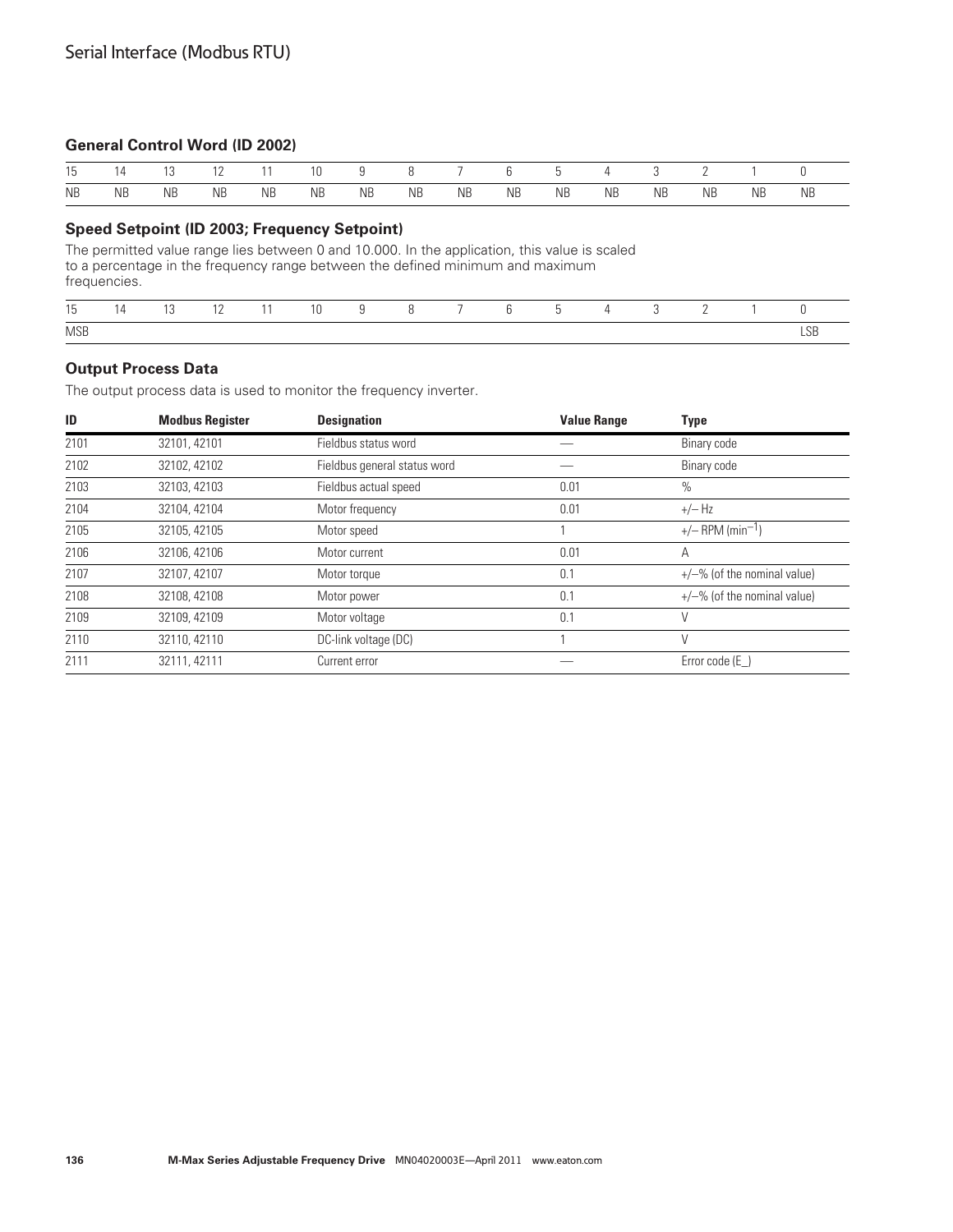# **Status Word (ID 2101)**

Information on the device status and messages are defined in the status word:

| <b>Description</b> |  |  |
|--------------------|--|--|
|--------------------|--|--|

| <b>Bit</b> | $Value = 0$                    | $Value = 1$                                             |
|------------|--------------------------------|---------------------------------------------------------|
| 0          | Drive not ready                | Ready for operation (READY)                             |
|            | Stop                           | Running operation message (RUN)                         |
|            | Clockwise rotating field (FWD) | Anticlockwise rotating field (REV)                      |
|            | No fault                       | Fault detected (FAULT)                                  |
| 4          | No warning                     | Warning active (ALARM)                                  |
| 5          | Acceleration ramp              | Frequency actual value equals setpoint value definition |
| 6          |                                | Zero speed                                              |
|            | Speed control deactivated      | Speed control activated                                 |
| $8 - 15$   | Not used                       |                                                         |

# **General Status Word (ID 2102)**

|          | <b>Description</b>           |                                                                                   |
|----------|------------------------------|-----------------------------------------------------------------------------------|
| Bit      | $Value = 0$                  | $Value = 1$                                                                       |
| $\Omega$ |                              | Control level = Fieldbus (BUS)                                                    |
|          |                              | Setpoint input = Fieldbus (BUS)                                                   |
| $2 - 10$ | Not used                     |                                                                                   |
| 11       | Remote input not active      | Remote input active<br>The status of a selected digital input (P3.28) is read out |
| 12       | Actuation (P3.37) not active | Actuation (P3.37) active                                                          |
| 13       |                              | Control level = Control signal terminals (I/O)                                    |
| 14       |                              | Control level = KEYPAD                                                            |
| 15       |                              | Control level = Fieldbus (BUS)                                                    |

## **Actual Speed (Frequency Actual Value)**

The actual speed of the frequency inverter is within a value range of 0 and 10,000. In the application, this value is scaled to a percentage in the frequency range between the defined minimum and maximum frequencies.

|            |  |  |  |  |  |  |  | 15 14 13 12 11 10 9 8 7 6 5 4 3 2 1 0 |
|------------|--|--|--|--|--|--|--|---------------------------------------|
| <b>MSB</b> |  |  |  |  |  |  |  |                                       |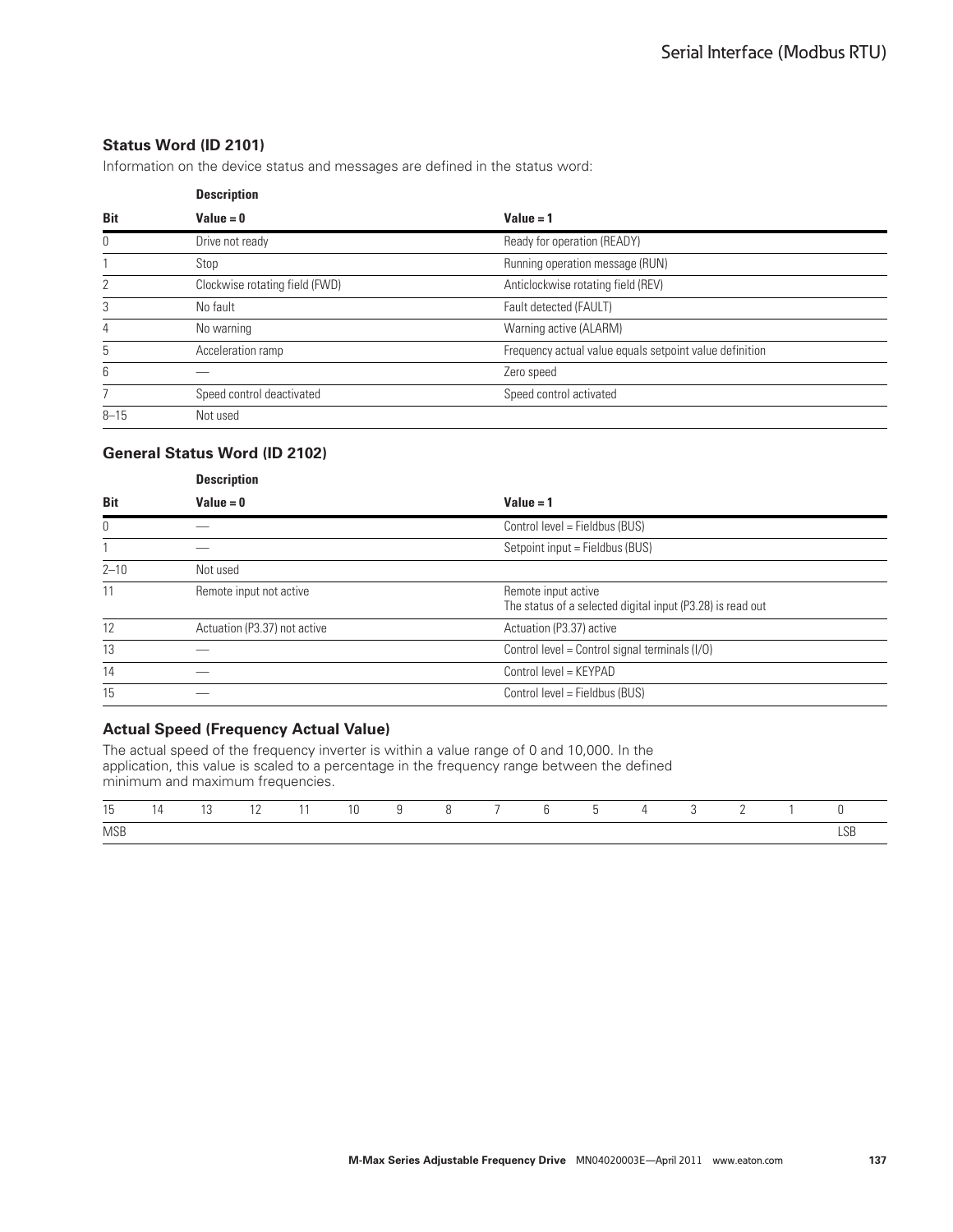# **Explanation of Function Code**

### *Function Code 03 (hex): Reading of Holding Registers*

This function reads the content of a number of consecutive holding registers (of specified register addresses).

### **Example:**

Reading of motor speed (ID 2105) and motor current (ID 2106) of the M-Max frequency inverter with the slave address 5.

Master request: 05 03 0838 0002 4622 (hex)

| Hex  | Name                                                                                                                    |  |
|------|-------------------------------------------------------------------------------------------------------------------------|--|
| 05   | Slave address                                                                                                           |  |
| 03   | Function code (reading of holding registers)                                                                            |  |
| 0838 | 2104 (dec): The ID number of the first requested<br>register is 2105 (dec) as the master PLC has an<br>offset of $+1$ . |  |
| 0002 | Total number of requested registers<br>(42105-42106)                                                                    |  |
| 4622 | CRC                                                                                                                     |  |

### Slave response: 05 03 04 05D7 0018 0F0D (hex)

| Hex  | <b>Name</b>                                                                   |  |
|------|-------------------------------------------------------------------------------|--|
| 05   | Slave address                                                                 |  |
| 03   | Function code (reading of holding registers)                                  |  |
| 04   | Number of consecutive data bytes<br>$(2$ registers x 2 bytes = 4 bytes)       |  |
| 05D7 | Content (2 bytes) of register 42105: 1495 (dec)<br>(motor speed = $1495$ RPM) |  |
| 0018 | Content (2 bytes) of register 42106: 0024 (dec)<br>(motor current = $0.24$ A) |  |
| OFOD | CRC                                                                           |  |

### *Function Code 04 (hex): Reading of Input Registers*

This function reads the content of a number of consecutive input registers (of specified register addresses).

### **Example:**

Reading of motor speed (ID 2105) and motor current (ID 2106) of the M-Max frequency inverter with the slave address 5.

Master request: 05 04 0838 0002 F3E2 (hex)

#### **Hex Name**

| 05   | Slave address                                                                                                           |  |
|------|-------------------------------------------------------------------------------------------------------------------------|--|
| 04   | Function code (here: Reading of input registers)                                                                        |  |
| 0838 | 2104 (dec): The ID number of the first requested<br>register is 2105 (dec) as the master PLC has an<br>offset of $+1$ . |  |
| 0002 | Total number of requested registers<br>$(32105 - 32106)$                                                                |  |
| F3F2 | CRC.                                                                                                                    |  |

Slave response: 05 04 04 05D7 0018 0EBA (hex)

| Hex         | <b>Name</b>                                                                    |
|-------------|--------------------------------------------------------------------------------|
| 05          | Slave address                                                                  |
| 04          | Function code (here: Reading of input registers)                               |
| 04          | Number of consecutive data bytes<br>$(2$ registers x 2 bytes = 4 bytes)        |
| 05D7        | Content (2 bytes) of register 32105: 1495 (dec)<br>(motor speed $= 1495$ RPM)  |
| 0018        | Content (2 bytes) of registers 32106: 0024 (dec)<br>(motor current = $0.24$ A) |
| <b>NEBA</b> | CRC                                                                            |
|             |                                                                                |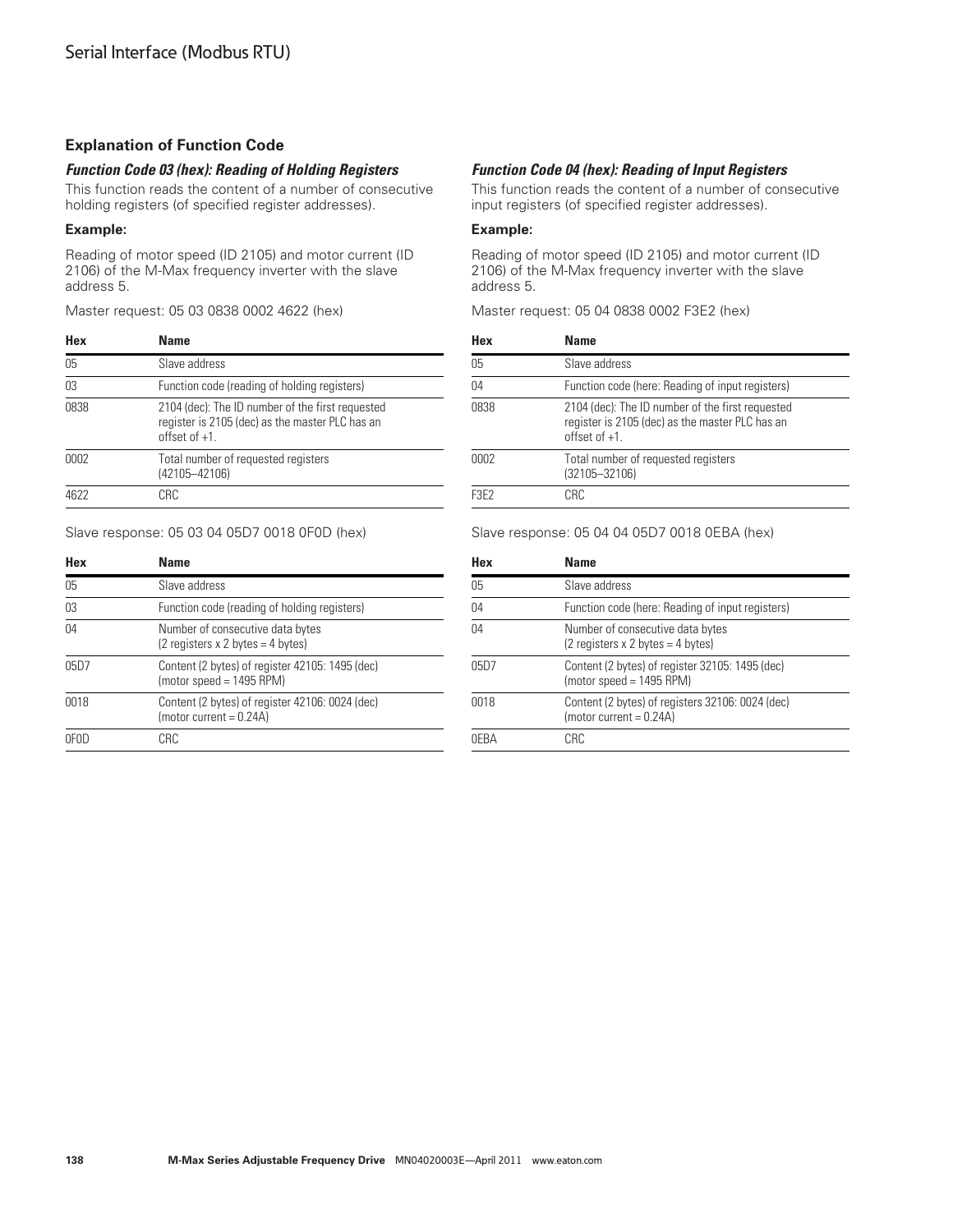# *Function Code 06 (hex): Writing a Holding Register*

This function writes the data to a holding register (of specified register addresses).

### **Example:**

Writing of the control word (BUS) (ID 2001) of an MMX frequency inverter with the slave address 5.

Master request: 05 06 07D0 0003 C2C8 (hex)

| Hex  | <b>Name</b>                                                                                                |
|------|------------------------------------------------------------------------------------------------------------|
| 05   | Slave address                                                                                              |
| 06   | Function code (here: Writing of a holding register)                                                        |
| 07D0 | 2000 (dec): The ID number of the written register is<br>2001 (dec) as the master PLC has an offset of $+1$ |
| 0003 | Content (2 bytes) for register 42101:<br>0000 0000 0000 0011 [bin]<br>See anticlockwise, RUN               |
| C2C8 | CRC                                                                                                        |

Slave response: 05 06 07D0 0003 C8C2 (hex)

The slave response is a copy of the master request if it is a normal response.

| Hex            | <b>Name</b>                                                                                                        |
|----------------|--------------------------------------------------------------------------------------------------------------------|
| 0 <sub>5</sub> | Slave address                                                                                                      |
| 06             | Function code (here: Writing of a holding register)                                                                |
| 07D0           | 2000 (dec): The ID number of the first requested register<br>is 2001 (dec) as the master PLC has an offset of $+1$ |
| 0003           | Content (2 bytes) for register 42101:<br>0000 0000 0000 0011 (bin)<br>See anticlockwise, RUN                       |
| C8C2           | CRC                                                                                                                |

Function code 06 (hex) can be used for broadcasting.

# *Function Code 10 (hex): Writing of the Holding Registers*

This function writes data to a number of consecutive holding registers (of specified register addresses).

# **CAUTION**

Although the registers to be written are consecutive, the ID numbers of the parameter list are not. Only the ID numbers in the process data list are consecutive.

### **Example:**

Writing of the control word (ID 2001) of the general control word (ID 2002) and the speed setpoint (ID2003) of an MMX frequency inverter with the slave address 5.

Master request: 05 10 07D0 0003 06 0001 0000 2710 D125 (hex)

| Hex            | <b>Name</b>                                                                                                    |
|----------------|----------------------------------------------------------------------------------------------------------------|
| 05             | Slave address                                                                                                  |
| 10             | Function code (here: Writing of the holding registers)                                                         |
| 07D0           | 2000 (dec): The ID number of the first written<br>register is 2001 (dec) as the master PLC has an offset of +1 |
| 0003           | Total number of requested registers<br>(42001-42103)                                                           |
| O <sub>6</sub> | Number of consecutive data bytes<br>$(3$ registers x 2 bytes = 6 bytes)                                        |
| 0001           | Content (2 bytes) for register 42101:<br>0000 0000 0000 0001 (bin) (Start command)                             |
| nnnn           | Content (2 bytes) for register 42102:<br>0000 (dec) (no content, as not used)                                  |
| 2710           | Content (2 bytes) for register 42103:<br>10.000 (dec) (frequency setpoint = $100.00\%$ )                       |
| D125           | CRC.                                                                                                           |

### Slave response: 05 10 07D0 0003 8101 (hex)

| Hex  | <b>Name</b>                                                                                                      |
|------|------------------------------------------------------------------------------------------------------------------|
| 05   | Slave address                                                                                                    |
| 10   | Function code (here: Writing of the holding registers)                                                           |
| 07D0 | 2000 (dec): The ID number of the first written register<br>is 2001 (dec) as the master PLC has an offset of $+1$ |
| 0003 | Total number of requested registers<br>$(42001 - 42103)$                                                         |
| 8101 | CRC                                                                                                              |

Function code 10 (hex) can be used for broadcasting.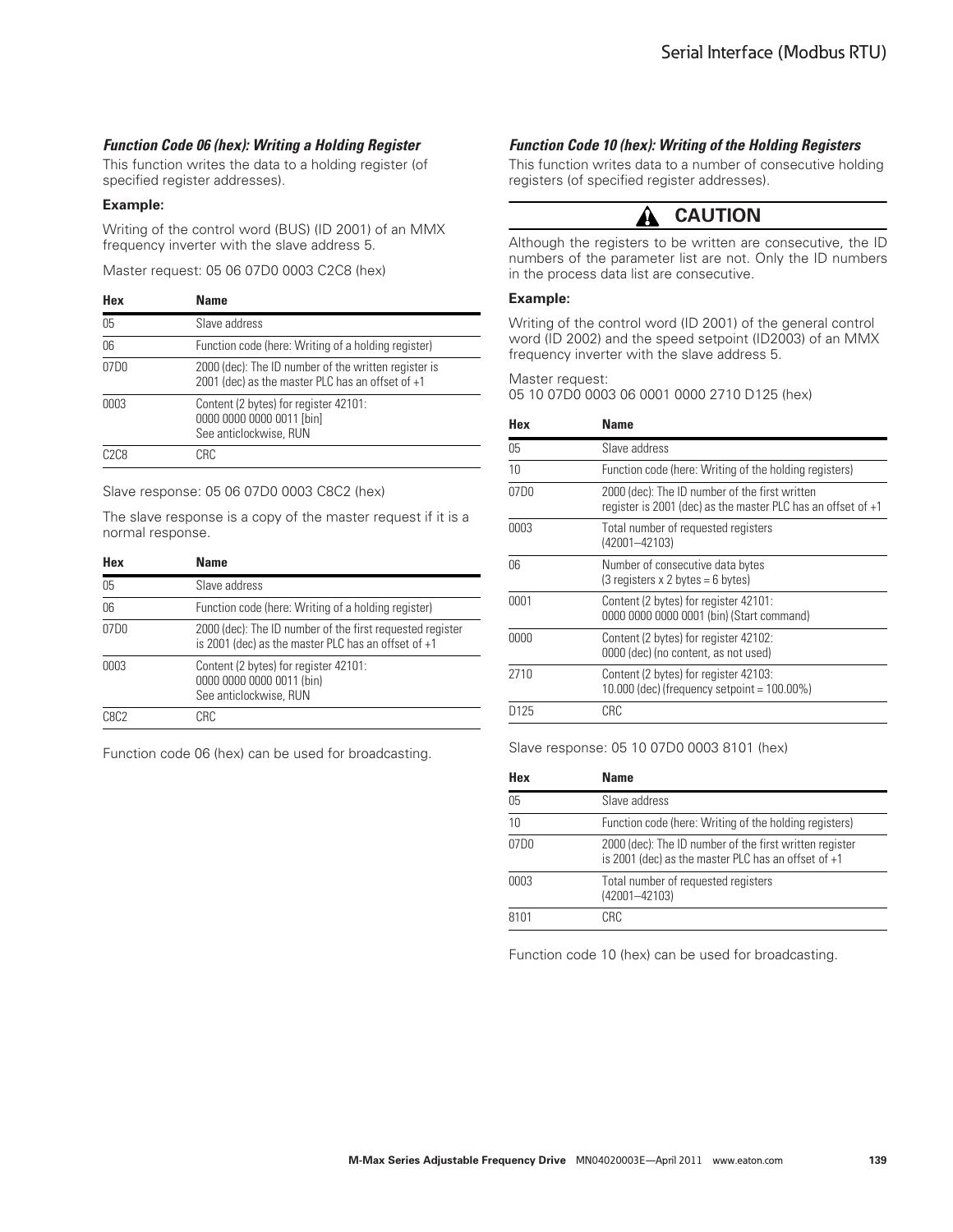# **Appendix A**

# **Special Technical Data**

The following tables show the technical data of the M-Max frequency inverter in the individual power classes with the allocated motor output.

The motor output allocation is based on the rated operational current.

The motor output designates the respective active power output to the drive shaft of a normal, four-pole, internally or externally ventilated three-phase asynchronous motor with 1.500 RPM at 50 Hz or 1.800 RPM at 60 Hz.

### **Device Series MMX11**

| <b>MMX11AANO-0</b>                                         |      | <b>Symbols</b> $\odot$         | Unit          | <b>1D7</b>           | <b>2D4</b>                  | <b>2D8</b>      | 3D7             | 4D <sub>8</sub> |
|------------------------------------------------------------|------|--------------------------------|---------------|----------------------|-----------------------------|-----------------|-----------------|-----------------|
| Rated operational current                                  |      | ١e                             | A             | 1.7                  | 2.4                         | 2.8             | 3.7             | 4.8             |
| Overload current for 60s every 600s at 122°F (50°C)        |      | ١L                             | А             | 2.6                  | 3.6                         | 4.2             | 5.6             | 7.2             |
| Starting current for 2s every 20s at 122°F (50°C)          |      | IL.                            | A             | 3.4                  | 4.8                         | 5.6             | 7.4             | 9.6             |
| Apparent power at rated operation 2                        | 230V | S                              | kVA           | 0.68                 | 0.96                        | 1.12            | 1.47            | 1.91            |
|                                                            | 240V | S                              | kVA           | 0.71                 | 0.99                        | 1.16            | 1.54            | 1.99            |
| Assigned motor rating (230V) 2                             |      | P                              | kWh           | 0.25                 | 0.37                        | 0.55            | 0.75            | 1.1             |
|                                                            |      |                                | HP            | $1/3$ $\circledcirc$ | 1/2                         | 1/2             | 3/4             | 1               |
| Power side (primary side)                                  |      |                                |               |                      |                             |                 |                 |                 |
| Number of phases                                           |      |                                |               |                      | Single-phase or two-phase   |                 |                 |                 |
| Rated voltage                                              |      | $U_{LN}$ <sup>(2)</sup>        | $\vee$        |                      | 110-15%-120+10%, 50/60 Hz   |                 |                 |                 |
|                                                            |      |                                |               |                      | (94-132V ±0%, 45-66 Hz ±0%) |                 |                 |                 |
| Input current                                              |      | <sup>I</sup> LN                | Α             | 9.2                  | 11.6                        | 12.4            | 15              | 16.5            |
| Maximum leakage current to ground (PE) without motor       |      |                                |               |                      |                             |                 |                 |                 |
| <b>MMX11N_</b>                                             |      | <b>IPE</b>                     | mA            |                      |                             |                 |                 |                 |
| <b>Braking torque</b>                                      |      |                                |               |                      |                             |                 |                 |                 |
| Default                                                    |      | $M/M_N$                        | $\frac{0}{0}$ | $\leq 30$            |                             |                 |                 |                 |
| DC braking                                                 |      | $\left\vert /\right\vert _{e}$ | $\%$          | ≦100, adjustable     |                             |                 |                 |                 |
| Pulse frequency                                            |      | fpwm                           | kHz           |                      | 6 (adjustable 1-16)         |                 |                 |                 |
| Heat dissipation at rated operational current $(I_{\rho})$ |      | $P_V$                          | W             | 22.3                 | 27.9                        | 33.4            | 40.3            | 49.2            |
| Efficiency                                                 |      | h                              |               | 0.91                 | 0.92                        | 0.94            | 0.95            | 0.96            |
| Fan (device-internal, temperature-controlled)              |      |                                |               | ✓                    | ✓                           | ✓               | $\checkmark$    | ✓               |
| Installation size                                          |      |                                |               | FS <sub>2</sub>      | FS <sub>2</sub>             | FS <sub>2</sub> | FS <sub>2</sub> | FS3             |
| Weight                                                     |      | m                              | Lbs (kg)      | 1.5(0.7)             | 1.5(0.7)                    | 1.5(0.7)        | 1.5(0.7)        | 2.2(0.99)       |

#### *Notes*

 $\odot$  Symbols used in technical data and formulas.

<sup>2</sup> Internal voltage doubler circuit:

 $U_{LN} = 115V \longrightarrow U_2 = 230V$ <br> $U_{LN} = 120V \longrightarrow U_2 = 240V$ 

Guide value (calculated), no standard rating.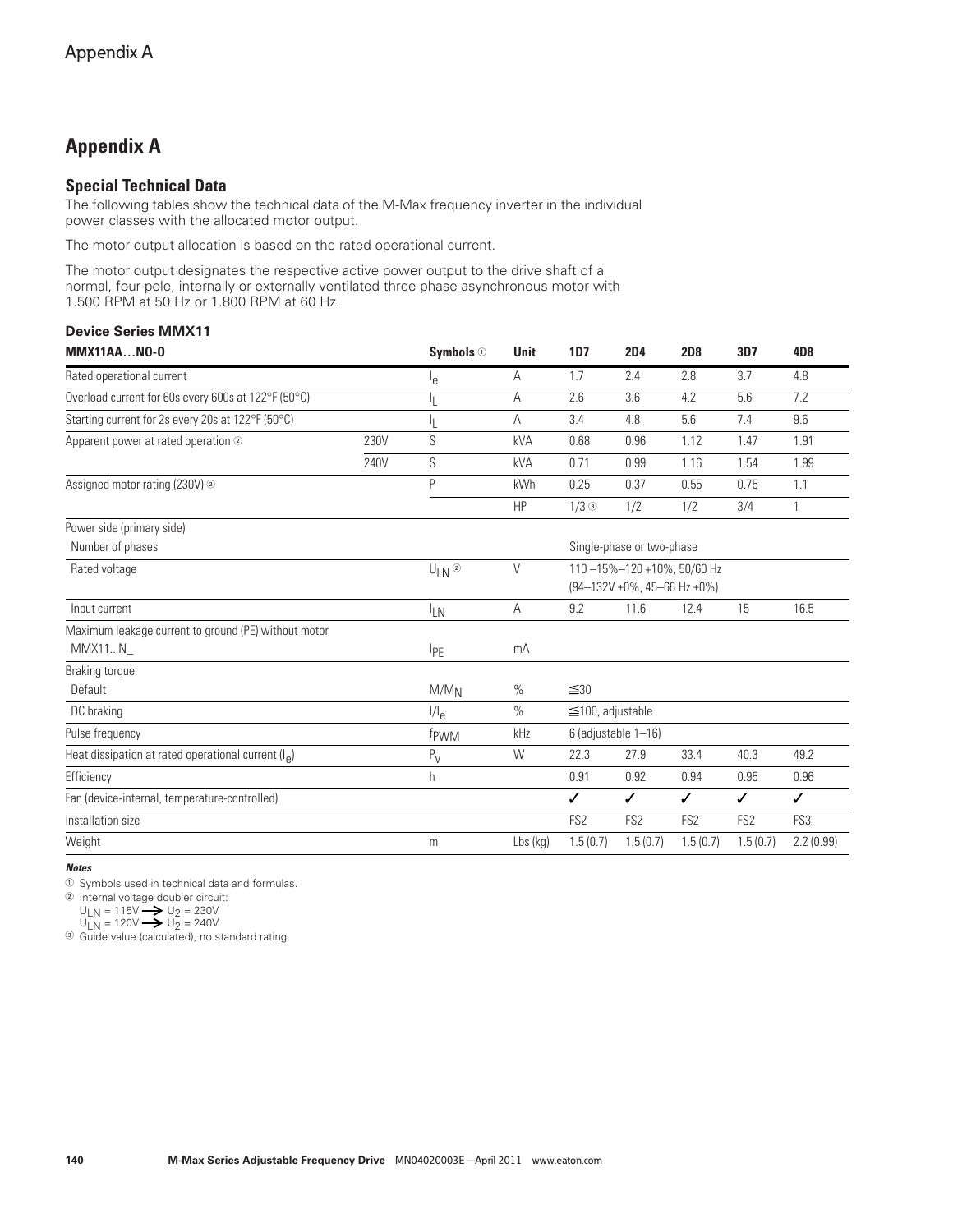| <b>MMX12AAFO-0</b>                                                 |      | <b>Symbols</b> $\odot$     | <b>Unit</b> | <b>1D7</b>             | <b>2D4</b>                                                                 | <b>2D8</b>   | 3D7             | 4D <sub>8</sub> | <b>7D0</b>      | <b>9D6</b>   |  |
|--------------------------------------------------------------------|------|----------------------------|-------------|------------------------|----------------------------------------------------------------------------|--------------|-----------------|-----------------|-----------------|--------------|--|
| Rated operational current                                          |      | l <sub>e</sub>             | А           | 1.7                    | 2.4                                                                        | 2.8          | 3.7             | 4.8             | $\overline{7}$  | 9.6          |  |
| Overload current for 60s every<br>600s at 122°F (50°C)             |      | ΙL                         | A           | 2.6                    | 3.6                                                                        | 4.2          | 5.6             | 7.2             | 10.4            | 14.4         |  |
| Starting current for 2s every 20s<br>at 122°F (50°C)               |      | I <sub>L</sub>             | А           | 3.4                    | 4.8                                                                        | 5.6          | 7.4             | 9.6             | 14              | 19.2         |  |
| Apparent power at rated                                            | 230V | S                          | <b>kVA</b>  | 0.68                   | 0.96                                                                       | 1.12         | 1.47            | 1.91            | 2.79            | 3.82         |  |
| operation                                                          | 240V | S                          | kVA         | 0.71                   | 0.99                                                                       | 1.16         | 1.54            | 1.99            | 2.91            | 3.99         |  |
| Assigned motor rating                                              | 230V | P                          | kWh         | 0.25                   | 0.37                                                                       | 0.55         | 0.75            | 1.1             | 1.5             | 2.2          |  |
|                                                                    |      |                            | HP          | $1/3$ ②                | 1/2                                                                        | 1/2          | 3/4             | $\mathbf{1}$    | $\overline{2}$  | 3            |  |
| Power side (primary side)                                          |      |                            |             |                        |                                                                            |              |                 |                 |                 |              |  |
| Number of phases                                                   |      |                            |             |                        | Single-phase or two-phase                                                  |              |                 |                 |                 |              |  |
| Rated voltage                                                      |      | $\mathsf{U}_{\mathsf{LN}}$ | $\vee$      |                        | 208V-15%-240V +10%, 50/60 Hz<br>$(177 - 264V + 0\%$ , 45-66 Hz $\pm 0\%$ ) |              |                 |                 |                 |              |  |
| Input current                                                      |      | $I_{LN}$                   | А           | 4.2                    | 5.7                                                                        | 6.6          | 8.3             | 11.2            | 14.1            | 15.8         |  |
| Maximum leakage current to<br>ground (PE) without motor            |      |                            |             |                        |                                                                            |              |                 |                 |                 |              |  |
| MMX12N                                                             |      | <b>IPE</b>                 | mA          |                        |                                                                            |              |                 |                 |                 |              |  |
| MMX12F_                                                            |      | <b>IPE</b>                 | mA          | 15.4                   |                                                                            |              | 11.8            |                 |                 | 24.4         |  |
| <b>Braking torque</b>                                              |      |                            |             |                        |                                                                            |              |                 |                 |                 |              |  |
| Default                                                            |      | $M/M_N$                    | $\%$        | $≤30$                  |                                                                            |              |                 |                 |                 |              |  |
| DC braking                                                         |      | $1/l_{\rm e}$              | $\%$        | $\leq$ 100, adjustable |                                                                            |              |                 |                 |                 |              |  |
| Pulse frequency                                                    |      | fpwM                       | kHz         | 6 (adjustable 1-16)    |                                                                            |              |                 |                 |                 |              |  |
| Heat dissipation at rated<br>operational current (I <sub>e</sub> ) |      | $P_V$                      | W           | 17.9                   | 24.6                                                                       | 29.2         | 40.2            | 49.6            | 66.8            | 78.1         |  |
| Efficiency                                                         |      | h                          |             | 0.93                   | 0.93                                                                       | 0.95         | 0.95            | 0.95            | 0.96            | 0.96         |  |
| Fan (device-internal,<br>temperature-controlled)                   |      |                            |             | $\checkmark$           | $\checkmark$                                                               | $\checkmark$ | $\checkmark$    | $\checkmark$    | $\checkmark$    | $\checkmark$ |  |
| Installation size                                                  |      |                            |             | FS1                    | FS1                                                                        | FS1          | FS <sub>2</sub> | FS <sub>2</sub> | FS <sub>2</sub> | FS3          |  |
| Weight                                                             |      | m                          | $Lbs$ (kg)  | 1.2(0.55)              | 1.2(0.55)                                                                  | 1.2(0.55)    | 1.5(0.7)        | 1.5(0.7)        | 1.5(0.7)        | 2.2(0.99)    |  |

*Notes*

 $\odot$  Symbols used in technical data and formulas.

Guide value (calculated), no standard rating.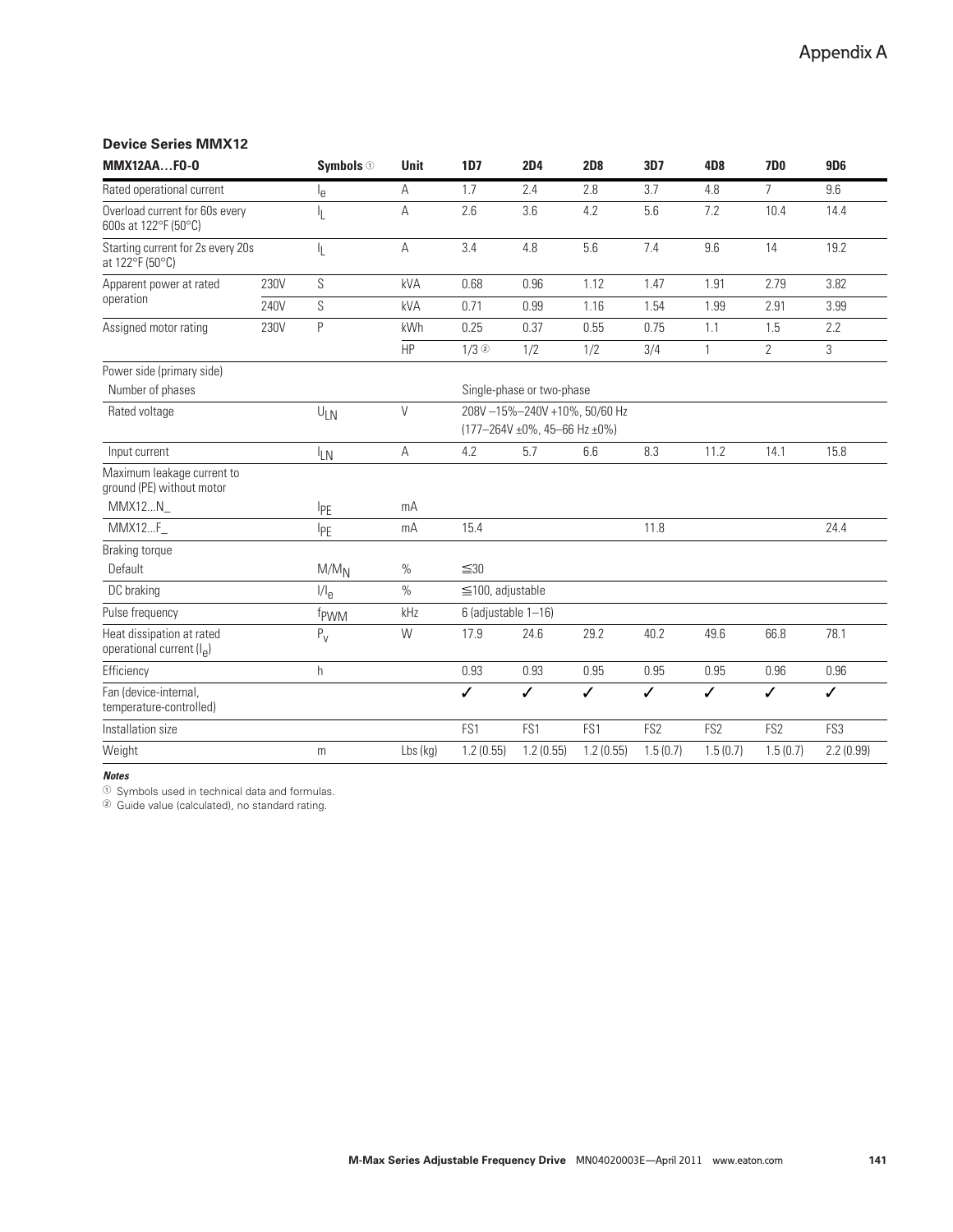| <b>MMX32AANO-0</b>                                                 |      | <b>Symbols</b> $\odot$ | <b>Unit</b> | <b>1D7</b>               | <b>2D4</b>                                                                  | <b>2D8</b>               | 3D7             | 4D <sub>8</sub>             | <b>7D0</b>                                          | 011          |
|--------------------------------------------------------------------|------|------------------------|-------------|--------------------------|-----------------------------------------------------------------------------|--------------------------|-----------------|-----------------------------|-----------------------------------------------------|--------------|
| Rated operational current                                          |      | l <sub>e</sub>         | Α           | 1.7                      | 2.4                                                                         | 2.8                      | 3.7             | 4.8                         | 7                                                   | 11           |
| Overload current for 60s every<br>600s at 122°F (50°C)             |      | ı,                     | A           | 2.6                      | 3.6                                                                         | 4.2                      | 5.6             | 7.2                         | 10.4                                                | 14.4         |
| Starting current for 2s every 20s<br>at 122°F (50°C)               |      | I <sub>L</sub>         | A           | 3.4                      | 4.8                                                                         | 5.6                      | 7.4             | 9.6                         | 14                                                  | 19.2         |
| Apparent power at rated                                            | 230V | S                      | kVA         | 0.68                     | 0.96                                                                        | 1.12                     | 1.47            | 1.91                        | 2.79                                                | 3.82         |
| operation                                                          | 240V | S                      | kVA         | 0.71                     | 0.99                                                                        | 1.16                     | 1.54            | 1.99                        | 2.91                                                | 3.99         |
| Assigned motor rating                                              | 230V | P                      | kWh         | 0.25                     | 0.37                                                                        | 0.55                     | 0.75            | 1.1                         | 1.5                                                 | 2.2          |
|                                                                    |      |                        | HP          | $1/3$ ②                  | 1/2                                                                         | 1/2                      | 3/4             | $\mathbf{1}$                | $\overline{2}$                                      | 3            |
| Power side (primary side)                                          |      |                        |             |                          |                                                                             |                          |                 |                             |                                                     |              |
| Number of phases                                                   |      |                        |             | Three-phase              |                                                                             |                          |                 |                             |                                                     |              |
| Rated voltage<br>Input current                                     |      | $U_{LN}$               | $\vee$      |                          | 208V-15%-240V +10%, 50/60 Hz<br>$(177 - 264V \pm 0\% , 45 - 66 Hz \pm 0\%)$ |                          |                 |                             |                                                     |              |
|                                                                    |      | <sup>I</sup> LN        | A           | 2.7                      | 3.5                                                                         | 3.8                      | 4.3             | 6.8                         | 8.4                                                 | 13.4         |
| Maximum leakage current to<br>ground (PE) without motor            |      |                        |             |                          |                                                                             |                          |                 |                             |                                                     |              |
| MMX32N_                                                            |      | IPE                    | mA          | 8.6                      |                                                                             |                          | 16.1            |                             |                                                     | 8.6          |
| <b>Braking torque</b>                                              |      |                        |             |                          |                                                                             |                          |                 |                             |                                                     |              |
| Default                                                            |      | $M/M_N$                | $\%$        | $\leq 30$                |                                                                             |                          |                 |                             |                                                     |              |
| Brake chopper with external<br>braking resistance                  |      |                        |             | $\overline{\phantom{a}}$ |                                                                             | $\overline{\phantom{0}}$ |                 | external braking resistance | Max. 100% rated operational current $I_{\rho}$ with |              |
| Minimum braking resistance                                         |      | $R_B$                  | ohms        | —                        |                                                                             | —                        | 35              | 35                          | 35                                                  | 26           |
| Switch-on threshold for the<br>braking resistor                    |      | $U_{\text{DC}}$        | Vdc         |                          |                                                                             |                          |                 | Programmable P12.6          |                                                     |              |
| DC braking                                                         |      | $\frac{1}{\sqrt{e}}$   | $\%$        | $\leq$ 100, adjustable   |                                                                             |                          |                 |                             |                                                     |              |
| Pulse frequency                                                    |      | fpwM                   | kHz         | 6 (adjustable 1-16)      |                                                                             |                          |                 |                             |                                                     |              |
| Heat dissipation at rated<br>operational current (I <sub>e</sub> ) |      | $P_V$                  | W           | 17.4                     | 23.7                                                                        | 28.3                     | 37.9            | 48.4                        | 63.8                                                | 84           |
| Efficiency                                                         |      | h                      |             | 0.93                     | 0.94                                                                        | 0.95                     | 0.95            | 0.96                        | 0.96                                                | 0.96         |
| Fan (device-internal,<br>temperature-controlled)                   |      |                        |             | ✓                        | $\checkmark$                                                                | ✓                        | ✓               | ✓                           | ✓                                                   | $\checkmark$ |
| Installation size                                                  |      |                        |             | FS1                      | FS1                                                                         | FS1                      | FS <sub>2</sub> | FS <sub>2</sub>             | FS <sub>2</sub>                                     | FS3          |
| Weight                                                             |      | m                      | Lbs (kg)    | 1.2(0.55)                | 1.2(0.55)                                                                   | 1.2(0.55)                | 1.5(0.7)        | 1.5(0.7)                    | 1.5(0.7)                                            | 2.2(0.99)    |

*Notes*

 $\odot$  Symbols used in technical data and formulas.

Guide value (calculated), no standard rating.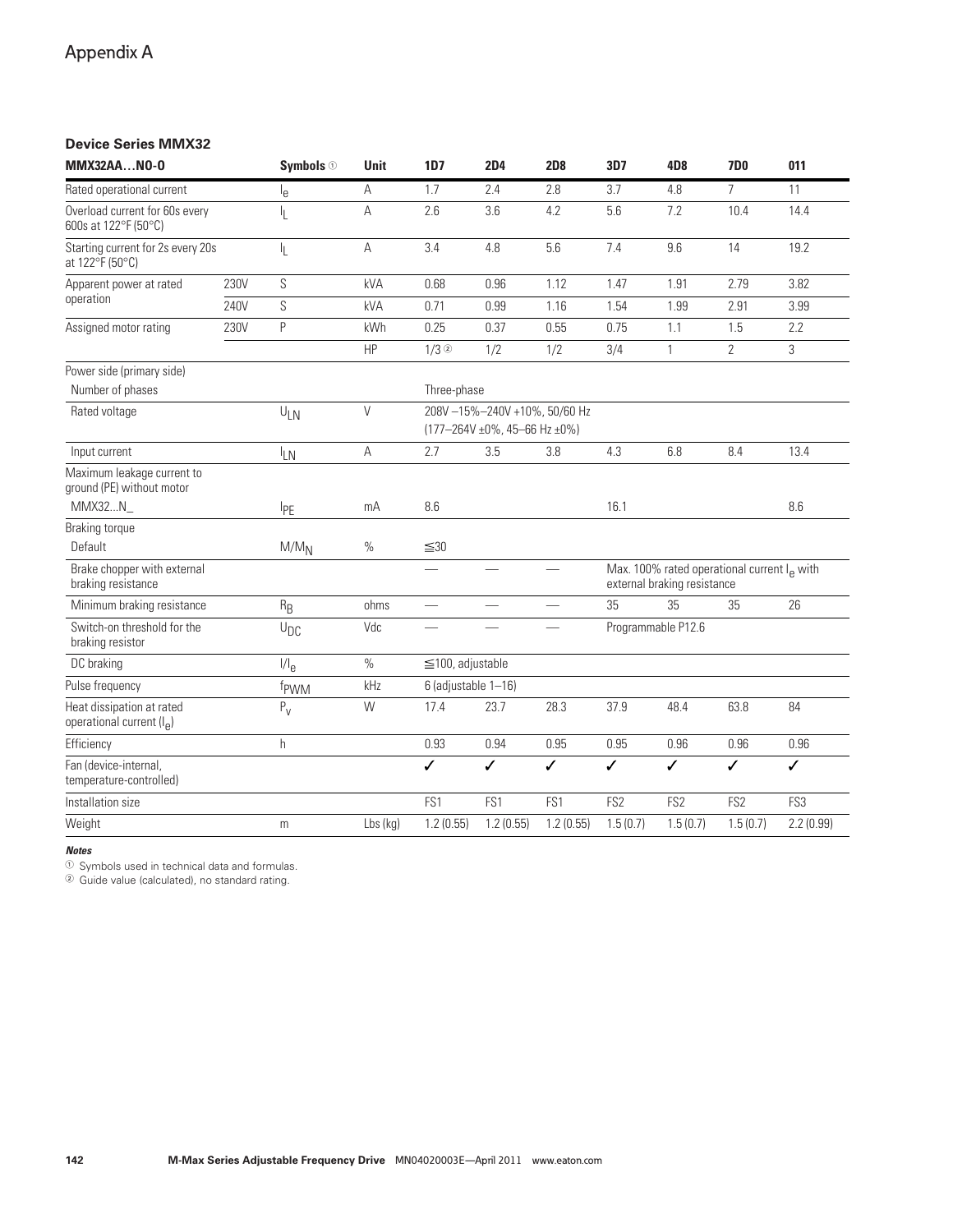| <b>MMX34AAFO-0</b>                                      |      | <b>Symbols</b> $\odot$ | <b>Unit</b> | <b>1D3</b>     | 1D9                                                          | <b>2D4</b>     | 3D3             | 4D <sub>3</sub>    | 5D <sub>6</sub> | <b>7D6</b>                                                       | <b>9D0</b>    | 012           | 014                             |
|---------------------------------------------------------|------|------------------------|-------------|----------------|--------------------------------------------------------------|----------------|-----------------|--------------------|-----------------|------------------------------------------------------------------|---------------|---------------|---------------------------------|
| Rated operational current $(I_{\rho})$                  |      | l <sub>e</sub>         | A           | 1.3            | 1.9                                                          | 2.4            | 3.3             | 4.3                | 5.6             | 7.6                                                              | 9             | 12            | 14                              |
| Overload current for 60s every<br>600s at 122°F (50°C)  |      | I <sub>L</sub>         | A           | $\overline{2}$ | 2.9                                                          | 3.6            | 5               | 6.5                | 8.4             | 11.4                                                             | 13.5          | 18            | 21                              |
| Starting current for 2s<br>every 20s at 122°F (50°C)    |      | ı,                     | А           | 2.6            | 3.8                                                          | 4.8            | 6.6             | 8.6                | 11.2            | 15.2                                                             | 18            | 24            | 28                              |
| Apparent power in rated                                 | 400V | S                      | kVA         | 0.9            | 1.32                                                         | 1.66           | 2.29            | 2.98               | 3.88            | 5.27                                                             | 6.24          | 8.32          | 9.7                             |
| operation                                               | 480V | S                      | kVA         | 1.08           | 1.56                                                         | $\overline{2}$ | 2.74            | 3.57               | 4.66            | 6.32                                                             | 7.48          | 9.98          | 11.64                           |
| Assigned motor rating                                   | 400V | P                      | kWh         | 0.37           | 0.55                                                         | 0.75           | 1.1             | 1.5                | 2.2             | 3                                                                | 4             | 5.5           | $7.5$ <sup><math>@</math></sup> |
|                                                         | 460V |                        | HP          | 1/2            | 3/4                                                          | $\mathbf{1}$   | $1 - 1/2$       | $\overline{2}$     | 3               | 4 <sup>③</sup>                                                   | 5             | $7 - 1/2$     | 10                              |
| Power side (Primary side)                               |      |                        |             |                |                                                              |                |                 |                    |                 |                                                                  |               |               |                                 |
| Number of phases                                        |      |                        |             |                | Three-phase                                                  |                |                 |                    |                 |                                                                  |               |               |                                 |
| Rated voltage                                           |      | $U_{LN}$               | V           |                | 380V-15%-480V +10%, 50/60 Hz<br>(323-528V ±0%, 45-66 Hz ±0%) |                |                 |                    |                 |                                                                  |               |               |                                 |
| Input current                                           |      | $I_{LN}$               | А           | 2.2            | 2.8                                                          | 3.2            | 4               | 5.6                | 7.3             | 9.6                                                              | 11.5          | 14.9          | 18.7                            |
| Maximum leakage current to<br>ground (PE) without motor |      |                        |             |                |                                                              |                |                 |                    |                 |                                                                  |               |               |                                 |
| MMX34N_                                                 |      | <b>IPE</b>             | mA          |                |                                                              |                |                 |                    |                 |                                                                  |               |               |                                 |
| MMX34F_                                                 |      | IPE                    | mA          | 45.1           |                                                              |                | 25.1            |                    |                 | 24.9                                                             |               |               |                                 |
| <b>Braking torque</b>                                   |      |                        |             |                |                                                              |                |                 |                    |                 |                                                                  |               |               |                                 |
| Default                                                 |      | $\frac{1}{e}$          | $\%$        | $≤30$          |                                                              |                |                 |                    |                 |                                                                  |               |               |                                 |
| Brake chopper with external<br>braking resistance       |      |                        |             |                |                                                              |                |                 | braking resistance |                 | Max. 100% rated operational current I <sub>e</sub> with external |               |               |                                 |
| Minimum braking resistance                              |      | $R_{R}$                | ohms        |                |                                                              |                | 75              | 75                 | 75              | 54                                                               | 54            | 54            | 54                              |
| Switch-on threshold for the<br>braking transistor       |      | $U_{\text{DC}}$        | Vdc         |                |                                                              |                |                 | Programmable P12.6 |                 |                                                                  |               |               |                                 |
| DC braking                                              |      | 1/1 <sub>e</sub>       | $\%$        |                | ≦100, adjustable                                             |                |                 |                    |                 |                                                                  |               |               |                                 |
| Pulse frequency                                         |      | fpwM                   | kHz         |                | 6 (adjustable 1-16)                                          |                |                 |                    |                 |                                                                  |               |               | $1 - 4$                         |
| Heat dissipation at rated<br>operational current (Ie)   |      | $P_V$                  | W           | 21.7           | 29.7                                                         | 31.7           | 51.5            | 66.4               | 88.3            | 116.9                                                            | 136.2         | 185.1         | 223.7                           |
| Efficiency                                              |      | h                      |             | 0.94           | 0.95                                                         | 0.95           | 0.95            | 0.96               | 0.96            | 0.96                                                             | 0.97          | 0.97          | 0.97                            |
| Fan (device-internal,<br>temperature-controlled)        |      |                        |             | ✓              | $\checkmark$                                                 | $\checkmark$   | ✓               | $\checkmark$       | $\checkmark$    | $\checkmark$                                                     | ✓             | $\checkmark$  | $\checkmark$                    |
| Installation size                                       |      |                        |             | FS1            | FS1                                                          | FS1            | FS <sub>2</sub> | FS <sub>2</sub>    | FS <sub>2</sub> | FS3                                                              | FS3           | FS3           | FS3                             |
| Weight                                                  |      | m                      | Lbs<br>(kg) | 1.2<br>(0.55)  | 1.2<br>(0.55)                                                | 1.2<br>(0.55)  | 1.5<br>(0.7)    | 1.5<br>(0.7)       | 1.5<br>(0.7)    | 2.2<br>(0.99)                                                    | 2.2<br>(0.99) | 2.2<br>(0.99) | 2.2<br>(0.99)                   |

*Notes*

 $\odot$  Symbols used in technical data and formulas.

Allocated motor output with reduced load torque (about 10%).

<sup>3</sup> Guide value (calculated), no standard rating.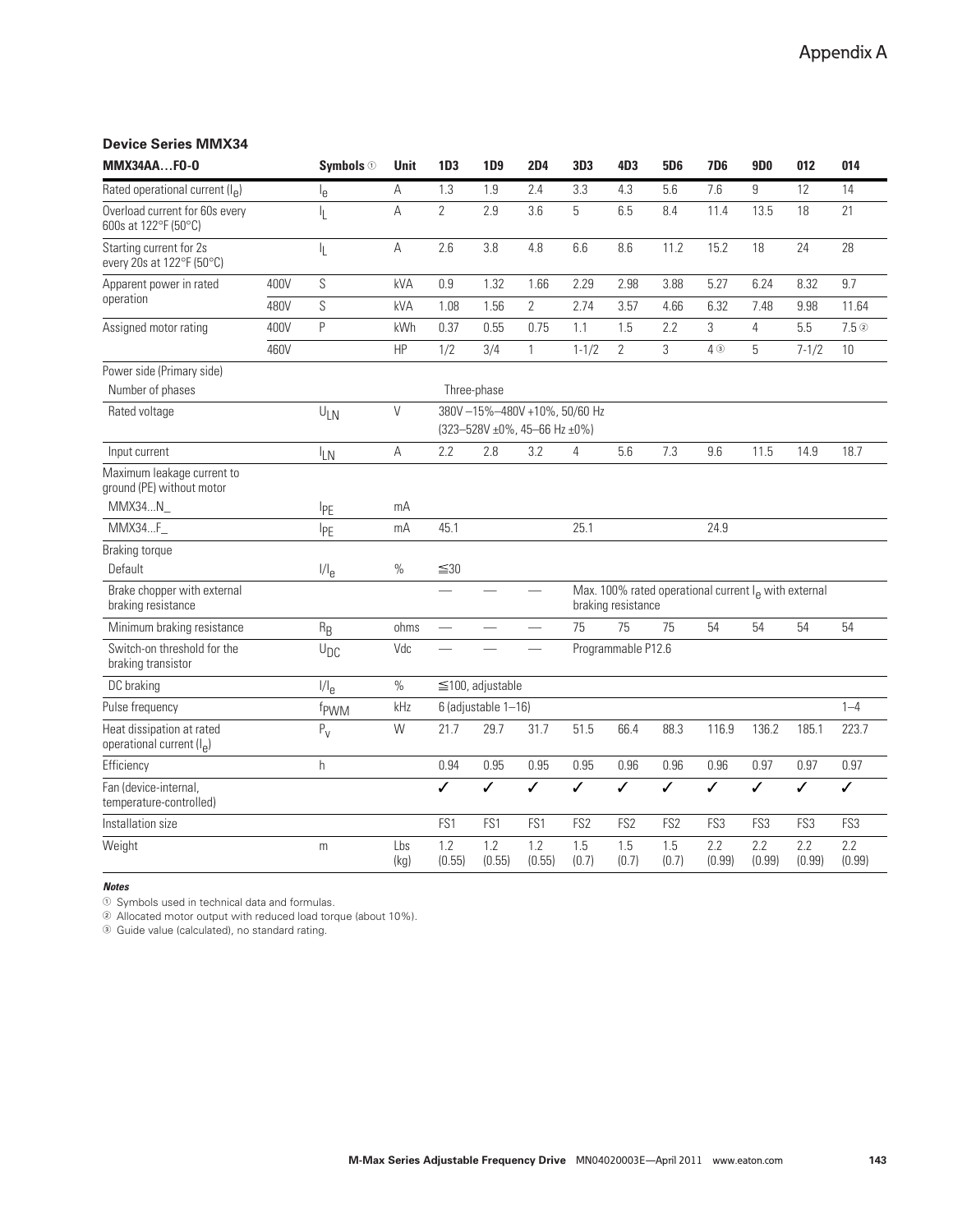| <b>MMX35AANO-0</b>                                                 |      | <b>Symbols</b> $\odot$                | Unit          | <b>1D7</b>          | <b>2D7</b>                        | 3D9                                                    | 6D1          | <b>9D0</b>   |
|--------------------------------------------------------------------|------|---------------------------------------|---------------|---------------------|-----------------------------------|--------------------------------------------------------|--------------|--------------|
| Rated operational current $(I_{\rho})$                             |      | ١e                                    | A             | 1.7                 | 2.7                               | 3.9                                                    | 6.1          | 9.0          |
| Overload current for 60s every 600s<br>at 122°F (50°C)             |      | I <sub>L</sub>                        | A             | 2.6                 | 4                                 | 5.9                                                    | 9.2          | 13.5         |
| Starting current for 2s<br>every 20s at 122°F (50°C)               |      | I <sub>L</sub>                        | A             | 3.4                 | 5.4                               | 7.8                                                    | 12.2         | 18.0         |
| Assigned motor rating                                              | 575V | HP                                    | HP            | $\mathbf{1}$        | $\overline{2}$                    | 3                                                      | 5            | 7.5          |
| Power side (Primary side)                                          |      |                                       |               |                     |                                   |                                                        |              |              |
| Number of phases                                                   |      |                                       |               | Three-phase         |                                   |                                                        |              |              |
| Rated voltage                                                      |      | $U_{LN}$                              | $\vee$        |                     | 575V-15%-575V+5%, 60 Hz           |                                                        |              |              |
| Input current                                                      |      | <sup>I</sup> LN                       | A             | $\overline{2}$      | 3.6                               | 5                                                      | 7.6          | 10.4         |
| Maximum leakage current to<br>ground (PE) without motor            |      |                                       |               |                     |                                   |                                                        |              |              |
| MMX35N_                                                            |      | IPE                                   | mA            |                     |                                   |                                                        |              |              |
| <b>Braking torque</b>                                              |      |                                       |               |                     |                                   |                                                        |              |              |
| Default                                                            |      | $\mathcal{V}\mathcal{L}_{\mathsf{e}}$ | $\%$          | $\leq 30$           |                                   |                                                        |              |              |
| Brake chopper with external<br>braking resistance                  |      |                                       |               | braking resistance  |                                   | Max. 100% rated operational current $Ie$ with external |              |              |
| Minimum braking resistance                                         |      | $R_{\rm R}$                           | ohms          | 103                 | 103                               | 103                                                    | 103          | 103          |
| Switch-on threshold for the<br>braking transistor                  |      | $U_{\text{DC}}$                       | Vdc           | Programmable P12.6  |                                   |                                                        |              |              |
| DC braking                                                         |      | $\left\  \right\ _{\rho}$             | $\frac{0}{0}$ | ≦100, adjustable    |                                   |                                                        |              |              |
| Pulse frequency                                                    |      | fpwM                                  | kHz           | 6 (adjustable 1-16) |                                   |                                                        |              |              |
| Heat dissipation at rated<br>operational current (I <sub>e</sub> ) |      | $P_V$                                 | W             |                     | Contact your Eaton representative |                                                        |              |              |
| Efficiency                                                         |      | h                                     |               |                     | Contact your Eaton representative |                                                        |              |              |
| Fan (device-internal,<br>temperature-controlled)                   |      |                                       |               | J                   | J                                 | $\checkmark$                                           | $\checkmark$ | $\checkmark$ |
| Installation size                                                  |      |                                       |               | FS3                 | FS3                               | FS3                                                    | FS3          | FS3          |
| Weight                                                             |      | m                                     | Lbs (kg)      | 2.2(0.99)           | 2.2(0.99)                         | 2.2(0.99)                                              | 2.2(0.99)    | 2.2(0.99)    |
|                                                                    |      |                                       |               |                     |                                   |                                                        |              |              |

#### *Note*

 $\odot$  Symbols used in technical data and formulas.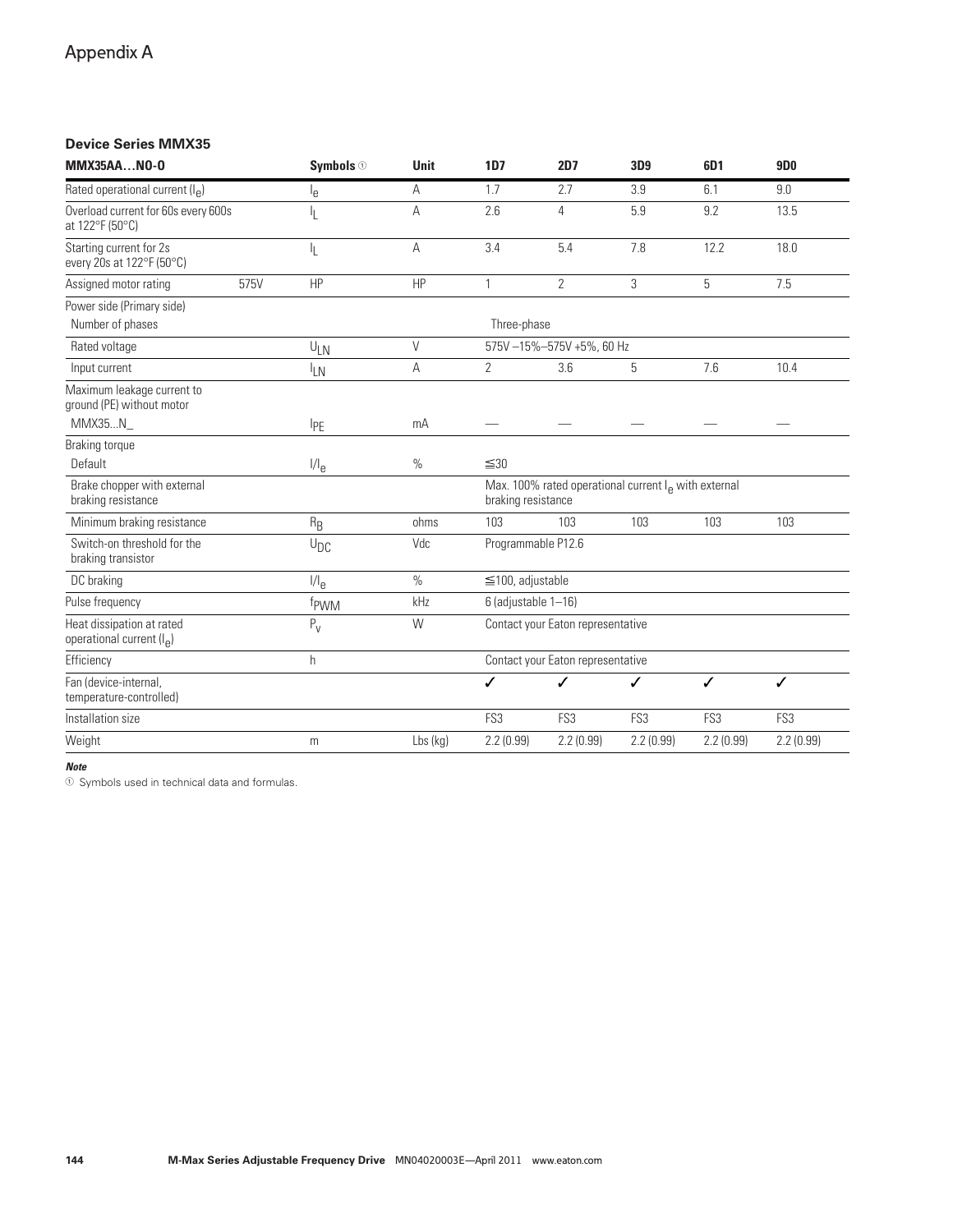# **Dimensions and Frame Sizes**

Approximate Dimensions in inches (mm)

# **Dimensions and Frame Sizes (FS = Frame Size)**







FS3

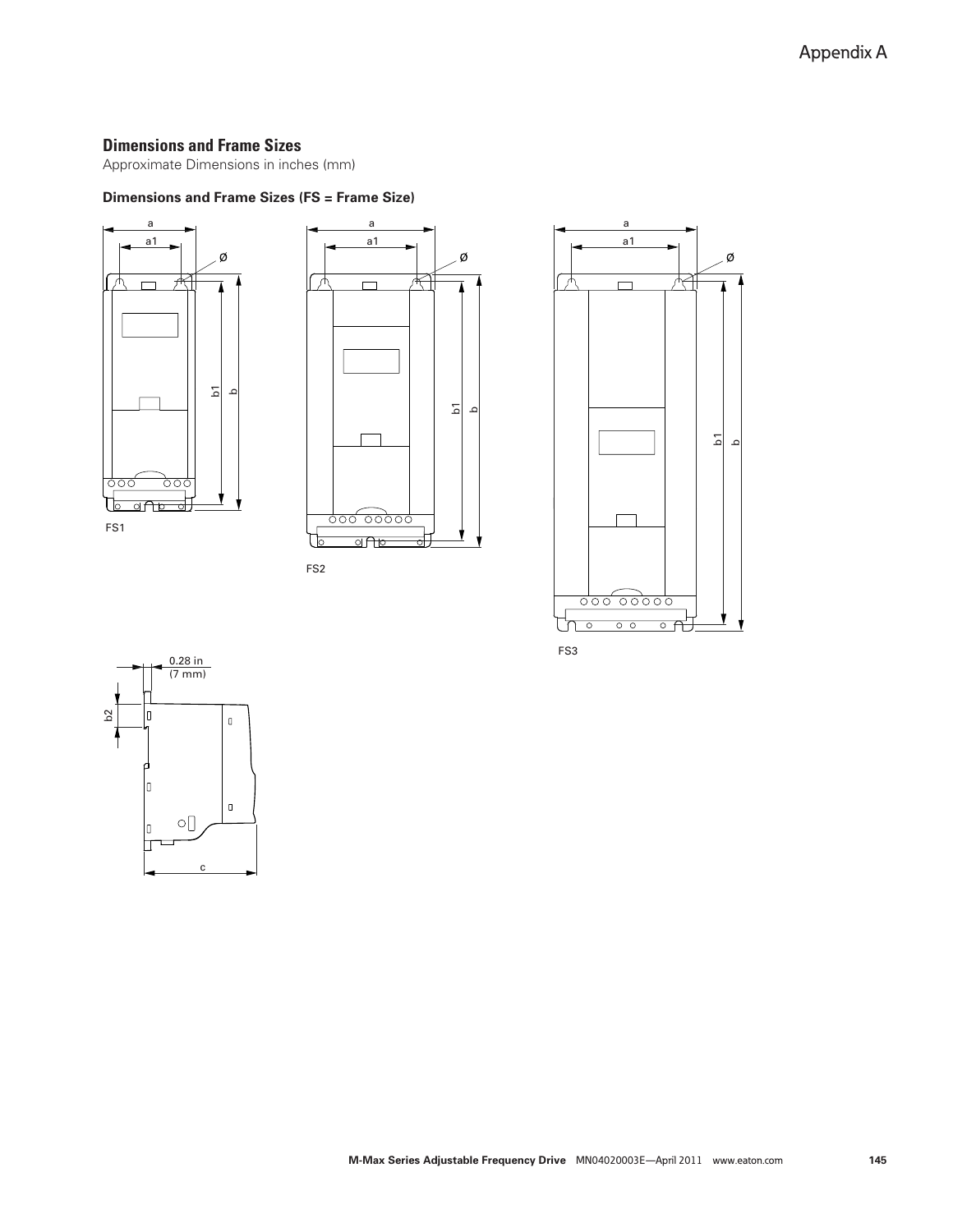### **Dimensions and Frame Sizes**

**Approximate Dimensions in inches (mm)**

| <b>Part Number</b>                                                   | a            | a1             | b             | b1            | b2           | C             | Ø             | <b>Installation Size</b> |
|----------------------------------------------------------------------|--------------|----------------|---------------|---------------|--------------|---------------|---------------|--------------------------|
| MMX12AA1D7<br>MMX12AA2D4<br>MMX12AA2D8_                              | 2.60<br>(66) | 1.50<br>(38)   | 6.30<br>(160) | 5.79<br>(147) | 1.26<br>(32) | 4.02<br>(102) | 0.18<br>(4.5) | FS1                      |
| MMX32AA1D7<br>MMX32AA2D4<br>MMX32AA2D8_                              |              |                |               |               |              |               |               |                          |
| MMX34AA1D3<br>MMX34AA1D9_<br>MMX34AA2D4_                             |              |                |               |               |              |               |               |                          |
| MMX11AA1D7_<br>MMX11AA2D4<br>MMX11AA2D8_<br>MMX11AA3D7_              | 3.54<br>(90) | 2.46<br>(62.5) | 7.68<br>(195) | 7.17<br>(182) | 1.26<br>(32) | 4.14<br>(105) | 2.17<br>(5.5) | FS <sub>2</sub>          |
| MMX12AA3D7_<br>MMX12AA4D8<br>MMX12AA7D0_                             |              |                |               |               |              |               |               |                          |
| MMX32AA3D7<br>MMX32AA4D8_<br>MMX32AA7D0_                             |              |                |               |               |              |               |               |                          |
| MMX34AA3D3<br>MMX34AA4D3_<br>MMX34AA5D6                              |              |                |               |               |              |               |               |                          |
| MMX11AA4D8                                                           | 3.94         | 2.95           | 9.96          | 9.53          | 1.34         | 4.41          | 2.17          | FS3                      |
| MMX12AA9D6_                                                          | (100)        | (75)           | (253)         | (242)         | (34)         | (112)         | (5.5)         |                          |
| MMX32AA011_                                                          |              |                |               |               |              |               |               |                          |
| MMX34AA7D6<br>MMX34AA9D0<br>MMX34AA012_<br>MMX34AA014_               |              |                |               |               |              |               |               |                          |
| MMX35AA1D7_<br>MMX35AA2D7<br>MMX35AA3D9<br>MMX35AA6D1<br>MMX35AA9D0_ |              |                |               |               |              |               |               |                          |

### *Note*

1 in = 25.4 mm, 1 mm = 0.0394 in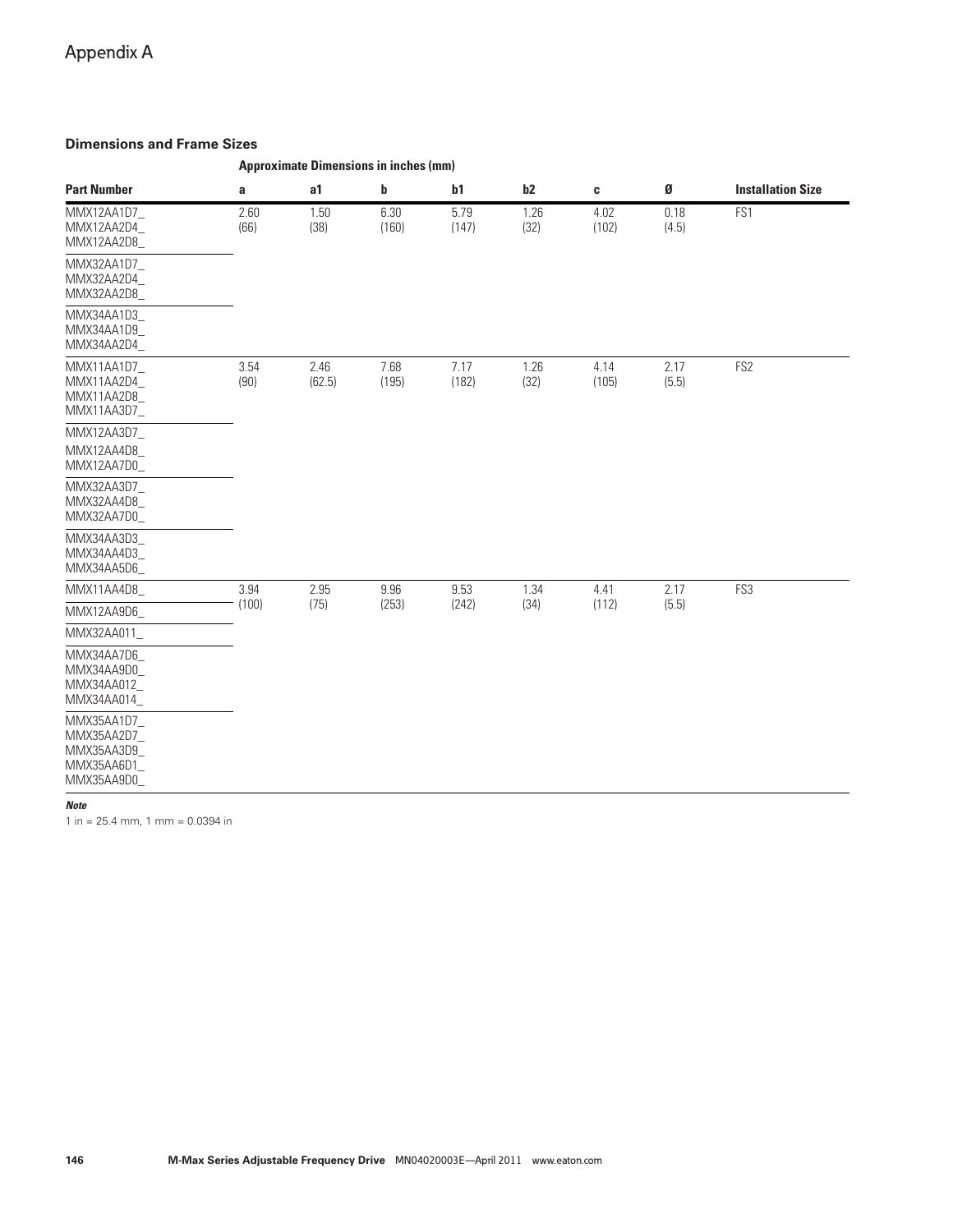# **List of Parameters**

The abbreviations used in the parameter lists have the following meaning:

| <b>PNU</b>          | Parameter number                                                                                                                         |
|---------------------|------------------------------------------------------------------------------------------------------------------------------------------|
| ID                  | Identification number of the parameter                                                                                                   |
| <b>RUN</b>          | Access to the parameters during operation (RUN):<br>$\checkmark$ = Modification permissible,<br>$X =$ Modification only possible in STOP |
| ro/rw               | Parameter read and write permissions via a fieldbus<br>connection (BUS):<br>$ro = read only$<br>$rw = read$ and write                    |
| <b>FS</b>           | Factory setting of the parameters                                                                                                        |
| <b>User setting</b> | User setting of the parameters                                                                                                           |

### **Quick Configuration (Basis)**

When first switching on or after activating the default settings  $(S4.2 = 1)$ , you are guided step by step through the provided parameters by the quick start assistant. The defined values are confirmed with the OK button or they can be changed to suit your application and the motor data.

The quick start assistant can be switched off in the first parameter (P1.1) by entering a zero (access to all parameters).

In parameter P1.2, you can switch to the specified application setting with the quick start assistant (see table on **Page 38**).

The quick start assistant ends this first cycle by automatically switching to frequency display  $(M1.1 = 0.00$  Hz).

By selecting the parameter level (PAR) again, besides the selected parameters for the quick configuration, the system parameters (S) are also shown in other cycles.

### **Quick Start Parameter Guide (Full parameter guide begins on Page 150)**

|                  |      | <b>Access</b> |       |                                      |                                                                                                                                                                                            |      | <b>FS</b>    | <b>User</b>    |
|------------------|------|---------------|-------|--------------------------------------|--------------------------------------------------------------------------------------------------------------------------------------------------------------------------------------------|------|--------------|----------------|
| <b>PNU</b>       | ID   | <b>RUN</b>    | ro/rw | <b>Designation</b>                   | <b>Value Range</b>                                                                                                                                                                         | Page | (P1.3)       | <b>Setting</b> |
| P <sub>1.1</sub> | 115  | ✓             | rw    | Quick start parameter                | $\mathbf{0}$ = All parameters (disable)<br>$1 =$ Only quick configuration parameters<br>(enable)                                                                                           | 65   | $\mathbf{1}$ |                |
| P <sub>1.2</sub> | 540  | $\chi$        | rw    | Application                          | $\mathbf{0}$ = Basic<br>$1 =$ Pump drive<br>$2 =$ Fan drive<br>$3$ = High load                                                                                                             | 65   | $\mathbf 0$  |                |
| P <sub>1.3</sub> | 1472 | Χ             | rw    | Country specific default<br>settings | $0 = FU$<br>$1 = USA$                                                                                                                                                                      | 65   | $\mathbf 0$  |                |
| P <sub>6.1</sub> | 125  | ✓             | rw    | Primary remote control source        | <b>1</b> = Control signal terminals $(I/O)$<br>$2 =$ Control unit (KEYPAD)<br>$3$ = Fieldbus (BUS)                                                                                         | 80   | 3            |                |
| P <sub>6.2</sub> | 117  | ✓             | rw    | Primary remote speed reference       | $\mathbf{0}$ = Fixed frequency (FF0)<br>$1 =$ Control unit (KEYPAD)<br>$2$ = Fieldbus (BUS)<br>$3 = A11$ (analog setpoint 1)<br>$4 = A12$ (analog setpoint 2)<br>$5$ = Motor potentiometer | 80   | 3            |                |
| P6.3             | 101  | $\chi$        | rw    | Minimum frequency                    | $0.00 - P6.4 Hz$                                                                                                                                                                           | 81   | 0.00         |                |
| P6.4             | 102  | Χ             | rw    | Maximum frequency                    | P6.3-320.00 Hz                                                                                                                                                                             | 81   | 60.00        |                |
| P6.5             | 103  | Χ             | rw    | Primary acceleration time (acc1)     | $0.1 - 3000s$                                                                                                                                                                              | 81   | 3.0          |                |
| P6.6             | 104  | $\chi$        | rw    | Secondary deceleration time (dec1)   | $0.1 - 3000s$                                                                                                                                                                              | 81   | 3.0          |                |
| P <sub>6.7</sub> | 505  | Χ             | rw    | Start function                       | $\mathbf{0}$ = Acceleration time (ramp)<br>$1$ = Flying restart circuit                                                                                                                    | 82   | $\mathbf 0$  |                |
| P6.8             | 506  | Χ             | rw    | Stop function                        | $0 = Fee coasting$<br>$1 =$ Deceleration time (ramp)                                                                                                                                       | 82   | $\Omega$     |                |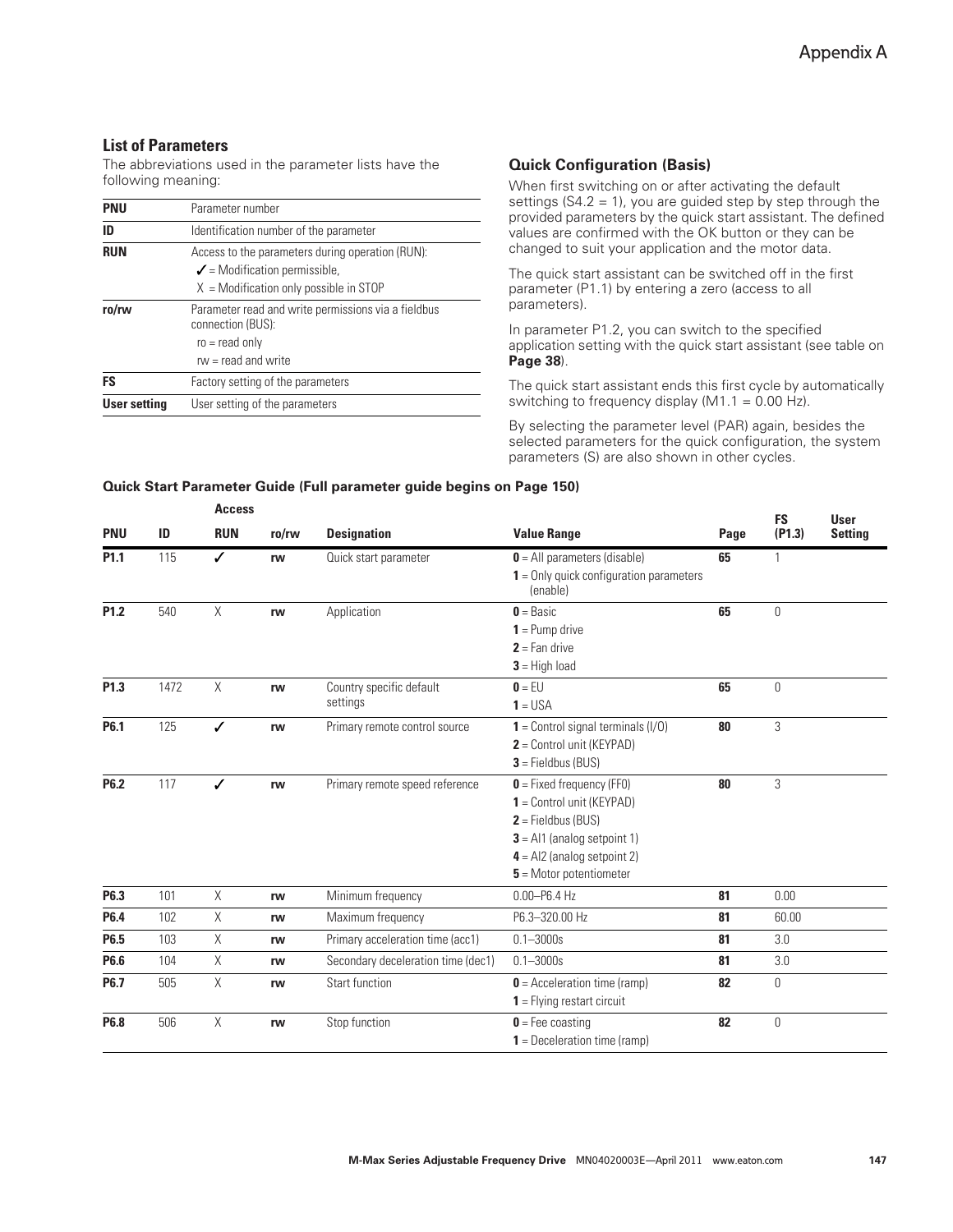|                   |     | <b>Access</b> |       |                                        |                                                             |      | <b>FS</b>   | <b>User</b>    |
|-------------------|-----|---------------|-------|----------------------------------------|-------------------------------------------------------------|------|-------------|----------------|
| <b>PNU</b>        | ID  | <b>RUN</b>    | ro/rw | <b>Designation</b>                     | <b>Value Range</b>                                          | Page | (P1.3)      | <b>Setting</b> |
| P7.1              | 113 | X             | rw    | Motor, rated operational current       | $0.2 \times I_p - 2 \times I_p$<br>(see motor rating plate) | 87   | ١e          |                |
| P7.3              | 112 | Χ             | rw    | Motor, rated speed                     | 300-20000 RPM<br>(see motor rating plate)                   | 87   | $\odot$     |                |
| P7.4              | 120 | Χ             | rw    | Motor, power factor<br>$(cos \varphi)$ | $0.30 - 1.00$<br>(see motor rating plate)                   | 87   | 0.85        |                |
| P7.5              | 110 | X             | rw    | Motor, rated operating voltage         | 180-500V<br>(see motor rating plate)                        | 87   | $\odot$     |                |
| P7.6              | 111 | X             | rw    | Motor, rated frequency                 | 30-320 Hz<br>(see motor rating plate)                       | 87   | 60.00       |                |
| P <sub>11.7</sub> | 109 | Χ             | rw    | Torque increase                        | $0 =$ Deactivated<br>$=$ Enabled                            | 107  | $\mathbf 0$ |                |
| M1.1              |     | X             | ro    | Output frequency                       | Hz                                                          | 125  | 0.00        |                |

### **Quick Start Parameter Guide (Full parameter guide begins on Page 147), continued**

### **System Parameters in the Quick Start**

|                   |     | <b>Access</b> |       |                       |                                                   |      | <b>FS</b>                       | <b>User</b>    |
|-------------------|-----|---------------|-------|-----------------------|---------------------------------------------------|------|---------------------------------|----------------|
| <b>PNU</b>        | ID  | <b>RUN</b>    | ro/rw | <b>Designation</b>    | <b>Value Range</b>                                | Page | (P1.3)                          | <b>Setting</b> |
| S1.1              | 833 | X             | ro    | API SW ID             |                                                   | 123  | $\hspace{0.05cm}$               |                |
| <b>S1.2</b>       | 834 | Χ             | ro    | <b>API SW Version</b> |                                                   | 123  | $\hspace{0.05cm}$               |                |
| S1.3              | 835 | X             | ro    | Power SW ID           |                                                   | 123  | $\hspace{0.05cm}$               |                |
| <b>S1.4</b>       | 836 | X             | ro    | Power SW Version      |                                                   | 123  | $\hspace{0.1mm}-\hspace{0.1mm}$ |                |
| S1.5              | 837 | $\chi$        | ro    | Application ID        |                                                   | 123  | $\hspace{0.05cm}$               |                |
| <b>S1.6</b>       | 838 | X             | ro    | Application, revision |                                                   | 123  | $\hspace{0.05cm}$               |                |
| <b>S1.6</b>       | 838 | $\times$      | ro    | System load           |                                                   | 123  | $\hspace{0.1mm}-\hspace{0.1mm}$ |                |
| $$2.1$ 2          | 808 | $\mathsf X$   | ro    | Communication status  | RS485 in xx.yyy format                            | 123  |                                 |                |
|                   |     |               |       |                       | $xx =$ Number of error messages<br>$(0 - 64)$     |      |                                 |                |
|                   |     |               |       |                       | $yyy =$ Number of correct messages<br>$(0 - 999)$ |      |                                 |                |
| $$2.2$ 2          | 809 | $\checkmark$  | rw    | Fieldbus protocol     | $\mathbf{0}$ = FB disabled                        | 123  | $\mathbf 0$                     |                |
|                   |     |               |       |                       | $1 = Modbus$                                      |      |                                 |                |
| $$2.3$ ②          | 810 | $\checkmark$  | rw    | Slave address         | $1 - 255$                                         | 123  | 1                               |                |
| S2.4 <sup>2</sup> | 811 | $\checkmark$  | rw    | Baud rate             | $0 = 300$                                         | 123  | 5                               |                |
|                   |     |               |       |                       | $1 = 600$                                         |      |                                 |                |
|                   |     |               |       |                       | $2 = 1200$                                        |      |                                 |                |
|                   |     |               |       |                       | $3 = 2400$                                        |      |                                 |                |
|                   |     |               |       |                       | $4 = 4800$                                        |      |                                 |                |
|                   |     |               |       |                       | $5 = 9600$                                        |      |                                 |                |

*Notes*

 $\Phi$  Factory settings dependent on specific drive selected.

 These parameters are overwritten with the bus-specific parameters when a fieldbus connection (for example, CANopen) is used. The parameter values described in the manual of the fieldbus interface then apply.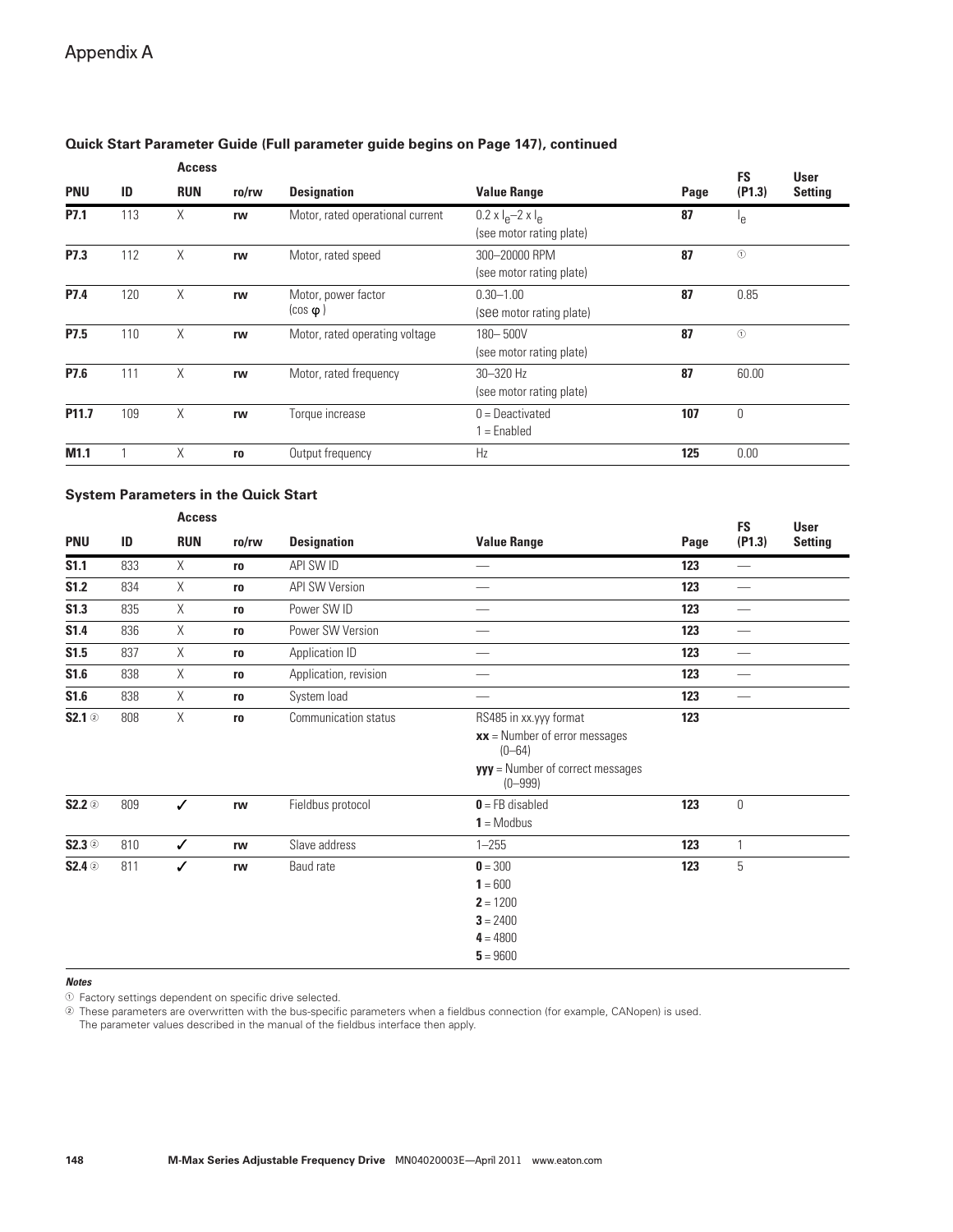# **System Parameters in the Quick Start, continued**

|             |     | <b>Access</b> |       |                            |                                                       |      | <b>FS</b>                | <b>User</b>    |
|-------------|-----|---------------|-------|----------------------------|-------------------------------------------------------|------|--------------------------|----------------|
| <b>PNU</b>  | ID  | <b>RUN</b>    | ro/rw | <b>Designation</b>         | <b>Value Range</b>                                    | Page | (P1.3)                   | <b>Setting</b> |
| <b>S2.6</b> | 813 | ✓             | rw    | Parity type                | $\mathbf{0}$ = None, no, see 2 stop bits              | 124  | $\Omega$                 |                |
|             |     |               |       |                            | <b>1</b> = Even, see 1 stop bit                       |      |                          |                |
|             |     |               |       |                            | $2 =$ Odd, see 1 stop bit                             |      |                          |                |
| <b>S2.7</b> | 814 | ✓             | rw    | Communication timeout      | $\mathbf{0}$ = Not used                               | 124  | $\mathbf{0}$             |                |
|             |     |               |       |                            | $1 = 1s$                                              |      |                          |                |
|             |     |               |       |                            | $2 = 2s$                                              |      |                          |                |
|             |     |               |       |                            | $255 = up to 255s$                                    |      |                          |                |
| <b>S2.8</b> | 815 | ✓             | rw    | Reset communication status | $\mathbf{0}$ = Not used                               | 124  | $\overline{0}$           |                |
|             |     |               |       |                            | <b>1</b> = Resets parameter $S2.1$                    |      |                          |                |
| S3.1        | 827 | X             | ro    | MWh counter                | <b>MWh</b>                                            | 124  |                          |                |
| S3.2        | 828 | X             | ro    | Operating days             | $0 - 0000$ days                                       | 124  | $\overline{\phantom{a}}$ |                |
| S3.3        | 829 | X             | ro    | Operating hours            | $0 - 24h$                                             | 124  |                          |                |
| S3.4        | 840 | X             | ro    | RUN counter, days          | $0 - 0000$ days                                       | 124  |                          |                |
| S3.5        | 841 | X             | ro    | RUN counter, hours         | $0 - 24 h$                                            | 124  | $\hspace{0.05cm}$        |                |
| <b>S3.6</b> | 842 | X             | ro    | FLT alarm counter          | Trip Counter: 0-0000                                  | 124  |                          |                |
| S4.1        | 830 | ✓             | rw    | Display contrast           | $0 - 15$                                              | 124  | 7                        |                |
| S4.2        | 831 | X             | rw    | Restore factory defaults   | $\mathbf{0}$ = Factory setting or changed value       | 124  | $\mathbf{0}$             |                |
|             |     |               |       |                            | $1$ = Restores factory settings for all<br>parameters |      |                          |                |
| S4.3        | 832 | $\checkmark$  | rw    | Password                   | 0000-9999                                             | 124  | 0000                     |                |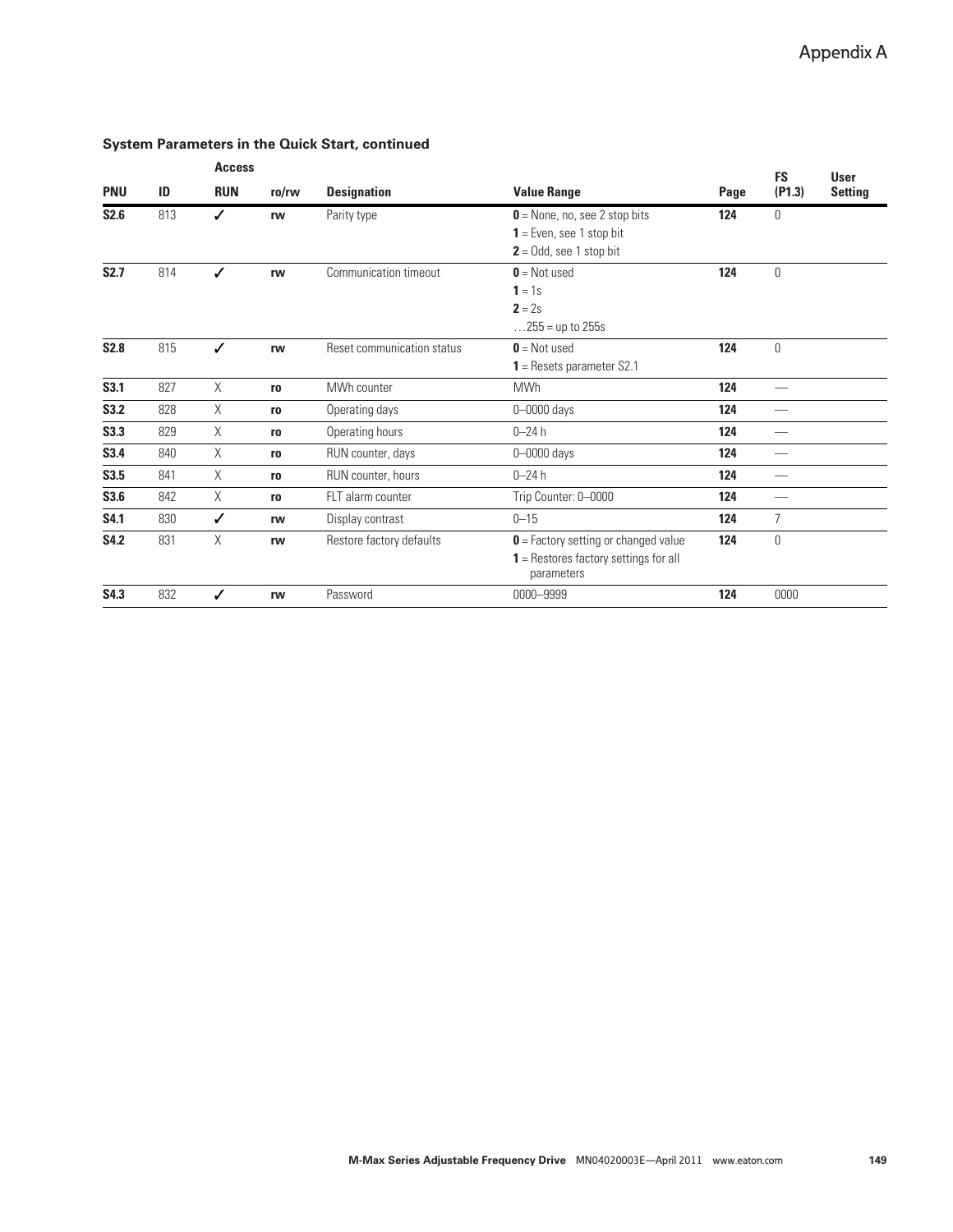# **All Parameters**

When first switching on or after activating the default settings (S4.2 = 1) parameter P1.1 must be set to 0 for access to all parameters.

# **Parameter Selection**

|                  |      | <b>Access</b> |       |                          |                                              | <b>FS</b> | <b>User</b> |                |
|------------------|------|---------------|-------|--------------------------|----------------------------------------------|-----------|-------------|----------------|
| <b>PNU</b>       | ID   | <b>RUN</b>    | ro/rw | <b>Designation</b>       | <b>Value Range</b>                           | Page      | (P1.3)      | <b>Setting</b> |
| P <sub>1.1</sub> | 115  | ✓             | rw    | Quick start parameters   | $\mathbf{0}$ = All parameters                | 65/64     |             |                |
|                  |      |               |       |                          | $1 =$ Only quick configuration<br>parameters |           |             |                |
| P <sub>1.2</sub> | 540  | Χ             | rw    | Application              | $\mathbf{0}$ = Basic                         | 65        | 0           |                |
|                  |      |               |       |                          | $1 =$ Pump drive                             |           |             |                |
|                  |      |               |       |                          | $2 =$ Fan drive                              |           |             |                |
|                  |      |               |       |                          | $3$ = High load                              |           |             |                |
| P <sub>1.3</sub> | 1472 | Χ             | rw    | Country specific default | $0 = FU$                                     | 65        | 0           |                |
|                  |      |               |       | settings (FS)            | $1 = USA$                                    |           |             |                |

### **Analog Input**

|                  |     | <b>Access</b> |       |                    |                                                                        |      | <b>FS</b> | <b>User</b>    |
|------------------|-----|---------------|-------|--------------------|------------------------------------------------------------------------|------|-----------|----------------|
| <b>PNU</b>       | ID  | <b>RUN</b>    | ro/rw | <b>Designation</b> | <b>Value Range</b>                                                     | Page | (P1.3)    | <b>Setting</b> |
| P <sub>2.1</sub> | 379 | ✓             | rw    | Al1, signal range  | (microswitch S2)<br>$0 = 0 - 10V/0 - 20$ mA<br>$1 = 2 - 10V/4 - 20$ mA | 66   | 0         |                |
| P <sub>2.2</sub> | 380 | ✓             | rw    | Al1 custom min     | $-100.00$ to 100.00%                                                   | 66   | 0         |                |
| P <sub>2.3</sub> | 381 | ✓             | rw    | Al1 custom max     | $-100.00$ to 100.00%                                                   | 66   | 100       |                |
| P <sub>2.4</sub> | 378 | ✓             | rw    | Al1 filter time    | $0.0 - 10.0s$                                                          | 66   | 0.1       |                |
| P <sub>2.5</sub> | 390 | ✓             | rw    | Al2, signal range  | (microswitch S3)<br>Like P <sub>2.1</sub>                              | 67   |           |                |
| P <sub>2.6</sub> | 391 | ✓             | rw    | AI2 custom min     | $-100.00$ to 100.00%                                                   | 67   | 0         |                |
| P <sub>2.7</sub> | 392 | ✓             | rw    | Al2 custom max     | $-100.00$ to 100.00%                                                   | 67   | 100       |                |
| P <sub>2.8</sub> | 389 | ✓             | rw    | AI2 filter time    | $0.0 - 10.0s$                                                          | 67   | 0.1       |                |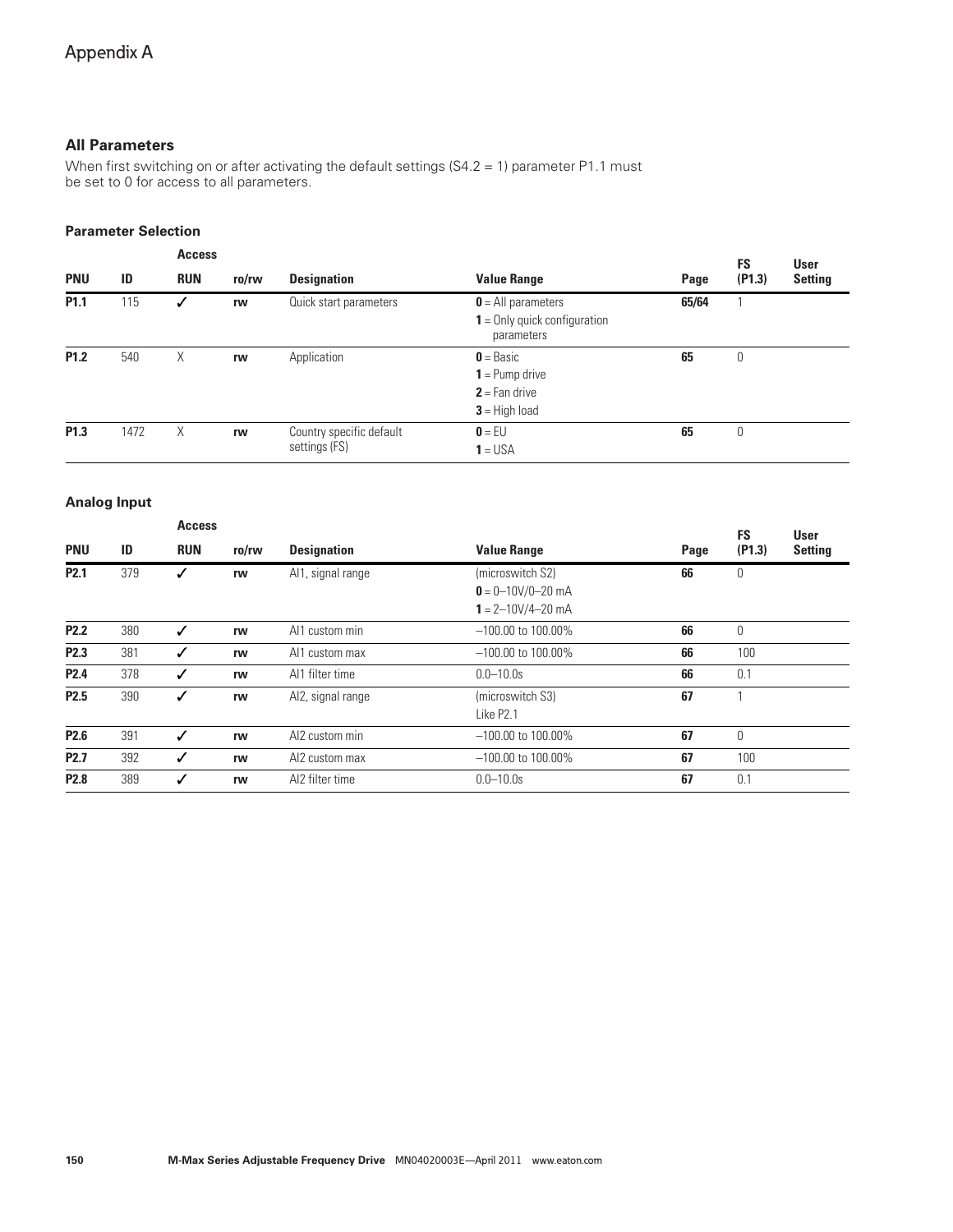# **Digital Input**

|            |      | <b>Access</b>            |                          |                                                       |                                                                                                              |      | <b>FS</b>                | User           |
|------------|------|--------------------------|--------------------------|-------------------------------------------------------|--------------------------------------------------------------------------------------------------------------|------|--------------------------|----------------|
| <b>PNU</b> | ID   | <b>RUN</b>               | ro/rw                    | <b>Designation</b>                                    | <b>Value Range</b>                                                                                           | Page | (P1.3)                   | <b>Setting</b> |
| P3.1       | 300  | $\checkmark$             | rw                       | Start/stop logic                                      | $0 = D11$ (FWD), DI2 (REV), REAF<br>$1 = D11 (FWD) + D12 = REV$<br>$2 = D11$ (Start pulse), DI2 (stop pulse) | 70   | 3                        |                |
|            |      |                          |                          |                                                       | $3 = D11$ (FWD), DI2 (REV)                                                                                   |      |                          |                |
| P3.2       | 403  | $\checkmark$             | rw                       | Start signal/FWD (1)                                  | $\mathbf{0}$ = Deactivated                                                                                   | 70   | $\mathbf{1}$             |                |
|            |      |                          |                          |                                                       | $1$ = Activated via control signal<br>terminal 8 (DI1)                                                       |      |                          |                |
|            |      |                          |                          |                                                       | $2$ = Activated via control signal<br>terminal 9 (DI2)                                                       |      |                          |                |
|            |      |                          |                          |                                                       | $3$ = Activated via control signal<br>terminal 10 (DI3)                                                      |      |                          |                |
|            |      |                          |                          |                                                       | $4$ = Activated via control signal<br>terminal 14 (DI4)                                                      |      |                          |                |
|            |      |                          |                          |                                                       | 5 = Activated via control signal<br>terminal 15 (DI5)                                                        |      |                          |                |
|            |      |                          |                          |                                                       | $6$ = Activated via control signal<br>terminal 16 (DI6)                                                      |      |                          |                |
| P3.3       | 404  | $\checkmark$             | rw                       | Start REV/STOP signal (1)                             | Like P3.2                                                                                                    | 70   | $\overline{2}$           |                |
| P3.4       | 412  | $\checkmark$             | rw                       | Reverse                                               | Like P3.2                                                                                                    | 70   | 0                        |                |
| P3.5       | 405  | $\mathsf X$              | rw                       | Ext. fault close (N/O)                                | Like P3.2                                                                                                    | 70   | 0                        |                |
| P3.6       | 406  | Χ                        | rw                       | Ext. fault open (N/C)                                 | Like P3.2                                                                                                    | 71   | 0                        |                |
| P3.7       | 414  | $\checkmark$             | rw                       | Fault reset                                           | Like P3.2                                                                                                    | 71   | 5                        |                |
| P3.8       | 407  | $\checkmark$             | rw                       | Run enable                                            | Like P3.2                                                                                                    | 71   | $\mathbf 0$              |                |
| P3.9       | 419  | ✓                        | rw                       | Fixed frequency,<br>binary value B0                   | Like P3.2                                                                                                    | 71   | 3                        |                |
| P3.10      | 420  | ✓                        | rw                       | Fixed frequency,<br>binary value B1                   | Like P3.2                                                                                                    | 72   | $\overline{4}$           |                |
| P3.11      | 421  | $\checkmark$             | rw                       | Fixed frequency,<br>binary value B2                   | Like P3.2                                                                                                    | 72   | $\mathbf 0$              |                |
| P3.12      | 1020 | $\checkmark$             | rw                       | PID controller,<br>deactivate                         | Like P3.2                                                                                                    | 72   | 6                        |                |
| P3.13      | 1400 | $\overline{\phantom{0}}$ | $\overline{\phantom{0}}$ | (Not used)                                            |                                                                                                              |      | $\overline{\phantom{a}}$ |                |
| P3.14      | 1401 | $\checkmark$             | rw                       | External brake,<br>feedback signal (N/O)              | Like P3.2                                                                                                    | 72   | 0                        |                |
| P3.15      | 1402 | $\checkmark$             | rw                       | Change acceleration/<br>deceleration time (acc2/dec2) | Like P3.2                                                                                                    | 72   | 0                        |                |
| P3.16      | 1403 | $\checkmark$             | rw                       | Stop acceleration/deceleration<br>time                | Like P3.2                                                                                                    | 72   | $\mathbf 0$              |                |
| P3.17      | 1404 | $\checkmark$             | rw                       | Block parameter access                                | Like P3.2                                                                                                    | 72   | $\mathbf 0$              |                |
| P3.18      | 1405 | $\checkmark$             | rw                       | Motor potentiometer, increase<br>value                | Like P3.2                                                                                                    | 72   | $\mathbb O$              |                |
| P3.19      | 1406 | $\checkmark$             | rw                       | Motor potentiometer,<br>decrease value                | Like P3.2                                                                                                    | 72   | $\mathbb O$              |                |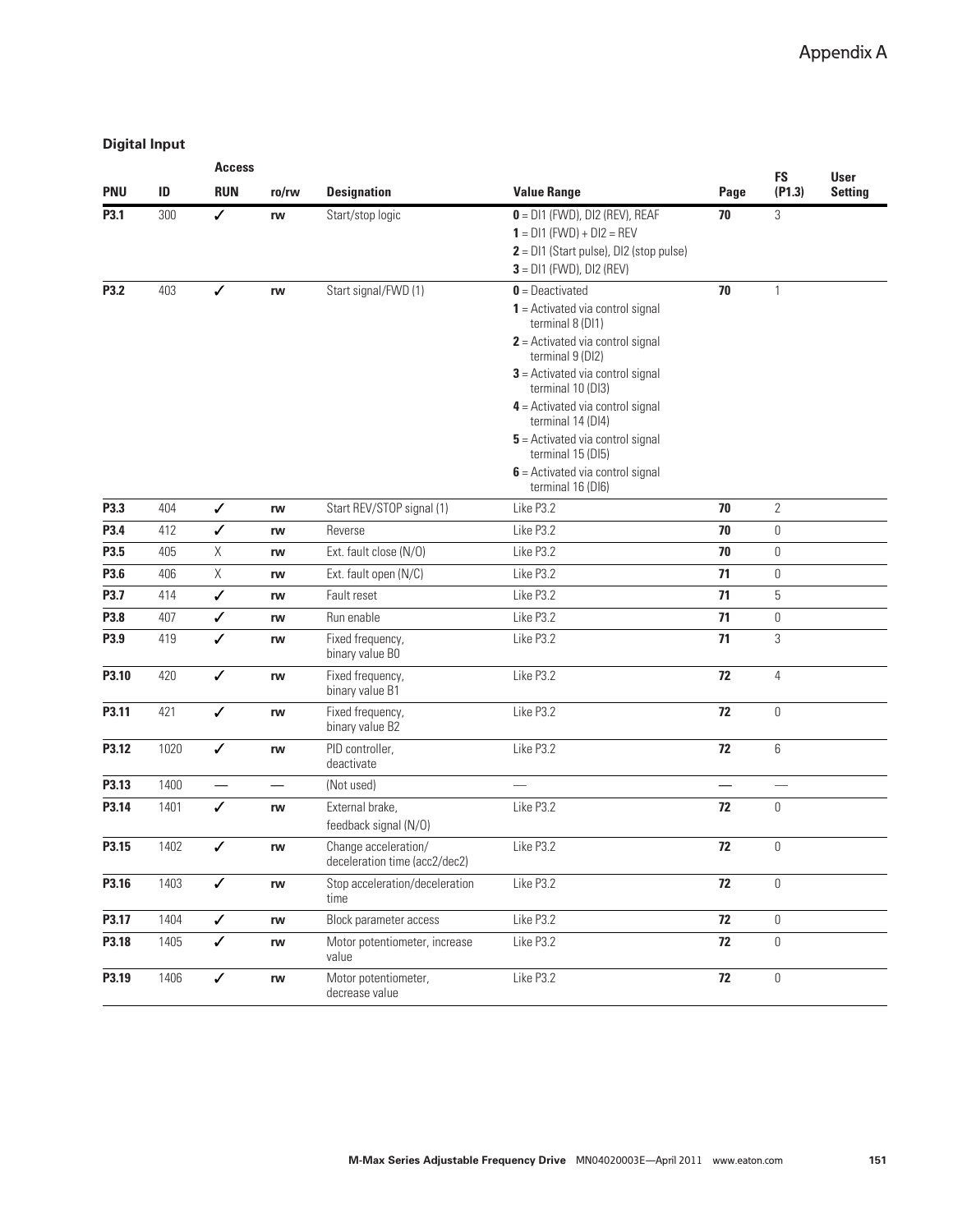# Appendix A

# **Digital Input, continued**

|            |      | <b>Access</b> |       |                                                    |                        |      | <b>FS</b>        | <b>User</b>    |
|------------|------|---------------|-------|----------------------------------------------------|------------------------|------|------------------|----------------|
| <b>PNU</b> | ID   | <b>RUN</b>    | ro/rw | <b>Designation</b>                                 | <b>Value Range</b>     | Page | (P1.3)           | <b>Setting</b> |
| P3.20      | 1407 | $\checkmark$  | rw    | Motor potentiometer,<br>set value to zero          | Like P3.2              | 72   | $\mathbf 0$      |                |
| P3.21      | 1408 | $\checkmark$  | rw    | PLC program start                                  | Like P3.2              | 72   | 0                |                |
| P3.22      | 1409 | $\checkmark$  | rw    | PLC program pause                                  | Like P3.2              | 73   | $\mathbf 0$      |                |
| P3.23      | 1410 | $\checkmark$  | rw    | Counter, input signal                              | Like P3.2              | 73   | $\mathbf 0$      |                |
| P3.24      | 1411 | ✓             | rw    | Counter, reset                                     | Like P3.2              | 73   | $\mathbf 0$      |                |
| P3.25      | 1412 | $\checkmark$  | rw    | Activate secondary remote<br>control source        | Like P3.2              | 73   | $\Omega$         |                |
| P3.26      | 1413 | $\checkmark$  | rw    | Activate secondary remote<br>speed reference (I/O) | Like P3.2              | 73   | $\mathbf 0$      |                |
| P3.27      | 1414 | $\checkmark$  | rw    | Activate second parameter set<br>(2 PS)            | Like P3.2              | 73   | $\mathbf 0$      |                |
| P3.28      | 1415 | $\checkmark$  | rw    | Fieldbus, remote input                             | Like P3.2              | 73   | $\mathbf 0$      |                |
| P3.29      | 1416 | $\checkmark$  | rw    | Counter reference value 1                          | $0 - 65535$            | 73   | $\mathbf 0$      |                |
| P3.30      | 1417 | $\checkmark$  | rw    | Counter reference value 2                          | $0 - 65535$            | 73   | $\mathbf{0}$     |                |
| P3.31      | 1418 | ✓             | rw    | DI1 logic<br>(control signal terminal 8)           | $0 = N/O$<br>$1 = N/C$ | 73   | $\mathbf 0$      |                |
| P3.32      | 1419 | $\checkmark$  | rw    | DI2 logic<br>(control signal terminal 9)           | Like P3.31             | 73   | $\mathbf 0$      |                |
| P3.33      | 1420 | $\checkmark$  | rw    | DI3 logic<br>(control signal terminal 10)          | Like P3.31             | 74   | $\Omega$         |                |
| P3.34      | 1421 | $\checkmark$  | rw    | DI4 logic<br>(control signal terminal 14)          | Like P3.31             | 74   | $\mathbf 0$      |                |
| P3.35      | 1422 | $\checkmark$  | rw    | DI5 logic<br>(control signal terminal 15)          | Like P3.31             | 74   | $\mathbb O$      |                |
| P3.36      | 1423 | $\checkmark$  | rw    | DI6 logic<br>(control signal terminal 16)          | Like P3.31             | 74   | $\mathbf 0$      |                |
| P3.37      | 1480 | ✓             | rw    | Manual mode                                        | Like P3.2              | 74   | $\boldsymbol{0}$ |                |

### **Analog Output**

|      |              |       |                           |                                  |      | <b>FS</b> | <b>User</b>    |
|------|--------------|-------|---------------------------|----------------------------------|------|-----------|----------------|
| ID   | <b>RUN</b>   | ro/rw | <b>Designation</b>        | <b>Value Range</b>               | Page | (P1.3)    | <b>Setting</b> |
| 307  | $\checkmark$ | rw    | AO signal (Analog Output) | $\mathbf{0}$ = Deactivated       | 75   |           |                |
|      |              |       |                           | <b>1</b> = Output frequency (Hz) |      |           |                |
|      |              |       |                           | $2 =$ Output current (A)         |      |           |                |
|      |              |       |                           | $3 = Torque (%)$                 |      |           |                |
|      |              |       |                           | $4 =$ PID controller (%)         |      |           |                |
| 310  |              | rw    | AO, minimum value         | $\mathbf{0} = 0 \vee$            | 75   |           |                |
|      |              |       |                           | $1 = 2V$ (live-zero)             |      |           |                |
| 1456 | ✓            | rw    | AO, gain                  | $0.00 - 200.00\%$                | 75   | 100.00    |                |
| 1477 | $\checkmark$ | rw    | AO, filter time           | $0.00 - 10.00s$                  | 75   | 0.0       |                |
|      |              |       | <b>Access</b>             |                                  |      |           |                |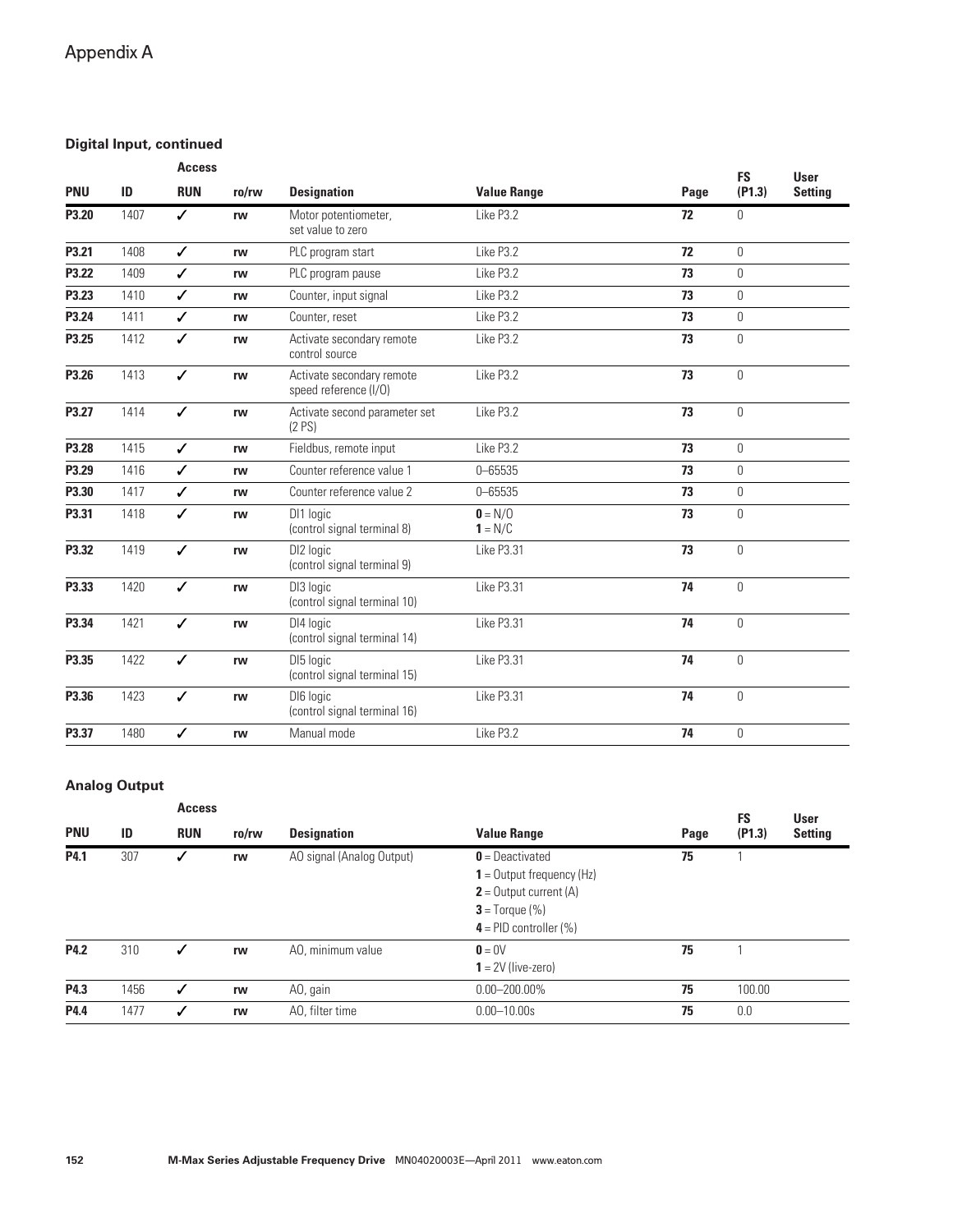# **Digital Output**

|                  |      | <b>Access</b> |               |                                            |                                                       |            | <b>FS</b>      | <b>User</b>    |
|------------------|------|---------------|---------------|--------------------------------------------|-------------------------------------------------------|------------|----------------|----------------|
| <b>PNU</b>       | ID   | <b>RUN</b>    | ro/rw         | <b>Designation</b>                         | <b>Value Range</b>                                    | Page       | (P1.3)         | <b>Setting</b> |
| P <sub>5.1</sub> | 313  | $\checkmark$  | rw            | R01 Signal                                 | $\mathbf{0}$ = Deactivated                            | 76         | $\overline{2}$ |                |
|                  |      |               |               | (Relay 1 Output)                           | $1 = READV$                                           |            |                |                |
|                  |      |               |               |                                            | $2 = RUN$                                             |            |                |                |
|                  |      |               |               |                                            | $3 = FAULT$                                           |            |                |                |
|                  |      |               |               |                                            | $4$ = Error message (inverted)                        |            |                |                |
|                  |      |               |               |                                            | $5 = ALARM$                                           |            |                |                |
|                  |      |               |               |                                            | $6 = REV$                                             |            |                |                |
|                  |      |               |               |                                            | $7 =$ Output frequency                                |            |                |                |
|                  |      |               |               |                                            | $8$ = Motor controller active                         |            |                |                |
|                  |      |               |               |                                            | $9 =$ Zero frequency                                  |            |                |                |
|                  |      |               |               |                                            | $10 =$ Frequency monitoring 1                         |            |                |                |
|                  |      |               |               |                                            | $11 =$ Frequency monitoring 2                         |            |                |                |
|                  |      |               |               |                                            | $12 =$ PID monitoring                                 |            |                |                |
|                  |      |               |               |                                            | $13$ = Overtemperature signal                         |            |                |                |
|                  |      |               |               |                                            | $14 =$ Overcurrent control active                     |            |                |                |
|                  |      |               |               |                                            | $15$ = Overvoltage control active                     |            |                |                |
|                  |      |               |               |                                            | <b>16</b> = PLC Sequence control active               |            |                |                |
|                  |      |               |               |                                            | $17 = PLC$ sequence control, single step              |            |                |                |
|                  |      |               |               |                                            | completed<br>18 = PLC sequence control, program cycle |            |                |                |
|                  |      |               |               |                                            | completed                                             |            |                |                |
|                  |      |               |               |                                            | $19 =$ PLC sequence control, pause                    |            |                |                |
|                  |      |               |               |                                            | $20 =$ Counter, value 1 reached                       |            |                |                |
|                  |      |               |               |                                            | 21 = Counter, value 2 reached                         |            |                |                |
|                  |      |               |               |                                            | 22 = RUN message active                               |            |                |                |
|                  |      |               |               |                                            | $23$ = Analog min reference error                     |            |                |                |
|                  |      |               |               |                                            | $24 =$ LOG function fulfilled                         |            |                |                |
|                  |      |               |               |                                            | 25 = PID controller, actual value<br>monitoring       |            |                |                |
|                  |      |               |               |                                            | 26 = External brake actuated                          |            |                |                |
|                  |      |               |               |                                            | $27 =$ Current monitoring                             |            |                |                |
|                  |      |               |               |                                            | $28$ = Fieldbus, remote output                        |            |                |                |
| <b>P5.2</b>      | 314  | ✓             | rw            | RO2 signal                                 | Like P5.1                                             | 77         | 3              |                |
|                  |      |               |               | (relay output 2)                           |                                                       |            |                |                |
| P5.3             | 312  | ✓             | rw            | DO signal<br>(digital output 1)            | Like P5.1                                             | 77         | $\mathbf{1}$   |                |
| P5.4             | 315  | $\checkmark$  | rw            | Frequency monitoring 1                     | $\mathbf{0}$ = Deactivated                            | ${\bf 77}$ | $\mathbb O$    |                |
|                  |      |               |               |                                            | $1 = 0.00 - P5.5$ Hz                                  |            |                |                |
|                  |      |               |               |                                            | $2 = P5.5 - P6.4 Hz$                                  |            |                |                |
| P5.5             | 316  | $\checkmark$  | $\mathbf{rw}$ | Frequency monitoring 1,<br>reference value | $0.00 - P6.4 Hz$                                      | ${\bf 78}$ | $0.00\,$       |                |
| P5.6             | 346  | $\checkmark$  | $\mathbf{rw}$ | Frequency monitoring 2                     | $\mathbf{0}$ = Deactivated                            | 78         | $\mathbf 0$    |                |
|                  |      |               |               |                                            | $1 = 0.00 - P5.7 Hz$                                  |            |                |                |
|                  |      |               |               |                                            | $2 = P5.7 - P6.4 Hz$                                  |            |                |                |
| P5.7             | 347  | $\checkmark$  |               | Frequency monitoring 2,                    | $0.00 - P6.4 Hz$                                      | 78         | 0.00           |                |
|                  |      |               | rw            | reference value                            |                                                       |            |                |                |
| P5.8             | 1457 | $\checkmark$  | rw            | Current monitoring                         | $0.00 - P7.2A$                                        | 79         | 0.00           |                |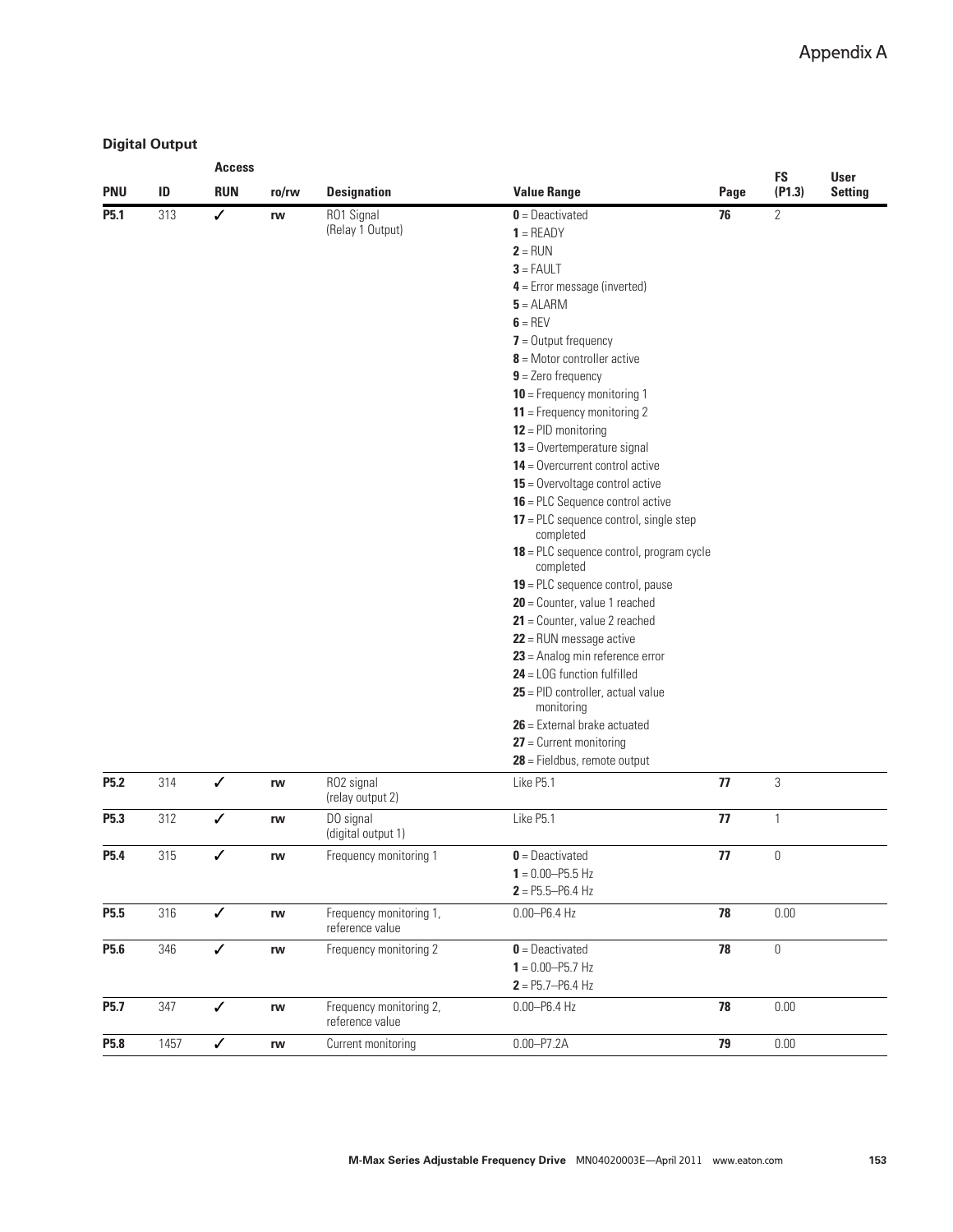# Appendix A

# **Digital Output, continued**

|                   |      | <b>Access</b> |       |                                                   |                        |      | <b>FS</b>      | <b>User</b>    |
|-------------------|------|---------------|-------|---------------------------------------------------|------------------------|------|----------------|----------------|
| <b>PNU</b>        | ID   | <b>RUN</b>    | ro/rw | <b>Designation</b>                                | <b>Value Range</b>     | Page | (P1.3)         | <b>Setting</b> |
| P <sub>5.9</sub>  | 1458 | ✓             | rw    | DO logic<br>(control signal terminal 13)          | $0 = N/0$<br>$1 = N/C$ | 79   | 0              |                |
| P <sub>5.10</sub> | 1331 | ✓             | rw    | RO1 logic<br>(control signal terminal 22, 23)     | Like P5.9              | 79   | $\overline{0}$ |                |
| P <sub>5.11</sub> | 1332 | ✓             | rw    | RO2 logic<br>(control signal terminal 24, 25, 26) | Like P5.9              | 79   | 0              |                |
| P <sub>5.12</sub> | 1459 | ✓             | rw    | DO, on delay                                      | $0.00 - 320.00s$       | 79   | 0.00           |                |
| P <sub>5.13</sub> | 1460 | ✓             | rw    | DO, off-delay                                     | $0.00 - 320.00s$       | 79   | 0.00           |                |
| P <sub>5.14</sub> | 1461 | ✓             | rw    | RO1, on delay                                     | $0.00 - 320.00s$       | 79   | 0.00           |                |
| P <sub>5.15</sub> | 1424 | ✓             | rw    | RO1, off-delay                                    | $0.00 - 320.00s$       | 79   | 0.00           |                |
| P <sub>5.16</sub> | 1425 | ✓             | rw    | RO2, on delay                                     | $0.00 - 320.00s$       | 79   | 0.00           |                |
| P <sub>5.17</sub> | 1426 | ✓             | rw    | RO2, off-delay                                    | $0.00 - 320.00s$       | 79   | 0.00           |                |

### **Drives Control**

|            |     | <b>Access</b> |       |                                                       |                                                                                                                                                   |      | <b>FS</b>   | <b>User</b>    |
|------------|-----|---------------|-------|-------------------------------------------------------|---------------------------------------------------------------------------------------------------------------------------------------------------|------|-------------|----------------|
| <b>PNU</b> | ID  | <b>RUN</b>    | ro/rw | <b>Designation</b>                                    | <b>Value Range</b>                                                                                                                                | Page | (P1.3)      | <b>Setting</b> |
| P6.1       | 125 | $\checkmark$  | rw    | Primary remote control source                         | $1 =$ Control signal terminals (I/O)<br>$2 =$ Operating unit (KEYPAD)<br>$3$ = Fieldbus (BUS)                                                     | 80   |             |                |
| P6.2       | 117 | ✓             | rw    | Primary remote speed reference                        | $\mathbf{0}$ = Fixed frequency (FF0)<br>$1 =$ Operating unit (REF)<br>$2 =$ Fieldbus (BUS)<br>$3 = A11$<br>$4 = A12$<br>$5$ = Motor potentiometer | 80   | 3           |                |
| P6.3       | 101 | Χ             | rw    | Minimum frequency                                     | $0.00 - P6.4 Hz$                                                                                                                                  | 81   | 0.00        |                |
| P6.4       | 102 | X             | rw    | Maximum frequency                                     | P6.3-320.00 Hz                                                                                                                                    | 81   | 60.00       |                |
| P6.5       | 103 | X             | rw    | Primary acceleration time (acc1)                      | $0.1 - 3000s$                                                                                                                                     | 81   | 3.0         |                |
| P6.6       | 104 | Χ             | rw    | Primary deceleration time (dec1)                      | $0.1 - 3000s$                                                                                                                                     | 81   | 3.0         |                |
| P6.7       | 505 | Χ             | rw    | Start function                                        | $\mathbf{0}$ = Ramp, acceleration<br>$1 =$ Flying restart circuit                                                                                 | 82   | $\mathbf 0$ |                |
| P6.8       | 506 | Χ             | rw    | Stop function                                         | $\mathbf{0}$ = Free coasting<br>$1 =$ Ramp, deceleration                                                                                          | 82   | $\mathbb O$ |                |
| P6.9       | 500 | X             | rw    | S ramp                                                | $0.00 =$ Linear<br>$0.1 - 10.0s$ (S-shaped)                                                                                                       | 82   | 0.0         |                |
| P6.10      | 717 | $\chi$        | rw    | REAF, wait time before<br>an automatic restart        | $0.10 - 10.00s$                                                                                                                                   | 83   | 0.50        |                |
| P6.11      | 718 | X             | rw    | REAF. Test time before an<br>automatic restart        | $0.00 - 60.00s$                                                                                                                                   | 83   | 30.00       |                |
| P6.12      | 719 | $\chi$        | rw    | <b>REAF.</b> Start function with<br>automatic restart | $\mathbf{0}$ = Ramp, acceleration<br>$1$ = Flying restart circuit<br>$2$ = According to P6.7                                                      | 83   | $\mathbf 0$ |                |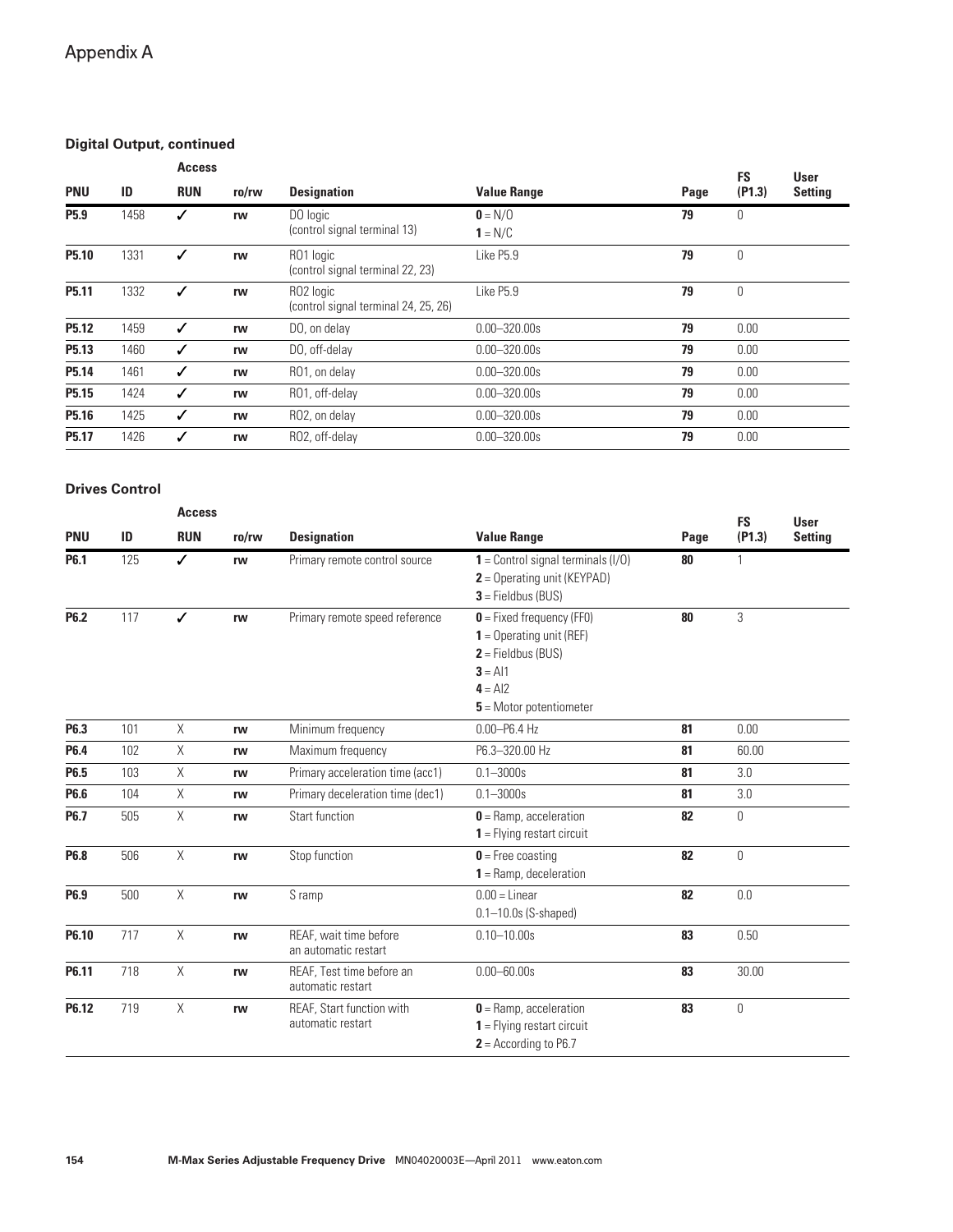# **Drives Control, continued**

|            |      | <b>Access</b> |       |                                                      |                                                                                                                                                   |      | <b>FS</b>     | <b>User</b>    |
|------------|------|---------------|-------|------------------------------------------------------|---------------------------------------------------------------------------------------------------------------------------------------------------|------|---------------|----------------|
| <b>PNU</b> | ID   | <b>RUN</b>    | ro/rw | <b>Designation</b>                                   | <b>Value Range</b>                                                                                                                                | Page | (P1.3)        | <b>Setting</b> |
| P6.13      | 731  | X             | rw    | REAF, automatic restart after an<br>error message    | $\mathbf{0}$ = Deactivated<br>$1 =$ Activated                                                                                                     | 83   | 0             |                |
| P6.14      | 1600 | $\mathsf X$   | rw    | Stop on rotation direction change<br>(KEYPAD)        | $\mathbf{0}$ = Deactivated<br>$1 =$ Activated                                                                                                     | 83   | $\mathbf{1}$  |                |
| P6.15      | 184  | $\mathsf X$   | rw    | Keypad frequency (REF)                               | $-P6.4 - +P6.4 Hz$                                                                                                                                | 84   | 0.00          |                |
| P6.16      | 1474 | X             | rw    | STOP button active                                   | $\mathbf{0}$ = Deactivated (no)<br>$1 =$ Activated (yes)                                                                                          | 84   | $\mathbf{1}$  |                |
| P6.17      | 1427 | $\mathsf X$   | rw    | Secondary remote control source                      | <b>1</b> = Control signal terminals $(I/O)$<br>2 = Control unit (KEYPAD)<br>$3$ = Fieldbus (BUS)                                                  | 84   | 3             |                |
| P6.18      | 1428 | $\chi$        | rw    | Secondary remote speed reference                     | $\mathbf{0}$ = Fixed frequency (FF0)<br>$1 =$ Operating unit (REF)<br>$2 =$ Fieldbus (BUS)<br>$3 = A11$<br>$4 = A12$<br>$5$ = Motor potentiometer | 84   | $\mathbf{2}$  |                |
| P6.19      | 502  | $\times$      | rw    | Secondary acceleration time<br>(acc2)                | $0.1 - 3000s$                                                                                                                                     | 84   | 10.0          |                |
| P6.20      | 503  | $\mathsf X$   | rw    | Secondary deceleration time<br>(dec2)                | $0.1 - 3000s$                                                                                                                                     | 84   | 10.0          |                |
| P6.21      | 526  | $\mathsf X$   | rw    | Acceleration transition frequency<br>$(acc1 - acc2)$ | $0.00 - P6.4 Hz$                                                                                                                                  | 84   | 0.00          |                |
| P6.22      | 1334 | $\mathsf X$   | rw    | Deceleration transition frequency<br>$(dec1-dec2)$   | $0.00 - P6.4 Hz$                                                                                                                                  | 84   | 0.00          |                |
| P6.23      | 1429 | X             | rw    | <b>REV</b> blocked                                   | $\mathbf{0}$ = Deactivated<br>$1 =$ Activated                                                                                                     | 84   | 0             |                |
| P6.24      | 509  | $\mathsf X$   | rw    | Skip frequency 1, lower value                        | $0.00 - P6.25$                                                                                                                                    | 85   | 0.00          |                |
| P6.25      | 510  | $\mathsf X$   | rw    | Skip frequency 1, upper value                        | P6.24-P6.4 Hz                                                                                                                                     | 85   | 0.00          |                |
| P6.26      | 511  | X             | rw    | Skip frequency 2, lower value                        | $0.00 - P6.27$                                                                                                                                    | 85   | 0.00          |                |
| P6.27      | 731  | $\mathsf X$   | rw    | Skip frequency 2, upper value                        | P6.26-P6.4 Hz                                                                                                                                     | 85   | 0.00          |                |
| P6.28      | 513  | $\mathsf X$   | rw    | Skip frequency 3, lower value                        | $0.00 - P6.29$                                                                                                                                    | 85   | 0.00          |                |
| P6.29      | 514  | Χ             | rw    | Skip frequency 3, upper value                        | P6.28-P6.4 Hz                                                                                                                                     | 85   | 0.00          |                |
| P6.30      | 759  | Χ             | rw    | Automatic REAF attempts                              | $1 - 10$                                                                                                                                          | 85   | 3             |                |
| P6.31      | 1481 | $\mathsf X$   | rw    | Manual mode, primary control<br>source               | $1 =$ Control signal terminals (I/0)<br>$2 =$ Control unit (KEYPAD)<br>$3$ = Fieldbus (BUS)                                                       | 85   | $\mathbbm{1}$ |                |
| P6.32      | 1482 | $\mathsf X$   | rw    | Manual mode, primary speed<br>reference              | $\mathbf{0}$ = Fixed frequency (FF0)<br>$1 =$ Operating unit (REF)<br>$2 =$ Fieldbus (BUS)<br>$3 = A11$<br>$4 = A12$<br>$5$ = Motor potentiometer | 85   | 3             |                |
| P6.33      | 1483 | $\mathsf X$   | rw    | Manual mode, KEYPAD lock                             | $\mathbf{0}$ = Deactivated<br>$1 =$ Activated                                                                                                     | 85   | $\mathbf{1}$  |                |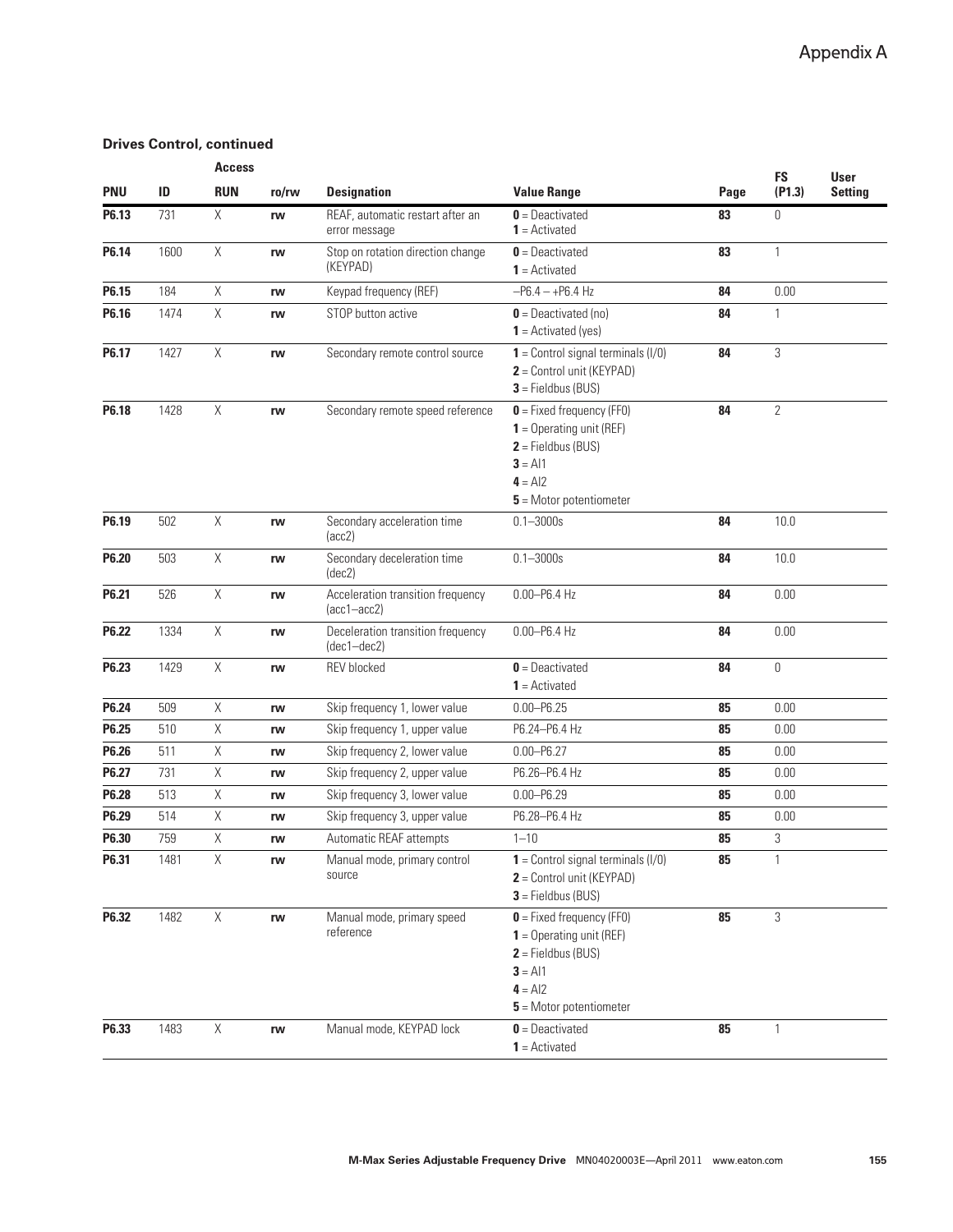# Appendix A

### **Motor**

|            |     | <b>Access</b> |       |                                      |                                                                           | <b>FS</b> | <b>User</b>     |                |
|------------|-----|---------------|-------|--------------------------------------|---------------------------------------------------------------------------|-----------|-----------------|----------------|
| <b>PNU</b> | ID  | <b>RUN</b>    | ro/rw | <b>Designation</b>                   | <b>Value Range</b>                                                        | Page      | (P1.3)          | <b>Setting</b> |
| P7.1       | 113 | Χ             | rw    | Motor, rated current                 | $0.2 \times I_{\rm e}$ - 2 $\times I_{\rm e}$<br>(see motor rating plate) | 87        | ١e              |                |
| P7.2       | 107 | X             | rw    | Current limit                        | $0.2 \times I_{\rm e}$ - 2 $\times I_{\rm e}$                             | 87        | $1.5 \times Ie$ |                |
| P7.3       | 112 | Χ             | rw    | Motor, rated speed                   | $300 - 20000$ min <sup>-1</sup><br>(see motor rating plate)               | 87        | $\odot$         |                |
| P7.4       | 120 | X             | rw    | Motor, power factor (cos $\varphi$ ) | $0.30 - 1.00$<br>(see motor rating plate)                                 | 87        | $\odot$         |                |
| P7.5       | 110 | Χ             | rw    | Motor, rated operating voltage       | 180-500V<br>(see motor rating plate)                                      | 87        | $\odot$         |                |
| P7.6       | 111 | Χ             | rw    | Motor, rated frequency               | 30-320 Hz<br>(see motor rating plate)                                     | 87        | 60.00           |                |

## **Protective Functions**

|             |      | <b>Access</b> |       |                                                 |                                     |      | <b>FS</b>                       | <b>User</b>    |
|-------------|------|---------------|-------|-------------------------------------------------|-------------------------------------|------|---------------------------------|----------------|
| <b>PNU</b>  | ID   | <b>RUN</b>    | ro/rw | <b>Designation</b>                              | <b>Value Range</b>                  | Page | (P1.3)                          | <b>Setting</b> |
| P8.1        | 700  | Χ             | rw    | Analog minimum reference error                  | $\mathbf{0}$ = Deactivated          | 88   |                                 |                |
|             |      |               |       | (live-zero)                                     | $1 =$ Alarm                         |      |                                 |                |
|             |      |               |       |                                                 | $2$ = Fault, stop according to P6.8 |      |                                 |                |
| <b>P8.2</b> | 727  | X             | rw    | Undervoltage error                              | Like P8.1                           | 88   | $\overline{2}$                  |                |
| P8.3        | 703  | X             | rw    | Ground fault                                    | Like P8.1                           | 88   | $\overline{2}$                  |                |
| P8.4        | 709  | X             | rw    | Stall protection                                | Like P8.1                           | 89   | 1                               |                |
| P8.5        | 713  | $\times$      | rw    | Underload protection                            | Like P8.1                           | 89   | 0                               |                |
| P8.6        | 704  | X             | rw    | Motor, temperature protection                   | Like P8.1                           | 89   | $\overline{2}$                  |                |
| <b>P8.7</b> | 705  | $\times$      | rw    | Motor, ambient temperature                      | $-20^\circ$ to 100 $\rm ^{\circ}C$  | 89   | 40                              |                |
| <b>P8.8</b> | 706  | X             | rw    | Motor, cooling factor at<br>zero frequency      | $0.0 - 150%$                        | 89   | 40                              |                |
| P8.9        | 707  | X             | rw    | Motor, thermal time constant                    | $1-200$ min                         | 89   | 45                              |                |
| P8.10       | 1430 | $\times$      | rw    | Analog minimum reference error                  | $0.0 - 10.0s$                       | 91   | 0.5                             |                |
| P8.11       | 1473 | X             |       | (Not used)                                      |                                     |      | $\overbrace{\qquad \qquad }^{}$ |                |
| P8.12       | 714  | Χ             | rw    | Underload low torque limit at<br>zero frequency | 10.0-150%                           | 91   | 60.0                            |                |
| P8.13       | 715  | X             | rw    | Underload low torque limit                      | 10.0-150%                           | 91   | 10.0                            |                |
| P8.14       | 733  | $\times$      | rw    | Fieldbus error                                  | Like P8.1                           | 92   | $\overline{2}$                  |                |
| P8.15       | 734  | Χ             | rw    | Fieldbus interface error                        | Like P8.1                           | 92   | $\overline{2}$                  |                |

*Note*

 $\Phi$  Factory settings dependent on specific drive selected.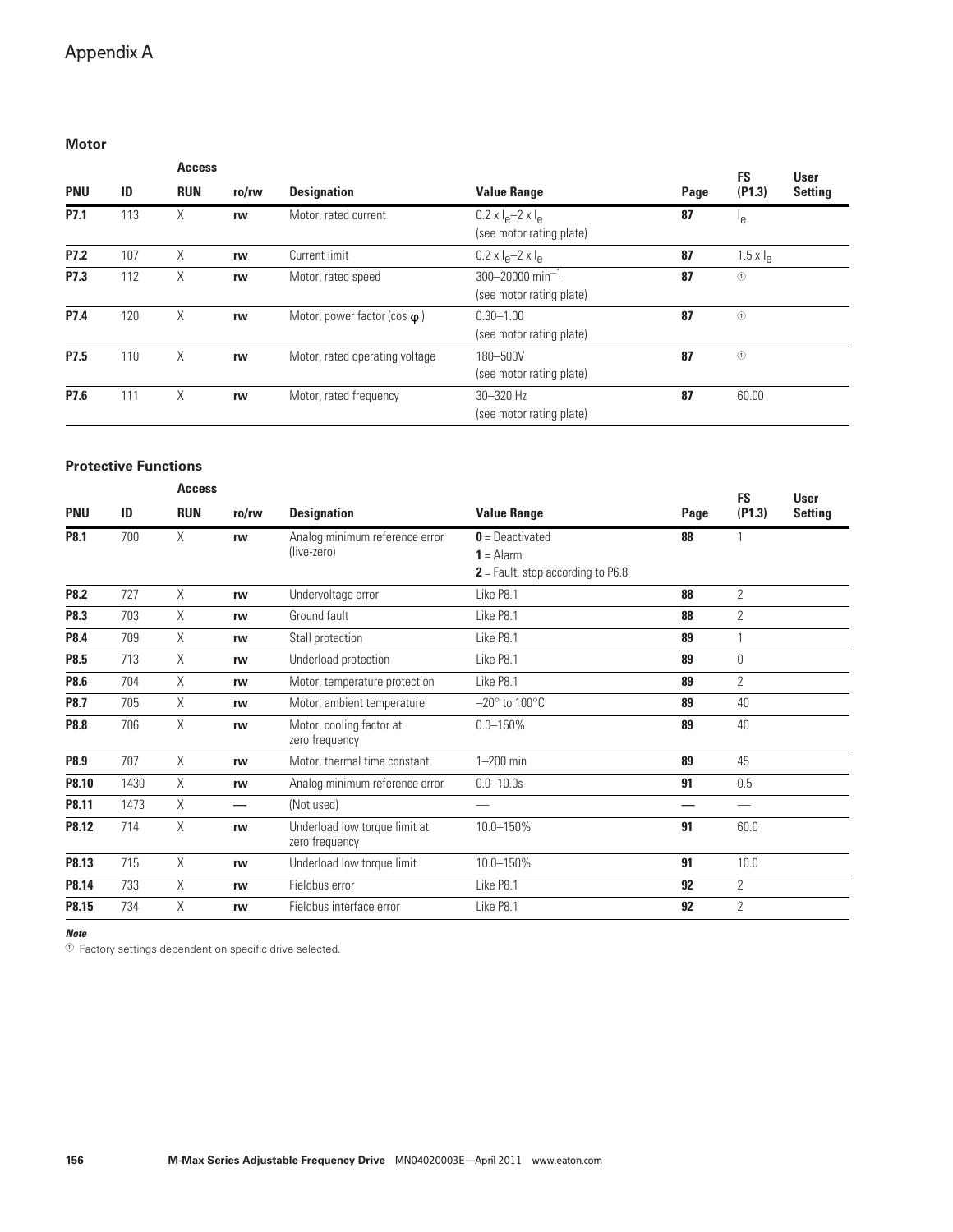### **PID Controller**

|            |      | <b>Access</b> |       |                                                   |                                          |      | <b>FS</b>        | <b>User</b>    |
|------------|------|---------------|-------|---------------------------------------------------|------------------------------------------|------|------------------|----------------|
| <b>PNU</b> | ID   | <b>RUN</b>    | ro/rw | <b>Designation</b>                                | <b>Value Range</b>                       | Page | (P1.3)           | <b>Setting</b> |
| P9.1       | 163  | $\checkmark$  | rw    | PID controller                                    | $\mathbf{0}$ = Deactivated               | 93   | 0                |                |
|            |      |               |       |                                                   | $1$ = Activated for drive control        |      |                  |                |
|            |      |               |       |                                                   | $2$ = Activated for external application |      |                  |                |
| P9.2       | 118  | $\checkmark$  | rw    | PID controllers, P gain                           | $0.0 - 1000.0\%$                         | 93   | 100.0            |                |
| P9.3       | 119  | ✓             | rw    | PID controller. I reset time                      | $0.00 - 320.00s$                         | 93   | 10.00            |                |
| P9.4       | 167  | $\checkmark$  | rw    | PID controller, keypad reference                  | $0.0 - 100.0\%$                          | 93   | 0.0              |                |
| P9.5       | 332  | $\checkmark$  | rw    | PID controller, setpoint source                   | $\mathbf{0}$ = Keypad unit (P9.4)        | 93   | $\boldsymbol{0}$ |                |
|            |      |               |       |                                                   | $1 =$ Fieldbus                           |      |                  |                |
|            |      |               |       |                                                   | $2 = A11$                                |      |                  |                |
|            |      |               |       |                                                   | $3 = A12$                                |      |                  |                |
| P9.6       | 334  | $\checkmark$  | rw    | PID controller, actual value (PV)                 | $\mathbf{0}$ = Fieldbus                  | 94   | $\overline{2}$   |                |
|            |      |               |       |                                                   | $1 = A11$                                |      |                  |                |
|            |      |               |       |                                                   | $2 = A12$                                |      |                  |                |
| P9.7       | 336  | $\checkmark$  | rw    | PID controller, actual value<br>limiting, minimum | $0.0 - 100.0\%$                          | 94   | 0.0              |                |
| P9.8       | 337  | $\checkmark$  | rw    | PID controller, actual value<br>limiting, maximum | $0.0 - 100.0\%$                          | 94   | 100.0            |                |
| P9.9       | 340  | $\checkmark$  | rw    | PID controller, controller                        | $\mathbf{0}$ = Not inverted              | 94   | $\overline{0}$   |                |
|            |      |               |       | deviation                                         | $1 =$ Inverted                           |      |                  |                |
| P9.10      | 132  | $\checkmark$  | rw    | PID controller, D rate time                       | $0.00 - 10.0s$                           | 94   | 0.00             |                |
| P9.11      | 1431 | $\checkmark$  | rw    | PID controller, output filter,<br>delay time      | $0.00 - 10.0s$                           | 94   | $0.0\,$          |                |
| P9.12      | 1016 | $\checkmark$  | rw    | Sleep mode, frequency                             | $0.00 - P6.4 Hz$                         | 94   | 0.00             |                |
| P9.13      | 1018 | $\checkmark$  | rw    | Sleep mode, wake up frequency                     | $0.0 - 100.0\%$                          | 94   | 25.0             |                |
| P9.14      | 1017 | $\checkmark$  | rw    | Sleep mode, delay time                            | $0 - 3600s$                              | 94   | 30               |                |
| P9.15      | 1433 | $\checkmark$  | rw    | Hysteresis, upper limit                           | $0.0 - 100.0\%$                          | 95   | 0.0              |                |
| P9.16      | 1434 | $\checkmark$  | rw    | Hysteresis, lower limit                           | $0.0 - 100.0\%$                          | 95   | 0.0              |                |
| P9.17      | 1435 | $\checkmark$  | rw    | PID controller, max. controller<br>deviation      | $0.0 - 100.0\%$                          | 95   | 3.0              |                |
| P9.18      | 1475 | $\checkmark$  | rw    | PID controller, reference value<br>scaling        | $0.1 - 32.7$                             | 95   | 1.0              |                |
| P9.19      | 1476 | $\checkmark$  | rw    | PID controller, process value<br>scaling          | $0.1 - 32.7$                             | 95   | 1.0              |                |
| P9.20      | 1478 | ✓             | rw    | PID controller, output signal<br>limit            | $0.00 - 100.0\%$                         | 95   | 100.0            |                |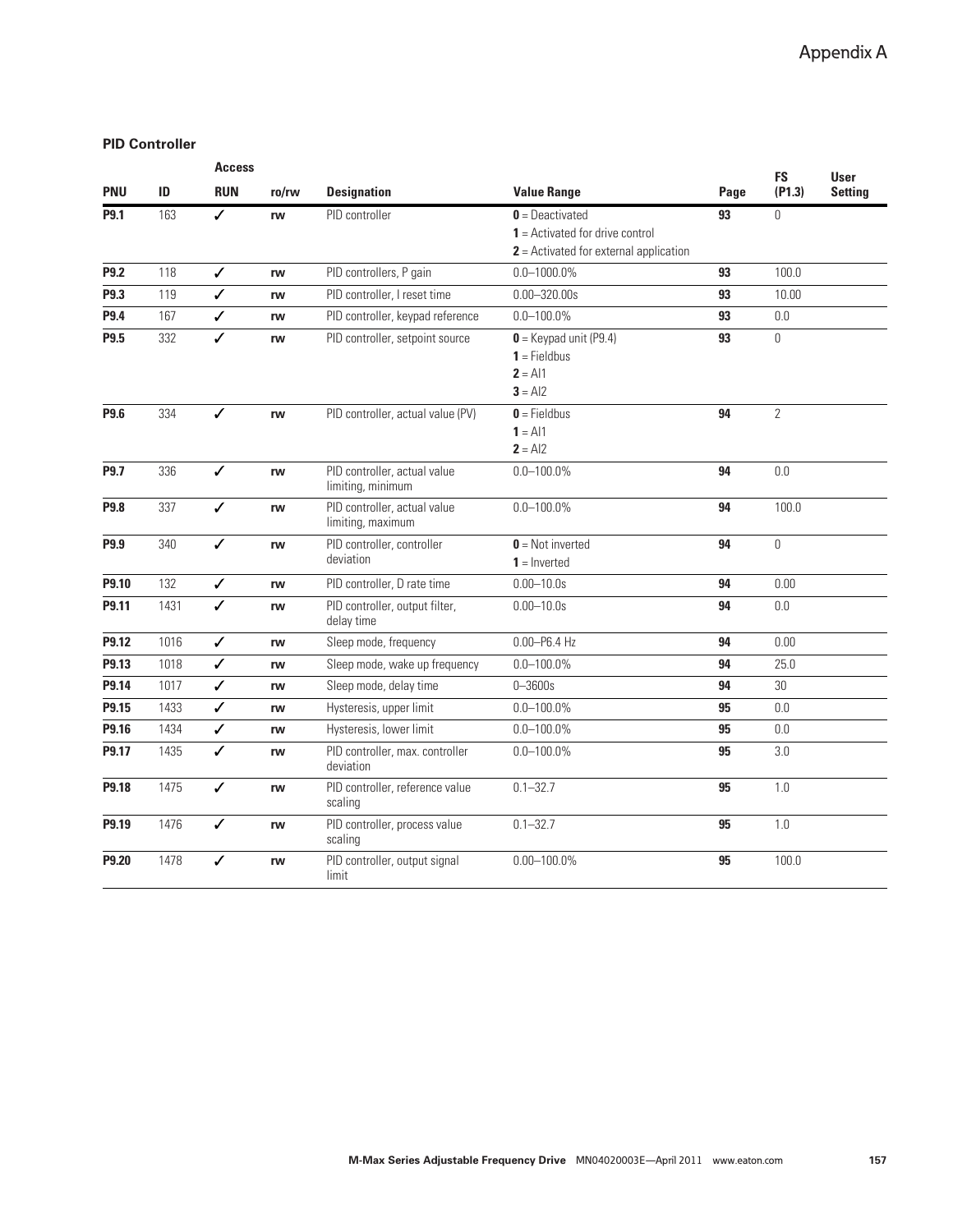# Appendix A

# **Fixed Frequencies**

|                    |      | <b>Access</b> |       |                                            |                                                                                                                                                                                                             |      | <b>FS</b>        | <b>User</b>    |
|--------------------|------|---------------|-------|--------------------------------------------|-------------------------------------------------------------------------------------------------------------------------------------------------------------------------------------------------------------|------|------------------|----------------|
| <b>PNU</b>         | ID   | <b>RUN</b>    | ro/rw | <b>Designation</b>                         | <b>Value Range</b>                                                                                                                                                                                          | Page | (P1.3)           | <b>Setting</b> |
| P <sub>10.1</sub>  | 124  | ✓             | rw    | Fixed frequency FF0                        | $0.00 - P6.4 Hz$                                                                                                                                                                                            | 99   | 6.00             |                |
| P <sub>10.2</sub>  | 105  | ✓             | rw    | Fixed frequency FF1                        | $0.00 - P6.4 Hz$                                                                                                                                                                                            | 99   | 12.00            |                |
| P <sub>10.3</sub>  | 106  | ✓             | rw    | Fixed frequency FF2                        | $0.00 - P6.4 Hz$                                                                                                                                                                                            | 99   | 18.00            |                |
| P <sub>10.4</sub>  | 126  | ✓             | rw    | Fixed frequency FF3                        | $0.00 - P6.4 Hz$                                                                                                                                                                                            | 99   | 24.00            |                |
| P <sub>10.5</sub>  | 127  | ✓             | rw    | Fixed frequency FF4                        | $0.00 - P6.4 Hz$                                                                                                                                                                                            | 99   | 30.00            |                |
| P10.6              | 128  | ✓             | rw    | Fixed frequency FF5                        | $0.00 - P6.4 Hz$                                                                                                                                                                                            | 99   | 36.00            |                |
| P <sub>10.7</sub>  | 129  | ✓             | rw    | Fixed frequency FF6                        | $0.00 - P6.4 Hz$                                                                                                                                                                                            | 99   | 48.00            |                |
| P <sub>10.8</sub>  | 130  | ✓             | rw    | Fixed frequency FF7                        | $0.00 - P6.4 Hz$                                                                                                                                                                                            | 99   | 60.00            |                |
| P <sub>10.9</sub>  | 1436 | $\checkmark$  | rw    | PLC sequence control                       | $\mathbf{0}$ = Deactivated<br>$1$ = Program cycle, execute once<br>$2$ = Execute program cycle continuously<br>$3$ = Execute program cycle in steps<br>$4$ = Execute program cycle continuously<br>in steps | 100  | 0                |                |
| P10.10             | 1437 | ✓             | rw    | PLC sequence control,<br>program (FWD/REV) | $0 - 255$                                                                                                                                                                                                   | 100  | 0                |                |
| P10.11             | 1438 | $\checkmark$  | rw    | Set time for FF0                           | $0 - 10000s$                                                                                                                                                                                                | 101  | 0                |                |
| P <sub>10.12</sub> | 1439 | ✓             | rw    | Set time for FF1                           | $0 - 10000s$                                                                                                                                                                                                | 101  | 0                |                |
| P <sub>10.13</sub> | 1440 | $\checkmark$  | rw    | Set time for FF2                           | $0 - 10000s$                                                                                                                                                                                                | 101  | 0                |                |
| P10.14             | 1441 | ✓             | rw    | Set time for FF3                           | $0 - 10000s$                                                                                                                                                                                                | 101  | 0                |                |
| P <sub>10.15</sub> | 1442 | $\checkmark$  | rw    | Set time for FF4                           | $0 - 10000s$                                                                                                                                                                                                | 101  | $\boldsymbol{0}$ |                |
| P <sub>10.16</sub> | 1443 | $\checkmark$  | rw    | Set time for FF5                           | $0 - 10000s$                                                                                                                                                                                                | 101  | 0                |                |
| P <sub>10.17</sub> | 1444 | $\checkmark$  | rw    | Set time for FF6                           | $0 - 10000s$                                                                                                                                                                                                | 101  | 0                |                |
| P <sub>10.18</sub> | 1445 | ✓             | rw    | Set time for FF7                           | $0 - 10000s$                                                                                                                                                                                                | 101  | $\boldsymbol{0}$ |                |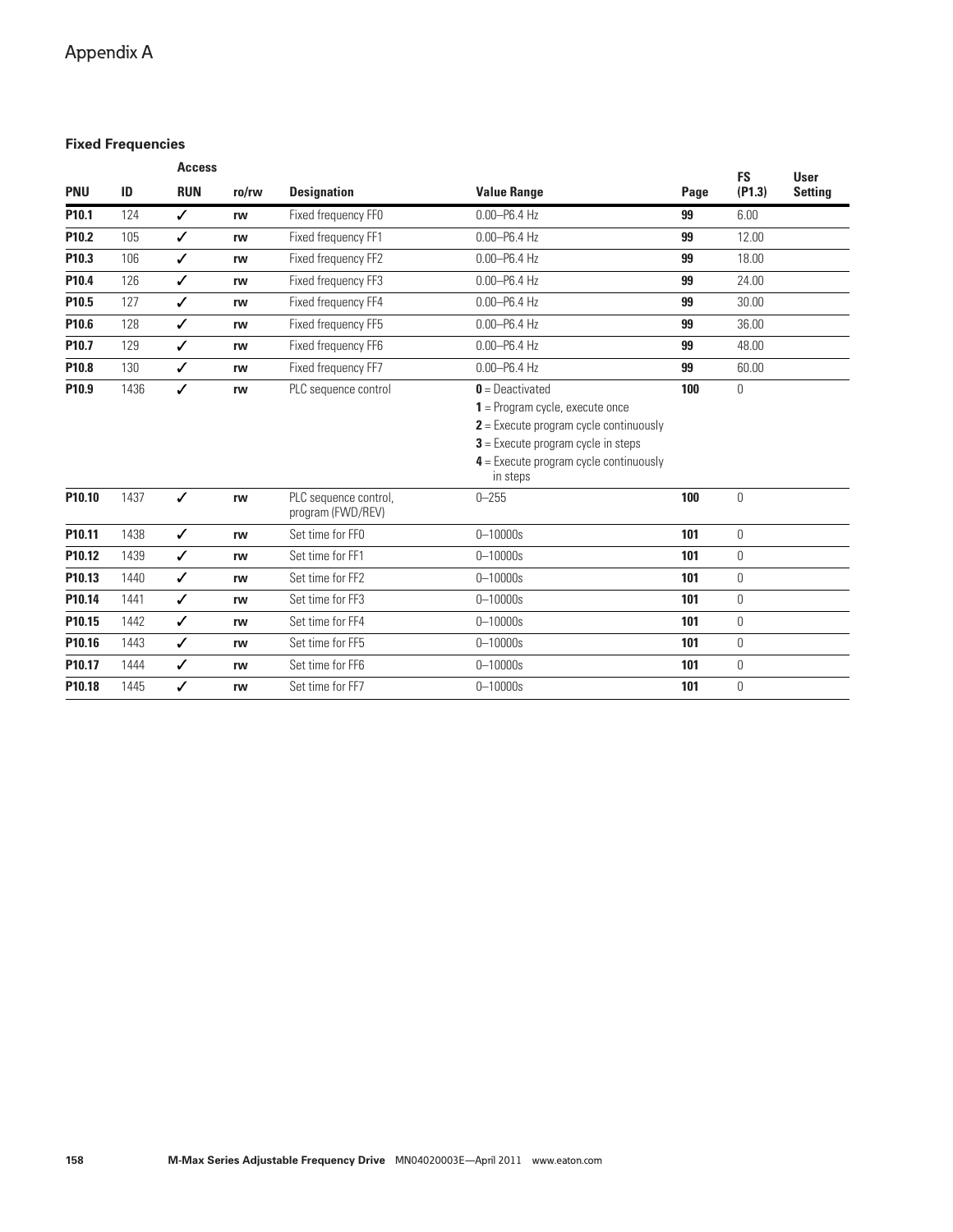### **V/Hz-Characteristic Curve**

|                   |     | <b>Access</b> |       |                                                    |                                                    | <b>FS</b> | <b>User</b>    |                |
|-------------------|-----|---------------|-------|----------------------------------------------------|----------------------------------------------------|-----------|----------------|----------------|
| <b>PNU</b>        | ID  | <b>RUN</b>    | ro/rw | <b>Designation</b>                                 | <b>Value Range</b>                                 | Page      | (P1.3)         | <b>Setting</b> |
| P11.1             | 108 | X             | rw    | V/Hz characteristic curve                          | $\mathbf{0}$ = Linear                              | 105       | 0              |                |
|                   |     |               |       |                                                    | $1 =$ Squared                                      |           |                |                |
|                   |     |               |       |                                                    | $2 =$ Configurable                                 |           |                |                |
| P <sub>11.2</sub> | 602 | Χ             | rw    | Cut-off frequency                                  | 30.00-320.00 Hz                                    | 106       | 60.00          |                |
| P11.3             | 603 | X             | rw    | Output voltage                                     | 10.00-200.00% of the motor<br>rated voltage (P6.5) | 106       | 100.00         |                |
| P11.4             | 604 | X             | rw    | V/Hz characteristic curve,<br>mean frequency value | $0.00 - P11.2$ Hz                                  | 107       | 60.00          |                |
| P <sub>11.5</sub> | 605 | X             | rw    | V/Hz characteristic curve,<br>mean voltage value   | $0.00 - P11.3%$                                    | 107       | 100.00         |                |
| P11.6             | 606 | Χ             | rw    | Output voltage at 0 Hz                             | $0.00 - 40.00\%$                                   | 107       | 0.00           |                |
| P <sub>11.7</sub> | 109 | X             | rw    | Torque increase                                    | $\mathbf{0}$ = Deactivated                         | 107       | $\overline{0}$ |                |
|                   |     |               |       |                                                    | $1 =$ Enabled                                      |           |                |                |
| P11.8             | 600 | X             | rw    | Control mode                                       | $\mathbf{0}$ = Frequency control (V/Hz)            | 107       | $\mathbf 0$    |                |
|                   |     |               |       |                                                    | $1 =$ Speed control with slip<br>compensation      |           |                |                |
| P11.9             | 601 | Χ             | rw    | Carrier frequency                                  | 1.5-16.0 kHz                                       | 109       | 6.0            |                |
| P11.10            | 522 | X             | rw    | Sine-wave filter                                   | $\mathbf{0}$ = Deactivated                         | 109       | 0              |                |
|                   |     |               |       | (constant carrier frequency)                       | $1 =$ Enabled                                      |           |                |                |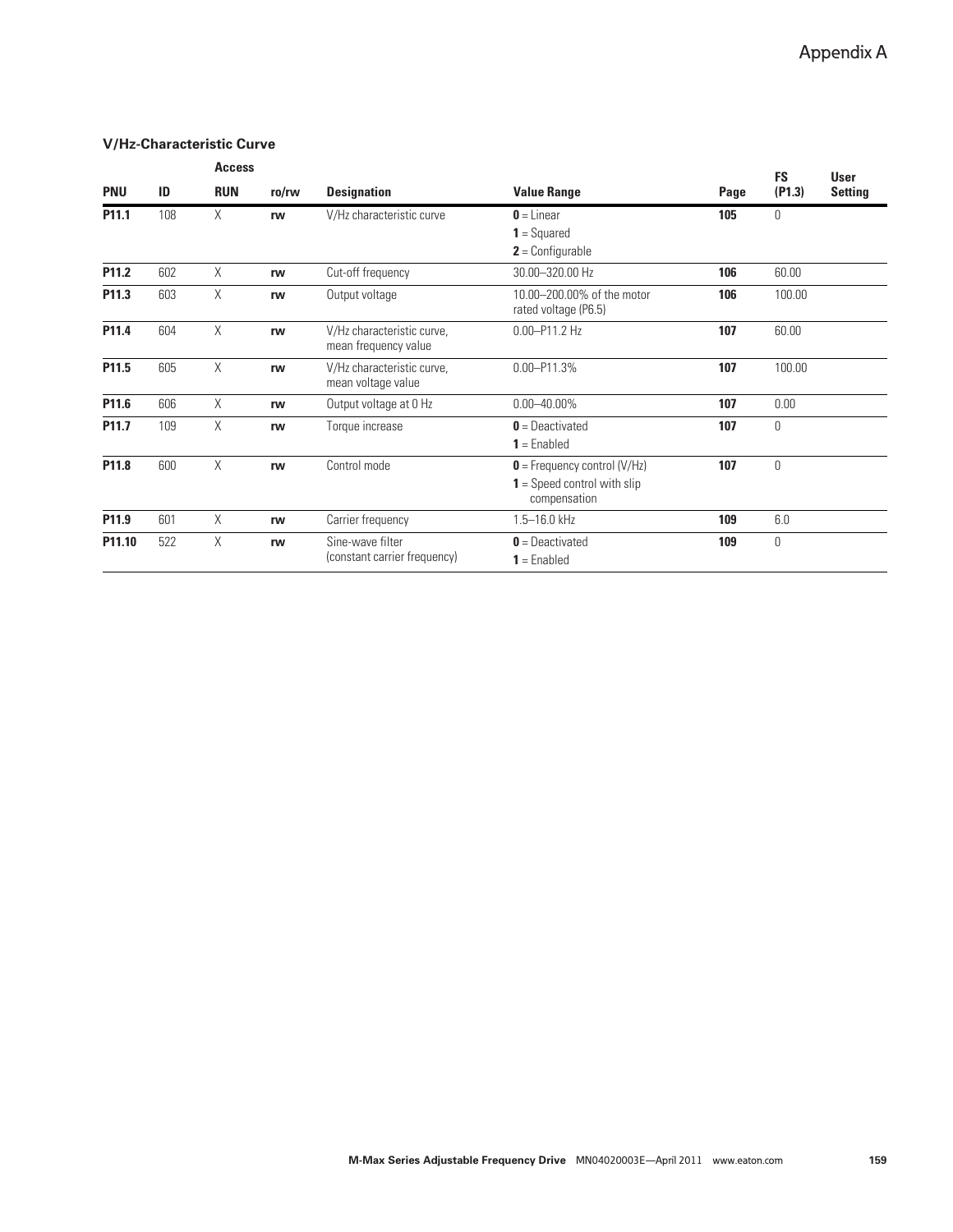# Appendix A

# **Braking**

|                    |      | <b>Access</b> |       |                                                    |                                                                                |      | <b>FS</b>    | <b>User</b>    |
|--------------------|------|---------------|-------|----------------------------------------------------|--------------------------------------------------------------------------------|------|--------------|----------------|
| <b>PNU</b>         | ID   | <b>RUN</b>    | ro/rw | <b>Designation</b>                                 | <b>Value Range</b>                                                             | Page | (P1.3)       | <b>Setting</b> |
| P <sub>12.1</sub>  | 507  | X             | rw    | DC braking, current                                | $0.2 \times I_{\rm e}$ - 2 $\times I_{\rm e}$                                  | 110  | le.          |                |
| P <sub>12.2</sub>  | 516  | $\times$      | rw    | DC braking, braking time<br>at start               | $0.00 - 600.00s$                                                               | 110  | 0.00         |                |
| P <sub>12.3</sub>  | 515  | $\times$      | rw    | DC braking, start frequency                        | $0.00 - 10.00$ Hz                                                              | 111  | 1.50         |                |
| P <sub>12.4</sub>  | 508  | $\times$      | rw    | DC braking, braking time at STOP                   | $0.00 - 600.00s$                                                               | 112  | 0.00         |                |
| P <sub>12.5</sub>  | 504  | X             | rw    | Brake chopper                                      | (Only active and visible with braking<br>transistor installed)                 | 114  | 0            |                |
|                    |      |               |       |                                                    | $\mathbf{0}$ = Deactivated<br>$1$ = Automatic activation in operation<br>(RUN) |      |              |                |
|                    |      |               |       |                                                    | $2$ = Automatic activation in operation<br>(RUN) and upon stop (STOP)          |      |              |                |
| P12.6              | 1447 | $\times$      | rw    | Brake chopper, DC bus<br>switching threshold       | (Only active and visible with braking<br>transistor installed)<br>$0 - 870V$   | 114  | $\mathbf{0}$ |                |
| P <sub>12.7</sub>  | 1448 | $\chi$        | rw    | External brake, delay time<br>opening              | $0.00 - 320.00s$                                                               | 115  | 0.20         |                |
| P <sub>12.8</sub>  | 1449 | X             | rw    | External brake, frequency<br>threshold opening     | $0.00 - P6.4 Hz$                                                               | 115  | 1.50         |                |
| P12.9              | 1450 | $\chi$        | rw    | External brake, frequency<br>threshold closing     | $0.00 - P6.4 Hz$                                                               | 115  | 1.00         |                |
| P <sub>12.10</sub> | 1451 | X             | rw    | External brake, frequency<br>threshold REV closing | $0.00 - P6.4 Hz$                                                               | 115  | 1.50         |                |
| P12.11             | 1452 | $\times$      | rw    | External brake, current limit<br>opening           | $0.00 - P7.2 A$                                                                | 115  | 0.00         |                |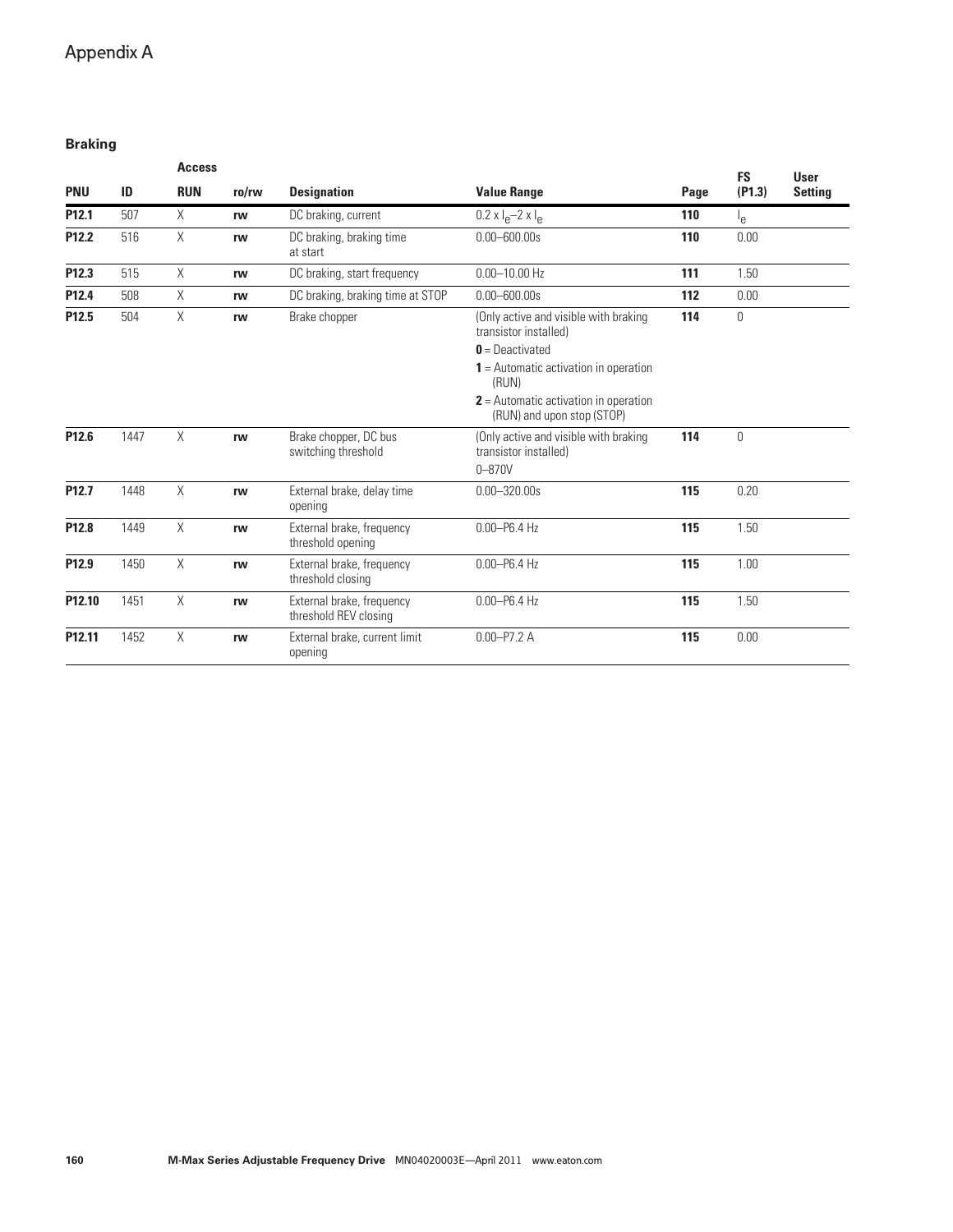### **Logic Function**

|            |      |              | <b>Access</b><br><b>FS</b><br><b>User</b> |                                    |                                                       |      |             |                |  |  |  |
|------------|------|--------------|-------------------------------------------|------------------------------------|-------------------------------------------------------|------|-------------|----------------|--|--|--|
| <b>PNU</b> | ID   | <b>RUN</b>   | ro/rw                                     | <b>Designation</b>                 | <b>Value Range</b>                                    | Page | (P1.3)      | <b>Setting</b> |  |  |  |
| P13.1      | 1453 | X            | rw                                        | LOG function,                      | $\mathbf{0}$ = Deactivated                            | 117  | $\mathbf 0$ |                |  |  |  |
|            |      |              |                                           | selection input A                  | $1 = READV$                                           |      |             |                |  |  |  |
|            |      |              |                                           |                                    | $2 = RUN$                                             |      |             |                |  |  |  |
|            |      |              |                                           |                                    | $3 = FAULT$                                           |      |             |                |  |  |  |
|            |      |              |                                           |                                    | $4$ = Error message (inverted)                        |      |             |                |  |  |  |
|            |      |              |                                           |                                    | $5 = ALARM$                                           |      |             |                |  |  |  |
|            |      |              |                                           |                                    | $6 = REV$                                             |      |             |                |  |  |  |
|            |      |              |                                           |                                    | $7 =$ Output frequency = frequency setpoint           |      |             |                |  |  |  |
|            |      |              |                                           |                                    | $8$ = Motor controller active                         |      |             |                |  |  |  |
|            |      |              |                                           |                                    | $9 =$ Zero frequency                                  |      |             |                |  |  |  |
|            |      |              |                                           |                                    | $10 =$ Frequency monitoring 1                         |      |             |                |  |  |  |
|            |      |              |                                           |                                    | $11 =$ Frequency monitoring 2                         |      |             |                |  |  |  |
|            |      |              |                                           |                                    | $12 =$ PID monitoring                                 |      |             |                |  |  |  |
|            |      |              |                                           |                                    | $13$ = Overtemperature signal                         |      |             |                |  |  |  |
|            |      |              |                                           |                                    | $14$ = Overcurrent control active                     |      |             |                |  |  |  |
|            |      |              |                                           |                                    | $15 =$ Overvoltage control active                     |      |             |                |  |  |  |
|            |      |              |                                           |                                    | $16$ = PLC sequence control active                    |      |             |                |  |  |  |
|            |      |              |                                           |                                    | $17 =$ PLC sequence control, single step<br>completed |      |             |                |  |  |  |
|            |      |              |                                           |                                    | 18 = PLC sequence control, program cycle<br>completed |      |             |                |  |  |  |
|            |      |              |                                           |                                    | 19 = PLC Sequence control, pause                      |      |             |                |  |  |  |
|            |      |              |                                           |                                    | $20 =$ Counter, value 1 reached                       |      |             |                |  |  |  |
|            |      |              |                                           |                                    | $21 =$ Counter, value 2 reached                       |      |             |                |  |  |  |
|            |      |              |                                           |                                    | $22 = RUN$ message active                             |      |             |                |  |  |  |
|            |      |              |                                           |                                    | $23$ = Analog min. reference error                    |      |             |                |  |  |  |
|            |      |              |                                           |                                    | $24 =$ LOG function fulfilled                         |      |             |                |  |  |  |
|            |      |              |                                           |                                    | 25 = PID controller, actual value<br>monitoring       |      |             |                |  |  |  |
|            |      |              |                                           |                                    | 26 = External brake actuated                          |      |             |                |  |  |  |
|            |      |              |                                           |                                    | $27 =$ Current monitoring                             |      |             |                |  |  |  |
|            |      |              |                                           |                                    | $28$ = Fieldbus, remote output                        |      |             |                |  |  |  |
| P13.2      | 1454 | $\mathsf{X}$ | rw                                        | LOG function, selection<br>input B | Like P13.1                                            | 118  | $\mathbf 0$ |                |  |  |  |
| P13.3      | 1455 | X            | rw                                        | LOG function, select               | $0 = A AND B$                                         | 118  | $\mathbb O$ |                |  |  |  |
|            |      |              |                                           | operation                          | $1 = A \tOR B$                                        |      |             |                |  |  |  |
|            |      |              |                                           |                                    | $2 = A XOR B$                                         |      |             |                |  |  |  |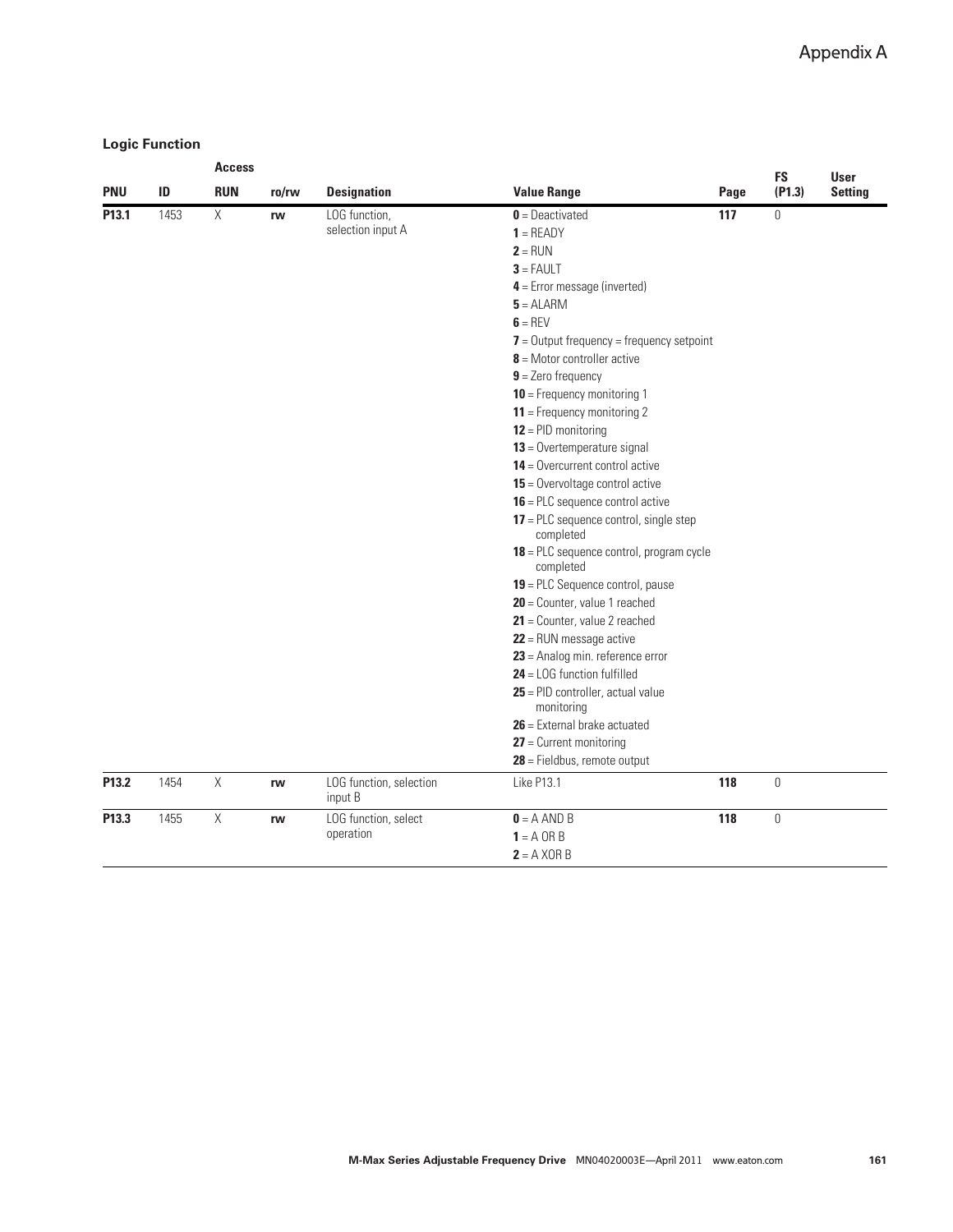### **Second Parameter Set**

|            |      | <b>Access</b> |       |                                                 |                                                                                  |      | <b>FS</b>        | <b>User</b>    |
|------------|------|---------------|-------|-------------------------------------------------|----------------------------------------------------------------------------------|------|------------------|----------------|
| <b>PNU</b> | ID   | <b>RUN</b>    | ro/rw | <b>Designation</b>                              | <b>Value Range</b>                                                               | Page | (P1.3)           | <b>Setting</b> |
| P14.1      | 1347 | X             | rw    | Motor rated current limit (2PS)                 | $0.2 \times I_{\rho} - 2 \times I_{\rho}$<br>(see motor rating plate)            | 119  | l <sub>e</sub>   |                |
| P14.2      | 1352 | X             | rw    | Current (2PS)                                   | $0.2 \times I_{\rm e}$ - 2 $\times I_{\rm e}$                                    | 119  | $1.5 \times Ig$  |                |
| P14.3      | 1350 | X             | rw    | Motor rated speed (2PS)                         | $30020000$ min <sup>-1</sup><br>(see motor rating plate)                         | 119  | $\odot$          |                |
| P14.4      | 1351 | X             | rw    | Motor power factor (cos $\varphi$ ) (2PS)       | $0.30 - 1.00$<br>(see motor rating plate)                                        | 119  | $\odot$          |                |
| P14.5      | 1348 | X             | rw    | Motor rated voltage (2PS)                       | 180-500V<br>(see motor rating plate)                                             | 119  | $\odot$          |                |
| P14.6      | 1349 | X             | rw    | Motor nominal frequency (2PS)                   | 30-320 Hz<br>(see motor rating plate)                                            | 119  | 60.00            |                |
| P14.7      | 1343 | X             | rw    | Minimum frequency (2PS)                         | 0.00-P14.8 Hz                                                                    | 119  | 0.00             |                |
| P14.8      | 1344 | X             | rw    | Maximum frequency (2PS)                         | P14.7-320.00 Hz                                                                  | 119  | 60.00            |                |
| P14.9      | 1345 | X             | rw    | Acceleration time (acc3) (2PS)                  | $0.1 - 3000s$                                                                    | 119  | 3.0              |                |
| P14.10     | 1346 | X             | rw    | Deceleration time (dec3) (2PS)                  | $0.1 - 3000s$                                                                    | 119  | 3.0              |                |
| P14.11     | 1355 | X             | rw    | V/Hz characteristic curve (2PS)                 | $\mathbf{0}$ = Linear<br>$1 =$ Squared<br>$2 =$ Configurable                     | 120  | $\mathbb 0$      |                |
| P14.12     | 1354 | X             | rw    | Torque increase (2PS)                           | $\mathbf{0}$ = Deactivated<br>$1 =$ Activated                                    | 120  | $\boldsymbol{0}$ |                |
| P14.13     | 1353 | X             | rw    | Motor temperature protection<br>(2PS)           | $\mathbf{0}$ = Deactivated<br>$1 =$ Alarm<br>$2$ = Fault, stop according to P6.8 | 120  | $\mathbf 0$      |                |
| P14.14     | 1469 | X             | rw    | Motor ambient temperature (2PS)                 | $-20^\circ$ to $100^\circ$ C                                                     | 120  | 40               |                |
| P14.15     | 1470 | $\chi$        | rw    | Motor cooling factor at zero<br>frequency (2PS) | $0.0 - 150%$                                                                     | 120  | 40.0             |                |
| P14.16     | 1471 | $\chi$        | rw    | Motor thermal time constant (2PS)               | $1-200$ min                                                                      | 120  | 45               |                |

*Note*

 $\Phi$  Factory settings dependent on specific drive selected.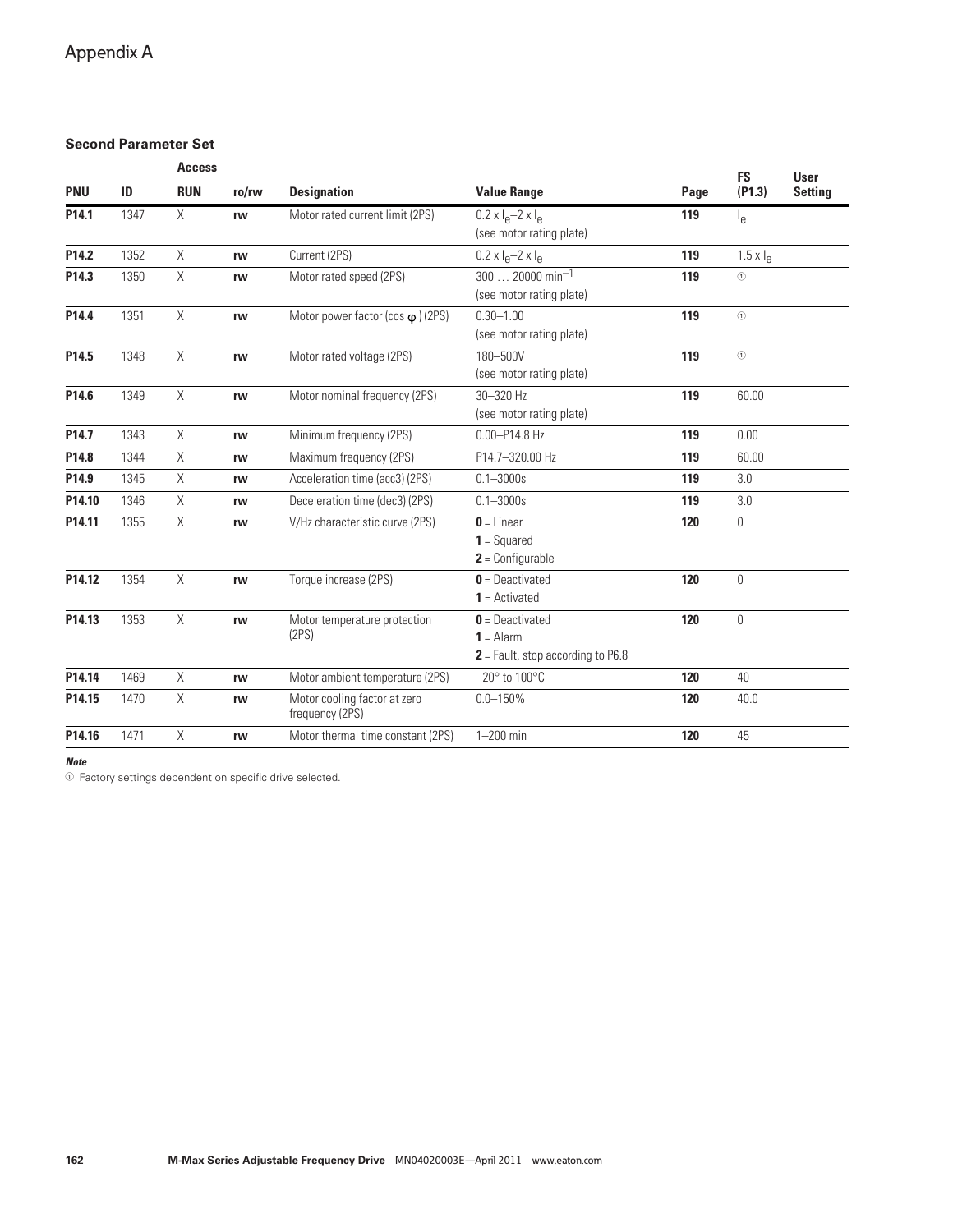# **System Parameters**

|                    |                      | <b>Access</b> |                                |                            |                                                                   |      | <b>FS</b>        | <b>User</b>    |
|--------------------|----------------------|---------------|--------------------------------|----------------------------|-------------------------------------------------------------------|------|------------------|----------------|
| <b>PNU</b>         | ID                   | <b>RUN</b>    | ro/rw                          | <b>Designation</b>         | <b>Value Range</b>                                                | Page | (P1.3)           | <b>Setting</b> |
|                    |                      |               | Hard- and Software Information |                            |                                                                   |      |                  |                |
| S1.1               | 833                  | X             | ro                             | API SW ID                  |                                                                   | 123  | $\mathbf 0$      |                |
| S1.2               | 834                  | $\chi$        | ro                             | <b>API SW version</b>      | $\overline{\phantom{0}}$                                          | 123  | $\mathbb 0$      |                |
| S1.3               | 835                  | $\chi$        | ro                             | Power SW ID                |                                                                   | 123  | $\boldsymbol{0}$ |                |
| S1.4               | 836                  | $\chi$        | ro                             | Power SW version           | $\equiv$                                                          | 123  | $\mathbb 0$      |                |
| <b>S1.5</b>        | 837                  | $\chi$        | ro                             | Application ID             |                                                                   | 123  | $\mathbb 0$      |                |
| S1.6               | 838                  | $\mathsf{X}$  | ro                             | Application revision       | $\overline{\phantom{a}}$                                          | 123  | $\mathbf 0$      |                |
| S1.7               | 839                  | $\times$      | ro                             | System load                | $\%$                                                              | 123  | $\mathbf 0$      |                |
|                    | <b>Communication</b> |               |                                |                            |                                                                   |      |                  |                |
| \$2.1 <sup>°</sup> | 808                  | $\chi$        | ro                             | Communication status       | In xx.yyy format<br>$xx =$ Number of error messages<br>$(0 - 64)$ | 123  |                  |                |
|                    |                      |               |                                |                            | $yyy =$ number of correct messages<br>$(0 - 999)$                 |      |                  |                |
| \$2.2 <sub>0</sub> | 809                  | $\checkmark$  | rw                             | Fieldbus protocol          | $\mathbf{0}$ = FB disabled                                        | 123  | $\mathbf 0$      |                |
|                    |                      |               |                                |                            | $1 =$ Modbus RTU                                                  |      |                  |                |
| \$2.3 <sup>°</sup> | 810                  | $\checkmark$  | rw                             | Slave address              | $1 - 255$                                                         | 123  | $\mathbf{1}$     |                |
| S2.4@              | 811                  | $\checkmark$  | rw                             | Baud rate                  | $0 = 300$                                                         | 123  | 5                |                |
|                    |                      |               |                                |                            | $1 = 600$                                                         |      |                  |                |
|                    |                      |               |                                |                            | $2 = 1200$                                                        |      |                  |                |
|                    |                      |               |                                |                            | $3 = 2400$                                                        |      |                  |                |
|                    |                      |               |                                |                            | $4 = 4800$                                                        |      |                  |                |
|                    |                      |               |                                |                            | $5 = 9600$                                                        |      |                  |                |
|                    |                      |               |                                |                            | $6 = 19200$                                                       |      |                  |                |
|                    |                      |               |                                |                            | $7 = 38400$                                                       |      |                  |                |
|                    |                      |               |                                |                            | $8 = 57600$                                                       |      |                  |                |
| <b>S2.6</b>        | 813                  | $\checkmark$  | rw                             | Parity type                | $\mathbf{0}$ = None, no, see 2 stop bits                          | 124  | $\mathbf 0$      |                |
|                    |                      |               |                                |                            | $1 =$ Even, see 1 stop bit                                        |      |                  |                |
|                    |                      |               |                                |                            | $2 =$ Odd, see 1 stop bit                                         |      |                  |                |
| <b>S2.7</b>        | 814                  | $\checkmark$  | rw                             | Communication timeout      | $\mathbf{0}$ = Not used                                           | 124  | $\boldsymbol{0}$ |                |
|                    |                      |               |                                |                            | $1 = 1s$                                                          |      |                  |                |
|                    |                      |               |                                |                            | $2 = 2s$                                                          |      |                  |                |
|                    |                      |               |                                |                            | $255 = up to 255s$                                                |      |                  |                |
| <b>S2.8</b>        | 815                  | $\checkmark$  | rw                             | Reset communication status | $\mathbf{0}$ = Not used                                           | 124  | $\mathbf 0$      |                |
|                    |                      |               |                                |                            | $1 =$ Resets parameter S2.1                                       |      |                  |                |

*Note*

 $\odot$  These parameters are overwritten with the bus-specific parameters when a fieldbus connection (for example, CANopen) is used.

The parameter values described in the manual of the fieldbus interface then apply.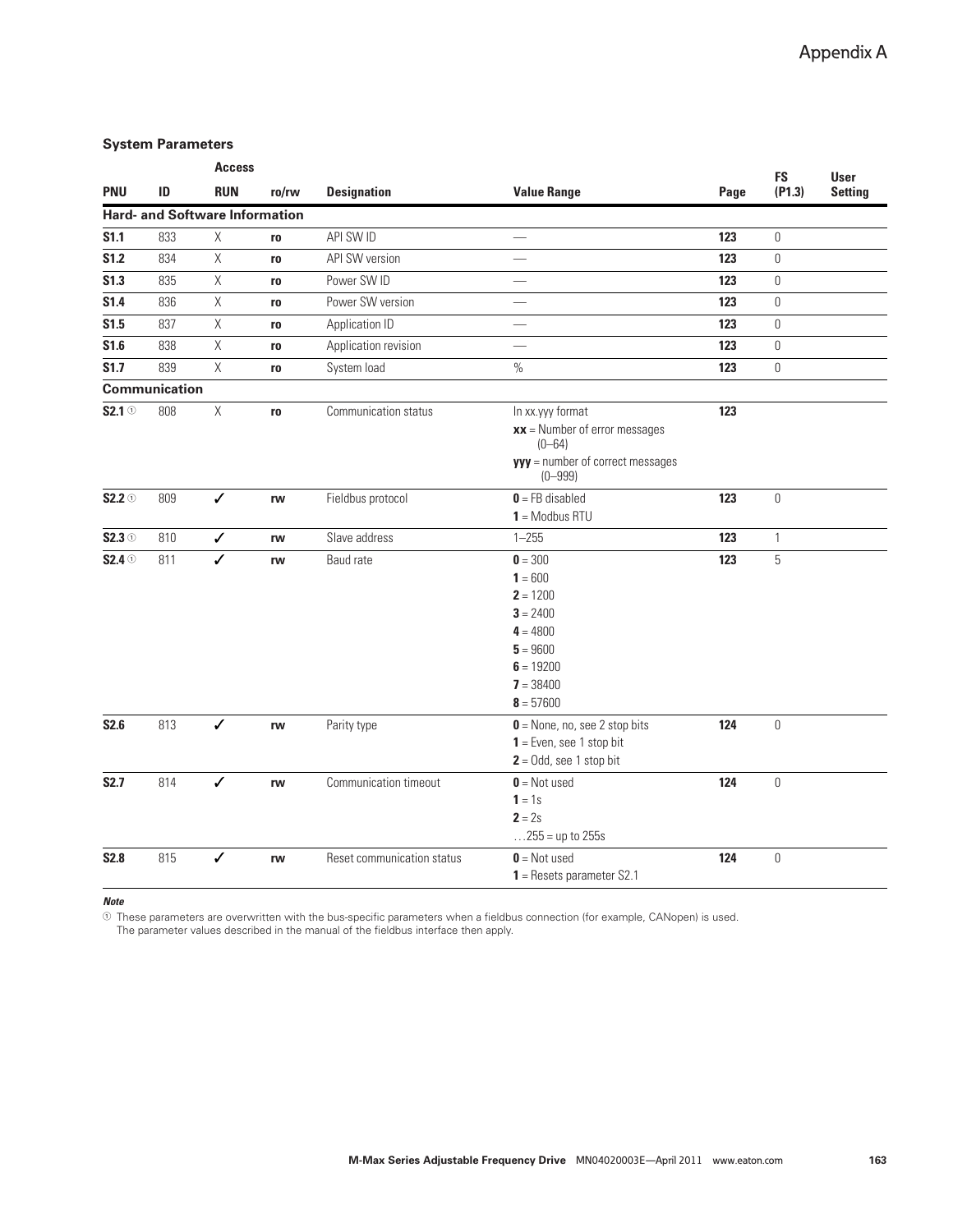# **System Parameters, continued**

|                 |                     | <b>Access</b> |       |                          | <b>FS</b>                                                                                                  | <b>User</b> |                |                |
|-----------------|---------------------|---------------|-------|--------------------------|------------------------------------------------------------------------------------------------------------|-------------|----------------|----------------|
| <b>PNU</b>      | ID                  | <b>RUN</b>    | ro/rw | <b>Designation</b>       | <b>Value Range</b>                                                                                         | Page        | (P1.3)         | <b>Setting</b> |
|                 | <b>Unit Counter</b> |               |       |                          |                                                                                                            |             |                |                |
| S3.1            | 827                 | X             | ro    | MWh counter              | <b>MWh</b>                                                                                                 | 124         |                |                |
| <b>S3.2</b>     | 828                 | Χ             | ro    | Operating days           | $0 - 0000$ days                                                                                            | 124         |                |                |
| S3.3            | 829                 | X             | ro    | Operating hours          | $0 - 24 h$                                                                                                 | 124         |                |                |
| S3.4            | 840                 | X             | ro    | RUN counter, days        | $0 - 0000$ days                                                                                            | 124         |                |                |
| S3.5            | 841                 | X             | ro    | RUN counter, hours       | $0 - 24 h$                                                                                                 | 124         |                |                |
| S3.6            | 842                 | X             | ro    | Fault/alarm counter      | Trip counter: 0-0000                                                                                       | 124         |                |                |
| <b>User Set</b> |                     |               |       |                          |                                                                                                            |             |                |                |
| S4.1            | 830                 | ✓             | rw    | Display contrast         | $0 - 15$                                                                                                   | 124         | $\overline{7}$ |                |
| S4.2            | 831                 | Χ             | rw    | Restore factory defaults | $\bullet$ = Factory setting or changed value<br><b>1</b> = Restores factory settings for all<br>parameters | 124         | 0              |                |
| S4.3            | 832                 | ✓             | ro    | Password                 | 0000-9999                                                                                                  | 124         | 0000           |                |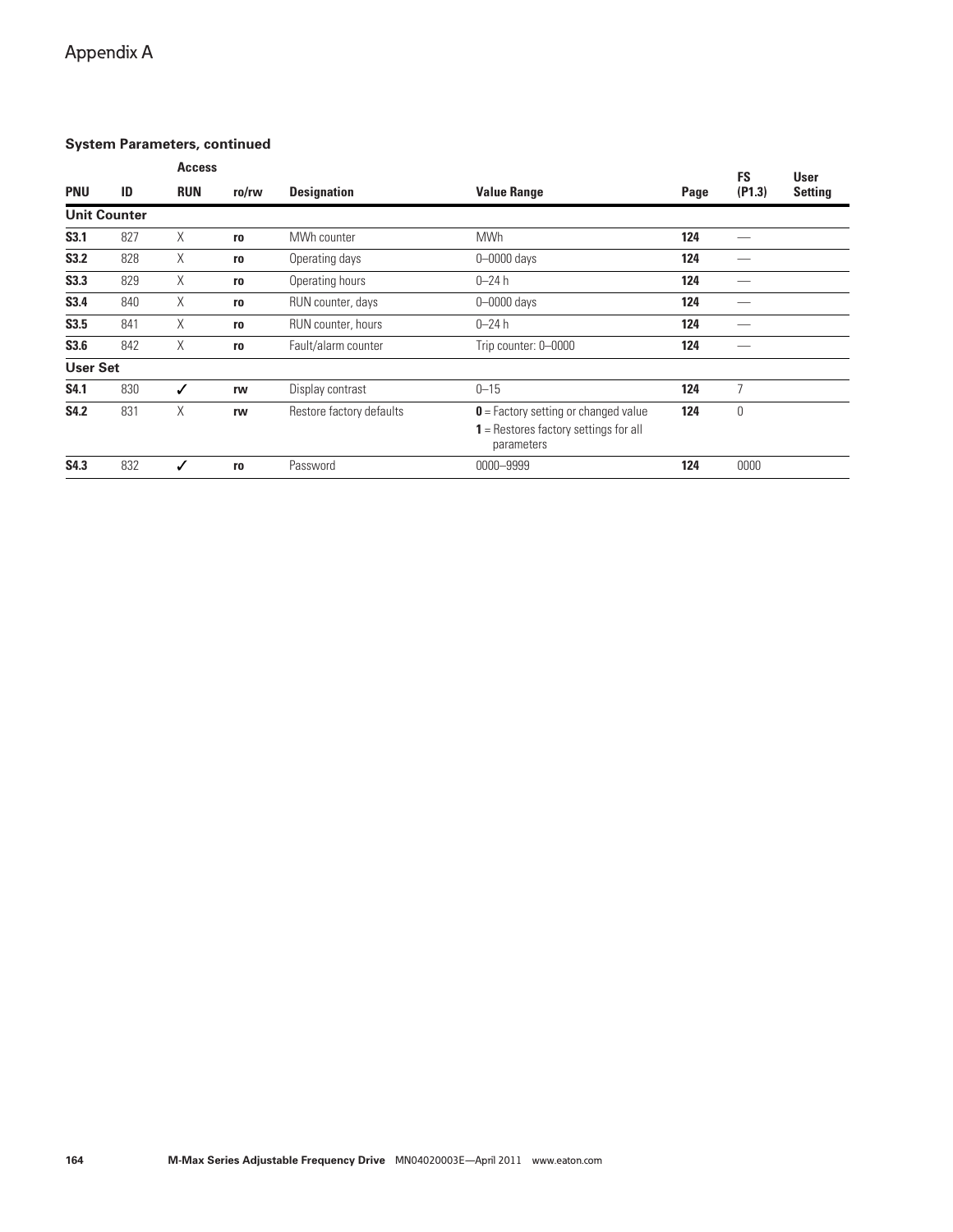Parameters marked with "M" (Monitor) are values currently being measured, variables calculated from these measured values, or status values from control signals.

The M parameters cannot be edited (only display values).

## **Parameter Values Currently Being Measured**

|                   |                       | <b>Access</b> |       |                                 |                             |      | <b>FS</b>        | <b>User</b>    |
|-------------------|-----------------------|---------------|-------|---------------------------------|-----------------------------|------|------------------|----------------|
| <b>PNU</b>        | ID                    | <b>RUN</b>    | ro/rw | <b>Designation</b>              | <b>Value Range</b>          | Page | (P1.3)           | <b>Setting</b> |
|                   | <b>Display Values</b> |               |       |                                 |                             |      |                  |                |
| M1.1              | $\mathbf{1}$          | ro            |       | Output frequency                | Hz                          | 125  | 0.00             |                |
| M1.2              | 25                    | ro            |       | Frequency reference value       | Hz                          | 125  | 0.00             |                |
| M1.3              | 2                     | ro            |       | Motor shaft speed               | RPM (calculated value, RPM) | 125  | 0                |                |
| M1.4              | 3                     | ro            |       | Motor current                   | A                           | 125  | 0.00             |                |
| M1.5              | 4                     | ro            |       | Motor torque                    | % (calculated value)        | 125  | 0.0              |                |
| M1.6              | 5                     | ro            |       | Motor power                     | % (calculated value)        | 125  | 0.0              |                |
| M <sub>1.7</sub>  | 6                     | ro            |       | Motor voltage                   | $\vee$                      | 125  | $0.0\,$          |                |
| M1.8              | $\overline{7}$        | ro            |       | Intermediate DC voltage circuit | $\vee$                      | 125  | 0.0              |                |
| M1.9              | 8                     | ro            |       | Unit temperature                | $\circ$ F ( $\circ$ C)      | 125  | 0                |                |
| M1.10             | 9                     | ro            |       | Motor temperature               | % (calculated value)        | 125  | 0                |                |
| M1.11             | 13                    | ro            |       | Analog input 1                  | $\%$                        | 125  | 0.0              |                |
| M1.12             | 14                    | ro            |       | Analog input 2                  | $\%$                        | 125  | 0.0              |                |
| M1.13             | 26                    | ro            |       | Analog output 1                 | $\%$                        | 125  | 0.0              |                |
| M1.14             | 15                    | ro            |       | Digital input 1-3               | DI1, DI2, DI3 status        | 125  | $\boldsymbol{0}$ |                |
| M1.15             | 16                    | ro            |       | Digital input 4-6               | DI4, DI5, DI6 status        | 126  | $\mathbf 0$      |                |
| M1.16             | 17                    | ro            |       | Digital output                  | RO1, RO2, DO status         | 126  | $\mathbf{1}$     |                |
| M <sub>1.17</sub> | 20                    | ro            |       | PID reference value             | $\%$                        | 126  | 0.0              |                |
| M1.18             | 21                    | ro            |       | PID feedback                    | $\%$                        | 126  | 0.0              |                |
| M1.19             | 22                    | ro            |       | PID error value                 | $\%$                        | 126  | 0.0              |                |
| M1.20             | 23                    | ro            |       | PID output                      | $\%$                        | 126  | 0.0              |                |
| M1.21             | 1480                  | ro            |       | Counter, digital input          |                             | 126  | 0                |                |